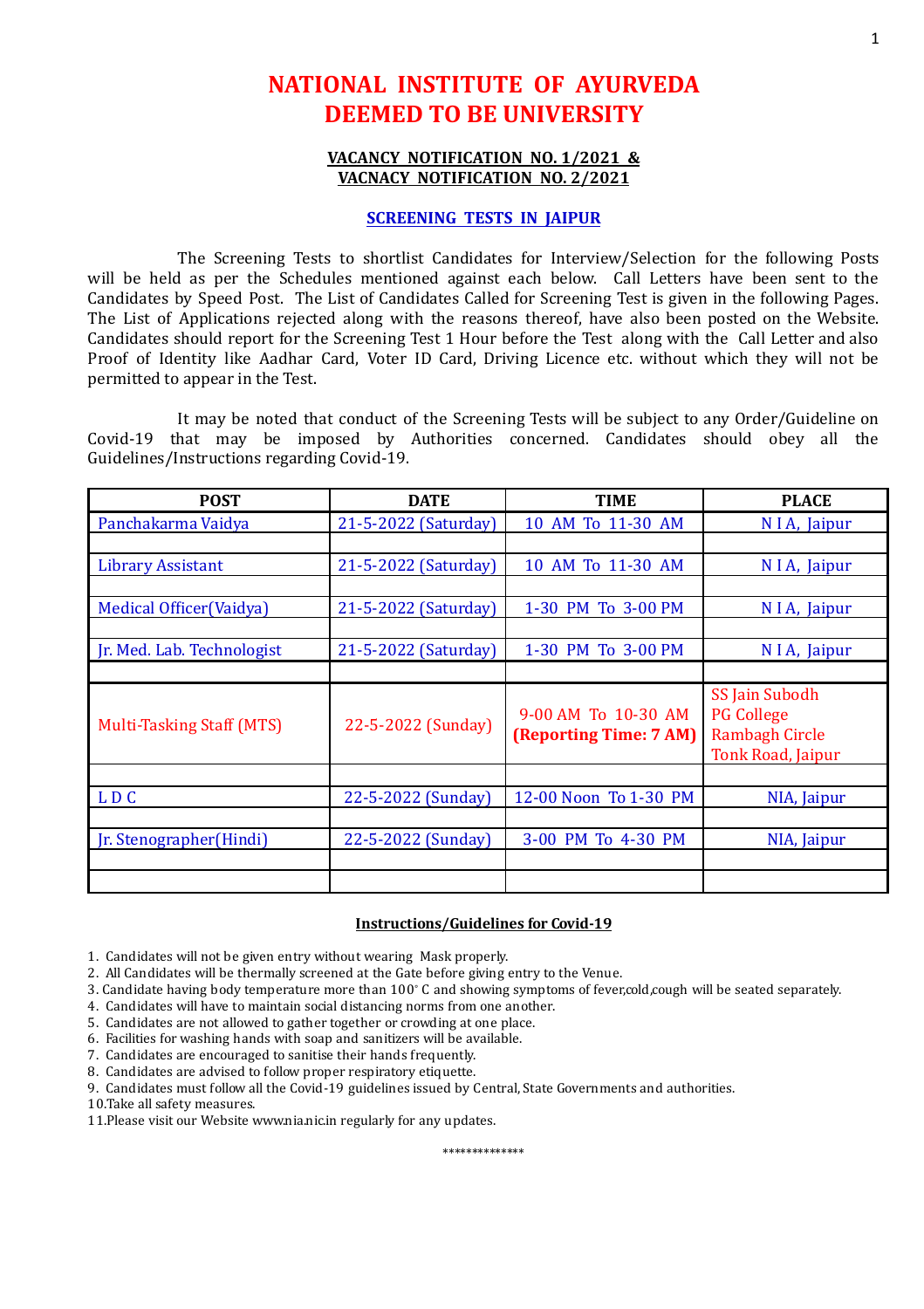## **LIST OF CANDIDATES CALLED FOR SCREEING TEST THE POST OF PANCHKARMA VAIDYA (UR) ON 21-5-2022 SATURDAY AT 10-00 TO 11.30 AM**

| S.No.          | Reg.<br>No.                     | Roll<br><b>Number</b> | Name                                                                                                                                                                                    | Cat.       | <b>Remarks</b> |
|----------------|---------------------------------|-----------------------|-----------------------------------------------------------------------------------------------------------------------------------------------------------------------------------------|------------|----------------|
| $\mathbf{1}$   | <b>PKV/34</b><br>25-1-2022      | 10001                 | Achala Ram Kumawat<br>S/o Mangwa Ram Kumawat<br>Plot No. 75, Sector - A, Pratap Nagar, Jodhpur,<br>Rajasthan 342001                                                                     | <b>GEN</b> | Eligible       |
| $\overline{c}$ | <b>PKV/18</b><br>13-1-2022      | 10002                 | Amit Kumar<br>S/o Rohitash Kumar<br>Kothi No. - 350, Phase -1 <sup>st</sup> , Ridhi Sidhi Estate,<br>Abohar, Punjab - 152116                                                            | <b>GEN</b> | Eligible       |
| 3              | PKV/13<br>$6 - 1 - 2022$        | 10003                 | Anand Agarwal<br>S/o Sharwan Kumar Agarwal<br>Dungra Chhota, Dungda - Khurd, Dungra - Kalan,<br>Banswara, Rajasthan - 327602                                                            | EWS        | Eligible       |
| 4              | <b>PKV/29</b><br>24-1-2022      | 10004                 | Aneesh. E. C.<br>S/o E. Govindan<br>Ph.D Scholar, Department of Panchkarma, ITRA,<br>Jamnagar, Gujarat Ayurved University Campus,<br>Opposite Reliance Smart, Jamnagar, GJ - 361008     | <b>GEN</b> | Eligible       |
| 5              | <b>PKV/38</b><br>27-1-2012      | 10005                 | Anurag Kushal<br>S/o Arvind Kumar Kushal<br>Department of Panchkarma, Shiv Shakti Ayurvedic<br>Medical College & Hospital Bhikhi, Mansa,<br>Punjab - 151504                             | OBC        | Eligible       |
| 6              | <b>PKV/35</b><br>27-1-2022      | 10006                 | Anusree. D<br>D/o E. Damodaran Nambissan<br>Ph.D Scholar, PG Department of Panchkarma,<br>National Institute of Ayurveda, Madhav Vilas Palace,<br>Amer Road, Jaipur, Rajasthan - 302002 | <b>GEN</b> | Eligible       |
| 7              | <b>PKV/41</b><br>$1 - 2 - 2022$ | 10007                 | Ashok Kumar<br>S/o Kulda Ram Yadav<br>Vill - Dawani, Po - Budhwal, Teh-Behror, Alwar,<br>Rajasthan 301709                                                                               | <b>OBC</b> | Eligible       |
| 8              | <b>PKV/22</b><br>19-1-2022      | 10008                 | Ashok Kumar Raigar<br>S/o Hanuman Prasad<br>Mukam Post - Bandarsindri, Teh-Kishangarh, Ajmer,<br>Rajasthan - 305801                                                                     | SC         | Eligible       |
| 9              | <b>PKV/25</b><br>19-1-2022      | 10009                 | Avinash Shukla<br>S/o Jagdev Shukla<br>8/4/176, Jharkhandi, Dhaniram Ka Purwa,<br>Rikabganj, Near TB Clinic, Faizabad, UP - 224001                                                      | <b>GEN</b> | Eligible       |
| 10             | <b>PKV/27</b><br>21-1-2022      | 10010                 | Bhavna Vinod Sahu<br>D/o Vinod Sahu<br>L-201, DDA LIG Flats, Gautampuri Road, Sarita Vihar,<br>Near - All India Institute of Ayurveda, New Delhi -<br>110076                            | OBC        | Eligible       |
| 11             | PKV/7<br>3-1-2022               | 10011                 | Bhuvnesh Sharma<br>J. K. Sharma<br>A-127, Moti Bagh - I, New Delhi - 110021                                                                                                             | <b>GEN</b> | Eligible       |
| 12             | PKV/17<br>11-1-2022             | 10012                 | Diksha<br>D/o Krishan Chand<br>Ayurvedic Medical Officer, Govt. Ayurvedic Health<br>Center, Soldha, Vill -Soldha, Po-Soldha, Teh - Sadar,<br>Bilaspur, HP 174032                        | <b>GEN</b> | Eligible       |
| 13             | PKV/11<br>$4 - 1 - 2022$        | 10013                 | Divya Gupta<br>W/o Deepesh Gupta<br>1402/41, Ashadeep Saat Pippli, Balaji Gali, Shiv<br>Nagar, Ajmer, Rajasthan - 305001                                                                | <b>GEN</b> | Eligible       |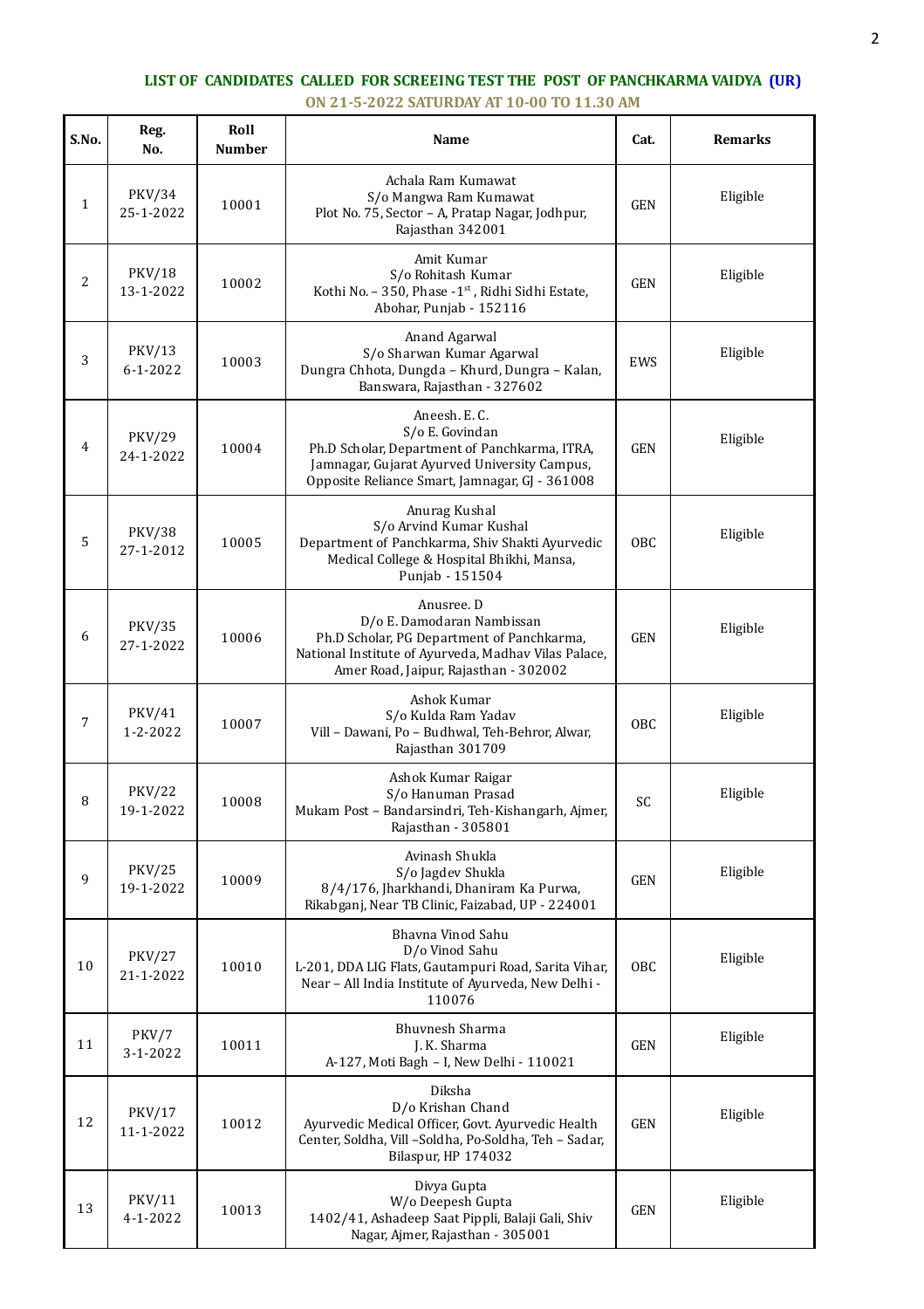| 14 | PKV/36<br>27-1-2022        | 10014 | Govind Narayan<br>S/o Ramdhan Kumawat<br>Bhakton Ka Mohalla, VPO - Boraj, Teh-Mozmabad,<br>Jaipur, Rajasthan - 303338                                                         | <b>GEN</b> | Eligible |
|----|----------------------------|-------|-------------------------------------------------------------------------------------------------------------------------------------------------------------------------------|------------|----------|
| 15 | PKV/19<br>13-1-2022        | 10015 | Kapil Sharma<br>S/o Anil Sharma<br>502, Vinoba Basti, Sriganganagar,<br>Rajasthan-335001                                                                                      | <b>GEN</b> | Eligible |
| 16 | <b>PKV/20</b><br>13-1-2022 | 10016 | Kavita Kumari<br>D/o Suresh Chand<br>Azad Nagar, Bass Road, Dharuhera, Rewari, Haryana<br>123110                                                                              | OBC        | Eligible |
| 17 | PKV/2<br>6-12-2021         | 10017 | Kshiteeja Choudhary<br>D/o Jora Ram Shahu<br>95, Bhagirath Bhawan, Shivaji Nagar, Majhela Road,<br>Kishangarh, Madanganj, Ajmer, Rajasthan - 305801                           | <b>GEN</b> | Eligible |
| 18 | <b>PKV/30</b><br>24-1-2022 | 10018 | Laveena<br>W/o 885/2, Acharya Puri, Behind Mamta Hospital,<br>Gurugram, Haryana - 122001                                                                                      | <b>GEN</b> | Eligible |
| 19 | <b>PKV/33</b><br>25-1-2022 | 10019 | Minu Yadav<br>D/o Rajender Kumar<br>Opposite Baans Factory (Bamboo Factory),<br>Chamdhera Road, Mahendragarh, Haryana 123029                                                  | <b>GEN</b> | Eligible |
| 20 | PKV/14<br>$7 - 1 - 2022$   | 10020 | Nidhi Chaudhary<br>D/o Bhagat Singh<br>House No. - C-1/2-B, C - Block, Street No. - 18,<br>Khajuri Khas, Delhi - 110094                                                       | <b>OBC</b> | Eligible |
| 21 | PKV/5<br>27-12-202<br>1    | 10021 | Pooja Rani<br>D/o Prem Chandra Pathak<br>Room No. - 103, Brahmputra Niwas, Near SBI Bank,<br>Lal Bahadur Shastri National Acedemy of<br>Administration, Massorie, UK - 248179 | <b>GEN</b> | Eligible |
| 22 | <b>PKV/28</b><br>24-1-2022 | 10022 | Poonam<br>W/o Puneet Sharma<br>House No. - 252, Vill - Berli Khurd, Po - Musepure,<br>Rewari, Haryana - 123401                                                                | <b>GEN</b> | Eligible |
| 23 | <b>PKV/15</b><br>10-1-2022 | 10023 | Prabin . M. M<br>S/o Sukumaran . M.<br>Prasadam (H), Kuttiattor (Po),<br>Mayyil (Via), Kannur, Karala 670602                                                                  | OBC        | Eligible |
| 24 | <b>PKV/16</b><br>11-1-2022 | 10024 | Rahul.H<br>S/o Hari Kumar K. G.<br>Koplethu Priyam (H), Pallickal (Po), Kattanam,<br>Alapuzha Kerala - 690503                                                                 | <b>GEN</b> | Eligible |
| 25 | <b>PKV/26</b><br>21-1-2022 | 10025 | Raj Kumar Jangir<br>S/o Kailash Chandra<br>VPO - Khoror, Jhunjhunu, Teh-Nawalgarh,<br>Jhunjhunu, Rajasthan - 333042                                                           | OBC        | Eligible |
| 26 | PKV/39<br>28-1-2021        | 10026 | Ravindra Kumar<br>S/o Narendra Kumar Yadav<br>Vill - Sorwa, Po - Nangal Khoria, Teh-Behror, Alwar,<br>Rajasthan - 301701                                                      | OBC        | Eligible |
| 27 | <b>PKV/23</b><br>19-1-2022 | 10027 | Ritesh<br>W/o Hanuman Sahay Samota<br>Vill - Ranipura, Jaipur, Rajasthan - 303601                                                                                             | <b>GEN</b> | Eligible |
| 28 | PKV/1<br>1-12-2021         | 10028 | Sachin Sharma<br>S/o Vinay Sharma<br>Vill - Batari, Po - Arhal, Teh-Rohru, Shimla, HP -<br>171223                                                                             | <b>GEN</b> | Eligible |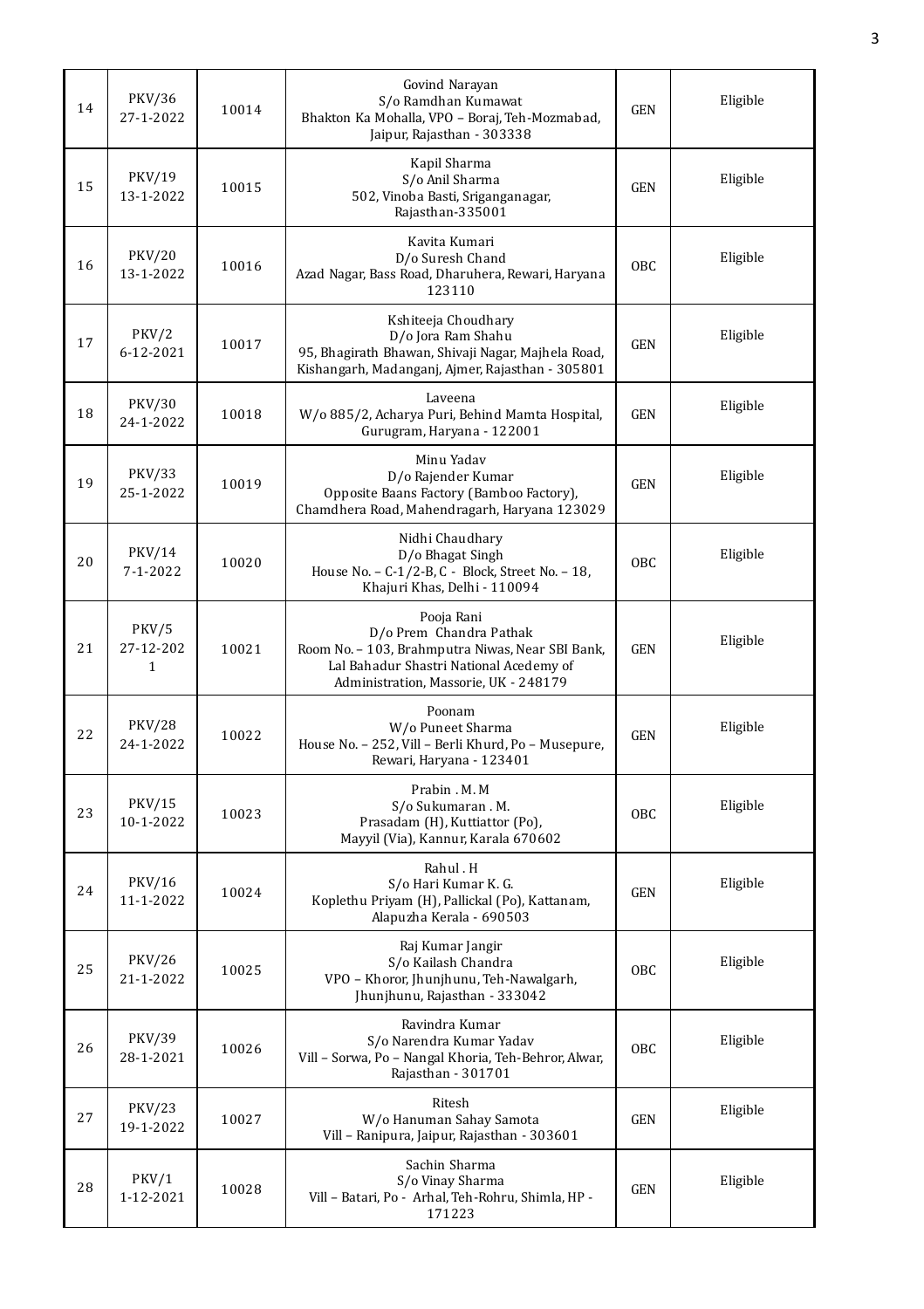| 29 | <b>PKV/32</b><br>24-1-2022 | 10029 | Sapna Kumari Vishwas<br>D/o Gouri Shankar Vishwas<br>VPO-Kasoriya, Via - Raila, Teh-Banera, Bhilwara,<br>Rajasthan 311030                                                                                                            | <b>GEN</b> | Eligible |
|----|----------------------------|-------|--------------------------------------------------------------------------------------------------------------------------------------------------------------------------------------------------------------------------------------|------------|----------|
| 30 | <b>PKV/40</b><br>31-1-2022 | 10030 | Saroj Kumari<br>D/o R. P. Ram<br>C/o Saraswati Vidhyapeeth Senior Secondary<br>School, Sikar<br>Rajasthan - 332402                                                                                                                   | <b>OBC</b> | Eligible |
| 31 | <b>PKV/37</b><br>27-1-2022 | 10031 | Satyaparkash<br>S/o Kalu Ram<br>H. No. - 27, New Civil Lines, Near Kisaan Park,<br>Hanumangarh JN. Rajasthan 335512                                                                                                                  | <b>GEN</b> | Eligible |
| 32 | PKV/8<br>$3 - 1 - 2022$    | 10032 | Shaikh Akhil<br>S/o Shaikh Chand<br>Khureshi Mohalla, Purna Taluka - Purna, Parbhani,<br>MS-431511                                                                                                                                   | <b>GEN</b> | Eligible |
| 33 | PKV/12<br>$6 - 1 - 2022$   | 10033 | Shriram Shivajirao Ragad<br>S/o Shivajirao Pralhadrao Ragad<br>Flat No. - 3, Subhash Suryawanshi Tower, S. No. -<br>32/11/1, Oppsite Swamisadan, Phase - 2, Behind<br>Bharati Vidhyapeeth Campus), Ambegaon Budrak,<br>Pune - 411046 | <b>GEN</b> | Eligible |
| 34 | <b>PKV/31</b><br>24-1-2022 | 10034 | Sreekala AP<br>D/o VP Kunhikrishnan<br>Sreelayam, Kalliao, Po - Jrikkur, Via, Kannur, Kerala -<br>670593                                                                                                                             | <b>SC</b>  | Eligible |
| 35 | <b>PKV/21</b><br>18-1-2022 | 10035 | Sumeet Saini<br>S/o Kanwal Saini<br>Ward No. -5, Pakka Bagh, Kharkhooda, Sonipat,<br>Haryana 131402                                                                                                                                  | <b>GEN</b> | Eligible |
| 36 | PKV/4<br>21-12-202<br>1    | 10036 | Suraj Choudhary<br>S/o Prema Ram<br>Plot No. - 6, Lohar Colony, Paota, Jodhpur, Rajasthan<br>342006                                                                                                                                  | <b>GEN</b> | Eligible |
| 37 | <b>PKV/10</b><br>4-1-2022  | 10037 | Surendra Kumar<br>S/o Ganesha Ram<br>Street No. - 13, Mukta Prasad Road, Near Ramdev<br>Bhawan, Rampura Basti, Lalgarh Station, Bikaner,<br>Rajasthan - 334004                                                                       | <b>GEN</b> | Eligible |
| 38 | PKV/3<br>16-12-202<br>1    | 10038 | Surya Prakash<br>S/o Dharam Prakash Arya<br>SBMN Ayurvedic College, Asthal Bohar, Baba<br>Mastnath University, Rohtak, HR-121102                                                                                                     | <b>GEN</b> | Eligible |
| 39 | <b>PKV/43</b><br>1-2-2022  | 10039 | Ujwala Hivale<br>D/o Samadhan<br>Mahatma Jyotiba Fule Ayurveda Mahavidyalay,<br>Harouta, Chomu, Jaipur, Rajasthan-303702                                                                                                             | <b>GEN</b> | Eligible |
| 40 | <b>PKV/24</b><br>19-1-2022 | 10040 | Umesh Kumar Nagar<br>S/o Radhelal Nagar<br>Plot No. - 325, Shivdham Colony, Nayi Pani Ki Tanki<br>Ke Pass, Rajgarh, Rajgarh, MP 465661                                                                                               | OBC        | Eligible |
| 41 | <b>PKV/42</b><br>1-2-2022  | 10041 | Mahesh Khundia<br>S/o Rohtash Kumar<br>LIG - 329330 Housing Board 2 <sup>nd</sup> Gate, Narnaul,<br>Mahendra Garh, Haryana - 123001                                                                                                  | SC<br>PH   | Eligible |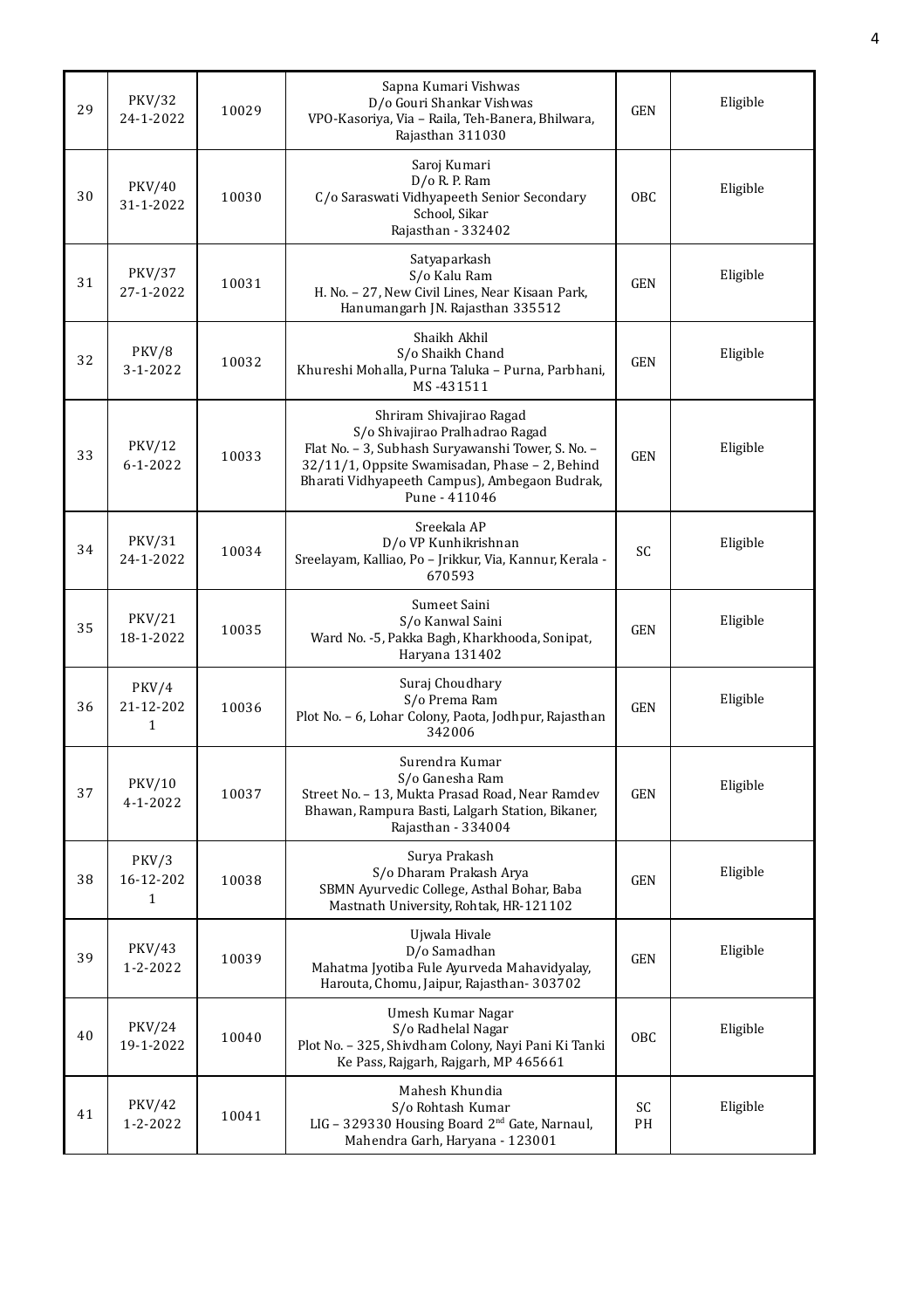## **LIST OF CANDIDATES CALLED FOR SCREEING TEST THE POST OF LIBRARY ASSISTANT (OBC) ON 21-5-2022 SATURDAY AT 10-00 TO 11.30 AM**

| S. No. | Reg.<br>No.                         | Roll<br><b>Number</b> | Name                                                                                                                                                           | Cat.              | Remarks  |
|--------|-------------------------------------|-----------------------|----------------------------------------------------------------------------------------------------------------------------------------------------------------|-------------------|----------|
| 1      | LIA/17<br>17-12-202<br>$\mathbf{1}$ | 20001                 | Antima Lakhara<br>D/o Shanti Lal Lakhara<br>Bharampuri Mohalla, Char Bhuja Marg, Kotri,<br>Bhilwara, Rajasthan - 311603                                        | OBC               | Eligible |
| 2      | LIA/59<br>19-1-2022                 | 20002                 | Avinash<br>S/o Satendra Kumar Chouhan<br>Vill - Yamunapur, Po - Katesar, Ps - Bihta, Patna,<br>Bihar-801103                                                    | <b>OBC</b>        | Eligible |
| 3      | LIA/4<br>7-12-2021                  | 20003                 | Bharat Baroka<br>S/o Mahender Singh<br>Daleep Medical Store, Rawla Mandi, Sriganganagar,<br>Rajasthan - 335707                                                 | OBC               | Eligible |
| 4      | LIA/10<br>13-12-202<br>1            | 20004                 | Bharat Bhati<br>S/o Kailash Chand Bhati<br>425/36 Old, Shiv Mandir Wali Gali, Samarpan<br>Meditation Center, Naya Bara Police Line, Ajmer,<br>Rajasthan-305001 | OBC               | Eligible |
| 5      | LIA/39<br>$5 - 1 - 2022$            | 20005                 | <b>Bikky Kumar</b><br>S/o Devendra Kumar<br>Vill - Jolahbigha, Po-Tekari, Ps-Tekari, Gaya, Bihar -<br>824236                                                   | <b>OBC</b>        | Eligible |
| 6      | LIA/16<br>16-12-202<br>$\mathbf{1}$ | 20006                 | Chander Shekhar Saini<br>S/o Dayanand Saini<br>Daya Printing press, Press Gali, Azad Chowk,<br>Narnaul, Mahendergarh, HR - 123001                              | OBC<br><b>ESM</b> | Eligible |
| 7      | LIA/36<br>$3 - 1 - 2022$            | 20007                 | Darshan Kalal<br>S/o Bherulal Kalal<br>VPO-Navagaon, Teh-Banswara,<br>Rajasthan - 327001                                                                       | <b>OBC</b>        | Eligible |
| 8      | LIA/54<br>17-1-2022                 | 20008                 | Deva Ram Lochhab<br>S/o Ghisa Ram<br>VPO-Besroli, Teh-Makrana, Nagaur, Rajasthan -<br>341520                                                                   | OBC<br><b>ESM</b> | Eligible |
| 9      | LIA/56<br>19-1-2022                 | 20009                 | Devendra Daksh<br>S/o Hari Om Daksh<br>4/65 B, Prathvinath, Shahganj, Agra, UP - 282010                                                                        | <b>OBC</b>        | Eligible |
| 10     | LIA/20<br>20-12-202<br>$\mathbf{1}$ | 20010                 | Devi Lal Kumhar<br>S/o Kuka Ram<br>138, Mataron Ka Khera, Mandalgarh, Bhilwara,<br>Rajasthan - 311604                                                          | OBC               | Eligible |
| 11     | LIA/65<br>24-1-2022                 | 20011                 | Dhanpal Jat<br>S/o Moti Lal Jat<br>Rajput Mohalla, VPO-Kustala, Sawai Madhopur,<br>Rajasthan - 322001                                                          | OBC               | Eligible |
| 12     | LIA/79<br>2-2-2022                  | 20012                 | Dharmendra Kumar Gurjar<br>S/o Kanhaiya Lal Gurjar<br>VPO-Shop, Teh - Uniyara, Tonk,<br>Rajasthan - 304023                                                     | OBC               | Eligible |
| 13     | LIA/52<br>17-1-2022                 | 20013                 | Dinesh Godara<br>S/o Sohan Ram<br>Jato Ka Bass, Vill - Nagalwas, Po- Palari Ranawatan,<br>Teh-Bhopalgarh, Jodhpur, Rajasthan - 342901                          | <b>OBC</b>        | Eligible |
| 14     | LIA/63<br>21-1-2022                 | 20014                 | Giriraj Prajapat<br>S/o Babu Lal Prajapat<br>Aaditya Nagar, Opposite Power House, Morija Road,<br>Chomu, Jaipur, Rajasthan-303702                              | OBC               | Eligible |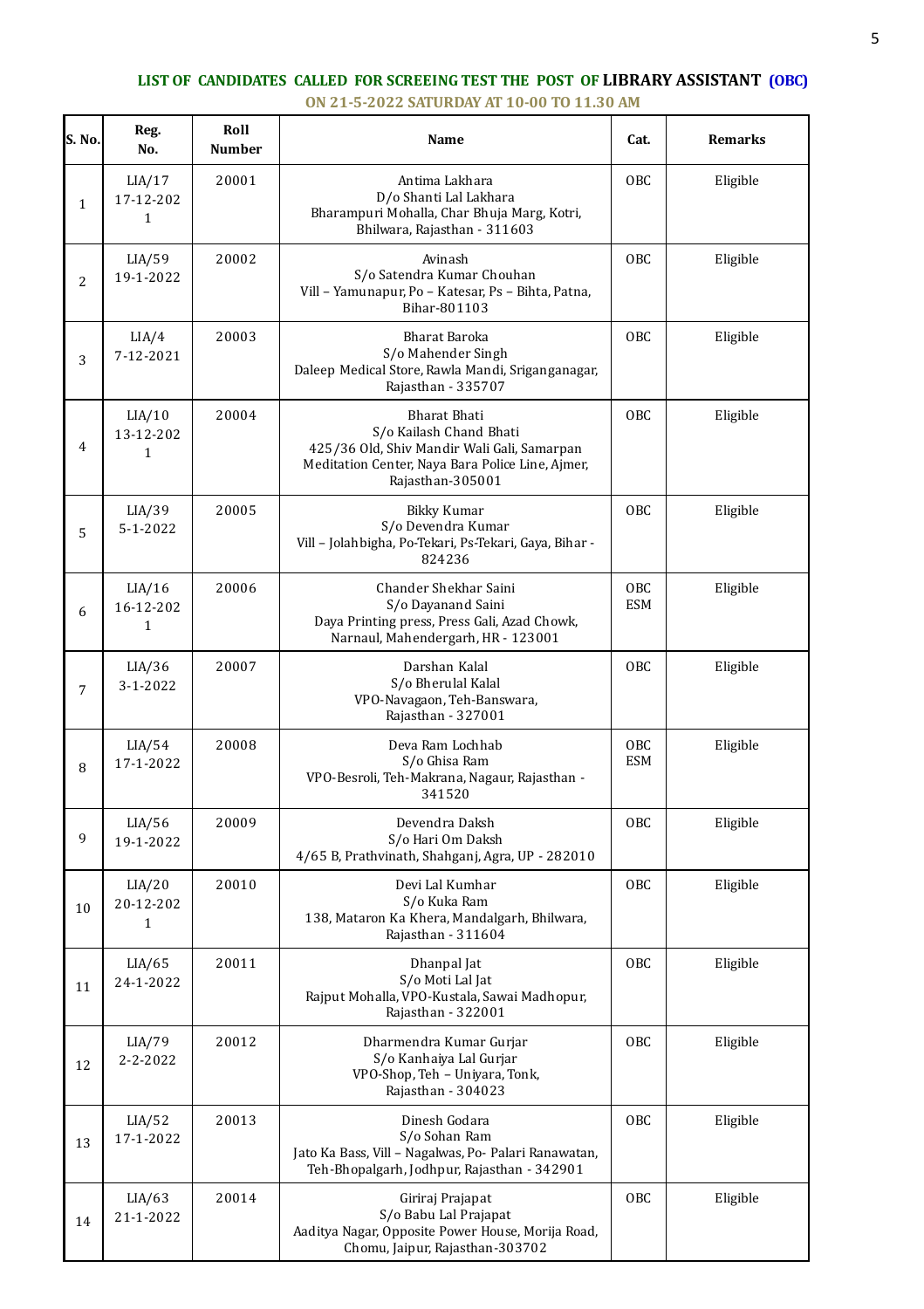| 15 | LIA/60<br>19-1-2022                 | 20015 | Kapil Sharma<br>S/o Suresh Chandra Sharma<br>4-A, Vishwakarma Nagar, Behind Cold - Store,<br>Bhadwasiya, Jodhpur, Rajasthan 342006                                                         | OBC               | Eligible |
|----|-------------------------------------|-------|--------------------------------------------------------------------------------------------------------------------------------------------------------------------------------------------|-------------------|----------|
| 16 | LIA/27<br>24-12-202<br>1            | 20016 | Kaushal Kishor Kashyap<br>S/o Shyam Kishor Singh<br>Trikut Nagar, Near Jio Tower East of Golki Mor,<br>Khemnichak, Ps - Ramkrishna Nagar, Patna, Bihar -<br>800016                         | OBC<br><b>ESM</b> | Eligible |
| 17 | LIA/42<br>$6 - 1 - 2022$            | 20017 | Khushhal Singh<br>S/o Sadhu Ram<br>VPO-Shimla, Teh-Khetri, Jhunjhunu, Raj. - 332746                                                                                                        | OBC               | Eligible |
| 18 | LIA/77<br>31-1-2022                 | 20018 | Lokesh Badra<br>S/o Meghraj Badra<br>9E 96 D, Indira Gandhi Nagar, Jagatpura, Jaipur,<br>Rajasthan 302015                                                                                  | OBC               | Eligible |
| 19 | LIA/29<br>27-12-202<br>1            | 20019 | Manish Katariya<br>S/o Keshav Dev Saini<br>Bus Stand Ka Nagla, Bhushawar, Bharatpur,<br>Rajasthan-321406                                                                                   | OBC               | Eligible |
| 20 | LIA/9<br>13-12-202<br>$\mathbf{1}$  | 20020 | Manoj Kumar Bharti<br>S/o Baleshwar Thakur<br>F-7, Supercity Colony, Vill-Mhowgaon, Pol/Teh -<br>Mhow, Indore, MP - 453441                                                                 | OBC<br><b>ESM</b> | Eligible |
| 21 | LIA/58<br>19-1-2022                 | 20021 | Manoj Kumar Sahoo<br>S/o Sudarsan Sahoo<br>At - Baurisubudhi Patna, Po-Kantilo, Nayagarh,<br>Odisha - 752078                                                                               | OBC               | Eligible |
| 22 | LIA/23<br>22-12-202<br>1            | 20022 | Meenu Kumari<br>D/o Gajanand Kumawat<br>C/o Kishan Lal Kumawat, Near Manali Devi School,<br>Kuchaman City, Nagaur, Rajasthan-341508                                                        | OBC               | Eligible |
| 23 | LIA/76<br>28-1-2022                 | 20023 | Mohd. Aasif Qureshi<br>S/o Mohd. Sajid Qureshi<br>Plot No. - 207, Rajeev Nagar, NBC Ke Samne, Foji<br>Dhabe Ke Piche, Near SM Public School, Khatipura<br>Road, Jaipur, Rajasthan - 302006 | OBC               | Eligible |
| 24 | LIA/13<br>13-12-202<br>1            | 20024 | Mukesh Kumar<br>S/o Roopa Ram<br>VPO-Sesali, Teh-Bali, Pali, Rajasthan - 306706                                                                                                            | OBC               | Eligible |
| 25 | LIA/31<br>27-12-202<br>1            | 20025 | Mukesh Sainy<br>S/o Babu Lal Sainy<br>Maliyo Ki Dhani, Madaliya, VPO - Madaliya Pipar<br>City, Jodhpur, Rajasthan - 342601                                                                 | OBC               | Eligible |
| 26 | LIA/1<br>3-12-2021                  | 20026 | N.S. Ramasuramanian<br>S/o N. S. Subramanian<br>7151, South Street, Vagaikulam, Mannarkoil (Po),<br>Ambasamudram (TK), Tirunelveli,<br>Tamilnadu-627413                                    | OBC<br><b>ESM</b> | Eligible |
| 27 | LIA/51<br>17-1-2022                 | 20027 | Neelam Kumari<br>D/o Ashok Kumar<br>C/o Mangi Lal Choudhary, B-64, Mansinghpura,<br>Tonk Road, Jaipur, Rajasthan - 302015                                                                  | OBC               | Eligible |
| 28 | LIA/19<br>20-12-202<br>$\mathbf{1}$ | 20028 | Neeraj Yadav<br>S/o Lal Chand<br>Yadav Nagar, Gali No. - 13, Kankar Wali, Budhpur<br>Road, Rewari, HR 123401                                                                               | OBC               | Eligible |
| 29 | LIA/15<br>14-12-202<br>1            | 20029 | Neha Sain<br>D/o Vishnu Kumar Sain<br>142-A, Indira Colony, Alwar,<br>Rajasthan - 301001                                                                                                   | OBC               | Eligible |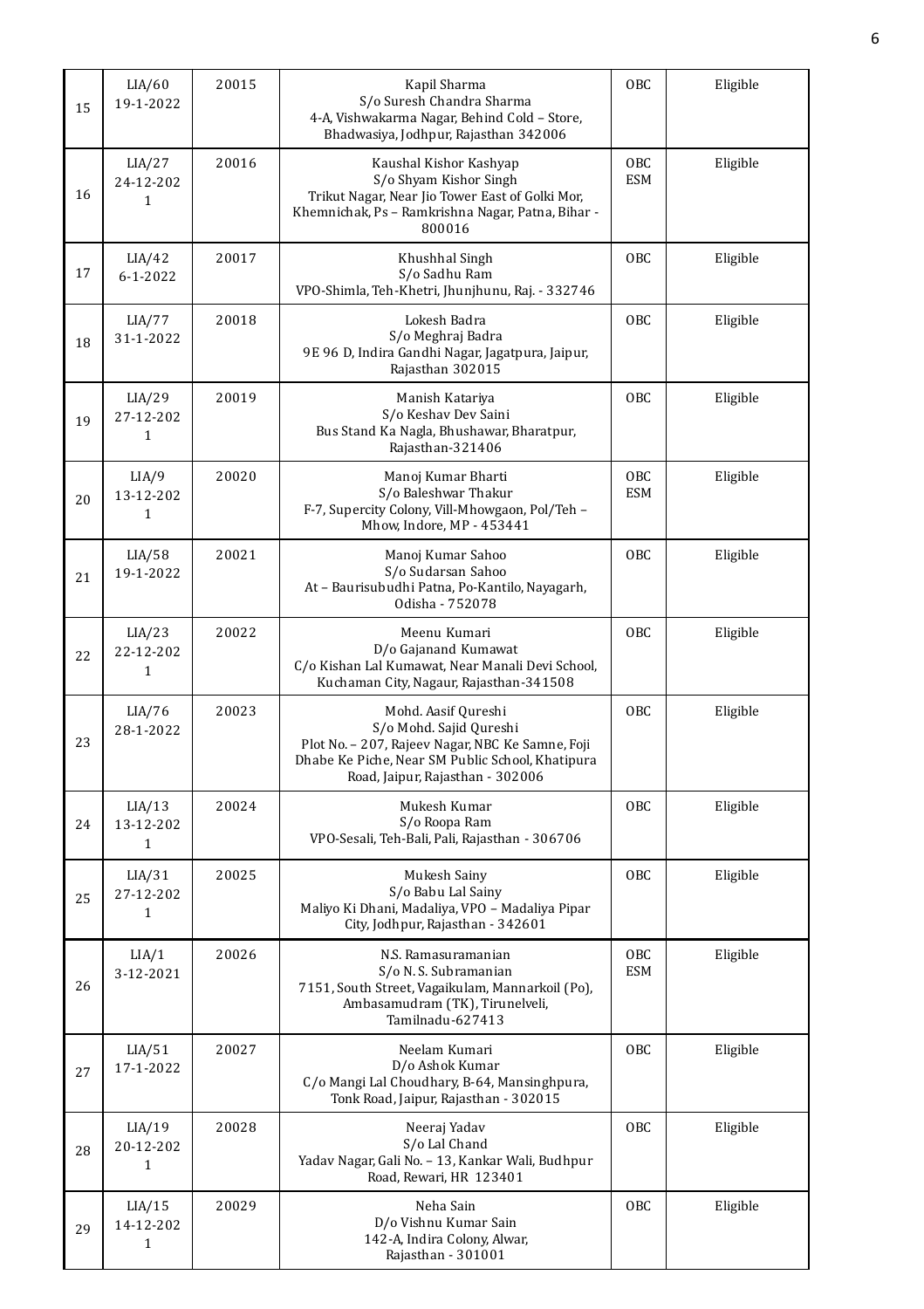| 30 | LIA/50<br>17-1-2022      | 20030 | Neha Saini<br>D/o Gulab Chand Saini<br>Panchwati Scheme N. - 7, Oppsite Plot No. - 110,<br>Alwar Rajasthan - 301001                                | OBC        | Eligible |
|----|--------------------------|-------|----------------------------------------------------------------------------------------------------------------------------------------------------|------------|----------|
| 31 | LIA/61<br>19-1-2022      | 20031 | Nitesh Yadav<br>S/o Bhagirath Mal Yadav<br>Central University Of Rajasthan, Vill -<br>Bandarsinderi, Kishangarh, Ajmer, Rajasthan<br>305817        | OBC        | Eligible |
| 32 | LIA/71<br>27-1-2022      | 20032 | Pankaj Singh Maal<br>S/o Dilip Singh Maal<br>Ward No. - 10, Syalawas Khurd, Sikandra Road,<br>Bandi Kui, Teh-Baswa, Dausa, Raj. - 303313           | OBC        | Eligible |
| 33 | LIA/81<br>2-2-2022       | 20033 | Prakash Khichar<br>S/o Prahalad Singh<br>Tipanya Ki Dhan, Banoora, Sikar, Rajasthan -<br>332023                                                    | OBC        | Eligible |
| 34 | LIA/55<br>19-1-2022      | 20034 | Prakash Saini<br>S/o Ram Narayan Saini<br>3-A, Pankaj Marg, Gupta Garden<br>Govind Nagar West, Amer Road,<br>Jaipur, Raj. - 302002                 | OBC        | Eligible |
| 35 | LIA/38<br>$5 - 1 - 2022$ | 20035 | Prasidh Kumar<br>S/o Baijnath Yadav<br>Vill - Jolahbigha, Po-Tekari, Ps-Tekari,<br>Gaya, Bihar - 824236                                            | OBC        | Eligible |
| 36 | LIA/32<br>31-12-202<br>1 | 20036 | Priyanka Yogi<br>D/o Durga Lal Yogi<br>New Colony Gour Gudha Katla, Th - Baswa, Dausa,<br>Raj. - 303323                                            | OBC        | Eligible |
| 37 | LIA/75<br>27-1-2021      | 20037 | Rajesh Choudhary<br>S/o Ganpat Lal Choudhary<br>A-2, Karni Niwas Colony, Near Jodla, Power House,<br>Sikar Road, Harmada, Jaipur, Rajasthan 302013 | OBC        | Eligible |
| 38 | LIA/69<br>25-1-2022      | 20038 | Rakesh Dudi<br>S/o Ram Swaroop<br>VPO-Ratkuria, Taluka -Bhopalgarh, Teh-Pipar City,<br>Jodhpur, Rajasthan - 342606                                 | <b>OBC</b> | Eligible |
| 39 | LIA/28<br>27-12-202<br>1 | 20039 | Rakesh Jangir<br>S/o Babu Lal Jangir<br>Shree Deenanath Motor Body Works Near Rajvilas<br>Garden, Jaipur Road, Sikar, Raj-332001                   | OBC        | Eligible |
| 40 | LIA/37<br>$4 - 1 - 2022$ | 20040 | Rakesh Swarnkar<br>S/o Murari Lal Swarnkar<br>D-320, Murlipura Scheme,<br>Murlipura, Jaipur, Raj. - 302029                                         | OBC        | Eligible |
| 41 | LIA/21<br>20-12-202<br>1 | 20041 | Ramkesh Gurjar<br>S/o Raghuveer Prasad Gurjar<br>Plot No. - 29, Ganeshpuri, Near Prem Nagar Puliya,<br>Agra Road, Jaipur, Rajasthan - 302031       | OBC        | Eligible |
| 42 | LIA/53<br>17-1-2022      | 20042 | Ravindra Solanki<br>S/o Om Prakash Solanki<br>Chandala Ki Dhani, Bhopalgarh, Jodhpur,<br>Rajasthan - 342603                                        | OBC        | Eligible |
| 43 | LIA/66<br>24-1-2022      | 20043 | Ravish Chouhan<br>S/o Vijay Singh Chouhan<br>Plot No. 171, Baraj Bawri, Street No. - 2, Near CBI<br>Office, Lal Sagar, Jodhpur, Rajasthan - 342304 | OBC        | Eligible |
| 44 | LIA/6<br>7-12-2021       | 20044 | Sachin<br>S/o Ramesh Kumar                                                                                                                         | OBC        | Eligible |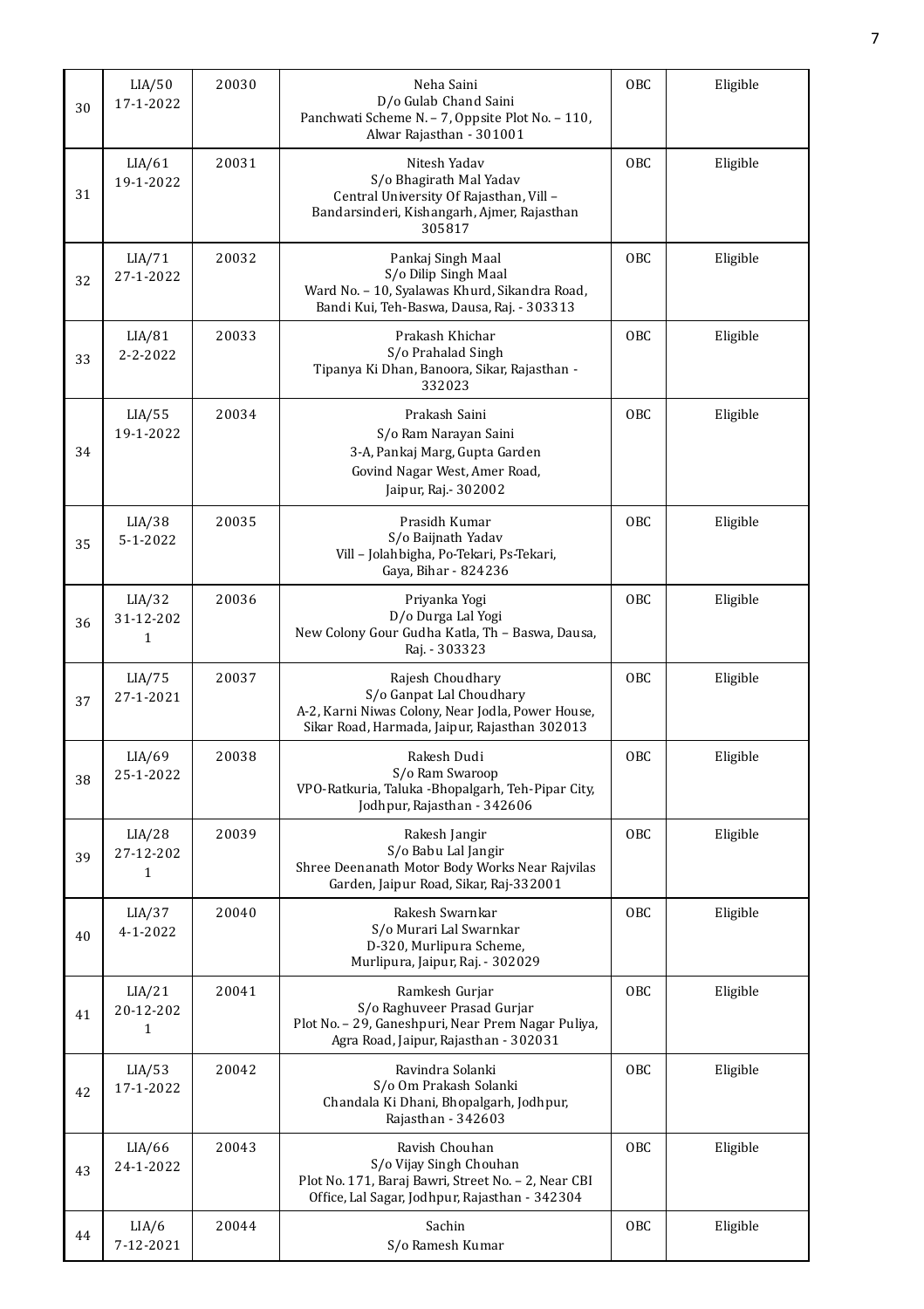|    |                          |       | VPO - Sahad, Teh. - Buhana, Distt. - Jhunjhunu,<br>Rajasthan - 333502                                                                                              |                   |          |
|----|--------------------------|-------|--------------------------------------------------------------------------------------------------------------------------------------------------------------------|-------------------|----------|
| 45 | LIA/80<br>$2 - 2 - 2022$ | 20045 | Sandeep Kalwaniya<br>S/o Hari Shankar Kalwaniya<br>382, Nemi Nagar Vistar, Bajri Mandi Road,<br>Panchyawala, Jaipur, Rajasthan - 302034                            | OBC               | Eligible |
| 46 | LIA/62<br>20-1-2022      | 20046 | Savita Gurjar<br>D/o Mukut Singh Gurjar<br>Vill - Burwal, Po - Pal, Teh-Nadauti, Karauli,<br>Rajasthan 322213                                                      | OBC               | Eligible |
| 47 | LIA/43<br>$6 - 1 - 2022$ | 20047 | Sayar Choudhary<br>D/o Hari Narayan Choudhary<br>F. No. - 204, Sky Tower - 3, Plot No. - B-32, Khoosar,<br>Sitapura, Jaipur, Rajasthan - 302022                    | OBC               | Eligible |
| 48 | LIA/41<br>$6 - 1 - 2022$ | 20048 | Seema Charan<br>D/o Vasudev Singh<br>Block - A - 3, Quarter No. - F-80, Reserve Police Line,<br>Bhilwara, Rajasthan - 311001                                       | OBC               | Eligible |
| 49 | LIA/64<br>24-1-2012      | 20049 | Shaitan Singh Gurjar<br>S/o Bhagwan Shaya Gurjar<br>Vill - Dantala Gujran, Po-Dantala Meena, Via -<br>Ghatwari, Teh-Jamwaramgarh, Jaipur, Rajasthan -<br>303120    | 0 <sub>BC</sub>   | Eligible |
| 50 | LIA/45<br>10-1-2022      | 20050 | Shiv Kumar<br>S/o Rajkumar<br>Vill - Dhanunda, PO - Mandi Ateli, Teh-Ateli,<br>Mahendergarh,<br>Haryana - 123021                                                   | OBC               | Eligible |
| 51 | LIA/7<br>8-12-2021       | 20051 | Suman Choudhary<br>D/o Satya Naryan Choudhary<br>ITI Ke Samne Shastri Nagar, Nagaur,<br>Rajasthan-341001                                                           | OBC               | Eligible |
| 52 | LIA/44<br>$6 - 1 - 2022$ | 20052 | Suman Mehra<br>D/o Kalu Ram Mehra<br>K-2/1005, Oppsite Shvi Mandir, Krishanganj, Ajmer,<br>Rajasthan 305001                                                        | OBC               | Eligible |
| 53 | LIA/2<br>6-12-2021       | 20053 | Sunil Kumar<br>Bhanwar Lal Kumawat<br>Vill - Kumawato Ki Dhani, Po-Sangarwa, Via -<br>Shishu, Teh-Dantaramgarh, Sikar, Rajatshan -<br>332405                       | OBC               | Eligible |
| 54 | LIA/12                   | 20054 | Sunil Kumar<br>S/o Kajor Mal<br>VPO - Papra Khurd, Teh. - Udaipurwati, Distt. -<br>Jhunjhunu, Rajasthan (333801)                                                   | OBC               | Eligible |
| 55 | LIA/70<br>25-1-2022      | 20055 | Sunil Kumar Saini<br>S/o Ramniwas Saini<br>Po - Guhala, Dhani - Dehra Jori Wali, Teh-Neem Ka<br>Thana, Sikar, Rajasthan - 332706                                   | OBC               | Eligible |
| 56 | LIA/73<br>27-1-2022      | 20056 | Surender Kumar<br>S/o Dan Singh<br>VPO-Nangal Chaudhary, Dhani Bamnala Wali, Near<br>Baijnath Chaudhary Govt. College For Women,<br>Mohindergarh, Haryana - 123023 | OBC<br><b>ESM</b> | Eligible |
| 57 | LIA/78<br>2-2-2022       | 20057 | Surendra Yadav<br>S/o Ram Chandra Yadav<br>Shri Krishana Stationers, Main Market, Manoharpur,<br>Teh-Shahupura, Jaipur, Rajasthan 303104                           | OBC               | Eligible |
| 58 | LIA/35<br>3-1-2022       | 20058 | Swami Hariharna N.<br>S/o Nagaraj. N                                                                                                                               | OBC               | Eligible |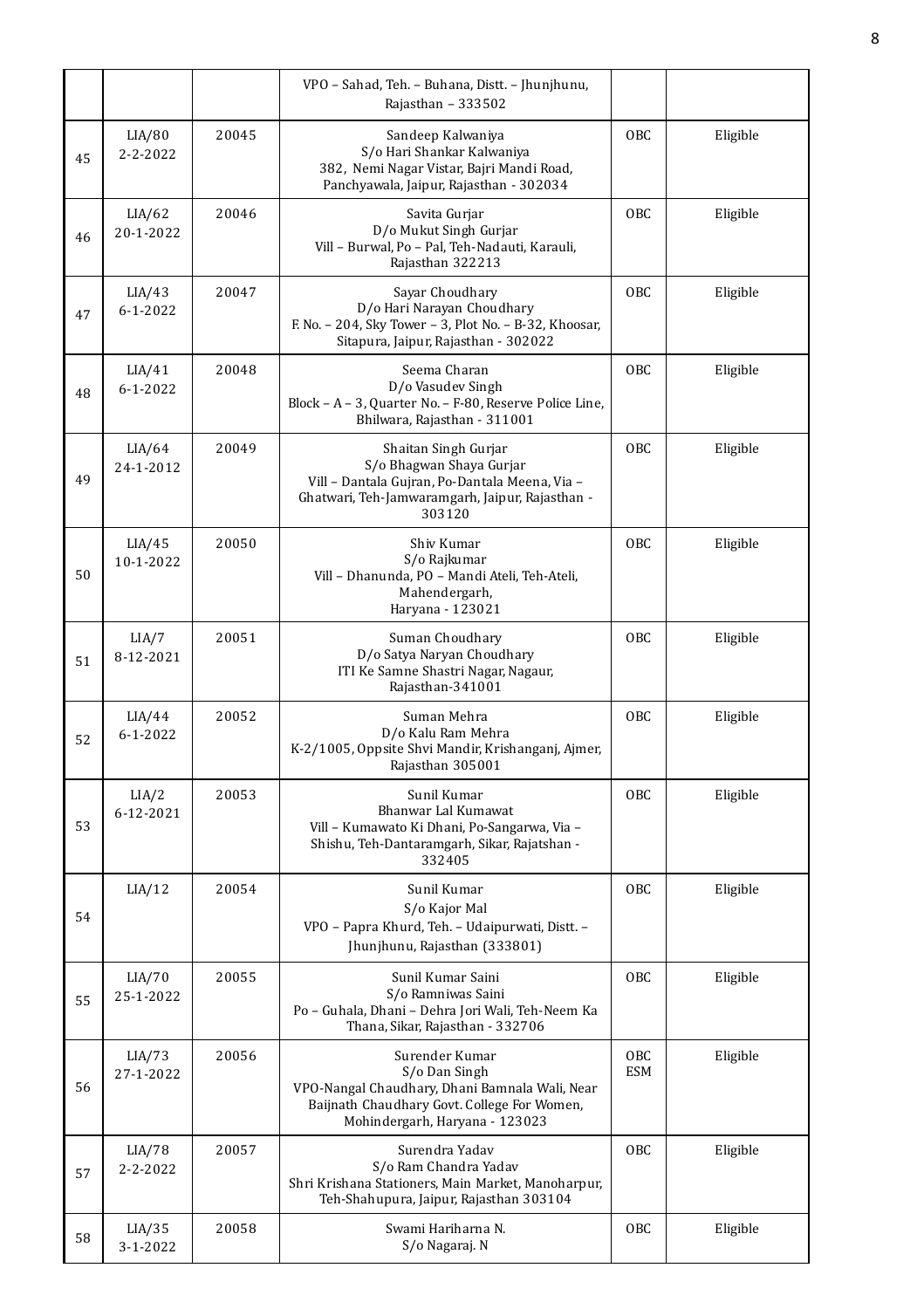|    |                                     |       | 6/793, Ganesh Nagar, Near BIG Water Tank,<br>Manthithoppu, (Post) Kovilpatti, Tuticorin,<br>Tamilnadu 628502                                                        |                     |          |
|----|-------------------------------------|-------|---------------------------------------------------------------------------------------------------------------------------------------------------------------------|---------------------|----------|
| 59 | LIA/18<br>20-12-202<br>$\mathbf{1}$ | 20059 | Taresh Kumar<br>S/o Ramchandra Sah<br>Mahnar Bazar (Noonia Toli)<br>Ward No. - 5, Vaishali, Bihar - 844506                                                          | OBC<br><b>ESM</b>   | Eligible |
| 60 | LIA/74<br>27-1-2022                 | 20060 | Updesh Bhandarkar<br>S/o Gyaniram Bhandarkar<br>VPO-Karanja, Teh-Lanji, Balaghat, MP- 481224                                                                        | 0 <sub>BC</sub>     | Eligible |
| 61 | LIA/22<br>22-12-202<br>1            | 20061 | Urmila Kumari<br>D/o Bhomaram Sheshma<br>Vill - Haripura, Po-Losal, Teh-Dantaramgarh, Sikar,<br>Rajasthan 332025                                                    | OBC                 | Eligible |
| 62 | LIA/49<br>17-1-2022                 | 20062 | Uttam Prajapat<br>W/o Raghuraj Masaldar<br>VPo-Rahori, Via - Lalwas CRPF Camp,<br>Teh-Jamwaramgarh, Jaipur, Rajasthan - 302027                                      | OBC                 | Eligible |
| 63 | LIA/68<br>24-1-2022                 | 20063 | Vikram Singh Gurjar<br>S/o Lala Ram<br>Dhani - Nadawali, Vill - Chanwara, Teh-Udaipurwati,<br>Jhunjhunu, Raj. - 333053                                              | OBC                 | Eligible |
| 64 | LIA/30<br>27-12-202<br>$\mathbf{1}$ | 20064 | Vinay Kumar Vishwakarma<br>S/o Ram Avtar Vishwakarma<br>H. No. - 190, Prahladpur, Town & Post - Kant,<br>Shahjanpur, UP 242223                                      | OBC                 | Eligible |
| 65 | LIA/11<br>13-12-202<br>$\mathbf{1}$ | 20065 | Vishal Kalal<br>S/o Shanti Lal Kalal<br>Teli Wada, Aspur, Near Girls School, Aspur,<br>Dungarpur, Rajasthan - 314021                                                | 0 <sub>BC</sub>     | Eligible |
| 66 | LIA/26<br>24-12-202<br>$\mathbf{1}$ | 20066 | Yaday Susheela<br>W/o Anurag Yadav<br>A-25, Maharana Pratap Marg, Chandravaika, Vaishali<br>Nagar,<br>West, Jainr, Rajasthn - 302034                                | OBC                 | Eligible |
| 67 | LIA/47<br>11-1-2022                 | 20067 | Yash Malakar<br>S/o Kamal Kishore Malakar<br>Rama Laxmi Kutir, Main Choraha, Shivaji Nagar,<br>Madanganj, Kishangarh, Ajmer,<br>Rajasthan - 305801                  | OBC                 | Eligible |
| 68 | LIA/3<br>6-12-2021                  | 20068 | Arvind Kumar<br>S/o Todi Lal<br>Shri Ram Nagar Colony, Barha Near Gram Panchayat<br>Barha, Pilibhit, UP - 262001                                                    | OBC<br>PH<br>(OL)   | Eligible |
| 69 | LIA/8<br>10-12-202<br>1             | 20069 | Dhananjaya Ravi Kumar Uppu<br>S/o U. Surya Prakash Rao<br>1-6-11, New Vonkojipalem<br>Visakhapatnam, AP - 530017                                                    | OBC<br>PH           | Eligible |
| 70 | LIA/5<br>7-12-2021                  | 20070 | Kosetti Lovaraju<br>S/o Kosetti Suryanarayana<br>C/o Palika Ramana, 1-156, Krishan Temple Street,<br>Valasapakala, Kakinada Rural,<br>East Godavari Dist, AP-533005 | OBC<br>(PH)<br>(OH) | Eligible |
| 71 | LIA/67<br>24-1-2022                 | 20071 | Rajendra Kumar Kumawat<br>S/o Harsahay Kumawat<br>VPo - Kant, Waiya - Achrol, Teh-Amer, Jaipur,<br>Rajasthan 303002                                                 | OBC<br>PH<br>(OL)   | Eligible |
| 72 | LIA/40<br>5-1-2022                  | 20072 | Sourabh Suman<br>S/o Ambika Prasad Mandal                                                                                                                           | OBC<br>PH<br>(OH)   | Eligible |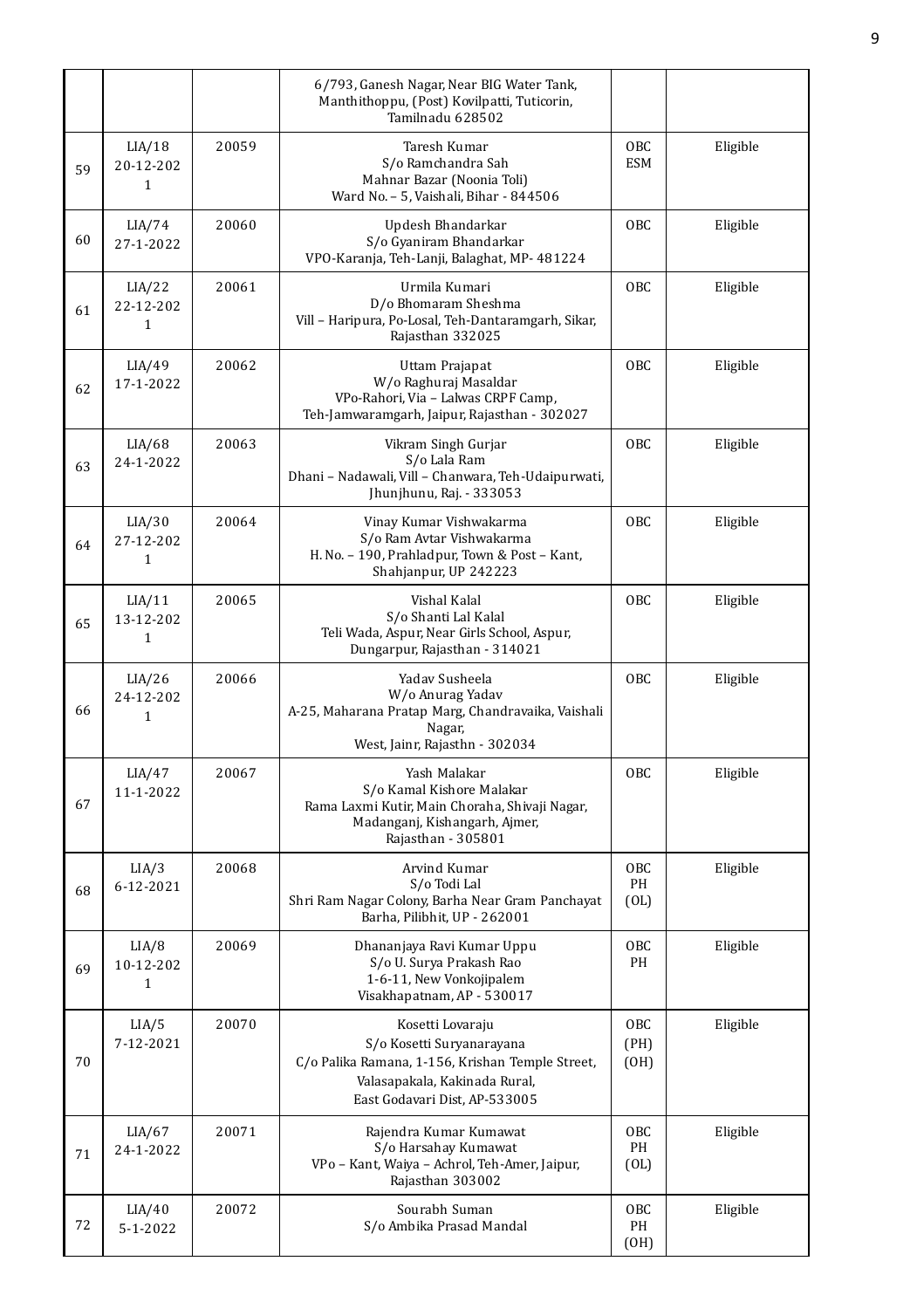|  | Centrol Universtiy of Gujarat, SLIS, Sector - 29,<br>Gandhi Nagar, Gujarat - 382030 |  |
|--|-------------------------------------------------------------------------------------|--|
|  |                                                                                     |  |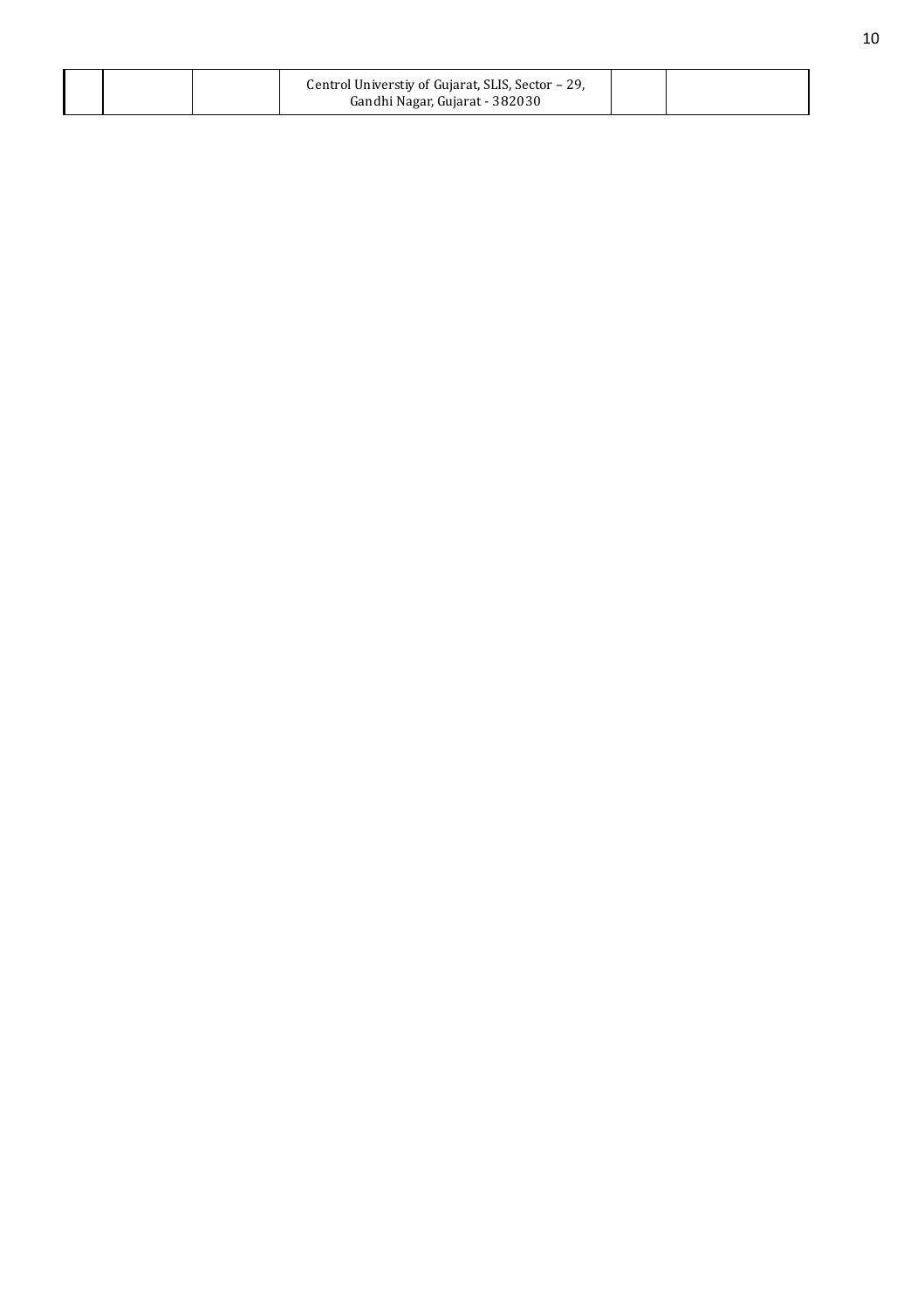## **LIST OF CANDIDATES CALLED FOR SCREEING TEST THE POST OF MEDICAL OFFICER (UR) ON 21-5-2022 SATURDAY AT 1-30 TO 3-00 PM**

| S.No.        | Reg.<br>No.                         | Roll<br><b>Number</b> | Name                                                                                                                                                                                                            | Cat.       | <b>Remarks</b> |
|--------------|-------------------------------------|-----------------------|-----------------------------------------------------------------------------------------------------------------------------------------------------------------------------------------------------------------|------------|----------------|
| $\mathbf{1}$ | M <sub>0</sub> /1<br>13-10-202<br>1 | 30001                 | Ajay Kumar Goswami<br>S/o Raghuraj<br>Kalawati Ayurvedic Medical College & Research<br>Center, Gorha, Kasganj, UP - 207123                                                                                      | SC         | Eligible       |
| 2            | M0/41<br>22-11-202<br>1             | 30002                 | Anita Lalwani<br>D/o Ghanshyam Das Lalwani<br>D Block, Plot No. - 600, Malviya Nagar,<br>Jaipur, Rajasthan - 302017                                                                                             | <b>GEN</b> | Eligible       |
| 3            | M0/59<br>112-2021                   | 30003                 | Anukriti Guar<br>D/o Anand Kumar<br>Near Nani Bai Madda, School No. 14, Ward No.-2,<br>Pankha Road, Churu, Rajasthan-331001                                                                                     | OBC        | Eligible       |
| 4            | MO/39<br>22-11-202<br>1             | 30004                 | Babu Lal<br>S/o Gorakha Ram<br>Shiv Ji Ka Mandir, Daboi,<br>Teh-Dhorimanna, Barmer, Rajasthan                                                                                                                   | <b>GEN</b> | Eligible       |
| 5            | MO/40<br>22-11-202<br>1             | 30005                 | Bhanu Priya Choudhary<br>D/o Ramu Ram Choudhary<br>Shree Kunj, C-19, Narsingh Vihar, Lal Sagar,<br>Jodhpur, Rajasthan - 342026                                                                                  | OBC        | Eligible       |
| 6            | M0/58<br>1-12-2021                  | 30006                 | <b>Bharti Panchal</b><br>D/o Radheshyam Panchal<br>88 A Ganesh Nagar, Behind RNI Memorial School,<br>Sheopur Pratap Nagar, Jaipur, Rajasthan- 302033                                                            | OBC        | Eligible       |
| 7            | M0/57<br>1-12-2021                  | 30007                 | Deepak Suman<br>S/o Mahaveer Prasad Suman<br>House No.-43, Competition Colony, Mahaveer<br>Nagar-III, Dadabadi, Kota, Rajasthan-324009                                                                          | <b>OBC</b> | Eligible       |
| 8            | MO/60<br>1-12-2021                  | 30008                 | Devesh Jaiman<br>S/o Bhuvnesh Jaiman<br>VPO- Maujpur, (Behind Jain Mandir), The.-<br>Laxmangarh, Dist. Alwar, Rajasthan- 321633                                                                                 | <b>GEN</b> | Eligible       |
| 9            | M0/14<br>8-11-2021                  | 30009                 | Diksha<br>D/o Krishan Chand<br>Ayurvedic Medical Officer, Govt. Ayurvedic Health<br>Center, Soldha, Po-Soldha, Teh-Sadar,<br>Bilaspur, HP - 174033                                                              | GEN        | Eligible       |
| 10           | M0/25<br>15-11-202<br>1             | 30010                 | Divya<br>D/o Rajendra Kumar Sharma<br>Block - C, House No. - 1, Raju Park, Khanpur,<br>Near Hanuman Mandir, New Delhi-110062                                                                                    | <b>GEN</b> | Eligible       |
| 11           | M0/42<br>22-11-202<br>1             | 30011                 | Ekta Sharma<br>W/o Amit Sharma<br>30-A, Prem Nagar, Purani Chungi, Oppsite Bake<br>Home Bakery, Ajmer Road, Jaipur, Raj. - 302019                                                                               | <b>GEN</b> | Eligible       |
| 12           | M0/49<br>30-11-202<br>1             | 30012                 | Govind Narayan<br>S/o Ramdhan Kumawat<br>Dr. Govind Narayan, Asst. Professor, Panchakarma<br>Dept., Murari Lal Rasiwasiya Ayurvedic College &<br>Hospital, Ram Krishna Gupt Marg,<br>Charkhi Dadri, HR - 127306 | <b>GEN</b> | Eligible       |
| 13           | M <sub>0</sub> /3<br>20-10-202<br>1 | 30013                 | Hemlata Soni<br>D/o Sita Ram Soni<br>National Institute of Ayurveda,<br>Jorawar Singh Gate, Jaipur, Rajasthan - 302029                                                                                          | <b>GEN</b> | Eligible       |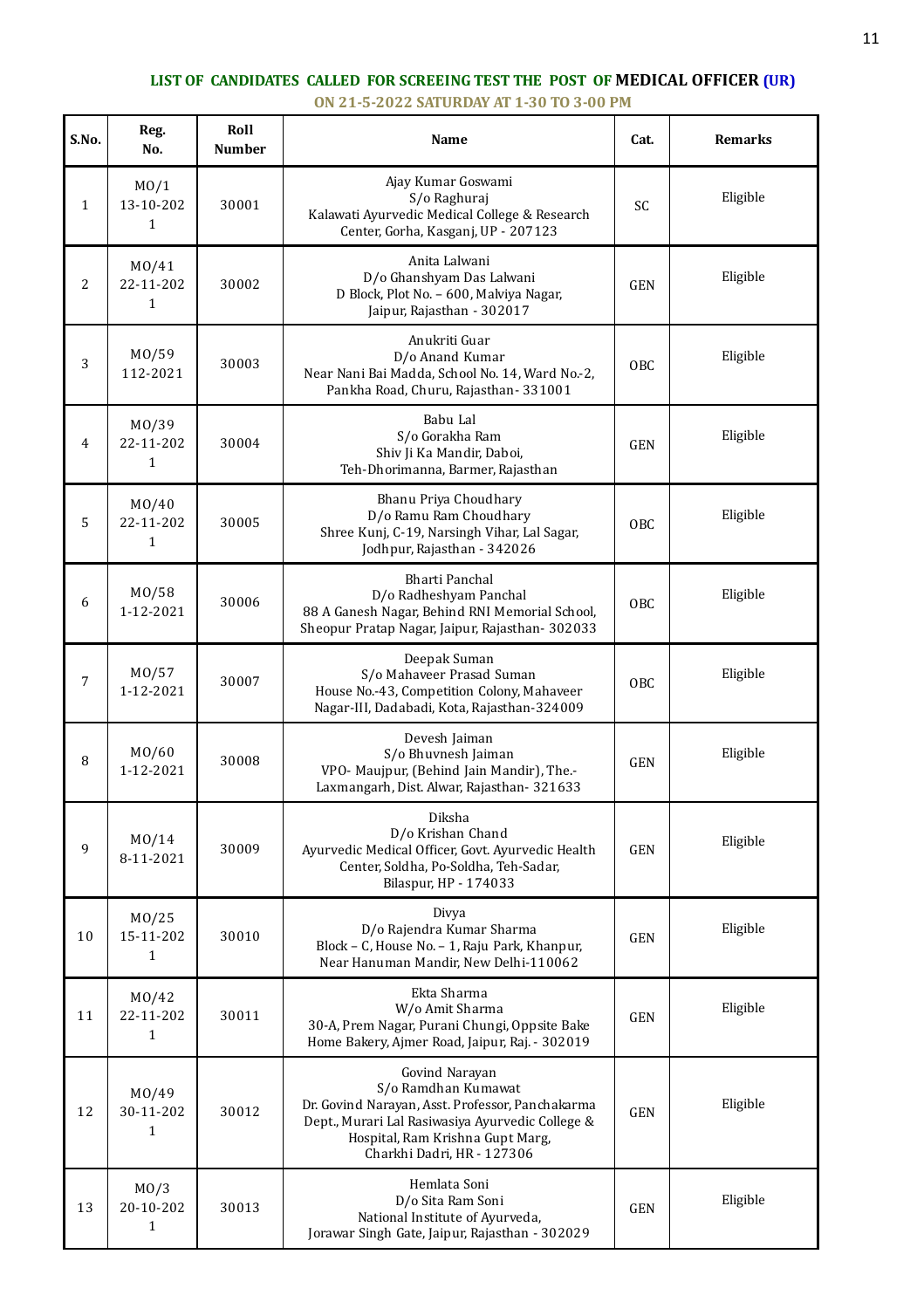| 14 | MO/50<br>1-12-2021                   | 30014 | Hrishabh Datt Sharma<br>S/o Shiv Datt Sharma<br>VPO- Bagwara, Teh.- Amer, Via- Morija,<br>Dist.- Jaipur, Rajasthan- 303805                                 | EWS        | Eligible |
|----|--------------------------------------|-------|------------------------------------------------------------------------------------------------------------------------------------------------------------|------------|----------|
| 15 | M <sub>0</sub> /22<br>15-11-202<br>1 | 30015 | Jyotik Omkar Subhash<br>S/o Subhash<br>38/176, PMC Colony No. - 11,<br>Janwadi, Shivaji Nagar, Pune 411016                                                 | SC         | Eligible |
| 16 | M <sub>0</sub> /4<br>20-10-202<br>1  | 30016 | Kartar Singh Bansal<br>S/o Babulal Bansal<br>Chandani Chok, VPO- Barrod, Teh-Behror, Alwar,<br>Rajasthan - 301020                                          | <b>GEN</b> | Eligible |
| 17 | MO/19<br>12-11-202<br>$\mathbf{1}$   | 30017 | Kavita Singh<br>D/o Narendra Pratap Singh<br>108/5, Belha Niwas, Kalpnath Nagar, Police Line,<br>Mau, UP - 275101                                          | <b>GEN</b> | Eligible |
| 18 | M <sub>0</sub> /29<br>17-11-202<br>1 | 30018 | Khushbu Jain<br>D/o Suresh Chand Jain<br>44, Govinda Colony, Gopalpura By Pass, Jaipur,<br>Rajasthan - 302015                                              | <b>GEN</b> | Eligible |
| 19 | M0/11<br>28-10-202<br>1              | 30019 | Kintul Joshi<br>D/o Mahendra Kumar Joshi<br>35/479, Bohra Ganesh Ji, Vdaipur, Raj. -313001                                                                 | <b>GEN</b> | Eligible |
| 20 | M <sub>0</sub> /6<br>25-10-202<br>1  | 30020 | Kshiteeja Choudhary<br>D/o Jora Ram Shahu<br>95, Bhagirath Bhawan, Shivaji Nagar, Majhela Road,<br>Kishangarh, Madanganj, Ajmer, Rajasthan - 305801        | <b>GEN</b> | Eligible |
| 21 | M0/15<br>8-11-2021                   | 30021 | Lovekrishna Pal Singh Rathore<br>S/o Kheev Singh Rathore<br>Sambhuver Haveli, Nimbli Manda,<br>Pali, Raj.- 306103                                          | <b>GEN</b> | Eligible |
| 22 | M <sub>0</sub> /35<br>18-11-202<br>1 | 30022 | Manmahendra Singh<br>S/o Bhawansingh<br>Room No. - 203, First Floor, PG Agnivesh Hostel, NIA,<br>University Jaipur, Rajasthan                              | SC         | Eligible |
| 23 | MO/24<br>15-11-202<br>1              | 30023 | Mansi<br>D/o Zile Singh<br>The Sirsa Charitable Hospital, Circular Road,<br>Sirsa, Haryana - 125055                                                        | <b>GEN</b> | Eligible |
| 24 | M0/44<br>23-11-202<br>1              | 30024 | Meemansa<br>D/o Krishan Lal Swami<br>C/o Sakhitha K. S., Plot No. - 1, Govind Nagar West,<br>Jorawar Singh Gate, Jaipur, Rajasthan 302002                  | <b>GEN</b> | Eligible |
| 25 | M <sub>0</sub> /34<br>18-11-202<br>1 | 30025 | Meena Nagar<br>D/o Biradhi Lal Nagar<br>H. No. - B-8/4, Civil Lines, Nayapura, Kota - 324001<br>(Near Navarang Hotel), Rajasthan                           | OBC        | Eligible |
| 26 | M <sub>0</sub> /54<br>1-12-2021      | 30026 | Minu Yadav<br>D/o Rajender Kumar<br>D/o Rajender Kumar Yadav, Opposite Baans Factory<br>(Bamboo Factory), Chamdhera Road,<br>Mahendragarh, Harayana-123029 | <b>GEN</b> | Eligible |
| 27 | M0/21<br>15-11-202<br>$\mathbf{1}$   | 30027 | Naresh Kumar Ghodela<br>S/o Amar Dev<br>Ward No. - 21, Gurunanak Basti, Sangaria,<br>Hanumangarh, Rajasthan - 335063                                       | <b>GEN</b> | Eligible |
| 28 | MO/8<br>25-10-202<br>1               | 30028 | Nidhi Chaudhary<br>D/o Bhagat Singh<br>House No. - C-1/2-B, C-Block, Street No. - 18,<br>Khajuri Khas, Delhi - 110094                                      | OBC        | Eligible |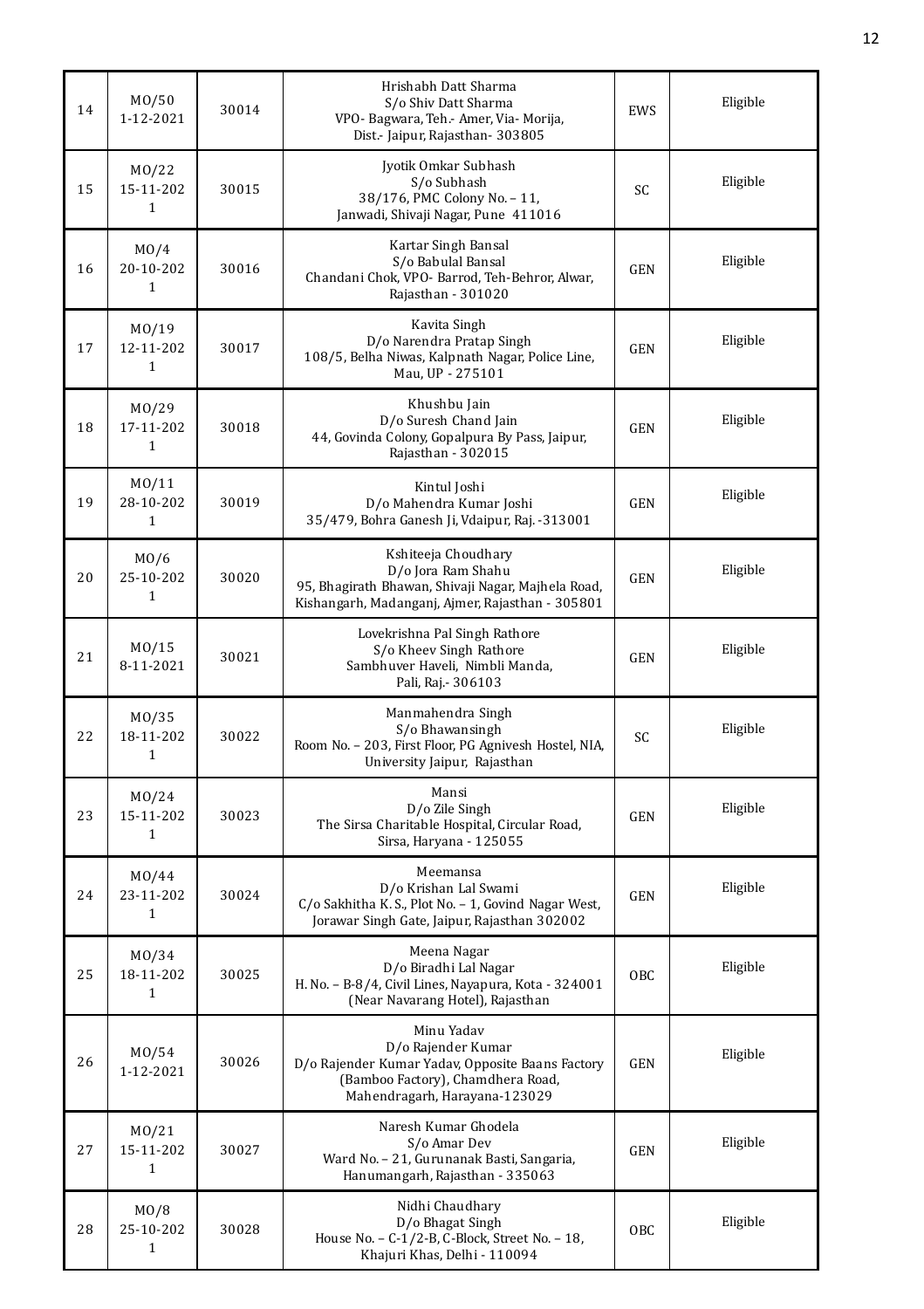| 29 | M0/32<br>18-11-202<br>1            | 30029 | Nitin Sharma<br>S/o Ravinder Kumar Sharma<br>Plot No. - 9, Ground Floor, Behind Nehru Seva<br>Sadan, Gate No. - 4, Govind Nagar East, Amer Road,<br>Jaipur, Rajasthan - 302002             | GEN        | Eligible |
|----|------------------------------------|-------|--------------------------------------------------------------------------------------------------------------------------------------------------------------------------------------------|------------|----------|
| 30 | MO/17<br>10-11-202<br>1            | 30030 | Nitu Sinha<br>D/o Nirbhay Kumar Sinha<br>B-66, C/o SK Agrawal, Govind Nagar West,<br>Amer Road, Jaipur, Rajasthan - 302002                                                                 | <b>GEN</b> | Eligible |
| 31 | M0/43<br>22-11-202<br>$\mathbf{1}$ | 30031 | Parul Kaushik<br>D/o Naresh Kaushik<br>H. No. - 858A/35, Janta Colony, Rohtak,<br>Haryana, - 124001                                                                                        | <b>GEN</b> | Eligible |
| 32 | MO/37<br>18-11-202<br>1            | 30032 | Pooja Arora<br>D/o Shyam Sunder Arora<br>House No - 47, Ward No. - 10,<br>Near HKL Hostel, Adarsh Nagar, Guru-Har-Sahai,<br>Ferozepur, Punjab - 152022                                     | <b>GEN</b> | Eligible |
| 33 | M0/9<br>25-10-202<br>$\mathbf{1}$  | 30033 | Pooja Arya<br>S/o Madan Lal Arya<br>New Colony, Moh - Jamalpur, Infront of Shiv Mandir,<br>Near Sain Chawk, Narnaul, M. Garh, HR - 123001                                                  | <b>GEN</b> | Eligible |
| 34 | MO/48<br>29-11-202<br>1            | 30034 | Pratibha Upadhyay<br>W/o Sudhanshu Pandey<br>C/o Dr. B.B. Pandey, B-233; Shankar Nagar,<br>Amer Road, Jaipur, Rajasthan-302002                                                             | <b>GEN</b> | Eligible |
| 35 | M0/46<br>24-11-202<br>$\mathbf{1}$ | 30035 | Prem Prakash<br>S/o Hanuman Prasad Regar<br>VPO- Bander Sandri, Teh-Kishangarh,<br>Ajmer, Rajasthan - 305801                                                                               | SC         | Eligible |
| 36 | MO/30<br>17-11-202<br>$\mathbf{1}$ | 30036 | Priyanka Dubey<br>D/o Mahesh Chandra Dubey<br>MDx -50, Vatsala Vihar, Khandwa - 450001, MP                                                                                                 | <b>GEN</b> | Eligible |
| 37 | M0/26<br>17-11-202<br>1            | 30037 | Rahul Kumar Sanwariya<br>S/o Shyam Lal Sanwariya<br>22-A-35, Pratap Nagar, Sanganer, Jaipur,<br>Rajasthan - 302033                                                                         | GEN        | Eligible |
| 38 | M0/31<br>17-1-2021                 | 30038 | Rahul Sharma<br>S/o Vijay Kumar Sharma<br>Deptt. of Shalya Tantra, Marmalogy and Sport<br>Medicine, National Institute of Ayurveda, Deemed to<br>Be University, Jaipur, Rajasthan - 302002 | <b>GEN</b> | Eligible |
| 39 | M0/51<br>1-12-2021                 | 30039 | Raj Kumar Jangir<br>S/o Kailash Chandra<br>Khiror, Jhunjhunu, Rajasthan-333042                                                                                                             | OBC        | Eligible |
| 40 | MO/7<br>25-10-202<br>1             | 30040 | Raj Kumar Sharma<br>S/o Mahesh Kumar Sharma<br>Near Shri Char Bhuja Temple, V/p - Muhana,<br>Teh - Sanganer, Jaipur, Rajasthan - 302029                                                    | <b>GEN</b> | Eligible |
| 41 | M0/36<br>18-11-202<br>$\mathbf{1}$ | 30041 | Rajkumar Parihar<br>S/o Rajendra Parihar<br>3/A/21, Kudi Bhagtasni Housing Board,<br>Near Apex School, Jodhpur, Rajasthan - 342005                                                         | <b>OBC</b> | Eligible |
| 42 | MO/52<br>1-12-2021                 | 30042 | Renu Sharma<br>D/o Rajendra Prasad<br>Plot No.17, Gali NO.-2, Santosh-Sagar Colony,<br>Brampuri, Jaipur, Rajasthan- 302002                                                                 | <b>GEN</b> | Eligible |
| 43 | MO/28                              | 30043 | Ritesh<br>S/o Tulsa Ram<br>Hanuman Sahay Samota, Ranipura, Murlipura,                                                                                                                      | OBC        | Eligible |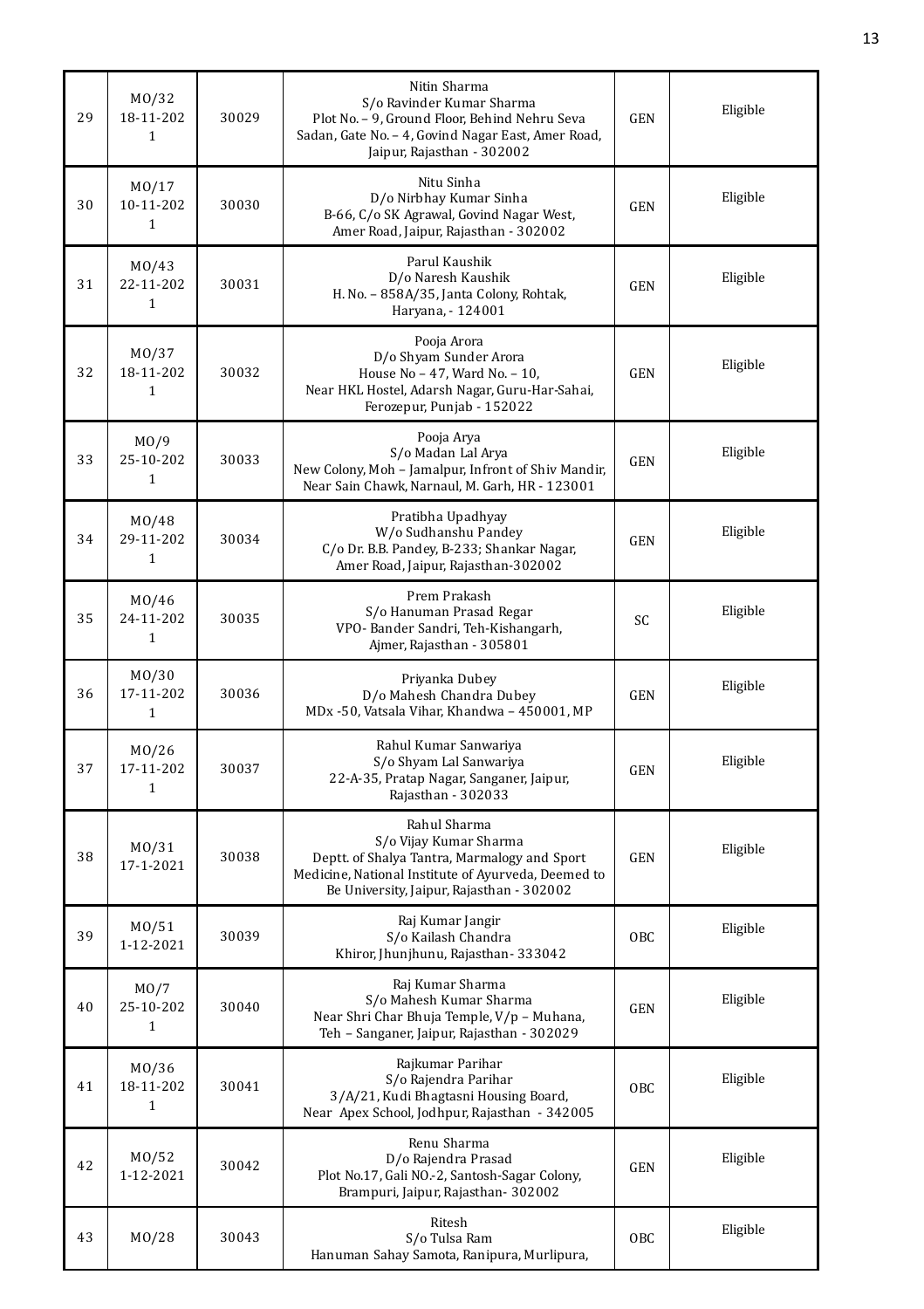|    | 17-11-202<br>1                                  |       | Jaipur, Rajasthan - 303601                                                                                                                                                                                 |            |          |
|----|-------------------------------------------------|-------|------------------------------------------------------------------------------------------------------------------------------------------------------------------------------------------------------------|------------|----------|
| 44 | M0/55<br>1-12-2021                              | 30044 | Sachin Sharma<br>S/o Vinay Sharma<br>S/o Vinay Sharma, Village Batari, Post Office Arhal,<br>Tehsil Rohru, Distt. Shimla, HP- 171223                                                                       | <b>GEN</b> | Eligible |
| 45 | M0/16<br>8-11-2021                              | 30045 | Sakshi<br>D/o Hansraj Bhardwaj<br>835/35, Janta colony, Rohtak, Haryana - 124001                                                                                                                           | <b>GEN</b> | Eligible |
| 46 | M0/45<br>24-11-202<br>1                         | 30046 | Sakshi Kanaujia<br>W/o Vishwanath<br>C/o S. K. Yadav, 27/3, Mathura Nagar,<br>Firozabad, UP - 283203                                                                                                       | <b>GEN</b> | Eligible |
| 47 | MO/2<br>13-10-202<br>1                          | 30047 | Sandeep Purohit<br>S/o Girja Shankar Sharma<br>187, Infront of State Bank of India, Main Branch,<br>Lashkar Road, Bhind, MP - 477001                                                                       | <b>GEN</b> | Eligible |
| 48 | M <sub>0</sub> /27<br>17-11-202<br>$\mathbf{1}$ | 30048 | Sanju Rao<br>D/o Indra Ram Rao<br>C/o Sanwarmal Khichar, Quarter No. - 6, Police<br>Compus, Police Kotwali, Jhalawar, Raj. - 326001                                                                        | <b>OBC</b> | Eligible |
| 49 | MO/20<br>15-11-202<br>1                         | 30049 | Santosh R. Naik<br>S/o Ramachandra<br>H. No. W/35, 155/39, Sapthagiri Nivas, Adarsh<br>Nagar, Near Nelamanna Thai Math, Gadag,<br>Karnataka - 582101                                                       | SC         | Eligible |
| 50 | M <sub>0</sub> /33<br>18-11-202<br>$\mathbf{1}$ | 30050 | Sasane Prashant Uttam<br>S/o Sasane Uttam Changoji<br>C/o Mohan Mobile Shop, Manu Marg,<br>Jorwar Singh Gate, Amer Road, Jaipur, Raj. - 302002                                                             | <b>GEN</b> | Eligible |
| 51 | MO/38<br>22-11-202<br>1                         | 30051 | Shashi Kumar B. Wankhade<br>S/o Brahmadeo Sukhdeo Wankhade<br>Rukhmai, Plot No. - 17, Near Jangid Bhawan &<br>Gayatri Mandir, Oppsite to St. Workshop Gaytri<br>Nagar, Mungrulpir Road, Akola, MS - 444001 | OBC        | Eligible |
| 52 | M <sub>0</sub> /13<br>1-11-2021                 | 30052 | Shashi Prakash Gupta<br>D/o Sriprakash Gupta<br>D-5/46, Viraj Khand, Gomti Nagar,<br>Lucknow, UP - 226010                                                                                                  | <b>GEN</b> | Eligible |
| 53 | M0/56<br>1-12-2021                              | 30053 | Sheenam<br>W/o Anant Gangawat<br>13 Jawahar Nagar Colony, Near Glass factory,<br>Tonk Road, Jaipur, Rajasthan-302018                                                                                       | <b>GEN</b> | Eligible |
| 54 | M <sub>0</sub> /12<br>1-11-2021                 | 30054 | Surendra Kumar<br>S/o Ganesha Ram<br>Street No. - 13, Mukta Prasad Road, Near Ramdev<br>Bhawan, Rampura Basti, Lalgarh Station Bikaner,<br>Rajasthan-334004                                                | <b>GEN</b> | Eligible |
| 55 | MO/53<br>1-12-2021                              | 30055 | Surendra Kumar Sharma<br>S/o Rajendra Prasad Sharma<br>Plot No.17, Gali No.-2, Santosh Sagar Colony,<br>Brampuri, Jaipur, Rajasthan- 302002                                                                | <b>GEN</b> | Eligible |
| 56 | MO/10<br>28-10-202<br>1                         | 30056 | Surya Prakash<br>S/o Dharam Prakash Arya<br>SBMN Ayurvedic College, Baba Mastnath University,<br>Asthal Bohar, Rohtak, HR-124021                                                                           | OBC        | Eligible |
| 57 | M <sub>0</sub> /23<br>15-11-201<br>6            | 30057 | Swati Tiwari<br>D/o Bhola Tiwari                                                                                                                                                                           | <b>GEN</b> | Eligible |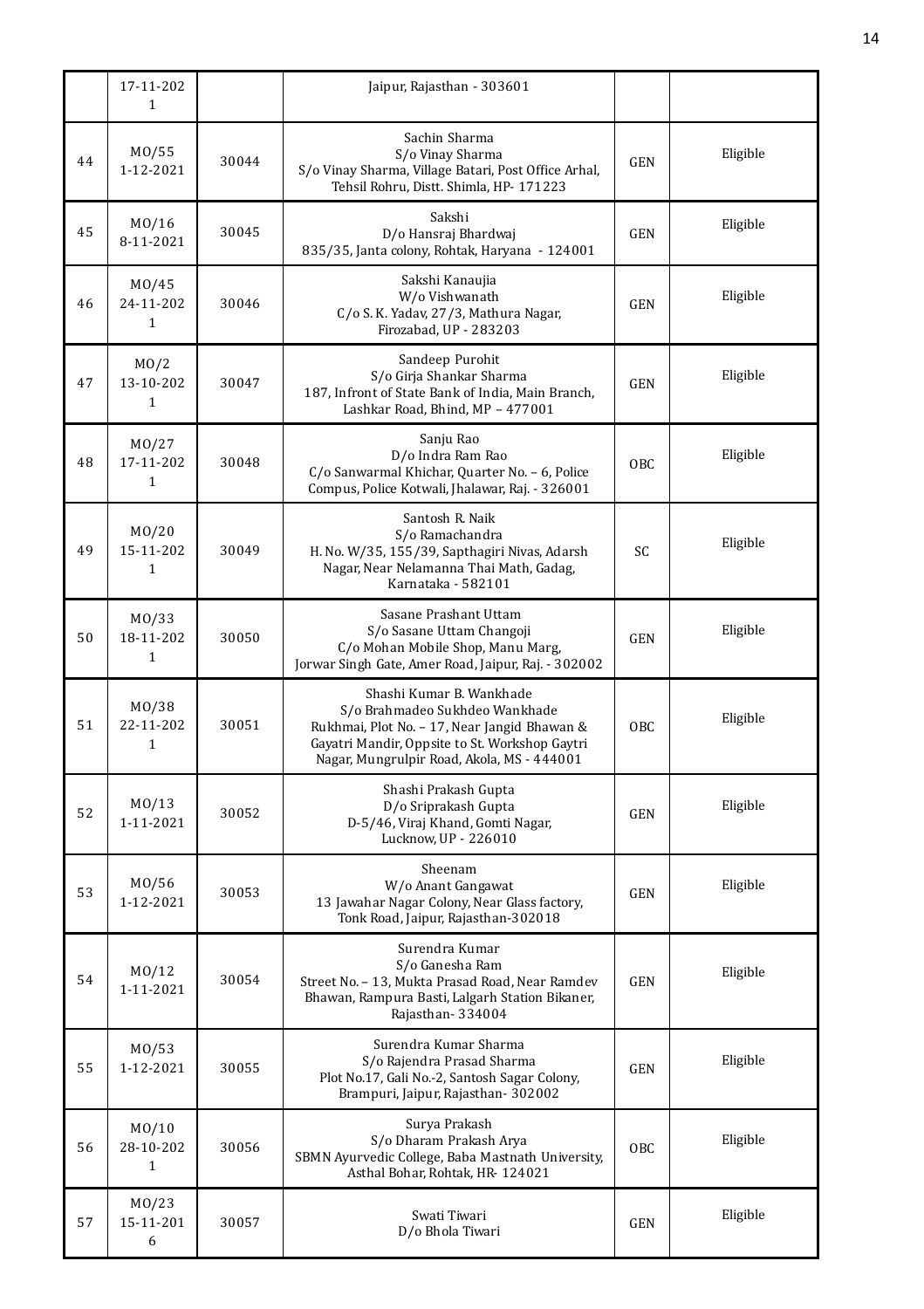|  | Room - 13, 3 <sup>rd</sup> Floor, Faculty Block Gahgasheel<br>Ayurvedic Medical College & Hospital, Kainud Kalan,<br>Bisalpur Road, Bareilly - 243123 |  |
|--|-------------------------------------------------------------------------------------------------------------------------------------------------------|--|
|  |                                                                                                                                                       |  |

| 58 | MO/47<br>26-11-202 | 30058 | Ujwala Hivale<br>D/o Samadhan<br>Mahatma Jyotiba Fule Ayurved Mahavidyalay,<br>Harouto Chomu, Jaipur, Rajasthan-303702                          | <b>GEN</b> | Eligible |
|----|--------------------|-------|-------------------------------------------------------------------------------------------------------------------------------------------------|------------|----------|
| 59 | MO/18<br>12-11-202 | 30059 | Vipinsha R.S<br>S/o Samsakumar V.N.<br>GJ Patel Institute of Ayurvedic Studies & Research,<br>New Vallaba, Vidya Nagar, Anand, Gujarat - 388121 | <b>GEN</b> | Eligible |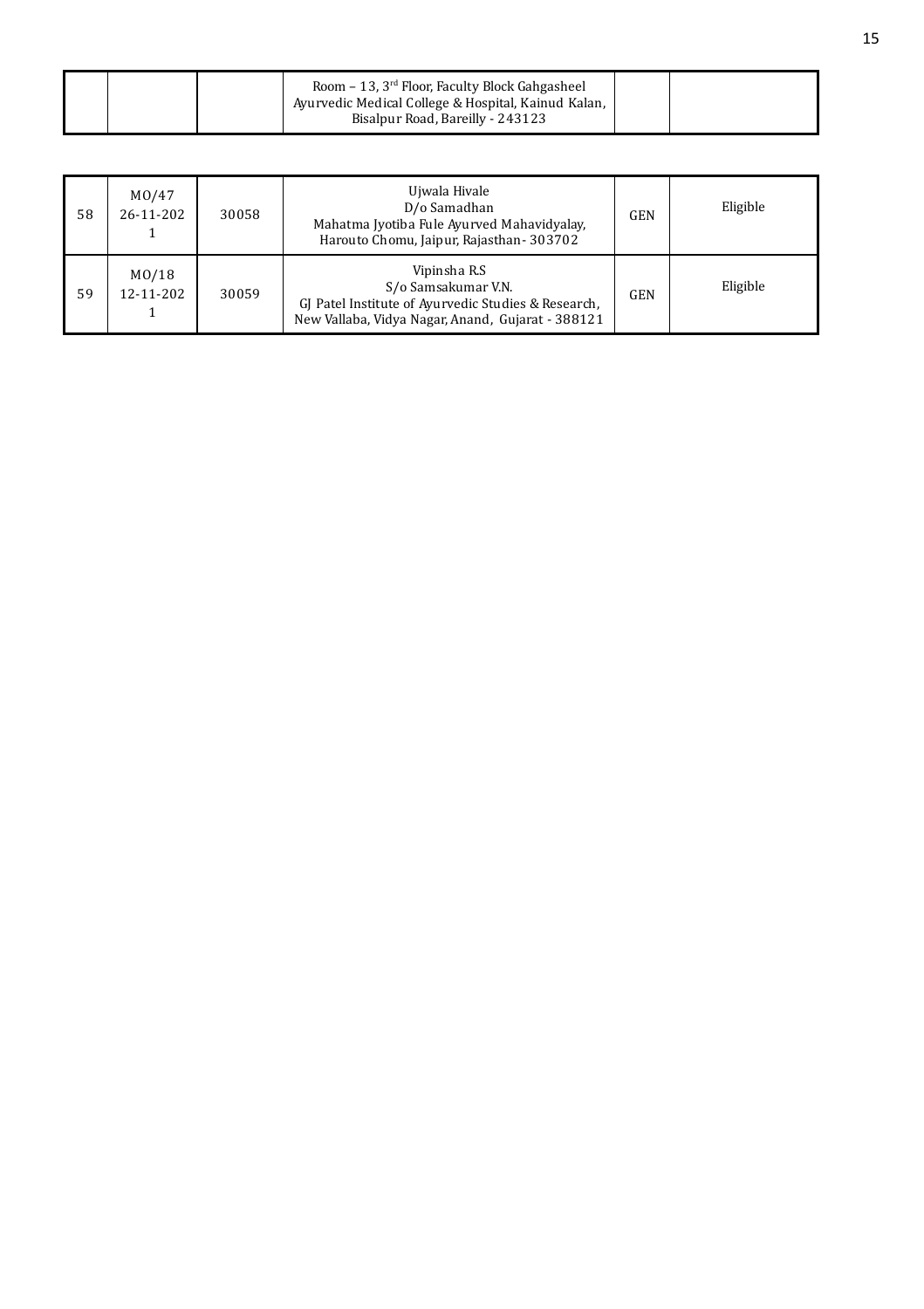# **LIST OF CANDIDATES CALLED FOR SCREEING TEST THE POST OF JR. MEDICAL LABORATORY TECHNOLOGIST (UR)**

**ON 21-5-2022 SATURDAY AT 1-30 TO 3-00 PM**

| S.No.        | Reg.<br>No.                           | Roll<br><b>Number</b> | Name                                                                                                                                        | Cat.       | <b>Remarks</b> |
|--------------|---------------------------------------|-----------------------|---------------------------------------------------------------------------------------------------------------------------------------------|------------|----------------|
| $\mathbf{1}$ | JRMLT/7<br>13-12-202<br>$\mathbf{1}$  | 40001                 | Amit Kumar Tiwari<br>S/o Nand Ram Tiwari<br>Brij Vihar Colony W.N.23, Kherli Alwar<br>(Raj) Code -321606                                    | <b>GEN</b> | Eligible       |
| 2            | JRMLT/15<br>11-1-2021                 | 40002                 | Anil Kumar<br>S/o Daulat Ram<br>V/P-Patan Mewan, The. Kishangarh Bass. District<br>Alwar Rajasthan 301404                                   | OBC        | Eligible       |
| 3            | JRMLT/16<br>13-1-2022                 | 40003                 | Anoj Meena<br>S/o Amar Singh Meena<br>Village- Saypur Post Office- Bhanakpura, Teh -<br>Mahwa District Dausa State Raj. -321610             | <b>ST</b>  | Eligible       |
| 4            | JRMLT/31<br>$1 - 2 - 2022$            | 40004                 | Anoop Saini<br>S/o Umeshwar Saini<br>B-310 New Seema Puri Delhi-110095                                                                      | <b>GEN</b> | Eligible       |
| 5            | JRMLT/30<br>1-2-2022                  | 40005                 | Ashok Kumar Yadav<br>S/o Mohan Lal Yadav<br>Vill.-Sundarpura Post. Beelpur Teh. Amer<br>Dist. Jaipur Raj.303104                             | OBC        | Eligible       |
| 6            | JRMLT/32<br>$1 - 2 - 2022$            | 40006                 | Chhitar Mal Prajapati<br>S/o Lala Ram Prajapati<br>Village Akhepura, Post Gangati Kalan, Teh.<br>Mozmabad Dist. Jaipur Pin303009, Rajasthan | OBC        | Eligible       |
| 7            | JRMLT/22<br>27-1-2022                 | 40007                 | Jai Singh<br>S/o Goverdhan Singh<br>Rawloto Ka Mohalla Osian Jodhpur Raj.342303                                                             | <b>GEN</b> | Eligible       |
| 8            | JRMLT/24<br>27-1-2022                 | 40008                 | Jyoti Singh<br>D/o Jaipal Singh<br>Near Shiv Mandir Azad Nagar<br>Baraut Baghpat (U.P.)                                                     | SC         | Eligible       |
| 9            | JRMLT/25<br>27-1-2022                 | 40009                 | Manoj Kumar Singh<br>S/o Virendra Singh<br>Vill-Balua Post-Chilua, Post Office-Sukarauli Bazar<br>Dist. Kushinagar Pin Code 274207 (U.P.)   | <b>GEN</b> | Eligible       |
| 10           | JRMLT/9<br>14-12-202<br>1             | 40010                 | Mohit Kumar Sharma<br>S/o Hitesh Kumar Sharma<br>Village Medpura, Th. Kathumar Post-Samuehi,<br>Distric. Alwar (Raj.) Pin Code-321606       | EWS        | Eligible       |
| 11           | JRMLT/23<br>27-1-2022                 | 40011                 | Mohit Kumar Yadav<br>S/o Rajendra Kumar Yadav<br>Dhani Tejawali, Vill-Achrol Teh. Amer,<br>Jaipur 303002 Rajasthan                          | OBC        | Eligible       |
| 12           | JRMLT/1<br>8-12-2021                  | 40012                 | Mohsin Alam Ansari<br>S/o Abdul Rashid Ansari<br>Vill - Gopalpur, Po - Nala, Ps - Nala,<br>Jamtara, Jharkhand - 815355                      | OBC        | Eligible       |
| 13           | JRMLT/12<br>23-12-202<br>$\mathbf{1}$ | 40013                 | Pawan Kumar<br>S/o Prabhu Nath<br>274 New Priyanka Camp, Madanpura, Khaddar,<br>Sarita Vihar, New Delhi-110076                              | <b>GEN</b> | Eligible       |
| 14           | JRMLT/5<br>13-12-202<br>1             | 40014                 | Raghvendra Dubey<br>S/o Kishan Prasad Dubey<br>Vill+Post-Aloniya Dist. Seoni, M.P. -480882                                                  | EWS        | Eligible       |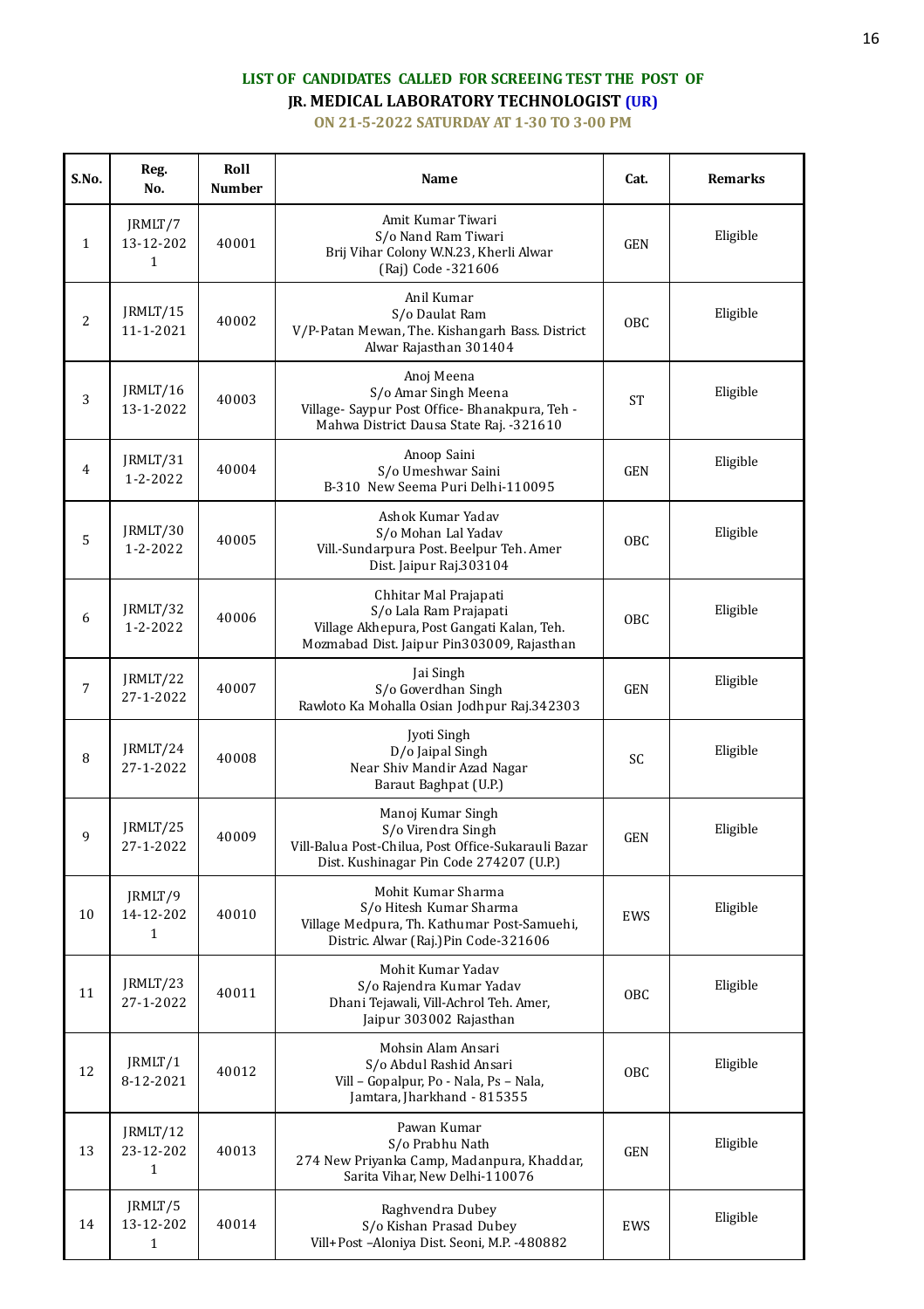| 15 | JRMLT/17<br>19-1-2021                 | 40015 | Rajani Kant<br>S/o Indradew Saw<br>Central Lab (Pathology Lab) Emergacy Buliding,<br>Gate No.3, AIIMS - Jodhpur - 342005                                       | 0 <sub>BC</sub>  | Eligible |
|----|---------------------------------------|-------|----------------------------------------------------------------------------------------------------------------------------------------------------------------|------------------|----------|
| 16 | JRMLT/2<br>9-12-2022                  | 40016 | Rajiv Kumar<br>S/o Ramesh Sharma<br>A-340/5, Vishwarkarma Colony, Meethapu<br>Extension, Badarpur, New Delhi-110044                                            | <b>GEN</b>       | Eligible |
| 17 | JRMLT/10<br>22-12-202<br>$\mathbf{1}$ | 40017 | Rakesh Kumar Prajapati<br>S/o Ram Sharan Prajapati<br>Village-Chhilpa, Post Chhilpa District-Anuppur<br>(M.P.)<br>Pin-484224                                   | <b>SC</b>        | Eligible |
| 18 | JRMLT/26<br>27-1-2022                 | 40018 | RaushanKumar<br>S/o Lalbabu Prasad<br>B-114, RFCL Township, Fertilizer City Ramagundam<br>Telangana-5045210                                                    | <b>GEN</b>       | Eligible |
| 19 | JRMLT/13<br>29-12-202<br>1            | 40019 | Rekha<br>D/o Ramniwas<br>Plot No.83, Sainiwas Near Doon International<br>School, Sijav AIIMS Bhubaneswar, Patrapada Pin<br>Code-751019 Orissa                  | OBC<br>(NCL)     | Eligible |
| 20 | JRMLT/18<br>19-1-2021                 | 40020 | Sangita Patra<br>D/o Ramesh Patra<br>AT/PO/PS-Thakurmunda Dist. Mayurbhans Orissa<br>$-757038$                                                                 | OBC              | Eligible |
| 21 | JRMLT/19<br>24-1-2022                 | 40021 | Santu Das<br>S/o Sambhu Lal Das<br>223/I, G.T. Road,<br>Mahesh Serampore, Hooghly,<br>West Bengal, 712202                                                      | <b>GEN</b>       | Eligible |
| 22 | JRMLT/14<br>$3 - 1 - 2022$            | 40022 | Shashank<br>S/o Ram Singh<br>Ward No.7, Raja Sati Prasad Nagar, Shivrajpur,<br>Kanpur Nagar, U.P. Pin Code 209205                                              | <b>GEN</b>       | Eligible |
| 23 | JRMLT/28<br>28-1-2022                 | 40023 | Shivam<br>S/o Raj Pratap<br>H. No. Q-14, Prem Nagar-2, Kirari Suleman Nagar,<br>North West Delhi-110086                                                        | <b>GEN</b>       | Eligible |
| 24 | JRMLT/3<br>13-12-202<br>$\mathbf{1}$  | 40024 | Sourav Kumar Yogesh<br>S/o Surender Yogesh<br>F-1, Plot No.61, Vidhyak Colony Naya Khand 1st,<br>Indirapuram, Ghaziabad, UP-201014<br>(Near Ami Care Hospital) | <b>GEN</b>       | Eligible |
| 25 | JRMLT/20<br>24-1-2022                 | 40025 | Teena Sharma<br>D/o Puran Mal Sharma<br>P.N.-78, Neelkanth Vihar, Khora Road, Benar,<br>Jhotwara, Jaipur Rajasthan - 302012                                    | <b>GEN</b>       | Eligible |
| 26 | JRMLT/29<br>31-1-2022                 | 40026 | Ajay Singh<br>S/o JaiBhagwan<br>Ward No.-4, Minakshi Colony, Jind Road, Gohana,<br>Near Ram Sharnam Ashram, Gohana Sonipath<br>-131301 Haryanan                | SC<br>PH<br>(OL) | Eligible |
| 27 | JRMLT/27<br>28-1-2022                 | 40027 | Chetan Bhagava<br>S/o Radhe Shayam Bhargava<br>Behind Old Power House, Near Shani Dev Temple,<br>Bhargav Mohalla, Nagaur 341001, Rajasthan                     | OBC              | Eligible |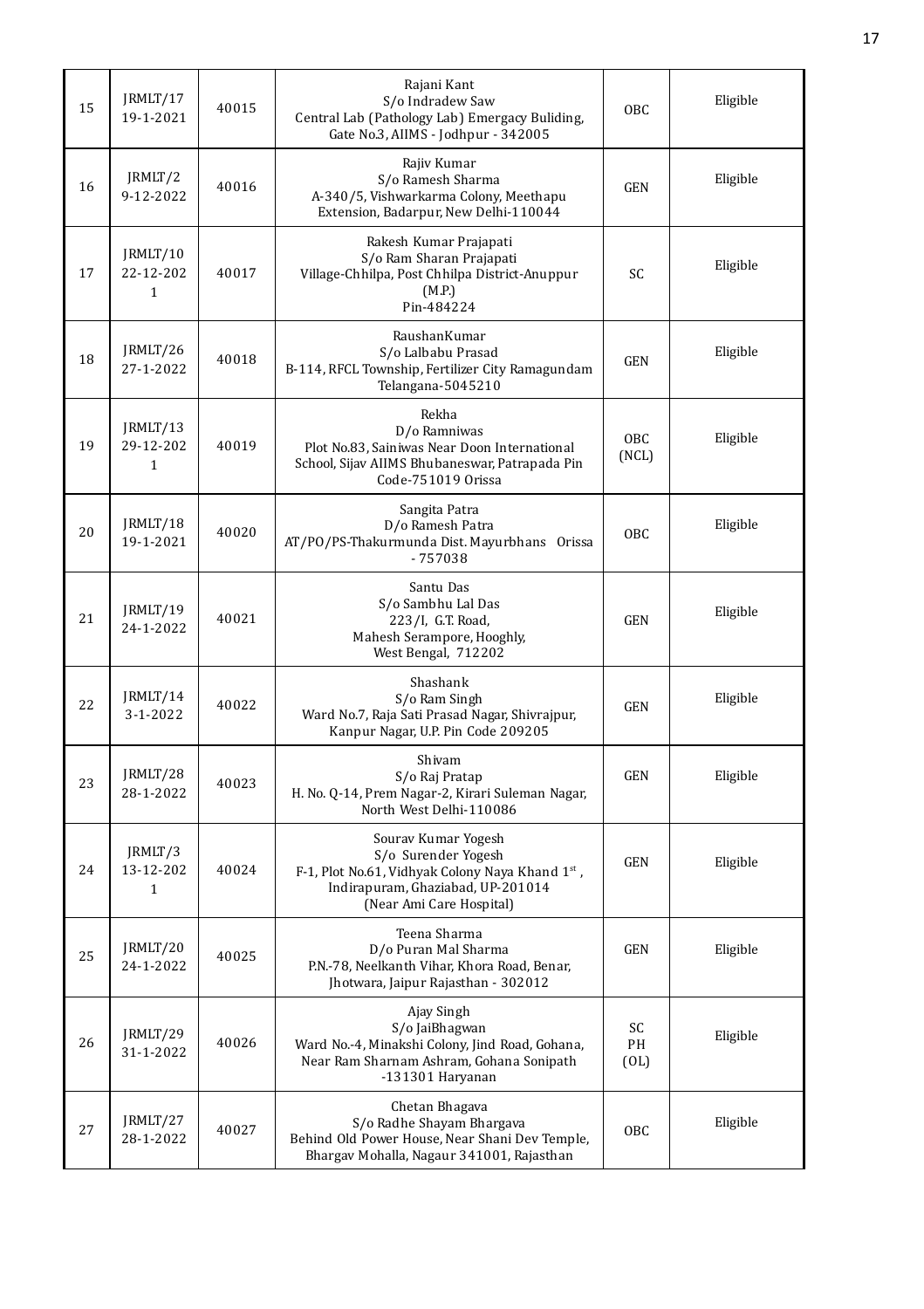### **LIST OF CANDIDATES CALLED FOR SCREEING TEST THE POST OF MTS**

**ON 22-5-2022 SUNDAY AT 9-00 TO 10.30 AM**

| S. No. | Reg. No.                             | Roll No. | Name<br>Father's/Husband's Name<br><b>Address</b>                                                                                                      | Cate.             | <b>Remarks</b> |
|--------|--------------------------------------|----------|--------------------------------------------------------------------------------------------------------------------------------------------------------|-------------------|----------------|
| 1.     | MTS/946<br>28-1-2022                 | 50001    | Aaditya Kumar<br>S/o Yogendra Saw<br>VPO-Nadaul, Ps - Masaurhi Patna, Bihar - 804454                                                                   | OBC               | Eligible       |
| 2.     | MTS/821<br>24-1-2022                 | 50002    | Aarti Meena<br>S/o Dharm Pal Meena<br>Near Radha Krishna Temple, Meena Colony,<br>Sawai Madhopur, Rajasthan - 322001                                   | <b>ST</b>         | Eligible       |
| 3.     | MTS/1155<br>2-2-2022                 | 50003    | Aashish Meena<br>S/o Shri Chand Meena<br>Bandiya Bas Meena Colony, Ward No.22,<br>Sikar Rajasthan                                                      | <b>ST</b>         | Eligible       |
| 4.     | MTS/5<br>30-1-2021                   | 50004    | Abhishek Agarwal<br>S/o Om Prakash Agarwal<br>262, Manu Marg, Govind Nagar West, Amer Road,<br>Jaipur, Rajasthan - 302002                              | <b>GEN</b>        | Eligible       |
| 5.     | MTS/751<br>21-1-2022                 | 50005    | Abhishek Meena<br>S/o Kishan Meena<br>Bihari Shrpanch Ka Pura, VPO-Santha, Teh-Mahwa,<br>Dausa, Rajasthan - 321612                                     | <b>ST</b>         | Eligible       |
| 6.     | MTS/130<br>13-12-202<br>$\mathbf{1}$ | 50006    | Abhishek Mourya<br>S/o Ashok Kumar Mourya<br>146, Hathroi Bawari, Ajmer Road, Jaipur, Rajasthan<br>$-302001$                                           | <b>ST</b>         | Eligible       |
| 7.     | MTS/636<br>17-1-2022                 | 50007    | Abhishek Sharma<br>S/o Ajay Kumar Sharma<br>VP <sub>0</sub><br>Teh-Lalsot<br>Didwana,<br>Dausa,<br>Rajasthan-303511                                    | <b>GEN</b><br>EWS | Eligible       |
| 8.     | MTS/749<br>21-1-2022                 | 50008    | Abhishek Sharma<br>S/o Vishnu Prakash Sharma<br>Nursing Mandir, Gokulpura Kalwar Road, Jhotwara,<br>Jaipur, Rajasthan-302012                           | <b>GEN</b>        | Eligible       |
| 9.     | MTS/1090<br>1-2-2022                 | 50009    | Abhishek Singh Tanwar<br>S/o Ratan Singh Tanwar<br>277, Shanti Nagar Gopalpura Bypass, Durgapura<br>Railway Station Ke Piche, Jaipur, Rajasthan-302018 | <b>GEN</b>        | Eligible       |
| 10.    | MTS/185<br>17-12-202<br>$\mathbf{1}$ | 50010    | Aditi Kalla<br>S/o Ananad Kumar Kalla<br>C-183, Near Water Tank, Murlidhar Vyas Colony,<br>Bikaner, Raj. - 334001                                      | <b>GEN</b>        | Eligible       |
| 11.    | MTS/73<br>9-12-2021                  | 50011    | Aditya Singh<br>S/o Rakesh Kumar Singh<br>121, J Block, Shrikrishna Apartment, Sector - 16,<br>Rohini, Delhi - 110089                                  | GEN               | Eligible       |
| 12.    | MTS/702<br>19-1-2022                 | 50012    | Ajay<br>S/o Sube Singh<br>VPO-Parta, Teh-Tohana, Fatehabad, HR -125120                                                                                 | GEN               | Eligible       |
| 13.    | MTS/370<br>28-12-202<br>$\mathbf{1}$ | 50013    | Ajay Kumar<br>S/o Rajbir Singh<br>VPo-Kohla, Teh-Gohana, Sonipat, Haryana - 131021                                                                     | GEN               | Eligible       |
| 14.    | MTS/726<br>20-1-2022                 | 50014    | Ajay Kumar Bhardwaj<br>S/o Dinesh Sharma<br>VPO-Udaipuria, Teh-Chomu, Jaipur,<br>Rajasthan 303807                                                      | GEN               | Eligible       |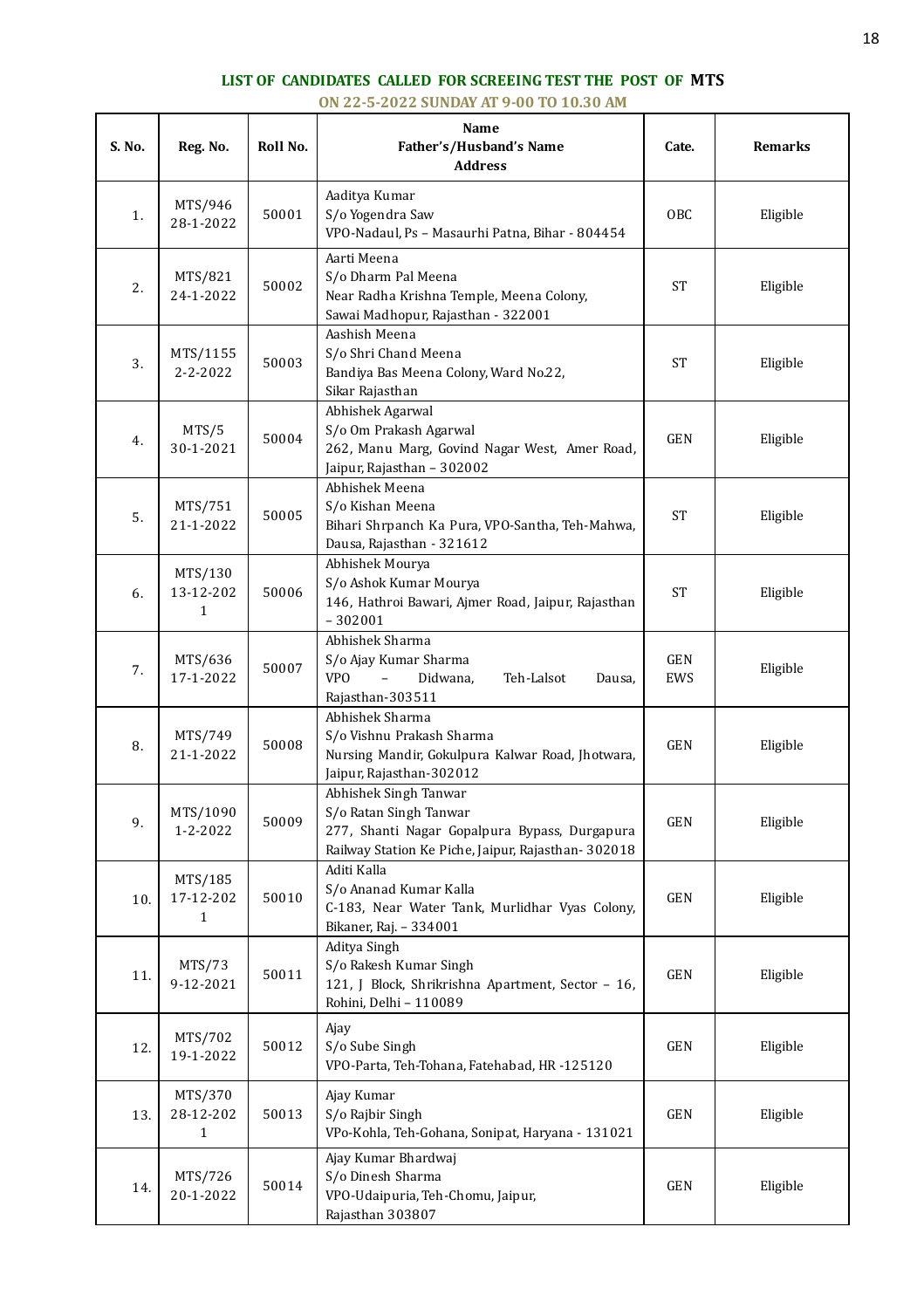| 15. | MTS/483<br>$5 - 1 - 2022$            | 50015 | Ajay Kumar Meena<br>S/o Kailash Chand Meena<br>Vill - Akeda Dunger, Po-Akhepura, Teh-Amer, Jaipur,<br>Rajasthan-302013                                   | <b>ST</b>                | Eligible |
|-----|--------------------------------------|-------|----------------------------------------------------------------------------------------------------------------------------------------------------------|--------------------------|----------|
| 16. | MTS/605<br>13-1-2022                 | 50016 | Ajay Kumar Meena<br>S/o Dhanshi Ram Meena<br>Vill - Parla, Po - Jatwara, Teh - Mahwa,<br>Dausa, Rajasthan - 321609                                       | <b>ST</b>                | Eligible |
| 17. | MTS/1052<br>1-2-2022                 | 50017 | Ajay Kumar Meena<br>S/o Harikesh Meena<br>VPO- Hingoi, Danalpur, Teh.- Shri Mahaveerji,<br>Hindon City, Karauli, Rajasthan-322220                        | <b>ST</b>                | Eligible |
| 18. | MTS/894<br>27-1-2022                 | 50018 | Ajay Kumar Nayak<br>S/o Rajendra Kumar Nayak<br>B-2, Quarter, Riico Office, Riico Industrial Area, Sikar<br>Rajasthan - 332001                           | SC                       | Eligible |
| 19. | MTS/140<br>14-12-202<br>$\mathbf{1}$ | 50019 | Ajay Meena<br>S/o Prabhu Narayan Meena<br>Vill - Swai Getor, Tibra KI Dhani,<br>Po - Malviya Nagar, Jaipur, Rajasthan-302017                             | <b>ST</b>                | Eligible |
| 20. | MTS/196<br>20-12-202<br>$\mathbf{1}$ | 50020 | Ajeet Singh<br>S/o Guman Singh<br>37-A, Surya Nagar - C, Gokulpura, Kalwar Road,<br>Jhotwara, Jaipur, Rajasthan 302012                                   | <b>GEN</b><br><b>ESM</b> | Eligible |
| 21. | MTS/213<br>20-12-202<br>$\mathbf{1}$ | 50021 | Ajish George<br>S/o George Kutty<br>Geo Bhavan, Nallila (PO), Nedumpana,<br>Kollam, Kerala - 691515                                                      | <b>GEN</b><br><b>ESM</b> | Eligible |
| 22. | MTS/285<br>23-12-202<br>$\mathbf{1}$ | 50022 | Ajith Kumar. B<br>S/o Balasubramaniam D.<br>266 E, Mullainaga, North Andalpuram, K. R. Nagar,<br>Post - Rajapalayam, Virudhunagar,<br>Tamilnadu - 626108 | <b>OBC</b>               | Eligible |
| 23. | MTS/991<br>31-1-2022                 | 50023 | Ajlan Hussain<br>S/o Anwar Hussain<br>Sharda<br>Colony,<br>33<br><b>B</b> .<br>Jaisinghpura<br>Khor.<br>Shekhawatan, Jaipur, Rajasthan - 302027          | <b>GEN</b>               | Eligible |
| 24. | MTS/778<br>21-1-2022                 | 50024 | Akash Kumar<br>S/o Basant Lal Sharma<br>Vill - Tejpura, Po - Tejpura, Ps - Obra,<br>Aurangabad, Bihar - 824124                                           | OBC                      | Eligible |
| 25. | MTS/567<br>11-1-2022                 | 50025 | Akhilesh Biwal<br>S/o Gokul Chan Khatik<br>Khatiko Ka Mohalla, Jamwaramgarh,<br>Jaipur, Rajasthan - 303109                                               | SC                       | Eligible |
| 26. | MTS/572<br>11-1-2022                 | 50026 | Akshat Meena<br>S/o Mahesh Chand Meena<br>Vill - Dantala Gujaran, Po - Dantala Meena,<br>Via - Gatwari, Jaipur, Rajasthan 303120                         | <b>ST</b>                | Eligible |
| 27. | MTS/206<br>20-12-202<br>$\mathbf{1}$ | 50027 | Akshay Kumar<br>S/o Tejpal<br>Vpo- Surakhpur Tappa, Haveli - 104,<br>Jhajjar, Haryana - 124104                                                           | GEN                      | Eligible |
| 28. | MTS/449<br>3-1-2022                  | 50028 | Akshay Kumar Meena<br>S/o Rakesh Kumar Meena<br>Vill - Danpur, Teh-Reni, Po - Perveni,<br>Alwar, Rajasthan 301409                                        | <b>ST</b>                | Eligible |
| 29. | MTS/1003<br>31-1-2022                | 50029 | Akshay Kumar Meena<br>S/o Shivram Bhai Meena<br>P.No.- 04, Saibaba Nagar Near Prem Nagar,<br>Jagatpura, Jaipur, Rajasthan- 302017                        | $\operatorname{ST}$      | Eligible |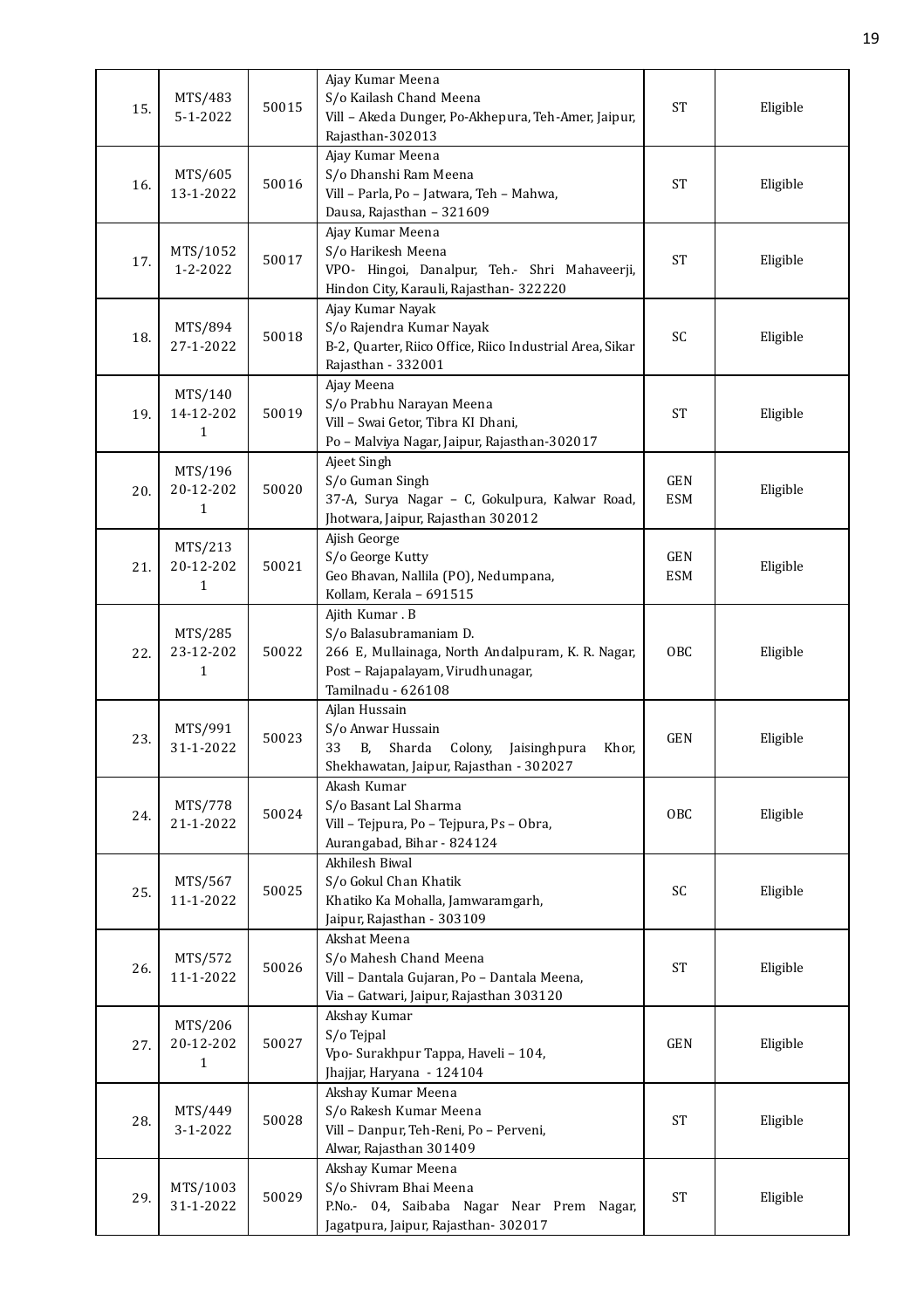| 30. | MTS/812<br>24-1-2022                 | 50030 | Akshay Kumar Sharma<br>S/o Buddhi Prakash Sharma<br>H. No. - 414, Pujariyo Ka Chowk, Gator Road,<br>Brahampuri, Jaipur, Rajasthan - 302002                              | GEN               | Eligible |
|-----|--------------------------------------|-------|-------------------------------------------------------------------------------------------------------------------------------------------------------------------------|-------------------|----------|
| 31. | MTS/974<br>31-1-2022                 | 50031 | Akshay Sharma<br>S/o Satya Narayan Sharma<br>Vill - Gurwadi, Po - Saipura, Po - Chawand Ka<br>Mand, Teh-Jamwaramgarh, Via - CRPF, Lalwas,<br>Jaipur, Rajasthan - 302027 | GEN<br>EWS        | Eligible |
| 32. | MTS/1070<br>$1 - 2 - 2022$           | 50032 | Akshay Sharma<br>S/o Mahendra Sharma<br>1482, B Khejro Ka Rasta Chandpol Bazar Jaipur,<br>Rajasthan-302001                                                              | <b>GEN</b>        | Eligible |
| 33. | MTS/372<br>28-12-202<br>$\mathbf{1}$ | 50033 | Alfaid Hussain<br>S/o Anwar Hussain<br>33 - B, sharda Colony, Jaisinghpura Khor,<br>Shekhawatan, Jaipur, Rajasthan - 302027                                             | <b>GEN</b>        | Eligible |
| 34. | MTS/662<br>18-1-2022                 | 50034 | Aman Khan<br>S/o Wahid Khan<br>8 Rajhans Colony, Scheme No. - 2, Brampuri,<br>Tripoliya Bazar, Jaipur, Rajasthan                                                        | <b>GEN</b>        | Eligible |
| 35. | MTS/737<br>20-1-2022                 | 50035 | Amar Kuntal<br>S/o Bhagvaan Singh<br>VPO - Ajan Khurd, Teh-Kumher, Bharatpur,<br>Rajasthan - 321025                                                                     | GEN<br><b>ESM</b> | Eligible |
| 36. | MTS/1079<br>$1 - 2 - 2022$           | 50036 | Amar Singh Rathore<br>S/o Bhanwar Singh Rathore<br>V+P- Dodiyana Ravala, Tehsil- Pisangan, Dist.-<br>Ajmer, Rajasthan-305207                                            | <b>GEN</b>        | Eligible |
| 37. | MTS/1113<br>$2 - 2 - 2022$           | 50037 | Ambika Sharma<br>D/o Dinesh Chand Sharma<br>25-A Shree Ram Nagar Nadi ka Phatak Benar Road<br>Jhotwara Jaipur 302012, Rajasthan                                         | <b>GEN</b>        | Eligible |
| 38. | MTS/207<br>20-12-202<br>1            | 50038 | Amit Chauhan<br>S/o Dhan Singh Chauhan<br>Vill - Deu, Po - Vbhreu, Dehradun, UK -                                                                                       | <b>ST</b>         | Eligible |
| 39. | MTS/1071<br>1-2-2022                 | 50039 | Amit Chauhan<br>S/o Rajender Singh<br>V.P.O- Nidani, Dist.- Jind, Haryana- 126102                                                                                       | GEN               | Eligible |
| 40. | MTS/815<br>24-1-2022                 | 50040 | Amit Kumar Bhandari<br>S/o Hari Lal Bhandari<br>Vill - Bhainsa, Teh-Todabhim, Karauli, Rajasthan -<br>321611                                                            | SC                | Eligible |
| 41. | MTS/261<br>22-12-202<br>1            | 50041 | Amit Kumar Meena<br>S/o Puran Chand Meena<br>Vill - Akeda Dungar, Po-Akhepura, Teh-Amer, Jeeta,<br>Jaipur, Raj. - 302013                                                | <b>ST</b>         | Eligible |
| 42. | MTS/550<br>10-1-2022                 | 50042 | Amit Saini<br>S/o Khemchand Saini<br>Kanak Ghati, Amer Road, Mansa Mata Mandir Ke<br>Piche, Baberwal<br>Bhawan, Jaipur,<br>Rajasthan-<br>302002                         | OBC               | Eligible |
| 43. | MTS/334<br>27-12-202<br>$\mathbf{1}$ | 50043 | Ammesha Naraniya<br>D/o Bhagawan Sahay Naraniya<br>Regar Mohalla, Bheru Ji Mandir Ke Pass, Ward No. -<br>33, Dausa, Dausa, Rajasthan - 303303                           | SC                | Eligible |
| 44. | MTS/297<br>23-12-202<br>$\mathbf{1}$ | 50044 | Amrit Lal Bairwa<br>S/o Ramswaroop Bairwa<br>VPO - Toda Thekla, Teh-Lalsot, Dausa,<br>Rajasthan 303504                                                                  | SC                | Eligible |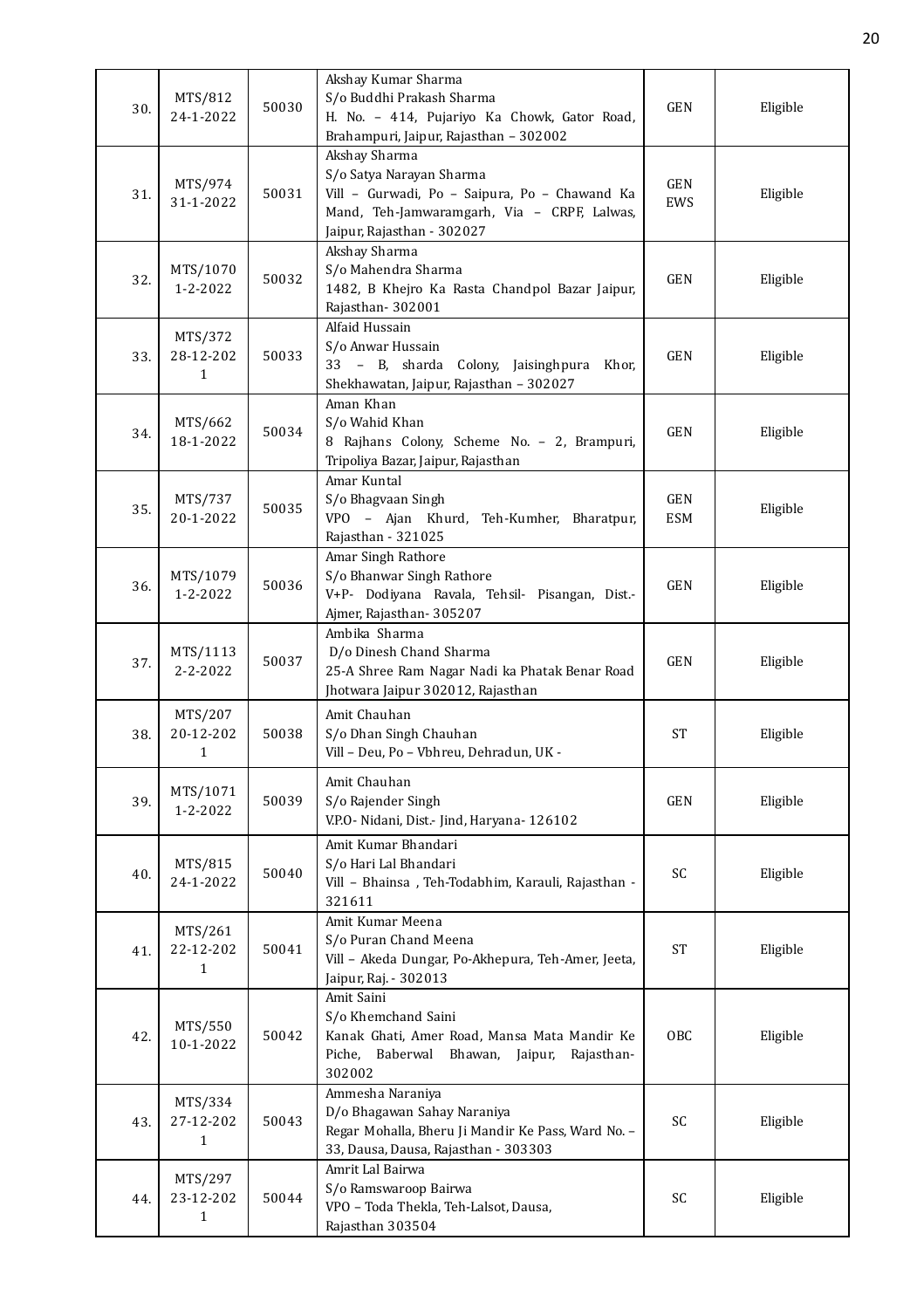| 45. | MTS/498<br>$6 - 1 - 2022$            | 50045 | Anand Sharma<br>S/o Devi Shankar Sharma<br>Plot No. - 2253, Harsukh Kasliwal Ki Gali,<br>Kishanpole Bazar, Jaipur, Rajasthan - 302003  | <b>GEN</b>          | Eligible |
|-----|--------------------------------------|-------|----------------------------------------------------------------------------------------------------------------------------------------|---------------------|----------|
| 46. | MTS/767<br>21-1-2022                 | 50046 | Anandi Lal Meena<br>S/o Harchand Meena<br>Danau Kalan, Danau Kalan, Jaipur, Raj. - 303302                                              | <b>ST</b>           | Eligible |
| 47. | MTS/233<br>20-12-202<br>1            | 50047 | Anant Kumar<br>S/o Sampurna Nand Thakur<br>Rz-425, Galli No. - 11, Near DD House, Kailashpuri<br>Extension, South, West Delhi - 110045 | GEN<br><b>ESM</b>   | Eligible |
| 48. | MTS/981<br>31-1-2022                 | 50048 | Aniket Khoda<br>S/o Ramlal Meena<br>Khoda Ki Dhani, Aakeda Dungar, Po - Akhpura,<br>Teh - Amer, Jaipur, Rajasthan - 302013             | <b>ST</b>           | Eligible |
| 49. | MTS/138<br>13-12-202<br>$\mathbf{1}$ | 50049 | Anil Choudhary<br>S/o Chandi Lal<br>VPO- Iteda, Teh-Laxmangarh, Via - Barodameo,<br>Alwar, Rajasthan - 301021                          | OBC                 | Eligible |
| 50. | MTS/204<br>20-12-202<br>$\mathbf{1}$ | 50050 | Anil Gehlot<br>S/o Kanwar Lal<br>Aagewa Road, Goushala Ke Pass, Jaitaran,<br>Pali, Rajasthan - 306302                                  | OBC                 | Eligible |
| 51. | MTS/175<br>16-12-202<br>$\mathbf{1}$ | 50051 | Anil Kumar<br>S/o Ramratan Jakhar<br>Mandawara, Sikar, Rajasthan - 332021                                                              | OBC                 | Eligible |
| 52. | MTS/783<br>24-1-2022                 | 50052 | Anil Kumar Meena<br>S/o Bharat Lal Meena<br>VPO - Ukroond, Teh-Mahwa, Dausa,<br>Rajasthan 321613                                       | <b>ST</b>           | Eligible |
| 53. | MTS/212<br>20-12-202<br>$\mathbf{1}$ | 50053 | Anita Kumari Ladna<br>D/o Laxman Ram Ladna<br>Gram - Bagru Kurdh, Po - Thikariya, Bhakorota,<br>Jaipur, Rajatshan - 302026             | SC                  | Eligible |
| 54. | MTS/1086<br>1-2-2022                 | 50054 | Anita Meena<br>D/o Prahlad Meena<br>Village- Biharipura, Post- Sawali, Tehsil- Mozmabad,<br>District-Jaipur, Rajasthan-303009          | <b>ST</b>           | Eligible |
| 55. | MTS/104<br>13-12-202<br>1            | 50055 | Anjali Meena<br>D/o Madan Lal Meena<br>Kishorpura,<br>Po-Bindayka,<br>Jothwara,<br>Jaipur,<br>Rajasthan - 302012                       | <b>ST</b>           | Eligible |
| 56. | MTS/917<br>27-1-2022                 | 50056 | Ankit<br>S/o Mahender Pal<br>Vill - Khemana, Po -<br>Dokwa, Rajgarh, Churu,<br>Rajasthan - 331023                                      | OBC                 | Eligible |
| 57. | MTS/301<br>23-12-202<br>1            | 50057 | Ankit Jain<br>S/o Chandra Prakash Jain<br>Mahaveer Bhawan Ke Pass, City, Sawai Madhopur,<br>Rajasthan - 322001                         | GEN                 | Eligible |
| 58. | MTS/243<br>21-12-202<br>$\mathbf{1}$ | 50058 | Ankit Jharwal<br>S/o Sayar Mal Jharwal<br>Meeno Ka Mohalla, Gram Post Holya Ka Bas,<br>Sri Madhopur, Sikar, Rajasthan - 332715         | $\operatorname{ST}$ | Eligible |
| 59. | MTS/136<br>13-12-202<br>$\mathbf{1}$ | 50059 | Ankit Kumar<br>S/o Mahipal Singh<br>VPO - Nagla Kishan singh, Barabhodela,<br>Etah, UP - 207301                                        | GEN                 | Eligible |
| 60. | MTS/683<br>18-1-2022                 | 50060 | Ankit Kumar<br>S/o Kanwar Singh                                                                                                        | OBC                 | Eligible |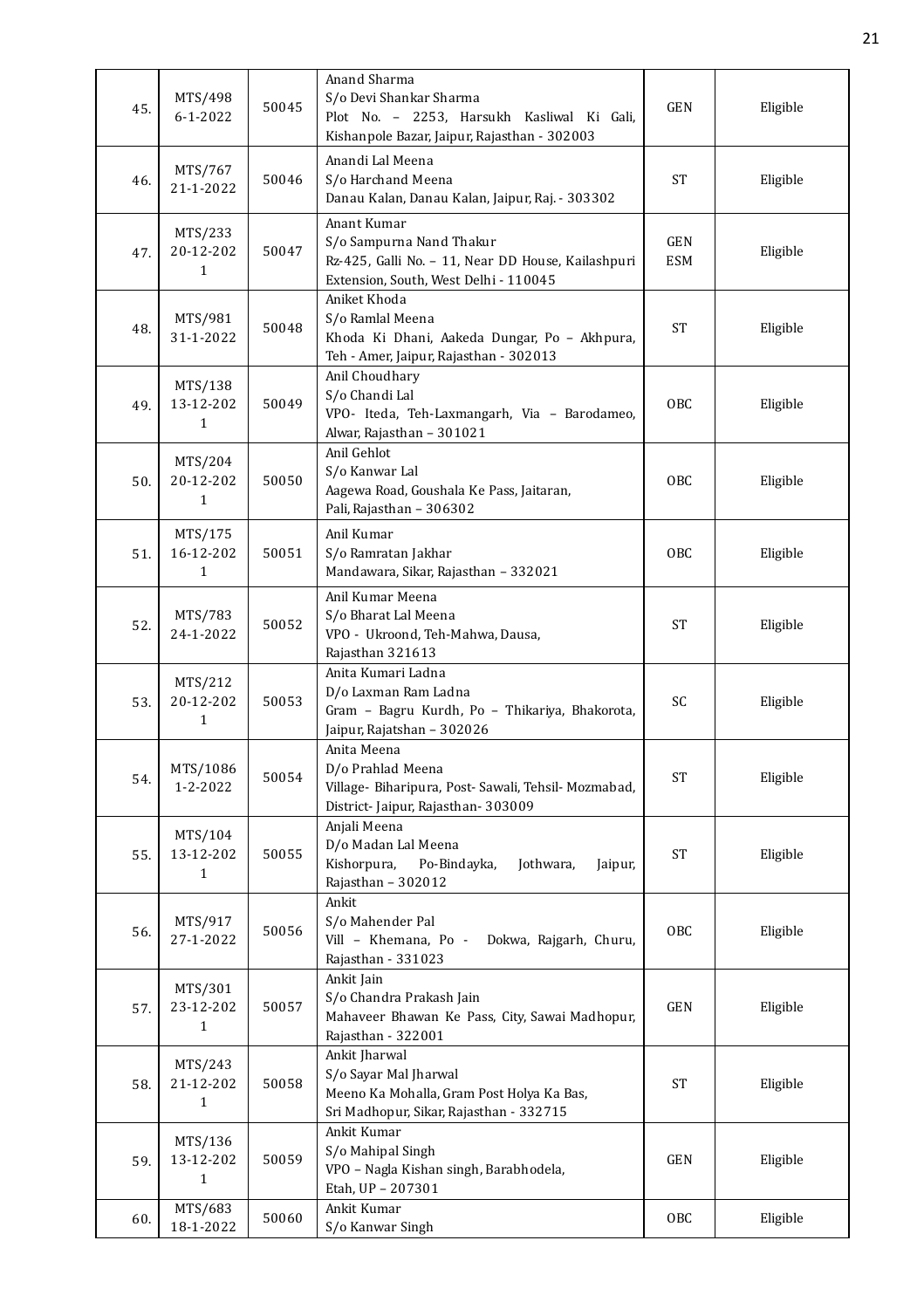|     |                                      |       | Vill - Begampur, PO - Kotkasim, Ps Teh-Kotkasim,                                                                                                                  |                   |          |
|-----|--------------------------------------|-------|-------------------------------------------------------------------------------------------------------------------------------------------------------------------|-------------------|----------|
| 61. | MTS/1005<br>31-1-2022                | 50061 | Alwar, Rajaasthan - 301702<br>Ankit Kumar Jangir<br>S/o Manoj Jangir<br>Dhani Likayatawali, Post- Papurana, Tehsil- Khetri<br>Dist.- Jhunjhunu, Rajasthan- 333503 | OBC               | Eligible |
| 62. | MTS/911<br>27-1-2022                 | 50062 | Ankit Kumar Sharma<br>S/o Pappu Lal Sharma<br>955, Nindad, Patwari Wali Dhani, Harmara Ghati,<br>Sikar Road, Jaipur, Rajasthan - 302013                           | <b>GEN</b>        | Eligible |
| 63. | MTS/418<br>31-12-202<br>$\mathbf{1}$ | 50063 | Ankit Sharma<br>S/o Rameshwar Sharma<br>Jain Mohalla, Dausa, Rajasthan - 303303                                                                                   | <b>GEN</b><br>EWS | Eligible |
| 64. | MTS/155<br>15-12-202<br>$\mathbf{1}$ | 50064 | Ankolu Naveen<br>S/o Ankolu Nageswara Rao<br>H. No. - 7-4-50, Medara Bazar, Khammam Urban,<br>Khammam, Telangana- 507001                                          | OBC               | Eligible |
| 65. | MTS/853<br>24-1-2022                 | 50065 | Ankur Kumar Meena<br>S/o Kamal Meena<br>Vill - Nangla Jadoo, Po - Natoj,<br>Teh-Kathumar, Alwar, Rajasthan - 321606                                               | <b>ST</b>         | Eligible |
| 66. | MTS/1131<br>$2 - 2 - 2022$           | 50066 | Ankush Meena<br>S/o Sitaram Meena<br>VPO. Mannauj Teh.Todabhim Dist. Karauli<br>Raj. 321611                                                                       | <b>ST</b>         | Eligible |
| 67. | MTS/948<br>28-1-2022                 | 50067 | Anuj Kumar<br>S/o Akabal Singh<br>Vill - Kamlapur, Po - Bahua, Fatehpur,<br>UP-212663                                                                             | OBC               | Eligible |
| 68. | MTS/302<br>24-12-202<br>$\mathbf{1}$ | 50068 | Anuj Kumar Sain<br>S/o Rajendra Kumar Sain<br>H. No. - 30 A, Aadarsh Vihar - A, Niwaru Link Road,<br>Govindpura, Jhotwara, Jaipur, Rajasthan 302012               | OBC               | Eligible |
| 69. | MTS/1006<br>31-1-2022                | 50069 | Anup Kumar Gurjar<br>S/o Shrawan Lal Gurjar<br>3/63 Nagar Nigam Colony Amer Road,<br>Jaipur, Rajasthan-302002                                                     | OBC               | Eligible |
| 70. | MTS/601<br>12-1-2022                 | 50070 | Anushka Gurjar<br>D/o Shivpal Gurjar<br>Behind Senior Seceondry School, VPO - Bhanpur<br>Kalan, Via - Amer, Jaipur, Rajasthan - 302028                            | OBC               | Eligible |
| 71. | MTS/637<br>17-1-2022                 | 50071 | Arbaz Khan<br>S/o Zafar Mohammad<br>Shiv Colony 2 <sup>nd</sup> , Plot No. - 11, Bhomiya Ji Ka<br>Chabutra Malpura Gate, Sanganer, Jaipur - 302029                | <b>GEN</b>        | Eligible |
| 72. | MTS/542<br>10-12-202<br>2            | 50072 | Archana Rav<br>D/o Ram Sadan Ram<br>Plot No. - 21, Jagdishpuri - 2 <sup>nd</sup> , Balalji Dharam<br>Kata, Harmara, Sikar Road, Jaipur, Raj. - 302013             | SC                | Eligible |
| 73. | MTS/741<br>20-1-2022                 | 50073 | Arjun Kumar Mandiya<br>S/o Sita Ram Meena<br>VPO-Dhand, Teh-Amber, Po - Jaipur, Raj.- 302038                                                                      | <b>ST</b>         | Eligible |
| 74. | MTS/718<br>19-1-2022                 | 50074 | Arti Meena<br>D/o Shriram Meena<br>Vill - Ganwadi Meena, Po - Danalpur,<br>Karauli, Rajasthan - 322220                                                            | <b>ST</b>         | Eligible |
| 75. | MTS/789<br>24-1-2022                 | 50075 | Arti Meena<br>D/o Satya Narayan Meena<br>Morandi, Karangarh, Toonga, Jaipur, Raj.- 303302                                                                         | <b>ST</b>         | Eligible |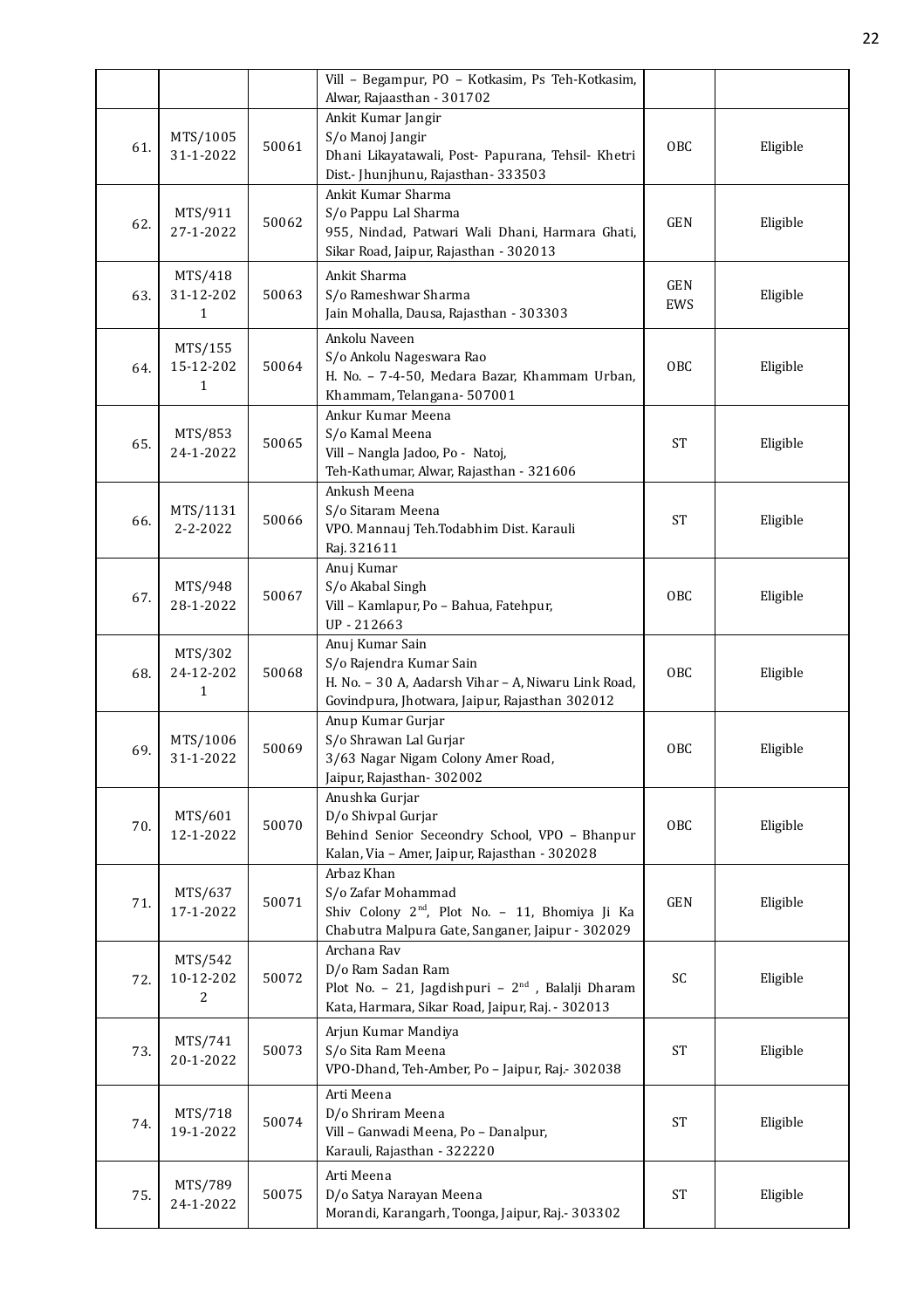| 76. | MTS/727<br>20-1-2022                 | 50076 | Arti Saini<br>D/o Bajrang Lal Saini<br>58, Anand Vihar, Nangal Road, Jhotwara,<br>Jaipur, Rajasthan - 302012                                                | <b>OBC</b>               | Eligible |
|-----|--------------------------------------|-------|-------------------------------------------------------------------------------------------------------------------------------------------------------------|--------------------------|----------|
| 77. | MTS/127<br>13-12-202<br>1            | 50077 | Arun Kumar. S.<br>S/o P. Selvam<br>No. - 349, Bajanai Koil Street, Brammapuram - Vill,<br>VIT - Post, Katpadi - Teh, Vellore - Dist,<br>Tamil Nadu - 632014 | SC<br><b>ESM</b>         | Eligible |
| 78. | MTS/573<br>11-1-2022                 | 50078 | Arun Kumar Yadav<br>S/o Abhimanyu Yadav<br>K-228, H. No - 536, Gali No. - 13, Block - K,<br>Sourabh Vihar, Jaitpur, Badarpur, New Delhi - 44                | OBC                      | Eligible |
| 79. | MTS/830<br>24-1-2022                 | 50079 | Arvind Gunawat<br>S/o Hari Mukh<br>Dudawat Patti, VPO-Piloda, Teh-Wazeerpur, Sawai<br>Madhopur, Rajasthan 322205                                            | <b>ST</b>                | Eligible |
| 80. | MTS/479<br>4-1-2022                  | 50080 | Arvind Kumar<br>S/o Naresh Kumar<br>Sastri Nagar, Near Vikas High School, Gali No. - 2,<br>Bhiwani, HR - 127021                                             | <b>GEN</b><br><b>ESM</b> | Eligible |
| 81. | MTS/1033<br>31-1-2022                | 50081 | Arvind Kumar<br>S/o Suresh Kumar<br>VPO- Bangothari Khurd, Dist.- Jhunjhunu, Tehsil-<br>Surajgarh, Rajasthan-333031                                         | OBC                      | Eligible |
| 82. | MTS/431<br>3-1-2022                  | 50082 | Arvind Kumar Meena<br>S/o Ram Chandra Meena<br>New Bus Stand, Machari Road, Lovkush Marriage<br>Home Ke Pass, Rajgarh, Alwar, Rajasthan - 301408            | <b>ST</b>                | Eligible |
| 83. | MTS/379<br>29-12-202<br>1            | 50083 | Aryan Raj<br>S/o Bindeshwar Prasad<br>VPo- Chorsua, Ps-Giriyak, Nalanda, Bihar - 803115                                                                     | <b>OBC</b>               | Eligible |
| 84. | MTS/895<br>27-1-2022                 | 50084 | Ashal Singh<br>S/o Prem Singh<br>Vill - Bewta, Po - Lunawas Khara,<br>Jodhpur, Rajasthan 342001                                                             | <b>ESM</b>               | Eligible |
| 85. | MTS/1060<br>$1 - 2 - 2022$           | 50085 | Asharam Saini<br>S/o Hariram Saini<br>Village- Peepalwara Post- Khijuri, Dist. & Tehsil-<br>Sawai Madhopur, Rajasthan-322001                                | OBC                      | Eligible |
| 86. | MTS/629<br>17-1-2022                 | 50086 | Ashish Kumar<br>S/o Jagroop<br>5/210, Purana Kanpur, Kanpur, UP - 208002                                                                                    | SC                       | Eligible |
| 87. | MTS/642<br>17-1-2022                 | 50087 | Ashish Kumar<br>S/o Subhash Chandra<br>133/402, Dhakna Purwa, TP Nagar, Kanpur, UP -<br>208023                                                              | OBC                      | Eligible |
| 88. | MTS/923<br>27-1-2022                 | 50088 | Ashish Yadav<br>S/o Fata Ram Yadav<br>Kesha Ki Dhani, Po - Gothara, Teh-Nawalgarh,<br>Jhunjhunu, Rajasthan 333304                                           | OBC                      | Eligible |
| 89. | MTS/404<br>31-12-202<br>$\mathbf{1}$ | 50089 | Ashok Kumar Gurjar<br>S/o Ganga Ram Gurjar<br>VPO - Mundkasya, Dausa, Rajasthan - 303506                                                                    | OBC                      | Eligible |
| 90. | MTS/268<br>22-12-202<br>$\mathbf{1}$ | 50090 | Ashok Kumar Meena<br>S/o Babu Lal Meena<br>Vill - Paladi, Po - Gathkheda, Teh-Nadoti,<br>Karauli, Raj. - 322215                                             | <b>ST</b>                | Eligible |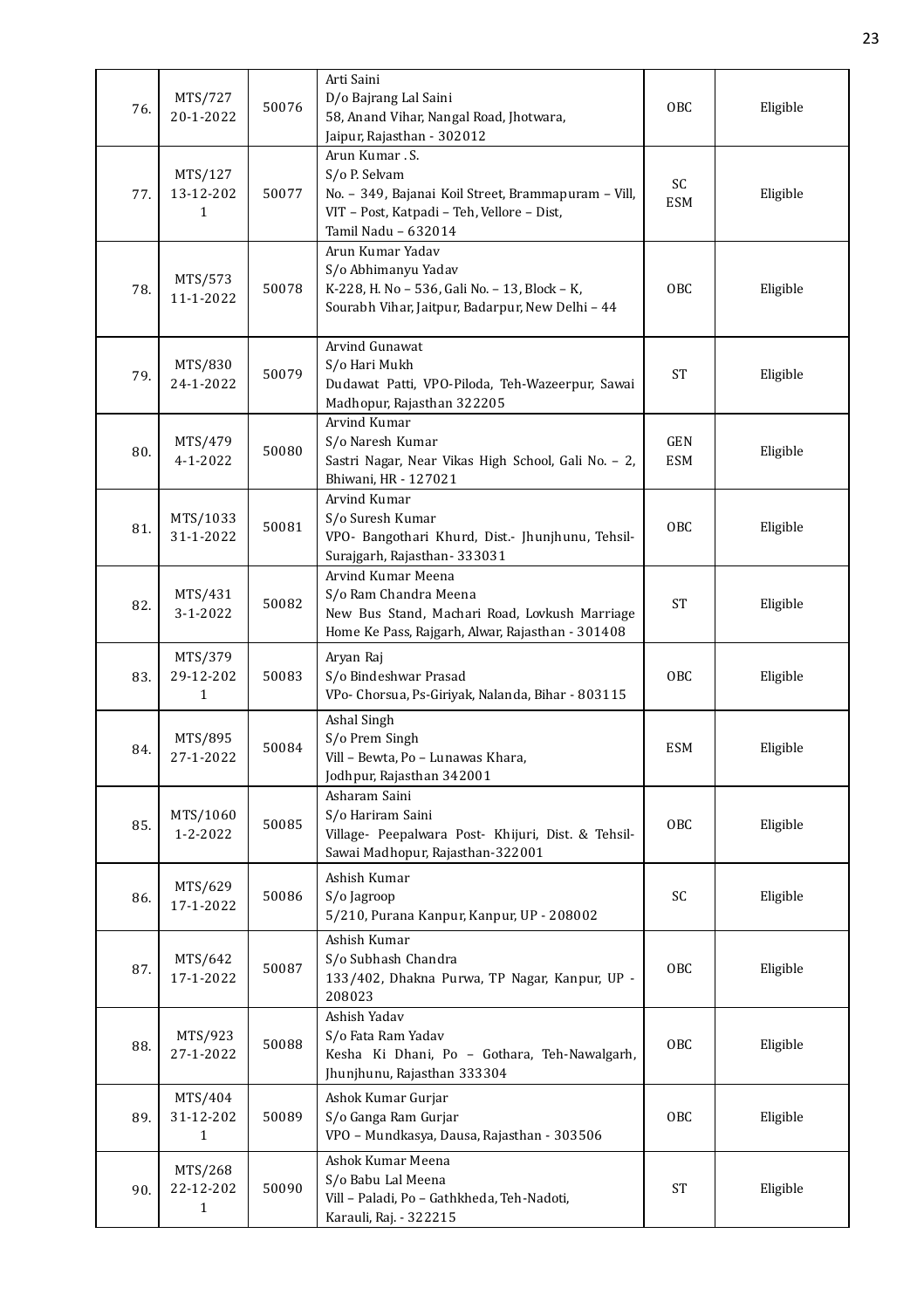| 91.  | MTS/1112<br>$2 - 2 - 2022$           | 50091 | Ashok Kumar Sharma<br>S/o Mahesh Chand Sharma<br>Dhant Daira Torda, Faraspura The - Sikrai,<br>Dausa, Rajasthan 303501                     | <b>GEN</b>               | Eligible |
|------|--------------------------------------|-------|--------------------------------------------------------------------------------------------------------------------------------------------|--------------------------|----------|
| 92.  | MTS/360<br>27-12-202<br>1            | 50092 | Ashok Meena<br>S/o Ramswaroop Meena<br>94, Surya Nagar Taro Ki Koont, Tonk Road,<br>Jaipur, Rajasthan - 302029                             | <b>ST</b>                | Eligible |
| 93.  | MTS/709<br>19-1-2022                 | 50093 | Ashok Singh Mawai<br>S/o Maharaj Singh<br>Vill - Tali, Po - Tali, Teh-Masalpur,<br>Karauli, Rajasthan - 322252                             | OBC                      | Eligible |
| 94.  | MTS/706<br>19-1-2022                 | 50094 | Ashwani Kumar<br>S/o Ashok Kumar Vishwakarma<br>Main Road Bihta, Po+Ps - Bihta, Patna,<br>Bihar - 801103                                   | <b>ST</b>                | Eligible |
| 95.  | MTS/1091<br>1-2-2022                 | 50095 | Yashwant Saini<br>S/o Khairati Lal Saini<br>111, Sitaram Puri Colony, Old Ramgarh Mod, Amer<br>Road, Jaipur, Rajasthan-302002              | <b>OBC</b>               | Eligible |
| 96.  | MTS/263<br>22-12-202<br>$\mathbf{1}$ | 50096 | Avadhesh Kumar Joshi<br>S/o Ramkishor Joshi<br>3/33, Nagar Nigam Colony, Behind Brahampuri<br>Thana, Amer Road, Jaipur, Rajasthan - 302002 | SC                       | Eligible |
| 97.  | MTS/739<br>20-1-2022                 | 50097 | Ayush Jain<br>S/o Khem Chand Jain<br>Scheme No. - 10, Plot No. - 400, Vivek Vihar, Alwar,<br>Rajasthan - 301001                            | <b>GEN</b><br>EWS        | Eligible |
| 98.  | MTS/147<br>14-12-202<br>$\mathbf{1}$ | 50098 | Ayush Kapoor<br>S/o Anil Kumar<br>H. No. - 3821, Ward No. - 8, Godam Mandi,<br>Nasirabad, Ajmer, Rajasthan - 305601                        | SC                       | Eligible |
| 99.  | MTS/453<br>$4 - 1 - 2022$            | 50099 | Ayush Sharma<br>S/o Shiv Kumar Sharma<br>B-35, Sharma Bhawan, Gurjar Ghati, Amer Road,<br>Jaipur, Rajasthan - 302002                       | GEN                      | Eligible |
| 100  | MTS/333<br>27-12-202<br>$\mathbf{1}$ | 50100 | Ayush Srivastava<br>S/o Ajit Kumar Srivastava<br>56A/1A, New Basti, Beniganj, GTB Nagar, Allahabad,<br>UP-211016                           | GEN<br>EWS               | Eligible |
| 101. | MTS/1106<br>2-2-2022                 | 50101 | Ayush Tailor<br>S/o Purushotam Tailor<br>228 Indira Colony Dhuni Fatehanagar<br>Udaipur Raj.313205                                         | GEN                      | Eligible |
| 102. | MTS/255<br>21-12-202<br>1            | 50102 | Ayushi Gurjar<br>D/o Ram Bax Gurjar<br>Vill - Pali, Po-Bhanpur Kalan, Teh-Jamwaramgarh,<br>Via - Amer, Jaipur, Rajasthan - 302028          | <b>OBC</b>               | Eligible |
| 103. | MTS/919<br>27-1-2022                 | 50103 | Babita Tanwar<br>D/o Kailash Tanwar<br>61, Kishan Vatika, Near Manish Public School,<br>Harmara, Jaipur, Rajasthan 302013                  | SC                       | Eligible |
| 104  | MTS/244<br>21-12-202<br>$\mathbf{1}$ | 50104 | Babu Lal<br>S/o Shiv Ram<br>VPO- Saga, Teh-Buhana, Jhunjhunu, Raj. - 333502                                                                | <b>OBC</b><br><b>ESM</b> | Eligible |
| 105  | MTS/237<br>20-12-202<br>$\mathbf{1}$ | 50105 | Babu Lal Rajput<br>S/o Bhagwan Das Rajput<br>H. No. - 6/172, NEB Extension, Alwar,<br>Rajasthan 301001                                     | GEN<br><b>ESM</b>        | Eligible |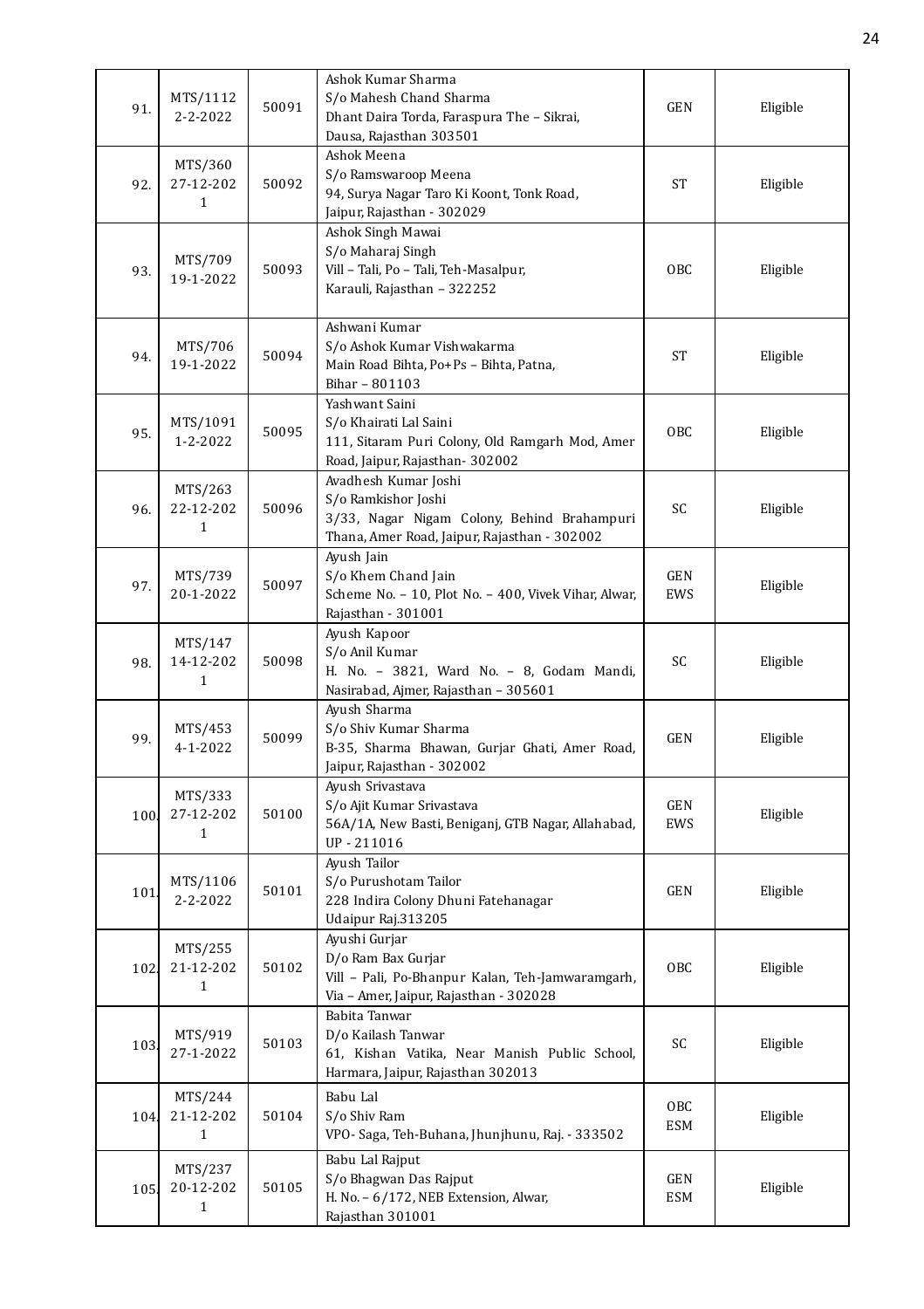| 106  | MTS/390<br>29-12-202<br>1 | 50106 | Bajrang Lal Meena<br>S/o Govind Ram Meena<br>VPO-Papad, Via - Kanota, Teh-Jamwaramgarh,<br>Jaipur Rajasthan - 303012                | <b>ST</b>                | Eligible |
|------|---------------------------|-------|-------------------------------------------------------------------------------------------------------------------------------------|--------------------------|----------|
| 107  | MTS/987<br>31-1-2022      | 50107 | Balram Meena<br>S/o Mathura Lal Meena<br>Vill - Nimli Khurd, Po - Jeenapur, Sawai Madhopur,<br>Rajasthan 322001                     | <b>ST</b>                | Eligible |
| 108. | MTS/1089<br>1-2-2022      | 50108 | Balram Meena<br>S/o Shri Narayan Meena<br>Village Post- Samleti, Tehsil- Mahwa, Dist.- Dausa,<br>Rajasthan-321608                   | <b>ST</b>                | Eligible |
| 109  | MTS/649<br>17-1-2022      | 50109 | Banshilal Yadav<br>S/o Kadwa Yadav<br>B-7, Adarsh Nagar, Khandwa Road, Khargone, MP -<br>451001                                     | <b>GEN</b><br><b>ESM</b> | Eligible |
| 110. | MTS/595<br>12-1-2022      | 50110 | Banwari Lal Meena<br>S/o Batti Lal Meena<br>Vill - Bhamwas, Po - Khatwa, Teh-Lalsot, Dausa,<br>Rajasthan - 303503                   | <b>ST</b>                | Eligible |
| 111. | MTS/108<br>13-12-202<br>1 | 50111 | Basram Meena<br>S/o Sitaram Meena<br>Village<br>Ramnagar,<br>Po-Birasana,<br>Teh-Jamwa<br>Ramgarh, Jaipur, Rajasthan 303001         | <b>ST</b>                | Eligible |
| 112. | MTS/467<br>4-1-2022       | 50112 | Beauti Singh<br>D/o Haridwar Singh<br>Vill - Sherpura Panchdevta<br>Po-Ps - Tekari, Gaya, Bihar 824236                              | <b>GEN</b><br>EWS        | Eligible |
| 113. | MTS/393<br>30-12-202<br>1 | 50113 | Bhagwan Ram<br>S/o Harman Ram<br>Vill - Kurchhi, Teh-Khinwsar, Nagaur, Rajasthan -<br>341025                                        | OBC                      | Eligible |
| 114  | MTS/448<br>3-1-2022       | 50114 | Bhanu Pratap Khinchi<br>S/o Roshan Lal Khinchi<br>Plot No. - 20 A, Kishor Vihar - B, Gajsinghpura,<br>Ajmer Road, Jaipur, Rajasthan | SC                       | Eligible |
| 115  | MTS/877<br>25-1-2022      | 50115 | Bhanwar Lal Prajapat<br>S/o Bhagirath Prajapat<br>VPO-Pachar, Via - Kalwar, Jaipur, Rajasthan-303706                                | <b>OBC</b>               | Eligible |
| 116  | MTS/259<br>21-12-202<br>1 | 50116 | <b>Bhaskar Dixit</b><br>S/o Banwari Lal Sharma<br>Ganga Vihar Colony, Radha Swami Bag, Jaipur Road,<br>Chomu, Jaipur, Raj.-303704   | <b>GEN</b>               | Eligible |
| 117  | MTS/1084<br>1-2-2022      | 50117 | Bhavana<br>D/o Satish Shimar<br>Town Chak 4 LM, Durga Traders, New Dhan Mandi,<br>Anupgarh, Shri Ganganagar, Rajasthan- 335701      | OBC                      | Eligible |
| 118. | MTS/1096<br>1-2-2022      | 50118 | Bhavya Trivedi<br>S/o Krishna Murari Trivedi<br>Old Jail Road, Opposite Library, City, Sawai<br>Madhopur, Rajasthan-322021          | <b>GEN</b>               | Eligible |
| 119  | MTS/686<br>19-1-2022      | 50119 | Bhawana Gangwal<br>D/o Pooran Mal Raigar<br>Plot No/. - 49, Raigaro Ka Mohalla, Jaisinghpura<br>Khor, Jaipur, Rajasthan 302027      | SC                       | Eligible |
| 120. | MTS/756<br>21-1-2022      | 50120 | Bhawana Gupta<br>S/o Suresh Kumar Gupta<br>VPO- Chithwari, Via - Morija, Teh-Chomu, Jaipur,<br>Rajasthan - 303805                   | <b>OBC</b>               | Eligible |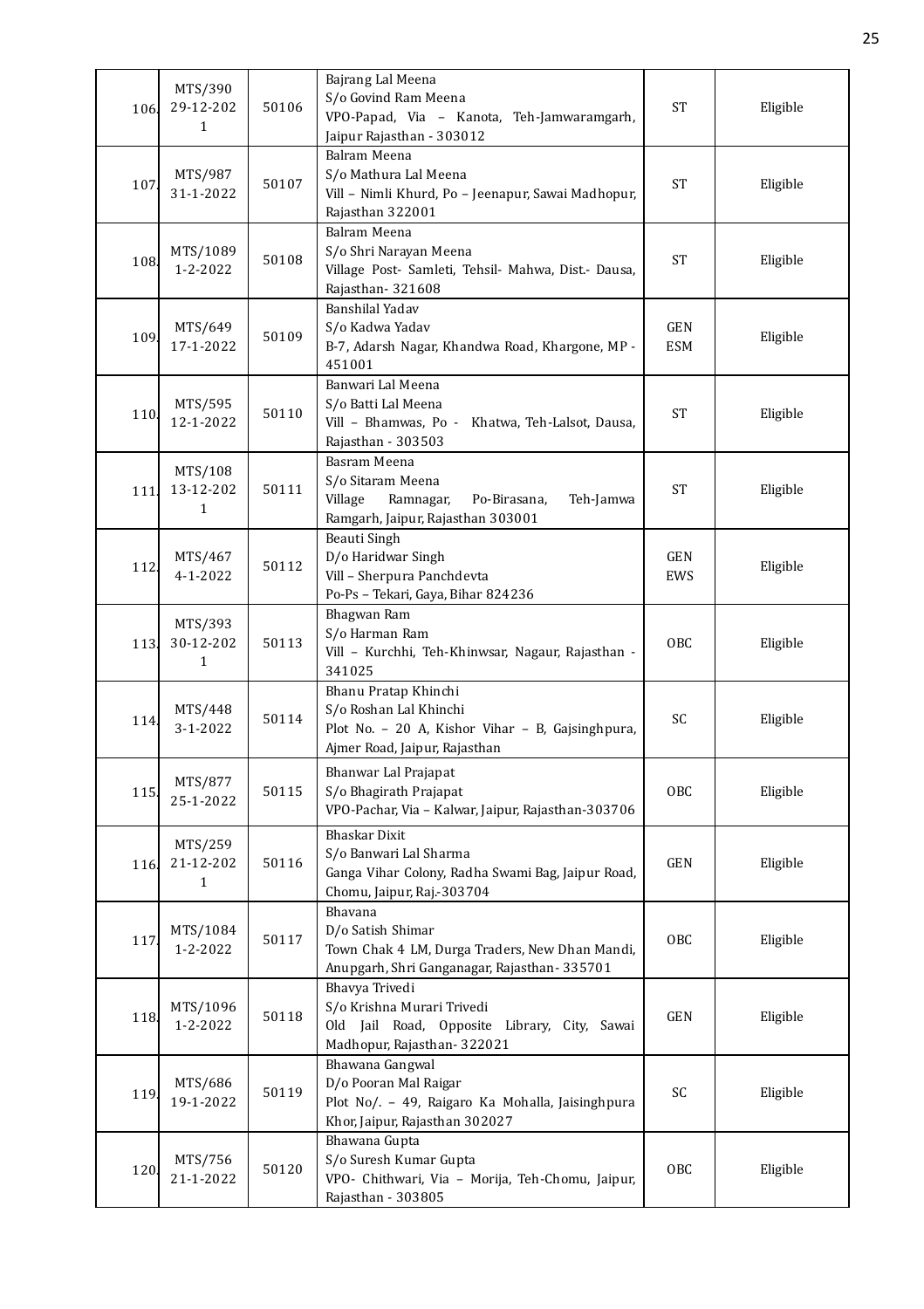| 121  | MTS/1028<br>31-1-2022                | 50121 | Bhoma Ram<br>S/o Gopa Ram<br>Village-<br>Jaleli<br>Champawatan<br>PO-<br>Jaleli<br>Faujdaran, Teh.- Jodhpur, Dist.- Jodhpur, Rajasthan-<br>342027              | OBC              | Eligible |
|------|--------------------------------------|-------|----------------------------------------------------------------------------------------------------------------------------------------------------------------|------------------|----------|
| 122  | MTS/716<br>19-1-2022                 | 50122 | Bhupendra Kumar Meena<br>S/o Murari Lal Meena<br>Vill - Kharin Ki Jhopdin, Ps - Hingota, Teh-Baswa,<br>Dausa, Rajasthan - 303315                               | <b>ST</b>        | Eligible |
| 123  | MTS/392<br>30-12-202<br>$\mathbf{1}$ | 50123 | Bhupendra Saini<br>S/o Shubhkarna Saini<br>Plot No. - 50, Mahaveer Colony, Kartarpura, Jaipur,<br>Rajasthan - 302006                                           | <b>OBC</b>       | Eligible |
| 124  | MTS/187<br>17-12-202<br>$\mathbf{1}$ | 50124 | Bhuvnesh Vaishnav<br>S/o Bhagwati Prasad Vaishnav<br>B-217, Panchsheel Nagar, Makarwali Road, Ajmer,<br>Rajasthan - 305001                                     | OBC              | Eligible |
| 125. | MTS/366<br>28-12-202<br>1            | 50125 | Binay Kumar Kar<br>S/o Nityananda Kar<br>At-Chandisingpur, Po-Kakhara, Balasore, Odisha -<br>756039                                                            | <b>GEN</b>       | Eligible |
| 126. | MTS/544<br>10-1-2022                 | 50126 | Bineesh. P<br>S/o Balan<br>Pottol House, Eramangawam (Po), Balussery (Vill)<br>Calicut, Kerala - 673612                                                        | ESM              | Eligible |
| 127  | MTS/76<br>9-12-2021                  | 50127 | Bishan Lal<br>S/o Ek Bahadur Thapa<br>Indirapuri Farm, Celement Town, Dehradun, UK -<br>248002                                                                 | <b>GEN</b>       | Eligible |
| 128. | MTS/472<br>$4 - 1 - 2022$            | 50128 | Bittu Kumar<br>S/o Nageshwar Prasad<br>Vill - Koyari Bigha, Po+Ps - Giriyak, Nalanda, Bihar -<br>803109                                                        | OBC              | Eligible |
| 129  | MTS/764<br>21-1-2022                 | 50129 | Brij Mohan Meena<br>S/o Mool Chand Meena<br>Vill - Gurjarvas, Po - Basna, Teh-Jamwaramgarh,<br>Jaipur, Rajasthan - 302028                                      | <b>ST</b>        | Eligible |
| 130. | MTS/517<br>$7 - 1 - 2022$            | 50130 | Brijesh Kumar Kaithal<br>S/o Ashok Kumar<br>126/22, R - Block - Govind Nagar, Kanpur, UP -<br>208006                                                           | SC               | Eligible |
| 131. | MTS/521<br>$7 - 1 - 2022$            | 50131 | Brijesh Kumar Kaithal<br>S/o Kishan Pal Kaithal<br>11/116 (8), Krishna Nagar, Kanpur, UP - 208007                                                              | SC               | Eligible |
| 132. | MTS/960<br>29-1-2022                 | 50132 | Buta Singh Meena<br>S/o Kamlesh Meena<br>Vill - Rijoda, Po - Pachala, Teh-Uniyara, Tonk,<br>Rajasthan - 304023                                                 | <b>ST</b>        | Eligible |
| 133. | MTS/902<br>27-1-2022                 | 50133 | Chetan Parewa<br>S/o Banwari Lal Parewa<br>58-B, Vijay Nagar, Vijaypura Road, Purani Chungi,<br>Agra Road, Jaipur Rajasthan - 302031                           | SC               | Eligible |
| 134. | MTS/171<br>16-12-202<br>1            | 50134 | Chamkaur Singh<br>S/o Darshan Singh<br>VPO-<br>Jangpur,<br>Near<br>Mata<br>Rani<br>Chowk,<br>Teh-Ludhiana<br>Ludhiana, Punjab-141101                           | SC<br><b>ESM</b> | Eligible |
| 135. | MTS/708<br>19-1-2022                 | 50135 | Chanchal Meena<br>D/o Rajendra Prasad Meena<br>D-202, Trimurty Ariana, Group Flat, Near SKIT<br>Collage, Ramnagariya, Jagatpura, Jaipur, Rajasthan -<br>302017 | <b>ST</b>        | Eligible |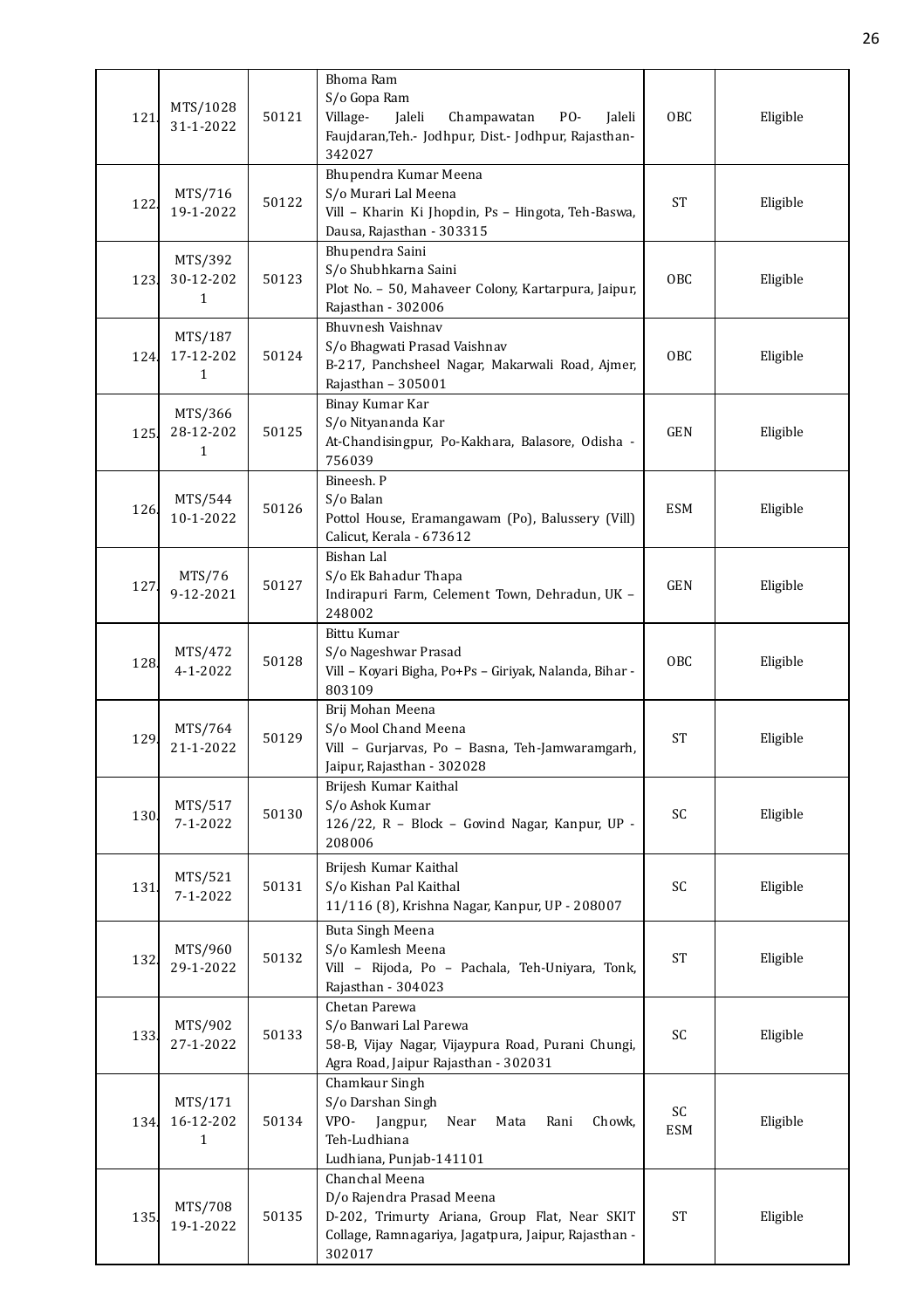| 136. | MTS/825<br>24-1-2022                 | 50136 | Chandan Saini<br>S/o Sishram Saini<br>Bawari Ki Dhani, Banwas, Buhana, Jhunjhunu,<br>Rajasthan - 333504                                           | OBC        | Eligible |
|------|--------------------------------------|-------|---------------------------------------------------------------------------------------------------------------------------------------------------|------------|----------|
| 137  | MTS/809<br>24-1-2022                 | 50137 | Chandra Mani Harsaliya<br>S/o Ramesh Chand Harsaliya<br>A-19, Ganesh Nagar - III, Murlipura Scheme, Jaipur,<br>Rajasthan - 302039                 | SC         | Eligible |
| 138. | MTS/374<br>28-12-202<br>$\mathbf{1}$ | 50138 | Chandra Prakash Bunkar<br>S/o Lallu Lal Bunkar<br>Vill - Akeda Dungar, Po-Akhepura, Teh-Amer, Jaipur,<br>Rajasthan                                | SC         | Eligible |
| 139. | MTS/1046<br>1-2-2022                 | 50139 | Charu Swami<br>S/o Anil Swami<br>Ward No.6, Shayam Colony, Viratnagar Jaipur,<br>Rajasthan-303102                                                 | <b>OBC</b> | Eligible |
| 140. | MTS/1073<br>$1 - 2 - 2022$           | 50140 | Chetan Kumawat<br>S/o Ramawtar Kumawat<br>Near Govt. Senior Secondary School Ajitgarh, Tehsil-<br>Shri Madhopura, Dist.- Sikar, Rajasthan- 332701 | <b>OBC</b> | Eligible |
| 141. | MTS/1154<br>$2 - 2 - 2022$           | 50141 | Chetna Gujar<br>D/o Parvesh Kumar Gujar<br>1, Shankar Nagar Mount Road Amer Road Jaipur,<br>Rajasthan - 302002                                    | OBC        | Eligible |
| 142. | MTS/878<br>25-1-2022                 | 50142 | Chhagan Lal Bairwa<br>S/o Moti Lal Bairwa<br>Vill - Maharajpura, Po - Bhandarej, Teh-Nagal<br>Rajawatan, Dausa, Rajasthan - 303504                | SC         | Eligible |
| 143. | MTS/317<br>27-12-202<br>$\mathbf{1}$ | 50143 | Chhotu Ram Dhanka<br>S/o Ram Lal Dhanka<br>7, Dhanko Ka Bas, Vill - Neota, Teh-Sanganer, Jaipur,<br>Rajasthan-302029                              | <b>ST</b>  | Eligible |
| 144. | MTS/1134<br>$2 - 2 - 2022$           | 50144 | DamodharPrasadDoon<br>S/o Modi Lal Doon<br>Doonawali Dhanota Shahpura, Jaipur, Rajasthan<br>303804                                                | OBC        | Eligible |
| 145  | MTS/306<br>24-12-202<br>$\mathbf{1}$ | 50145 | Darvesh Sishodia<br>S/o Mahendra Pal Singh<br>Mithilapuri Colony, Near Devi Nagla, Qwarsi By Pass<br>Road, Aligarh, UP - 202001                   | GEN        | Eligible |
| 146. | MTS/473<br>4-1-2022                  | 50146 | Dasharath Saini<br>S/o Babu Lal<br>169, Sekhawat Nagar, Punayata Road, Pali,<br>Rajasthan - 306401                                                | OBC        | Eligible |
| 147. | MTS/1025<br>31-1-2022                | 50147 | Davendra Jhajharia<br>S/o Subhash Jhajharia<br>Near SMTI ITI College, Ward No. 05, Adarsh Nagar,<br>Bagar District- Jhunjhunu, Rajasthan- 333023  | OBC        | Eligible |
| 148. | MTS/691<br>19-1-2022                 | 50148 | Daya Shankar Verma<br>S/o Anandi Lal Verma<br>VPO-Jairampura, Via -<br>Jahota, Teh-Amer, Jaipur,<br>Rajasthan - 303701                            | SC         | Eligible |
| 149. | MTS/786<br>24-1-2022                 | 50149 | Dayaram Meena<br>S/o Babu Lal Meena<br>Vill - Chainpura, Po - Dikoliya, Teh-Uniara, Tonk,<br>Rajasthan - 304024                                   | <b>ST</b>  | Eligible |
| 150  | MTS/951<br>28-1-2022                 | 50150 | Deendayal Meena<br>S/o Bhagirath Meena<br>Vill - Chainpura, Po - Mohanpura, Teh-Bassi, Jaipur,<br>Rajasthan - 303301                              | <b>ST</b>  | Eligible |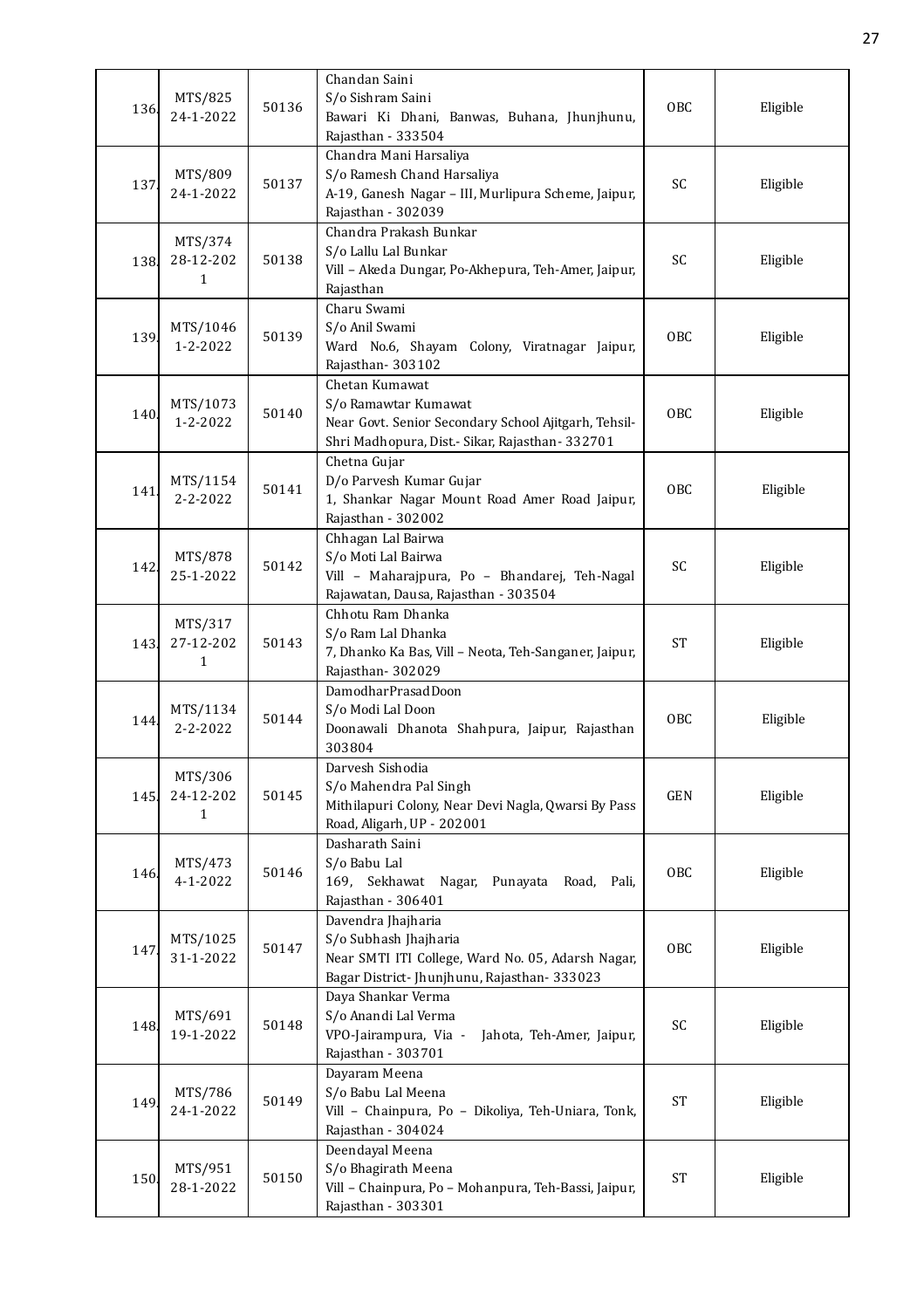| 151. | MTS/508<br>$7 - 1 - 2022$            | 50151 | Deep Bari<br>S/o Dinesh Kumar<br>4 KA 123, Shivaji Park, Alwar, Rajasthan - 301001                                                            | <b>OBC</b> | Eligible |
|------|--------------------------------------|-------|-----------------------------------------------------------------------------------------------------------------------------------------------|------------|----------|
| 152. | MTS/1016<br>31-1-2022                | 50152 | Deepak<br>S/o Om Prakash<br>Balagi Kirana Store, Ward No. 8, Mayawala Bera,<br>Pipar City, Jodhpur, Rajasthan-342601                          | OBC        | Eligible |
| 153. | MTS/137<br>13-12-202<br>$\mathbf{1}$ | 50153 | Deepak Joshi<br>S/o Gouri Shankar Joshi<br>Tiwari Mohalla Mandal, Po-Mandal, Bhilwara,<br>Rajasthan - 311403                                  | <b>OBC</b> | Eligible |
| 154. | MTS/435<br>3-1-2022                  | 50154 | Deepak Kumar<br>S/o Murari Singh<br>Vill - Bhagwan Bigha,<br>Ps-Ben, Po-Eksara, Nalanda - 803114, Bihar                                       | GEN<br>EWS | Eligible |
| 155. | MTS/612<br>13-1-2022                 | 50155 | Deepak Kumar<br>S/o Sanjay Prasad Gupta<br>VPO - Malheya, Ps - Tekari, Gaya, Bihar - 824236                                                   | <b>OBC</b> | Eligible |
| 156  | MTS/807<br>24-1-2022                 | 50156 | Deepak Kumar<br>S/o Satyapal Singh<br>VPO-Kanwi, Teh-Narnaul, Mahendragarh, Haryana<br>123001                                                 | 0BC        | Eligible |
| 157. | MTS/968<br>31-1-2022                 | 50157 | Deepak Kumar<br>S/o Mantu Prasad<br>Vill - Sikandarpur, Po - Bankipur, Machhaiawan, Ps<br>- Fatuha, Patna, Bihar 803201                       | <b>OBC</b> | Eligible |
| 158. | MTS/1136<br>$2 - 2 - 2022$           | 50158 | Deepak Kumar Gujar<br>S/o Ram Kishan Gujar<br>Bhuteswar Gate Ward No.4 Uniara Dist.Tonk<br>Rajasthan 304024                                   | OBC        | Eligible |
| 159  | MTS/539<br>10-1-2022                 | 50159 | Deepak Kumar Meena<br>S/o Manphool Meena<br>Vill - Alei, Po- Moonpur, Teh -Rajgarh, Alwar,<br>Rajasthan - 301408                              | <b>ST</b>  | Eligible |
| 160. | MTS/430<br>3-1-2022                  | 50160 | Deepak Meena<br>S/o Ramavatar Meena<br>Mallana, Teh-Rajgarh, Alwar, Rajasthan-301410                                                          | <b>ST</b>  | Eligible |
| 161. | MTS/1110<br>2-2-2022                 | 50161 | Deepak Meena<br>S/o Lala Ram Meena<br>Kakrail Mewalo Ki Dhani Khodaya, Khora Meena<br>Jaipur 302028, Rajasthan                                | <b>ST</b>  | Eligible |
| 162. | MTS/106<br>13-12-202<br>1            | 50162 | Deepak Prajapat<br>S/o Kaluram Prajapat<br>118, Raghunath Puri 2 <sup>nd</sup><br>Vistar, Near Airport,<br>Sanganer, Jaipur, Rajasthan 302029 | OBC        | Eligible |
| 163. | MTS/515<br>$7 - 1 - 2022$            | 50163 | Deepak Prajapat<br>S/o Jagdish Narayan Prajapa<br>Near Animal Hospital, Achrol, Jaipur, Rajasthan<br>303002                                   | OBC        | Eligible |
| 164. | MTS/797<br>24-1-2022                 | 50164 | Deepak Ramani<br>S/o Devendra Ramani<br>Plot No. - 54-B, Rajhans Colony No. - 3, Radha Marg<br>Brahampuri Road, Jaipur, Rajasthan - 302002    | GEN        | Eligible |
| 165. | MTS/141<br>14-12-202<br>1            | 50165 | Deepak Saini<br>S/o Ramesh Chand Saini<br>D-91, Krishna Marg, Bapu Nagar, Jaipur, Rajasthan.<br>$-302015$                                     | OBC        | Eligible |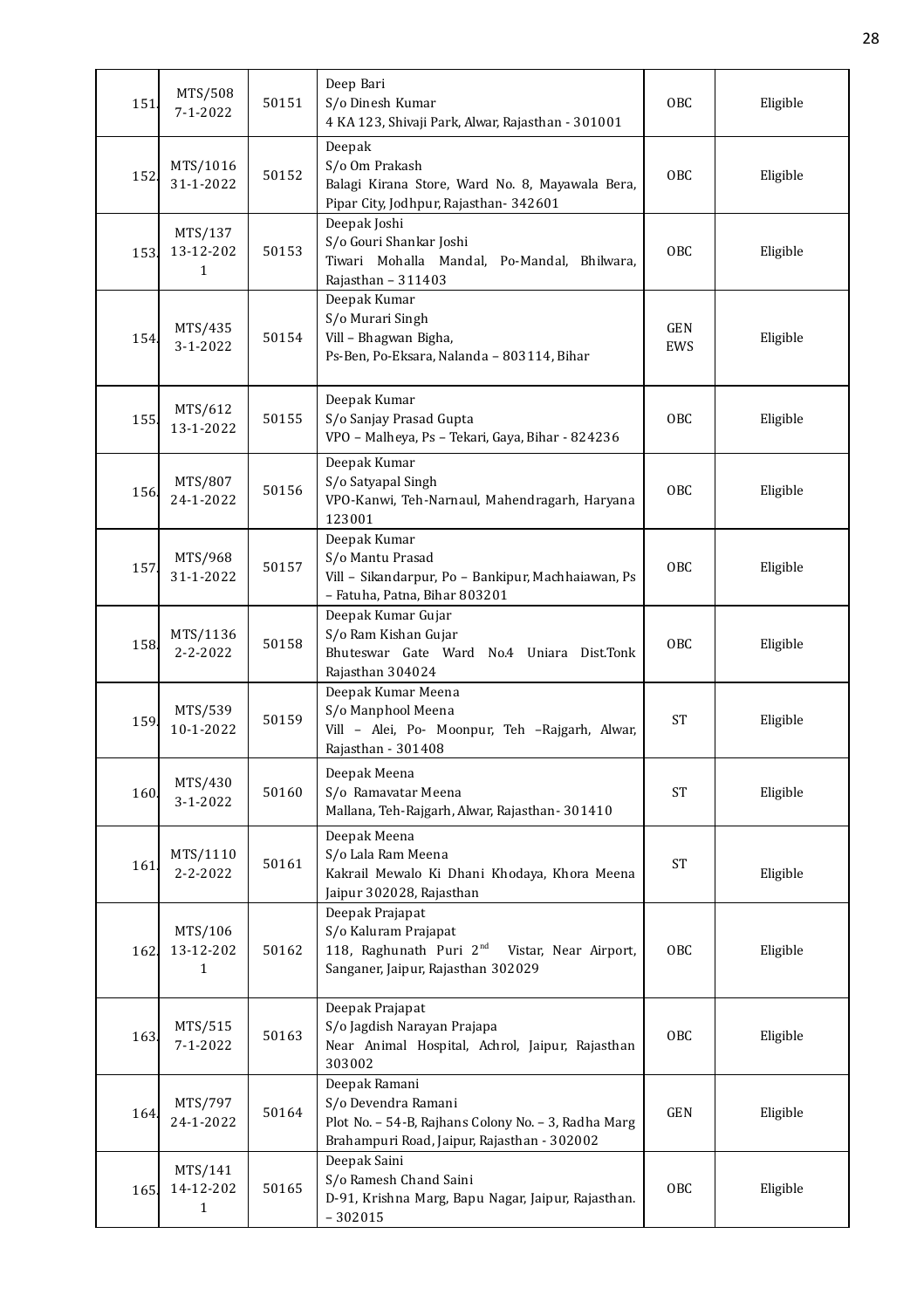| 166  | MTS/585<br>12-1-2022      | 50166 | Deepak Saini<br>S/o Mahendra Kumar Saini<br>Ward No. - 1, Kishanpura, Sultana, Jhunjhunu,<br>Rajasthan - 333028                                        | OBC               | Eligible |
|------|---------------------------|-------|--------------------------------------------------------------------------------------------------------------------------------------------------------|-------------------|----------|
| 167  | MTS/688<br>19-1-2022      | 50167 | Deepak Sewariya<br>S/o Banshi Dhar Sewariya<br>VPO-Manpura - Macheri, Via - Morija, Teh-Amer,<br>Jaipur, Rajasthan-303805                              | <b>ST</b>         | Eligible |
| 168  | MTS/698<br>19-1-2022      | 50168 | Deepak Sharma<br>S/o Shambhu Dayal Sharma<br>VPO-Jalsu, Via - Jahota, Teh - Amer, Jaipur,<br>Rajasthan - 303701                                        | GEN               | Eligible |
| 169. | MTS/896<br>27-1-2022      | 50169 | Deepak Sharma<br>S/o Amrit Lal Sharma<br>New Colony, Ward No. - 20, Kolihan Nagar, Khetri,<br>Rajasthan - 333503                                       | GEN<br>EWS        | Eligible |
| 170. | MTS/856<br>24-1-2022      | 50170 | Deepak Sindhu<br>S/o Mahavir Singh<br>VPO-Nonond, Teh-Sampla, Rohtak, H. No. - 56,<br>Haryana - 124501                                                 | <b>GEN</b>        | Eligible |
| 171  | MTS/666<br>18-1-2022      | 50171 | Deepak Yadav<br>S/o Dhan Singh Yadav<br>Chima Ki Dhani, VPO - Narayanpur, Teh-Thanagazi,<br>Alwar, Rajasthan - 301024                                  | OBC               | Eligible |
| 172. | MTS/696<br>19-1-2022      | 50172 | Dependra<br>S/o Bhanwar Singh<br>Plot No. - 21, Chamunda Jaisighpura Khor,<br>Naila Road, Jaipur, Raj. - 302027                                        | OBC               | Eligible |
| 173. | MTS/618<br>13-1-2022      | 50173 | Deshraj Meena<br>S/o Tulsi Ram Meena<br>Vill - Kherli Khurd, Po - Reendli, Teh - Mahwa,<br>Dausa, Rajasthan-321609                                     | <b>ST</b>         | Eligible |
| 174. | MTS/499<br>$6 - 1 - 2022$ | 50174 | Devendra Kumar Saini<br>S/o Shankar Lal Saini<br>Plot No. - B - 54, Sudamapuri - 2 <sup>nd</sup> , Nindar Mode,<br>Harmada, Jaipur, Rajasthan - 302013 | OBC               | Eligible |
| 175. | MTS/384<br>29-12-202<br>1 | 50175 | Devendra Singh Rathore<br>S/o Man Singh Rathore<br>17 A, Ranjit Nagar, Khatipura, Jaipur, Raj. - 302012                                                | <b>GEN</b>        | Eligible |
| 176. | MTS/318<br>27-12-202<br>1 | 50176 | Devendra Singh Shekhawat<br>S/o Jitendra Singh<br>P. No. - 13, Ganesh Nagar, Murlipura Scheme, Jaipur,<br>Rajasthan - 302039                           | <b>GEN</b>        | Eligible |
| 177  | MTS/961<br>29-1-2022      | 50177 | Dhanraj Meena<br>S/o Ram Prasad Meena<br>Gram - Dekwa, Teh-Sawai Madhopur, Rajasthan<br>304023                                                         | <b>ST</b>         | Eligible |
| 178. | MTS/817<br>24-1-2022      | 50178 | Dharm Raj Choudhary<br>S/o Shankar Lal Jat<br>Vill - Brijlalpura, Po - Chanani, Teh-Newai, Tonk<br>Rajasthan - 304021                                  | OBC               | Eligible |
| 179  | MTS/850<br>24-1-2022      | 50179 | Dharmendra Singh<br>S/o Soni Ram<br>Cyrstal City, Kakua, Agra, UP - 282009                                                                             | OBC<br><b>ESM</b> | Eligible |
| 180  | MTS/565<br>11-1-2022      | 50180 | Dharmendra Singh Shaktawat<br>S/o R. S. Shaktawat<br>66/29, Street No. - 1, Ram Bhawan, Gulab Bari,<br>Ajmer Rajasthan - 305001                        | OBC               | Eligible |
| 181. | MTS/1128<br>2-2-2022      | 50181 | Dharmveer<br>S/o Sohanpal<br>Vill. Nirabhauypura Post. Akbarpur, Tehsile                                                                               | SC                | Eligible |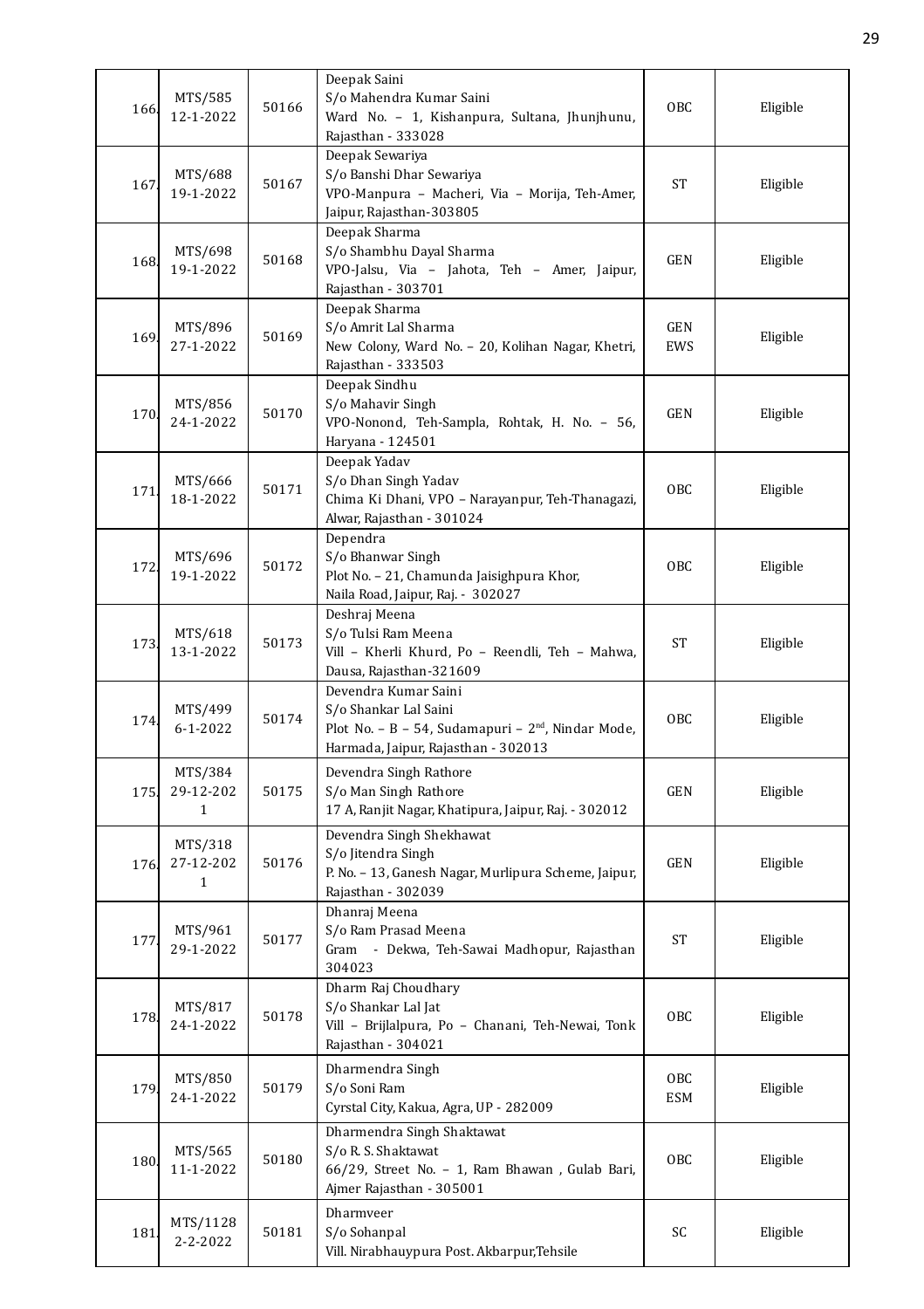|      |                                      |       | Malakhera Dist. Alwar Raj. 301001                                                                                                                                 |                   |          |
|------|--------------------------------------|-------|-------------------------------------------------------------------------------------------------------------------------------------------------------------------|-------------------|----------|
| 182  | MTS/992<br>31-1-2022                 | 50182 | Dilkhush Bairawa<br>S/o Girdhari Lal Bairawa<br>Talai Wali Dhani, V/P-Koliwara, Teh-Rahuwas,<br>Dausa, Rajasthan-303505                                           | SC                | Eligible |
| 183  | MTS/988<br>31-1-2022                 | 50183 | Dilkhush Meena<br>S/o Shyoji Ram Meena<br>VPO - Pancholas, Sawai Madhopur, Raj. - 322001                                                                          | ST                | Eligible |
| 184. | MTS/1109<br>$2 - 2 - 2022$           | 50184 | Dinesh Chand Saini<br>S/o Kalyan Sahaya Saini<br>Village Post. Kheri Bhanda Riya, Ki Dhani Teh.<br>Baswa Dist. Dausa - 303313, Raj.                               | <b>OBC</b>        | Eligible |
| 185  | MTS/587<br>12-1-2022                 | 50185 | Dinesh Chotia<br>S/o Chandersen Chotia<br>D-91, Krishna Marg, Sewar Area, Bapu Nagar,<br>Jaipur, Rajasthan - 302015                                               | OBC               | Eligible |
| 186. | MTS/884<br>27-1-2022                 | 50186 | Dinesh Kumar Meena<br>S/o Kalu Ram Meena<br>Vill<br>$\overline{\phantom{a}}$<br>Chandlai,<br>Teh-Chaksu<br>Jaipur,<br>Rajasthan-303903                            | <b>ST</b>         | Eligible |
| 187  | MTS/973<br>31-1-2022                 | 50187 | Dinesh Kumar Saini<br>S/o Hanuman Sahay Saini<br>Vill - Kishanpura, Po - Parasoli, Jaipur, Rajasthan<br>303305                                                    | OBC               | Eligible |
| 188. | MTS/935<br>28-1-2022                 | 50188 | Dinesh Mali<br>S/o Bhanwar Mali<br>VPO - Sanet, Teh-Sri Mahaveer Ji, Karauli,<br>Rajasthan - 322234                                                               | <b>OBC</b>        | Eligible |
| 189. | MTS/421<br>31-12-202<br>$\mathbf{1}$ | 50189 | Dinesh Ram<br>S/o Haraman Ram<br>Dewasiyo Ka Bass, Riyan, Pipar City, Jodhpur,<br>Rajasthan - 342601                                                              | OBC               | Eligible |
| 190. | MTS/915<br>27-1-2022                 | 50190 | Dipanjali Premchand Jambhulkar<br>S/o Premchand Jambhulkar<br>Dharam Nagar, Ward No. - 3, Near, Z. P. School,<br>Kanhan - 441401, MS                              | SC                | Eligible |
| 191  | MTS/260<br>22-12-202<br>$\mathbf{1}$ | 50191 | Dishant Kumar Nama<br>S/o Chandra Prakash Nama<br>Ward No. - 05, Nainwa, Bundi, Raj. - 323801                                                                     | OBC               | Eligible |
| 192  | MTS/1042<br>31-1-2022                | 50192 | Divyanshi Saini<br>D/o Tara Chand Saini<br>Ward No.1, Chandji Wali Dhani, Reengus Road,<br>Chomu, Jaipur, Rajasthan-303702                                        | OBC               | Eligible |
| 193. | MTS/933<br>28-1-2022                 | 50193 | Durgesh Srivastva<br>S/o Ravindra Kumar Srivastava<br>A-260, JDA Colony, Naradpura, Amer, Kunda, Jaipur,<br>Rajasthan                                             | <b>GEN</b>        | Eligible |
| 194  | MTS/597<br>12-1-2022                 | 50194 | Durgesh Vinit<br>S/o Durgesh Vinit<br>Flat No. - A/102, Radhe Residency, Behind Airforce<br>Station Makarpura, Makarpura, Vadodara, Gujarat -<br>390014           | GEN<br><b>ESM</b> | Eligible |
| 195. | MTS/693<br>19-1-2022                 | 50195 | Duvesh Kumar Jharwal<br>S/o Brajesh Kumar Meena<br>Meena Colony, Ward No. - 1, Maharani Chatriyo Ke<br>Samne, Amer, Jaipur, Rajasthan - 302028                    | <b>ST</b>         | Eligible |
| 196. | MTS/451<br>4-1-2022                  | 50196 | Esha Meena<br>D/o Mohan Lal Meena<br>C/o Jaisingh Meena, Collectorate By Pass Puliya Ke<br>Niche (Khan - Bhakari Side), Surya Nagar, Dausa,<br>Rajasthan - 303303 | <b>ST</b>         | Eligible |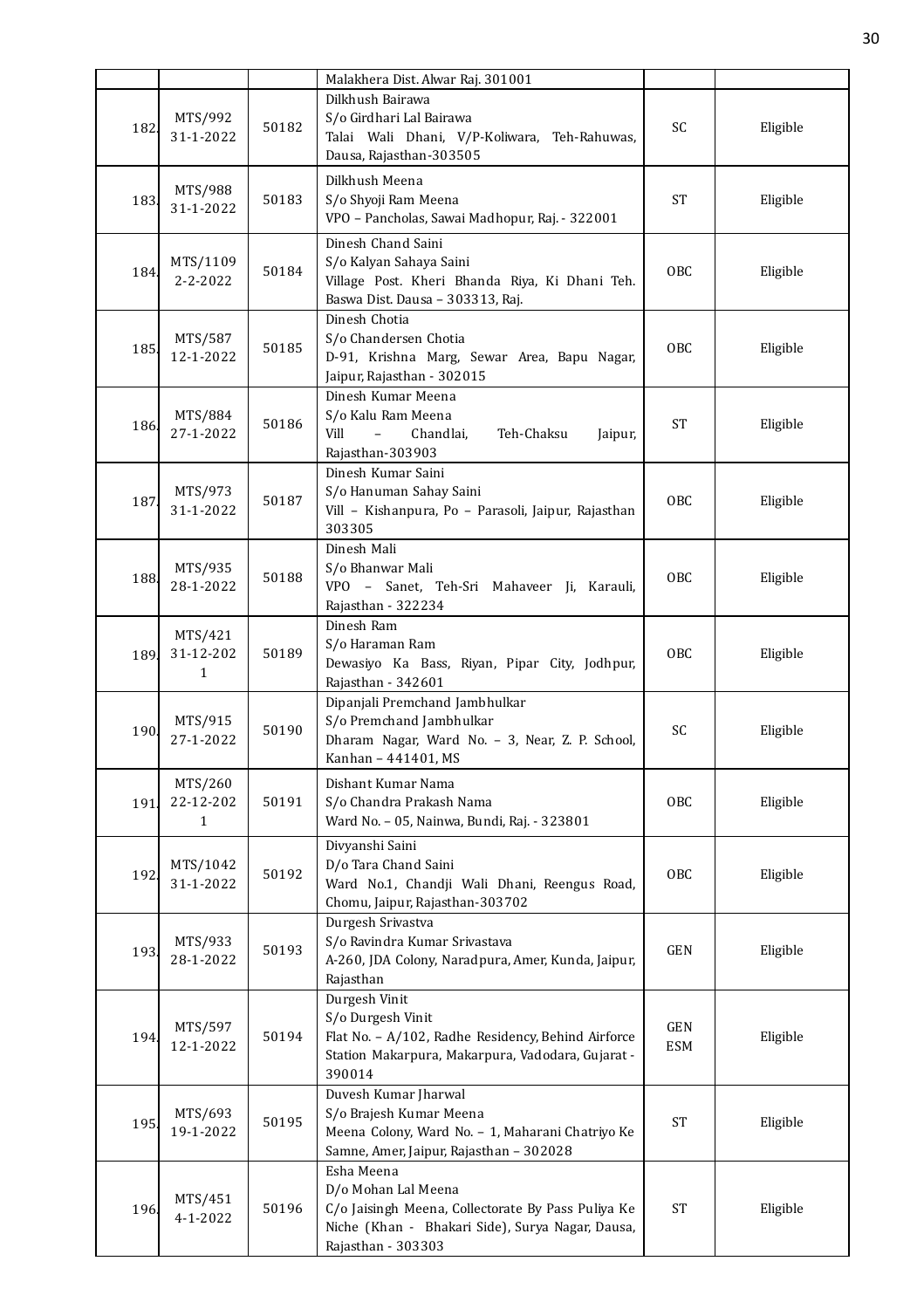| 197  | MTS/667<br>18-1-2022                 | 50197 | Faisal Khan<br>S/o Latif Ansari<br>Lane - Mainmana, Town - Tikri, Teh-Baraut,<br>Baghpat, UP - 250625                                                             | <b>GEN</b>        | Eligible |
|------|--------------------------------------|-------|-------------------------------------------------------------------------------------------------------------------------------------------------------------------|-------------------|----------|
| 198. | MTS/665<br>18-1-2022                 | 50198 | Farman Ali<br>S/o Mumtaj Ali<br>Lane - Dabra, Town - Tikri, Teh-Baraut, Baghpat,<br>UP-250625                                                                     | <b>GEN</b>        | Eligible |
| 199  | MTS/806<br>24-1-2022                 | 50199 | Fateh Singh Chouhan<br>S/o Udai Bhan Singh<br>Vidyadhar Nagar, Sector - 2, Shopping Center, Near<br>Shekhawati Hospital, Flat No - 3, Jaipur, Rajasthan<br>302039 | <b>GEN</b>        | Eligible |
| 200  | MTS/9<br>2-12-2021                   | 50200 | Gagan Golechha<br>S/o Ravindra Kumar<br>6/62 Quarters, Vishva Karma Colony, Shastri Nagar,<br>Jaipur, Raj - 302016                                                | SC                | Eligible |
| 201  | MTS/628<br>17-1-2022                 | 50201 | Gajanand Khateek<br>S/o Ranjeet Singh Khateek<br>Vill - Chhapradi, Teh-Amer Po - Jaitpur Khichi,<br>Jaipur, Rajasthan - 303002                                    | SC                | Eligible |
| 202  | MTS/60<br>8-12-2021                  | 50202 | Gajanand Meena<br>S/o Babu Lal Meena<br>Vill - Saipur, Po-Bhawani, Teh-Jamwaramgarh,<br>Jaipur Rajasthan - 303001                                                 | <b>ST</b>         | Eligible |
| 203. | MTS/759<br>21-1-2022                 | 50203 | Gajendra Kumar Mahawar<br>S/o Chouthi Lal Mahawar<br>81, Narsingh Enclave, Near Rose Residency, SKIT<br>College Ke Pass, Jagatpura, Jaipur, Raj. - 302017         | SC                | Eligible |
| 204  | MTS/357<br>27-12-202<br>1            | 50204 | Gajendra Pal Chouhan<br>S/o Ganesh Ram<br>18, EWS Colony, Vivekanand Nagar, Sumerpur, Pali,<br>Rajasthan 306902                                                   | SC                | Eligible |
| 205  | MTS/1121<br>2-2-2022                 | 50205 | Gajendra Parashar<br>S/o Pradeep Kumar Parshar<br>Ward No. 21 Gopal Nagar Baswa Road Bandikui,<br>Dausa, Rajasthan - 303313                                       | <b>GEN</b>        | Eligible |
| 206  | MTS/236<br>20-12-202<br>$\mathbf{1}$ | 50206 | Ganesh Kumar<br>S/o Shree Chand Yadav<br>Vill - Akal Bigha, Po - Belaganj, Ps - Belaganj, Gaya,<br>Bihar - 804403                                                 | <b>OBC</b><br>ESM | Eligible |
| 207  | MTS/635<br>17-1-2022                 | 50207 | Ganesh Narayan Gurjar<br>S/o Babu Lal Gurjar<br>Vill<br>Gopalgarh,<br>Po-Ramgarhbanda,<br>Teh-Jamwaramgarh, Jaipur, Rajasthan - 303109                            | <b>OBC</b>        | Eligible |
| 208  | MTS/199<br>20-12-202<br>1            | 50208 | Ganesh Saini<br>S/o Ramesh Chand Saini<br>G-1, Nandpuri, Swej Farm, 22 Godam, Jaipur,<br>Rajasthan - 302019                                                       | 0 <sub>BC</sub>   | Eligible |
| 209  | MTS/586<br>12-1-2022                 | 50209 | Ganesh Sharma<br>S/o Tika Ram Sharma<br>B - 253, Jagdamba Nagar, Heerapura Power House<br>Ke Piche, Ajmer Road, Dhawas, Heerapura, Jaipur,<br>Rajasthan - 302024  | <b>GEN</b>        | Eligible |
| 210  | MTS/200<br>20-12-202<br>1            | 50210 | Ganpat Bheel<br>S/o Deva Ram<br>Bheel Basti, Boranada, Jodhpur, Raj. - 342012                                                                                     | <b>ST</b>         | Eligible |
| 211  | MTS/439<br>3-1-2022                  | 50211 | Gargi Gupta<br>D/o Dinesh Chand Gupta<br>31/445, Sector - 3, Pratap Nagar, Sanganer, Jaipur,<br>Rajasthan - 302029                                                | GEN               | Eligible |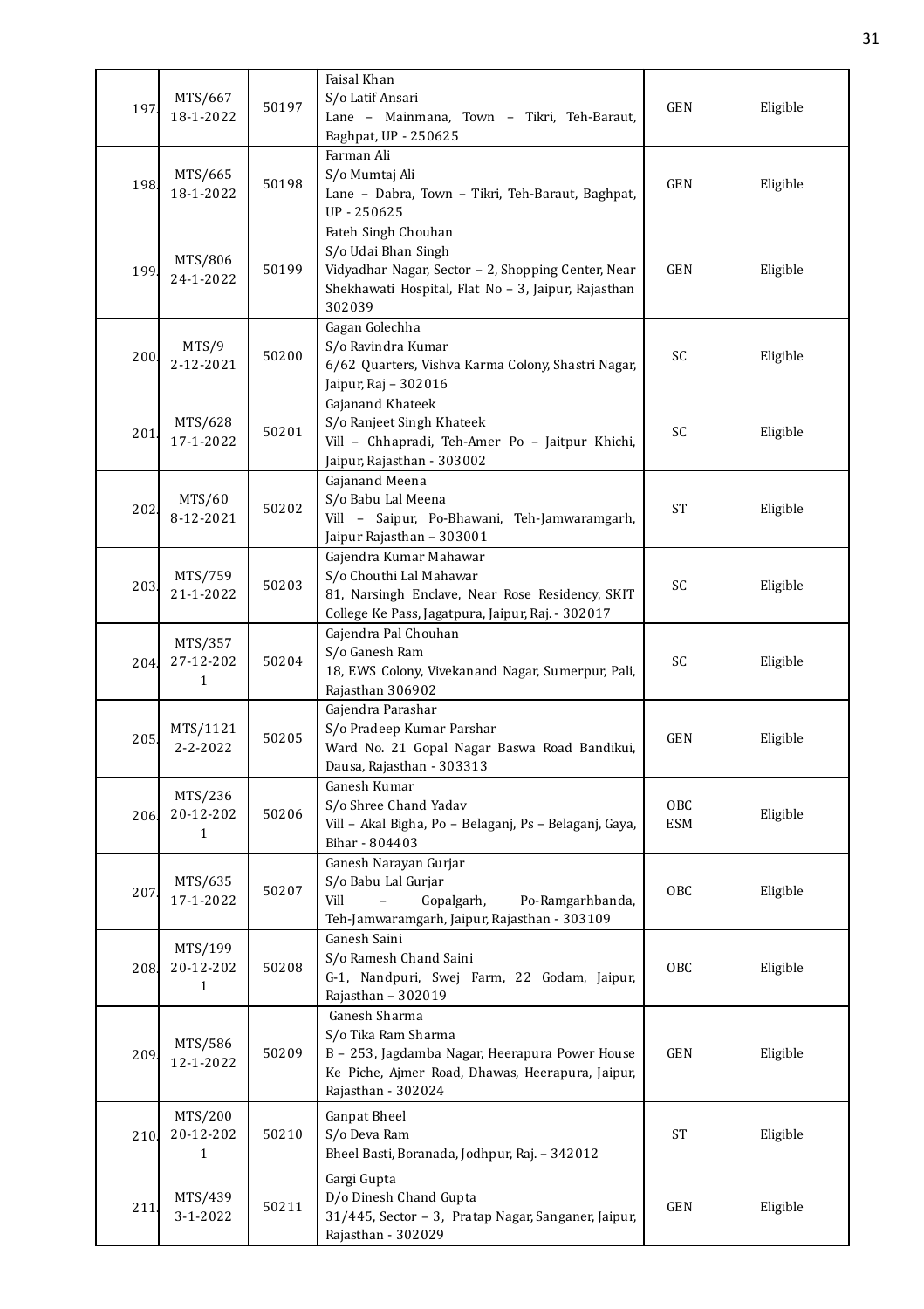| 212  | MTS/553<br>10-1-2022                 | 50212 | Gaurav Kushwah<br>S/o Hotam Singh<br>Bayanamode Baseri, Dholpur, Vill - Manroop Ka<br>Pura, Baseri, Po - Baseri, Dholpur, Raj - 328022                        | OBC        | Eligible |
|------|--------------------------------------|-------|---------------------------------------------------------------------------------------------------------------------------------------------------------------|------------|----------|
| 213. | MTS/339<br>27-12-202<br>$\mathbf{1}$ | 50213 | Gaurav Sharma<br>S/o Rajesh Kumar<br>Lodho Ka Chowk, Nagaur, Rajasthan - 341001                                                                               | <b>GEN</b> | Eligible |
| 214. | MTS/963<br>29-1-2022                 | 50214 | Gautam Kumar Meena<br>S/o Jagdish Narayan Meena<br>VPO-Birasana,<br>Teh-Jamwaramgarh,<br>Jaipur,<br>Rajasthan - 303001                                        | <b>ST</b>  | Eligible |
| 215. | MTS/704<br>19-1-2022                 | 50215 | Gauttam Meena<br>S/o Babu Lal Meena<br>VPO - Neendarda, Sawai Madhopur, Raj. - 322027                                                                         | <b>ST</b>  | Eligible |
| 216  | MTS/378<br>29-12-202<br>$\mathbf{1}$ | 50216 | Ghamandi Lal Meena<br>S/o Babu Lal Meena<br>VPO-<br>Bhadoti,<br>Teh-Malarna<br>Dungar,<br>Sawai<br>Madhopur, Rajasthan - 322024                               | <b>ST</b>  | Eligible |
| 217  | MTS/862<br>24-1-2022                 | 50217 | Ghanshyam Aloriya<br>S/o Mangi Lal Aloriya<br>D-19, Mangalam City, Kalwar Road, Jaipur,<br>Rajasthan - 302012                                                 | SC         | Eligible |
| 218  | MTS/91<br>10-12-202<br>1             | 50218 | Ghanshyam Meena<br>S/o Om Prakash Meena<br>Meena Darwaja, VPO- Bhandarej, Dausa, Rajasthan<br>$-303501$                                                       | <b>ST</b>  | Eligible |
| 219. | MTS/496<br>$6 - 1 - 2022$            | 50219 | Girish Kumar<br>S/o Rakesh Kumar<br>VPO-Doomra, Teh-Nawalgarh, Jhunjhunu,<br>Rajasthan - 333707                                                               | <b>GEN</b> | Eligible |
| 220  | MTS/588<br>12-1-2022                 | 50220 | Girish Prajapat<br>S/o Devi Lal Prajapat<br>Ganesh Chowk, Kumhar Mohalla, Mahwa, Mahwa -<br>321608                                                            | OBC        | Eligible |
| 221  | MTS/470<br>$4 - 1 - 2022$            | 50221 | Gita Kumari<br>D/o Awadh Kishor Sah<br>Vill - Hathauji Ekla Aam, Po - Hasua, Ps - Nautan,<br>Siwan, Bihar - 841436                                            | <b>ST</b>  | Eligible |
| 222  | MTS/507<br>$7 - 1 - 2022$            | 50222 | Gomand Kanwar<br>D/o Khet Singh<br>Bhatiyo Ki Dhani, Raimalwara, Teh-Bapini, Jodhpur,<br>Raj. - 342312                                                        | GEN        | Eligible |
| 223. | MTS/502<br>$6 - 1 - 2022$            | 50223 | Gopal Lal Meena<br>S/o Ramji Lal Meena<br>Vill - Jodhrala, Po-Devitala, Teh - Jamwaramgarh,<br>Jaipur, Rajasthan - 303109                                     | <b>ST</b>  | Eligible |
| 224. | MTS/710<br>19-1-2022                 | 50224 | Gopal Singh<br>S/o Lalpati<br>Vill<br>$\overline{\phantom{0}}$<br>Dahalapura,<br>Teh-Bayana,<br>Bharatpur,<br>Rajasthan - 321405                              | OBC        | Eligible |
| 225  | MTS/1095<br>1-2-2022                 | 50225 | Gourav Goyal<br>S/o Roop Chand Goyal<br>S-24, Jorawar Singh Gate Madhav Villas, Amer Road,<br>Jaipur, Rajasthan-302002                                        | <b>GEN</b> | Eligible |
| 226. | MTS/1078<br>1-2-2022                 | 50226 | Gourav Jangir<br>S/o Gopi Chand Jangir<br>294, Meeno Ka Mohalla, Ward No.-2, Shiv Mandir<br>Ke Pass, Ninder VPO Ninder, VKI Area, Jaipur,<br>Rajasthan-302013 | <b>OBC</b> | Eligible |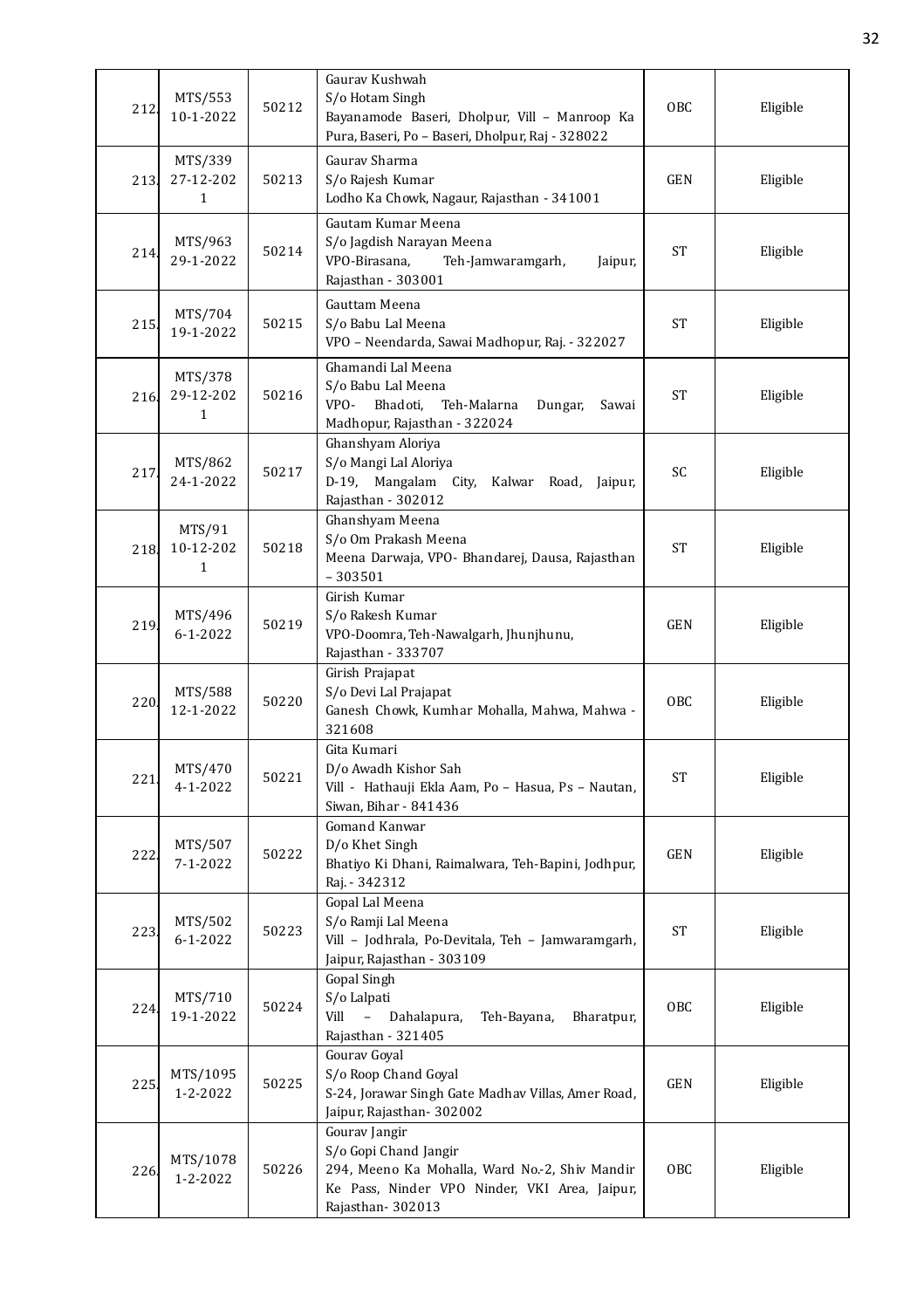| 227  | MTS/1088<br>$1 - 2 - 2022$ | 50227 | Govind Jangir<br>S/o Suraj Mal Jangir<br>Vill.- Bishangarh,<br>Via.-<br>Manoharpur,<br>Tehsil-<br>Shahpura, Jaipur, Rajasthan- 303104                                | OBC                 | Eligible |
|------|----------------------------|-------|----------------------------------------------------------------------------------------------------------------------------------------------------------------------|---------------------|----------|
| 228. | MTS/581<br>12-1-2022       | 50228 | Govind Singh Rajawat<br>S/o Anand Singh Rajawat<br>H. No. - 40, Patyali Kothi, Vill - Vimalpura, Po-<br>Devgaon, Teh-Bassi, Jaipur, Rajasthan - 303301               | <b>GEN</b>          | Eligible |
| 229  | MTS/808<br>24-1-2022       | 50229 | Govind Soni<br>S/o Radhe Shyam Soni<br>33, Ganesh Nagar 3rd, Murlipura, Jaipur, Rajasthan -<br>302039                                                                | OBC                 | Eligible |
| 230  | MTS/551<br>10-1-2022       | 50230 | Guddu Kumar<br>S/o Mahavir Yadav<br>Vill - Dhani Bigha, Po-Keshru Dharampur, Ps -<br>Chadauti, Gaya, Bihar - 823002                                                  | OBC                 | Eligible |
| 231. | MTS/353<br>27-12-202<br>1  | 50231 | Gulafsha<br>D/o Mohd. Ali<br>Qilla Chawni, Rampur Road, Bareilly, UP-243003                                                                                          | <b>GEN</b>          | Eligible |
| 232. | MTS/126<br>13-12-202<br>1  | 50232 | Gulmohmmad<br>S/o Tahir<br>VPO- Surana, Distt. - Ghaziabad, Teh-Modinagar,<br>Patti Pachosiya Ki, UP - 201206                                                        | OBC                 | Eligible |
| 233. | MTS/183<br>17-12-202<br>1  | 50233 | Gulshan Baburao Tembhekar<br>S/o Baburao Dayaram Tembhekar<br>Plot No. - 200, Kabir Nagar, Nari Road, Nagpur, PO<br>- Uppalwadi, Maharastra - 440026                 | SC                  | Eligible |
| 234  | MTS/964<br>29-1-2022       | 50234 | Gunjan Tiwari<br>D/o Kanhaiya Lal Tiwari<br>85, Sindhi Colony, Jhotwara, Jaipur, Rajasthan<br>302012                                                                 | <b>GEN</b>          | Eligible |
| 235  | MTS/1115<br>$2 - 2 - 2022$ | 50235 | Gurav Sharma<br>S/o Chandra Shekhar Sharma<br>Shubh Laxmi Meal Gandhi Nagar Gangapur City,<br>Rajasthan                                                              | <b>GEN</b>          | Eligible |
| 236. | MTS/959<br>28-1-2022       | 50236 | Hajari Lal Meena<br>S/o Gopal Lal Meena<br>Nangalya Ki Dhani, Vimalpura, Deogaon, Bassi,<br>Jaipur, Rajasthan-303301                                                 | <b>ST</b>           | Eligible |
| 237. | MTS/344<br>27-12-202<br>1  | 50237 | Hannsal Kansara<br>S/o Tushar Kansara<br>B/303, Shalaka Building, Telli Galli Cross Lane,<br>Andheri East, Mumbai - 400069                                           | GEN                 | Eligible |
| 238  | MTS/924<br>27-1-2022       | 50238 | Hansraj Bajiya<br>S/o Rajkumar Bajiya<br>VPO-Lampuwa, Via - Reengus, Teh-Srimadhopur,<br>Sikar, Rajasthan - 332404                                                   | OBC                 | Eligible |
| 239. | MTS/129<br>13-12-202<br>1  | 50239 | Hansraj Verma<br>S/o Kailash Chand Verma<br>Plot No-26, Arjun Colony, Near Faqiron Ki Doongri,<br>Front of Brahmpuri Thana, Amer Road, Jaipur,<br>Rajasthan - 302002 | $\operatorname{ST}$ | Eligible |
| 240  | MTS/1023<br>31-1-2022      | 50240 | Hanuman Dara<br>S/o Shiv Ram Dara<br>Daron Ka Bas, Degana Ganv, Degana, Nagaur,<br>Rajasthan-341503                                                                  | <b>GEN</b>          | Eligible |
| 241  | MS/781<br>21-1-2022        | 50241 | Hari Krishan Meena<br>S/o Ram Pratap Meena<br>Vill - Purohito Ka Bas, Po - Kali Phadi, Dausa,<br>Rajasthan - 303325                                                  | <b>ST</b>           | Eligible |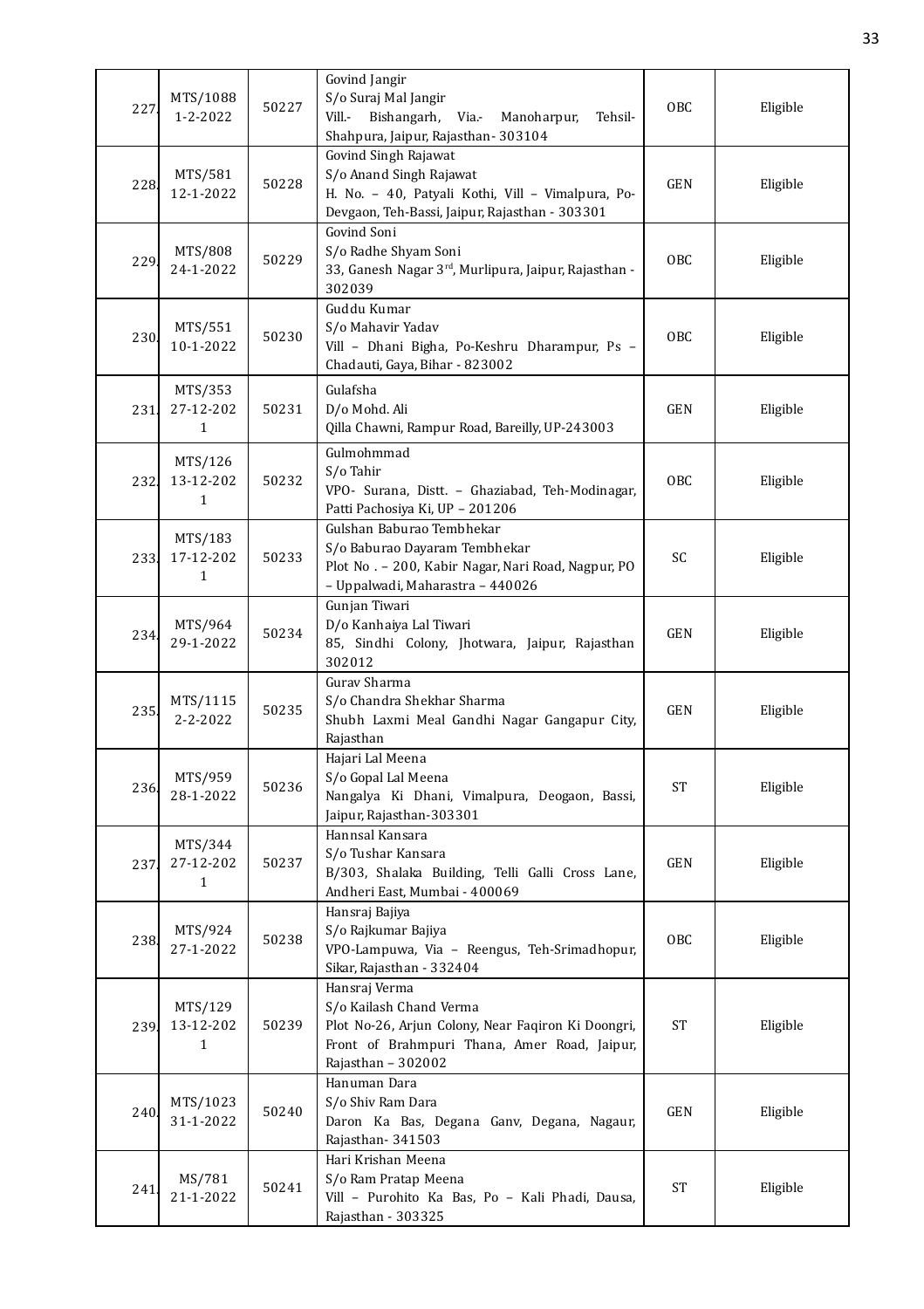| 242  | MTS/537<br>10-1-2022                 | 50242 | Hari Singh Meena<br>S/o Kanhaiya Lal Meeana<br>Vill - Patole, Teh-Uniyara, Tonk, Raj. - 304023                                                   | <b>ST</b>  | Eligible |
|------|--------------------------------------|-------|--------------------------------------------------------------------------------------------------------------------------------------------------|------------|----------|
| 243  | MTS/800<br>24-1-2022                 | 50243 | Hari Singh Meena<br>S/o Lattu Lal Meena<br>V/P - Selu, Sawai Madhopur, Rajasthan 322034                                                          | <b>ST</b>  | Eligible |
| 244. | MTS/299<br>23-12-202<br>1            | 50244 | Hariom Meena<br>S/o Dhara Singh Meena<br>Vill - Lalram Ka Pura, Po - Singhniyan,<br>Teh-Todabhim Karouli, Raj. - 322230                          | <b>ST</b>  | Eligible |
| 245. | MTS/780<br>21-1-2022                 | 50245 | Hariom Meena<br>S/o Kalu Ram Meena<br>Vill - Jhar, Dhani - Dholki Bassi, Doodhli, Jaipur,<br>Rajasthan - 303301                                  | <b>ST</b>  | Eligible |
| 246  | MTS/608<br>13-1-2022                 | 50246 | Harjeet Singh<br>S/o Vijay Singh<br>VPO - Sujawas, Via - Ranoli, Teh-Dantaramgarh,<br>Sikar, Rajasthan - 332403                                  | <b>GEN</b> | Eligible |
| 247. | MTS/149<br>15-12-202<br>1            | 50247 | Harkesh Meena<br>S/o Ramniwas Meena<br>Vill - Hajya Ka Bas, Po-Maheshwara Kalan, Dausa,<br>Rajasthan - 303303                                    | <b>ST</b>  | Eligible |
| 248. | MTS/795<br>24-1-2022                 | 50248 | Harsh Chowdhry<br>S/o Sunil Kumar Chowdhry<br>F-260, Nursary Circle, Near Jain Mandir, Vaishali<br>Nagar, Jaipur, Rajasthan                      | <b>GEN</b> | Eligible |
| 249. | MTS/159<br>15-12-202<br>$\mathbf{1}$ | 50249 | Harsh Dadhich<br>S/o Govind Narayan Sharma<br>52/528, Near Pushp Enclave, Sector - 5, Pratap<br>Nagar, Rajasthan - 302033                        | GEN<br>EWS | Eligible |
| 250  | MTS/846<br>24-1-2022                 | 50250 | Harsh Vardhan<br>S/o Ishwar Chandra<br>168, Valmiki Basti, Chandrawar Gate, Firozabad, UP<br>$-283203$                                           | <b>GEN</b> | Eligible |
| 251  | MTS/766<br>21-1-2022                 | 50251 | Harshit Kumar Meena<br>S/o Mohan Lal Meena<br>167-A, Gali No. 12, D-Block Ramnagriya Road,<br>Kusum Vihar, Jagatpura, Jaipur, Rajasthan - 302017 | <b>ST</b>  | Eligible |
| 252  | MTS/1100<br>1-2-2022                 | 50252 | Harshita Sharma<br>S/o Dharmendra Kumar Sharma<br>Ward No. 11, Brahmano Ka Mohalla, Rajpura,<br>Jaipur, Rajasthan - 303103                       | <b>GEN</b> | Eligible |
| 253  | MTS/557<br>10-1-2022                 | 50253 | Heena Mandawariya<br>S/o Buddhi Prakash Mandawariya<br>MKB - 418, Manohpura, Kacchi Basti, Jagatpura,<br>Jaipur, Rajasthan - 302017              | SC         | Eligible |
| 254  | MTS/150<br>15-12-202<br>1            | 50254 | Heera Lal Meena<br>S/o Ramniwas Meena<br>Vill - Hajya Ka Bas, Po-Maheshwara Kalan, Dausa,<br>Rajasthan - 303303                                  | <b>ST</b>  | Eligible |
| 255  | MTS/49<br>7-12-2021                  | 50255 | Hemant Jaiman<br>S/o Mahesh Kumar Sharma<br>4000 - N Mithi Kothi Ka Rasta, Gota Factory Ke<br>Piche, Surajpole Bazar, Jaipur, Rajasthan-302003   | GEN        | Eligible |
| 256  | MTS/109<br>13-12-202<br>1            | 50256 | Hemant Kumar Sain<br>S/o Suresh Chand Sain<br>20-A, Asha Sadan, Krishna Colony, Behind Lal Pyau,<br>Badanpura, Jaipur, Rajasthan - 302002        | OBC        | Eligible |
| 257  | MTS/909<br>27-1-2022                 | 50257 | Hemant Kumar Yadav<br>S/o Sunder Lal                                                                                                             | OBC        | Eligible |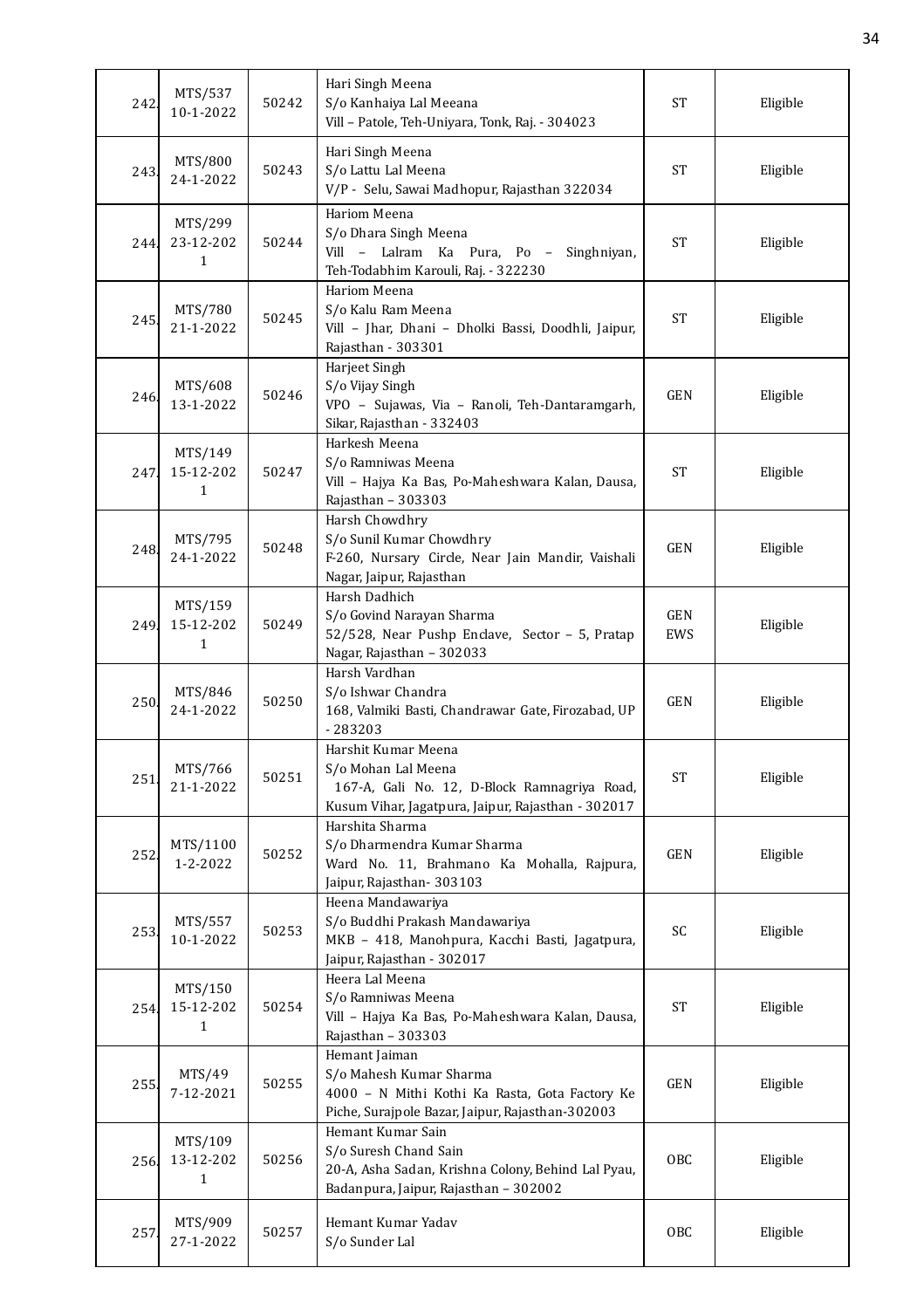|      |                           |       | Near Emmanuel Mission School, Badabas Mohalla,<br>Bansur Road, Ward No. - 24, Kotputli, Jaipur,<br>Rajasthan - 303108                                                      |                 |          |
|------|---------------------------|-------|----------------------------------------------------------------------------------------------------------------------------------------------------------------------------|-----------------|----------|
| 258  | MTS/921<br>27-1-2022      | 50258 | Hemant Sharma<br>S/o Om Prakash Sharma<br>Plot No - 22, Pratap Nagar Colony, Behind Golimar<br>Garden, Near Pink City Restaurant, Amer Road,<br>Jaipur, Rajasthan - 302002 | <b>GEN</b>      | Eligible |
| 259. | MTS/286<br>23-12-202<br>1 | 50259 | Hemendra Kumar<br>S/o Sukh Ram<br>VPO-Randheergarh,<br>Teh-Bhusawar,<br>Bharatpur,<br>Rajasthan - 321406                                                                   | SC              | Eligible |
| 260. | MTS/382<br>29-12-202<br>1 | 50260 | Hemendra Singh<br><b>Himmat Singh</b><br>Morda, Teh-Todabhim, Karauli, Rajasthan-322238                                                                                    | <b>GEN</b>      | Eligible |
| 261. | MTS/819<br>24-1-2022      | 50261 | Hemraj Meena<br>S/o Ramji Lal Meena<br>Vill - Heerapura, Po-Dehlala, Teh-Kothkhawada<br>Jaipur, Rajasthan-303908                                                           | <b>ST</b>       | Eligible |
| 262  | MTS/638<br>17-1-2022      | 50262 | Hemraj Ujjeniya<br>S/o Chhiter Mal<br>Vill - Kishapura, Po - Jhag, Teh-Mozamabad, Jaipur,<br>Rajasthan - 303009                                                            | SC              | Eligible |
| 263  | MTS/25<br>6-12-2021       | 50263 | Himanshu Kachhwaha<br>S/o Amar Singh<br>Pitha Ram Ji Ka Bagh, Chainpura, Mandore,<br>Jodhpur, Raj. - 342304                                                                | <b>OBC</b>      | Eligible |
| 264. | MTS/678<br>18-1-2022      | 50264 | Himanshu Kumar<br>S/o Shyambabu Prasad<br>Vill - Belaitha, Po - Nadaul, Ps - Masaurhi, Patna,<br>Bihar 804454                                                              | OBC             | Eligible |
| 265  | MTS/714<br>19-1-2022      | 50265 | Himanshu Kumar<br>S/o Shyam Babu Prasad<br>Vill - Belaitha, Po - Nadaul, Ps - Masaurhi, Patna,<br>Bihar 804454                                                             | <b>OBC</b>      | Eligible |
| 266. | MTS/139<br>13-12-202<br>1 | 50266 | Himanshu Mangal Mahar<br>S/o Mahaveer Singh Mahar<br>Ward No. - 21, Near Sharda College, Anupgarh,<br>Sriganganagar, Rajasthan - 335701                                    | <b>OBC</b>      | Eligible |
| 267  | MTS/1074<br>1-2-2022      | 50267 | Himanshu Tiwadi<br>S/o Ramesh Chand Tiwadi<br>VPO- Raseedpur, Tehsil- Mahwa, Dist.- Dausa,<br>Rajasthan-321613                                                             | <b>GEN</b>      | Eligible |
| 268  | MTS/202<br>20-12-202<br>1 | 50268 | Himmat Singh Meena<br>S/o Dhan Singh Meena<br>Vill - Dodiyon Ka Khera, Po-Badgaon, Via-Bhinder,<br>Udaipur, Raj. - 313603                                                  | <b>ST</b>       | Eligible |
| 269  | MTS/814<br>24-1-2022      | 50269 | Hitesh Kumar Meena<br>S/o Ram Kalyan Meena<br>VPO-Bhajera, Teh-Todabhim, Karauli, Raj - 326010                                                                             | <b>ST</b>       | Eligible |
| 270. | MTS/898<br>27-1-2022      | 50270 | Hitesh Manglani<br>S/o Bhagwan Das Mangalani<br>D-356, 357, Sector - 8, Old Vidhyadhar Nagar,<br>Jaipur, Rajasthan - 302039                                                | GEN             | Eligible |
| 271. | MTS/984<br>31-1-2022      | 50271 | Indra Raj Meena<br>S/o Hari Prasad Meena<br>VPO - Bilota, Teh-Uniara, Tonk, Rajasthan - 304023                                                                             | <b>ST</b>       | Eligible |
| 272  | MTS/1112<br>2-2-2022      | 50272 | <b>Ishwar Singh</b><br>S/o Uday Singh<br>Tigaria, Alwar, Rajasthan<br>321607                                                                                               | 0 <sub>BC</sub> | Eligible |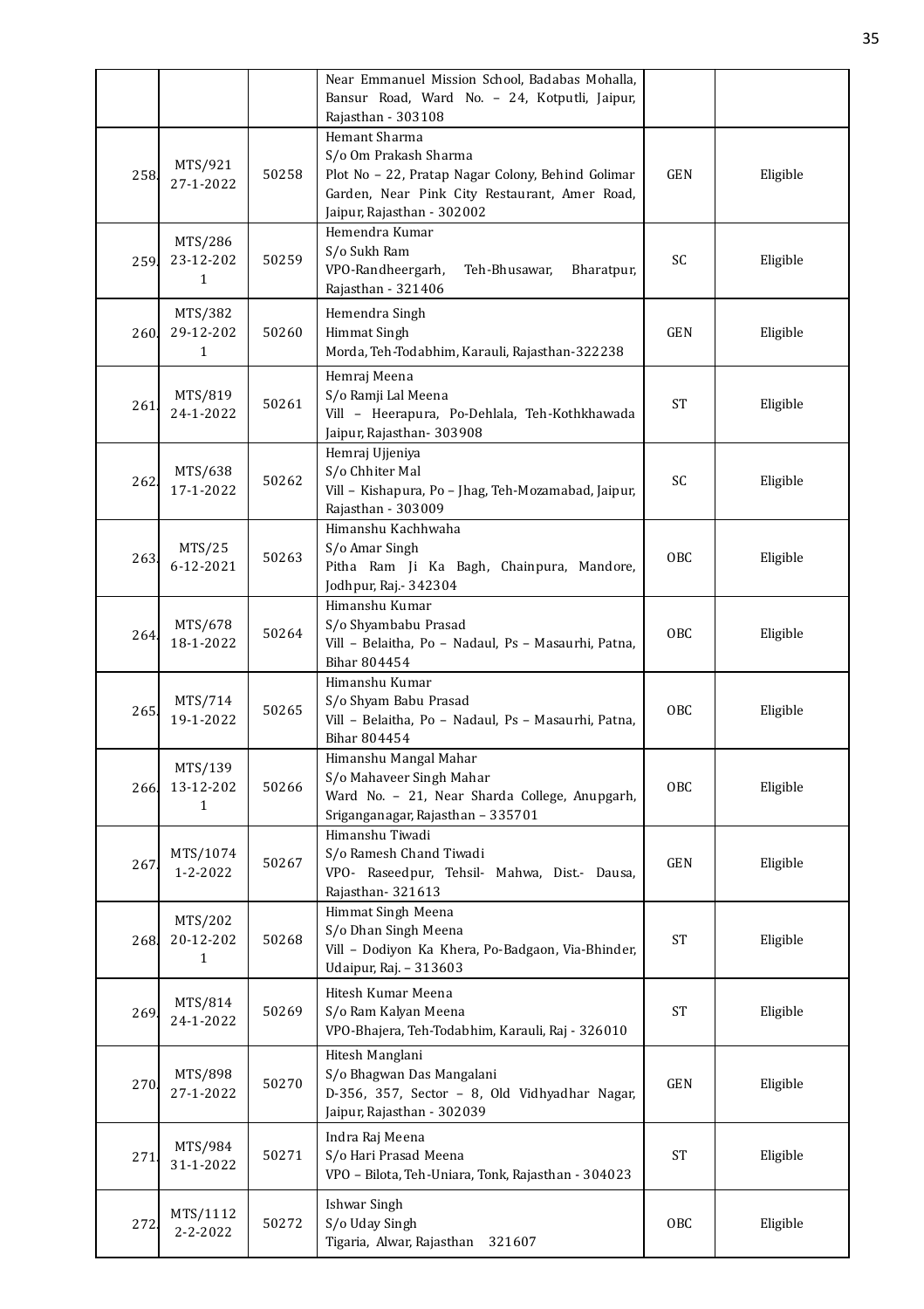| 273  | MTS/777<br>21-1-2022                 | 50273 | Jagpal Singh<br>S/o Jayantee Lal Meena<br>S-120, Narayan Vihar, Mansarovar, Jaipur, Rajasthan<br>$-322241$                                              | <b>ST</b>                | Eligible |
|------|--------------------------------------|-------|---------------------------------------------------------------------------------------------------------------------------------------------------------|--------------------------|----------|
| 274  | MTS/805<br>24-1-2022                 | 50274 | Jairam Gurjar<br>S/o Shaner Lal Gurjar<br>Vill - Dhekla, Po -Dantala Meena, Via - Gathwri,<br>Teh-Jamwaramgarh, Jaipur, Rajasthan - 303120              | OBC                      | Eligible |
| 275  | MTS/48<br>7-12-2021                  | 50275 | Jaishree Soni<br>D/o Anand Kumar Soni<br>185, Santosh Sagar Colony, Behind NIA Hospital,<br>Jorawar Singh Gate, Jaipur, Rajasthan - 302002              | OBC                      | Eligible |
| 276. | MTS/775<br>21-1-2022                 | 50276 | Jang Bhadur<br>S/o Raghunath Singh<br>VPO-Dholbaha, Teh-Hoshiarpur, PB - 144206                                                                         | <b>GEN</b><br><b>ESM</b> | Eligible |
| 277  | MTS/644<br>17-1-2022                 | 50277 | Jasram Meena<br>S/o Roop Chand Meena<br>VPo-Dhamun Khurd, Sawai Madhopur, Rajasthan -<br>322001                                                         | <b>ST</b>                | Eligible |
| 278. | MTS/801<br>24-1-2022                 | 50278 | Jasram Meena<br>S/o Chetram Meena<br>VPO - Selu, Sawai Madhopur, Rajasthan 322034                                                                       | <b>ST</b>                | Eligible |
| 279. | MTS/310<br>24-12-202<br>1            | 50279 | Jasvinder Kumar<br>S/o Balbir Singh<br>VPO-Malikpur Banger, Teh-Bilaspur, Yamuna Nagar,<br>Haryana - 135102                                             | OBC<br><b>ESM</b>        | Eligible |
| 280  | MTS/571<br>11-1-2022                 | 50280 | Jaswant Singh Rathore<br>S/o Balwant Singh Rathore<br>B-128, Road No. - 10, Gandhi Path, Nityanand<br>Nagar, Vaishali Nagar, Jaipur, Rajasthan - 302021 | <b>GEN</b>               | Eligible |
| 281  | MTS/652<br>17-1-2022                 | 50281 | Jatin Agarwal<br>S/o Praveen Agarwal<br>H-51, Green Park, Rajesh Coach, Agra Road, Jaipur,<br>Rajasthan - 302031                                        | <b>GEN</b>               | Eligible |
| 282. | MTS/925<br>28-1-2022                 | 50282 | Jatin Devadwal<br>S/o Durga Lal Meena<br>VPO - Manota, Teh - Jamwaramgarh, Jaipur,<br>Rajasthan - 303109                                                | <b>ST</b>                | Eligible |
| 283. | MTS/833<br>24-1-2022                 | 50283 | Jatin Kumar<br>S/o Satish Kumar<br>VPO -<br>Samaspur, Teh-Charkhi Dadri, Haryana<br>127306                                                              | GEN                      | Eligible |
| 284. | MTS/762<br>21-1-2022                 | 50284 | Jay Ram Gurjar<br>S/o Badri Prasad Gurjar<br>Ward No. - 9, Gurjaro Mohalla, Dantala, Gujran, Tala,<br>Jaipur, Rajasthan 303120                          | OBC                      | Eligible |
| 285. | MTS/341<br>27-12-202<br>1            | 50285 | Jeiyan Lal Meena<br>S/o Ramji Lal Meena<br>Vill - Kalaguda, Po-Amargarh, Distt - Karauli,<br>Rajasthan - 322218                                         | $\operatorname{ST}$      | Eligible |
| 286. | MTS/105<br>13-12-202<br>$\mathbf{1}$ | 50286 | Jhabbar Singh<br>S/o Hukum Singh<br>VPO Neniya, Teh-Parbatsar<br>Nagaur, Raj. - 341512                                                                  | GEN<br><b>ESM</b>        | Eligible |
| 287  | MTS/454<br>4-1-2022                  | 50287 | Jitendra Chomad<br>S/o Mithhu Lal<br>3/929, Malviya Nagar, Jaipur, Rajasthan-302017                                                                     | SC                       | Eligible |
| 288. | MTS/680<br>18-1-2022                 | 50288 | Jitendra Hans Raj<br>S/o Surendra Prasad<br>Vill - Ganesh Bigha, Po - Sevnan, Ps - Jehanabad,<br>Bihar - 804454                                         | <b>OBC</b>               | Eligible |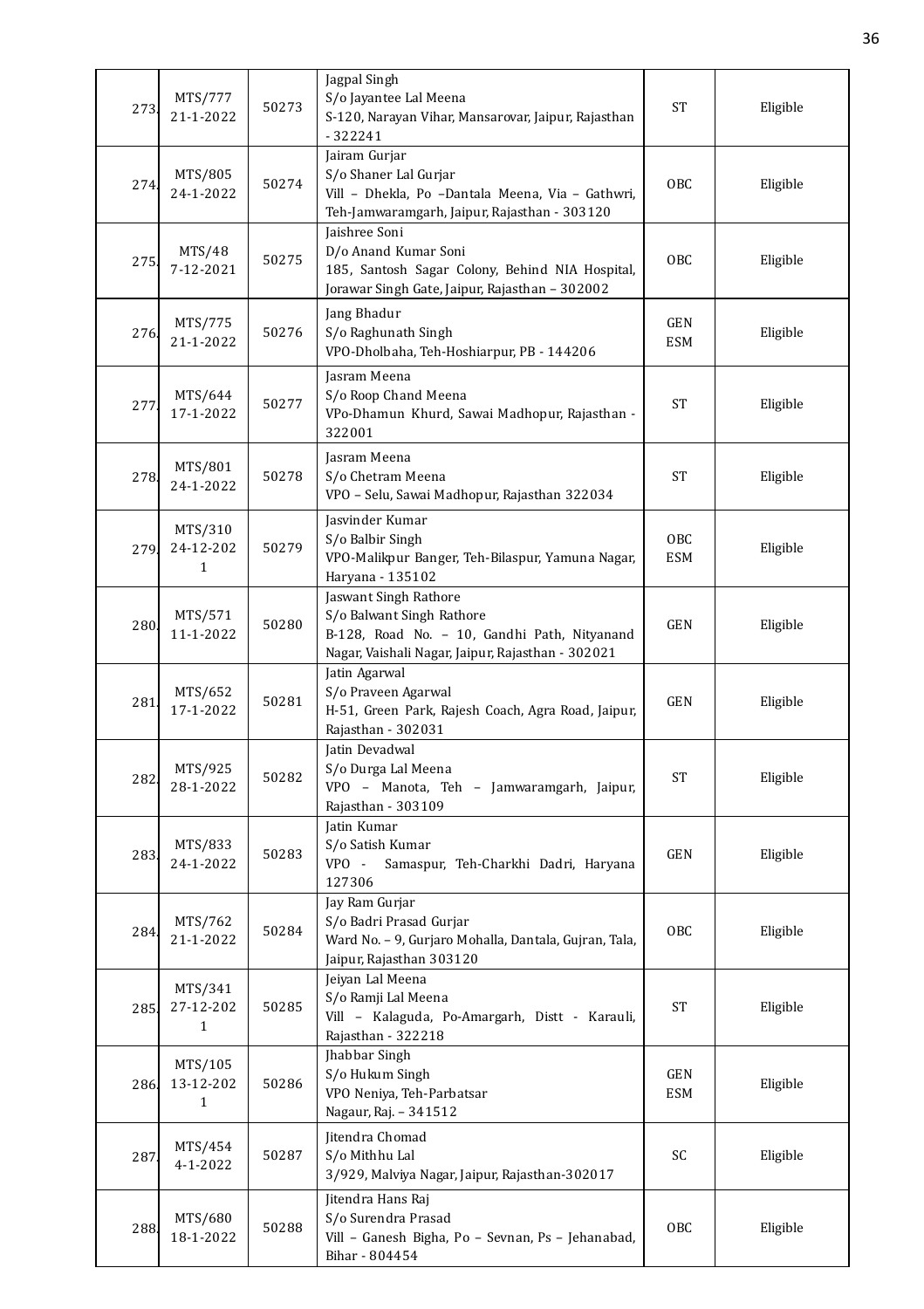|      |                      |       | Jitendra Hansraj                                                    |            |          |
|------|----------------------|-------|---------------------------------------------------------------------|------------|----------|
| 289  | MTS/864              | 50289 | S/o Surendra Prasad                                                 | OBC        | Eligible |
|      | 24-1-2022            |       | Vill - Ganesh Bigha, Po - Sevnan, Ps - Jehanabad,                   |            |          |
|      |                      |       | Bihar - 804454                                                      |            |          |
|      | MTS/420              |       | Jitendra Kumar Meena                                                |            |          |
| 290. | 31-12-202            | 50290 | S/o Ramgopal Meena                                                  | <b>ST</b>  | Eligible |
|      | 1                    |       | Vill - Gadhi, Po-Domai, Teh-Sarmathura, Dholpur,                    |            |          |
|      |                      |       | Rajasthan - 328026                                                  |            |          |
|      |                      |       | Jitendra Kumar Meena                                                |            |          |
|      | MTS/912              |       | S/o Girraj Prasad Meena                                             |            |          |
| 291  | 27-1-2022            | 50291 | C/o C.S. Meena, Plot No. - 3 MB/77, Indira Gandhi                   | <b>ST</b>  | Eligible |
|      |                      |       | Nagar,<br>Jagatpura,<br>Sector<br>$-3$<br>Jaipur,                   |            |          |
|      |                      |       | Rajasthan-302017                                                    |            |          |
|      |                      |       | Jitendra Kumar Parewa                                               |            |          |
|      | MTS/679              | 50292 | S/o Moolchand Parewa                                                | SC         |          |
| 292  | 18-1-2022            |       | S-8, Gurudwara Ke Peeche, Transport Nagar, Jaipur,                  |            | Eligible |
|      |                      |       | Rajasthan - 302002                                                  |            |          |
|      |                      |       | Jitendra Kumar Singh                                                |            |          |
|      | MTS/208              |       | S/o Braj Bhan Singh                                                 |            |          |
| 293. | 13-12-202            | 50293 | Type II, Room No. 11, ICMR, Nirth Campus, Near                      | <b>ST</b>  | Eligible |
|      | 1                    |       | NSCB Medical College, Nagpur Road, Jabalpur, MP                     |            |          |
|      |                      |       | 482003                                                              |            |          |
|      |                      |       | Jitendra Meena                                                      |            |          |
|      | MTS/740              |       | S/o Giyarsi Lal Meena                                               |            |          |
| 294  | 20-1-2022            | 50294 | Vill - Bilota, Po - Bilota, Teh - Uniyara, Tonk,                    | ST         | Eligible |
|      |                      |       | Rajasthan - 304023                                                  |            |          |
|      |                      |       | Jitendra Meena                                                      |            |          |
|      | MTS/1026             |       | S/o Ram Lal Meena                                                   |            |          |
| 295. | 31-1-2022            | 50295 | VPO- Alipur, Dhani Dher, Teh.- Mandawar, Dist.-                     | <b>ST</b>  | Eligible |
|      |                      |       | Dausa, Rajasthan-303315                                             |            |          |
|      |                      |       | Jitendra Meena                                                      |            |          |
|      | MTS/1127             |       | S/o Shri Ram Meena                                                  |            |          |
| 296. | $2 - 2 - 2022$       | 50296 | Vill.-Fathepur Post Tada Nagar Teh. Laxmangrah                      | <b>ST</b>  | Eligible |
|      |                      |       | Dist.Alwar, Rajasthan 301413                                        |            |          |
|      |                      |       |                                                                     |            |          |
|      |                      |       | Jitnedra Kumar                                                      |            |          |
| 297  | MTS/769<br>21-1-2022 | 50297 | S/o Ram Narayan<br>Ward No. - 6, Galaiya Tola, Bijuri, Anuppur (MP) | SC         | Eligible |
|      |                      |       |                                                                     |            |          |
|      |                      |       | 484440                                                              |            |          |
|      | MTS/146              |       | Jogendra Singh Shekhawat                                            |            |          |
| 298  | 14-12-202            | 50298 | S/o Mahaveer Singh Shekhawat                                        | GEN        | Eligible |
|      | $\mathbf{1}$         |       | Plot No. - 41, Narayan Puri Colony, Kalward Road,                   | <b>ESM</b> |          |
|      |                      |       | Jhotwara, Jaipur, Rajasthan - 302012                                |            |          |
|      | MTS/166              |       | Jogendra Singh Shekhawat                                            |            |          |
| 299. | 15-12-202            | 50299 | S/o Mahaveer Singh Shekhawat                                        | GEN        | Eligible |
|      | $\mathbf{1}$         |       | Plot No. - 41, Naraya Puri Colony, Kalwar Road,                     | <b>ESM</b> |          |
|      |                      |       | Jhotwara, Jaipur, Rajasthan 302012                                  |            |          |
|      |                      |       | Jyotish Kumar                                                       |            |          |
| 300  | MTs/822              | 50300 | S/o Umesh Prasad                                                    | <b>OBC</b> | Eligible |
|      | 24-1-2022            |       | Vill - Belaitha, Po - Nadaul, Ps - Masaurhi, Patna,                 |            |          |
|      |                      |       | 804454                                                              |            |          |
|      |                      |       | Kalpna Goyar                                                        |            |          |
|      | MTS/887              |       | D/o Raju Goyar                                                      |            |          |
| 301  | 27-1-2022            | 50301 | 171, Suttar Khana, Harijan Basti, Janta Colony,                     | SC         | Eligible |
|      |                      |       | Jaipur, Rajasthan - 30200 4                                         |            |          |
|      |                      |       | Kamal Nayan Tiwari                                                  |            |          |
|      | MTS/47               |       | S/o Chandra Mohan Tiwari                                            |            |          |
| 302  | 6-12-2021            | 50302 | Vill - Golhana, Po-Nawdiha, Dist - Palamu,                          | GEN        | Eligible |
|      |                      |       | Jharkhand - 822123                                                  |            |          |
|      |                      |       | Kamal Pahadiya                                                      |            |          |
|      | MTS/395              |       | S/o Omprakash Pahadiya                                              |            |          |
| 303  | 30-12-202            | 50303 | Bunker Mohalla, VPo-Dhand, Teh - Amer, Jaipur,                      | SC         | Eligible |
|      | $\mathbf{1}$         |       | Rajasthan - 302028                                                  |            |          |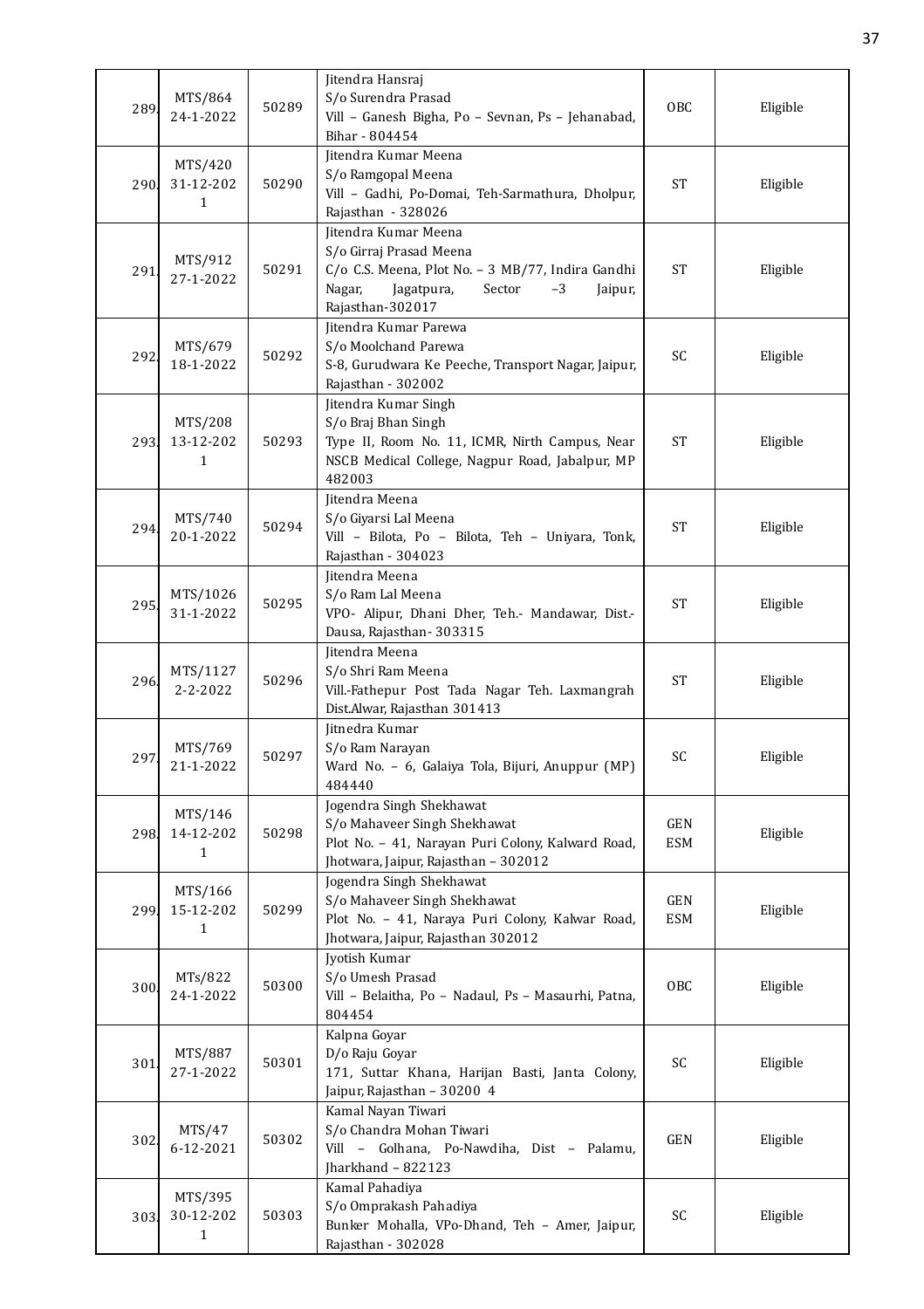| 304. | MTS/374<br>18-1-2022       | 50304 | Kamal Vir<br>S/o Shish Pal Chauhan<br>VPO - Khudda Kalan, Ambala, Haryana-133104                                                                                       | <b>GEN</b><br><b>ESM</b> | Eligible |
|------|----------------------------|-------|------------------------------------------------------------------------------------------------------------------------------------------------------------------------|--------------------------|----------|
| 305  | MTS/428<br>$3 - 1 - 2022$  | 50305 | Kamlesh Kumar Bairwa<br>S/o Gopal Lal Bairwa<br>Ghasi Wali Dhani, Near Railway Line, Bambala, Near<br>JDA Colony, Govindpura, Sanganer, Jaipur, Rajasthan<br>$-302029$ | SC                       | Eligible |
| 306. | MTS/1152<br>$2 - 2 - 2022$ | 50306 | Kamlesh Lal Meena<br>S/o Ratan Lal Meena<br>Vill. Bada Ganv Bahtiya Siysyawas Akhe Pura Amer<br>Jaipur Rajasthan 302013                                                | <b>ST</b>                | Eligible |
| 307  | MTS/699<br>19-1-2022       | 50307 | Kana Ram Yadav<br>S/o Jagmal Yadav<br>Fatepura Dhani, VPO - Jahota, Teh-Amer, Jaipur,<br>Rajasthan - 303701                                                            | <b>OBC</b>               | Eligible |
| 308  | MTS/615<br>13-1-2022       | 50308 | Kanishka Sharma<br>D /o Jagdish Sharma<br>Khari Kothi Mohalla, Revde Wale, Balaji Ke Pass,<br>Dausa Rajasthan - 303303                                                 | <b>GEN</b><br>EWS        | Eligible |
| 309. | MTS/156<br>15-12-202<br>1  | 50309 | Kankipati Santhi Kumari<br>D/ Kankipati Veeranna Padal<br>00, Pedavalasa, Pedavalasa Post, Gudem Kotta<br>Veddhi Mandalam, Peddavalasa, Visakhapatnam,<br>AP-531133    | <b>ST</b>                | Eligible |
| 310  | MTS/841<br>24-1-2022       | 50310 | Kapil Kumar Saini<br>S/o Prabhu Narain Saini<br>Plot No. - 5, Riico Industrial Area, Road No. - 4, Near<br>SFS, Mansarover, Jaipur, Rajasthan-302020                   | <b>OBC</b>               | Eligible |
| 311  | MTS/1097<br>1-2-2022       | 50311 | Kapil Mehra<br>S/o Anil Mehra<br>Plot No.-10, Bassi Walo Ki Dhani Jai Singh Pura<br>Khor, Shekhwatan, Jaipur, Rajasthan-302027                                         | <b>OBC</b>               | Eligible |
| 312  | MTS/713<br>19-1-2022       | 50312 | Kapish Sharma<br>S/o Banwari Lal Sharma<br>F - 108, Magad Nagar, Kacholiya Road, Chomu,<br>Jaipur, Rajasthan-303702                                                    | <b>GEN</b>               | Eligible |
| 313. | MTS/832<br>24-1-2022       | 50313 | Kapoor<br>S/o Rajbir<br>VPO-Parta, Teh - Tohana, Fatehabad, Haryana -<br>125120                                                                                        | <b>GEN</b>               | Eligible |
| 314  | MTS/153<br>15-12-202<br>1  | 50314 | Karan Choudhary<br>S/o Om Prakash<br>Vill - Mathania, Po-Mathania, Teh-Tinwari, Jodhpur,<br>Rajasthan-342305                                                           | OBC                      | Eligible |
| 315  | MTS/1007<br>31-1-2022      | 50315 | Karatar Singh Meena<br>S/o Shiv Ram Meena<br>Village Post- Ghumana, Tehsil- Sikrai, Dist.- Dausa,<br>Rajasthan-303502                                                  | <b>ST</b>                | Eligible |
| 316. | MTS/1077<br>1-2-2022       | 50316 | Karodi Lal Meena<br>S/o Gopi Ram Meena<br>Vill.- Bhanwati, Post- Bhanwata, Tehsil- Baswa, Dist.-<br>Dausa, Rajasthan-303325                                            | <b>ST</b>                | Eligible |
| 317. | MTS/495<br>$6 - 1 - 2022$  | 50317 | Kaushal Kishore<br>S/o Ramashish Singh<br>Vill - Bhagwan Bigha, Po+Ps - Daudnagar,<br>Aurangabad, Bihar-824143                                                         | OBC                      | Eligible |
| 318  | MTS/962<br>29-1-2022       | 50318 | Kaushal Kumar Meena<br>S/o Jagdish Narayan Meena<br>VPO-Birasana,<br>Teh-Jamwaramgarh,<br>Jaipur,<br>Rajasthan - 303001                                                | <b>ST</b>                | Eligible |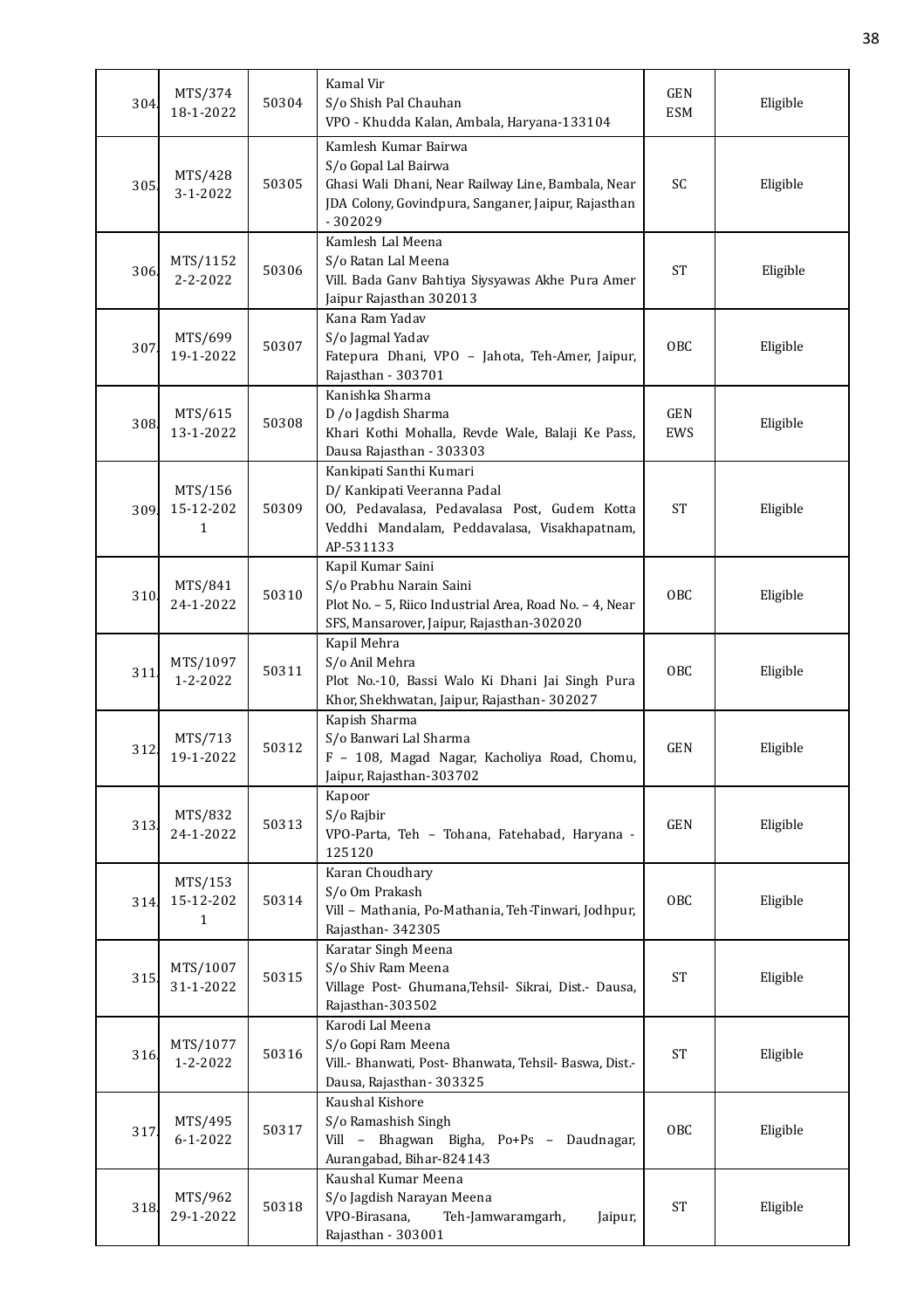| 319  | MTS/455<br>$4 - 1 - 2022$             | 50319 | Kavish Laxkar<br>S/o Puran Mal Lakhera<br>17, Narayan Nagar, Near Jaipuriya Hospital, Tonk<br>Road, Jaipur, Raj. - 302018                                    | OBC        | Eligible |
|------|---------------------------------------|-------|--------------------------------------------------------------------------------------------------------------------------------------------------------------|------------|----------|
| 320. | MTS/845<br>24-1-2022                  | 50320 | Kavita Verma<br>S/o Bansi Lal Verma<br>16, Aasind Nagar, Sanganer, Jaipur, Rajasthan<br>302029                                                               | SC         | Eligible |
| 321  | MTS/17<br>3-12-2021                   | 50321 | Kesharam Meena<br>S/o Dwarika Prasad Meena<br>Vill-Bhiramad, Po-Lilothi<br>Teh-Sarmathura, Dholpur, Rajasthan - 328031                                       | <b>ST</b>  | Eligible |
| 322  | MTS/881<br>27-1-2022                  | 50322 | Keshav Verma<br>S/o Prakash Verma<br>Plot No. - 3/356, Kacchi Basti, Tila No. - 3, Delhi By<br>Pass, Jaipur, Rajasthan 302004                                | SC         | Eligible |
| 323. | MTS/760<br>21-1-2022                  | 50323 | Khemchand Devedwal<br>S/o Durga Lal Meena<br><b>VPO</b><br>$\equiv$<br>Manota,<br>(Badakuwa<br>Ki<br>Dhani),<br>Teh-Jamwaramgarh, Jaipur, Rajasthan - 303109 | <b>ST</b>  | Eligible |
| 324. | MTS/969<br>31-1-2022                  | 50324 | Khushboo Vajpayee<br>D/o Suresh Vajpayee<br>H. No. - 1389, 3rd Crossing, Baba Harish Chandra<br>Marg Chandpolw Bazar, Jaipur, Rajasthan - 302001             | <b>GEN</b> | Eligible |
| 325  | MTS/3 91<br>30-12-202<br>$\mathbf{1}$ | 50325 | Khushi Meena<br>D/o Puran Mal Meena<br>Vill - Kheda Newar, Teh-Jamwaramgarh, Jaipur,<br>Rajasthan - 303305                                                   | <b>ST</b>  | Eligible |
| 326. | MTS/307<br>24-12-202<br>$\mathbf{1}$  | 50326 | Kirti Jadon<br>D/o Mukesh Singh<br>Braj Dhan Colony,<br>Mathura Road,<br>Aligarh,<br>UP-202001                                                               | GEN        | Eligible |
| 327  | MTS/524<br>$7 - 1 - 2022$             | 50327 | Kishan Dhanka<br>S/o Ramsingh Dhanka<br>VPO - Jodhpura Mohanpura, Teh-Kotputli, Jaipur,<br>Rajasthan-303108                                                  | <b>ST</b>  | Eligible |
| 328. | MTS/269<br>22-12-202<br>$\mathbf{1}$  | 50328 | Kishan Kumar<br>S/o Pola Ram<br>Sanjay Colony "A", Shri Ram Market, Pratap Nagar,<br>Jodhpur, Raj. - 342003                                                  | <b>ST</b>  | Eligible |
| 329. | MTS/811<br>24-1-2022                  | 50329 | Kishan Meena<br>S/o Gulab Chand Meena<br>A 78, Shivpuri Colony, Budhsinghpura, Airport,<br>Sanganer, Jaipur, Rajasthan 302029                                | <b>ST</b>  | Eligible |
| 330  | MTS/463<br>4-1-2022                   | 50330 | Kishan Morya<br>S/o Ramnath Morya<br>104, Vijay Colony, Jaisinghpura Khor, Jaipur,<br>Rajasthan - 302027                                                     | <b>ST</b>  | Eligible |
| 331. | MTS/305<br>24-12-202<br>$\mathbf{1}$  | 50331 | Kishor Kumar Meena<br>S/o Babu Lal Meena<br>Vill - Sunderpura, Po-Ramjipura, Via - Renwal,<br>Teh-Kishangarh Renwal, Jaipur, Rajasthan- 303603               | <b>ST</b>  | Eligible |
| 332. | MTS/303<br>24-12-202<br>$\mathbf{1}$  | 50332 | Komal Khokhar<br>W/o Pankaj Ranawat<br>D/o Rajendra Khokhar, 381, Jadon Nagar,<br>Durgapura, Jaipur, Rajasthan - 302018                                      | SC         | Eligible |
| 333. | MTS/387<br>2-12-2021                  | 50333 | Komal Saini<br>D/o Durga Das Saini<br>69, Saini Colony, Near Vishal Gest House, Malpura<br>Road, Sanganer, Jaipur, Rajasthan - 302029                        | <b>OBC</b> | Eligible |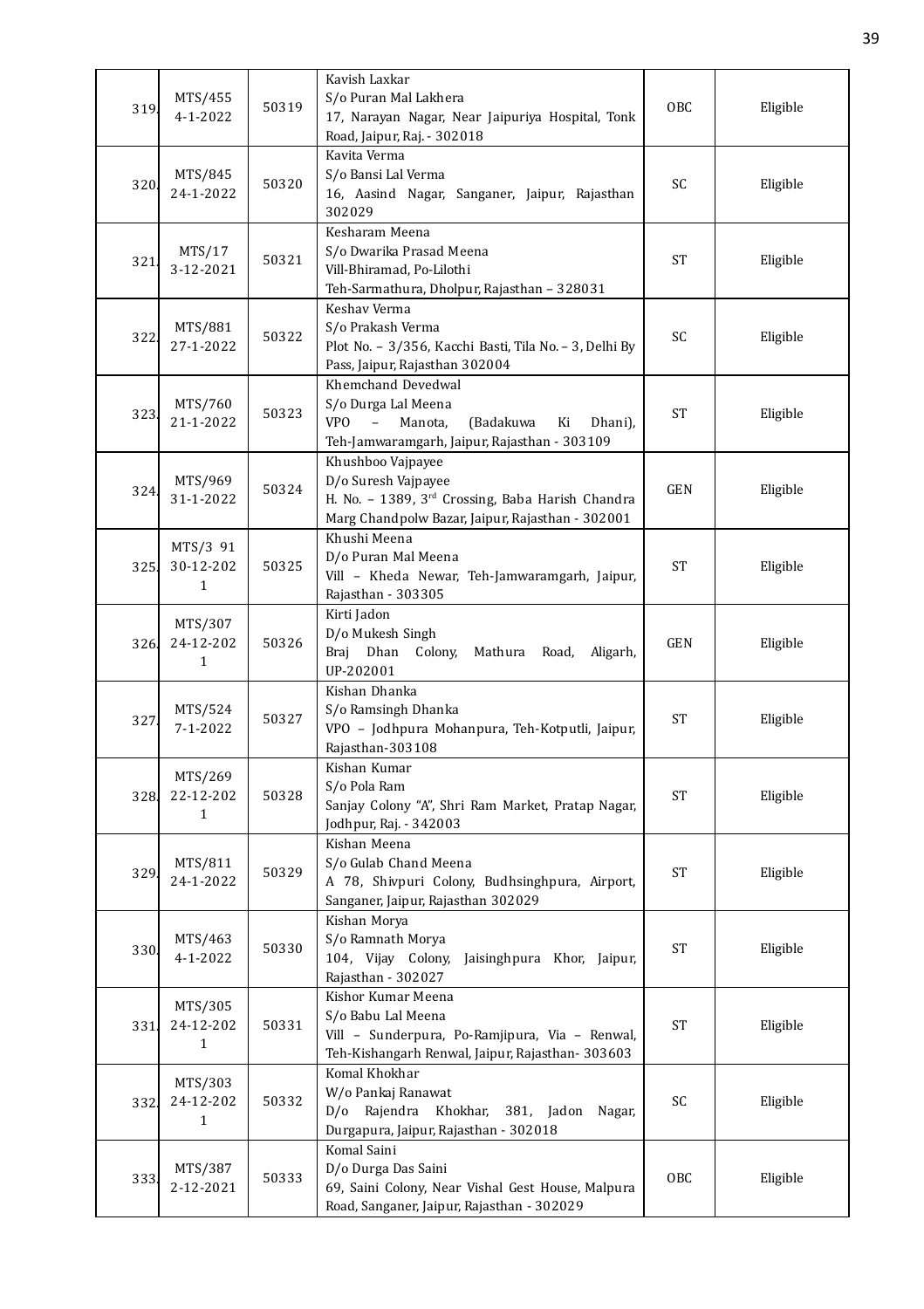| 334. | MTS/28<br>6-12-2021                  | 50334 | Kothakonda Sai Chaithanya<br>S/o Kothakonda Ravi<br>10-4-58, Girmajipet, Warangal - 506002                                                                  | OBC        | Eligible |
|------|--------------------------------------|-------|-------------------------------------------------------------------------------------------------------------------------------------------------------------|------------|----------|
| 335. | MTS/203<br>20-12-202<br>$\mathbf{1}$ | 50335 | Krishan Kumar Meena<br>S/o Prakash Chand Meena<br>Vill - Gunawata, Po-Labana, Teh - Jaipur, Rajasthan                                                       | <b>ST</b>  | Eligible |
| 336. | MTS/491<br>$5 - 1 - 2022$            | 50336 | Krishan Kumar Meena<br>S/o Jagdish Meena<br>Vill<br>Gudha<br>$\equiv$<br>Haruka,<br>Po-Mahangi,<br>Teh-Jamwaramgarh, Jaipur, Rajasthan - 303109             | <b>ST</b>  | Eligible |
| 337. | MTS/349<br>27-12-202<br>$\mathbf{1}$ | 50337 | Krishana Siyota<br>W/o Sheetal Lakhan<br>H. No. - 35, Near Shiv Tample, Nagina Bag, Ajmer,<br>Rajasthan-305001                                              | SC         | Eligible |
| 338. | MTS/258<br>22-12-202<br>$\mathbf{1}$ | 50338 | Krishnpal Gurjar<br>S/o Ramfool Gurjar<br>Vill - Pali, Po - Bhanpur Kalan, Teh-Jamwaramgadh<br>Jaipur, Raj. - 302028                                        | <b>OBC</b> | Eligible |
| 339. | MTS/905<br>27-1-2022                 | 50339 | Krori Lal Meena<br>S/o Braj Lal Meena<br>Quarter No. 214 B, Metergaze Colony, Sawai<br>Madhopur, Rajasthan, Near Sawai Madhopur<br>Railway Station - 322001 | <b>ST</b>  | Eligible |
| 340  | MTS/613<br>13-1-2022                 | 50340 | Kuldeep<br>S/o Dhana Ram<br>Khillariyon Ka Was, Nanda Khurd, Banar, Jodhpur,<br>Rajasthan - 342027                                                          | OBC        | Eligible |
| 341  | MTS/798<br>24-1-2022                 | 50341 | Kuldeep Meena<br>S/o Prasadi Lal Meena<br>V/P - Suratpura, Teh-Lalsot, Dausa, Rajasthan<br>303504                                                           | <b>ST</b>  | Eligible |
| 342  | MTS/929<br>28-1-2022                 | 50342 | Kuldeep Nirwan<br>S/o Narayan Lal<br>E-1/450, Chitrakoot, Near Vaishali Nagar, Jaipur,<br>Rajasthan - 302021                                                | <b>ST</b>  | Eligible |
| 343. | MTS/1049<br>$1 - 2 - 2022$           | 50343 | Kuldeep Saini<br>S/o Durga Lal Saini<br>V.P.O- Chakwara,<br>Tehsil- Phagi, Dist.- Jaipur,<br>Rajasthan-303005                                               | <b>OBC</b> | Eligible |
| 344. | MTS/446<br>$3 - 1 - 2022$            | 50344 | Kuldeep Yadav<br>S/o Sunil Kumar Yadav<br>Vill - Jatganwara, Po-Jakharana, Teh-Behror, Alwar,<br>Rajasthan-301713                                           | <b>OBC</b> | Eligible |
| 345. | MTS/1144<br>2-2-2022                 | 50345 | Kumad Jopat<br>D/o Yogesh Sharma<br>4505, Opp. Veer Blika Collage KGB Ka Rasta, Johari<br>Bazar Jaipur 302003, Rajasthan                                    | GEN        | Eligible |
| 346. | MTS/242<br>21-12-202<br>$\mathbf{1}$ | 50346 | Kumari Anjali Sinha<br>D/o Nandkishor Paswan<br>Vill - Diyawan Chhti Bigha, Po - Diyawan, Ps-Karai<br>Parasurai, Nalanda, Bihar - 801304                    | SC         | Eligible |
| 347. | MTS/396<br>30-12-202<br>$\mathbf{1}$ | 50347 | Kunal<br>S/o Ram Niwas<br>Keshav Nagar, Singhana Road, Gali No. 03, Narnaul,<br>Po - Narnaul, Teh-Narnaul Mahendergarh, Haryana<br>$-123001$                | <b>GEN</b> | Eligible |
| 348. | MTS/1092<br>1-2-2022                 | 50348 | Kunal Saini<br>S/o Rajendra Saini<br>25-A Outside Jorwar Singh Gate Opposite Petrol<br>Pump Amer Road, Jaipur, Rajasthan- 302002                            | <b>OBC</b> | Eligible |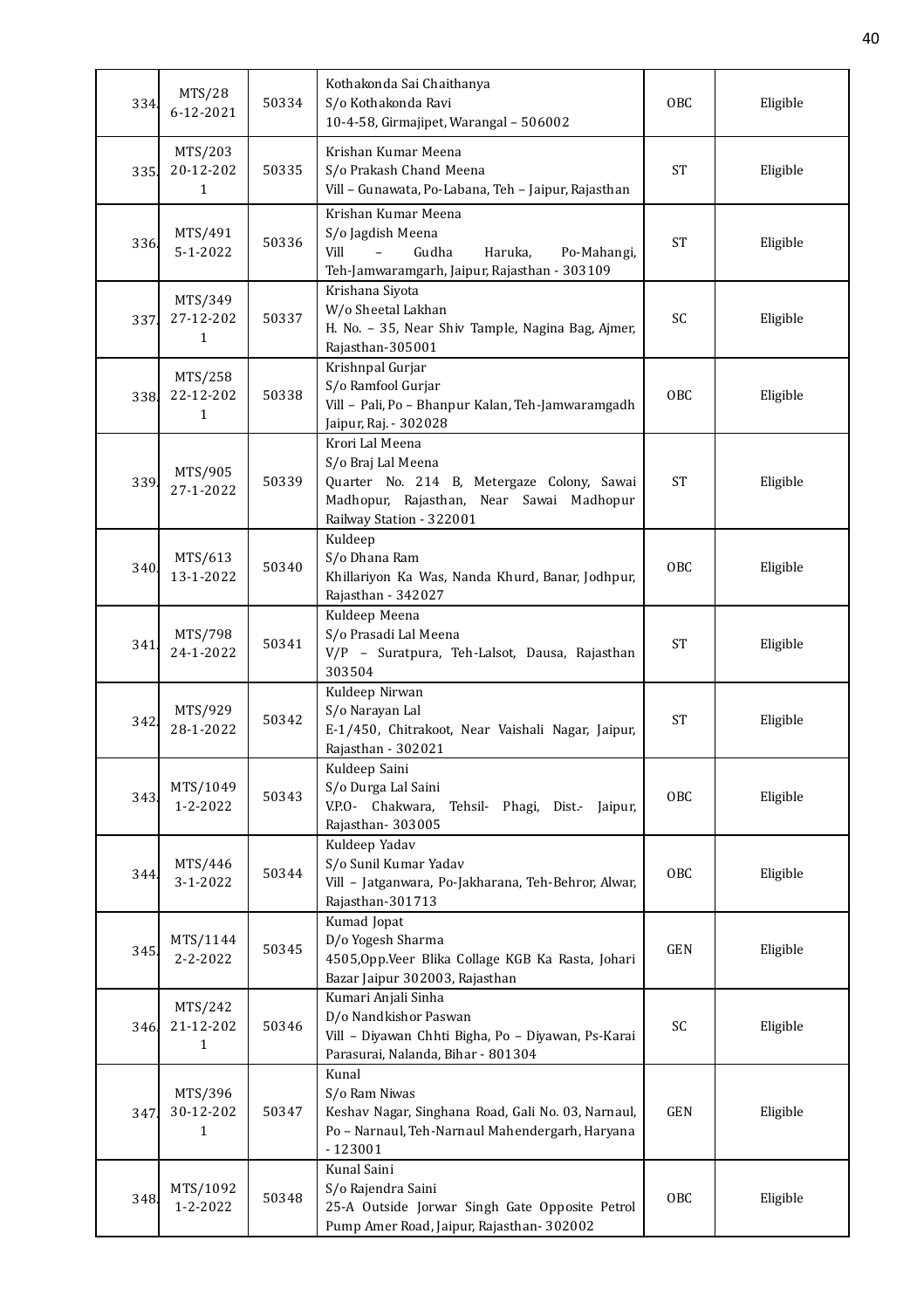| 349. | MTS/338<br>27-12-202<br>1            | 50349 | Kusum Lata Khinchi<br>S/o Poonam Chand Khinchi<br>190, Mandi Khatikan, Char Darwaja Bahar, Jaipur,<br>Rajasthan                      | SC                  | Eligible |
|------|--------------------------------------|-------|--------------------------------------------------------------------------------------------------------------------------------------|---------------------|----------|
| 350. | MTS/262<br>22-12-202<br>1            | 50350 | Lakhan Meena<br>S/o Puran Chand Meena<br>Vill - Akeda Dungar, Po-Akhepura, Teh-Amer, Jeeta,<br>Jaipur, Raj. - 302013                 | <b>ST</b>           | Eligible |
| 351  | MTS/1124<br>$2 - 2 - 2022$           | 50351 | Lakshay Saini<br>S/o Rajesh Saini<br>B-23 Vijay Nagar 2 <sup>nd</sup> Kartarpura Jaipur, Rajasthan                                   | <b>GEN</b>          | Eligible |
| 352. | MTS/1018<br>31-1-2022                | 50352 | Lakshay Singh Parihar<br>S/o Santosh Singh Parihar<br>Narsingh Ji Ki Pyau, Magra- Punjala Bhadwasya<br>Jodhpur, Rajasthan-342304     | OBC                 | Eligible |
| 353. | MTS/967<br>31-1-2022                 | 50353 | Lakshita Chawla<br>D/o Manoj Kumar Chawla<br>1-C/40, Shiv Shakti Colony, Shastri Nagar, Jaipur,<br>Rajasthan - 302016                | SC                  | Eligible |
| 354. | MTS/1064<br>$1 - 2 - 2022$           | 50354 | Lakshita Sharma<br>D/o Pawan Kumar Sharma<br>A-13, Shri Nath Vihar, Behind Pollatry Farm, Agra<br>Road, Jaipur, Rajasthan-302031     | <b>GEN</b>          | Eligible |
| 355  | MTS/358<br>27-12-202<br>$\mathbf{1}$ | 50355 | Lakshya Sharma<br>S/o Satpal Sharma<br>House No. 94, R-Block, Ward No. - 04, Po-Raisingh<br>Nagar, Sriganganagar, Rajasthan - 335051 | <b>GEN</b>          | Eligible |
| 356. | MTS/978<br>31-1-2022                 | 50356 | Lalkrishan Swami<br>S/o Mangi Lal<br>Ward No. - 8, Swamiyo Ka Mohalla, Ridmalsar,<br>Purohitan, Bikaner, Rajasthan - 334022          | <b>OBC</b>          | Eligible |
| 357. | MTS/450<br>3-1-2022                  | 50357 | Lalsingh Meena<br>S/o Pertya Ram Meena<br>Vill - Girdharipura, Teh-Sikrai, Po - Heengwa,<br>Dausa, Rajasthan - 303508                | <b>ST</b>           | Eligible |
| 358  | MTS/604<br>13-1-2022                 | 50358 | Lavkush Meena<br>S/o Ramvilas Meena<br>VPO - Nagla Meena, Teh-Hindaun City, Karauli,<br>Rajasthan - 322230                           | <b>ST</b>           | Eligible |
| 359. | MTS/934<br>28-1-2022                 | 50359 | Lavkush Meena<br>S/o Mukesh Chand Meena<br>Ganwri, Po - Pal, Teh-Nodothi, Karuali, Rajasthan<br>322213                               | <b>ST</b>           | Eligible |
| 360. | MTS/506<br>$7 - 1 - 2022$            | 50360 | Laxmi Deva<br>S/o Vijay Bahadur<br>5/210, Purana Kanpur, UP 208002                                                                   | SC                  | Eligible |
| 361. | MTS/518<br>$7 - 1 - 2022$            | 50361 | Laxmi Devi<br>D/o Rajjan Lal<br>Vill - Saray, Po - Pansari, Unnao, UP - 209801                                                       | SC                  | Eligible |
| 362. | MTS/540<br>10-1-2022                 | 50362 | Laxmi Lal<br>S/o Dev Narayan<br>126/22, R - Block - Govind Nagar, Kanpur, UP -<br>208006                                             | SC                  | Eligible |
| 363  | MTS/1036<br>31-1-2022                | 50363 | Lekh Raj Meena<br>S/o Rakesh Meena<br>VPO- Alipur, Tehsil- Mandawar, Dist.- Dausa,<br>Rajasthan-303315                               | <b>ST</b>           | Eligible |
| 364  | MTS/1101<br>2-2-2022                 | 50364 | Lekharaj Meena<br>S/o Rampal Meena<br>Vpo-Gathwari, Teh Jamwaramgarh Dist. Jaipur, Raj.<br>303120                                    | $\operatorname{ST}$ | Eligible |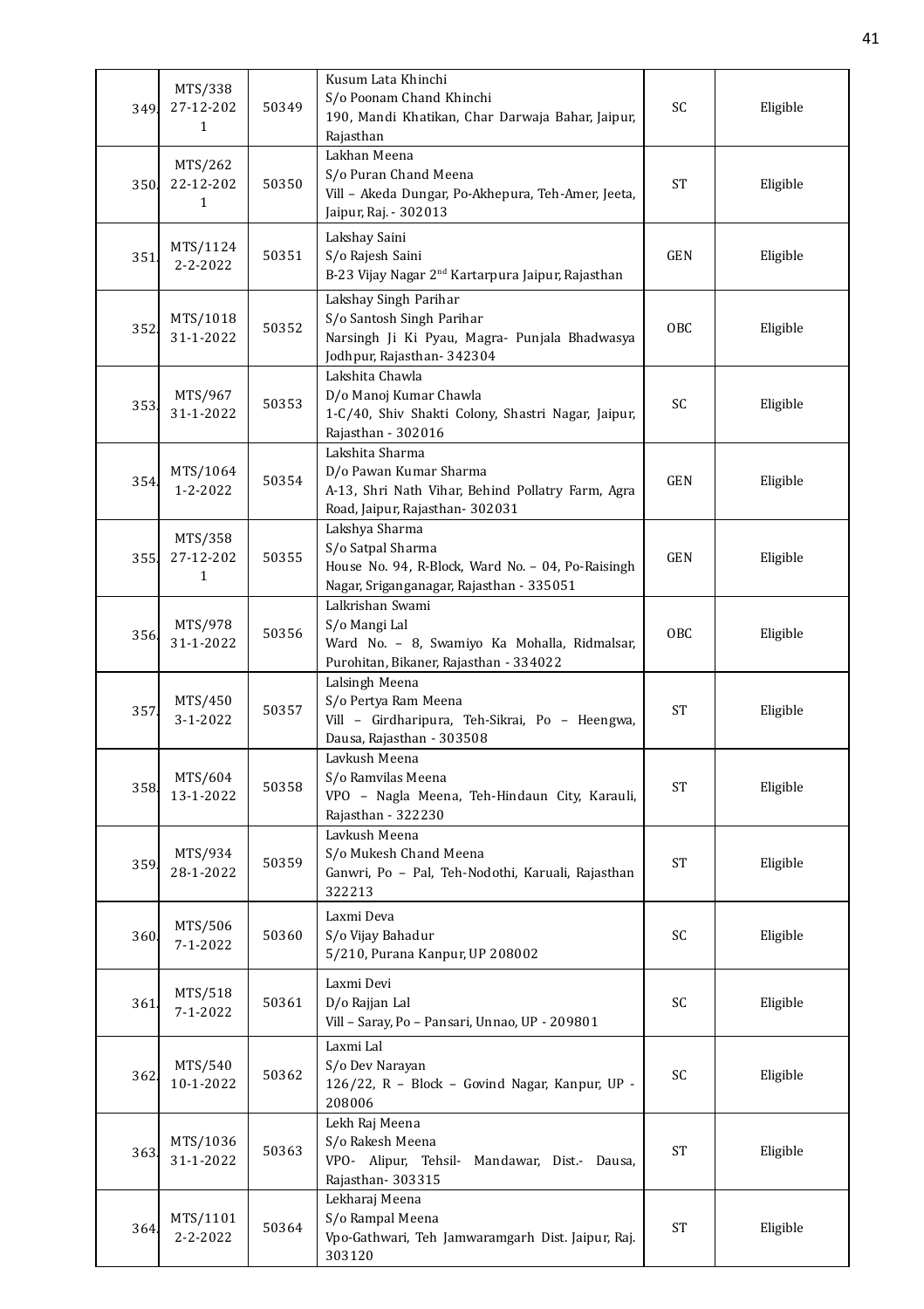| 365. | MTS/188<br>17-12-202<br>1            | 50365 | Lekhraj Meena<br>S/o Ram Swaroop Meena<br>Vill - Bilwad Ki Jhopadi, Po - Masawata,<br>Teh-Sapotra, Karauli, Raj. - 322203                                      | <b>ST</b>         | Eligible |
|------|--------------------------------------|-------|----------------------------------------------------------------------------------------------------------------------------------------------------------------|-------------------|----------|
| 366  | MTS/999<br>31-1-2022                 | 50366 | Lekhraj Meena<br>S/o Prabhu Dayal Meena<br>V/P - Surajpura, Teh-Dausa, Rajasthan-303303                                                                        | <b>ST</b>         | Eligible |
| 367  | MTS/869<br>24-1-2022                 | 50367 | Lokendra Meena<br>S/o Dharam Pal Meena<br>Near Radha Krishna Temple, Meena Colony, Sawai<br>Madhopur, Rajasthan - 322001                                       | ST                | Eligible |
| 368  | MTS/281<br>22-12-202<br>$\mathbf{1}$ | 50368 | Lokendra Singh Shekhawat<br>S/o Mahendra Singh Shekhawat<br>Ward No. - 2, Main Po-Khannipura, Po-Shandashar,<br>Block-Govindgarh, Teh-Chomu, Jaipur, Rajasthan | <b>GEN</b>        | Eligible |
| 369. | MTS/707<br>19-1-2022                 | 50369 | Lokesh Kumar<br>S/o Chetram<br>Vill - Naswara, Po -<br>Shyorawali, Teh-Deeg,<br>Bharatpur, Raj. - 321203                                                       | <b>GEN</b>        | Eligible |
| 370. | MTS/633<br>17-1-2022                 | 50370 | Lokesh Kumar Meena<br>S/o Ramji Lal Meena<br>Plot No. - 8, Aravali Hills, Jagatpura, Jaipur,<br>Rajasthan - 302017                                             | <b>ST</b>         | Eligible |
| 371  | MTS/886<br>27-1-2022                 | 50371 | Lokesh Kumar Meena<br>S/o Kamal Ram Meena<br>VPO-Dantasuti, Teh-Bamanwas, Sawai Madhopur,<br>Rajasthan 322215                                                  | <b>ST</b>         | Eligible |
| 372. | MTS/772<br>21-1-2022                 | 50372 | Lokesh Meena<br>S/o Kailash Prasad Meena<br>Vill - Nayawas, Po - Nangal Rajawatan,<br>Teh-Ramgarh Pachwara, Dausa, Rajasthan<br>303505                         | <b>ST</b>         | Eligible |
| 373. | MTS/785<br>24-1-2022                 | 50373 | Lokesh Meena<br>S/o Kajor Mal Meena<br>Vill - Birajpura (Khoda Ki Dhani), Po - Todabhata,<br>Teh-Bassi, Jaipur, Rajasthan - 303301                             | <b>ST</b>         | Eligible |
| 374. | MTS/1125<br>$2 - 2 - 2022$           | 50374 | Lokesh Meena<br>S/o Shankar Lal Meena<br>Vill. Akeda Dungar<br>Post-Akhepura Teh.Amer<br>Dist.Jaipur 302013, Rajasthan                                         | <b>ST</b>         | Eligible |
| 375. | MTS/385<br>29-12-202<br>1            | 50375 | Lokesh Sain<br>S/o Ravi Sain<br>J-10/160, Bhomiya Ji Ki Chatri, Adarsh Nagar,<br>Jaipur, Rajasthan - 302004                                                    | OBC               | Eligible |
| 376. | MTS/788<br>24-1-2022                 | 50376 | Lokesh Yadav<br>S/o Madan Lal Yadav<br>Gangu Patel Ki Dhani, Vill - Niwana, Teh-Chomu,<br>Jaipur, Rajasthan-303804                                             | OBC               | Eligible |
| 377. | MTs/158<br>15-12-202<br>$\mathbf{1}$ | 50377 | Madhavi Dadhich<br>D/o Govind Narayan Sharma<br>52/528, Sector - 5, Pratap Nagar, Rajasthan -<br>302033                                                        | <b>GEN</b><br>EWS | Eligible |
| 378. | MTS/1012<br>31-1-2022                | 50378 | Madhu Sharma<br>D/o Suresh chand Sharma<br>16-B A Block Jagannath Puri-II, Triveni Nagar, Gopal<br>Pura, Jaipur, Rajasthan-302018                              | EWS               | Eligible |
| 379. | MTS/486<br>5-1-2022                  | 50379 | Mahendra Choudhary<br>S/o Pukhraj Choudhary<br>D-328, Shankar Nagar, Pal Road, Near Sector 25,<br>CHB, Jodhpur, Raj. - 342008                                  | OBC               | Eligible |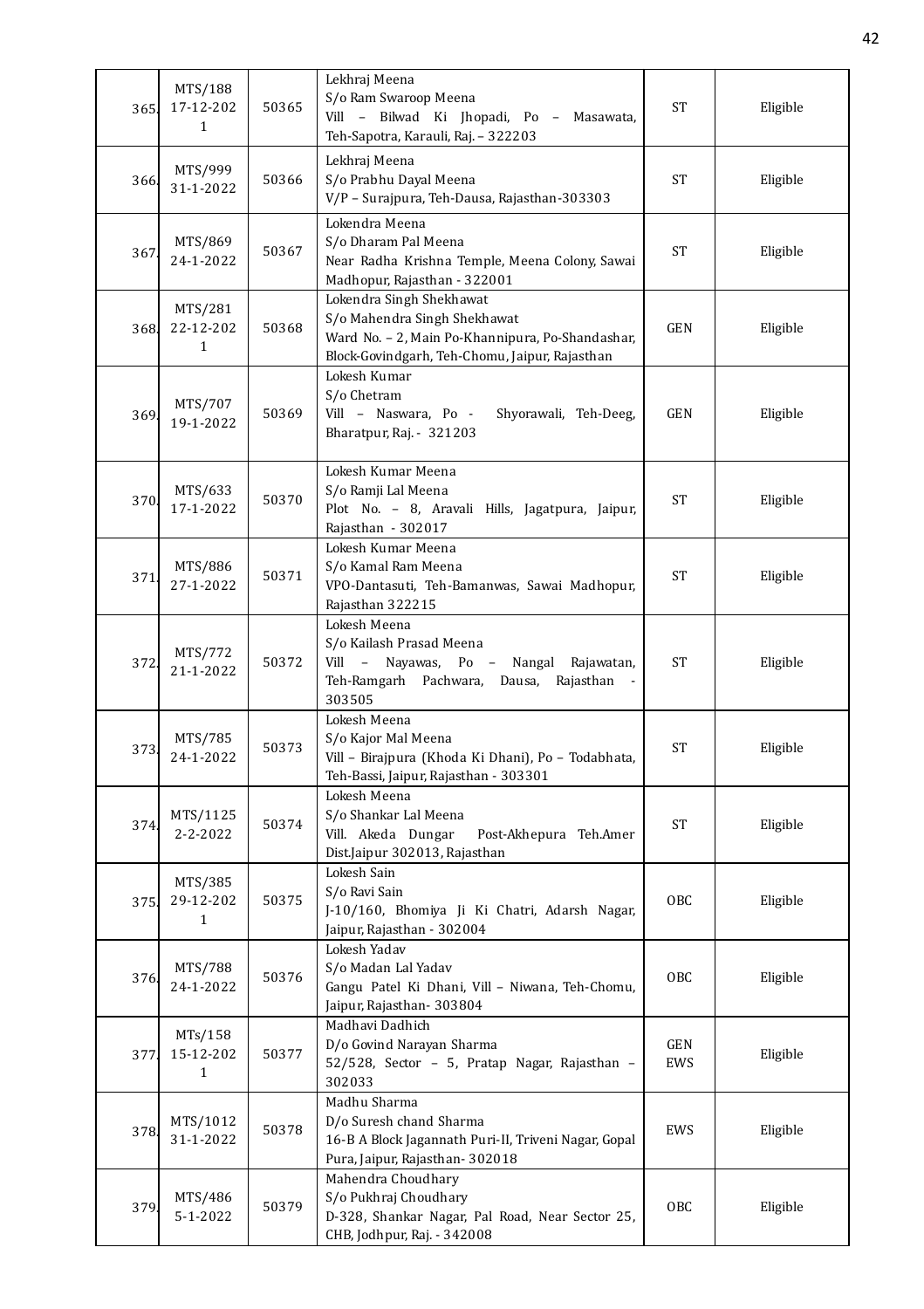| 380  | MTS/750<br>21-1-2022                 | 50380 | Mahendra Kumar Meena<br>S/o Kishan Lal Meena<br>VPO-Lotwara, Teh-Mandawar, Dausa, Rajasthan -<br>303509                                    | <b>ST</b>           | Eligible |
|------|--------------------------------------|-------|--------------------------------------------------------------------------------------------------------------------------------------------|---------------------|----------|
| 381  | MTS/842<br>24-1-2022                 | 50381 | Mahendra Kumar Meena<br>S/o Lala Ram Meena<br>VPO-Kanwarpura,<br>Bobas,<br>Teh-Jobner,<br>Jaipur,<br>Rajasthan - 303338                    | <b>ST</b>           | Eligible |
| 382. | MTS/1149<br>$2 - 2 - 2022$           | 50382 | Mahendra Kumar Verma<br>S/o Radheshyam Verma<br>1630 Sanjay Nagar D.C.M. Ajmer Road Jaipur<br>302021, Rajasthan                            | <b>SC</b>           | Eligible |
| 383  | MTS/792<br>24-1-2022                 | 50383 | Mahendra Kumar Yadav<br>S/o Shankar Lal Yadav<br>Gangu Patel Ki Dhani, Vill - Niwana, Teh-Chomu,<br>Jaipur, Rajasthan-303804               | OBC                 | Eligible |
| 384. | MTS/761<br>21-1-2022                 | 50384 | Mahesh Kumar Gurjar<br>S/o Jagdish Narayan Gurjar<br>Vill - Pali, Po-Bhanpr Kalan, Via - Amer,<br>Jamwaramgarh, Jaipur, Rajasthan - 302028 | OBC                 | Eligible |
| 385. | MTS/160<br>15-12-202<br>$\mathbf{1}$ | 50385 | Mahesh Toshayada<br>S/o Mohan Lal Toshayada<br>Plot No. - 70, Gali No. - 3, Surya Nagar, Galta Gate,<br>Jaipur, Rajasthan - 302003         | SC                  | Eligible |
| 386  | MTS/526<br>10-1-2022                 | 50386 | Makkhan Lal Meena<br>S/o Ramesh Chand Meena<br>51, Ashawari Dungri, Gupteswar Road, Dausa,<br>Rajasthan - 303303                           | <b>ST</b>           | Eligible |
| 387  | MTS/701<br>19-1-2022                 | 50387 | Mandeep<br>S/o Jile Singh<br>VPO-Parta, Teh-Tohana, Fatehabad, HR - 125120                                                                 | <b>GEN</b>          | Eligible |
| 388  | MTS/835<br>24-1-2022                 | 50388 | Maneesh Jat<br>S/o Shibbo Jat<br>Vill-Kajanipur, Po - Patonda, Teh-Hindaun City,<br>Karauli, Rajasthan 322234                              | OBC                 | Eligible |
| 389  | MTS/516<br>$7 - 1 - 2022$            | 50389 | Maneesh Meena<br>S/o Mahesh Meena<br>Sattlla Ka Pura, Suroth, Teh-Suroth, Karauli,<br>Rajasthan - 322252                                   | <b>ST</b>           | Eligible |
| 390  | MTS/1085<br>1-2-2022                 | 50390 | Mangal Ram Meena<br>S/o Hari Ram Meena<br>Village- Biharipura, Post- Sawali, Tehsil- Mozmabad,<br>Dist- Jaipur, Rajasthan- 303009          | <b>ST</b>           | Eligible |
| 391  | MTS/610<br>13-1-2022                 | 50391 | Mani Sharma<br>S/o Devendra Kumar Vishwakarma<br>VPO - ARK Dhibariya, Ps - Tekari, Gaya, Bihar -<br>824236                                 | <b>ST</b>           | Eligible |
| 392  | MTS/1051<br>1-2-2022                 | 50392 | Manish Bhambu<br>S/o Rambaksh Bhambu<br>Rambaksh, Jaishree Nagar Coloni, Ward No. 15,<br>Merta Merta Nagaur, Rajasthan- 341510             | OBC                 | Eligible |
| 393. | MTS/124<br>13-12-202<br>$\mathbf{1}$ | 50393 | Manish Gupta<br>S/o Shanker Sahay<br>VPO- Surana, Patti - Lalke, Muradnagar, Ghaziabad,<br>UP-201206                                       | <b>GEN</b>          | Eligible |
| 394  | MTS/634<br>17-1-2021                 | 50394 | Manish Kawat<br>S/o GP Meena<br>Plot No. - 8, Aravali Hills, Jagatpura, Jaipur,<br>Rajasthan - 302017                                      | $\operatorname{ST}$ | Eligible |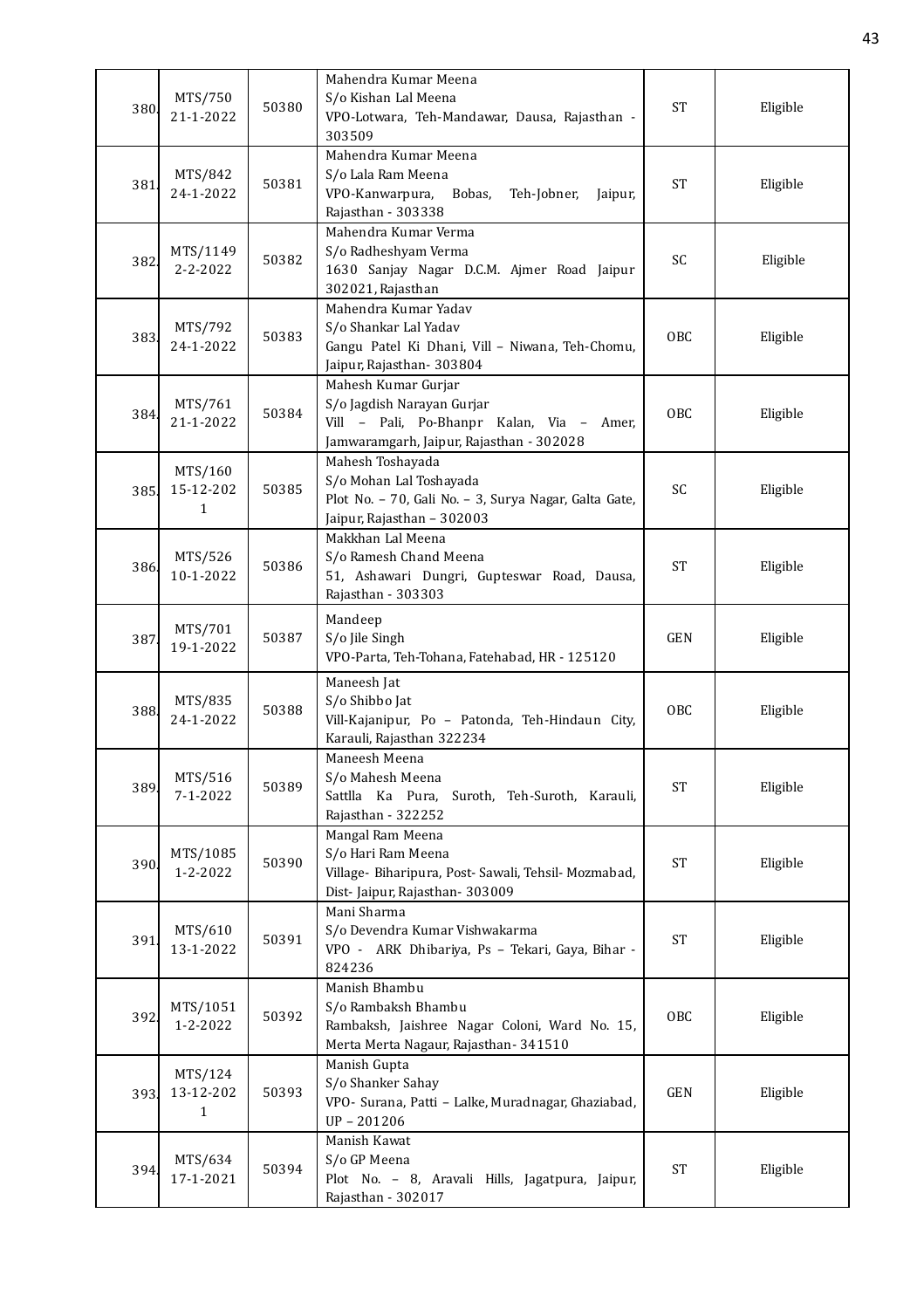| 395  | MTS/484<br>$5 - 1 - 2022$            | 50395 | Manish Kumar Meena<br>S/o Phailee Ram Meena<br>VPO-Thana<br>Rajaji,<br>Rajgarh,<br>Alwar,<br>Rajasthan-301408                     | <b>ST</b>  | Eligible |
|------|--------------------------------------|-------|-----------------------------------------------------------------------------------------------------------------------------------|------------|----------|
| 396. | MTS/561<br>10-1-2022                 | 50396 | Manish Kumar Meena<br>S/o Nangaram Meena<br>VPO-Mahapura URF, Turkiya, Teh-Newai, Tonk,<br>Rajasthan - 304025                     | <b>ST</b>  | Eligible |
| 397  | MTS/687<br>19-1-2022                 | 50397 | Manish Kumar Meena<br>S/o Bajrang Lal Meena<br>Jagdamba Colony, Phulera, Jaipur, Raj. - 303338                                    | <b>ST</b>  | Eligible |
| 398. | MTS/724<br>19-1-2022                 | 50398 | Manish Kumar Meena<br>S/o Hari Singh Meena<br>VPO - Khandip, Teh-Wazirpur, Sawai Madhopur,<br>Rajasthan - 322205                  | <b>ST</b>  | Eligible |
| 399. | MTS/768<br>21-1-2022                 | 50399 | Manish Kumar Meena<br>S/o Madan Lal Meena<br>Vill - Mundapura, Po - Kot, Teh-Mahwa, Dausa,<br>Rajasthan - 321609                  | <b>ST</b>  | Eligible |
| 400  | MTS/980<br>31-1-2022                 | 50400 | Manish Kumar Nimiwal<br>S/o Roshan Lal Nimiwal<br>Ward No. - 1, Near Chuna Fatak, Anupgarh, Shri<br>Ganganagar, Rajasthan 335701  | OBC        | Eligible |
| 401  | MTS/580<br>12-1-2022                 | 50401 | Manish Kumar Sheela<br>S/o Girdhari Lal Sheela<br>Ganesh Colony, Near Govt. Hospital, Bay, Sikar,<br>Rajasthan - 332601           | SC         | Eligible |
| 402  | MTS/575<br>11-1-2022                 | 50402 | Manish Meena<br>S/o Lal Chand Meena<br>Pipali Wali Dhani, Teh-Newai, Tonk, Rajasthan<br>304021                                    | <b>ST</b>  | Eligible |
| 403  | MTS/784<br>24-1-2022                 | 50403 | Manish Meena<br>S/o Ramji Lal Meena<br>Vill - Harinarayanpura, Po - Roopaheri Kalan,<br>Teh-Kotkhawda, Jaipur, Rajasthan - 303908 | <b>ST</b>  | Eligible |
| 404  | MTS/26<br>6-12-2021                  | 50404 | Manish Sharma<br>S/o Ashok Kumar Sharma<br>Plot No. - 11, Surya Nagar, Outside Mahamandir<br>Third Pole, Jodhpur, Raj-342006      | <b>OBC</b> | Eligible |
| 405  | MTS/458<br>$4 - 1 - 2022$            | 50405 | Manish Sharma<br>S/o Dinesh Sharma<br>L-30, Sagar Vihar Colony, Vaishali Nagar, Ajmer,<br>Rajasthan - 305001                      | OBC        | Eligible |
| 406. | MTS/267<br>22-12-202<br>$\mathbf{1}$ | 50406 | Manish Singh<br>S/o Kunwar Singh<br>59, Sureyu, Suryo Dehradun, UK - 248165                                                       | <b>ST</b>  | Eligible |
| 407  | MTS/1063<br>1-2-2022                 | 50407 | Manish Singh<br>S/o Kitab Singh<br>House No.- 790, Sector- 8, Jind, PO- Jind, Haryana-<br>126102                                  | GEN        | Eligible |
| 408. | MTS/308<br>24-12-202<br>$\mathbf{1}$ | 50408 | Manoj Kumar<br>S/o Dalpat Singh Choudhary<br>Vill - Basna, Po-Holawas, Teh - Bansur, Alwar,<br>Rajasthan - 301402                 | OBC        | Eligible |
| 409. | MTS/123<br>13-12-202<br>1            | 50409 | Manoj Yadav<br>S/o Sudesh Yadav<br>Vill - Bapas, Teh-Pataudi, Gurugram, HR - 122502                                               | OBC        | Eligible |
| 410. | MTS/368<br>28-12-202<br>1            | 50410 | Manraj Meena<br>S/o Deendayal Meena<br>VPO -<br>Bhadoti, Teh-Malarna Doongar, Sawai<br>Madhopur, Raj. - 322024                    | <b>ST</b>  | Eligible |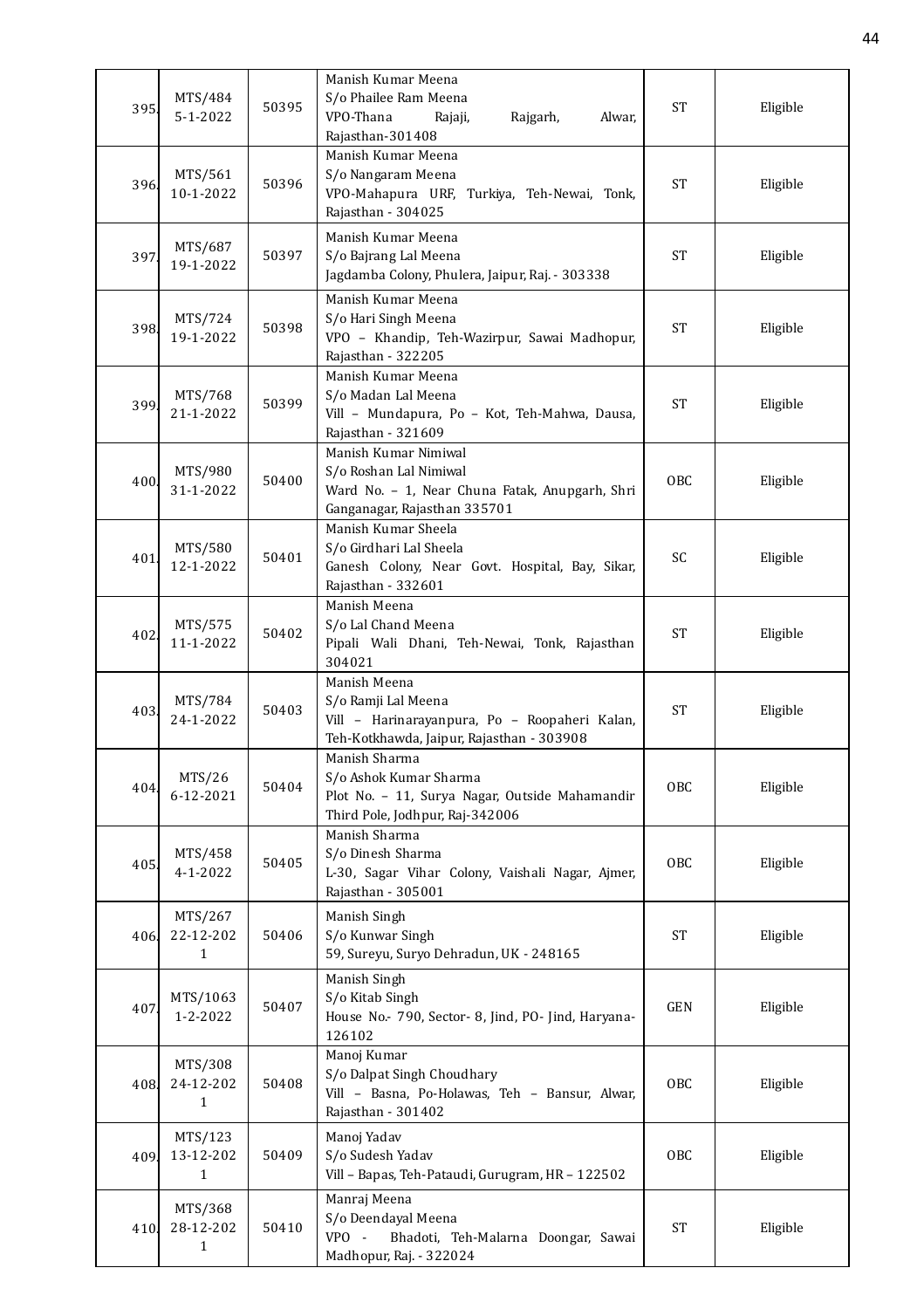| 411  | MTS/907<br>27-1-2022                 | 50411 | Manraj Saini<br>S/o Chhotu Lal Saini<br>45, Jawahar Nagar Colony, Near Glass Factory, Tonk<br>Road, Jaipur, Rajasthan 302018                                                  | OBC               | Eligible |
|------|--------------------------------------|-------|-------------------------------------------------------------------------------------------------------------------------------------------------------------------------------|-------------------|----------|
| 412  | MTS/813<br>24-1-2022                 | 50412 | Mansingh Meena<br>S/o Shri Narayan Meena<br>Vill - Padali, Po - Chandera, Teh-Sikrai, Dausa,<br>Rajasthan - 303509                                                            | <b>ST</b>         | Eligible |
| 413. | MTS/271<br>22-12-202<br>$\mathbf{1}$ | 50413 | Mantu Kumar<br>S/o Kisun Pandit<br>Vill - Pandit Nagar, Near Bihar Sharif Railway<br>Station, Po+Ps - Bihar Sharif - 803101, Bihar                                            | OBC               | Eligible |
| 414. | MTS/831<br>24-1-2022                 | 50414 | Manvendra Singh<br>S/o Toran Singh<br>Vill - Fatehpur, Anandipur, Po -<br>Bilahna,<br>Teh-Firozabad, Firozabad 283203, UP                                                     | OBC               | Eligible |
| 415. | MTS/787<br>24-1-2022                 | 50415 | Mastram Meena<br>S/o Bharat Lal Meena<br>V/P - Bilota, Teh-Uniara City, Tonk, Rajasthan<br>304023                                                                             | <b>ST</b>         | Eligible |
| 416. | MTS/466<br>$4 - 1 - 2022$            | 50416 | MD Sabir Alam<br>S/o MD Jaseem Uddin<br>Vill - Jolaha Bigha, Po-Tekari, Gaya, Bihar - 824236                                                                                  | <b>GEN</b><br>EWS | Eligible |
| 417  | MTS/796<br>24-1-2022                 | 50417 | Megha Sharma<br>D/o Kamlendra<br>C/o Ashok Kumar Sharma, Flat No. - 142, Sector -<br>12 L, Udaigiri Apartment, Indore, Gandhi Nagar,<br>Jagatpura, Jaipur, Rajasthan - 302017 | <b>GEN</b>        | Eligible |
| 418  | MTS/1133<br>$2 - 2 - 2022$           | 50418 | Meghraj Meena<br>S/o Batti Lal Meena<br>Talwa Ki Dhani Bagri Dausa Raj. 303503                                                                                                | <b>ST</b>         | Eligible |
| 419  | MTS/29<br>6-12-2021                  | 50419 | Minkikar Lavanya<br>D/o Prakash<br>H. No. - 5-5-34/1, Chengaugalh, (M) Banswada,<br>(Dist.) Kamareddy, Telangana-503187                                                       | SC                | Eligible |
| 420  | MTS/621<br>17-1-2022                 | 50420 | Mirza Yazdan Shahrukh<br>S/o Shahrukh Beg<br>B-3, Bajrang, Gangapole, Jaipur, Rajasthan-302002                                                                                | <b>GEN</b>        | Eligible |
| 421  | MTS/1140<br>$2 - 2 - 2022$           | 50421 | Mohammed Zaid<br>S/o Shahid Mohammed<br>2361, Risaldar House Nala Neel Garan Ramganj<br>Bazar Jaipur, Rajasthan-302002                                                        | <b>GEN</b>        | Eligible |
| 422  | MTS/1151<br>$2 - 2 - 2022$           | 50422 | Mohit Meena<br>S/o Harfool Meena<br>Hanuman Nagar, Bajranpur Jaipur, Virat Nagar<br>Rajasthan 303119                                                                          | <b>ST</b>         | Eligible |
| 423. | MTS/1002<br>31-1-2022                | 50423 | Mohit Bissa<br>S/o Surendra Kumar Bissa<br>$II-D-371$ ,<br>Murlidhar<br>Colony,<br>Bikaner,<br>Vyas<br>Rajasthan-334001                                                       | <b>GEN</b>        | Eligible |
| 424. | MTS/669<br>18-1-2022                 | 50424 | Mohit Kumar<br>S/o Surendra Kumar<br>4 KA 104, Shivaji Park, Alwar, Rajasthan - 301001                                                                                        | SC                | Eligible |
| 425  | MTS/880<br>25-1-2022                 | 50425 | Mohit Kumar<br>S/o Surender<br>VPO -<br>Loharwara, Charkhi Dadri, Haryana -<br>127307                                                                                         | OBC               | Eligible |
| 426. | MTS/611<br>13-1-2022                 | 50426 | Mohit Kumar Berry<br>S/o Hem Raj                                                                                                                                              | <b>ST</b>         | Eligible |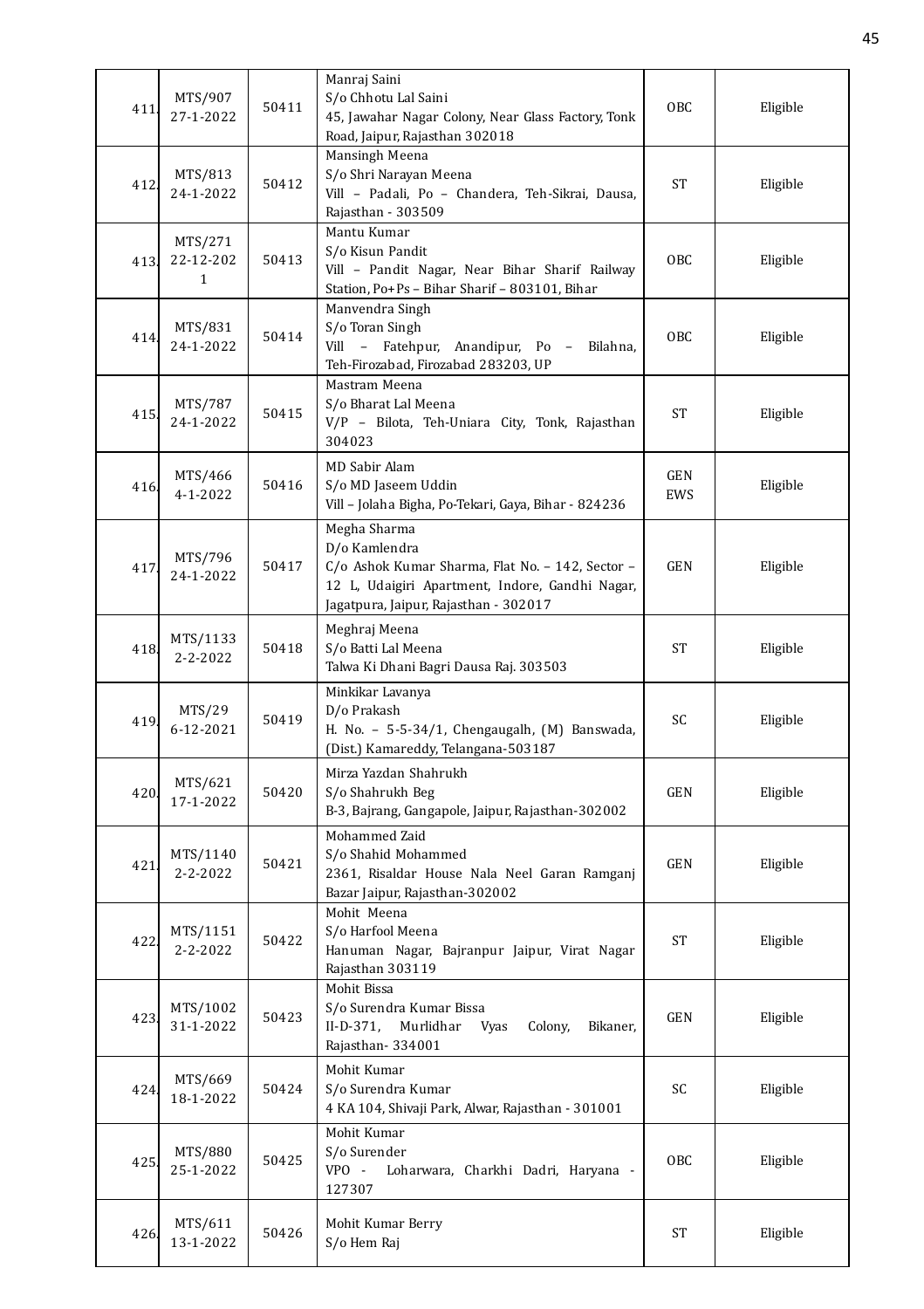|      |                |       | Vill - Bhariyata, Po - Dalhousie Cant, Teh-Dalhousie,            |            |          |
|------|----------------|-------|------------------------------------------------------------------|------------|----------|
|      |                |       | Chamba, HP 176305                                                |            |          |
|      | MTS/282        |       | Mohit Mahawar                                                    |            |          |
| 427. | 22-12-202      | 50427 | S/o Phool Chand Mahawar                                          | SC         | Eligible |
|      | 1              |       | 106, Shankar Nagar, New Mount Road, Jaipur,                      |            |          |
|      |                |       | Rajasthan - 302002                                               |            |          |
|      | MTS/337        |       | Mohit Malik                                                      |            |          |
| 428  | 27-12-202      | 50428 | S/o Balraj Malik                                                 | <b>GEN</b> | Eligible |
|      | $\mathbf{1}$   |       | H. No. - 170, Near Govt. School, VPO Rajakheri,                  |            |          |
|      |                |       | Panipat, Haryana-132103                                          |            |          |
|      |                |       | Mohit Tak                                                        |            |          |
| 429  | MTS/69         | 50429 | S/o Kanhiya Lal Tak                                              | <b>ST</b>  | Eligible |
|      | 8-12-2021      |       | Plot No. - 35, 36, Pratap Colony, Mukundpura Road                |            |          |
|      |                |       | Bhankrota, Jaipur, Rajasthan - 302026                            |            |          |
|      |                |       | Moin Khan                                                        |            |          |
| 430. | MTS/1032       | 50430 | S/o Azeez Khan                                                   | OBC        | Eligible |
|      | 31-1-2022      |       | Ram Rahim Colony Gangapur City Dist.- Sawai                      |            |          |
|      |                |       | Madhopur, Rajasthan<br>Monakshi Jharwal                          |            |          |
|      | MTS/694        |       | D/o Brijesh Kumar Meena                                          |            |          |
| 431. | 19-1-2022      | 50431 | Meena Colony, Ward No. - 2, Maharani Chatriyo Ke                 | <b>ST</b>  | Eligible |
|      |                |       | Samne, Amer, Jaipur, Rajasthan - 302028                          |            |          |
|      |                |       | Monika Jangid                                                    |            |          |
|      | MTS/990        |       | D/o Dev Narayan Jangid                                           |            |          |
| 432  | 31-1-2022      | 50432 | 73, Vrindavan Vihar Colony, Mukundpura Road,                     | OBC        | Eligible |
|      |                |       | Bhankrota, Jaipur, Rajasthan - 302026                            |            |          |
|      |                |       | Monika Meena                                                     |            |          |
|      | MTS/1158       |       | D/o Chand Meena                                                  |            |          |
| 433. | $2 - 2 - 2022$ | 50433 | Bandiya Bas Dhod Road Ward No.22 Sikar                           | <b>ST</b>  | Eligible |
|      |                |       | Rajasthan 332001                                                 |            |          |
|      |                |       | Monu Gurjar                                                      |            |          |
|      | MTS/930        |       | S/o Rajender Prasad                                              |            |          |
| 434  | 28-1-2022      | 50434 | 276, Kashyap Marg, Subhas Chowk, Jaipur,                         | OBC        | Eligible |
|      |                |       | Rajasthan 302002                                                 |            |          |
|      |                |       | Monu Kumar                                                       |            |          |
| 435. | MTS/30         | 50435 | S/o Govardhan                                                    | SC         | Eligible |
|      | 6-12-2021      |       | # 10, Chora Road, Gobind Vihar Colony, Patiala,                  |            |          |
|      |                |       | Punjab - 147001                                                  |            |          |
|      |                |       | Mool Chand Kumhar                                                |            |          |
| 436  | MTS/711        | 50436 | S/o Mali Ram                                                     | OBC        | Eligible |
|      | 19-1-2022      |       | VPO - Lalasar, Teh-Kishangarh Renwal, Jaipur                     |            |          |
|      |                |       | Rajasthan - 303603                                               |            |          |
|      |                |       | Moriya Shravankumar Ramkuamr                                     |            |          |
|      | MTS/103        |       | S/o Ramkumar                                                     |            |          |
| 437. | 13-12-202      | 50437 | House No. - 402, Ward No. - 1/A, Tolani - Society,               | OBC        | Eligible |
|      | $\mathbf{1}$   |       | Near<br>Gopal<br>Stadium,<br>Adipur,<br>Kutch,<br>Gujarat-370205 |            |          |
|      |                |       | Mritunjay Sah                                                    |            |          |
|      | MTS/1013       |       | S/o Hari Shankar Sah                                             |            |          |
| 438. | 31-1-2022      | 50438 | RZ-F-84 Gali No.1 Sita Puri Part-II, New Delhi-                  | <b>ST</b>  | Eligible |
|      |                |       | 110045                                                           |            |          |
|      |                |       | Mritunjay Singh                                                  |            |          |
|      | MTS/1001       |       | S/o Raj Singh                                                    |            |          |
| 439. | 31-1-2022      | 50439 | H.No.- 823/34, Vijay Nagar, Dist.- Rohtak, Haryana-              | GEN        | Eligible |
|      |                |       | 124001                                                           |            |          |
|      |                |       | Mudassira Khan                                                   |            |          |
|      | MTS /179       |       | D/o Abdul Aziz                                                   |            |          |
| 440  | 17-12-202      | 50440 | C/o Prami Pan Bhandar, Near Chaman Hotel,                        | <b>GEN</b> | Eligible |
|      | 1              |       | Nayapura, Kota, Rajasthan - 324001                               |            |          |
|      |                |       |                                                                  |            |          |
| 441. | MTS/1062       | 50441 | Mudgal Kumar Meena                                               | <b>ST</b>  | Eligible |
|      | 1-2-2022       |       | S/o Brij Mohan Meena                                             |            |          |
|      |                |       |                                                                  |            |          |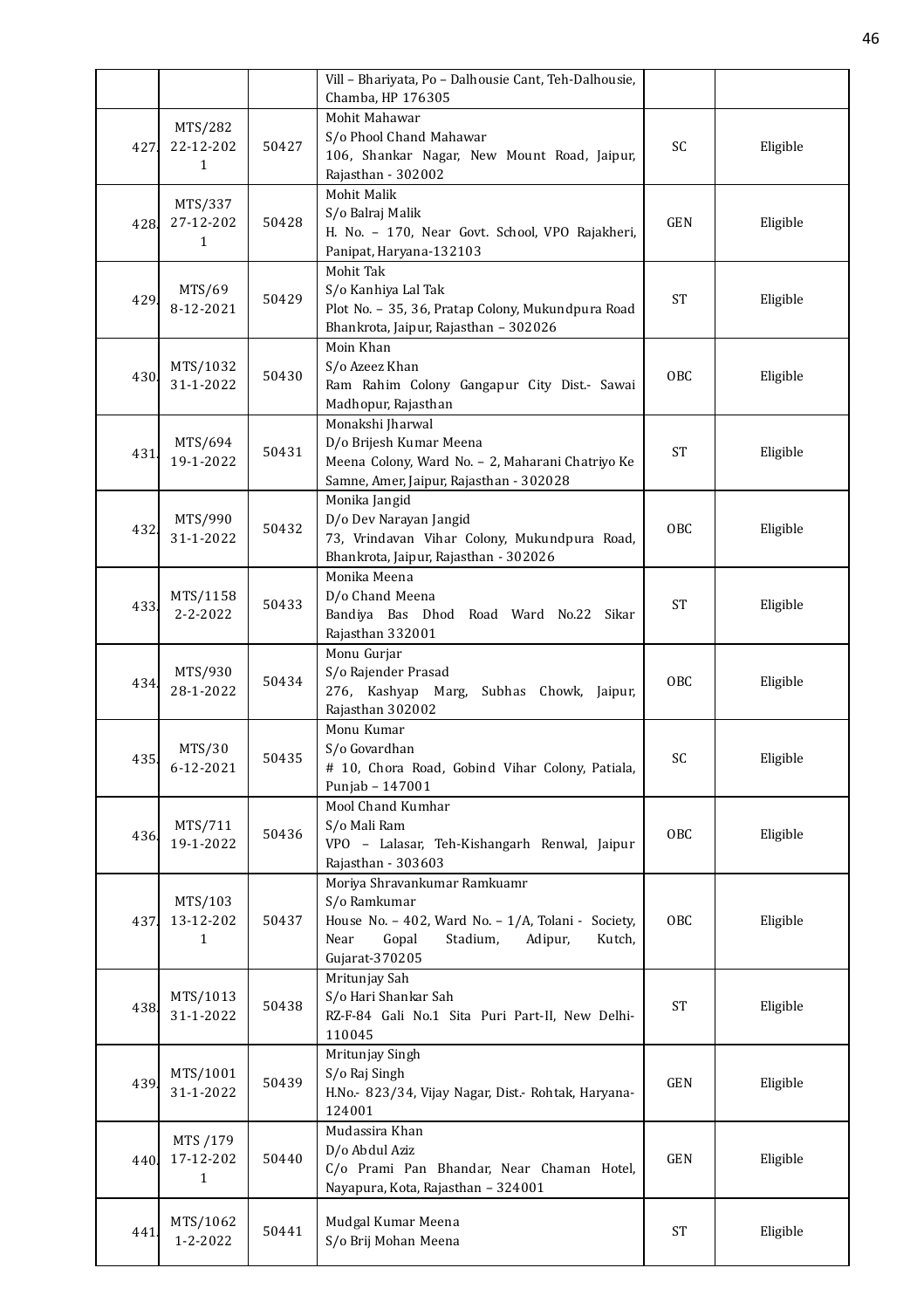|      |                           |       | Vill.- Purhito Ka Bas, Post- Kali Pahadi, Tehsil-                        |                     |          |
|------|---------------------------|-------|--------------------------------------------------------------------------|---------------------|----------|
|      |                           |       | Dausa, Dist.- Dausa, Rajasthan- 303325                                   |                     |          |
|      | MTS/184                   |       | Mukesh Kathat<br>S/o Kamal                                               |                     |          |
| 442. | 17-12-202                 | 50442 | Vill - Ratanpur, Sardara, Po - Beawar, Ajmer,                            | OBC                 | Eligible |
|      | 1                         |       | Rajasthan - 305901                                                       |                     |          |
|      |                           |       | Mukesh Kumar                                                             |                     |          |
|      | MTS/397                   |       | S/o Om Prakash                                                           |                     |          |
| 443. | 30-12-202                 | 50443 | Plot No. - 43 A, Green City - 15, Bhagwati Nagar,                        | OBC                 | Eligible |
|      | 1                         |       | Near BD College, Niwaru Road, Jhotwara, Jaipur,                          | <b>ESM</b>          |          |
|      |                           |       | Rajasthan 302012                                                         |                     |          |
|      | MTS/319                   |       | Mukesh Kumar Meena                                                       |                     |          |
| 444. | 27-12-202                 | 50444 | S/o Kana Ram Meena                                                       | <b>ST</b>           | Eligible |
|      | $\mathbf{1}$              |       | Meeno Ki Dhani, Ranjeet Pura, Mundali Ranjeetpur,                        |                     |          |
|      |                           |       | Po - K Renwal, Jaipur, Rajasthan - 303603                                |                     |          |
|      |                           |       | Mukesh Kumar Meena                                                       |                     |          |
| 445  | MTS/512<br>$7 - 1 - 2022$ | 50445 | S/o Ramphool Meena<br>VPO - Khora Meena Dhani Aagli Kothi, Teh-Amer,     | <b>ST</b>           | Eligible |
|      |                           |       | Jaipur, Rajasthan - 302028                                               |                     |          |
|      |                           |       | Mukesh Saini                                                             |                     |          |
|      | MTS/879                   |       | S/o Rampratap Saini                                                      |                     |          |
| 446. | 25-1-2022                 | 50446 | Jatala Ki Dhani, Jajolai Ki Talai, Amer, Jaipur,                         | OBC                 | Eligible |
|      |                           |       | Rajasthan - 302028                                                       |                     |          |
|      |                           |       | Mumtaj Ansari                                                            |                     |          |
| 447  | MTS/510                   | 50447 | S/o Rahimuddin Ansari                                                    | <b>ESM</b>          | Eligible |
|      | $7 - 1 - 2022$            |       | VPO - Senha, Ps - Senha, Lohardaga, Jharkhand                            |                     |          |
|      |                           |       | 835302                                                                   |                     |          |
|      |                           |       | Munesh Chandra                                                           |                     |          |
| 448. | MTS/485                   | 50448 | S/o Prahati Lal                                                          | SC                  | Eligible |
|      | $5 - 1 - 2022$            |       | 890, Gujrati Mohalla, Keshavpura, Kota, Rajasthan -                      |                     |          |
|      |                           |       | 324009                                                                   |                     |          |
|      | MTS/1132                  |       | Munesh Kumar Meena<br>S/o Bharue Lal Meena                               |                     |          |
| 449  | $2 - 2 - 2022$            | 50449 | Vill. Gadhora Post Kalakho Amabari , Teh-Sikrai,                         | <b>ST</b>           | Eligible |
|      |                           |       | Dausa, Rajasthan-303501                                                  |                     |          |
|      |                           |       | Munesh Meena                                                             |                     |          |
|      | MTS/746                   |       | D/o Murari Lal Meena                                                     |                     |          |
| 450. | 20-1-2022                 | 50450 | 351, Govind Niwas, Lajpat Nagar, Sector - 2, Alwar,                      | <b>ST</b>           | Eligible |
|      |                           |       | Rajasthan - 301001                                                       |                     |          |
|      |                           |       | Munesh Meena                                                             |                     |          |
| 451. | MTS/1066                  | 50451 | S/o Fateh Ram Meena                                                      | <b>ST</b>           | Eligible |
|      | 1-2-2022                  |       | Village- Jaisani, Post- Manchandi, Tehsil- Todabhim,                     |                     |          |
|      |                           |       | Dist.- Karauli, Rajasthan-321611<br>Munikesh Gurjar                      |                     |          |
|      | MTS/405                   |       | S/o Ramswroop Gurjar                                                     |                     |          |
| 452. | 31-12-202                 | 50452 | Vill - Birasna Ka Bas, Po-Mundkasya, Dausa,                              | <b>OBC</b>          | Eligible |
|      | 1                         |       | Rajasthan - 303506                                                       |                     |          |
|      |                           |       | Munikesh Meena                                                           |                     |          |
|      | MTS/719                   | 50453 | S/o Swaroop Lal Meena                                                    | <b>ST</b>           |          |
| 453. | 19-1-2022                 |       | 48, Puran Bari, Model Town, Malviya Nagar, Jaipur,                       |                     | Eligible |
|      |                           |       | Rajasthan                                                                |                     |          |
|      | MTS/419                   |       | Murari Lal Meena                                                         |                     |          |
| 454  | 31-12-202                 | 50454 | S/o Prithviraj Meena                                                     | $\operatorname{ST}$ | Eligible |
|      | 1                         |       | Plot No. - 11, Old RTO Office, Modi Ki Choki, Tonk<br>Rajasthan - 304001 |                     |          |
|      |                           |       | Naman Gupta                                                              |                     |          |
|      | MTS/1103                  |       | S/o Hari Shankar Gupta                                                   |                     |          |
| 455. | 2-2-2022                  | 50455 | Village Pancholi Teh. Sikrai Manpur Dist. Dausa Raj.                     | GEN                 | Eligible |
|      |                           |       | 303509                                                                   |                     |          |
|      |                           |       |                                                                          |                     |          |
| 456. | MTS/606                   | 50456 | Namo Narayan Meena                                                       | <b>ST</b>           | Eligible |
|      | 13-1-2022                 |       | S/o Jai Ram Meena                                                        |                     |          |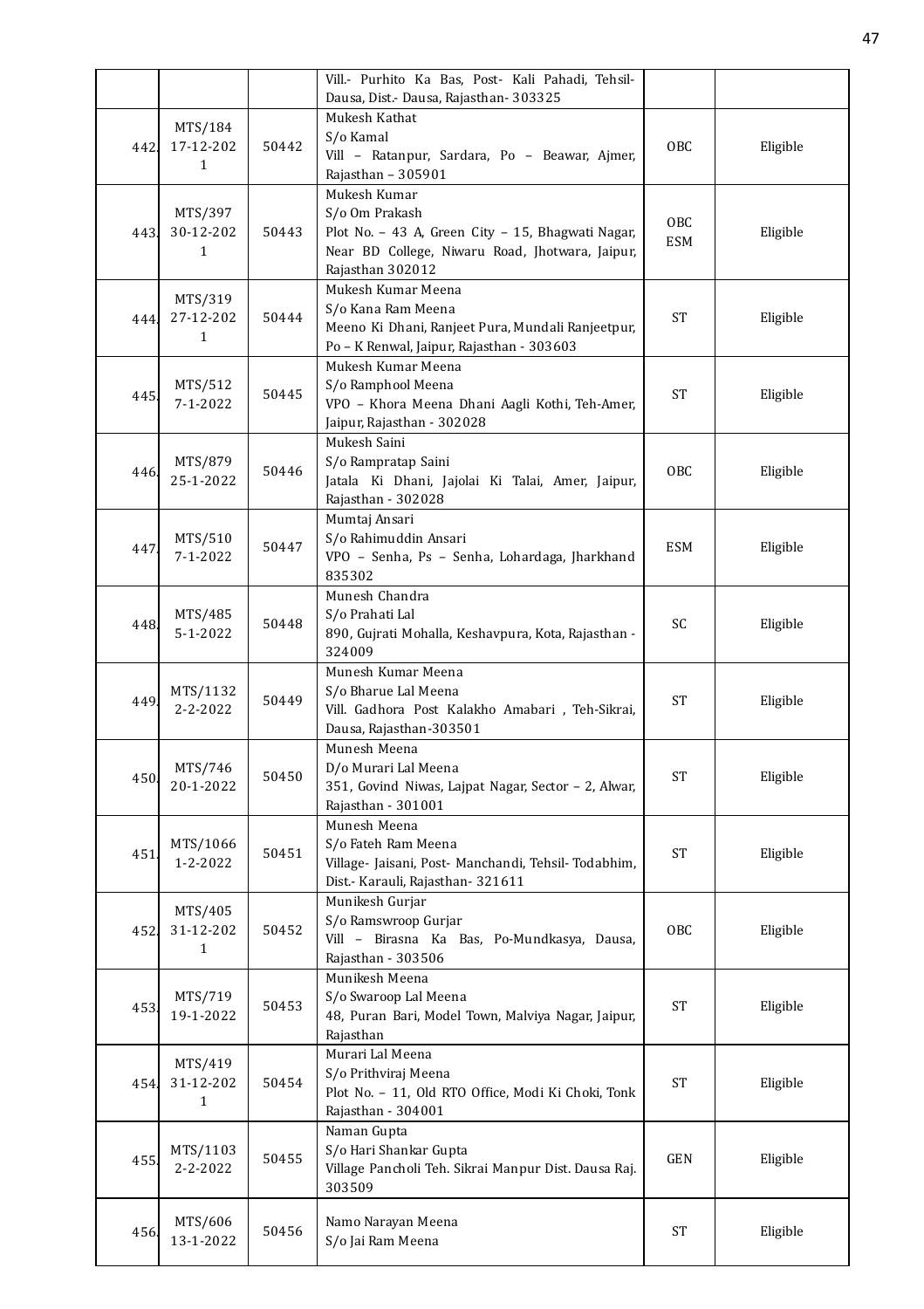|      |                      |       | Vill - Apreta, Po - Barwa, Teh-Bassi, Jaipur,               |            |          |
|------|----------------------|-------|-------------------------------------------------------------|------------|----------|
|      |                      |       | Rajasthan - 303305                                          |            |          |
|      |                      |       | Namo Narayan Meena<br>S/o Ramji Lal Meena                   |            |          |
| 457  | MTS/729<br>20-1-2022 | 50457 | H - 1, Saraswati Nagar, Malviya Nagar, Jaipur,              | <b>ST</b>  | Eligible |
|      |                      |       | Rajasthan - 302017                                          |            |          |
|      |                      |       | Namrata Panchal                                             |            |          |
|      |                      |       | D/o Radheshyam Panchal                                      |            |          |
| 458. | MTS/793              | 50458 | House No. - 88 A, Ganesh Nagar, Behind RNI                  | OBC        | Eligible |
|      | 24-1-2022            |       | Memorial School, Sheopur Road, Pratap Nagar,                |            |          |
|      |                      |       | Jaipur Rajasthan                                            |            |          |
|      |                      |       | Nand Kishore Meena                                          |            |          |
|      | MTS/530              |       | S/o Prabhu Dayal Meena                                      |            |          |
| 459  | 10-1-2022            | 50459 | Vill<br>Chugalpura,<br>$\equiv$<br>Po-Indergarh,            | <b>ST</b>  | Eligible |
|      |                      |       | Teh-Jamwaramgarh, Jaipur, Rajasthan - 302027                |            |          |
|      |                      |       | Nand Kumar                                                  |            |          |
|      | MTS/536              |       | S/o Nagendra Viswakarma                                     |            |          |
| 460. | 10-1-2022            | 50460 | Vill - ARK Dhibariya, Po - ARK Dhibariya, Ps -              | <b>ST</b>  | Eligible |
|      |                      |       | Tekari, Gaya, Bihar - 824236                                |            |          |
|      |                      |       | Narendra Kumar                                              |            |          |
|      | MTS/1156             |       | S/o Shiv Bakasha Ram                                        |            |          |
| 461. | 2-2-2022             | 50461 | Chandpura Bajai Gram, Sanwali Sikar, Rajasthan -            | OBC        | Eligible |
|      |                      |       | 332021                                                      |            |          |
|      |                      |       | Narendra Kumar Mirwal                                       |            |          |
| 462. | MTS/564              | 50462 | S/o Sirya Ram                                               | SC         | Eligible |
|      | 11-1-2022            |       | F - 7, Staff Colony, MNIT Campus, Malviya Nagar,            |            |          |
|      |                      |       | JLN Marg, Jaipur, Rajasthan 302017                          |            |          |
|      |                      |       | Narendra Singh                                              |            |          |
|      | MTS/590              |       | S/o Rewat Singh                                             | <b>GEN</b> |          |
| 463  | 12-1-2022            | 50463 | Plot No. - 208, Shri Govind Nagar, 11B - Niwaru             | <b>ESM</b> | Eligible |
|      |                      |       | Road, Near Dayal Nursing Home Jhotwara, Jaipur,             |            |          |
|      |                      |       | Rajasthan 302012                                            |            |          |
|      |                      |       | Naresh                                                      |            |          |
| 464. | MTS/509              | 50464 | S/o Jai Baghwan                                             | OBC        | Eligible |
|      | $7 - 1 - 2022$       |       | VPO-Jamalpur,<br>Teh-Bawani<br>Khera,<br>Bhiwani,           |            |          |
|      |                      |       | Haryana 127035                                              |            |          |
|      |                      |       | Naresh Kumar                                                |            |          |
| 465  | MTS/810<br>24-1-2022 | 50465 | S/o Chouthu Ram                                             | <b>OBC</b> | Eligible |
|      |                      |       | VPO-Norangpura, Teh-Khetri, Jhunjhunu, Rajasthan<br>-332716 |            |          |
|      |                      |       | Naveen Choudhary                                            |            |          |
|      | MTS/876              |       | S/o Neki Ram Choudhary                                      |            |          |
| 466  | 25-1-2022            | 50466 | VPO-Ranipura, Po - Makkhi, Via - Amrshar,                   | <b>OBC</b> | Eligible |
|      |                      |       | Teh-Shahpura, Jaipur, Rajasthan - 303601                    |            |          |
|      |                      |       | Naveen Kumar                                                |            |          |
|      | MTS/823              |       | S/o Mangtu Ram                                              |            |          |
| 467  | 24-1-2022            | 50467 | Ward No. - 15, Heera Mandi, VPO-Kharian,                    | <b>OBC</b> | Eligible |
|      |                      |       | Teh-Rania, Sirsa, Haryana                                   |            |          |
|      |                      |       | Naveen Saini                                                |            |          |
|      | MTS/584              |       | S/o Pushkar Lal Saini                                       |            |          |
| 468. | 12-1-2022            | 50468 | Ward No. - 1, Kishanpura, Sultana, Jhunjhunu,               | OBC        | Eligible |
|      |                      |       | Rajasthan - 333028                                          |            |          |
|      |                      |       | Navneet Chouhan                                             |            |          |
|      | MTS/316<br>27-12-202 | 50469 | S/o Mahaveer Prasad Chouhan                                 | SC         | Eligible |
| 469  | $\mathbf{1}$         |       | P. No. - 7, D. P. Colony, Nahari Ka Naka, Shastri           |            |          |
|      |                      |       | Nagar, Jaipur, Rajasthan                                    |            |          |
|      |                      |       | Neelam Kumari Verma                                         |            |          |
| 470  | MTS/663              | 50470 | D/o Rajkuamr Verma                                          | SC         | Eligible |
|      | 18-1-2022            |       | 66, Joshi Colony, Near Kanwar Nagar, Brahmpuri,             |            |          |
|      |                      |       | Jaipur, Rajasthan-302002                                    |            |          |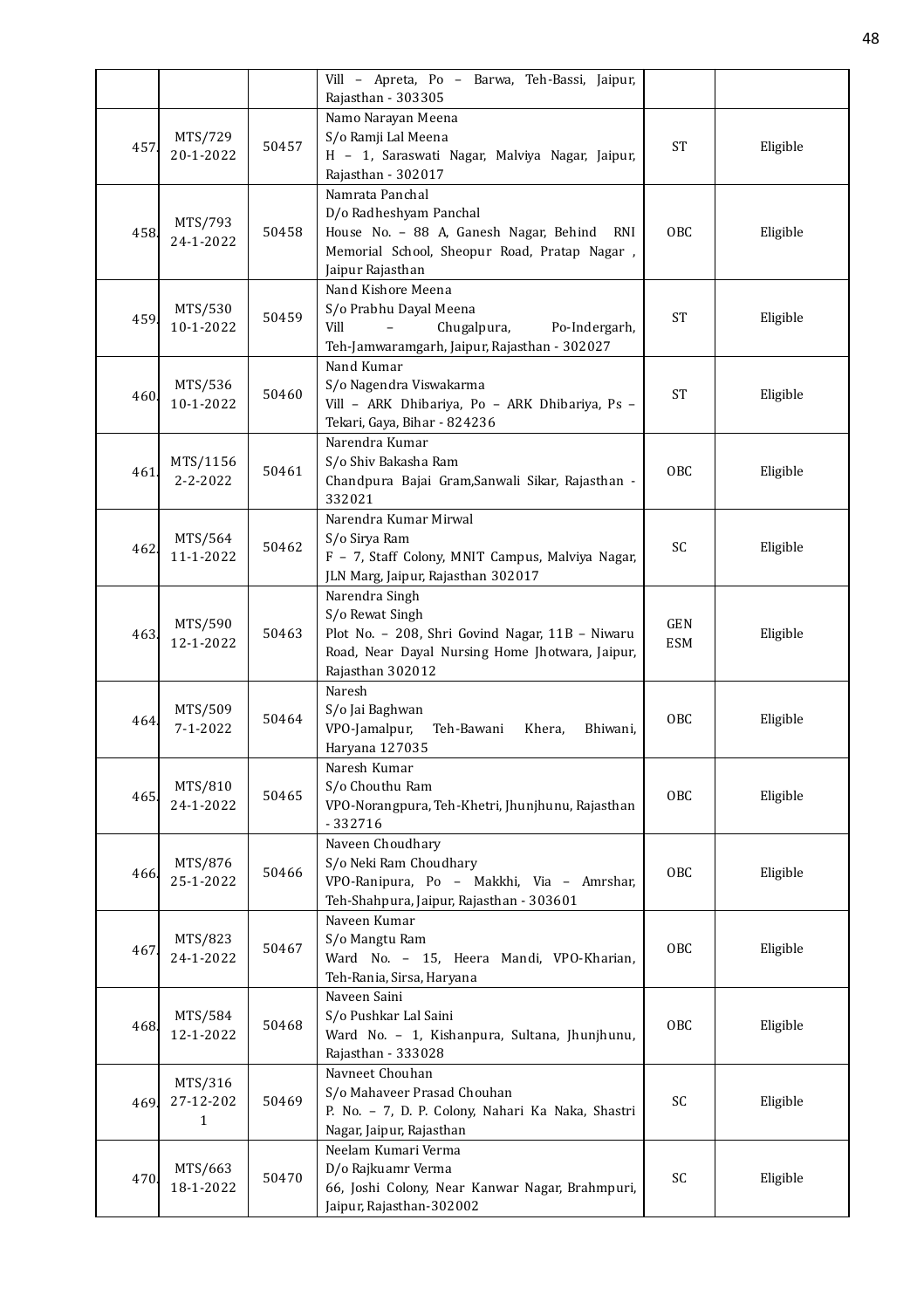| 471  | MTS/1147<br>$2 - 2 - 2022$ | 50471 | Neelam Meena<br>D/o Sitaram Meena<br>Vpo-Ghumna, Teh.Sikrai, Dist.-Dausa, Rajasthan<br>303502                                                   | <b>ST</b>  | Eligible |
|------|----------------------------|-------|-------------------------------------------------------------------------------------------------------------------------------------------------|------------|----------|
| 472  | MTS/782<br>21-1-2022       | 50472 | Neeraj Kumar Meena<br>S/o Harbalram Meena<br>Vill - Lalpur, Po - Rautthadiya, Teh-Mahwa, Dausa,<br>Rajasthan-321608                             | <b>ST</b>  | Eligible |
| 473  | MTS/632<br>17-1-2022       | 50473 | Neeraj Kumar Sharma<br>S/o Mahesh Chandra Sharma<br>Vill - Kalwara, Po - Mahindra World City (Sez),<br>Teh-Sanganer, Jaipur, Rajasthan - 302037 | <b>GEN</b> | Eligible |
| 474  | MTS/414<br>31-12-202<br>1  | 50474 | Neeraj Meena<br>S/o Sohan Lal Meena<br>170, Ajay Ahuja Nagar, Kota, Rajasthan - 324005                                                          | <b>ST</b>  | Eligible |
| 475  | MTS/161<br>15-12-202<br>1  | 50475 | Neha Rajoriya<br>D/o Raj Kumar Rajoriya<br>1191, Mandi Khatikhan, Main Road, Ramganj,<br>Jaipur, Rajasthan - 302003                             | SC         | Eligible |
| 476. | MTS/838<br>24-1-2022       | 50476 | Nemi Chand<br>S/o Brij Mohan Yadav<br>Baipura Mohalla, Metro Road, Nagaur, Raj. 341511                                                          | <b>OBC</b> | Eligible |
| 477  | MTS/1059<br>1-2-2022       | 50477 | Nikita<br>D/o Manoj Kumar<br>VPO Bhainswal Kalan, Gohana, Sonipat, HR-<br>131409                                                                | <b>GEN</b> | Eligible |
| 478. | MTS/101<br>13-12-202<br>1  | 50478 | Nikita Sharma<br>D/o Kamal Sharma<br>VPO-<br>Via-CRPF<br>Saipura,<br>Campus,<br>Lalwas,<br>Teh-Jamwaramgarh, Jaipur, Rajasthan - 302027         | OBC        | Eligible |
| 479  | MTS/671<br>18-1-2022       | 50479 | Nikita Sharma<br>W/o Vinod Kumar<br>Vill - Duhak, Po-Sunhani, Teh-Jhondutta, Bilaspur,<br>HP-174029                                             | <b>GEN</b> | Eligible |
| 480. | MTS/859<br>24-1-2022       | 50480 | Nikita Singh Kilania<br>D/o Mahendra Singh<br>D-19, Top Floor, Mangalam City, Kalwar Road, Jaipur,<br>Rajasthan - 302012                        | SC         | Eligible |
| 481  | MTS/723<br>19-1-2022       | 50481 | Nilesh Hedaoo<br>S/o Vishnu Hedaoo<br>10, Hare Krishna Home, Kolar Road, Bopal -<br>462042                                                      | <b>ST</b>  | Eligible |
| 482  | MTS/432<br>3-1-2022        | 50482 | Niranjan Lal<br>S/o Ram Narayan<br>Vill - Ratangarh, Po - Pala, Teh-Malakhera, Alwar,<br>Rajasthan - 301406                                     | ST         | Eligible |
| 483. | MTS/903<br>27-1-2022       | 50483 | Nirmal Kumar Meena<br>S/o Gulab Chand Meena<br>Vill - Gopalpura, Po - Kishori, Teh-Thangazi, Alwar,<br>Rajasthan-301022                         | <b>ST</b>  | Eligible |
| 484  | MTS/1138<br>2-2-2022       | 50484 | Nirmala Nimiwal<br>D/o Vijay Kumar<br>Ward No.1 Near Chuna Fatak Anupgarh Dist. Sri<br>Ganganagar Raj.335701                                    | OBC        | Eligible |
| 485  | MTS/528<br>10-1-2022       | 50485 | Nishant Sain<br>S/o Rajesh Kumar Sain<br>Chandan<br>Colony,<br>Hospital<br>Near,<br>Bhusawar,<br>Bharatpur, Rajasthan                           | OBC        | Eligible |
| 486. | MTS/931<br>28-1-2022       | 50486 | Nitesh Kumar Sharma<br>S/o Niranjan Lal                                                                                                         | GEN        | Eligible |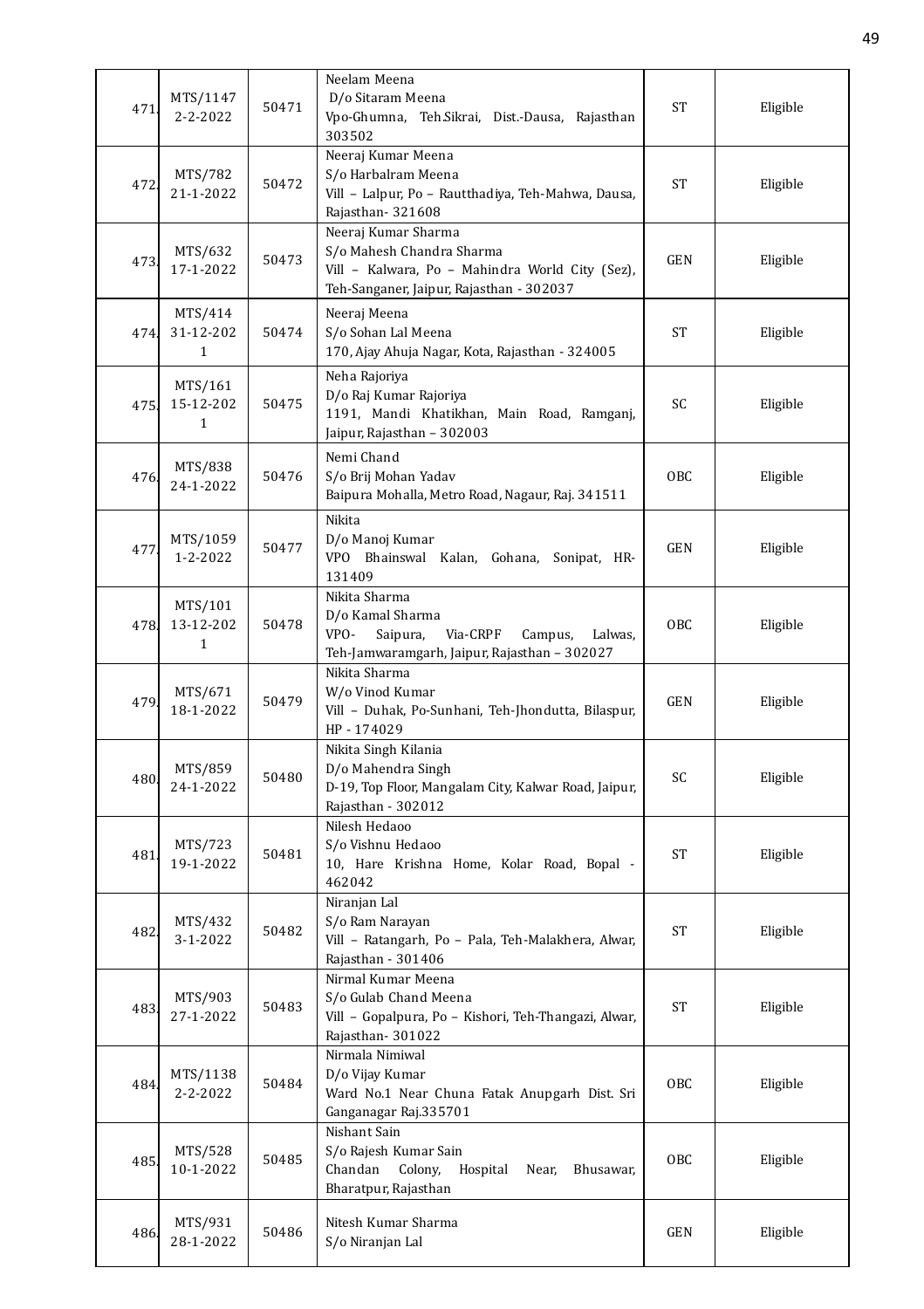|      |                       |       | Vill - Chiruni, Po - Pipali, Teh-Mundawar, Alwar,                                         |                     |          |
|------|-----------------------|-------|-------------------------------------------------------------------------------------------|---------------------|----------|
|      |                       |       | Rajasthan - 301427                                                                        |                     |          |
|      |                       |       | Nitesh Sharma                                                                             |                     |          |
| 487  | MTS/61                | 50487 | S/o Rajendra Prasad Sharma                                                                | <b>GEN</b>          | Eligible |
|      | 8-12-2021             |       | Vill-Khuri khurd, Po-Khuri Kalan, Teh-Dausa,                                              |                     |          |
|      |                       |       | Dausa, Rajasthan - 303507                                                                 |                     |          |
|      |                       |       | Nitesh Udeniya                                                                            |                     |          |
| 488  | MTS/1102              | 50488 | S/o Gopal Lal Udeniya                                                                     | SC                  | Eligible |
|      | $2 - 2 - 2022$        |       | 25, Ram Nagar Colony Manisngh Pura, Tonk Road,                                            |                     |          |
|      |                       |       | Jaipur Raj. 302018                                                                        |                     |          |
|      |                       |       | Nitin Kumar Meena                                                                         |                     |          |
| 489  | MTS/717               | 50489 | D/o Shri Ram Meena                                                                        | <b>ST</b>           | Eligible |
|      | 19-1-2022             |       | Vill - Ganwadi Meena, Po - Danalpur, Karauli,                                             |                     |          |
|      |                       |       | Rajasthan - 322220                                                                        |                     |          |
|      | MTS/209               |       | Nitin Pravin Pendor                                                                       |                     |          |
| 490. | 20-12-202             | 50490 | S/o Pravin Janardhan Pendor                                                               | <b>ST</b>           | Eligible |
|      | $\mathbf{1}$          |       | Near Indira Convent, Vihirgaon Ward Mul, Tal Mul,                                         |                     |          |
|      |                       |       | Chandrapur, MH-441224                                                                     |                     |          |
|      |                       |       | Nitish Goyal                                                                              |                     |          |
| 491. | MTS/1139              | 50491 | S/oJagdish Prasad Goyal                                                                   | <b>GEN</b>          | Eligible |
|      | 2-2-2022              |       | 52A Lekharaj Nagar Kund Road Jaisinghpura Khor                                            |                     |          |
|      |                       |       | Jaipur 302027, Rajasthan                                                                  |                     |          |
|      |                       |       | Nitish Kumar                                                                              |                     |          |
| 492  | MTS/436               | 50492 | S/o Satish Kumar                                                                          | OBC                 | Eligible |
|      | $3 - 1 - 2022$        |       | Vill - Banbag, Po-Mahmuda, Ps - Khodaganj,                                                |                     |          |
|      |                       |       | Nalanda, Bihar - 801303                                                                   |                     |          |
|      |                       |       | Nitish Kumar Bainada                                                                      |                     |          |
| 493. | MTS/900               | 50493 | S/o Pappu Lal Meena                                                                       | <b>ST</b>           | Eligible |
|      | 27-1-2022             |       | C-40 E, Tirupati Nagar, CBI Phatak, Jagatpura,                                            |                     |          |
|      |                       |       | Jaipur, Rajasthan - 302017                                                                |                     |          |
|      | MTS/152               |       | Nitish Meena                                                                              |                     |          |
| 494  | 15-12-202             | 50494 | S/o Prathvi Singh Meena                                                                   | <b>ST</b>           | Eligible |
|      | 1                     |       | B-13 HA, Tirupati Nagar, Jagatpura, Jaipur,                                               |                     |          |
|      |                       |       | Rajasthan - 302017                                                                        |                     |          |
|      |                       |       | Nitish Sharma                                                                             |                     |          |
| 495. | MTS/871               | 50495 | S/o Munna Lal Sharma                                                                      | GEN                 | Eligible |
|      | 25-1-2022             |       | Rameshwar Vihar, Near SGRR Public School, VPO -                                           | <b>ESM</b>          |          |
|      |                       |       | Balawala, Dehradun, UK 248001                                                             |                     |          |
|      |                       |       | Om Prakash Meena                                                                          |                     |          |
| 496  | MTS/1004<br>31-1-2022 | 50496 | S/o Ram Niwas                                                                             | <b>ST</b>           | Eligible |
|      |                       |       | Village and Post- Jatwara Kalan, Tehsil and District-<br>Sawai Madhopur, Rajasthan-322701 |                     |          |
|      |                       |       | OM Prakash Meena                                                                          |                     |          |
|      | MTS/1143              |       | S/o Roop Singh Meena                                                                      |                     |          |
| 497. | $2 - 2 - 2022$        | 50497 | Vill.Nagla Lalpur Post Routh Hadiya, Teshile-Mahwa                                        | $\operatorname{ST}$ | Eligible |
|      |                       |       | Dis. Dausa Raj.Pin 321608                                                                 |                     |          |
|      |                       |       | Om Prakash Saini                                                                          |                     |          |
|      | MTS/622               |       | S/o Suresh Kumar Saini                                                                    |                     |          |
| 498. | 17-1-2022             | 50498 | $415/A/3$ , Shyam<br>Colony,<br>Brahmpuri,<br>Jaipur,                                     | OBC                 | Eligible |
|      |                       |       | Rajasthan - 302002                                                                        |                     |          |
|      |                       |       | Otar Meena                                                                                |                     |          |
|      | MTS/1148              |       | S/o Ramkedar Meena                                                                        |                     |          |
| 499. | $2 - 2 - 2022$        | 50499 | Vpo-Khandip Teh Wazirpur Dis. Sawai, Rajasthan                                            | $\operatorname{ST}$ | Eligible |
|      |                       |       | Pin 322205,                                                                               |                     |          |
|      |                       |       | Pankaj Kumar                                                                              |                     |          |
|      | MTS/352               |       | S/o Vijay Prasad                                                                          |                     |          |
| 500  | 27-12-202             | 50500 | At- Bahadur Bigha, Po-Rewa, Ps-Masaurhi, Patna                                            | OBC                 | Eligible |
|      | 1                     |       | Bihar - 804454                                                                            |                     |          |
|      |                       |       | Pankhi Lal Meena                                                                          |                     |          |
|      | MTS/944               |       | S/o Jhmman Lal Meena                                                                      |                     |          |
| 501. | 28-1-2022             | 50501 | Plot No. - 65, Surya Vihar Gator, Jagatpura, Malviya                                      | <b>ST</b>           | Eligible |
|      |                       |       | Nagar, Jaipur, Rajashthan 302017                                                          |                     |          |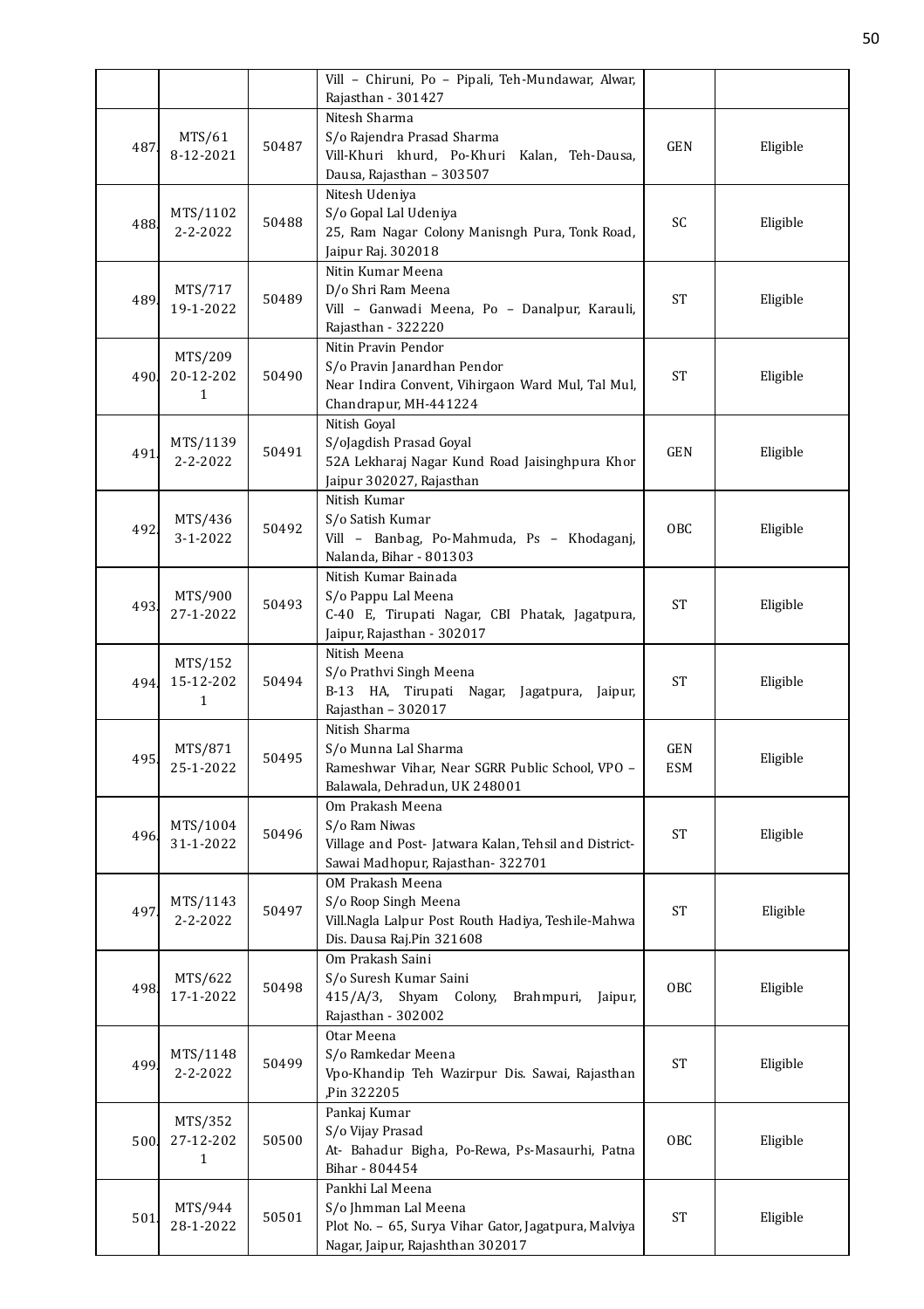| 502. | MTS/6<br>30-11-202<br>1              | 50502 | Pappu Saini<br>S/o Ramnarayan Saini<br>Rai Ki Kothi, Pili Ki Tailai, Amer, Jaipur, Rajasthan<br>302028                                                                                  | OBC                      | Eligible |
|------|--------------------------------------|-------|-----------------------------------------------------------------------------------------------------------------------------------------------------------------------------------------|--------------------------|----------|
| 503. | MTS/872<br>25-1-2022                 | 50503 | Paramjeet Kumar Singh<br>S/o Ram Ratan Singh<br>Vill - Sultanpur (South), Po - Sultanpur (West), Ps<br>- Mohiuddin Nagar, Samastipur, Bihar - 848501                                    | <b>ESM</b>               | Eligible |
| 504. | MTS/513<br>$7 - 1 - 2022$            | 50504 | Parmesh Kumar Donkhoria<br>S/o Nathu Lal Donkhoria<br>Near Rime Kids School, Ward No. 01, VPO-Shimla,<br>Teh-Khetri, Jhunjhunu, Rajasthan - 332746                                      | SC                       | Eligible |
| 505  | MTS/239<br>20-12-202<br>$\mathbf{1}$ | 50505 | Pawan Kumar<br>S/o Vijay Paswan<br>Vill - Parsiyan Kala, Po - Semari, Ps - Dawath,<br>Rohtas, Bihar - 802211                                                                            | SC                       | Eligible |
| 506. | MTS/487<br>$5 - 1 - 2022$            | 50506 | Pawan Kumar<br>S/o Sarjeet Singh<br>VPO-Buwan, Sub Tech - Bhuna, Fatehabad,<br>Haryana - 125113                                                                                         | <b>OBC</b>               | Eligible |
| 507. | MTS/1027<br>31-1-2022                | 50507 | Pawan Kumar Bhariya<br>S/o Ram karan Bhariya<br>Near GSS School Banthod VPO Bathod Teh.-<br>Fatehpur, Rajasthan-332301                                                                  | OBC                      | Eligible |
| 508. | MTS/447<br>$3 - 1 - 2022$            | 50508 | Pawan Kumar Meena<br>S/o Moti Lal Meena<br>Higher Sec. School Ke Pass, Doongarpura, Sitaram Ji<br>Ke Mandir Ke Pass, Sawai Madhopur, Raj. - 322021                                      | <b>ST</b>                | Eligible |
| 509. | MTS/939<br>28-1-2022                 | 50509 | Pawan Kumar Meena<br>S/o Ramphal Meena<br>Plot No. - 65, Surya Vihar Gator, Jagatpura, Malviya<br>Nagar, Jaipur, Rajashthan 302017                                                      | <b>ST</b>                | Eligible |
| 510  | MTS/522<br>$7 - 1 - 2022$            | 50510 | Pawan Kumar Yadav<br>S/o Prathvi Ras Yadav<br>Dhani - Dhundhla Ki Bhabroo, Viratnagar Bhabroo,<br>Jaipur, Rajasthan 303119                                                              | <b>OBC</b>               | Eligible |
| 511  | MTS/836<br>24-1-2022                 | 50511 | Pawan Kumawat<br>S/o Khima Ram<br>44, Charbhuja<br>Nagar, Punayata Road, Pali,<br>Rajasthan - 306401                                                                                    | OBC                      | Eligible |
| 512. | MTS/336<br>27-12-202<br>1            | 50512 | Pawan Meena<br>S/o Hari Narayan Meena<br>Plot No. - 56, JDA Colony, Sawai Getor, Malviya<br>Nagar, Jaipur, Rajasthan                                                                    | <b>ST</b>                | Eligible |
| 513. | MTS/224<br>20-12-202<br>1            | 50513 | Pereswara Rao Nalluri<br>S/o Venkataramaiah<br>Bandarupalli (VPO),<br>Tadikonda (Teh), Guntur, AP - 522018                                                                              | <b>GEN</b><br><b>ESM</b> | Eligible |
| 514. | MTS/16<br>3-12-2021                  | 50514 | Phool Singh Meena<br>S/o Surjan Meena<br>VPO- Dabra, Teh-Sapotra, Karauli, Raj. - 322255                                                                                                | ST                       | Eligible |
| 515. | MTS/113<br>13-12-202<br>$\mathbf{1}$ | 50515 | Pinakana Yogesh<br>S/o Pinakana Haikrishna<br>1-12, Peeda<br>Veedhi,<br>Vill<br>Chinanchala,<br>$\overline{\phantom{a}}$<br>Po-Keednaripuram, Palasa - Mandal, Srikakulam,<br>AP-532221 | OBC                      | Eligible |
| 516  | MTS/689<br>19-1-2022                 | 50516 | Pinki Meena<br>D/o Bajarang Lal Meena<br>Jagdamba Colony, Phulera, Jaipur, Rajasthan -<br>303338                                                                                        | <b>ST</b>                | Eligible |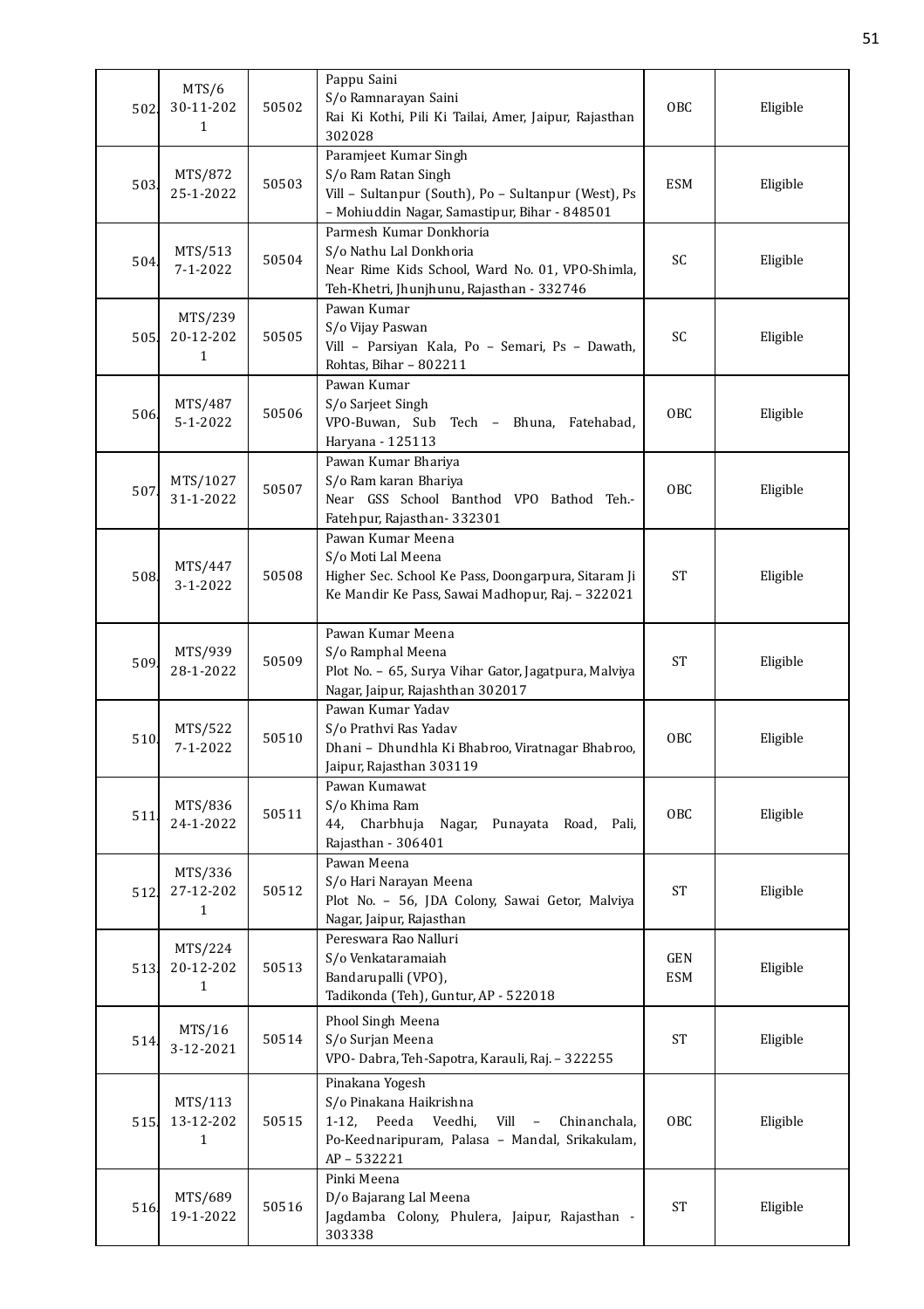| 517  | MTS/1048<br>1-2-2022                 | 50517 | Pinki Swami<br>D/o Sunil Swami<br>Ward No.6, Viratnagar, Shyam Colony, Viratnagar,<br>Jaipur, Rajasthan - 303102                   | <b>OBC</b> | Eligible |
|------|--------------------------------------|-------|------------------------------------------------------------------------------------------------------------------------------------|------------|----------|
| 518  | MTS/71<br>8-12-2021                  | 50518 | Pinky Joshi<br>D/o Ram Kishor Joshi<br>3/33, Nagar Nigam Colony, Behind Brahampuri<br>Thana, Amer Road, Jaipur, Rajasthan - 302002 | SC         | Eligible |
| 519  | MTS/59<br>8-12-2021                  | 50519 | Pintu Kumar Meena<br>S/o Devi Lal Meena<br>Vill - Saipur, Po-Bhawani, Teh-Jamwaramgarh,<br>Jaipur Rajasthan - 303001               | <b>ST</b>  | Eligible |
| 520. | MTS/765<br>21-1-2022                 | 50520 | Pooja Meena<br>D/o Madan Singh<br>Vill - Bobas, Po -<br>Bobas, Via - Phulera,<br>Teh-Shambar, Jaipur, Rajasthan - 303338           | <b>ST</b>  | Eligible |
| 521  | MTS/790<br>24-1-2022                 | 50521 | Pooja Meena<br>D/o Satyanarayan Meena<br>Morandi, Karangarh, Toonga, Jaipur, Rajasthan<br>303302                                   | <b>ST</b>  | Eligible |
| 522  | MTS/748<br>21-1-2022                 | 50522 | Pooja Saini<br>D/o Ghan Shyam Saini<br>356, Laxmi Nagar, Brhampuri, Jaipur, Rajasthan -<br>302002                                  | OBC        | Eligible |
| 523. | MTS/630<br>17-1-2022                 | 50523 | Pooja Yadav<br>W/o Lokesh Kumar<br>VPO - Ladpur, Teh-Kotkasim, Alwar, Rajasthan -<br>301702                                        | OBC        | Eligible |
| 524  | MTS/417<br>31-12-202<br>1            | 50524 | Poonam Rawat<br>D/o Mohar Singh Rawat<br>266/183, Sector - 26, Pratap Nagar, Sanganer,<br>Jaipur, Rajasthan - 302033               | <b>OBC</b> | Eligible |
| 525  | MTS/602<br>13-1-2022                 | 50525 | Pooran Chand Gurjar<br>S/o Laxman Ram Gurjar<br>Vill - Panchbadi, Po - Lalpura, Block - Thangazi,<br>Alwar, Rajasthan - 301027     | <b>OBC</b> | Eligible |
| 526. | MTS/829<br>24-1-2022                 | 50526 | Pradeep Kumar Yadav<br>S/o Madan Lal Yadav<br>Vill - Mangal Pura, Po - Basari Khurd, Via -<br>Kanwat, Sikar, Rajasthan 332708      | <b>OBC</b> | Eligible |
| 527  | MTS/639<br>17-1-2022                 | 50527 | Pradeep Singh<br>S/o Dinesh Singh Gurjar<br>Vill - Kudhawal, Po - Kudhawal, Teh-Todabhim,<br>Karauli, Rajasthan-322238             | <b>OBC</b> | Eligible |
| 528. | MTS/251<br>21-12-202<br>$\mathbf{1}$ | 50528 | Pragya Meena<br>D/o Ramawatar Meena<br>CICR, Regional Station, Sirsa, Haryana - 125055                                             | <b>ST</b>  | Eligible |
| 529  | MTS/1157<br>2-2-2022                 | 50529 | Prakash Khichar<br>S/o Prahalad Singh<br>Tipanya Ki Dhani Banoora Sikar Rajasthan                                                  | OBC        | Eligible |
| 530. | MTS/346<br>27-12-202<br>$\mathbf{1}$ | 50530 | Pramod Kumar<br>S/o Achala Ram<br>Jyoti Nagar, Gotam Rishi Colony, Chandana Bhakar,<br>Jodhpur, Raj. - 342008                      | <b>OBC</b> | Eligible |
| 531  | MTS/426<br>3-1-2022                  | 50531 | Prashant Chouhan<br>S/o Suresh Chouhan<br>NaiyoKi Gali, Fulla Road, Veer Mohalla, Jodhpur,<br>Rajasthan - 342001                   | <b>OBC</b> | Eligible |
| 532  | MTS/816<br>24-1-2022                 | 50532 | Prateek Agarwal<br>S/o Jagdish Prasad Agarwal<br>VPO-Jahota, Teh-Amer, Jaipur, Rajasthan-303701                                    | GEN        | Eligible |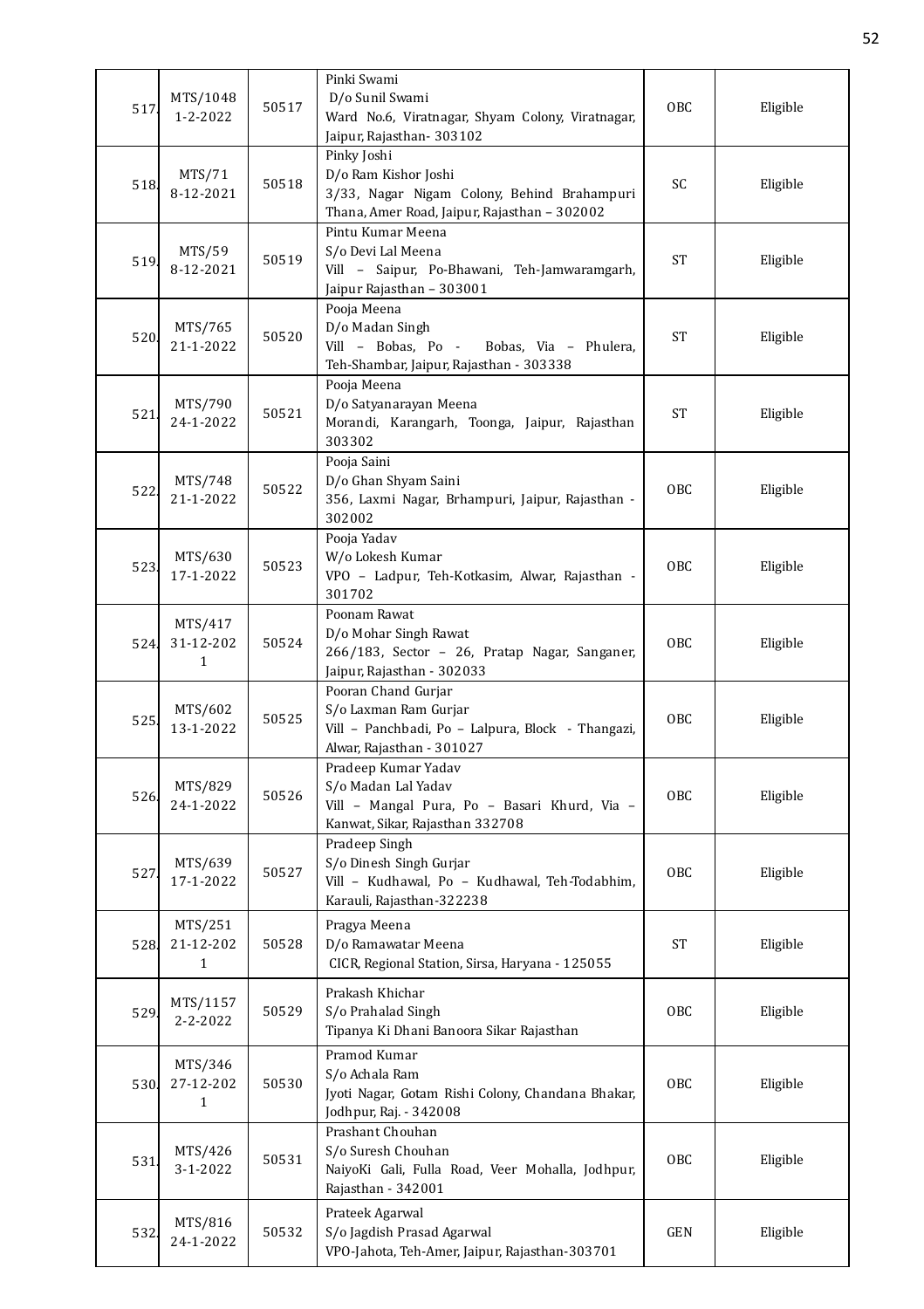| 533  | MTS/8<br>2-12-2021        | 50533 | Pratigya Karotiya<br>D/o Anil Kumar Karotiya<br>43/6/3, Swarn Path, Mansrovar, Jaipur, Rajasthan -<br>302020                                        | SC                  | Eligible |
|------|---------------------------|-------|-----------------------------------------------------------------------------------------------------------------------------------------------------|---------------------|----------|
| 534. | MTS/1141<br>2-2-2022      | 50534 | Pratik Kewlani<br>S/o Rajkumar Kewlani<br>68, Rajhans Colony Radha Marg Brahampuri Jaipur,<br>Rajasthan - 302002                                    | <b>GEN</b>          | Eligible |
| 535  | MTS/690<br>19-1-2022      | 50535 | Praveen Kumar<br>S/o Ashok Kumar<br>146/4, Jhalana Gram, Malviya Nagar, Jaipur,<br>Rajasthan - 302017                                               | SC                  | Eligible |
| 536. | MTS/873<br>25-1-2022      | 50536 | Praveen Kumar<br>s/o Mange Ram<br>VPO-Badhra, Teh-Badhra, Charkhi Dadri, Haryana<br>127308                                                          | <b>GEN</b>          | Eligible |
| 537  | MTS/906<br>27-1-2022      | 50537 | Praveen Kumar<br>S/o Ramesh Chandra Dhanwal<br>H. No. - 1/54, RHB Colony, Ward No. - 10,<br>Suratgarh, Sriganganagar, Rajasthan 335804              | SC                  | Eligible |
| 538  | MTS/205<br>20-12-202<br>1 | 50538 | Praveen Sharma<br>S/o Kailash Chand Sharma<br>Keshav Colony, Somnath Nagar, Agra Road, Dausa,<br>Rajasthan - 303303                                 | <b>GEN</b>          | Eligible |
| 539. | MTS/219<br>20-12-202<br>1 | 50539 | Praveen Singh<br>S/o Ishwar Singh<br>Anop Swami Jhupdi Wali Gali, Ratan Sagar Posaliya,<br>Teh - Shivganj, Sirohi, Rajasthan - 307020               | OBC                 | Eligible |
| 540. | MTS/474<br>$4 - 1 - 2022$ | 50540 | Preeti Soni<br>D/o Hanuman Prasad Soni<br>53, F.N.T.-04, Ramdwara Colony, N.S. Road, Sanganer,<br>Jaipur, Rajasthan - 302029                        | OBC                 | Eligible |
| 541  | MTS/997<br>31-1-2022      | 50541 | Prem Jairambhai Makhija<br>S/o Jairam Bhajanlal Makhija<br>L-1, Sabar Flats, Narayan Nagar Road, Paldi,<br>Ahmedabad - 380007                       | <b>GEN</b>          | Eligible |
| 542  | MTS/468<br>$4 - 1 - 2022$ | 50542 | Prem Kishan<br>S/o Bal Kishan<br>No.<br>2, Dhanka Basti,<br>Ward<br>Sangaria,<br>$\hspace{0.1mm}-\hspace{0.1mm}$<br>Hanumangarh, Rajasthan - 335063 | SC                  | Eligible |
| 543. | MTS/359<br>27-12-202<br>1 | 50543 | Prem Kumar<br>S/o Shree Ram Meena<br>Milakpur,<br>Vill<br>$\sim$ $-$<br>Po-Milakpur,<br>Teh-Bayana,<br>Bharatpur, Raj. - 321302                     | <b>ST</b>           | Eligible |
| 544. | MTS/1145<br>2-2-2022      | 50544 | Prem Meena<br>D/o Rampal Meena<br>Vill.Dantala Meena Teh. Jamwaramgarh Dist. Jaipur<br>303120, Rajasthan                                            | <b>ST</b>           | Eligible |
| 545. | MTS/875<br>25-1-2022      | 50545 | Prem Prakash Prajapat<br>S/o Dayal Ram Prajapat<br>Dayal Teilour, Gali No. 2, Kanasar Road, Rampura<br>Basti, Lalgarh, Bikaner, Rajasthan - 334004  | OBC                 | Eligible |
| 546. | MTS/643<br>12-1-2022      | 50546 | Premraj Meena<br>S/o Chothmal Meena<br>Vill - Pagdi, Po - Khatoli, Teh-Uniyara, Tonk,<br>Rajasthan - 304024                                         | $\operatorname{ST}$ | Eligible |
| 547  | MTS/617<br>13-1-2022      | 50547 | Prerna Goyal<br>S/o Ashok Goyal<br>Showroom No. - A - 6, Sethi Colony, Jain Mandir Ki<br>Gali, Jaipur, Rajasthan 302004                             | GEN                 | Eligible |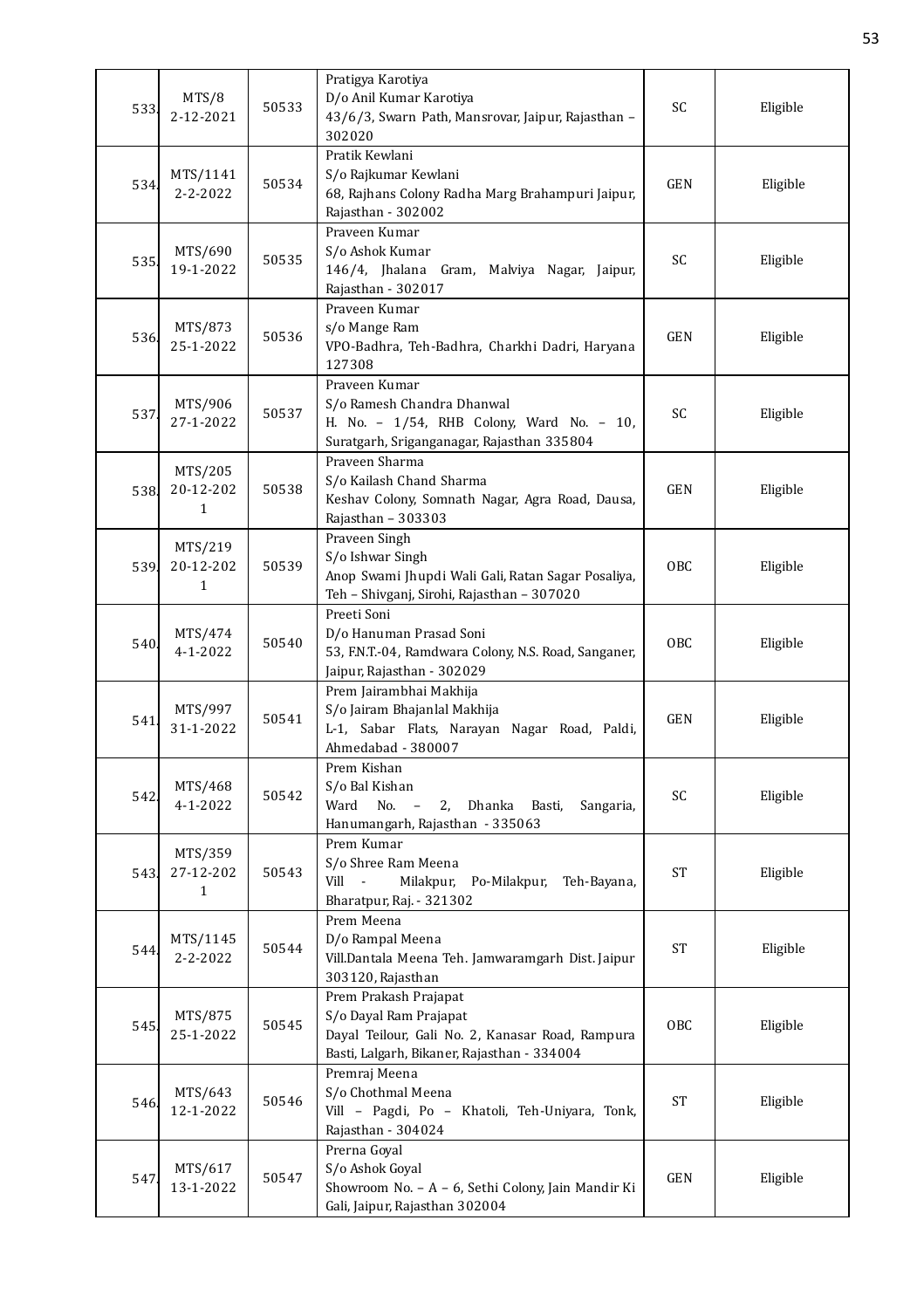| 548. | MTS/774<br>21-1-2022       | 50548 | Prince Raj<br>S/o Manoj Prasad<br>Salempur, Po+Ps-Tekari, Gaya, Bihar - 824236                                                                                        | OBC                 | Eligible |
|------|----------------------------|-------|-----------------------------------------------------------------------------------------------------------------------------------------------------------------------|---------------------|----------|
| 549. | MTS/1093<br>1-2-2022       | 50549 | Prince Saini<br>S/o Mukesh Saini<br>263, Shri Gopal Nagar, Near Somani Hospital, Gopal<br>Pura Bypass Jaipur, Barkat Nagar, Jaipur, Rajasthan-<br>302015              | OBC                 | Eligible |
| 550  | MTS/1065<br>$1 - 2 - 2022$ | 50550 | Prithviraj Meena<br>S/o Ramvilas Meena<br>Village- Vimalpura, Post- Deogaon, Teshil- Bassi,<br>Dist.- Jaipur, Rajasthan- 303301                                       | <b>ST</b>           | Eligible |
| 551. | MTS/24<br>6-12-2021        | 50551 | Priya Meena<br>D/o Sita Ram Meena<br>Vpo- Sindoli, Teh-Dausa, Rajasthan - 303325                                                                                      | <b>ST</b>           | Eligible |
| 552  | MTS/345<br>27-12-202<br>1  | 50552 | Priyanka Meena<br>D/o Ramprasad<br>VPO - Katkad (Dang Ka Pura), Teh-Hindaun,<br>Karauli, Rajasthan-322234                                                             | <b>ST</b>           | Eligible |
| 553. | MTS/411<br>31-12-202<br>1  | 50553 | Priyanka Meena<br>D/o Kailash Kumar Meena<br>VPO- Boorthal, Byadwaloo Ki Dhani, Teh-Bassi, Via -<br>Kanota, Jaipur, Rajasthan - 303012                                | <b>ST</b>           | Eligible |
| 554  | MTS/705<br>19-1-2022       | 50554 | Priyanka Meena<br>D/o Gajavi Meena<br>Vill - Barriya, Po - Barriya, Teh-Karauli, Karauli,<br>Rajasthan - 322255                                                       | <b>ST</b>           | Eligible |
| 555. | MTS/957<br>28-1-2022       | 50555 | Priyankan Sharma<br>D/o Anil Sharma<br>1140/6, Galta Walon Ki Bagichi, Gangapole, Jaipur,<br>Rajasthan - 302002                                                       | <b>GEN</b>          | Eligible |
| 556  | MTS/114<br>13-12-202<br>1  | 50556 | Priyansh Narnawre<br>S/o Gautam Narnawre<br>TFRI New Colony, Gaur Nadi, Type - 2, Quarter No.<br>- 49, Mandla Road, Jabalpur, Madhya Pradesh -<br>482021              | SC                  | Eligible |
| 557. | MTS/668<br>18-1-2022       | 50557 | Priyanshu Sharma<br>S/o Govind Sharma<br>B-13, Govind Nagar East, Amber Road, Jorawar<br>Singh Gate, Jaipur, Rajasthan - 302002                                       | GEN                 | Eligible |
| 558. | MTS/941<br>28-1-2022       | 50558 | Priyanshu Soni<br>S/o Rajesh Kumar Soni<br>Swarn Sadan, House No. - 22/290, Heera Lal Ki<br>Mill, Gangapur City, Sawai Madhopur, Rajasthan<br>322201                  | OBC                 | Eligible |
| 559. | MTS/818<br>24-1-2022       | 50559 | Pushpendra Meena<br>S/o Kedar Meena<br>Vill - Gadhi Mosamabad, Po - Dahera, Teh-Hindaun<br>City, Karauli, Rajasthan 322230                                            | $\operatorname{ST}$ | Eligible |
| 560. | MTS/433<br>3-1-2022        | 50560 | Radhe Shyam Gurjar<br>S/o Bheem Singh Gurjar<br>Vill<br>Nangal<br>Sultanpur,<br>Po-Kudhawal,<br>$\overline{\phantom{0}}$<br>Teh-Todabhim, Karauli, Rajasthan - 322238 | OBC                 | Eligible |
| 561  | MTS/110<br>13-12-202<br>1  | 50561 | Rahul<br>S/o Rajesh<br>Vill - Santor, VPO-Sarupgarh, Teh-Charkhi Dadri,<br>Haryana-127306                                                                             | GEN                 | Eligible |
| 562. | MTS/970<br>31-1-2022       | 50562 | Rahul Agarwal<br>S/o Nand Kishor Agarwal<br>Plot No. - 41 A, S - 202, Rajhans Colony - II,<br>Brahampuri, Jaipur, Rajasthan - 302002                                  | <b>GEN</b>          | Eligible |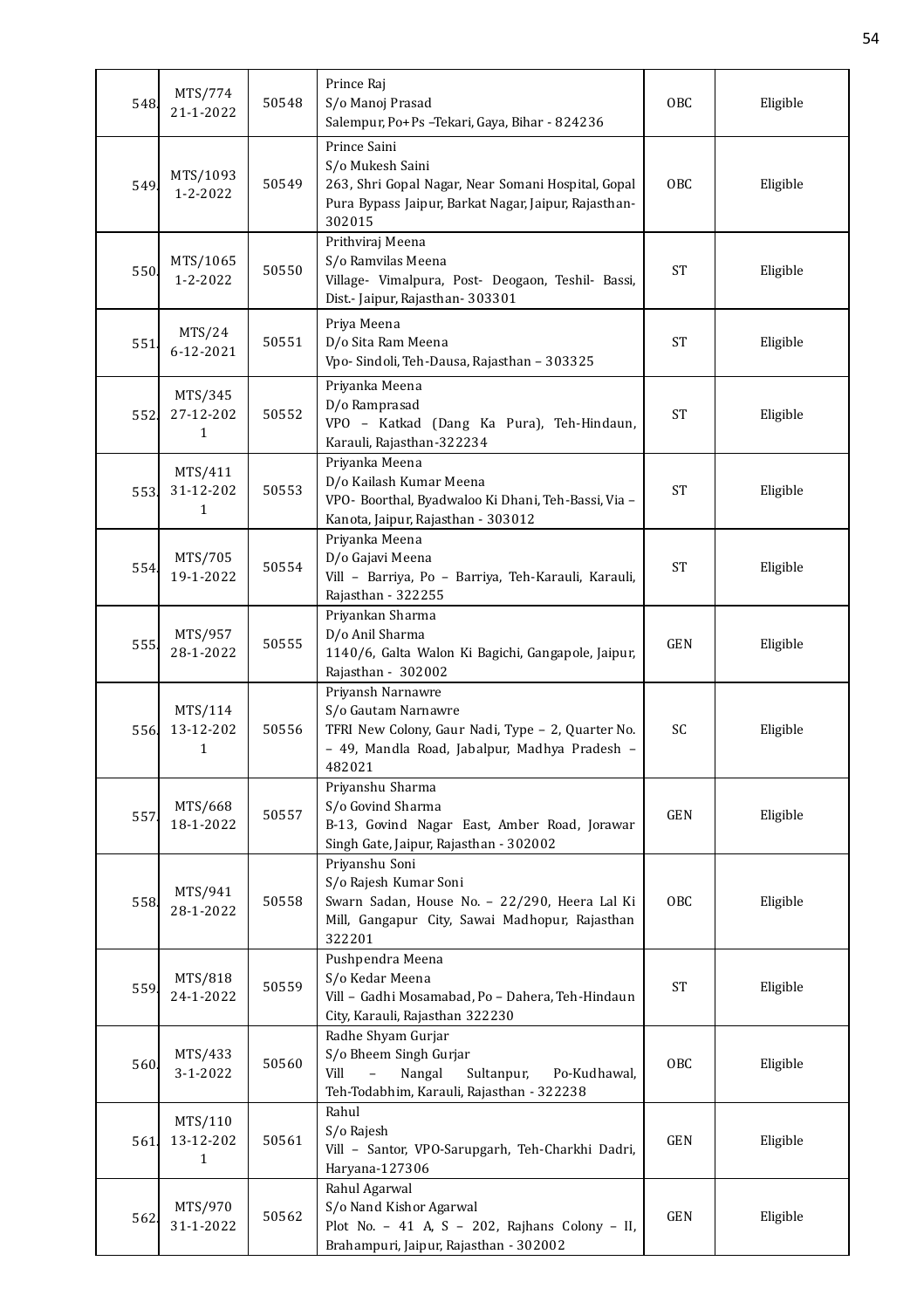| 563  | MTS/14<br>3-2-2021                   | 50563 | Rahul Bhardwaj<br>S/o Shiv Shankar Bhardwaj<br>Plot No. - 2, Chithwadi Ka Bagh, Gangapole, Jaipur,<br>Rajasthan - 302002                              | <b>GEN</b><br>EWS | Eligible |
|------|--------------------------------------|-------|-------------------------------------------------------------------------------------------------------------------------------------------------------|-------------------|----------|
| 564. | MTS/1104<br>$2 - 2 - 2022$           | 50564 | Rahul Gehlot<br>S/o Gajendra Singh Gehlot<br>Talo Ka Magra Punjla Jodhpur 342304                                                                      | OBC               | Eligible |
| 565. | MTS/1120<br>$2 - 2 - 2022$           | 50565 | Rahul Gujar<br>S/o Prathvi Raj Gujar<br>Po-Samred<br>Vill<br>Anoppura<br>Kalan,<br>$\Box$<br>The-Jamwaramgarh, Jaipur, Rajasthan 303109               | OBC               | Eligible |
| 566. | MTS/682<br>18-1-2022                 | 50566 | Rahul Khidhiya<br>S/o Khangar Singh Khidhiya<br>18E/441, ICICI Bank Street, Chopasni Housing<br>Board, Jodhpur, Rajasthan 342008                      | OBC               | Eligible |
| 567. | MTS/195<br>17-12-202<br>$\mathbf{1}$ | 50567 | Rahul Kumar Gupta<br>S/o Lallan Prasad Gupta<br>124, Hanuman Vatika, Mehra Basti, Shushilpura,<br>Sodala, Ajmer Road, Jaipur, Rajasthan - 302006      | <b>GEN</b>        | Eligible |
| 568. | MTS/295<br>23-12-202<br>$\mathbf{1}$ | 50568 | Rahul Kumar Meena<br>S/o Sitaram Meena<br>VPO - Nangal Surawatan, Dhani - Dhayawana,<br>Chak No. - 1, Teh-Amer, Jaipur, Rajasthan                     | <b>ST</b>         | Eligible |
| 569. | MTS/883<br>27-1-2022                 | 50569 | Rahul Kumar Meena<br>S/o Kalu Ram Meena<br>Teh-Chaksu<br>Vill<br>$\equiv$<br>Chandlai,<br>Jaipur,<br>Rajasthan-303903                                 | <b>ST</b>         | Eligible |
| 570. | MTS/625<br>17-1-2022                 | 50570 | Rahul Meena<br>S/o Lala Ram Meena<br>VPO -<br>Rahori,<br>Teh-Jamwaramgarh, Jaipur,<br>Rajasthan - 302027                                              | <b>ST</b>         | Eligible |
| 571  | MTS/640<br>17-1-2022                 | 50571 | Rahul Meena<br>S/o Hari Singh Meena<br>VPO-Titpuri, Teh-Kathumar, Alwar, Rajasthan -<br>321605                                                        | <b>ST</b>         | Eligible |
| 572  | MTS/728<br>20-1-2022                 | 50572 | Rahul Meena<br>S/o Karan Singh Meena<br>VPO - Katkad (Kallu Ka Pura), Teh-Hindaun City,<br>Karauli, Rajasthan - 322234                                | <b>ST</b>         | Eligible |
| 573. | MTS/264<br>22-12-202<br>1            | 50573 | Rahul Sharma<br>S/o Prem Chand Sharma<br>S, 24, Green Park Colony, Rajesh, Toyota Ke Pass,<br>Agra Road, Jaipur, Rajasthan - 302031                   | GEN               | Eligible |
| 574. | MTS/1108<br>2-2-2022                 | 50574 | Rahul Sharma<br>S/o Brijesh Sharma<br>C/o Kailash Chandra Sharma, 61/153 Pratap<br>Nagar Sanganer Jaipur 302033                                       | GEN               | Eligible |
| 575  | MTS/10<br>2-12-2021                  | 50575 | Rajeev Kumar Chakrawarti<br>S/o Hari Prakash Chakrwarti<br>Stadium Road, Dr. Jagat Bansal Ke Samne Bali Gali,<br>Sanjay Nagar, Bareilly,<br>UP-243005 | OBC               | Eligible |
| 576. | MTS/616<br>13-1-2022                 | 50576 | Rajender Meena<br>S/o Tulsi Ram Meena<br>Vill - Kherli Khurd, Po - Reendli, Teh-Mahwa,<br>Dausa, Rajasthan-321609                                     | <b>ST</b>         | Eligible |
| 577  | MTS/802<br>24-1-2022                 | 50577 | Rajendra Sharma<br>S/o Laxmi Narayan Sharma<br>210, Vishvkarma Nagar -I, Maharani Farm, Jaipur,<br>Rajasthan - 302018                                 | GEN               | Eligible |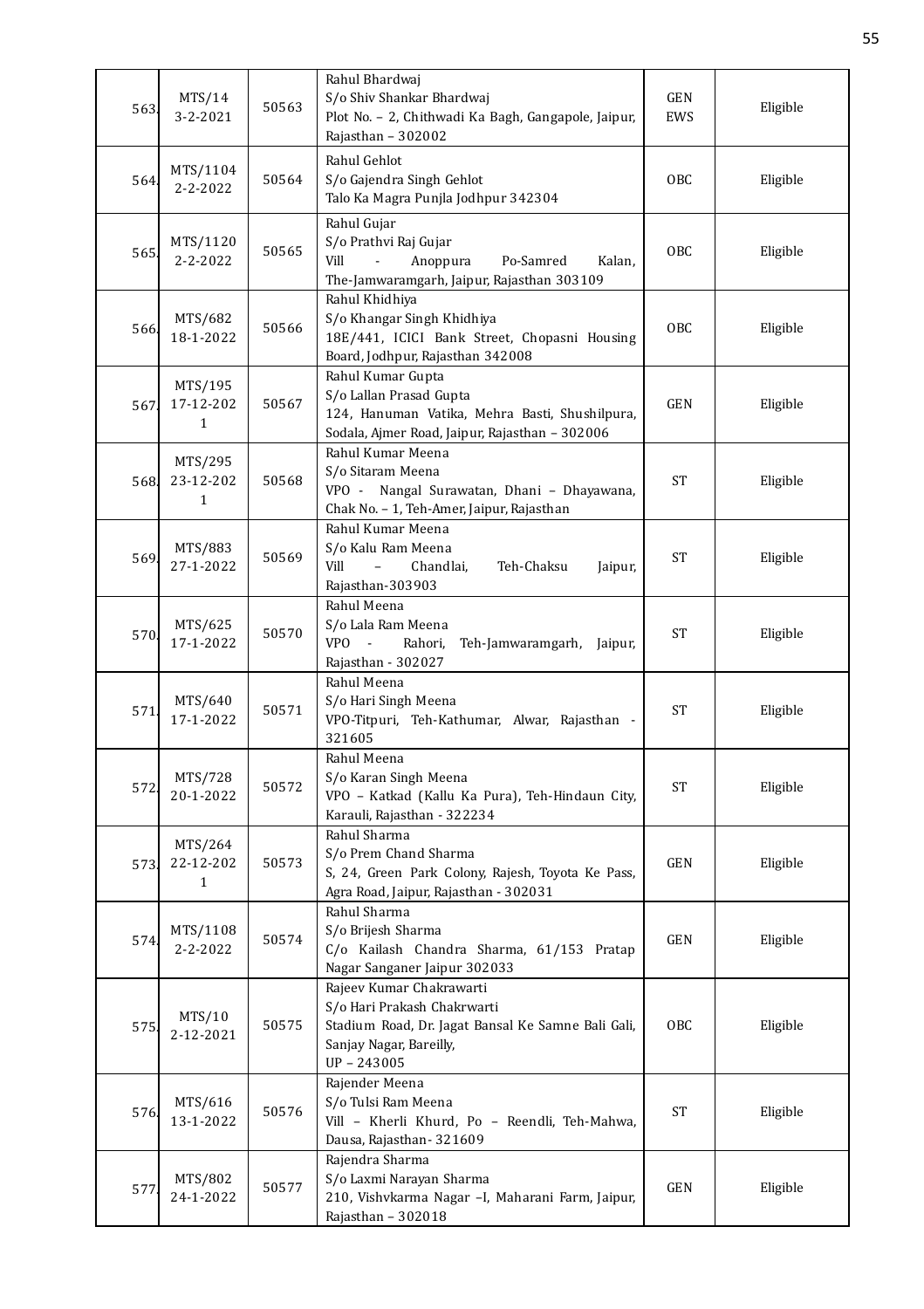| 578. | MTS/92<br>10-12-202<br>1             | 50578 | Rajendra Singh Baghel<br>S/o Kamal Singh Baghel<br>Ward No. - 2, Ayodhya Colony, Jail Road, Dabra, Post<br>- Dabra, Gwalior, Madhya Pradesh-475110 | OBC        | Eligible |
|------|--------------------------------------|-------|----------------------------------------------------------------------------------------------------------------------------------------------------|------------|----------|
| 579. | MTS/725<br>20-1-2022                 | 50579 | Rajesh Kumar Gurjar<br>S/o Ramphool Gurjar<br>VPO-Samred Kalan,<br>Teh-Jamwaramgarh, Jaipur,<br>Rajasthan - 303109                                 | OBC        | Eligible |
| 580  | MTS/627<br>17-1-2022                 | 50580 | Rajesh Kumar Meena<br>S/o Chhotu Meena<br>$VPO -$<br>Rahori, Teh - Jamwa Ramgarh, Jaipur,<br>Rajasthan 302027                                      | <b>ST</b>  | Eligible |
| 581  | MTS/998<br>31-1-2022                 | 50581 | Rajesh Kumar Meena<br>S/o Pappu Ram Meena<br>Vill - Korda Kalan, Po - Gumanpura, Teh-Sikrai,<br>Dausa, Rajasthan - 303501                          | <b>ST</b>  | Eligible |
| 582  | MTS/1010<br>31-1-2022                | 50582 | Rajesh Meena<br>S/o Shriphal Meena<br>VPO- Mannouj, Teh.- Todabhim, Dist.- Karauli,<br>Rajasthan-321611                                            | <b>ST</b>  | Eligible |
| 583. | MTs/771<br>21-1-2022                 | 50583 | Rajeshwari Meena<br>D/o Sanjit Kumar Meena<br>Plot No. - B-8, Ganesh Nagar 3 <sup>rd</sup> , Murlipura Scheme,<br>Jaipur, Rajasthan 302039         | <b>ST</b>  | Eligible |
| 584. | MTS/569<br>11-1-2022                 | 50584 | Rajkumar Bairwa<br>S/o Hansraj Bairwa<br>Gram Post - Kaima, Teh-Nadoti, Karauli, Rajasthan<br>322215                                               | SC         | Eligible |
| 585. | MTS/1011<br>31-1-2022                | 50585 | Rajnesh Kumar Choudhary<br>S/o Hanuman Prasad Jat<br>Vill.- Kanugowali Jatan, Post- Holawas, Teh.- Bansur,<br>District- Alwar, Rajasthan- 301402   | OBC        | Eligible |
| 586  | MTS/287<br>23-12-202<br>$\mathbf{1}$ | 50586 | Rajni Kant Meena<br>S/o Shyo Ram Meena<br>Vill - Mainpura Ki Dhani, (Kilatchpuri), Po -<br>Neemla, Teh-Jamwaramgarh, Jaipur Rajasthan -<br>303507  | <b>ST</b>  | Eligible |
| 587  | MTS/75<br>9-12-2021                  | 50587 | Rajpal Bunker<br>S/o Nathu Lal Bunkar<br>Vill - Jalim Singh Ka Bas, Post - Sandarsar,<br>Via-Kaladera, Chomu, Jaipur, Rajasthan - 303801           | SC         | Eligible |
| 588. | MTS/128<br>13-12-202<br>1            | 50588 | Rakesh Bawaliya<br>S/o Rameshwar Lal Bawaliya<br>Dhani Jhanjhiya Wali, Ward No. - 6, Reengu, The -<br>Shrimadhopur, Sikar, Rajasthan - 332404      | <b>OBC</b> | Eligible |
| 589. | MTS/456<br>4-1-2022                  | 50589 | Rakesh Jeph<br>S/o Vijay Singh Meena<br>Budh-Vila, Near Sem School, Naya Bas Road, Neem<br>Ka Thana, Sikar, Rajasthan - 332713                     | <b>ST</b>  | Eligible |
| 590  | MTS/416<br>31-12-202<br>1            | 50590 | Rakesh Kumar<br>S/o Dalip Singh<br>VPO-Sarangpur, Teh-Charkhi Dadri, Haryana -<br>127086                                                           | <b>OBC</b> | Eligible |
| 591  | MTS/503<br>$7 - 1 - 2022$            | 50591 | Rakesh Kumar<br>S/o Jaswant Kumar<br>Plot No. - B-101, Nandpuri Colony, Hawa Sadak,<br>Jaipur Rajasthan - 302019                                   | SC         | Eligible |
| 592  | MTS/890<br>27-1-2022                 | 50592 | Rakesh Kumar Bairwa<br>S/o Mohan Lal Bairwa<br>Near J - 245, Tiwari Ji Ka Bagh, Adarsh Nagar,<br>Jaipur, Rajasthan - 302004                        | SC         | Eligible |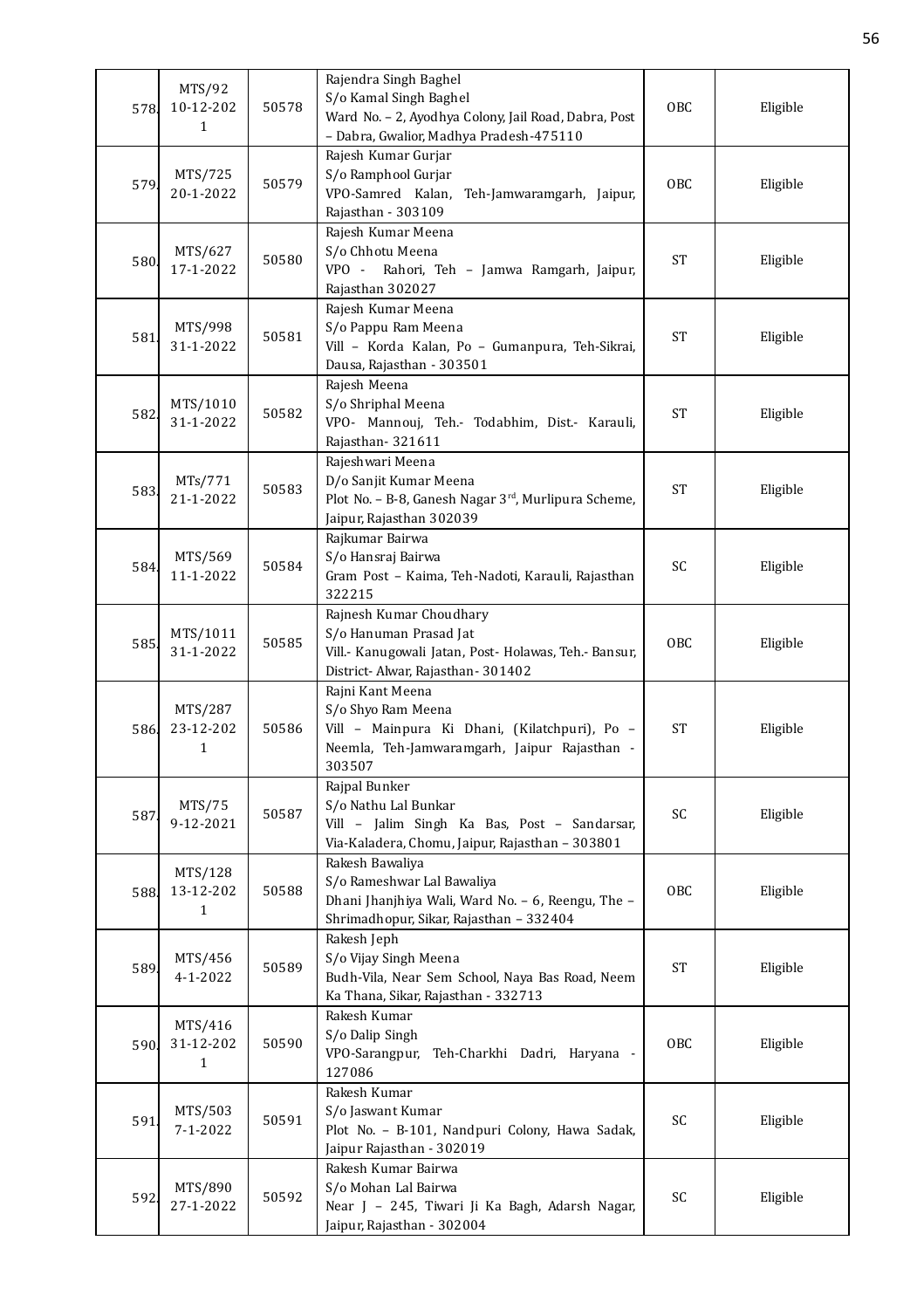| 593. | MTS/142<br>14-12-202<br>1            | 50593 | Rakesh Kumar Meena<br>S/o Narayan Lal Meena<br>Vill - Chainpura, Po-Saipura, Teh-Jamwaramgarh,<br>Jaipur, Rajasthan - 302027                   | <b>ST</b>        | Eligible |
|------|--------------------------------------|-------|------------------------------------------------------------------------------------------------------------------------------------------------|------------------|----------|
| 594. | MTS/983<br>31-1-2022                 | 50594 | Rakesh Kumar Meena<br>S/o Premraj Meena<br>Bilota, Teh - Uniyara, Tonk, Rajasthan<br>VPO -<br>304023                                           | <b>ST</b>        | Eligible |
| 595  | MTS/1111<br>$2 - 2 - 2022$           | 50595 | Rakesh Kumar Meena<br>S/o Hari Prasad Meena<br>U/p-Salampur Teh. Mahwa Dis. Dausa Raj.321608                                                   | <b>ST</b>        | Eligible |
| 596  | MTS/742<br>20-1-2022                 | 50596 | Rakesh Kumar Yadav<br>S/o Gopi Ram Yadav<br>Dhani Pipliyan, VPO-Achrol Jaipur, Rajasthan -<br>303002                                           | OBC              | Eligible |
| 597  | MTS/452<br>$4 - 1 - 2022$            | 50597 | Rakesh Swarnkar<br>S/o Murari Lal Swarnkar<br>D-320, Murlipura Scheme, Murlipura, Jaipur,<br>Rajasthan - 302039                                | <b>OBC</b>       | Eligible |
| 598  | MTS/40<br>6-12-2021                  | 50598 | Ram Krishna Sur<br>S/o Nira Pada Sur<br>Vill - Bamihati, Po-Jossur, Teh - Barasat, Ps - Habra,<br>Dist - (N) 24 Parganas, West Bangal - 743233 | <b>GEN</b>       | Eligible |
| 599. | MTS/554<br>10-1-2022                 | 50599 | Ram Sagar Meena<br>S/o Babu Lal Meena<br>Vill - Solatpura, Po - Manpawara, Teh-Uniyara,<br>Tonk, Rajasthan - 304023                            | <b>ST</b>        | Eligible |
| 600  | MTS/322<br>27-12-202<br>$\mathbf{1}$ | 50600 | Ram Singh Meena<br>S/o Sarawan Lal Meena<br>VPO- Udaipuriya Teh-Chomu, Jaipur, Rajasthan<br>303807                                             | ST<br><b>ESM</b> | Eligible |
| 601. | MTS/365<br>28-12-202<br>1            | 50601 | Raman Lal Nama<br>S/o Ganga Ram Nama<br>VPO - Randhirgarh, Teh-Bhusawar, Bharatpur,<br>Rajasthan - 321406                                      | <b>OBC</b>       | Eligible |
| 602  | MTS/533<br>10-1-2022                 | 50602 | Ramavtar Meena<br>S/o Babu Lal Meena<br>Vill - Mamchari, Po - Kalyani, Karauli, Rajasthan -<br>322243                                          | <b>ST</b>        | Eligible |
| 603  | MTS/579<br>11-1-2022                 | 50603 | Ramesh Chand Yogi<br>S/o Shankar Lal Yogi<br>VPO-Antela, Teh-Viratnagar, Via - Bhabroo, Jaipur,<br>Rajasthan - 303119                          | OBC              | Eligible |
| 604  | MTS/186<br>17-12-202<br>1            | 50604 | Ramesh Gurjar<br>S/o Magna Ram<br>VPO - Khamiyad, Nagour, Teh-Ladanu, Raj. -<br>341317                                                         | OBC              | Eligible |
| 605. | MTS/388<br>29-12-202<br>$\mathbf{1}$ | 50605 | Ramesh Sharma<br>S/o Lala Ram Sharma<br>Ladu Babaki Dhani, Vill-Sanjhariya, Po-Thikariya,<br>Jaipur, Rajasthan-302026                          | <b>GEN</b>       | Eligible |
| 606. | MTS/932<br>28-1-2022                 | 50606 | Rameshwar Lal Manohar<br>S/o Geega Ram Manohar<br>VPO - Badhal, Teh-Kishangarh, Renwal, Jaipur,<br>Rajasthan - 303602                          | SC               | Eligible |
| 607  | MTS/763<br>21-1-2022                 | 50607 | Rameshwar Prasad Gurjar<br>S/o Shankar Lal Gurjar<br>Vill - Gurjarvas, Po - Basna, Teh-Jamwaramgarh,<br>Jaipur, Rajasthan - 302028             | <b>OBC</b>       | Eligible |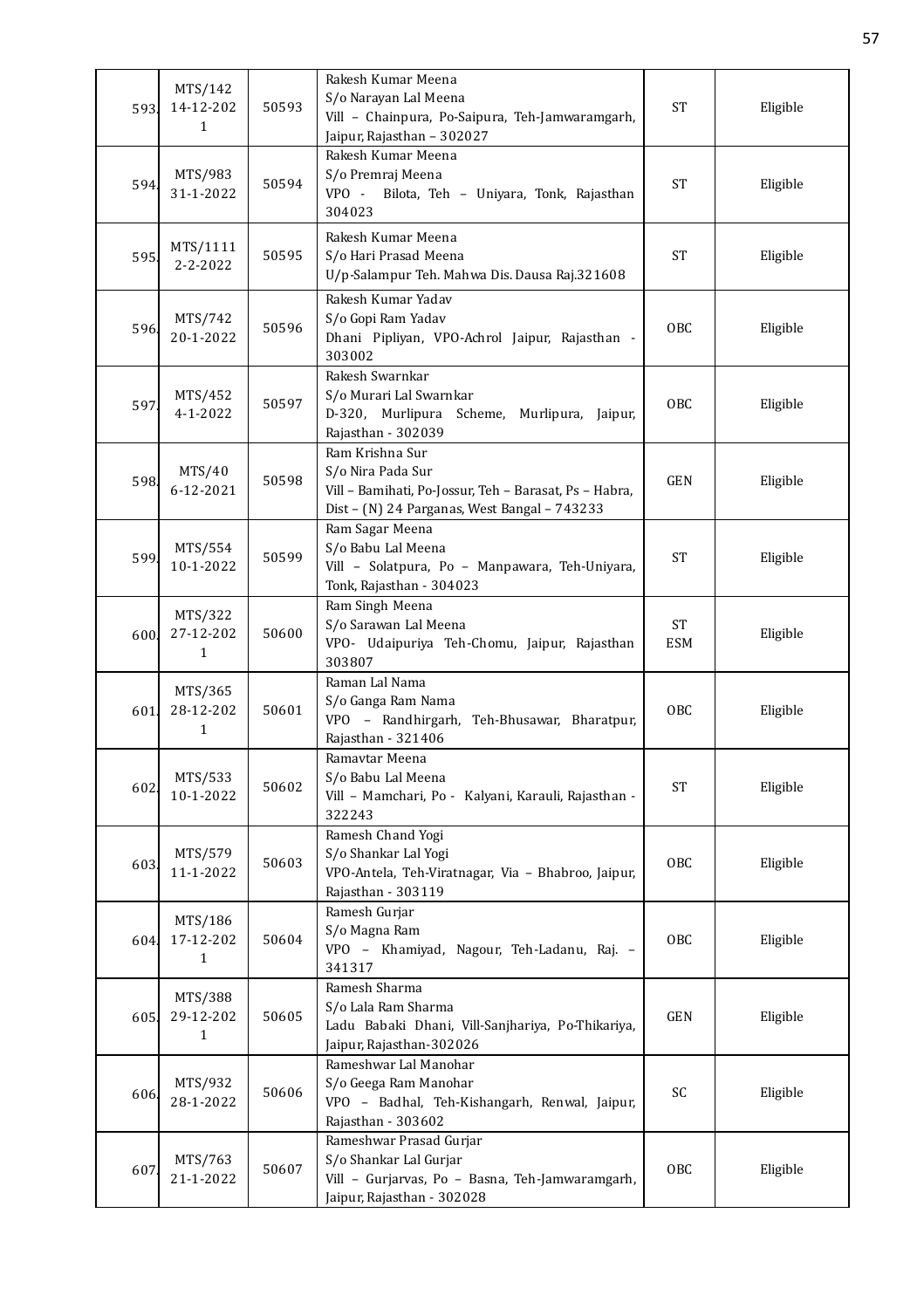| 608  | MTS/855<br>24-1-2022                 | 50608 | Ramji Lal Gurjar<br>S/o Ramswaroop Gurjar<br>House No. - 77, Vill - Hamirpura, Po - Amli,<br>Teh-Uniyara, Tonk, Rajasthan 304023                           | OBC             | Eligible |
|------|--------------------------------------|-------|------------------------------------------------------------------------------------------------------------------------------------------------------------|-----------------|----------|
| 609. | MTS/249<br>21-12-202<br>$\mathbf{1}$ | 50609 | Ramkesh Meena<br>S/o Hajari Lal Meena<br>VPO - Danau Kalan, Teh-Bassi, Jaipur, Raj. - 303302                                                               | <b>ST</b>       | Eligible |
| 610. | MTS/1072<br>1-2-2022                 | 50610 | Ramkesh Meena<br>S/o Kajod Mal Meena<br>Village- Kheri, Post- Kheri, Tehsil- Baswa, Dist.-<br>Dausa, Rajasthan-303313                                      | <b>ST</b>       | Eligible |
| 611  | MTS/1137<br>$2 - 2 - 2022$           | 50611 | Ramkesh Meena<br>S/o Kirodimal Meena<br>Vill.Danpur Post-Parbaini Teh.Rajgarh Dist. Alwar<br>Pin.301409 Rajasthan                                          | <b>ST</b>       | Eligible |
| 612. | MTS/893<br>27-1-2021                 | 50612 | Ramkhiladi Meena<br>S/o Shivkaran Meena<br>Atoon Khurd, Sawai Madhopur, Rajasthan - 322001                                                                 | <b>ST</b>       | Eligible |
| 613. | MTS/1069<br>1-2-2022                 | 50613 | Ramlakhan Yadav<br>S/o Mohan Lal Yadav<br>Banethiya Tehsil Digod, District-<br><b>VPO</b><br>Kota,<br>Rajasthan-325204                                     | 0 <sub>BC</sub> | Eligible |
| 614. | MTS/457<br>4-1-2022                  | 50614 | Ramniwas Prajapat<br>S/o Badri Lal Prajapat<br>Sadar Bajar Kasana, Po-Harpura, Teh-Sarwar, Ajmer,<br>Rajasthan - 305406                                    | OBC             | Eligible |
| 615. | MTS/552<br>10-1-2022                 | 50615 | Ramprakash Meena<br>S/o Sitaram Meena<br>Vill - Keeratpura, Po - Nimod, Teh-Malarna Dungar,<br>Sawai Madhopur, Rajasthan - 322030                          | <b>ST</b>       | Eligible |
| 616. | MTS/543<br>10-1-2022                 | 50616 | Ramraj Meena<br>S/o Bharat Lal Meena<br>Vill - Pilukheda, Po -<br>Totod, Teh-Bonli, Sawai<br>Madhopur, Rajasthan 322030                                    | <b>ST</b>       | Eligible |
| 617. | MTS/985<br>311-2022                  | 50617 | Ramraj Meena<br>S/o Kishan Lal Meena<br>Vill - Sankli, Po - Rawajana Chour, Sawai Madhopur,<br>Rajasthan - 322001                                          | <b>ST</b>       | Eligible |
| 618. | MTS/1034<br>31-1-2022                | 50618 | Ramratan<br>S/o Nimba Ram<br>Plot No.158, K.No. 44 Near SBI ATM, Defence<br>Colony, Nandri, Banar Road, Jodhpur, Rajasthan-<br>342015                      | OBC             | Eligible |
| 619. | MTS/314<br>24-12-202<br>1            | 50619 | Ramratan Kumawat<br>S/o Shiv Ram Kumawat<br>Bera Wali Dhani, Kaladera, Teh-Chomu, Jaipur,<br>Rajasthan - 303801                                            | <b>OBC</b>      | Eligible |
| 620. | MTS/1037<br>31-1-2022                | 50620 | Ramswaroop Prajapat<br>S/o Bhaira Ram Prajapat<br>Plot No.158, K.No. 44 Near SBI ATM, Defence<br>Colony, Nandri, Banar Road, Jodhpur, Rajasthan-<br>342015 | OBC             | Eligible |
| 621  | MTS/920<br>27-1-2022                 | 50621 | Ranglal Gurjar<br>S/o Choturam Gurjar<br>Vill - Rampurawas, Ramgarh, Teh-Jamwaramgarh,<br>Jaipur, Rajasthan - 303012                                       | OBC             | Eligible |
| 622  | MTS/1000<br>31-1-2022                | 50622 | Ranjan Kumar<br>S/o Mithilesh Prasad<br>Vill - Sikariya, Po - Brawan, Ps - Pali, Jehanabad,<br>Bihar-804452                                                | <b>OBC</b>      | Eligible |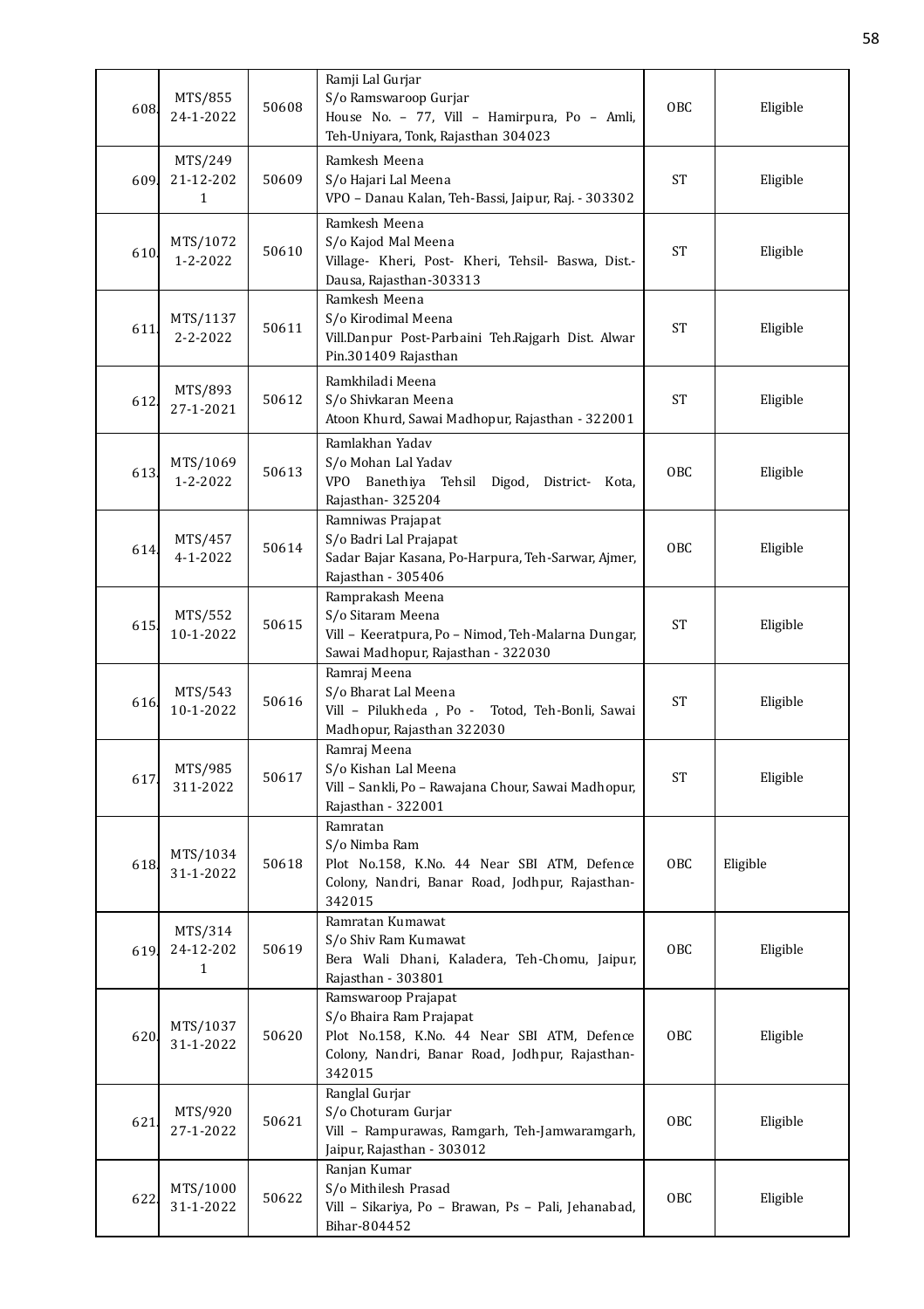| 623. | MTS/253<br>21-12-202<br>1            | 50623 | Ranjeet Singh<br>S/o Chhedi Singh<br>F-203 A, Third Floor, Gali No. - 1, Near Styam<br>Jwellers,<br>Rajnagar<br>Part-II,<br>South<br>West<br>Delhi-110077                         | <b>GEN</b><br><b>ESM</b> | Eligible |
|------|--------------------------------------|-------|-----------------------------------------------------------------------------------------------------------------------------------------------------------------------------------|--------------------------|----------|
| 624  | MTS/144<br>14-12-202<br>$\mathbf{1}$ | 50624 | Rati Ram Meena<br>S/o Sita Ram Meena<br>VPO- Sindoli, Dausa, Kala Kheta Ki Dhani, Rajasthan<br>303325                                                                             | <b>ST</b>                | Eligible |
| 625. | MTS/427<br>$3 - 1 - 2022$            | 50625 | Raushan Kumar<br>S/o Dharmvir Paswan<br>Vill - Kolhar, Po-Ps-Fatuha, Patna, Bihar - 803201                                                                                        | SC                       | Eligible |
| 626. | MTS/529<br>10-1-2022                 | 50626 | Ravi Kant Yadav<br>S/o Sanwal Ram Yadav<br>Gav - Khinwala, Po-Hasampur, Raipur Patan,<br>Teh-Neem Ka Thana, Sikar, Rajasthan - 332718                                             | OBC                      | Eligible |
| 627  | MTS/549<br>10-1-2022                 | 50627 | Ravi Kumar<br>S/o Mahavir Yadav<br>Vill - Dhanni Bigha, Po-Kesru, Ps - Chandauti, Gaya,<br>Bihar - 823002                                                                         | OBC                      | Eligible |
| 628  | MTS/527<br>10-1-2022                 | 50628 | Ravi Kumar Meena<br>S/o Rameshwar Meena<br>VPO - Dhahariya, Teh-Nadoti, Karauli, Rajasthan<br>322215                                                                              | <b>ST</b>                | Eligible |
| 629  | MTS/582<br>12-1-2022                 | 50629 | Ravi Kumar Meena<br>S/o Gangaram Meena<br>VPO-Mannauj, Teh-Todabhim, Karauli, Rajasthan -<br>321611                                                                               | <b>ST</b>                | Eligible |
| 630. | MTS/755<br>21-1-2022                 | 50630 | Ravi Kumar Meena<br>S/o Laxmi Narayan Meena<br>Vill - Saimla, Po - Hasanpur, Teh-Laxmangarh,<br>Alwar, Rajasthan - 321607                                                         | <b>ST</b>                | Eligible |
| 631  | MTS/1082<br>1-2-2022                 | 50631 | Ravi Kumar Meena<br>S/o Babu Lal Meena<br>Vill.- Kothin, Post- Baijupara, Tehsil- Mandawara,<br>Dist.- Dausa, Rajasthan- 303315                                                   | <b>ST</b>                | Eligible |
| 632  | MTS/927<br>28-1-2022                 | 50632 | Ravi Ray Atal<br>S/o Prem Chand Atal<br>115 - A, Shekhawati Nagar, Road No. - 6, VKIA,<br>Murlipura, Sikar Road, Jaipur, Rajasthan - 302039                                       | SC                       | Eligible |
| 633  | MTS/546<br>10-1-2022                 | 50633 | Ravinder<br>S/o Raj Kumar<br>House No. - 1007/1, Gali No. - 10, Ward No. - 18,<br>Darbar Colony, Garima Garden, Tosham By Pass<br>Road, HP Petrol Pump, Bhiwani, Haryana - 127021 | <b>ESM</b>               | Eligible |
| 634. | MTS/743<br>20-1-2022                 | 50634 | Ravindra Kumar Meena<br>S/o Dhanphool Meena<br>VPO- Ranoli, Via - Srimahavir Ji, Teh-Todabhim,<br>Karauli, Rajasthan - 322220                                                     | <b>ST</b>                | Eligible |
| 635. | MTS/1050<br>1-2-2022                 | 50635 | Ravindra Kumar Meena<br>S/o Hari Singh Meena<br>147, Laxminagar Magoli Walo ki Bagichi Ke Peeche<br>Gali No.3, Brahampuri, Jaipur, Rajasthan-302002                               | <b>ST</b>                | Eligible |
| 636. | MTS/744<br>20-1-2022                 | 50636 | Ravindra Sharma<br>S/o Hari Mohan Sharma<br>A1, Mahavir Colony, Jamdoli, Agra Road, Jaipur,<br>Rajasthan - 302031                                                                 | <b>GEN</b><br>EWS        | Eligible |
| 637  | MTS/460<br>4-1-2022                  | 50637 | Ravindra Singh Bhati<br>S/o Karan Singh Bhati<br>Vill - Ram Samadhi Ke Pichhe, Manoharpura Ka<br>Bagh, Po - Malviya Nagar, Teh-Sanganer, Jaipur,<br>Rajasthan - 302017            | <b>ESM</b>               | Eligible |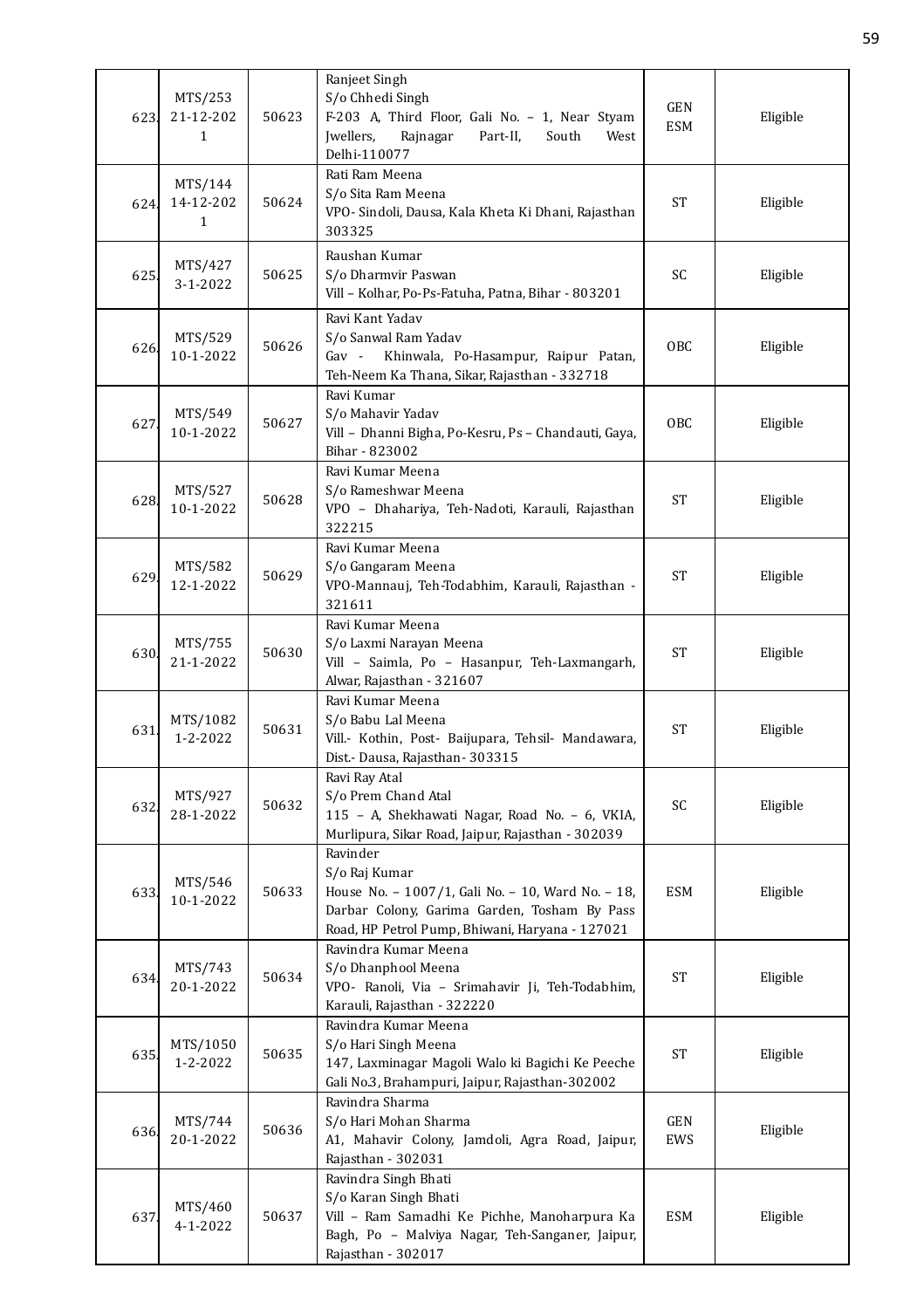| 638  | MTS/843<br>24-1-2022                 | 50638 | Ravish Chouhan<br>S/o Vijay Singh Chouhan<br>Plot No. - 171, Baraj Bawri, Street No. - 2, Near CBI<br>Office, Lal Sagar, Jodhpur, Rajasthan - 342304 | OBC               | Eligible |
|------|--------------------------------------|-------|------------------------------------------------------------------------------------------------------------------------------------------------------|-------------------|----------|
| 639  | MTS/972<br>31-1-2022                 | 50639 | Rekha Saini<br>W/o Vishnu Saini<br>67, Bharat Vihar A, Jamdoli, Agra Road, Jaipur,<br>Rajasthan - 302031                                             | OBC               | Eligible |
| 640  | MTS/1061<br>$1 - 2 - 2022$           | 50640 | Renu Kumari Meena<br>D/o Murari Lal Meena<br>Vill.- Rampura, Post- Gadarwara Gujran, Tehsil-<br>Baswa, Dist.- Dausa, Rajasthan- 303325               | <b>ST</b>         | Eligible |
| 641  | MTS/1080<br>$1 - 2 - 2022$           | 50641 | Rinku Kumar Meena<br>S/o Tejram Meena<br>Vill.- Tajpura, Post- Dabar, Tehsil- Bamanwas, Dist.-<br>Sawai Madhopur, Rajasthan-322214                   | <b>ST</b>         | Eligible |
| 642  | MTS/497<br>$6 - 1 - 2022$            | 50642 | Rinku Singh<br>S/o Shivdayal Gurjar<br>Vill - Bhopala, Po - Tehla, Teh-Rajgarh, Alwar,<br>Rajasthan - 301410                                         | OBC               | Eligible |
| 643. | MTS/965<br>29-1-2022                 | 50643 | Rishi Raj Meena<br>S/o Kajod Mal Meena<br>A-255-56, JDA Colony, Naradpura, Kunda, Amer,<br>Jaipur, Rajasthan - 302028                                | <b>ST</b>         | Eligible |
| 644. | MTS/942<br>28-1-2022                 | 50644 | Ritesh Khandey<br>S/o Ramswarup Khandey<br>39, Sahkar Nagar, Khatipura, Jaipur, Rajasthan -<br>302012                                                | <b>ST</b>         | Eligible |
| 645. | MTS/794<br>24-1-2022                 | 50645 | <b>Ritik Garg</b><br>S/o Ramesh Garg<br>F-257, Nursary Circle, Jain Mandir Ke Pass, Vaishali<br>Nagar, Jaipur, Rajasthan                             | <b>GEN</b><br>EWS | Eligible |
| 646. | MTS/854<br>24-1-2022                 | 50646 | Rohit<br>S/o Rajpal<br>B-3, 63/64, Raghubir Nagar, New Delhi - 110027                                                                                | OBC               | Eligible |
| 647  | MTS/350<br>27-12-202<br>$\mathbf{1}$ | 50647 | Rohit Sharma<br>S/o Radhay Shyam Sharma<br>J-38, Janta Colony, Behind PG College, Agra Road,<br>Dausa, Rajasthan - 303303                            | GEN               | Eligible |
| 648. | MTS/425<br>$3 - 1 - 2022$            | 50648 | Rohit Sharma<br>S/o Suresh Chand Sharma<br>459, Langar Ke Balaji Ka Chauraha, Gangari Bazar,<br>Jaipur, Rajasthan - 302002                           | GEN               | Eligible |
| 649  | MTS/57<br>7-12-2021                  | 50649 | Rohit Yadav<br>S/o Narayan Lal Yadav<br>138, jagannathpuri -2 <sup>nd</sup> , Triveni Nagar, Gopalpura,<br>Jaipur, Raj. - 302018                     | OBC               | Eligible |
| 650  | MTS/58<br>8-12-2021                  | 50650 | Ronak Agarwal<br>S/o Ram Vilas Agarwal<br>43, Mittal Bhawan,<br>New Indrapuri Colony,<br>Brahampuri, Jaipur, Rajasthan - 302002                      | GEN               | Eligible |
| 651  | MTS/1081<br>1-2-2022                 | 50651 | Roop Lata Meena<br>D/o Pyare Lal Meena<br>Vill. Post- Mandawari (Kothi Wali Dhaani) Tehsil-<br>Lalsot, Dist. Dausa, Rajasthan-303504                 | <b>ST</b>         | Eligible |
| 652  | MTS/631<br>17-1-2022                 | 50652 | Roshan Lal Meena<br>S/o Gopal Lal Meena<br>Vill - Bhawpura, Dhani - Badgoti, Po - Bainada, Via<br>- Bassi, Teh-Jamwaramgarh, Jaipur, Raj. - 303301   | $\mbox{ST}$       | Eligible |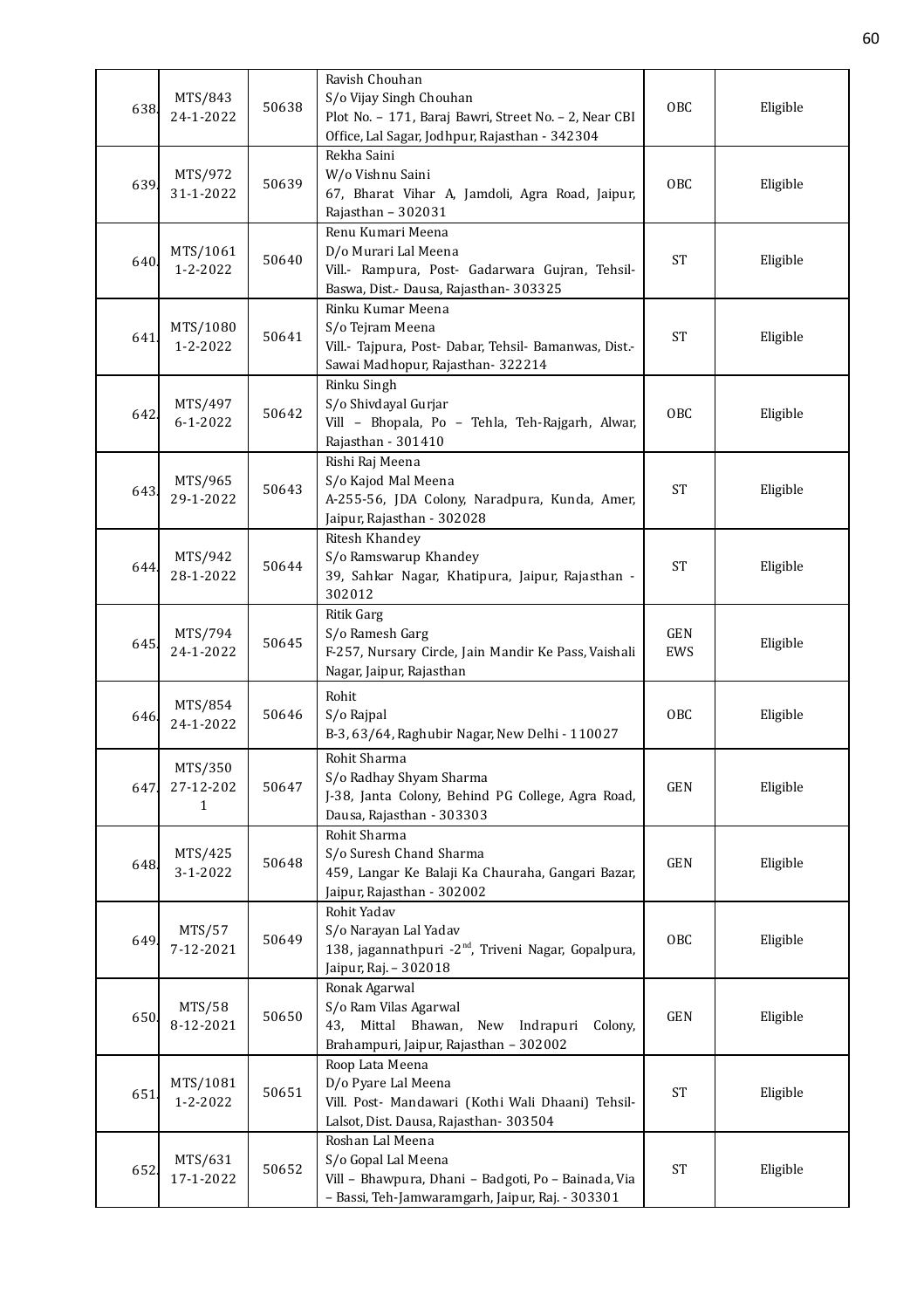| 653  | MTS/534<br>10-1-2022                 | 50653 | Rupesh Kumawat<br>S/o Nandkishore Kumawat<br>Ward No - 14, Nayi Abadi, Binjana, Dewas, MP<br>455001                                                    | OBC               | Eligible |
|------|--------------------------------------|-------|--------------------------------------------------------------------------------------------------------------------------------------------------------|-------------------|----------|
| 654. | MTS/22<br>6-12-2021                  | 50654 | Sachin<br>S/o Roshan Lal<br>Ward No - 12, Rabhari Mohalla, Gohana, Dist -<br>Sonipat, Haryana- 131301                                                  | OBC               | Eligible |
| 655  | MTS/603<br>13-1-2022                 | 50655 | Sachin Jandera<br>S/o Ram Khiladi Meena<br>A - 119, Raviendra Nagar, Airport Road, Jagatpura,<br>Jaipur, Rajasthan - 302017                            | <b>ST</b>         | Eligible |
| 656. | MTS/840<br>24-1-2022                 | 50656 | Sachin Kumar<br>S/o Amar Singh Meena<br>Vill - Kuhawani, Po - Singorai, Teh-Bari, Dholpur,<br>Raj. - 328021                                            | <b>ST</b>         | Eligible |
| 657  | MTS/1029<br>31-1-2022                | 50657 | Sachin Kumar Sah<br>S/o Raj Kumar Sah<br>House No.51A, Block-D, Road No.6, Street No.7,<br>Shyam Vihar-1, Najafgarh, South-West Delhi,<br>Delhi-110043 | <b>ST</b>         | Eligible |
| 658. | MTS/1035<br>31-1-2022                | 50658 | Sachin Kumar Singh<br>S/o Jagdish Chander<br>House No.- 1400/66 Sheetal Nagar District-Rohtak,<br>Haryana-124001                                       | <b>GEN</b>        | Eligible |
| 659. | MTS/645<br>17-1-2022                 | 50659 | Sachin Kumar Vishnoi<br>S/o Sohan Lal Vishnoi<br>Vishnoi Mohalla, Aanganbadi Ke Pass, Pur<br>-Bhilwara, Rajasthan - 311802                             | <b>GEN</b><br>EWS | Eligible |
| 660. | MTS/198<br>20-12-202<br>1            | 50660 | Sachin Sharma<br>S/o Raghuvar Dayal Sharma<br>Tiwari Bhawan, Bharah Dukan, Shyma Devi<br>Hospital, Dausa, Rajasthan 303303                             | <b>GEN</b>        | Eligible |
| 661  | MTS/692<br>19-1-2022                 | 50661 | Sahil Meena<br>S/o Brajesh Kumar Meena<br>Meena Colony, Ward No. - 1, Maharani Chatriyo Ke<br>Samne, Amer, Jaipur, Rajasthan - 302028                  | <b>ST</b>         | Eligible |
| 662. | MTS/335<br>27-12-202<br>$\mathbf{1}$ | 50662 | Sahil Rai<br>S/o Sultan Singh Rai<br>Vill - Udpalta, Po - Sahiya, Teh-Kalsi, Dehradun,<br>Uttrakhand - 248196                                          | <b>ST</b>         | Eligible |
| 663  | MTS/1068<br>1-2-2022                 | 50663 | Sahil Rathi<br>S/o Dilbagh Singh<br>V.P.O.- Nidani, Dist. & Teh.- Jind, Haryana- 126102                                                                | <b>GEN</b>        | Eligible |
| 664. | MTS/1047<br>$1 - 2 - 2022$           | 50664 | Sahil Swami<br>S/o Sanjay Swami<br>Ward No. 17, Viratnagar, Maihandola Ki Dhani,<br>Tehsil- Viratnagar, Maliwara, Jaipur, Raj. - 303102                | OBC               | Eligible |
| 665. | MTS/298<br>23-12-202<br>1            | 50665 | Samay Singh Meena<br>S/o Kanhaiya Lal Meena<br>VPo- Ghoomana, Teh-Sikrai, Dausa, Rajasthan                                                             | <b>ST</b>         | Eligible |
| 666  | MTS/266<br>22-12-202<br>1            | 50666 | Sampat Nokhwal<br>S/o Arjun Ram<br>Vill - Madhogarh, Po-Bithnok, Teh-Kolayat, Bikaner,<br>Raj. - 334302                                                | OBC               | Eligible |
| 667  | MTS/996<br>31-1-2022                 | 50667 | Sandeep Dholiwal<br>S/o Bajrang Lal<br>58, Vishwakrma Nagar - 2, Maharani Farm,<br>Durgapura Jaipur, Rajasthan - 302018                                | SC                | Eligible |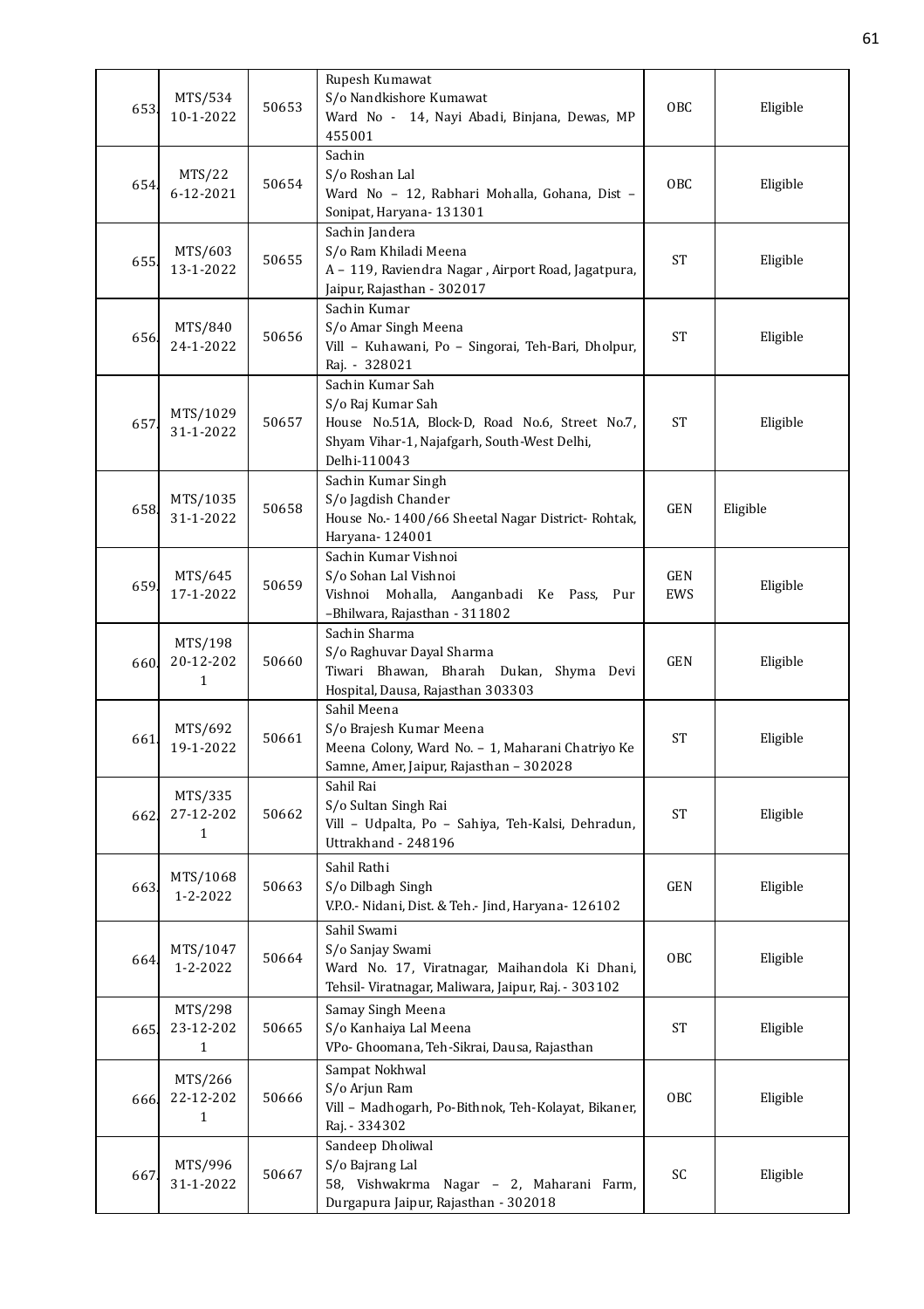| 668. | MTS/151<br>15-12-202<br>1            | 50668 | Sandeep Kumar<br>S/o Rajendra Singh<br>VPO- Leekhwa, Teh-Surajgarh, Panchayat Samiti -<br>Pilani, Jhunjhunu, Rajasthan - 333031                                                        | SC                            | Eligible |
|------|--------------------------------------|-------|----------------------------------------------------------------------------------------------------------------------------------------------------------------------------------------|-------------------------------|----------|
| 669. | MTS/355<br>27-12-202<br>1            | 50669 | Sandeep Kumar<br>S/o Phool Chand<br>GF-3/A-3, Sahaj Awas, Mansarovar Yojna, Sector - P,<br>Near Ramabai Ambedkar Maidan, Kanpur Road,<br>Po-LDA Colony, Lucknow, 226012                | SC                            | Eligible |
| 670  | MTS/471<br>4-1-2022                  | 50670 | Sandeep Kumar<br>S/o Om Prakash<br>VPO-Jonaicha<br>Khurd,<br>Teh-Neemrana,<br>Alwar,<br>Rajasthan - 301706                                                                             | <b>OBC</b>                    | Eligible |
| 671. | MTS/134<br>13-12-202<br>$\mathbf{1}$ | 50671 | Sanjay Kumar<br>S/o Man Singh<br>Bhirasar Manjhla, Po-Jaitpura, Teh-Rajgarh, Churu,<br>Rajasthan-331023                                                                                | GEN<br><b>ESM</b>             | Eligible |
| 672. | MTS/190<br>17-12-202<br>1            | 50672 | Sanjay Kumar<br>S/o Mahipal Singh Chahar<br>VPO-Bakar, Jhunjhunu, Rajasthan - 333001                                                                                                   | 0 <sub>BC</sub><br><b>ESM</b> | Eligible |
| 673. | MTS/511<br>$7 - 1 - 2022$            | 50673 | Sanjay Kumar<br>S/o Bahadur Mal<br>VPO-Kalakhari,<br>Teh-Buhana, Jhujhunu, Raj<br>$\blacksquare$<br>333502                                                                             | OBC<br><b>ESM</b>             | Eligible |
| 674. | MTS/168<br>16-12-202<br>1            | 50674 | Sanjay Kumar Gurjar<br>S/o Harinarayan Gurjar<br>Vill - Khajuriya, Po - Ghans, Tonk, Raj. - 304001                                                                                     | OBC                           | Eligible |
| 675. | MTS/956<br>28-1-2022                 | 50675 | Sanjay Kumar Meena<br>S/o Jai Ram Meena<br>V/P - Badoli, Teh-Wazirpur, Sawai Madhopur,<br>Rajasthan 322219                                                                             | <b>ST</b>                     | Eligible |
| 676. | MTS/623<br>17-1-2022                 | 50676 | Sanjay Kumar Sharma<br>S/o Kailash Chand Sharma<br>EDEN<br>Garden, Rajawas,<br>Sikar<br>Road,<br>Jaipur,<br>Rajasthan - 302013                                                         | <b>GEN</b>                    | Eligible |
| 677  | MTS/1098<br>1-2-2022                 | 50677 | Sanjay Sain<br>S/o Surendra Sain<br>Plot No. 17, Payal Vihar Colony, Nayla Road,<br>JaiSinghpura Khor, Jaipur, Rajasthan                                                               | <b>GEN</b>                    | Eligible |
| 678. | MTS/849<br>24-1-2022                 | 50678 | Sanjay Singh Prajapat<br>S/o Sugar Singh Prajapat<br>Vill - Khedla Janetpur, Po - Rendayal Goojar,<br>Teh-Warzirpur, Sawai Madhopur, Raj. - 322220                                     | <b>OBC</b>                    | Eligible |
| 679. | MTS/566<br>11-1-2022                 | 50679 | Sanjay Tomar<br>S/o Mohar Singh Tomar<br>Vill - Bijau, Po - Bijau, Dehradun, UK                                                                                                        | <b>ST</b>                     | Eligible |
| 680  | MTS/641<br>17-1-2022                 | 50680 | Sanjeev Kumar Meena<br>S/o Prakash Chand Meena<br>Plot No. 49, Green Town, Dadi Ka Phatak, Jhotwara,<br>Jaipur, Rajasthan - 302012                                                     | ST                            | Eligible |
| 681  | MTS/700<br>19-1-2022                 | 50681 | Sanjiv Kumar<br>S/o Ravindra Kumar Ravi<br>Vill - Bibeepur, Po-Baranwan, Ps - Kako Pali,<br>Jehanabad, Bihar - 804452                                                                  | OBC                           | Eligible |
| 682  | MTS/462<br>4-1-2022                  | 50682 | Sannidhiraju Sivaramakri Shandadattu<br>S/o Sannidhiraju Sakshi Gopal<br>D. No. - 9-83, Vinayaka Temple Street, U -<br>Kottapalli, Mandal - Uppada, Vill - East Godavari,<br>AP-533448 | GEN                           | Eligible |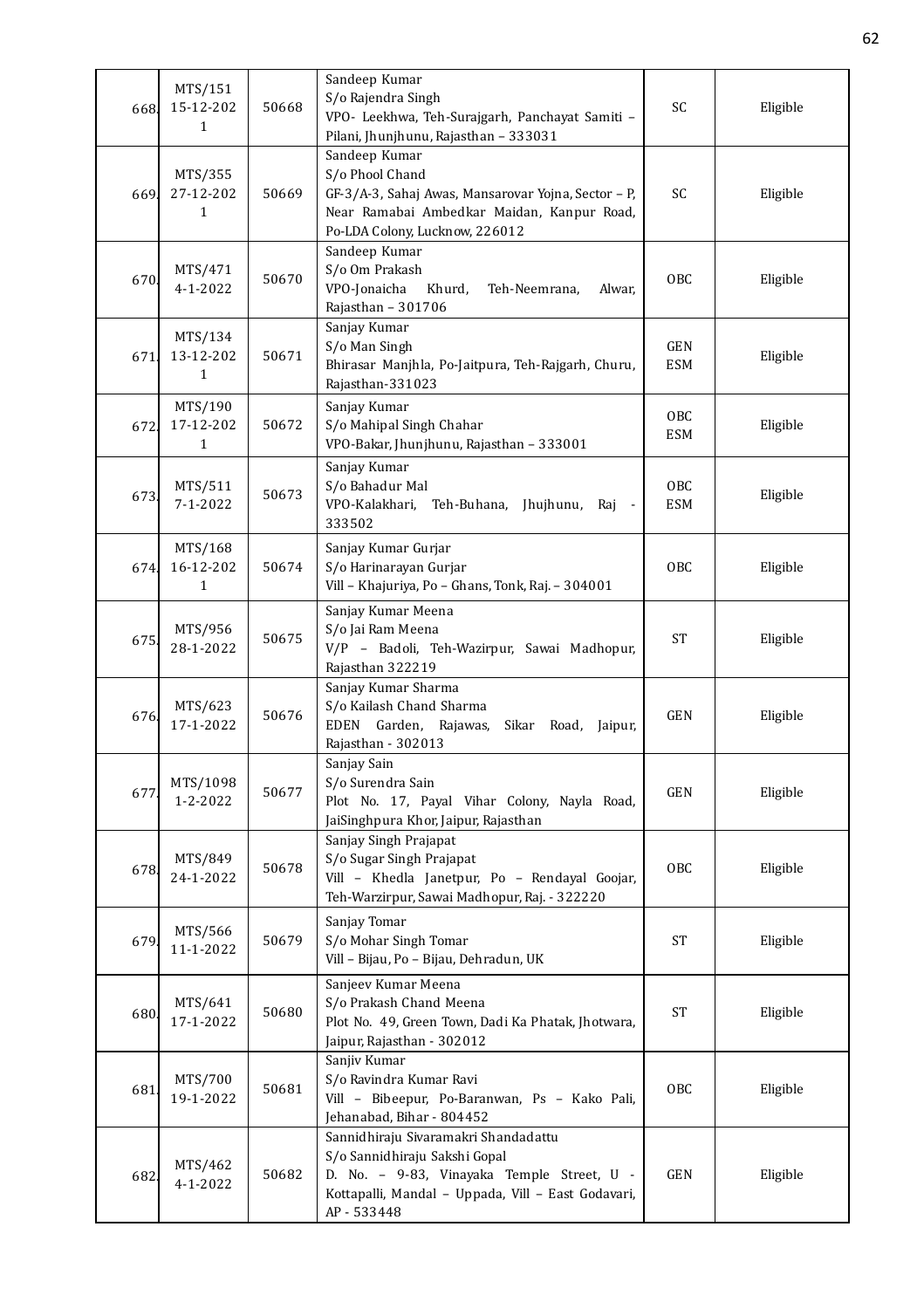| 683  | MTS/712<br>19-1-2022                 | 50683 | Santosh Kumar<br>S/o Rambabu Yadav<br>Vill - Kothiya, Po - Pinjrawan, Ps - Kinjer, Arwal,<br>Bihar - 804423                                                     | <b>OBC</b>               | Eligible |
|------|--------------------------------------|-------|-----------------------------------------------------------------------------------------------------------------------------------------------------------------|--------------------------|----------|
| 684. | MTS/753<br>21-1-2022                 | 50684 | Santosh Kumar Meena<br>S/o Bharat Lal Meena<br>Vill - Nagal Sumer Singh (Harnath Ka Bas), Po<br>-Mandawar, Teh-Mahwa, Dausa, Rajasthan-321609                   | <b>ST</b>                | Eligible |
| 685. | MTS/1130<br>$2 - 2 - 2022$           | 50685 | Sarjeet Singh<br>S/o Ramsingh Rao<br>V.+Post Palwa Teh. Rajgarh Dist. Alwar Raj. 301414                                                                         | OBC                      | Eligible |
| 686. | MTS/752<br>21-1-2022                 | 50686 | Saroj<br>D/o Shiv Singh<br>B-25, Vidhya Nagar, Jagatpura, Jaipur, Rajasthan -<br>302017                                                                         | <b>OBC</b>               | Eligible |
| 687  | MTS/1067<br>1-2-2022                 | 50687 | Saroj Ola<br>D/o Jagdish Prasad Jat<br>Mota Wali Dhani, Village- Ranjeetpura, Tehsil-<br>Kishangarh, Renwal, Jaipur, Rajasthan- 303603                          | <b>OBC</b>               | Eligible |
| 688. | MTS/892<br>27-1-2022                 | 50688 | Sarshti Paliwal<br>D/o Prahalad Paliwal<br>450, Govind Rav Ji Ka Rasta, Chandpole Bazar,<br>Jaipur, Rajasthan-302001                                            | <b>GEN</b>               | Eligible |
| 689  | MTS/770<br>21-1-2022                 | 50689 | Sartaj Ahamd Wani<br>S/o Gh Mohi Ud Din Wani<br>Drinen Po - Qazigund, Anantnag, J&K - 192221                                                                    | <b>ESM</b>               | Eligible |
| 690. | MTS/162<br>15-12-202<br>1            | 50690 | Sartaj Ahmad Wani<br>S/o Gh-Mohi-Ud-Din- Wani<br>R/o Drinen, Po-Qazigund, Anantnag, J&K-192221                                                                  | <b>GEN</b><br><b>ESM</b> | Eligible |
| 691. | MTS/776<br>21-1-2022                 | 50691 | Satish Kumar Meena<br>S/o Madan Lal Meena<br>Vill - Munapura, Po - Kot Teh - Mahwa, Dausa,<br>Rajasthan - 321609                                                | <b>ST</b>                | Eligible |
| 692. | MTS/995<br>31-1-2022                 | 50692 | Satish Sharma<br>S/o Jagdish Prasad<br>VPO-Baldevgarh, Teh-Rajgarh, Alwar, Rajasthan<br>301410                                                                  | <b>GEN</b>               | Eligible |
| 693. | MTS/197<br>20-12-202<br>1            | 50693 | Satyanarayan Meena<br>S/o Munna Lal Meena<br>Vill - Baluapura, Teh-Sapotra, Karauli, Rajasthan<br>322218                                                        | <b>ST</b>                | Eligible |
| 694. | MTS/860<br>24-1-2022                 | 50694 | Satyapal Bhadala<br>S/o Bajrang Lal Bhadala<br>VPO-Govindpura, Via - Palsana, Teh-Khandela,<br>Sikar, Rajasthan - 332402                                        | OBC                      | Eligible |
| 695. | MTS/94<br>10-12-202<br>$\mathbf{1}$  | 50695 | Satyendra Singh Chauhan<br>S/o Rakesh Singh Chauhan<br>Pritam Puram Colony, Sikander Kampoo, Purani<br>Haveli Ke Samney, Giro, Lashkar, Gwalior, MP -<br>474001 | GEN                      | Eligible |
| 696. | MTS/354<br>27-12-202<br>$\mathbf{1}$ | 50696 | Satyendra Singh Gaur<br>S/o Surendra Singh Gaur<br>VPO- Padlia, Teh-Bhinai, Ajmer, Rajasthan-305628                                                             | OBC                      | Eligible |
| 697. | MTS/248<br>21-12-202<br>1            | 50697 | Seema Saini<br>D/o Lal Chand Saini<br>Meshya Ki Dhani, Pili Ki Talai, Amer, Jaipur,<br>Rajasthan - 302028                                                       | OBC                      | Eligible |
| 698. | MTS/89<br>9-12-2021                  | 50698 | Shakuntala Meena<br>D/o Madan Singh Meena                                                                                                                       | <b>ST</b>                | Eligible |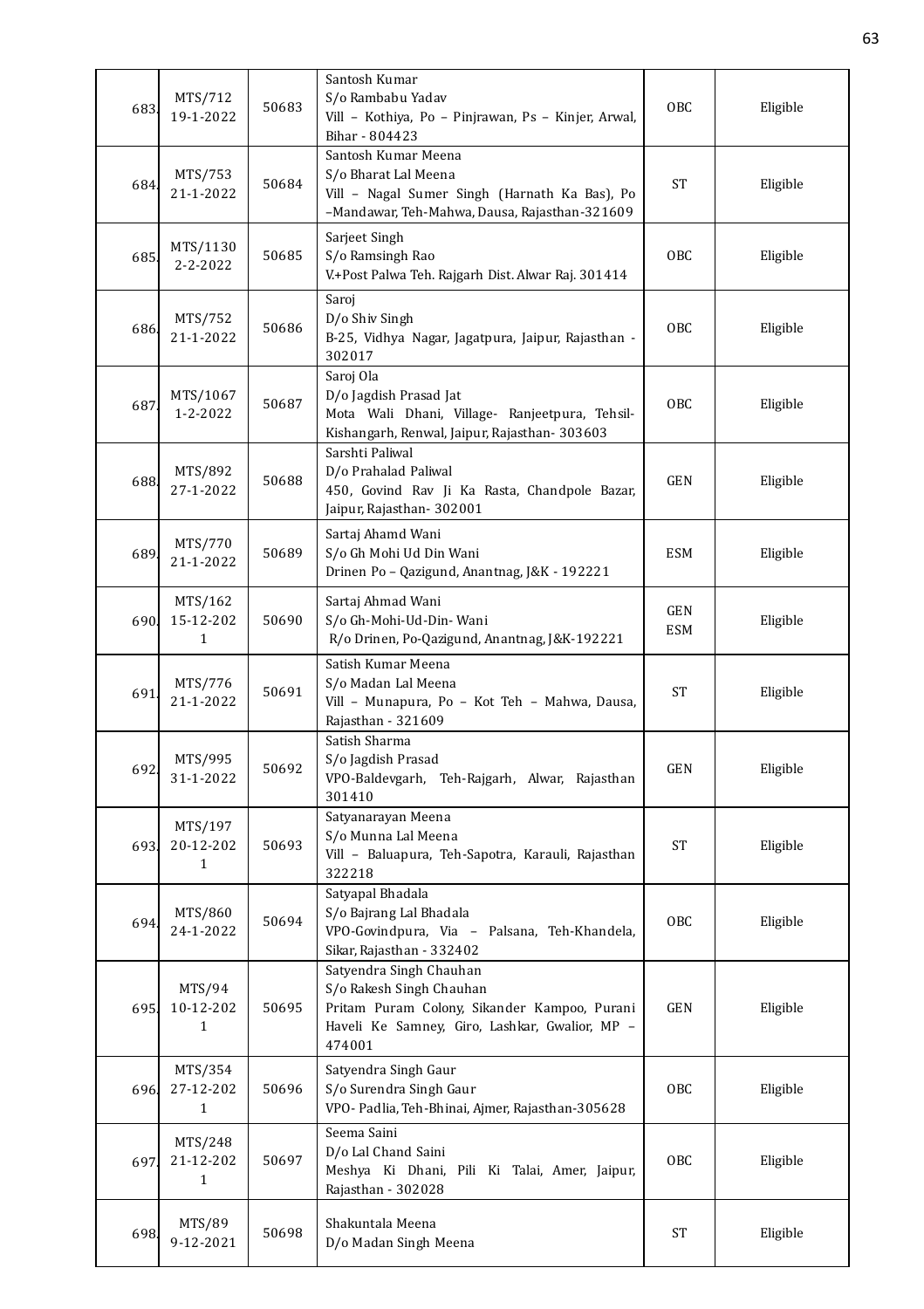|      |                      |       | 76/17 C, Kagdiwara, Brahmpuri, Jaipur, Rajasthan -                         |                     |          |
|------|----------------------|-------|----------------------------------------------------------------------------|---------------------|----------|
|      |                      |       | 302002<br>Shankar Lal Bochalya                                             |                     |          |
|      | MTS/1116             |       | S/o Mohan Lal Bochalya                                                     |                     |          |
| 699. | $2 - 2 - 2022$       | 50699 | Vill.Kanearpura Post.Itawa Teh. Kishangarh Renwal                          | <b>OBC</b>          | Eligible |
|      |                      |       | Jaipur 303602                                                              |                     |          |
|      |                      |       | Shankar Mahawar                                                            |                     |          |
|      | MTS/1017             | 50700 | S/o Ladhu Ram Mahawar                                                      | SC                  |          |
| 700. | 31-1-2022            |       | F-121 Lalkothi Scheme, Nakul Path Near Jyoti Nagar                         |                     | Eligible |
|      |                      |       | Police Station, Jaipur, Rajasthan-302015                                   |                     |          |
|      |                      |       | Shankar Meena                                                              |                     |          |
| 701. | MTS/730              | 50701 | S/o Babul Lal Meena                                                        | <b>ST</b>           | Eligible |
|      | 20-1-2022            |       | H - 2, Saraswati Nagar, Getor Road, Malviya Nagar,                         |                     |          |
|      |                      |       | Jaipur, Rajasthan - 302017                                                 |                     |          |
|      |                      |       | Sharwan Meena                                                              |                     |          |
| 702. | MTS/62               | 50702 | S/o Bhairu Lal Meena                                                       | <b>ST</b>           | Eligible |
|      | 8-12-2021            |       | Vill - Gunawath, Po-Labawa, Via - Achrol, Teh-Amer,                        |                     |          |
|      |                      |       | Jaipur, Raj. - 303002<br>Shashank Sinsinwar                                |                     |          |
|      | MTS/858              |       | S/o Lokendra Singh                                                         |                     |          |
| 703  | 24-1-2022            | 50703 | Buddha Singh Ki Road, Kherapati Mohalla, Arya                              | <b>GEN</b>          | Eligible |
|      |                      |       | Samaj Road, Bharatpur, Rajasthan - 321001                                  |                     |          |
|      |                      |       | Sher Mohamad Khan                                                          |                     |          |
|      | MTS/356              |       | S/o Saukat Khan                                                            |                     |          |
| 704. | 27-12-202            | 50704 | Vill - Bayda, Po-Ramnawar, Teh-Kathumar, Alwar,                            | <b>OBC</b>          | Eligible |
|      | 1                    |       | Rajasthan-321607                                                           |                     |          |
|      |                      |       | Shiv Kumar Sharma                                                          |                     |          |
|      | MTS/779              | 50705 | S/o Hari Shankar Sharma                                                    | GEN                 | Eligible |
| 705. | 21-1-2022            |       | Main Bus Stand Kukas Gram Post Kukas,                                      | EWS                 |          |
|      |                      |       | Teh-Amber, Jaipur, Rajasthan 302028                                        |                     |          |
|      |                      |       | Shiv Singh Meena                                                           |                     |          |
| 706. | MTS/839              | 50706 | S/o Dharm Singh Meena                                                      | <b>ST</b>           | Eligible |
|      | 24-1-2022            |       | VPO - Khandeep, Teh-Wazirpur, Sawai Madhopur,                              |                     |          |
|      |                      |       | Rajasthan 322205                                                           |                     |          |
|      |                      |       | Shivam Goyar                                                               |                     |          |
| 707. | MTS/888<br>27-1-2022 | 50707 | S/o Raju Goyar<br>171, Suttar Khana, Harijan Basti, Janta Colony,          | SC                  | Eligible |
|      |                      |       | Jaipur, Rajasthan -                                                        |                     |          |
|      |                      |       | Shivam Meena                                                               |                     |          |
|      | MTS/937              |       | S/o Roop Singh Meena                                                       |                     |          |
| 708  | 28-1-2022            | 50708 | Vill - Bhutwara, Po-Ranoli                                                 | <b>ST</b>           | Eligible |
|      |                      |       | Teh-Todabhim, Karauli, Rajasthan - 322220                                  |                     |          |
|      | MTS/340              |       | Shivam Vyas                                                                |                     |          |
| 709. | 27-12-202            | 50709 | S/o Om Prakash                                                             | <b>GEN</b>          | Eligible |
|      | $\mathbf{1}$         |       | Arya Samaj Ke Peeche, Nagaur, Raj. - 341001                                |                     |          |
|      |                      |       | Shivraj Meena                                                              |                     |          |
|      | MTS/351              |       | S/o Rajaram Meena                                                          |                     |          |
| 710. | 27-12-202            | 50710 | Vill - Kalaguda, Po-Amargarh, Karauli, Rajasthan -                         | <b>ST</b>           | Eligible |
|      | $\mathbf{1}$         |       | 322218                                                                     |                     |          |
|      |                      |       | Shruti Mehra                                                               |                     |          |
|      | MTS/1142             |       | D/o Rajesh Mehra                                                           |                     |          |
| 711. | 2-2-2022             | 50711 | M.N. 4 Mehra Basti Gangapole, Jaipur, Rajasthan -                          | OBC                 | Eligible |
|      |                      |       | 302002                                                                     |                     |          |
|      |                      |       | Shubham Gajanan Sawale                                                     |                     |          |
|      | MTS/482              |       | S/o Gajanan Waman Sawale                                                   |                     |          |
| 712. | 4-1-2022             | 50712 | City Survey No. 61/2A/3, Plot No. - 17,                                    | OBC                 | Eligible |
|      |                      |       | Pandurangnath Nagar, Near Pooja Complex Khadka                             |                     |          |
|      |                      |       | Road, NH -53, Bhusawal, Jalgaon, Maharashtra                               |                     |          |
|      |                      |       | Shubham Meena                                                              |                     |          |
| 713. | MTS/88<br>9-12-2021  | 50713 | S/o Chandra Prakash Meena                                                  | $\operatorname{ST}$ | Eligible |
|      |                      |       | 67, Mangala Marg, Sita Ram Bazar, Brahmpuri,<br>Jaipur, Rajasthan - 302002 |                     |          |
|      |                      |       |                                                                            |                     |          |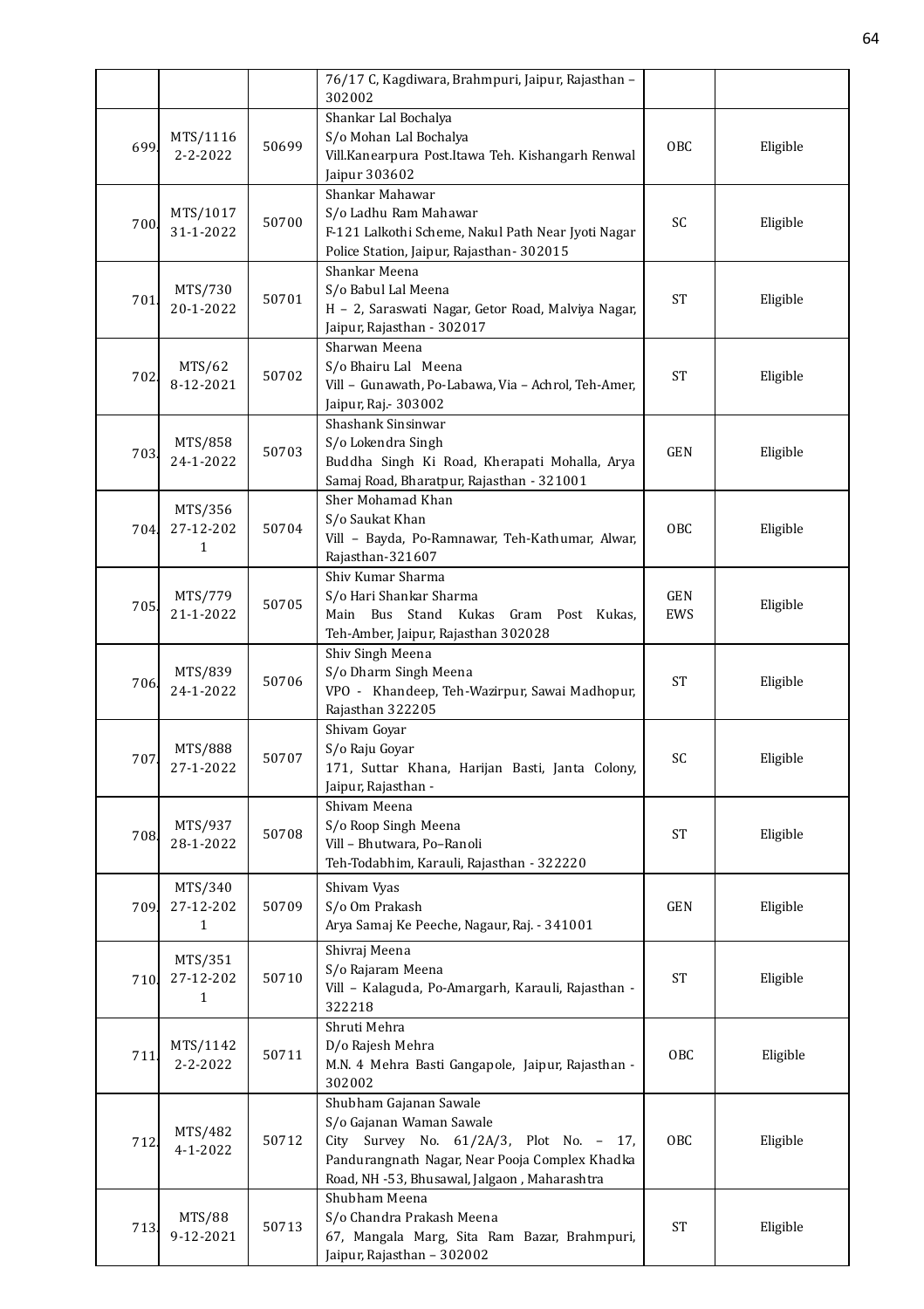| 714. | MTS/865<br>24-1-2022                 | 50714 | Shubham Morya<br>S/o Shiv Charan Morya<br>Plot No. - 19, Hathroi Bawari, Ajmer Road, Jaipur,<br>Rajasthan - 302001                                                       | <b>ST</b>         | Eligible |
|------|--------------------------------------|-------|--------------------------------------------------------------------------------------------------------------------------------------------------------------------------|-------------------|----------|
| 715. | MTS/1038<br>31-1-2022                | 50715 | Shubham Sharma<br>S/o Kailash Chand Sharma<br>House No. B-130, DaaduDayal Nagar, Behind Shiv<br>Mandir, Kalyanpura, Mansorover, Jaipur, Rajasthan-<br>302020             | <b>GEN</b>        | Eligible |
| 716  | MTS/1099<br>1-2-2022                 | 50716 | Shubham Sharma<br>S/o Hari Narayan Sharma<br>Pilot No. 2605, Telipada, Choura Rasta, Jaipur,<br>Rajasthan-302003                                                         | <b>GEN</b>        | Eligible |
| 717  | MTS/492<br>$6 - 1 - 2022$            | 50717 | Shyam Dixit<br>S/o Vinod Prasad Sharma<br>3974, Dina Nath Ji Ki Gali, Purani Basti, Tripoliya<br>Bazar, Brahampuri, Jaipur, Rajasthan - 302002                           | <b>GEN</b>        | Eligible |
| 718  | MTS/1129<br>$2 - 2 - 2022$           | 50718 | Shyam Sunder Meena<br>S/o Meetha Lal Meena<br>Dhani Badh ki GramTootiyawas Tehsil Lalsot Dausa<br>Kallawas Rajasthan 303505                                              | <b>ST</b>         | Eligible |
| 719. | MTS/1123<br>$2 - 2 - 2022$           | 50719 | ShyamSunder Nakwal<br>S/o Gopal Nakwal<br>B-57 Walmiki Basti, Transport Nagar, Aamagarh,<br>Vaidhpuri Colony, Jaipur, Rajasthan                                          | SC                | Eligible |
| 720. | MTS/1146<br>$2 - 2 - 2022$           | 50720 | Sita Bairwa<br>D/o Kanhaiya Lal Bairwa<br>Ragar Basti Tantori Ajmer Rajasthan Pin 305627                                                                                 | <b>GEN</b>        | Eligible |
| 721  | MTS/828<br>24-1-2022                 | 50721 | Sita Ram Meena<br>S/o Hans Ram Meena<br>VPO- Mannouj, Teh- Todabhim, Karauli, Rajasthan -<br>321611                                                                      | <b>ST</b>         | Eligible |
| 722  | MTS/1045<br>$1 - 2 - 2022$           | 50722 | Sohan Lal Kumawat<br>S/o Mool Chand Kumawat<br>P.No. 225, Mahaveer Nagar-Y, Behind Ramduwar,<br>Sanganer, Jaipur, Rajasthan - 302029                                     | <b>OBC</b>        | Eligible |
| 723  | MTS/90<br>9-12-2021                  | 50723 | Sohan Lal Meena<br>S/o Madan Singh Meena<br>76/17 C, Kagdiwara, Brahmpuri, Jaipur, Rajasthan -<br>302002                                                                 | <b>ST</b>         | Eligible |
| 724  | MTS/910<br>27-1-2022                 | 50724 | Sohan Lal Meena<br>S/o Girraj Prasad Meena<br>C/o C.S. Meena, Plot No. - 3 MB/77, Indira Gandhi<br>Nagar,<br>Jagatpura,<br>Sector<br>$-3$<br>Jaipur,<br>Rajasthan-302017 | <b>ST</b>         | Eligible |
| 725  | MTS/738<br>20-1-2022                 | 50725 | Sohan Lal Yadav<br>S/o Mangal Chand Yadav<br>Gudha Surzen, Po - Jalsu, Via - Jahota, Jaipur,<br>Rajasthan - 303701                                                       | OBC               | Eligible |
| 726. | MTS/975<br>31-1-2022                 | 50726 | Somesh Swarnkar<br>S/o Nand Bihari Swarnkar<br>1011-A, Shree Ganesh Colony, Old Ramgarh Mode,<br>Amer Road, Jaipur, Rajasthan - 302002                                   | <b>OBC</b>        | Eligible |
| 727. | MTS/276<br>22-12-202<br>$\mathbf{1}$ | 50727 | Somveer<br>S/o Deepa Ram<br>VPO-Dadrewa, Teh-Rajgarh, Churu, Rajasthan -<br>331023                                                                                       | GEN<br><b>ESM</b> | Eligible |
| 728. | MTS/861<br>24-1-2022                 | 50728 | Sonali Lodha<br>D/o Ashok Chand Lodha                                                                                                                                    | OBC               | Eligible |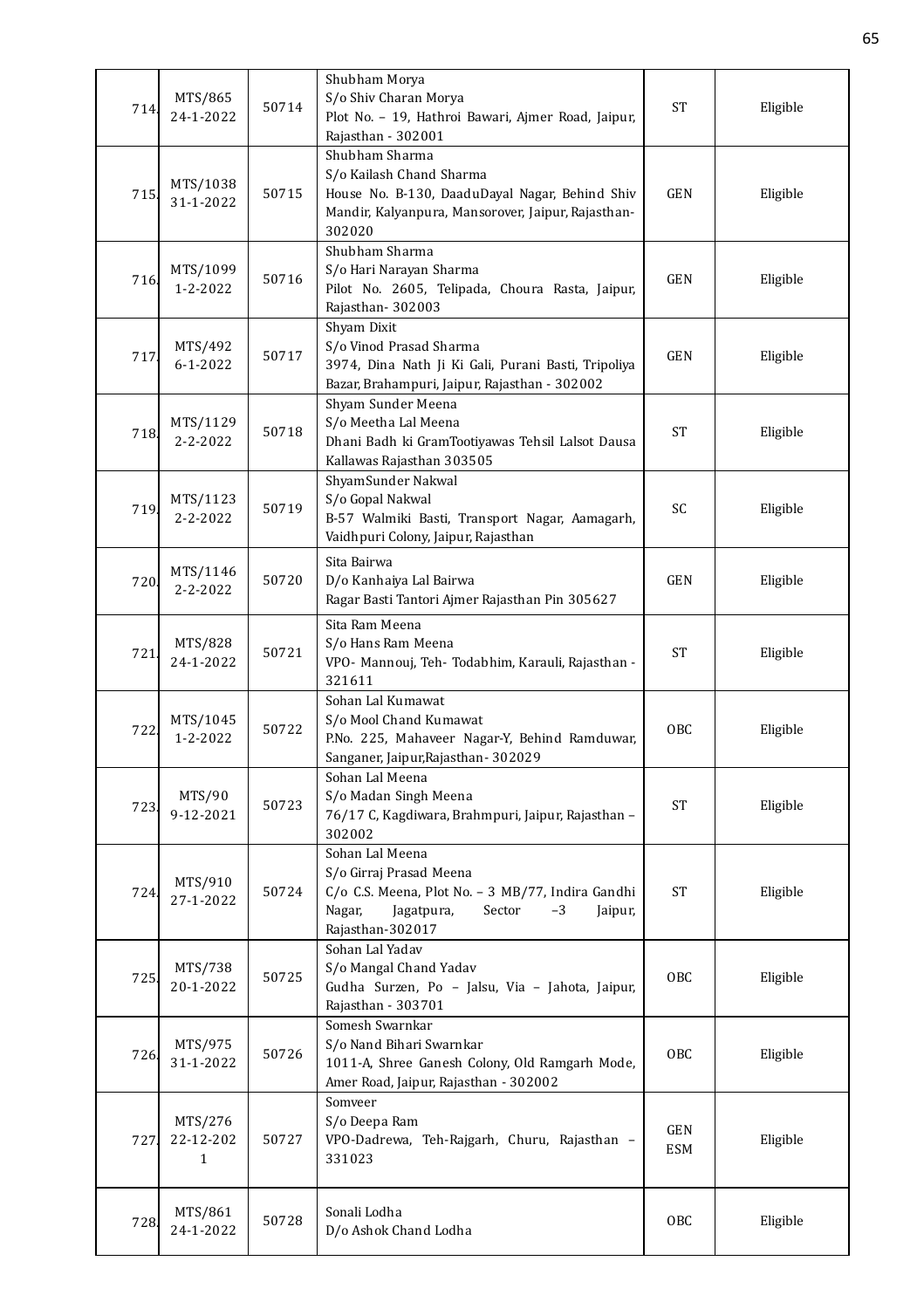|      |                                      |       | C/o Jai Kumar Sharma, H. No. - B-133, Bapu Nagar,<br>Rajendra Marg, Near KKS Urology Hospital, Jaipur,<br>Rajasthan - 302015                      |            |          |
|------|--------------------------------------|-------|---------------------------------------------------------------------------------------------------------------------------------------------------|------------|----------|
| 729. | MTS/1075<br>1-2-2022                 | 50729 | Sonali Thakur<br>S/o Madan Singh Thakur<br>Vill. Ree, P.O- Badgaon, Tehsil- Jhandutta, Dist.-<br>Bilaspur, HP- 174029                             | <b>GEN</b> | Eligible |
| 730. | MTS/288<br>23-12-202<br>1            | 50730 | Sonu<br>S/o Sher Singh<br>VPO - Thua, Teh-Alewa, Jind, Haryana - 126125                                                                           | OBC        | Eligible |
| 731  | MTS/469<br>$4 - 1 - 2022$            | 50731 | Sonu Kumar Chaurasia<br>S/o Vinod Prasad Chaurasia<br>Moh-Nandan<br>Bigha,<br>$Po + Ps$<br>Tekari,<br>Gaya,<br>Bihar-824236                       | OBC        | Eligible |
| 732  | MTS/971<br>31-1-2022                 | 50732 | Sonu Saini<br>S/o Babu Lal Saini<br>Gola Ki Dhani, Peelwa Khurd, Peelwa Khurd, Dausa,<br>Rajasthan-303304                                         | <b>OBC</b> | Eligible |
| 733  | MTS/465<br>4-1-2022                  | 50733 | Sonu Verma<br>S/o Krishan Kumar<br>S/o 54-55, Vivekanand Colony, Vridh Ashram Road,<br>Near Sector - 17, Sriganganagar, Rajasthan 335001          | <b>OBC</b> | Eligible |
| 734. | MTS/131<br>13-12-202<br>1            | 50734 | Sourav Mourya<br>S/o Ashok Kumar Mourya<br>146, Hathroi Bawari, Ajmer Road, Jaipur, Rajasthan<br>$-302001$                                        | <b>ST</b>  | Eligible |
| 735  | MTS/525<br>10-1-2022                 | 50735 | Subhash Chand<br>S/o Bajrang Lal<br>Vill<br>$\overline{a}$<br>Tipnya<br>Ki<br>Dhani,<br>Po-Banura,<br>Teh-Dantaramgarh, Sikar, Rajasthan - 332023 | <b>OBC</b> | Eligible |
| 736. | MTS/624<br>17-1-2022                 | 50736 | Subhash Kumar<br>S/o Jagdish Prasad<br>VPO-Rajpura, Teh - Danta Ramgarh,<br>Sikar,<br>Rajasthan 332023                                            | <b>OBC</b> | Eligible |
| 737  | MTS/501<br>$6 - 1 - 2022$            | 50737 | Sudha Meena<br>D/o Satya Narain Meena<br>Surya Nagar Taron Ki Koot, Tonk Road, Jaipur,<br>Rajasthan - 302029                                      | <b>ST</b>  | Eligible |
| 738. | MTS/241<br>21-12-202<br>1            | 50738 | Sugana Ram Tak<br>S/o Dala Ram Tak<br>Bagoriyon Ki Dhani, Manaklo, Jodhpur, Rajasthan -<br>342305                                                 | OBC        | Eligible |
| 739. | MTS/952<br>28-1-2022                 | 50739 | Suman Bai Rathore<br>W/o Narendra Singh<br>VPO-Chitawa, Nagaur, Rajasthan - 341519                                                                | <b>GEN</b> | Eligible |
| 740. | MTS/394<br>30-12-202<br>1            | 50740 | Sumanlata Meena<br>D/o Ramkaran Meena<br>VPo-Parbeni, Teh-Reni, Alwar, Rajasthan - 301409                                                         | ST         | Eligible |
| 741. | MTS/284<br>23-12-202<br>$\mathbf{1}$ | 50741 | Sumit Meena<br>S/o Mohan Lal Meena<br>8, Uniyara Garden Teen Murti Circle, Govind Marg,<br>Jaipur, Rajasthan-302004                               | <b>ST</b>  | Eligible |
| 742. | MTS/347<br>27-12-202<br>1            | 50742 | Sumit Pal<br>S/o Devi Singh<br>Vill - Behra Sadat, Po-Kakrauli, Muzaffarnagar, UP -<br>251316                                                     | OBC        | Eligible |
| 743  | MTS/3<br>29-11-202<br>1              | 50743 | Sumit Sharma<br>S/o Suresh Sharma<br>VPO- Rahori, Jamwaramgarh, Jaipur, Rajasthan -<br>302027                                                     | <b>GEN</b> | Eligible |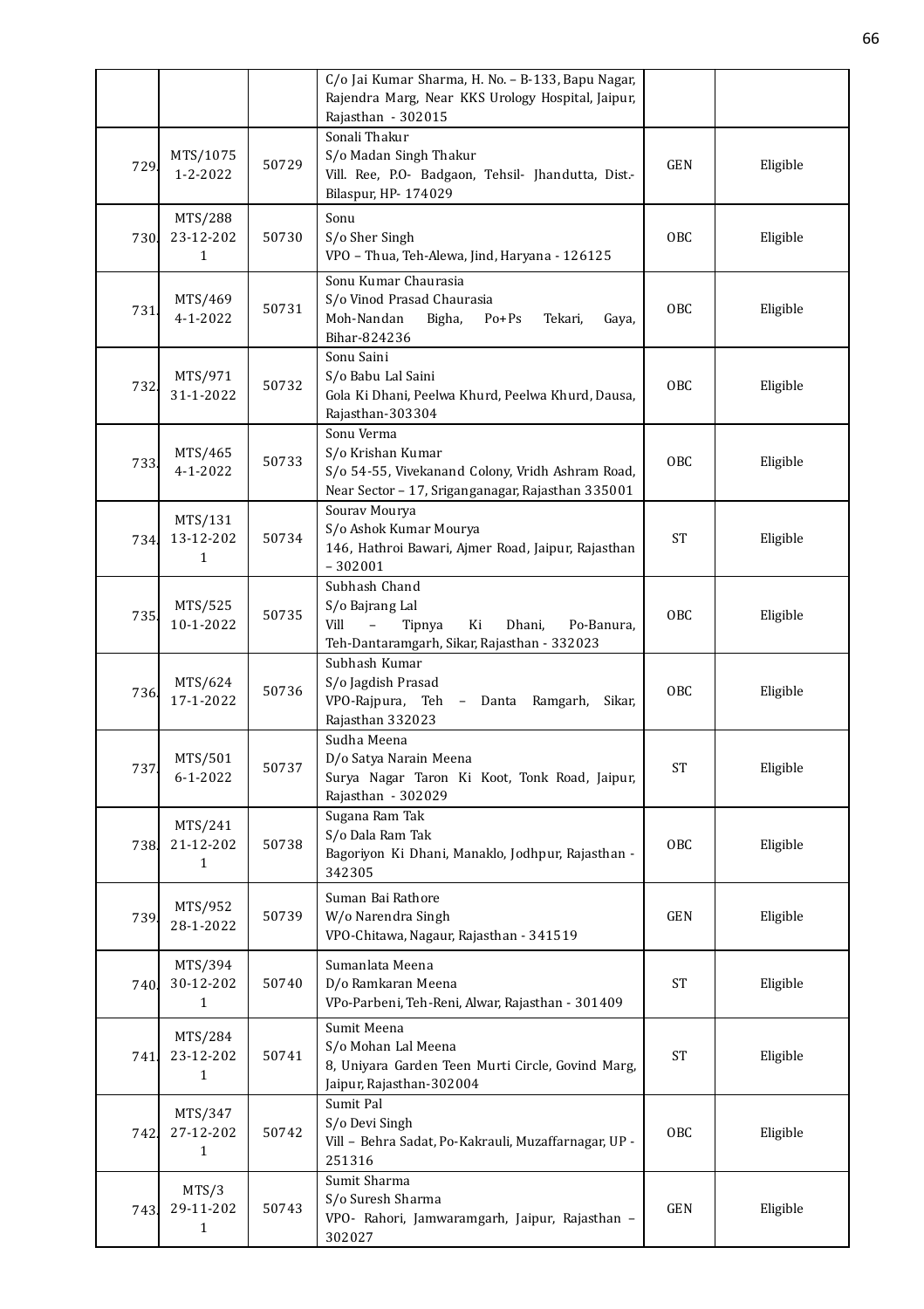| 744. | MTS/125<br>13-12-202<br>1 | 50744 | Sunil Kumar<br>S/o Fateh Singh<br>House No. - 347, Ward No. - 15, Employess Colony,<br>Teh - Ratia, Fatehabad, Haryana - 125051                     | OBC        | Eligible |
|------|---------------------------|-------|-----------------------------------------------------------------------------------------------------------------------------------------------------|------------|----------|
| 745  | MTS/459<br>$4 - 1 - 2022$ | 50745 | Sunil Kumar<br>S/o Banwari Lal<br>Vill - Bass Dhakan, Po - Lohasana Chotta,<br>Teh-Churu, Rajasthan                                                 | OBC        | Eligible |
| 746. | MTS/1058<br>1-2-2022      | 50746 | Sunil Kumar<br>S/o Banwari Lal<br>Village- Neharo Ki Dhani, Post- Kolsiya, Tehsil-<br>Nawalgarh, Dist.- Jhunjhunu, Rajasthan-333042                 | SC         | Eligible |
| 747  | MTS/928<br>28-1-2022      | 50747 | Sunil Kumar Alwaria<br>S/o Jai Ram Alwaria<br>A-112, Shyam Mitra Mandal Nagar, Murlipura,<br>Jaipur, Rajasthan-302039                               | SC         | Eligible |
| 748. | MTS/661<br>17-1-2022      | 50748 | Sunil Kumar Garhwal<br>S/o Bhagwana Ram Garhwal<br>Vill - Samarthpura, Po - Dookiya, Via - Palsana,<br>Sikar, Rajasthan - 332402                    | OBC        | Eligible |
| 749. | MTS/154<br>15-12-202<br>1 | 50749 | Sunil Kumar Jajra<br>S/o Panna Ram Jajra<br>Khedarpura, Po-Khokhar,<br>Dhara<br>Ki<br>Dhani,<br>Teh-Parbatsar, Nagaur, Rajasthan - 341512           | OBC        | Eligible |
| 750  | MTS/791<br>24-1-2022      | 50750 | Sunil Kumar Meena<br>S/o Babu Lal Meena<br>Vill - Roopbas, Po - Bhandodi, Teh-Rajgarh, Alwar,<br>Rajasthan - 301414                                 | <b>ST</b>  | Eligible |
| 751. | MTS/257<br>22-12-202<br>1 | 50751 | Sunil Meena<br>S/o Moti Lal Meena<br>Dhani Bagichi, Nangal, Susawatan, Amer, Jaipur,<br>Rajasthan - 302028                                          | <b>ST</b>  | Eligible |
| 752  | MTS/885<br>27-1-2022      | 50752 | Sunil Meena<br>S/o Kalu Ram Meena<br>Vill<br>Teh-Chaksu<br>$\overline{\phantom{a}}$<br>Chandlai,<br>Jaipur,<br>Rajasthan-303903                     | <b>ST</b>  | Eligible |
| 753  | MTS/834<br>24-1-2022      | 50753 | Sunil Prajapat<br>S/o Mangi Lal<br>Plot No. - 7, Kh. No. - 32, Roopshree Nagar, Defence<br>Colony, Nandri, Banar Road, Jodhpur, Rajasthan<br>342015 | OBC        | Eligible |
| 754  | MTS/1117<br>2-2-2022      | 50754 | Sunita Choudhary<br>D/o Pradeep Kumar Choudhary<br>Vill. Junsiya Post Itawa Kishangarh Renwal Jaipur<br>Raj.303602                                  | <b>OBC</b> | Eligible |
| 755. | MTS/270<br>22-12-202<br>1 | 50755 | Sunita Jat<br>D/o Mahipal Netar<br>Petela<br>Ki<br>Dhani,<br>Bhutera,<br>Teh-Chomu,<br>Via-Govindgarh, Jaipur, Rajasthan - 303712                   | OBC        | Eligible |
| 756  | MTS/415<br>31-12-202<br>1 | 50756 | Sunny Mishra<br>S/o Nagendra Mishra<br>Patwari Colony, Babai Road, Hoshangabad, MP<br>461001                                                        | <b>GEN</b> | Eligible |
| 757. | MTS/256<br>22-12-202<br>1 | 50757 | Supriya<br>D/o Shiva Narayan<br>29, Dev Nagar, Railway Station Ke Samne, Rampura<br>Road, Sanganer, Jaipur, Rajastha-302029                         | SC         | Eligible |
| 758. | MTS/438<br>3-1-2022       | 50758 | Suraj Meena<br>S/o Dalchand<br>Vill - Maharajsar, Borai Bharatpur, Raj. - 321026                                                                    | <b>ST</b>  | Eligible |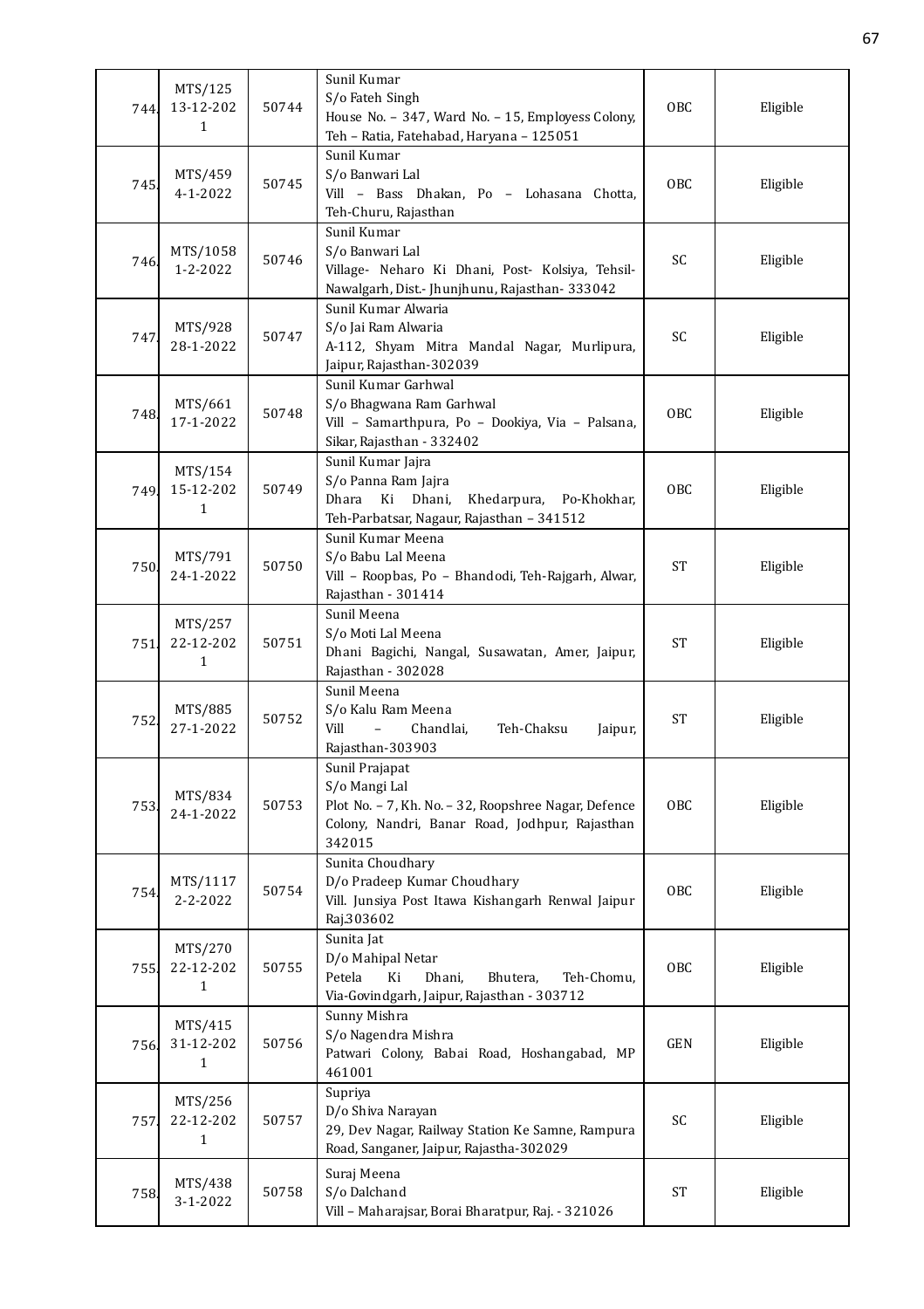| 759  | MTS/437<br>3-1-2022       | 50759 | Suraj Pal Gahlot<br>S/o Prem Raj<br>Chhota Bazar, Ward No. - 13, Kuchera, Nagaur,<br>Rajasthan - 341024                                           | OBC                 | Eligible |
|------|---------------------------|-------|---------------------------------------------------------------------------------------------------------------------------------------------------|---------------------|----------|
| 760. | MTS/361<br>27-12-202<br>1 | 50560 | Suranjan Kumar<br>S/o Shivshankar Ram<br>VPO-Bhagwatipur Karmour, Ps-Pandarak, Patna,<br>Bihar - 803914                                           | <b>GEN</b>          | Eligible |
| 761  | MTS/943<br>28-1-2022      | 50761 | Surendra Kumar Meena<br>S/o Ram Lal Meena<br>Plot No. - 65, Surya Vihar Gator, Jagatpura, Malviya<br>Nagar, Jaipur, Rajashthan 302017             | <b>ST</b>           | Eligible |
| 762  | MTS/804<br>24-1-2022      | 50762 | Surendra Singh Bhadana<br>S/o Shankar Lal Bhandala<br>Vill - Samred Khurd, Po - Samred Kalan,<br>Teh-Jamwaramgarh, Jaipur, Rajasthan - 303109     | OBC                 | Eligible |
| 763  | MTS/66<br>8-12-2021       | 50763 | Surendra Singh Meena<br>S/o Bhanwar Singh Meena<br>Vill - Jaleri, Po-Devdawas, Teh-Dooni,<br>Tonk,<br>Rajasthan - 304802                          | <b>ST</b>           | Eligible |
| 764. | MTS/342<br>27-12-202<br>1 | 50764 | Suresh Choudhary<br>S/o Phoola Ram Choudhary<br>C/o Choudharay Kirana Store, Near Masjid, Haddi<br>Mill, Basni IInd Phase, Jodhpur, Raj. - 342005 | OBC                 | Eligible |
| 765. | MTS/697<br>19-1-2022      | 50765 | Suresh Gurjar<br>S/o Ram Ji Lal Gurjar<br>VPO-Kunder, Teh-Uniyara, Tonk, Rajasthan-304023                                                         | OBC                 | Eligible |
| 766. | MTS/531<br>10-1-2022      | 50766 | Suresh Kumar<br>S/o Desraj<br>Ward No. - 7, Vill - Nagrota, P/o Ghou, Manhasan,<br>Jammu                                                          | SC                  | Eligible |
| 767  | MTS/820<br>24-1-2022      | 50767 | Suresh Kumar Bajiya<br>S/o Bagguram Bajiya<br>Wauash Wali Dhani, Lakhani, Via - Reengus,<br>Teh-Khendla, Sikar, Rajasthan - 332404                | OBC                 | Eligible |
| 768  | MTS/68<br>8-12-2021       | 50768 | Suresh Kumar Meena<br>S/o Kailash Prasad Meena<br>Vill - Kaledi, Po-Hapawas, Teh-Nangal Rajawatan,<br>Dausa, Raj. - 303506                        | <b>ST</b>           | Eligible |
| 769  | MTS/500<br>$6 - 1 - 2022$ | 50769 | Suresh Kumar Meena<br>S/o Jagdish Narayan Meena<br>VPO-Lalwas (Karol Ki Dhani), Teh-Jamawa, Jaipur,<br>Raj. - 303109                              | <b>ST</b>           | Eligible |
| 770. | MTS/157<br>15-12-202<br>1 | 50770 | Surla Chandini<br>D/o Surla Demudu<br>Kondala Agrahasam, Makavarapalam, Mandalam,<br>Visakhapatnam AP - 531113                                    | OBC                 | Eligible |
| 771  | MTS/18<br>3-2-2021        | 50771 | Sushmita Dawn<br>D/o Nirmal Dawn<br>Plot No. - 2, Dhandra Colony, Jaisinghpura Khor,<br>Jaipur, Rajasthan - 302027                                | GEN                 | Eligible |
| 772. | MTS/480<br>$4 - 1 - 2022$ | 50772 | Tajbar Singh Rawat<br>S/o Dhiraj Singh Rawat<br>Vill - Godi Bari, Po-Dugadda, Pauri Garhwal,<br>UK-246127                                         | GEN<br><b>ESM</b>   | Eligible |
| 773. | MTS/626<br>17-1-2022      | 50773 | Tarachand Meena<br>S/o Nand Lal Meena<br>A - 17, Adinath Nagar, Bhonawato Ki Dhani, Swai<br>Gaitor, Jagatpura, Jaipur, Rajasthan - 302014         | $\operatorname{ST}$ | Eligible |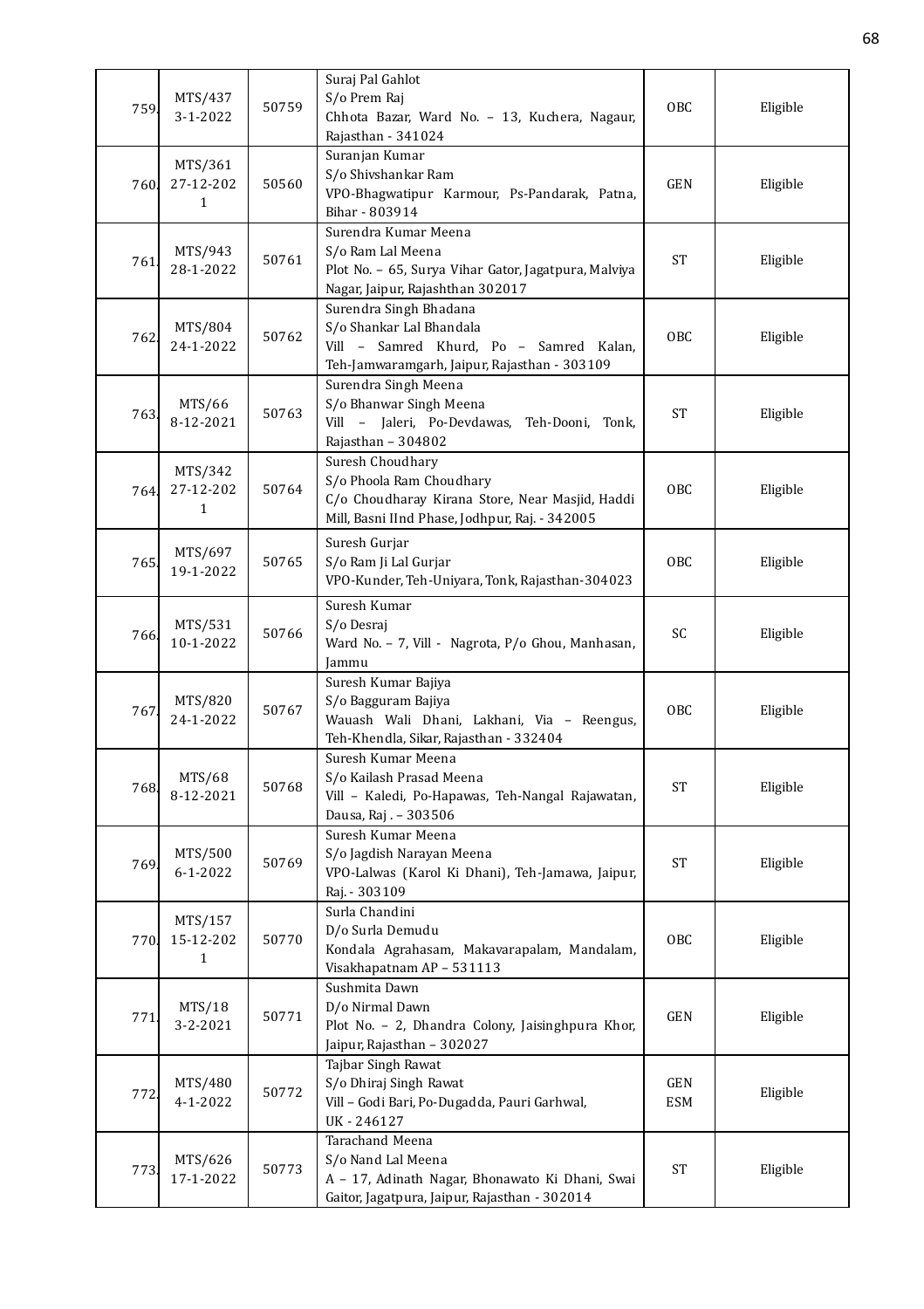| 774. | MTS/548<br>10-1-2022                 | 50774 | Tarshem<br>S/o Dharampal<br>Vill - Kamalpur, Po-Badsikri, Teh-Kalayat, Kaithal,<br>Haryana - 136117                                                           | <b>GEN</b>        | Eligible |
|------|--------------------------------------|-------|---------------------------------------------------------------------------------------------------------------------------------------------------------------|-------------------|----------|
| 775  | MTS/478<br>$4 - 1 - 2022$            | 50775 | Tarun Laxkar<br>S/o PM Laxkar<br>17, Narayan Nagar, Near Jaipuriya Hospital, Tonk<br>Road, Jaipur, Rajasthan - 302018                                         | OBC               | Eligible |
| 776. | MTS/966<br>29-1-2022                 | 50776 | Teena Gupta<br>D/o Ramgopal Gupta<br>03, Govind Vatika, Nayla Road, Jaisinghpura Khor,<br>Jaipur, Rajasthan-302027                                            | <b>GEN</b>        | Eligible |
| 777  | MTS/591<br>12-1-2022                 | 50777 | Teetu Singh<br>S/o Ranjeet Singh<br>VPo-Gunti, Teh-Behror, Alwar, Rajasthan-301701                                                                            | SC                | Eligible |
| 778. | MTS/532<br>10-1-2022                 | 50778 | Tejendra Yadav<br>S/o Jai Dayal Yadav<br>Vill - Khinwala, Po - Hasampur, Teh-Neem Ka<br>Thana, Sikar, Rajasthan 332718                                        | OBC               | Eligible |
| 779. | MTS/300<br>23-12-202<br>1            | 50779 | Tejkishan Meena<br>S/o Kallanram Meena<br>VPO - Katkad, Teh-Hindaun City, Karauli,<br>Rajasthan - 322234                                                      | <b>ST</b>         | Eligible |
| 780  | MTS/715<br>19-1-2022                 | 50780 | Tinku Kumar<br>S/o Santosh Kumar<br>Vill - Harwanshpur, Po- Osmanchak, Ps - Masaurhi,<br>Distt. - Patna, Bihar - 804452                                       | SC                | Eligible |
| 781  | MTS/922<br>27-1-2022                 | 50781 | Trilok Samria<br>S/o Chagan Lal Samria<br>13, Uttam Nagar, Lal Dungri, Ganeshpuri, Jaipur<br>Rajasthan - 302003                                               | SC                | Eligible |
| 782  | MTS/70<br>8-12-2021                  | 50782 | Tularam Singh Solanki<br>S/o Bhoop Singh Solanki<br>House No. - 1118, Sector - 2, Panchkula, HR -<br>134112                                                   | <b>GEN</b>        | Eligible |
| 783. | MTS/583<br>12-1-2022                 | 50783 | Tulsi Ram Meena<br>S/o Batasya Ram Meena<br>VPO-Mannauj, Teh-Todabhim, Karauli, Rajasthan -<br>321611                                                         | <b>ST</b>         | Eligible |
| 784. | MTS/398<br>30-12-202<br>1            | 50784 | Udairaj Prajapat<br>S/o Sugan Lal<br>VPo-Gazipur,<br>Teh-Mahwa, Dausa, Rajasthan -<br>321612                                                                  | OBC<br><b>ESM</b> | Eligible |
| 785. | MTS/434<br>3-1-2022                  | 50785 | <b>Uday Singh Gurjar</b><br>S/o Sairam Gurjar<br>Vill<br>Sultanpur,<br>Nangal<br>Po-Kudhawal,<br>Teh-Todabhim, Karauli, Rajasthan - 322238                    | <b>OBC</b>        | Eligible |
| 786. | MTs/148<br>15-12-202<br>$\mathbf{1}$ | 50786 | Umesh Kannoja<br>S/o Raja Ram Kannoja<br>Keer Khera, Sichai Nagar, Chittorgarh, Rajasthan -<br>312001                                                         | SC                | Eligible |
| 787. | MTS/369<br>28-12-202<br>1            | 50787 | Umesh Kumar<br>S/o Rohitash Kumar<br>VPO- Pehal, Alwar, Rajasthan - 301404                                                                                    | SC                | Eligible |
| 788  | MTS/989<br>31-1-2022                 | 50788 | Umesh Kumar Jangid<br>S/o Mahesh Kumar Jangid<br>16-B, Pratap Nagar 2 <sup>nd</sup> , Kirana Store Ka Samne,<br>Jaisinghpura Khor, Jaipur, Rajasthan - 302027 | <b>OBC</b>        | Eligible |
| 789. | MTS/304<br>24-12-202<br>1            | 50789 | Umesh Kumar Meena<br>S/o Raghunath Meena<br>Vill - Harsoli, Po - Harsoli, Via - K Renwal, Teh-K.<br>Renwal, Jaipur, Raj. - 303603                             | <b>ST</b>         | Eligible |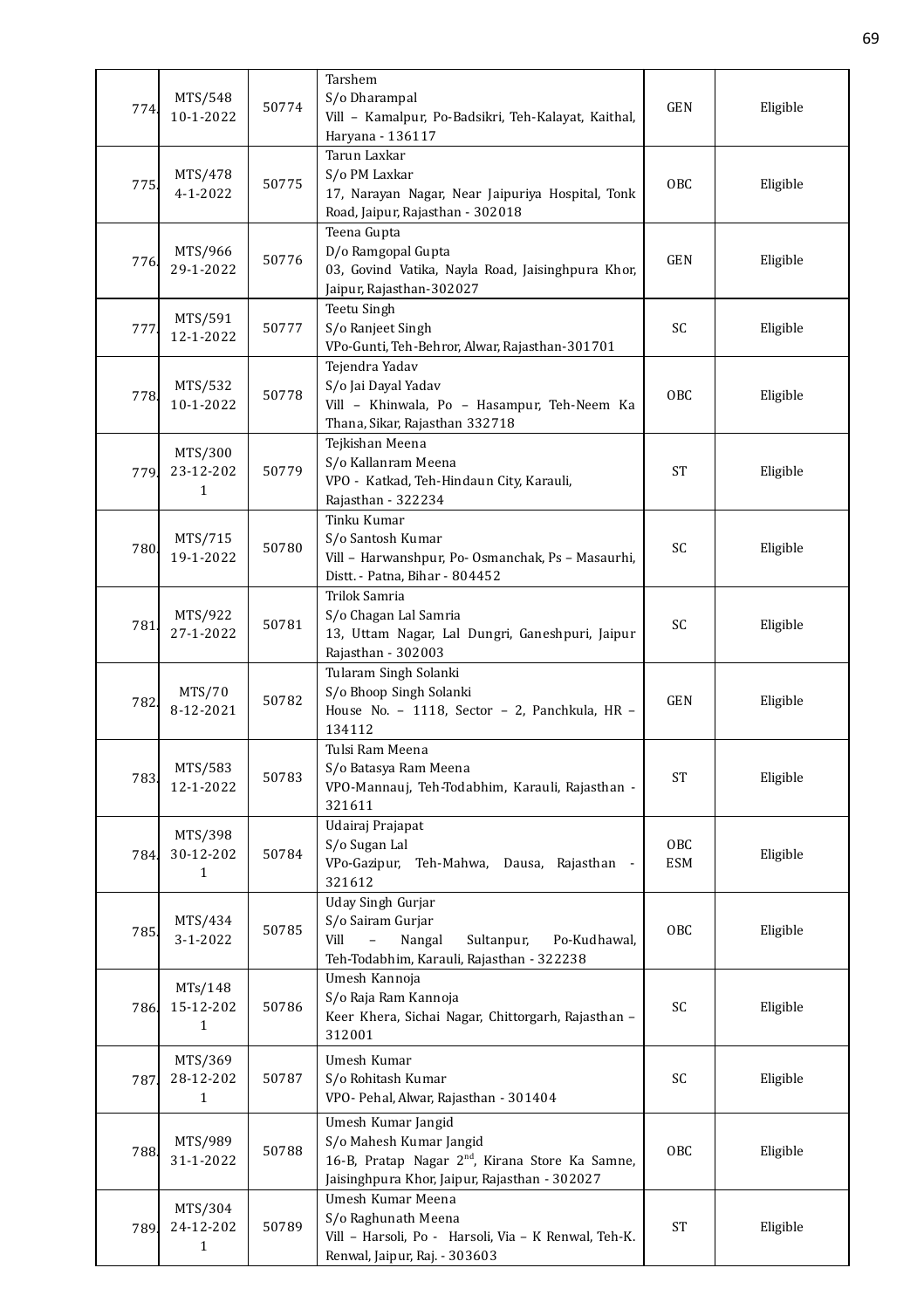| 790  | MTS/555<br>10-1-2022                 | 50790 | Umesh Kumar Upadhyay<br>S/o Dharmveer Upadhyay<br>Govt. Hospital, Srivijay<br>Sriganganagar,<br>Nagar,<br>Rajasthan - 335704                               | <b>GEN</b>          | Eligible |
|------|--------------------------------------|-------|------------------------------------------------------------------------------------------------------------------------------------------------------------|---------------------|----------|
| 791. | MTS/882<br>27-1-2022                 | 50791 | Umesh Singh Gurjar<br>S/o Kanwar Singh<br>B-37, Deraur Nagar, Jamdoli, Jaipur, Raj. - 302031                                                               | OBC                 | Eligilbe |
| 792. | MTS/343<br>27-12-202<br>$\mathbf{1}$ | 50792 | V. Hari Madavan<br>S/o K. Venkatesan<br>1/50 A, West Street, S. Sennampatty, Simbarani<br>(Po), Sedapatty (via), Madurai, Tamilnadu 625527                 | OBC                 | Eligible |
| 793. | MTS/695<br>19-1-2022                 | 50793 | Vansh Vajpayee<br>S/o Purshottam Vajpayee<br>H. No. - 2603, Khazane Walo Ka Rasta, 5 <sup>th</sup> Crossing<br>Chandpole Bazar, Jaipur, Rajasthan - 302001 | <b>GEN</b>          | Eligible |
| 794. | MTS/250<br>21-12-202<br>$\mathbf{1}$ | 50794 | Varish Sharma<br>S/o Sohan Lal Sharma<br>VPO - Manpura - Macheri, Teh-Amer, Via - Morija,<br>Jaipur, Raj. - 303805                                         | GEN<br>EWS          | Eligible |
| 795. | MTS/560<br>10-1-2022                 | 50795 | Varsha Waswani<br>D/o Chandra Prakash Waswani<br>A-1, Agarsen Colony, Brahmpuri Khurra, Jaipur,<br>Rajasthan - 302002                                      | GEN                 | Eligible |
| 796. | MTS/1087<br>1-2-2022                 | 50796 | Ved Prakash Jangid<br>S/o Shambhu Dayal Jangid<br>Bishangarh, Via.-<br>Vill.-<br>Manoharpur,<br>Tehsil-<br>Shahpura, Jaipur, Rajasthan- 303104             | <b>OBC</b>          | Eligible |
| 797  | MTS/976<br>31-1-2022                 | 50797 | Veerendra Singh<br>S/o Mohan Singh<br>-A, Kamal Niwas, Shankar Nagar, Mount Road,<br>Brahampuri, Jaipur, Rajasthan - 302002                                | <b>OBC</b>          | Eligible |
| 798. | MTS/1094<br>$1 - 2 - 2022$           | 50798 | Vicky Sharma<br>S/o Vinod Sharma<br>172, Parvatpuri, Behind Pink City Resturant,<br>Golimaar Garden, Amer Road, Jaipur, Raj. - 302002                      | <b>GEN</b>          | Eligible |
| 799  | MTS/863<br>24-1-2022                 | 50799 | Vidhyasagar Raghubansh Ojha<br>S/o Raghubansh Ojha<br>NU - 4, B-607, Sapananagar, Gandhidham Kutch,<br>Gujarat - 370201                                    | GEN                 | Eligible |
| 800. | MTS/918<br>27-1-2022                 | 50800 | Vijay Kumar<br>S/o Ravindra Singh<br>27/3, Mathura Nagar, Firozabad, UP - 283203                                                                           | GEN                 | Eligible |
| 801. | MTS/1019<br>31-1-2022                | 50801 | Vijay Kumar Meena<br>S/o Shriman Lal Meena<br>VPO- Mannauj, Tehsil- Todabhim, District- Karauli,<br>Rajasthan-321611                                       | $\operatorname{ST}$ | Eligible |
| 802  | MTS/1076<br>1-2-2022                 | 50802 | Vijay Kumar Meena<br>S/o Banwari Lal Meena<br>Vill.- Manyapura, Post- Dholkhera, Tehsil- Mahwa,<br>Dist.- Dausa, Rajasthan-321613                          | <b>ST</b>           | Eligible |
| 803. | MTS/891<br>27-1-2022                 | 50803 | Vijay Mishra<br>S/o Mahesh Chandra Sharma<br>Vill - Pemawala, Po - Golakabash, Teh-Rajgarh,<br>Alwar, Rajasthan - 301410                                   | <b>GEN</b><br>EWS   | Eligible |
| 804. | MTS/1031<br>31-1-2022                | 50804 | Vijendra Kumar Meena<br>S/o Ghasi Lal Meena<br>Village + Post- Bhandarej, District + Tehsil- Dausa,<br>Rajasthan-303501                                    | <b>ST</b>           | Eligible |
| 805. | MTS/1126<br>2-2-2022                 | 50805 | VijendraKumar Meena<br>S/o Hari Ram Meena                                                                                                                  | <b>ST</b>           | Eligible |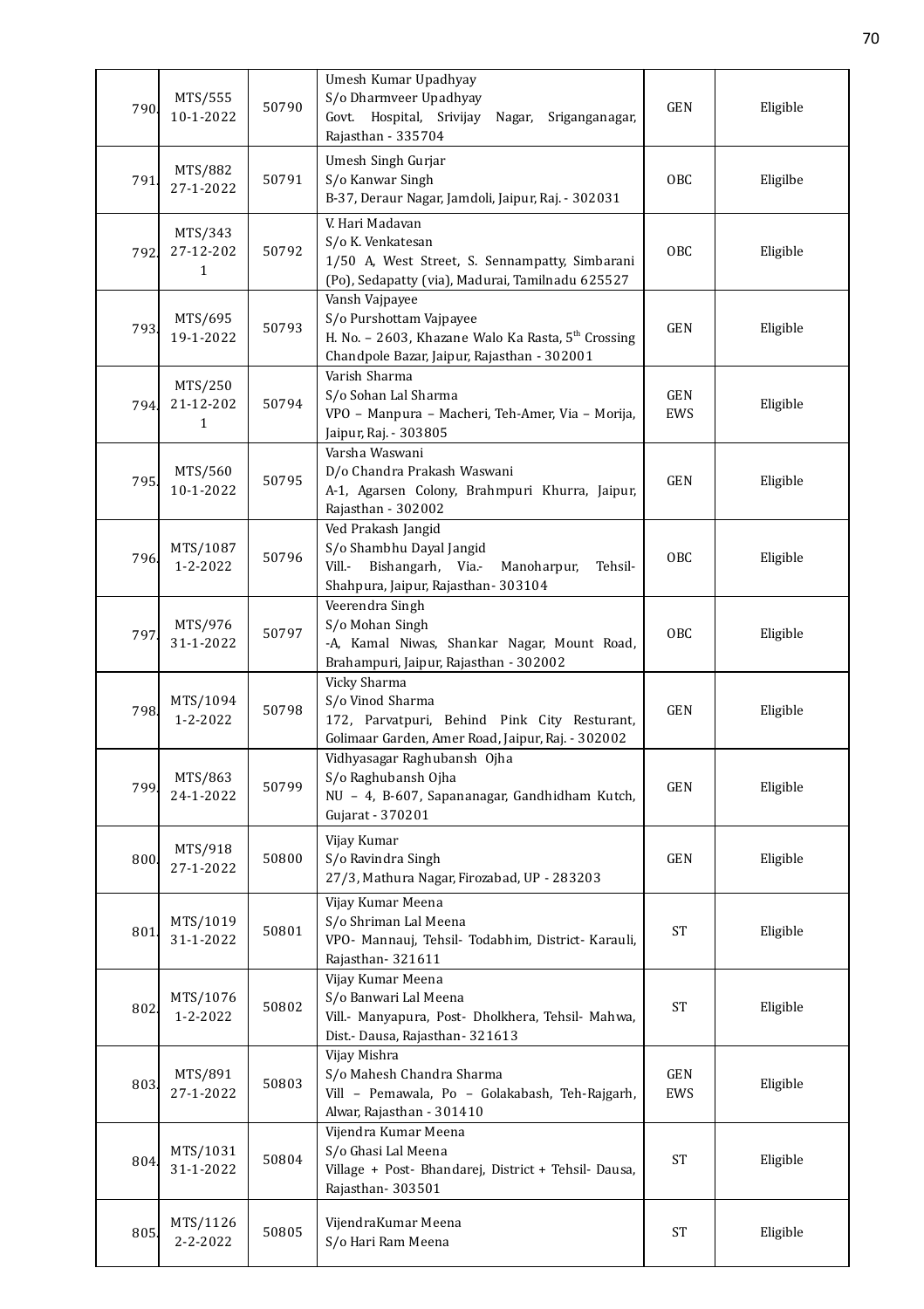|      |                                      |       | Balahera Teshil Baswa Biwai Dausa,<br>Gram.<br>Rajasthan - 303315                                                                                 |                 |          |
|------|--------------------------------------|-------|---------------------------------------------------------------------------------------------------------------------------------------------------|-----------------|----------|
| 806. | MTS/949<br>28-1-2022                 | 50806 | Vikaram Meena<br>S/o Dhan Singh Meena<br>Vill - Kirtpura, Po - Nimod, Teh-Malarana Dungar,<br>Sawai Madhopur, Rajasthan - 322030                  | <b>ST</b>       | Eligible |
| 807  | MTS/27<br>6-12-2021                  | 50807 | Vikas<br>S/o Satbir Singh<br>VPO- Ladana Baba, Kaithal, Haryana - 136027                                                                          | <b>GEN</b>      | Eligible |
| 808. | MTS/977<br>31-1-2022                 | 50808 | Vikas<br>S/o Amrit Lal<br>Vill - IKSR, Teh-Suratgarh, Po - Ramsara Jakhran,<br>Ganganagar, Rajasthan 335804                                       | OBC             | Eligible |
| 809  | MTS/867<br>24-1-2022                 | 50809 | Vikas Bajiya<br>S/o Birbal Singh<br>Vill - Lampuwa, Via - Reengus, Teh-Khandela, Sikar,<br>Rajasthan-332404                                       | <b>OBC</b>      | Eligible |
| 810. | MTS/1105<br>$2 - 2 - 2022$           | 50810 | Vikas Jat<br>S/o Phool Chand Jat<br>Vill. Gidawala, Po-Simarala, Teh. Shrimadhopur Dist.<br>Sikar Rajasthan 332719                                | <b>OBC</b>      | Eligible |
| 811  | MTS/745<br>20-1-2022                 | 50811 | Vikas Kumar Meena<br>S/o Nathu Ram Meena<br>Vill - Harwar, Po - Dhand, Teh-Amer, Jaipur,<br>Rajasthan - 302028                                    | <b>ST</b>       | Eligible |
| 812  | MTS/897<br>27-1-2022                 | 50812 | Vikas Kumar Meena<br>S/o Babu Lal Meena<br>Panchu Baba Ki Dhani, Abhayapura, Dungri Khurd<br>Kishangarh Renwal, Jaipur Rajasthan - 303603         | <b>ST</b>       | Eligible |
| 813  | MTS/283<br>23-12-202<br>$\mathbf{1}$ | 50813 | Vikas Kumar Shastri<br>S/o Vijay Shankar Shastri<br>Plot No. - 14, Jai Jagdish Dham Colony, Machwa,<br>Near Machwa Power House, Jaipur, Rajasthan | <b>GEN</b>      | Eligible |
| 814. | MTS/240<br>20-12-202<br>$\mathbf{1}$ | 50814 | Vikas Saini<br>S/o Kushal Chand Saini<br>Jatala Ki Dhani, Jajolai<br>Ki Talai, Amer, Jaipur,<br>Rajasthan - 302028                                | 0 <sub>BC</sub> | Eligible |
| 815. | MTS/145<br>14-12-202<br>1            | 50815 | Vikas Yadav<br>S/o Ashok Kumar<br>Vill - Bapas, Po-Pahari, Teh.- Patavadi, Distt. -<br>Gurgaon, Haryana - 122502                                  | OBC             | Eligible |
| 816. | MTS/993<br>31-1-2022                 | 50816 | Vikash Bangra<br>S/o Ram Kunwar<br>Dewla<br>Madha,<br>Deola<br>Mada,<br>Nagaur,<br>Rajasthan-341514                                               | OBC             | Eligible |
| 817  | MTS/1043<br>1-2-2022                 | 50817 | Vikash Kumar Gurjar<br>S/o Ramji Lal Gurjar<br>Village- Dantala Gurjrann, Post- Dantala Meena,<br>Jamwaramgarh, Jaipur, Rajasthan-303120          | OBC             | Eligible |
| 818. | MTS/15<br>3-12-2021                  | 50818 | Vikash Kumar Meena<br>S/o Jagdish Prasad Meena<br>VPO- Kunjela, Teh-Nadoti, Karauli, Raj. - 322204                                                | <b>ST</b>       | Eligible |
| 819  | MTS/703<br>19-1-2022                 | 50819 | Vikash Kumar Meena<br>S/o Charat Lal Meena<br>VPO - Pareeta, Teh-Karauli Karauili, Raj. - 322219                                                  | <b>ST</b>       | Eligible |
| 820. | MTS/614<br>13-1-2022                 | 50820 | Vikash Raj<br>S/o Jagrup Ram<br>Vill - Baid Bigha, Ps - Tekari, Po - Tekari, Gaya,<br>Bihar - 824236                                              | SC              | Eligible |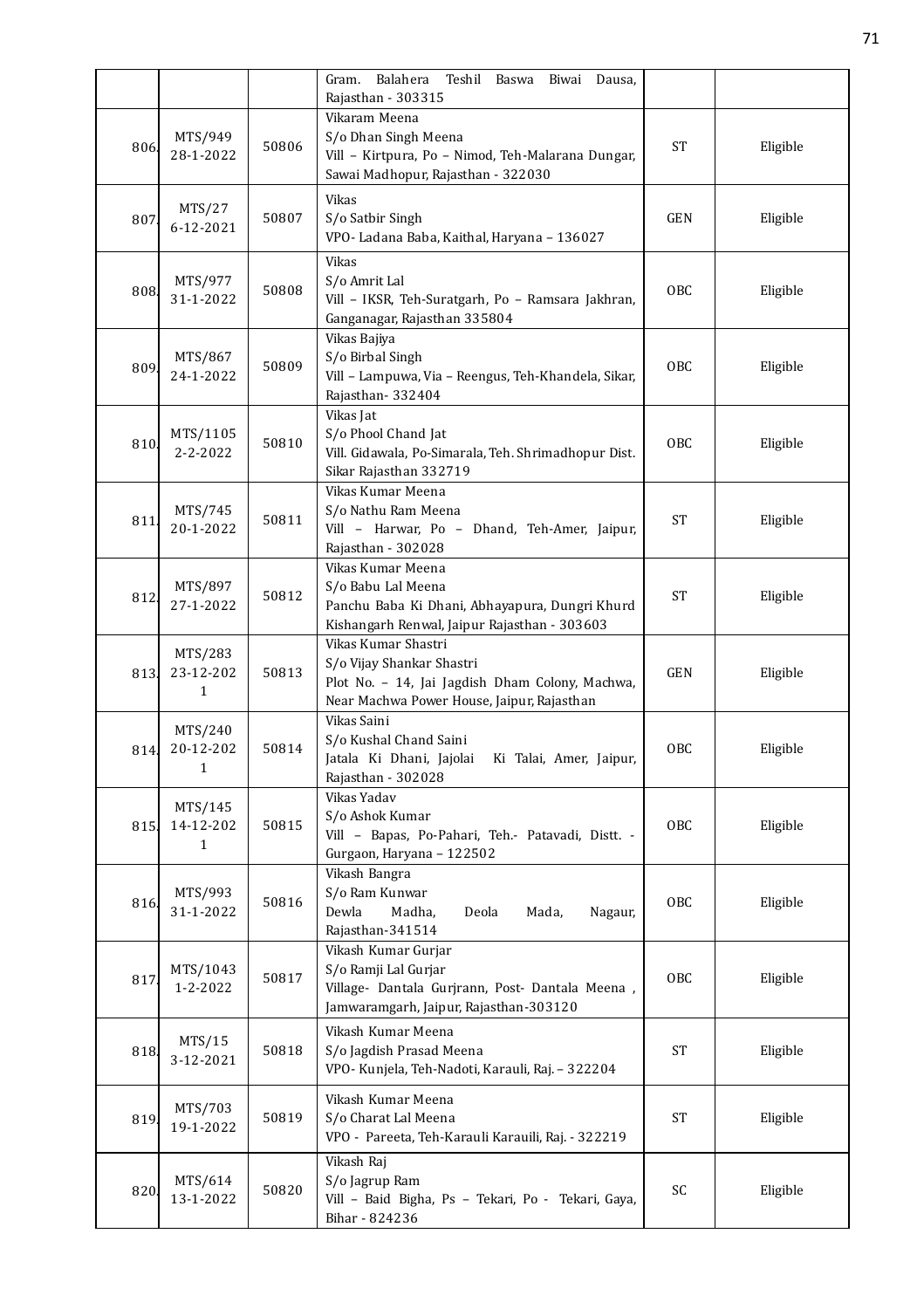| 821  | MTS/173<br>16-12-202<br>1            | 50821 | Vikesh Kumar<br>S/o Hajari Lal<br>Vill - Katariyapura, Teh-Bayana, Bharatpur, Po -<br>Karawali, Rajasthan                                              | OBC        | Eligible |
|------|--------------------------------------|-------|--------------------------------------------------------------------------------------------------------------------------------------------------------|------------|----------|
| 822  | MTS/19<br>3-12-2021                  | 50822 | Vikram Kumar<br>s/o Ramesh Chand<br>Bada Mohalla, Harijan Basti, Sanjay Colony, Ward<br>No. - 24, Gangapur City, Sawai Madhopur,<br>Rajasthan - 322201 | SC         | Eligible |
| 823  | MTS/720<br>19-1-2022                 | 50823 | Vikram Saini<br>S/o Banshidar Saini<br>Kalwara, Teh-Sanganer, Jaipur, Rajasthan-302037                                                                 | OBC        | Eligible |
| 824  | MTS/1044<br>$1 - 2 - 2022$           | 50824 | Vikram Singh Gurjar<br>S/o Ramji Lal Gurjar<br>Village- Dantala Gurjran, Post- Dantala Meena,<br>Jamwaramgarh, Jaipur, Rajasthan-303120                | OBC        | Eligible |
| 825  | MTS/574<br>11-1-2022                 | 50825 | Vikram Singh Meena<br>S/o Ramdhan Meena<br>VPO-Balariya, Teh-Chouth Ka Barwara, Sawai<br>Madhopur, Rajasthan                                           | <b>ST</b>  | Eligible |
| 826. | MTS/119<br>13-12-202<br>$\mathbf{1}$ | 50826 | Vikrant Yadav<br>S/o Raja Ram Yadav<br>VPO- Surana, Patti - Lalke, Block - Muradnagar,<br>Teh-Modinagar, Ghaziabad, UP - 201206                        | OBC        | Eligible |
| 827  | MTS/519<br>$7 - 1 - 2022$            | 50827 | Vinay Kumar<br>S/o Devnarayan Mahto<br>5/210, Purana Kanpur, UP 208002                                                                                 | <b>GEN</b> | Eligible |
| 828. | MTS/520<br>$7 - 1 - 2022$            | 50828 | Vinay Kumar<br>S/o Kishan Pal<br>11/116 (8), Krishna Nagar, Kanpur, UP - 208007                                                                        | SC         | Eligible |
| 829. | MTS/506<br>12-1-2022                 | 50829 | Vinod<br>S/o Ratana Ram<br>8, Meel Barli, Mandawata, Mandore, Jodhpur,<br>Rajasthan - 342304                                                           | OBC        | Eligible |
| 830  | MTS/464<br>$4 - 1 - 2022$            | 50830 | Vinod Kumar Ahirwal<br>S/o Dayaram<br>Ranchi Colony, Vill - Thareeke Sua Road, Behind<br>Aggarwal Trading Co. Ludhiana, PB - 142021                    | SC         | Eligible |
| 831. | MTS/254<br>21-12-202<br>1            | 50831 | Vinod Kumar Meena<br>S/o Ramkishor Meena<br>Vill - Bad Dublya, Po-Mahadevpura, Teh-Ramgarh,<br>Pachwara, Duasa, Raj - 303302                           | <b>ST</b>  | Eligible |
| 832  | MTS/1135<br>2-2-2022                 | 50832 | Vinod Kumar Meena<br>S/o Meetha Lal Meen<br>V+P Karel, Teh.Malarana Dunger Dist. Sawai<br>Madhopur Rajasthan 322030                                    | <b>ST</b>  | Eligible |
| 833  | MTS/664<br>18-1-2022                 | 50833 | Vinod Kumar Saini<br>S/o Nanchhu Ram Saini<br>Vill - Simbhpura, Mahar Kalan, Po - Samod,<br>Teh-Chomu, Jaipur, Rajasthan 303806                        | OBC        | Eligible |
| 834  | MTS/1083<br>$1 - 2 - 2022$           | 50834 | Vinod Kumar Saini<br>S/o Sita Ram Saini<br>Dhanaka Ki Dhani, Shiv Kunda Ki Talai Amber,<br>Jaipur, Rajasthan-302028                                    | OBC        | Eligible |
| 835. | MTS/562<br>11-1-2022                 | 50835 | Virendra Meena<br>S/o Shatish Chand Meena<br>Vill - Dantli, Po - Bhajeda, Teh-Todabhim, Karauli,<br>Rajasthan - 321610                                 | <b>ST</b>  | Eligible |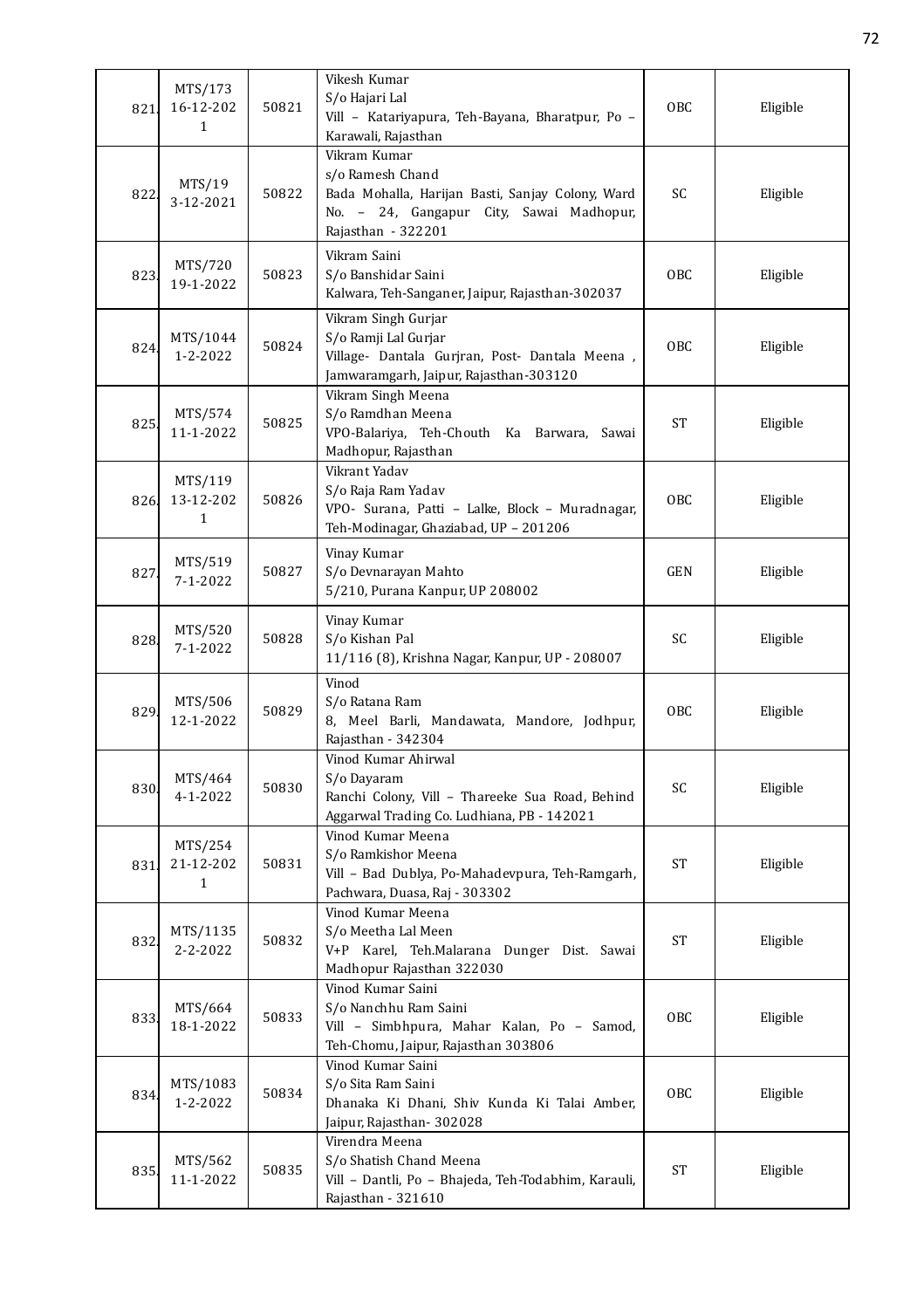| 836. | MTS/535<br>10-1-2022                 | 50836 | Virendra Singh<br>S/o Mukanda Singh<br>Plot No. - B-148, Shri Govind Nagar II B, Niwaru<br>Road, Jhotwara, Jaipur, Rajasthan - 302012     | GEN<br><b>ESM</b> | Eligible |
|------|--------------------------------------|-------|-------------------------------------------------------------------------------------------------------------------------------------------|-------------------|----------|
| 837. | MTS/265<br>22-12-202<br>1            | 50837 | Vishal<br>S/o Mahender Singh<br>VPO-Gamri, Teh-Gohana,<br>Sonipat, HR - 131305                                                            | OBC               | Eligible |
| 838. | MTS/74<br>9-12-2021                  | 50838 | Vishal Hatwal<br>S/o Gajanand Hatwal<br>Opposite Raghunath Ji Temple, Vill-Kaladera, Po-<br>Kaladera, Teh-Chomu, Jaipur, Rajasthan-303801 | SC                | Eligible |
| 839. | MTS/940<br>28-1-2022                 | 50839 | Vishal Yadav<br>S/o Vikram Singh Yadav<br>1, Prem Nagar, Khatipura Road, Jhotwara, Jaipur,<br>Rajasthan - 302012                          | <b>OBC</b>        | Eligible |
| 840. | MTS/607<br>13-1-2022                 | 50840 | Vishnu Kumar<br>S/o Ashok Kumar<br>Vill - Jatoli Thoon, Teh-Deeg, Bharatpur, Rajasthan<br>321205                                          | <b>GEN</b>        | Eligible |
| 841. | MTS/889<br>27-1-2022                 | 50841 | Vishnu Kumar<br>S/o Babu Lal<br>Vill - Bharte Ki Beri, Po - Khari, Teh-Dhorimana,<br>Barmer, Rajasthan - 344704                           | <b>GEN</b>        | Eligible |
| 842. | MTS/609<br>13-1-2022                 | 50842 | Vivek Nathiya<br>S/o Naresh Tailor<br>929, Baba Harishchandra Marg, Chandpole Bazar,<br>Jaipur, Rajasthan - 302001                        | <b>OBC</b>        | Eligible |
| 843. | MTS/914<br>27-1-2022                 | 50843 | Yashpal Solanki<br>S/o Naina Ram<br>Euro School, Oppsite Officer Mess, Sher Vilas<br>Airforce, Ratanada, Jodhpur, Rajasthan 342001        | <b>OBC</b>        | Eligible |
| 844  | MTS/1107<br>$2 - 2 - 2022$           | 50844 | Yashwani Lohar<br>S/o Ghanshyam Lohar<br>Hadiya Kuwa Loharo Ki Gali Sojat City Pali<br>Raj.306104                                         | <b>OBC</b>        | Eligible |
| 845. | MTS/982<br>31-1-2022                 | 50845 | Yogendra Kumar Verma<br>S/o Ramswaroop Balai<br>C-43, RPA Road, Nehru Nagar, Panipech, Jaipur,<br>Rajasthan                               | SC                | Eligible |
| 846. | MTS/201<br>20-12-202<br>$\mathbf{1}$ | 50846 | Yogendra Singh<br>S/o Ranjeet Singh<br>E-785, Road No. - 13, VKIA, Jaipur, Raj. - 302013                                                  | <b>GEN</b>        | Eligible |
| 847. | MTS/133<br>13-12-202<br>$\mathbf{1}$ | 50847 | Yogesh Kumar<br>S/o Bhanwar Lal<br>Near Old Police Line, Jhupaghat, Sirohi, Rajasthan -<br>307001                                         | SC                | Eligible |
| 848. | MTS/505<br>$7 - 1 - 2022$            | 50848 | Yogesh Kumar Meena<br>S/o Shiv Lal Meena<br>Vill - Rigaspura Ka Bas, Po - Ronijathan,<br>Teh-Kathumar, Alwar, Rajasthan - 301035          | <b>ST</b>         | Eligible |
| 849. | MTS/685<br>18-1-2022                 | 50849 | Yogesh Kumar Meena<br>S/o Syam Sunder Meena<br>Vill - Uluprua, Po - Kamalpura, Teh-Bhusawar,<br>Bharatpur, Rajasthan-321407               | <b>ST</b>         | Eligible |
| 850. | MTS/1030<br>31-1-2022                | 50850 | Yogesh Sharma<br>S/o Bajrang Lal Sharma<br>Kumharo Ka Mohalla, Gram Post- Deota, Tehsil-<br>Kotputli, Deota, Jaipur, Rajasthan-303105     | GEN               | Eligible |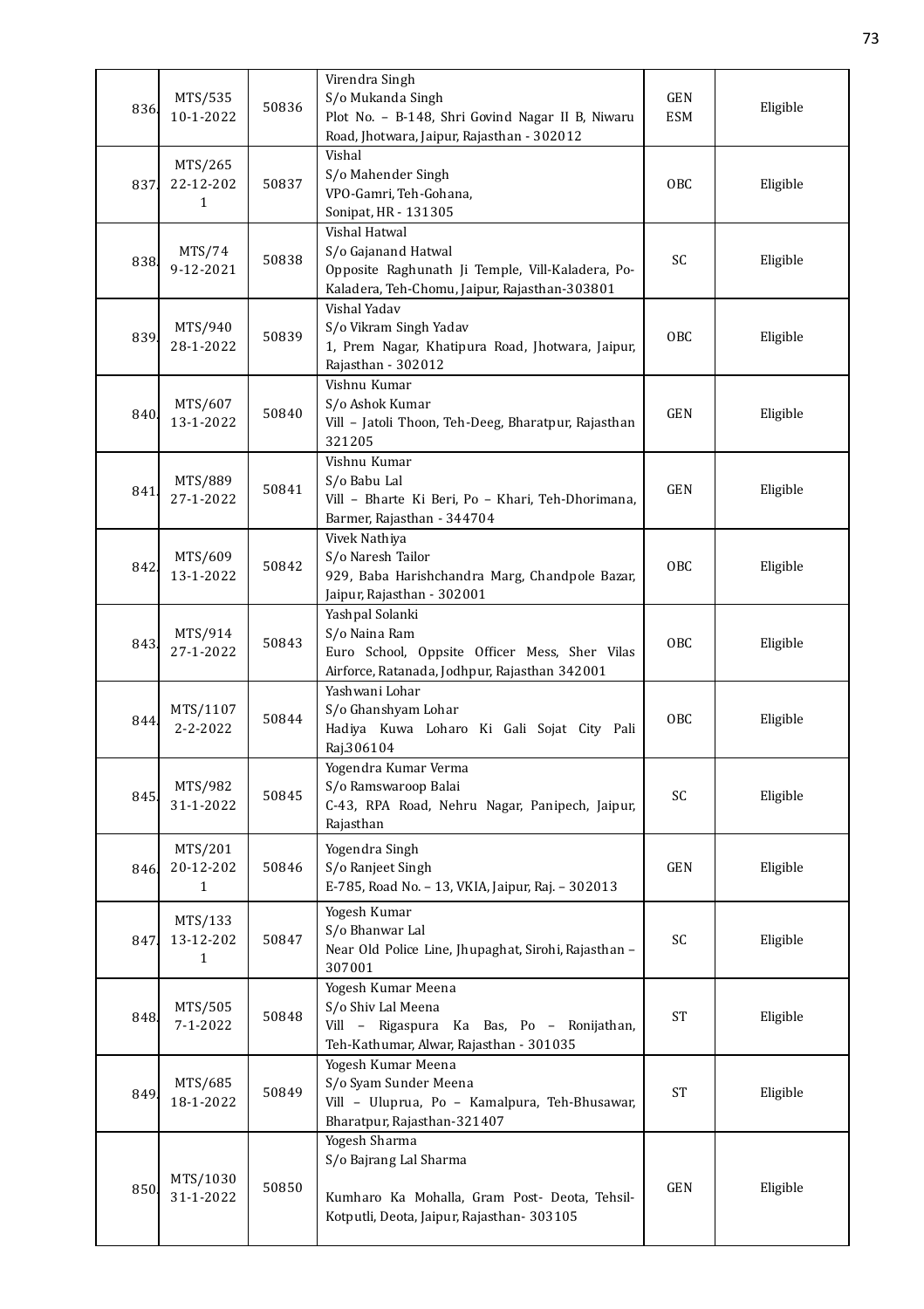| 851  | MTS/211<br>20-12-202<br>$\mathbf{1}$ | 50851 | Yogesh Yadav<br>S/o Vijay Pal Yadav<br>Vpo- Tankri, Teh-Bawal, Rewari, Haryan - 123412                                                                     | OBC                                           | Eligible |
|------|--------------------------------------|-------|------------------------------------------------------------------------------------------------------------------------------------------------------------|-----------------------------------------------|----------|
| 852  | MTS/947<br>28-1-2022                 | 50852 | Yunit Kumar<br>S/o Amar Singh<br>110, Main Market Kalsara, Teh-Malakhera, Alwar,<br>Rajasthan - 301406                                                     | OBC                                           | Eligible |
| 853. | MTS/827<br>24-1-2022                 | 50853 | Abhishek<br>S/o Ran Singh<br>Vill - Silarpuri, Po - Ghardana Kalan, Teh-Buhana,<br>Jhunjhunu, Rajasthan - 333516                                           | OBC<br>PH (OL)                                | Eligible |
| 854. | MTS/735<br>20-1-2022                 | 50854 | Abhishek Kumar Singh<br>S/o Shreeniwas Singh<br>Sankat Mochan Nagar, Tawer Gali, New Police Line,<br>Arrah, Bhojpur, Bihar - 802301                        | <b>GEN</b><br>PH<br>(Lower<br>Lims)           | Eligible |
| 855. | MTS/1039<br>31-1-2022                | 50855 | Ajay Singh<br>S/o Jai Bhagwan<br>Ward No.-4, Minakshi Colony, Jind Road, Gohana,<br>Near Shri Ram Sharnam Ashram, Gohana, Sonipat,<br>Haryana- 131301      | SC<br><b>PH</b> (OA)                          | Eligible |
| 856. | MTS/559<br>10-1-2022                 | 50856 | Ajay Singh Chouhan<br>S/o Vijender Singh Chouhan<br>State Bank Ki Samne, Nayak Ka<br>Mohalla,<br>Teh-Bansur, Alwar, Rajasthan 301402                       | <b>EWS</b><br>PH<br>(0A &<br>OL               | Eligible |
| 857  | MTS/289<br>23-12-202<br>1            | 50857 | Ajeet Kumar Sahani<br>S/o Angad<br>Vill - Sihorwa, Po-Soha Gaura, Gorakhpur, UP<br>273413                                                                  | OBC<br>PH                                     | Eligible |
| 858  | MTS/56<br>7-12-2021                  | 50858 | Akhil . P<br>S/o Paramashivan<br>Athira Bhavanam,<br>Kochanjinmoodcl, Ezhukone,<br>Kerala-691505                                                           | <b>OBC</b><br>PH<br>(Intellety<br>Disability) | Eligible |
| 859  | MTS/504<br>$7 - 1 - 2022$            | 50859 | Akshay Kumar Sharma<br>S/o Bhanwar Lal Sharma<br>Near Boocha Papad Karkhana, Gopeshwar Basti,<br>Bikaner, Rajasthan 334401                                 | PH (HI)                                       | Eligible |
| 860. | MTS/214<br>20-12-202<br>1            | 50860 | Anand Singh<br>S/o Magan Singh<br>Rao Nivas, Karoli, Po-Shantivan,<br>Teh-Aburoad,<br>Sirohi, Rajasthan - 307510                                           | OBC<br>PH (OL)                                | Eligible |
| 861  | MTS/1041<br>31-1-2022                | 50861 | Anand Singh<br>S/o Mahendra Singh<br>Plot No. 118, K-5C, Near Chand Bihari Nagar, Khirni<br>Phatak Road, Khatipura, Jaipur, Rajasthan-302012               | GEN<br>PH<br>(0A &<br>OL                      | Eligible |
| 862  | MTS/399<br>30-12-202<br>1            | 50862 | Anish Kumar R.<br>S/o Ravi Kumar P.K.<br>Appakkad, Puthucode, Palakkad, Kerala - 678687                                                                    | SC<br>PH<br>(Mental)                          | Eligible |
| 863  | MTS/1153<br>2-2-2022                 | 50863 | Ankit Ranwa<br>S/o Hardev Singh<br>B-85 Todi Nagar Sanwali Road Sikar Rajasthan<br>332001                                                                  | OBC<br>PH (HI)                                | Eligible |
| 864. | MTS/174<br>16-12-202<br>$\mathbf{1}$ | 50864 | Anumakonda Poorna Nageswara Sai<br>S/o Anumakonda Siva Ganesh<br>D. No. - 15-207-11, Anandepet, Devunicheruvu<br>Machaveram, Machillpatnam, AP - 521002    | <b>GEN</b><br><b>PH</b> (OA)                  | Eligible |
| 865  | MTS/32<br>6-12-2021                  | 50865 | Ashwine Kumar<br>S/o Ashok Prasad<br>Moh - Kagzi (Ranchi Road), Paila Pokhar, Behind -<br>Child Hospital, Po+Ps - Bihar Sharif, Nalanda Bihar<br>$-803101$ | OBC<br>PH (OL)                                | Eligible |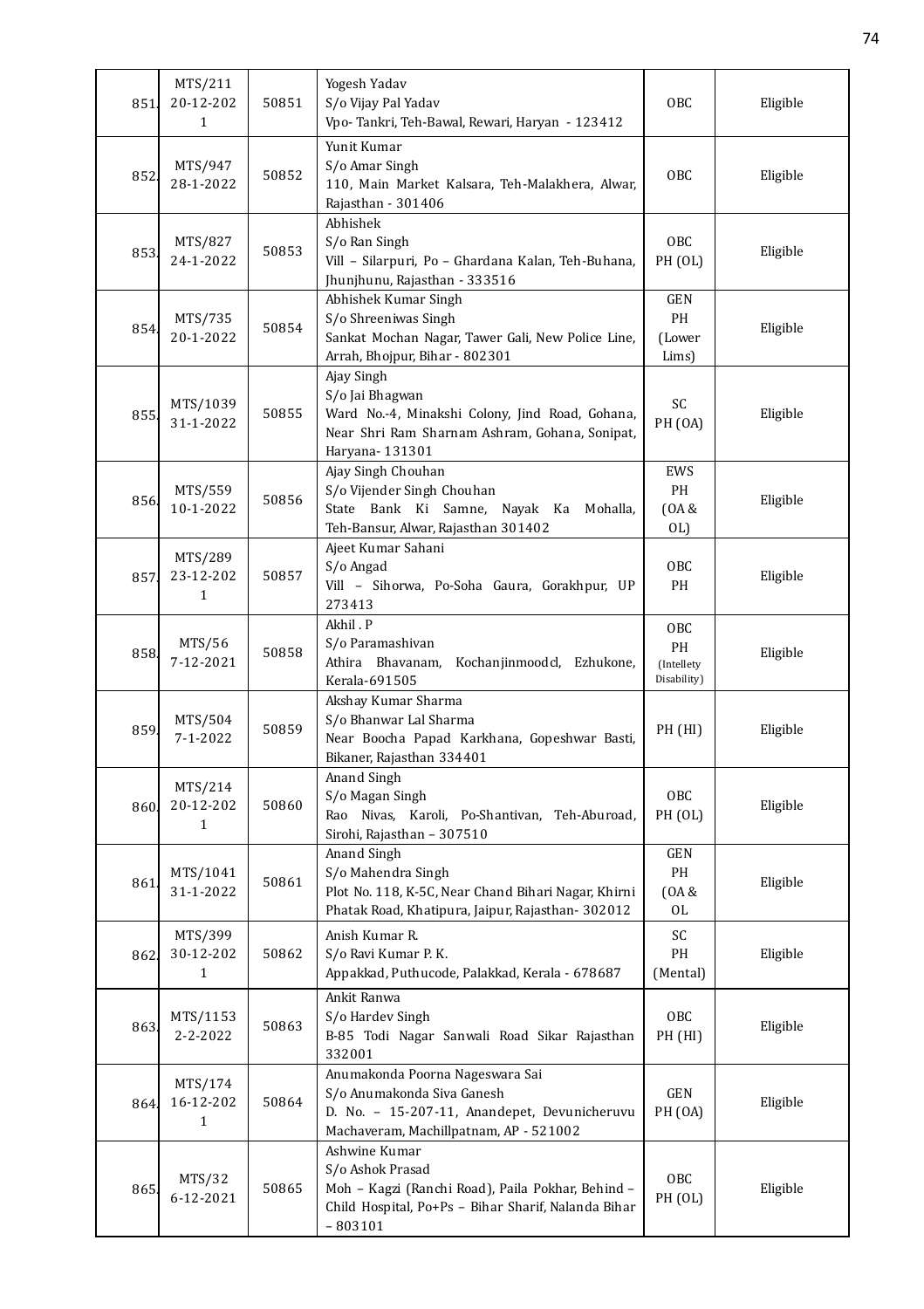| 866. | MTS/734<br>20-12-202<br>2            | 50866 | Ashwini Kumar Sharma<br>S/o Shiv Charan Sharma<br>Station Road Kawai, Salpura, Baran, Rajasthan<br>325219                                                     | <b>GEN</b><br>PH<br>(OL &<br>OA)          | Eligible |
|------|--------------------------------------|-------|---------------------------------------------------------------------------------------------------------------------------------------------------------------|-------------------------------------------|----------|
| 867  | MTS/1119<br>2-2-2022                 | 50867 | Ayush Pal<br>S/o Raj Kumar Pal<br>149 G Patel Nagar Harjendra Nagar Kanpur U.P.<br>208007                                                                     | <b>GEN</b><br>PH (OL)                     | Eligible |
| 868. | MTS/225<br>20-12-202<br>1            | 50868 | Babu Lal<br>S/o Banka Ram<br>VPo- IGNP Colony, Ramgarh, Jaisalmer, Rajasthan -<br>345022                                                                      | OBC<br>PH (Both<br>Legs)                  | Eligible |
| 869  | MTS/857<br>24-1-2022                 | 50869 | <b>Baljeet Singh</b><br>S/o Ghisha Ram<br>Vill - Rorasar, Po - tateeja, Teh-Khetri, Jhunjhunu,<br>Rajasthan - 333504                                          | GEN<br>PH<br>Low<br>Vission               | Eligible |
| 870. | MTS/112<br>13-12-202<br>$\mathbf{1}$ | 50870 | Banavath Krishna<br>S/o Banavath Narasimha Rao<br>3-80, VTC Sanagapadu,<br>Distt - Krishna, AP - 521190                                                       | $\operatorname{ST}$<br>PH <sub>(VI)</sub> | Eligible |
| 871  | MTS/362<br>27-12-202<br>1            | 50871 | Banty<br>S/o Rampal<br>VPo-Surana, Patti Taza Ki, Muradnagar, Ghaziabad,<br>UP-201206                                                                         | OBC<br>PH                                 | Eligible |
| 872. | MTS/376<br>29-12-202<br>1            | 50872 | Bhawani Singh Jat<br>S/o Shyam Singh Jat<br>H. No. - 25/149, Kishan Nagar, Block - A, Karmchari<br>Colony, Hindaun City, Karauli, Rajasthan - 322230          | <b>OBC</b><br>PH<br>(Deaf &<br>Dumb)      | Eligible |
| 873. | MTS/77<br>9-12-2021                  | 50873 | Chena Ram<br>S/o Babu Lal<br>VPO- Antroli Khurd, Teh-Degana, Nagaur, Raj. -<br>341514                                                                         | SC<br>PH (OL)                             | Eligible |
| 874  | MTS/620<br>13-1-2022                 | 50874 | Chhotoo Singh<br>S/o Tej Singh<br>Vill - Ujarai, Po - Akola, Agra, UP - 283102                                                                                | OBC<br>PH (OL)                            | Eligible |
| 875  | MTS/1008<br>31-1-2022                | 50875 | Chinta Bai<br>W/o Ramesh Chand Meena<br>Vill- Nangal Meena, Post- Jatawara, Dist.- Dausa,<br>Rajasthan-321609                                                 | PH<br>(HI)                                | Eligible |
| 876. | MTS/172<br>16-12-202<br>1            | 50876 | Deepchand Koli<br>S/o Hukum Chand Koli<br>265, New Mount Road, Nagar Parishad School,<br>Bhoot Baba Mandir Ke Pass, Bharampuri, Jaipur,<br>Rajasthan - 302002 | SC<br>$\mathbf{PH}$<br>(Locomo<br>ter)    | Eligible |
| 877. | MTS/320<br>22-12-202<br>1            | 50877 | Dharmvir<br>S/o Bachchan Singh<br>VPo - Dulania, Teh - Surajgarh, Jhunjhunu,<br>Rajasthan - 333031                                                            | SC<br>PH (OL)                             | Eligible |
| 878  | MTS/290<br>23-12-202<br>$\mathbf{1}$ | 50878 | Dheeraj Kumar<br>S/o Himmataram<br>Vill - Khartiya, Po-Majal, Teh-Samdadi, Barmer,<br>Rajasthan - 344021                                                      | SC<br>PH (BL)                             | Eligible |
| 879. | MTS/41<br>6-12-2021                  | 50879 | Dikshit Kalal<br>S/o Ashok Kalal<br>Teliwada, Near Girls School, Aspr, Aspur, Dungarpur,<br>Rajasthan - 314021                                                | OBC<br>PH<br>(Both<br>Leg)                | Eligible |
| 880  | MTS/908<br>27-1-2022                 | 50880 | Dilip Kumar Jatav<br>S/o Shiv Singh Jatav<br>VPO-Chhawer, Kota, Masalpur, Karauli, Rajasthan<br>322242                                                        | SC<br><b>PH</b> (OA)                      | Eligible |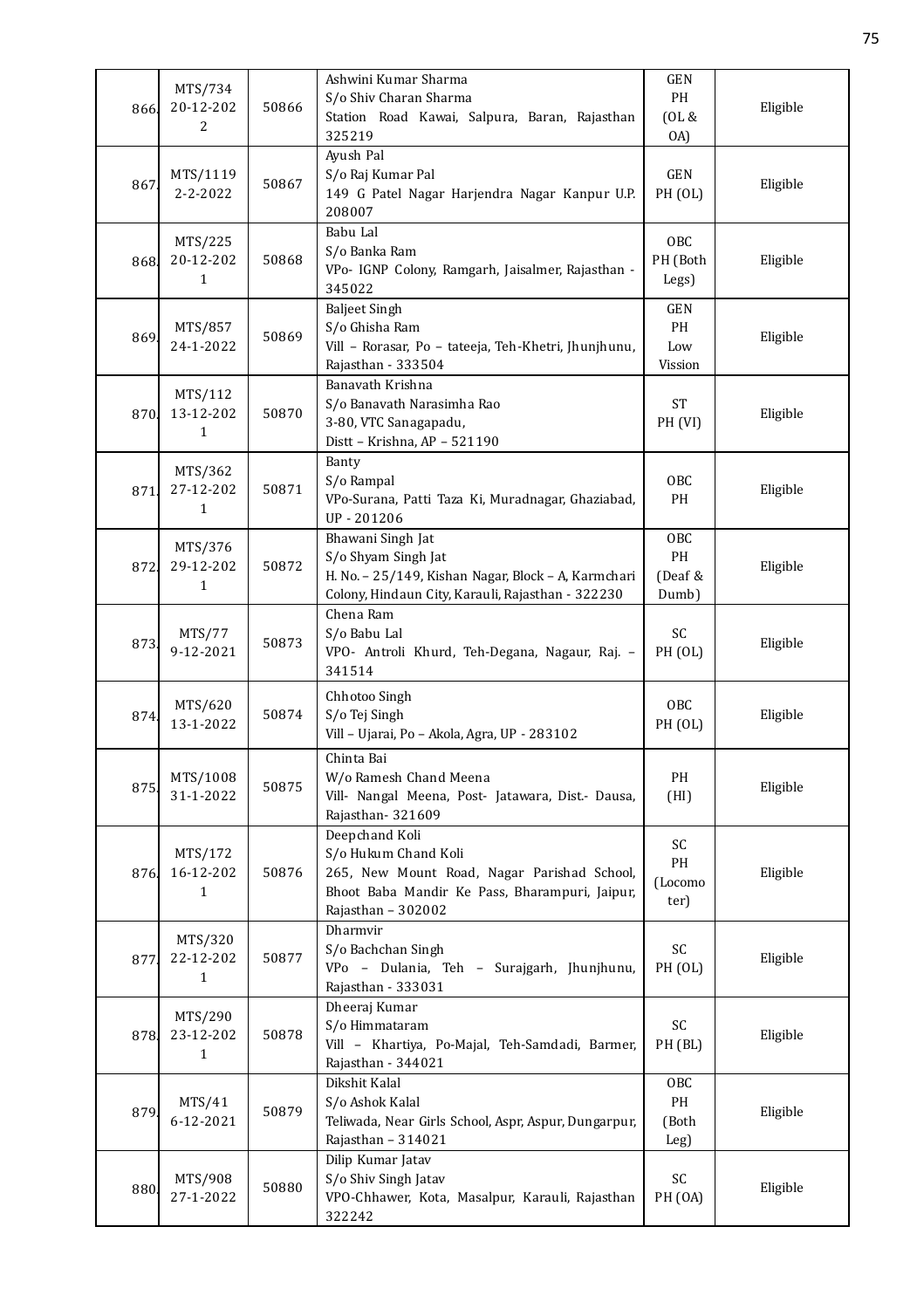| 881  | MTS/650<br>17-1-2022                 | 50881 | GauravKumar<br>S/o Naresh Kumar Gupta<br>Department of Pharma Colony, AIIMS Bhopal, 3rd<br>Floor, Academic Building, Saket Nagar, Bhopal, MP<br>462020 | GEN<br>PH (OL)                              | Eligible |
|------|--------------------------------------|-------|--------------------------------------------------------------------------------------------------------------------------------------------------------|---------------------------------------------|----------|
| 882  | MTS/413<br>31-12-202<br>1            | 50882 | Gurdita Singh<br>S/o Varinder Singh<br>955/8, Govindpuri, Kalkaji, New Delhi - 110019                                                                  | <b>GEN</b><br>PH<br>(Both<br>Lower<br>Lims) | Eligible |
| 883. | MTS/380<br>29-12-202<br>1            | 50883 | Hanuman Prasad Meena<br>S/o Suresh Chand Meena<br>Vill - Karel, Po - Nimod, Teh-Malarna Dungar, Sawai<br>Madhopur, Rajasthan - 322030                  | <b>ST</b><br><b>PH</b> (OA)                 | Eligible |
| 884  | MTS/563<br>11-1-2022                 | 50884 | Harish Sharma<br>S/o Girdhari Lal Sharma<br>Ward No. - 24, Uparla Park, Lalsot, Teh-Lalsot,<br>Dausa, Rajasthan-303503                                 | <b>PH</b> (OA)                              | Eligible |
| 885  | MTS/619<br>13-1-2022                 | 50885 | Hemant Singh<br>S/o Dabal Singh<br>919 FF 1, Vasundhara, Sector - 1, Ghaziabad, UP<br>201012                                                           | PH<br>(Locomo<br>ter)                       | Eligible |
| 886  | MTS/37<br>6-12-2021                  | 50886 | Himank Singh<br>S/o Kamal Singh<br>222 (L), Saran -Estate, Ahirwan, Harjinder - Nagar,<br>Kanpur - 208007                                              | OBC<br>PH<br>(IDM)                          | Eligible |
| 887  | MTS/994<br>31-1-2022                 | 50887 | Isha Sharma<br>S/o Sudhir Kaushik<br>B-9 A, Shri Pragya, Sunrise City, Niwaru, Jhotwara,<br>Jaipur, Rajasthan-302012                                   | GEN<br>PH<br>(Blind)                        | Eligible |
| 888  | MTS/1040<br>31-1-2022                | 50888 | Jamadala Krishna<br>S/o Jamadala Appalaswamy<br>Markonda<br>Putti<br>Village,<br>Makkuva<br>Mandal<br>Vizianagaram District, Andhra Pradesh- 535547    | OBC<br><b>PH</b> (OA)                       | Eligible |
| 889. | MTS/194<br>17-12-202<br>$\mathbf{1}$ | 50889 | Jaspreet Singh<br>S/o Amar Singh<br>Ward No. - 7, Near Pitter Ji Mandir Road, Front of<br>Raju Kiryana Store, Suratgarh, Rajasthan - 335804            | OBC<br>PH (OL)                              | Eligible |
| 890. | MTS/1024<br>31-1-2022                | 50890 | Jat Prakash<br>S/o Jhindu Ram<br>Village- Chanana Chhota, Post- Ghanau, Tehsil-<br>Sidmukh, District- Churu, Rajasthan- 331023                         | OBC<br>PH (OL)                              | Eligible |
| 891  | MTS/229<br>20-12-202<br>1            | 50891 | Jitendra Kumar<br>S/o Oba Ram<br>VPO- Bhetala, Via - Siyana, Teh-Jalore, Jalore,<br>Rajasthan - 343024                                                 | SC<br>PH (OL)                               | Eligible |
| 892  | MTS/35<br>6-12-2021                  | 50892 | Jithin $-$ T $-$ Bitu<br>Bitu - T - Philip<br>Thadathil (H), Kallar,<br>Vattivar (PO) Idukki, Kerala - 685565                                          | GEN<br>PH <sub>(VI)</sub>                   | Eligible |
| 893. | MTS/325<br>27-12-202<br>1            | 50893 | Jithu V.J.<br>S/o Jacob Joseph Varghese<br>Manjusha, MMURA - 65, Stadium Lane, Attingal Po<br>Trivandrum, Kerala-695101                                | OBC<br>PH<br>Mental                         | Eligible |
| 894. | MTS/1015<br>31-1-2022                | 50894 | Kalu Ram<br>S/o Gopal Ram Swami<br>VPO- Daudsar, Teh.- Ratangarh, Dist.- Churu,<br>Rajasthan-331022                                                    | OBC<br>PH (OL)                              | Eligible |
| 895  | MTS/577<br>11-1-2022                 | 50895 | Kamal Kishor Gahlot<br>S/o Gheesa Lal Sikligar<br>Naya Bazar Garh Ke Pass, Borawar, Teh-Makrana,<br>Nagaur, Rajasthan-341502                           | OBC<br>PH (OL)                              | Eligible |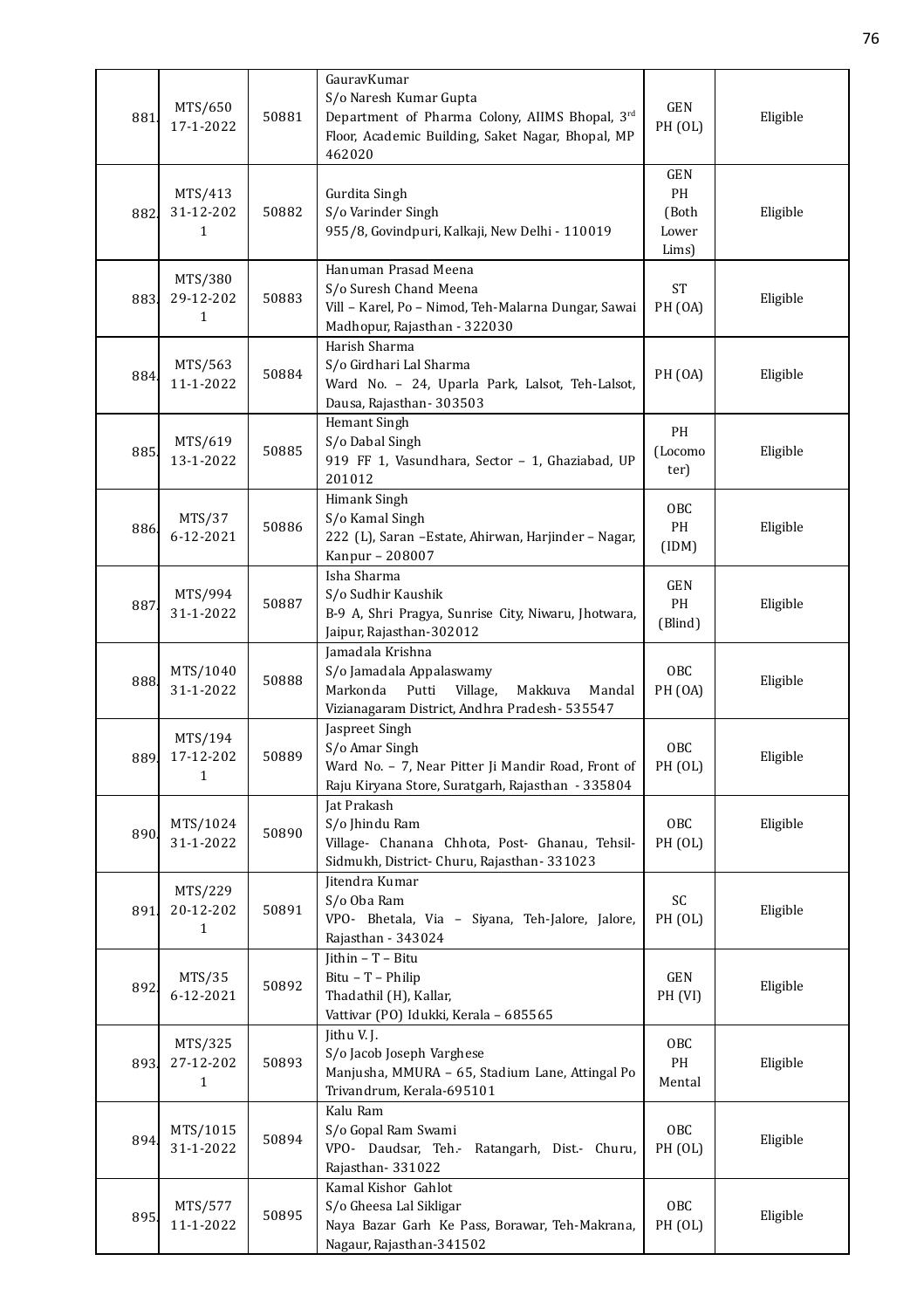| 896. | MTS/1009<br>31-1-2022                | 50896 | Kamlesh Kumar Saini<br>S/o Sitaram Saini<br>VPO- Dangarthal,<br>Teh.-<br>Newai,<br>Dist.-<br>Tonk,<br>Rajasthan-304021                                                             | <b>OBC</b><br>PH(HI)                         | Eligible |
|------|--------------------------------------|-------|------------------------------------------------------------------------------------------------------------------------------------------------------------------------------------|----------------------------------------------|----------|
| 897  | MTS/826<br>24-1-2022                 | 50897 | Keshav Jatal<br>S/o Preetam<br>Mata Ward Gadarwara, Narsinghpur, MP - 487551                                                                                                       | SC<br>PH<br>Locomot<br>er                    | Eligible |
| 898. | MTS/177<br>16-12-202<br>1            | 50898 | Khokan Roy<br>S/o Dipak Chandra Roy<br>Vill - Samar Nagar, Near Samar Nagar Spoting Club,<br>Po - Pradhan Nagar, Jalpaiguri, WB - 734003                                           | <b>GEN</b><br>PH<br>Mental<br>Disorder       | Eligible |
| 899  | MTS/958<br>28-1-2022                 | 50899 | Komal Kanwar<br>D/o Puran Singh<br>Vill - Jaisinghpura, Po - Khandel, Teh - Sambhar,<br>Jaipur, Rajasthan - 303604                                                                 | <b>GEN</b><br>PH (OL)                        | Eligible |
| 900  | MTS/55<br>7-12-2021                  | 50900 | Kosetti Lovaraju<br>S/o Kosetti Suryanarayan<br>C/o Plika Ramana, D. No. - 1-156, Krishna Temple<br>Street, Valasapakala, Kakinada Rural East Godavari,<br>Andhra Pradesh - 533005 | OBC<br>PH<br>(Lower<br>Lims)                 | Eligible |
| 901. | MTS/280<br>22-12-202<br>1            | 50901 | Kuldeep<br>S/o Om Prakash<br>VPO- Badhawar, Teh-Barwala, Hisar, HR-125121                                                                                                          | SC<br>PH (OL)                                | Eligible |
| 902. | MTS/315<br>24-12-202<br>$\mathbf{1}$ | 50902 | Lokesh Jangir<br>S/o Jagdish Prasad Jangid<br>Ghasipura, Jaipur, Rajasthan - 303103                                                                                                | OBC<br>PH (OL)                               | Eligible |
| 903  | MTS/371<br>28-12-202<br>$\mathbf{1}$ | 50903 | Madhu Sudan Chandrawar<br>S/o Mahesh Kumar Chandrawar<br>At - Miregaon, Po - Baroda Teh-Lalburra, Balaghat,<br>MP-481441                                                           | OBC<br>PH (VH)                               | Eligible |
| 904. | MTS/330<br>27-12-202<br>$\mathbf{1}$ | 50904 | Mahaveer Bhil<br>S/o Mohan Lal Bhil<br>Dangeshwer Colony, Bandanwada Road, Masuda,<br>Ajmer, Rajasthan 305623                                                                      | <b>ST</b><br>PH<br>(Blind)                   | Eligible |
| 905. | MTS/4<br>30-11-202<br>$\mathbf{1}$   | 50905 | Mahaveer Prasad Bairwa<br>S/o Badri Lal Bairwa<br>Vill - Malead, Po-Renthoda, The - Nainwa, Bundi,<br>Rajasthan - 323616                                                           | PH<br>(BL)                                   | Eligible |
| 906  | MTS/461<br>4-1-2022                  | 50906 | Manikanta . L<br>S/o Lakshamana. V<br>Bommenahalli,<br>VPO-Hireguntanur<br>Hobli,<br>Chitradurga Taluk, Karnataka - 577520                                                         | 0 <sub>BC</sub><br>$\mathbf{PH}$<br>(Mental) | Eligible |
| 907. | MTS/986<br>31-1-2022                 | 50907 | Manish Kumar Meena<br>S/o Laxmi Chand Meena<br>VPO -<br>Bardala, Teh-Nadoti, Karauli, Rajasthan-<br>322215                                                                         | <b>ST</b><br>PH (OL)                         | Eligible |
| 908. | MTS/72<br>8-12-2021                  | 50908 | Manish Sharma<br>S/o Satyanaryan Sharma<br>Joshiyo Ka Mohalla, Bansur, Teh-Bansur, Alwar,<br>Rajasthan - 301402                                                                    | GEN<br>PH (LV)                               | Eligible |
| 909. | MTS/799<br>24-1-2022                 | 50909 | Manisha Meena<br>D/o Abhishek Rawat<br>S-4, Pushbanjali Colony, Near Mahesh Nagar Phatak<br>Jaipur, Rajasthan-302015                                                               | PH (HI)                                      | Eligible |
| 910. | MTS/1022<br>31-1-2022                | 50910 | Manmohan Lal Yogi<br>S/o Rohitashv Kumar Yogi<br>VPO- Kanwat, Railway Station Road Jugalpura-<br>Tehsil- Khandela, District- Sikar, Rajasthan- 332708                              | OBC<br>PH (OL)                               | Eligible |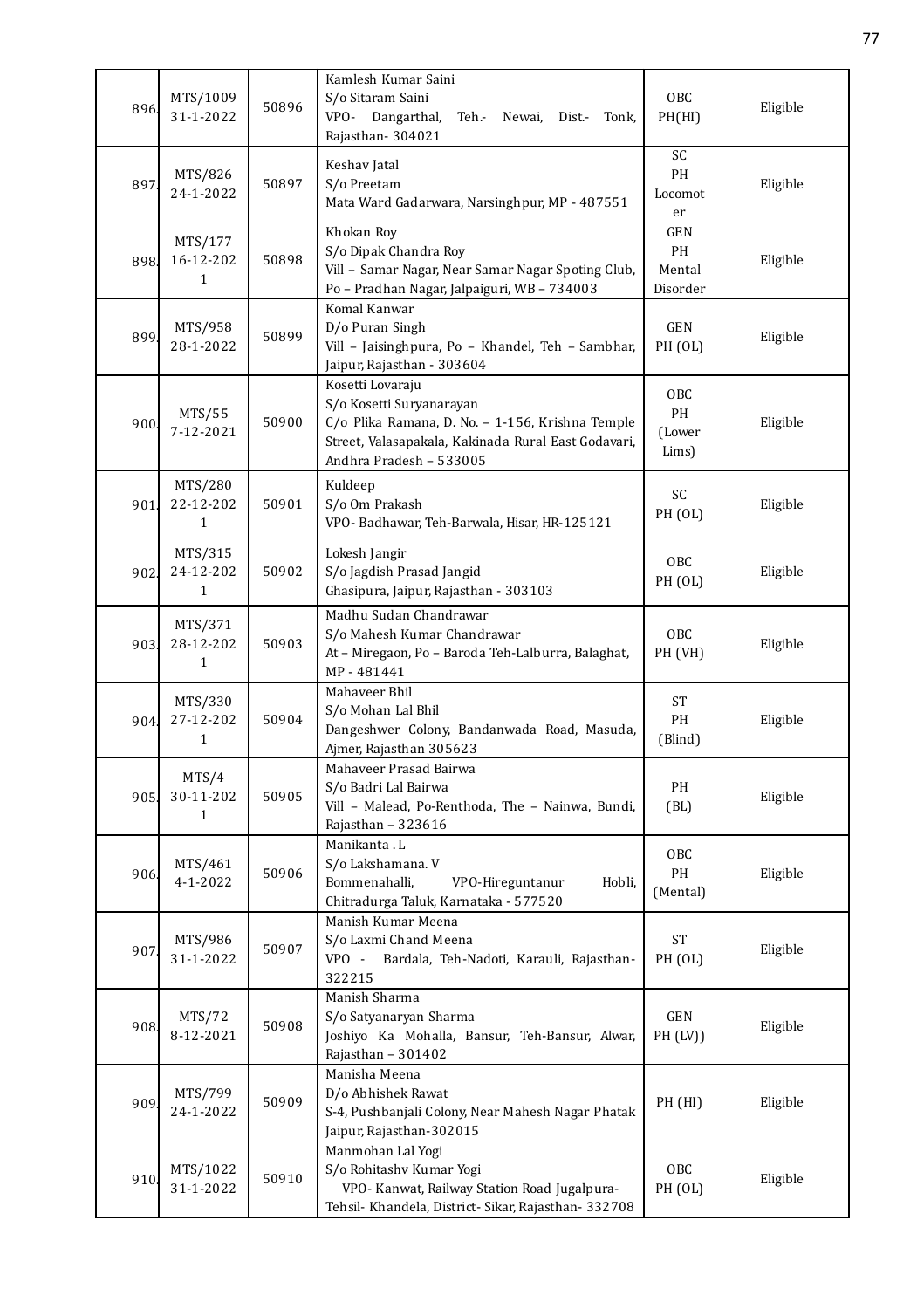| 911. | MTS/309<br>24-12-202<br>1            | 50911 | Mohammad Arif<br>S/o Mohammad Sarif<br>Opposite Madarsa, Nagar Nagina Masjid, Qureshi                                                                                             | 0 <sub>BC</sub><br>PH<br>(Locomo  | Eligible |
|------|--------------------------------------|-------|-----------------------------------------------------------------------------------------------------------------------------------------------------------------------------------|-----------------------------------|----------|
| 912  | MTS/34<br>6-12-2021                  | 50912 | Mohalla, Sojat Road, Pali, Rajasthan - 306103<br>Mohd. Rizwan Ahmad Ansari<br>S/o Mohd. Ayub Ansari<br>23-Mauza Barasara Aima, Kaptanganj, Azamgarh,<br>$UP - 276141$             | ter)<br>OBC<br>PH <sub>(VI)</sub> | Eligible |
| 913. | MTS/42<br>6-12-2021                  | 50913 | Mohd. Shahnawaz Ansari<br>S/o Mohd. Ayub Ansari<br>VPO- Barsora Aima, Kaptan Ganj, Azamgarh, UP -<br>276141                                                                       | OBC<br>PH (VI)                    | Eligible |
| 914. | MTS/592<br>12-1-2022                 | 50914 | Mukul Sharma<br>S/o Vasu Dev Sharma<br>VPo-Papra,<br>Teh-Udai<br>Purwait,<br>Jhunjhunu,<br>Rajasthan - 333801                                                                     | <b>GEN</b><br>PH<br>(Blind)       | Eligible |
| 915  | MTS/33<br>6-12-2021                  | 50915 | Munna<br>S/o Mohammad Rafeeq<br>House No. - 610, Amagarh Shakti Colony, Delhi<br>Bypass Road, Transport Nagar, Jaipur, Rajasthan<br>302004                                        | OBC<br>PH (OL)                    | Eligible |
| 916  | MTS/215<br>20-12-202<br>1            | 50916 | Nishant Roy<br>S/o Ram Naresh Roy<br>H. No. - 204-B, DDA Janta Flats, Paschim Vihar<br>Extension, New Delhi - 110063                                                              | PH<br>Intlectna<br>Disabilit<br>y | Eligible |
| 917. | MTS/326<br>27-12-202<br>1            | 50917 | Nitesh Bhagwan Dhole<br>S/o Bhagwan Hairbhaw Dhole<br>S. N. 16/2, Rajyog Soc Om Sai Nagar, Sai Siddhi<br>Chowk, Ambegaon Pathar, Pune City, Katraj, Pune,<br>Maharashtra - 411046 | OBC<br>PH (HI)                    | Eligible |
| 918. | MTS/54<br>7-12-2021                  | 50918 | Om Prakash Chawla<br>S/o Sharvan Kumar Chawla<br>P. N. 33, Mansrovar Colony, Kalwad Road, Jhotwara,<br>Jaipur, Rajasthan 302012                                                   | SC<br>PH (BL)                     | Eligible |
| 919. | MTS/852<br>24-1-2022                 | 50919 | Om Prakash Nayak<br>S/o Banna Ram<br>VPO-Surera<br>Manda,<br>Teh-Dantaramgarh,<br>Sikar,<br>Rajasthan - 332742                                                                    | SC<br>PH (OL)                     | Eligible |
| 920. | MTS/676<br>18-1-2022                 | 50920 | Omvir Singh<br>S/o Gopee Chand<br>VPO-Mahuar, Kiraoli, Agra, UP - 283122                                                                                                          | OBC<br>PH (OL)                    | Eligible |
| 921  | MTS/732<br>20-1-2022                 | 50921 | Pankaj Kumar<br>S/o Gulab Chand Prasad<br>H. No. - 447, Rithala Vill - Near Sector - 5, Bus<br>Stand, Rithala, Delhi - 110085                                                     | GEN<br>PH (HH)                    | Eligible |
| 922. | MTS/296<br>23-12-202<br>$\mathbf{1}$ | 50922 | Pawan Kumar Thalor<br>S/o Ganesh Ram Thalor<br>GSSS Bagri Ke Samne, Bagri, Laxamngarh, Sikar,<br>Rajasthan-332311                                                                 | OBC<br>$\mathbf{PH}$<br>(Mantal)  | Eligible |
| 923. | MTS/38<br>6-12-2021                  | 50923 | Phool Bai Meena<br>D/o Sita Ram Meena<br>VPO- Sindoli, Dausa, Rajasthan - 303325                                                                                                  | <b>ST</b><br><b>PH</b> (OL)       | Eligible |
| 924. | MTS/803<br>24-1-2022                 | 50924 | Poonam Kumari Sharma<br>D/o Bhagwati Prasad Sharma<br>VPO - Sanet, Teh-Hindaun City, Karauli, Rajasthan -<br>322234                                                               | GEN<br>PH (HI)                    | Eligible |
| 925  | MTS/291<br>23-12-202<br>1            | 50925 | Pravesh Kumar Bunkar<br>S/o Babu Lal Bunkar                                                                                                                                       | SC<br>PH (HI)                     | Eligible |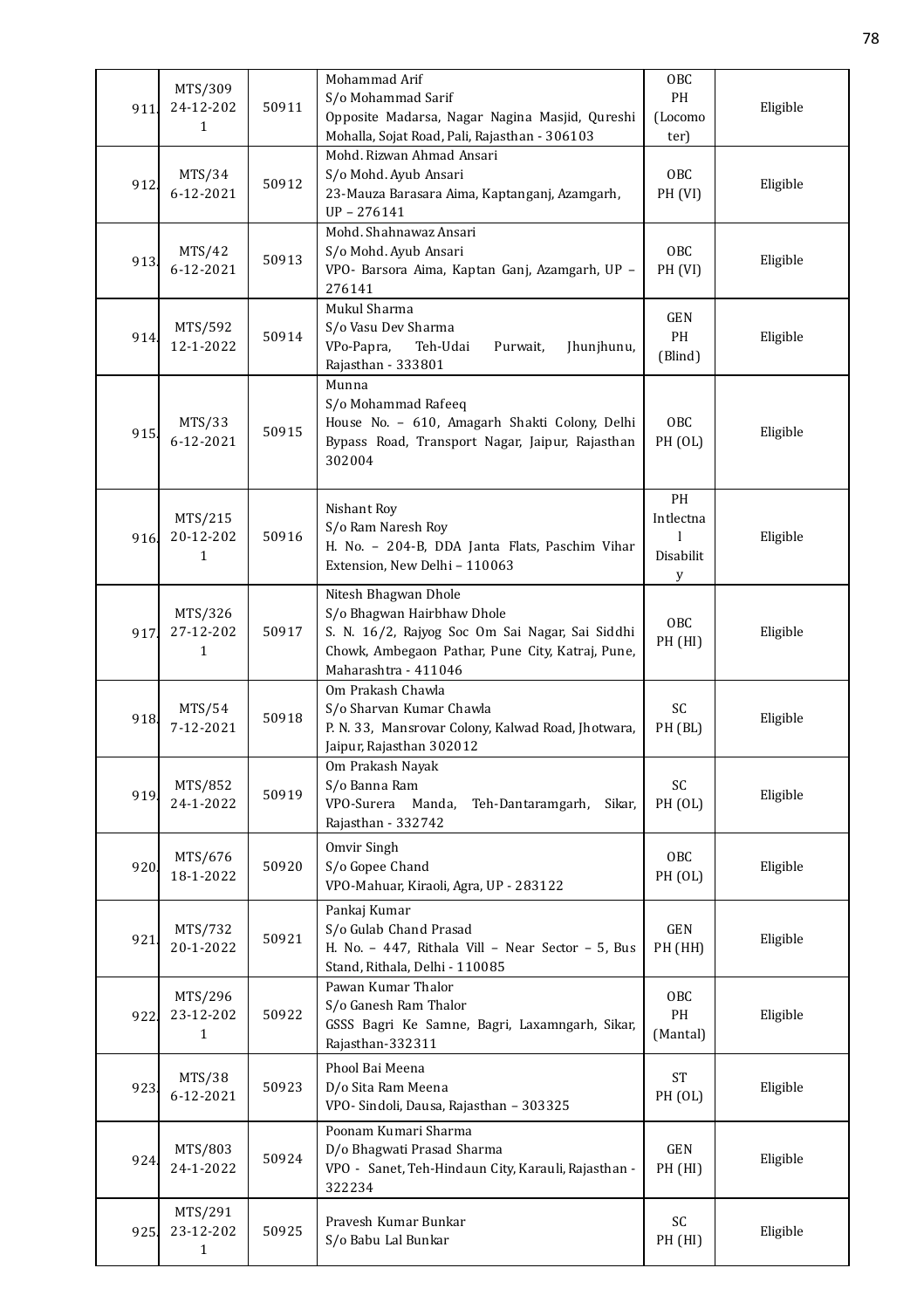|      |                                      |       | C/o Modern Tailors, V/P-Jaitpura, Jaipur, Rajasthan<br>303704                                                                                                            |                                             |          |
|------|--------------------------------------|-------|--------------------------------------------------------------------------------------------------------------------------------------------------------------------------|---------------------------------------------|----------|
| 926. | MTS/945<br>28-1-2022                 | 50926 | Pravin Sitaram Shegokar<br>S/o Sitaram Muraji Shegokar<br>Plot No. - 49, Natraj Housing Society, Shiv Nagar,<br>Palloti Kala Mandir Road, Gorewada, Nagpur<br>440013, MS | <b>GEN</b><br>PH<br>(All Lims               | Eligible |
| 927  | MTS/231<br>20-12-202<br>1            | 50927 | Prem Anantrao Devkant<br>S/o Anantrao<br>Senapati Bapat Marg, Abukasai Chawl No. - 2, Room<br>No. - 8, Oppsite Kamgar Stadium, Dadar, Mumbai -<br>400028                 | SC<br>PH                                    | Eligible |
| 928  | MTS/176<br>16-12-202<br>$\mathbf{1}$ | 50928 | Punit Kumar Sain<br>S/o Ramesh Chand Sain<br>VPO- Majri Kalan, Teh-Neemrana, Alwar, Rajasthan<br>$-301703$                                                               | OBC<br>PH (OL)                              | Eligible |
| 929  | MTS/647<br>17-1-2022                 | 50929 | Rahul Sharma<br>S/o Purushottam Sharma<br>Vill - Manoharpur, Po - Baroliran, Teh-Nadbai,<br>Bharatpur, Rajasthan-321614                                                  | <b>GEN</b><br>EWS<br><b>PH</b> (OL)         | Eligible |
| 930. | MTS/747<br>21-1-2022                 | 50930 | Rahul Sharma<br>S/o Purushottam Sharma<br>Vill - Manoharpur, Po - Baroliran, Teh-Nadbai,<br>Bharatpur, Rajasthan-321614                                                  | <b>GEN</b><br>PH (OL)                       | Eligible |
| 931. | MTS/381<br>29-12-202<br>1            | 50931 | Rahul Yadav<br>S/o Bhagwan Sahay Yadav<br>45, Ganga Vihar Colony, Gopalpura By Pass, Jaipur,<br>Rajasthan - 302015                                                       | 0 <sub>BC</sub><br>PH<br>(Both<br>Leg)      | Eligible |
| 932  | MTS/39<br>6-12-2021                  | 50932 | Rajan Jha<br>S/o Mohan Jha<br>A-198, G D. Farm, Near Hanuman Mandir, Mayur<br>Vihar, Phase -3, East Delhi, Delhi - 110096                                                | GEN<br>PH<br>(Mental<br>Redarda<br>tion))   | Eligible |
| 933. | MTS/1150<br>2-2-2022                 | 50933 | Rajendra Kumar Sharma<br>S/o Murari Lal Sharma<br>Vill.Nagla Ek Danta Post Khamni Dist. Mathura Pin<br>281501                                                            | <b>GEN</b><br><b>PH</b> (OA)                | Eligible |
| 934. | MTS/228<br>20-12-202<br>1            | 50934 | Rajnesh Gurjar<br>S/o Jay Singh Gurjar<br>Vill - Manota, Po-Delari, Teh - Baswa, Dausa,<br>Rajasthan - 303318                                                            | GEN<br>PH (BL)                              | Eligible |
| 935. | MTS/375<br>18-1-2022                 | 50935 | Rakesh Vaishnav<br>S/o Champa Das Vaishnav<br>Ganesh Chok, Maderna Colony, Krishi Upaj Mandi<br>(KUM), Ward No. - 65, Mandore Road, Jhodhpur,<br>Rajasthan - 342007      | OBC<br>PH (HI)                              | Eligible |
| 936  | MTS/494<br>$6 - 1 - 2022$            | 50936 | Rashi Singh<br>S/o Jagram Singh<br>VPO - Asta, Blake - Bamor, Jhansi, UP                                                                                                 | PH<br>(HH)                                  | Eligible |
| 937. | MTS/272<br>22-12-202<br>$\mathbf{1}$ | 50937 | Raunak Manglani<br>S/o Tarun Kumar Manglani<br>4-Ka-11, Near Shopping Centre, Pratap Nagar,<br>Jodhpur, Raj. - 342001                                                    | PH<br>Mental                                | Eligible |
| 938. | MTS/721<br>19-1-2022                 | 50938 | Ravi Kumar Meena<br>S/o Govind Singh Meena<br>Vill - Tundupura, Po - Siras, Teh-Wair, Bharatpur<br>Rajasthan - 321408                                                    | GEN<br>PH<br>(Left<br>Eye)<br>Blindnes<br>s | Eligible |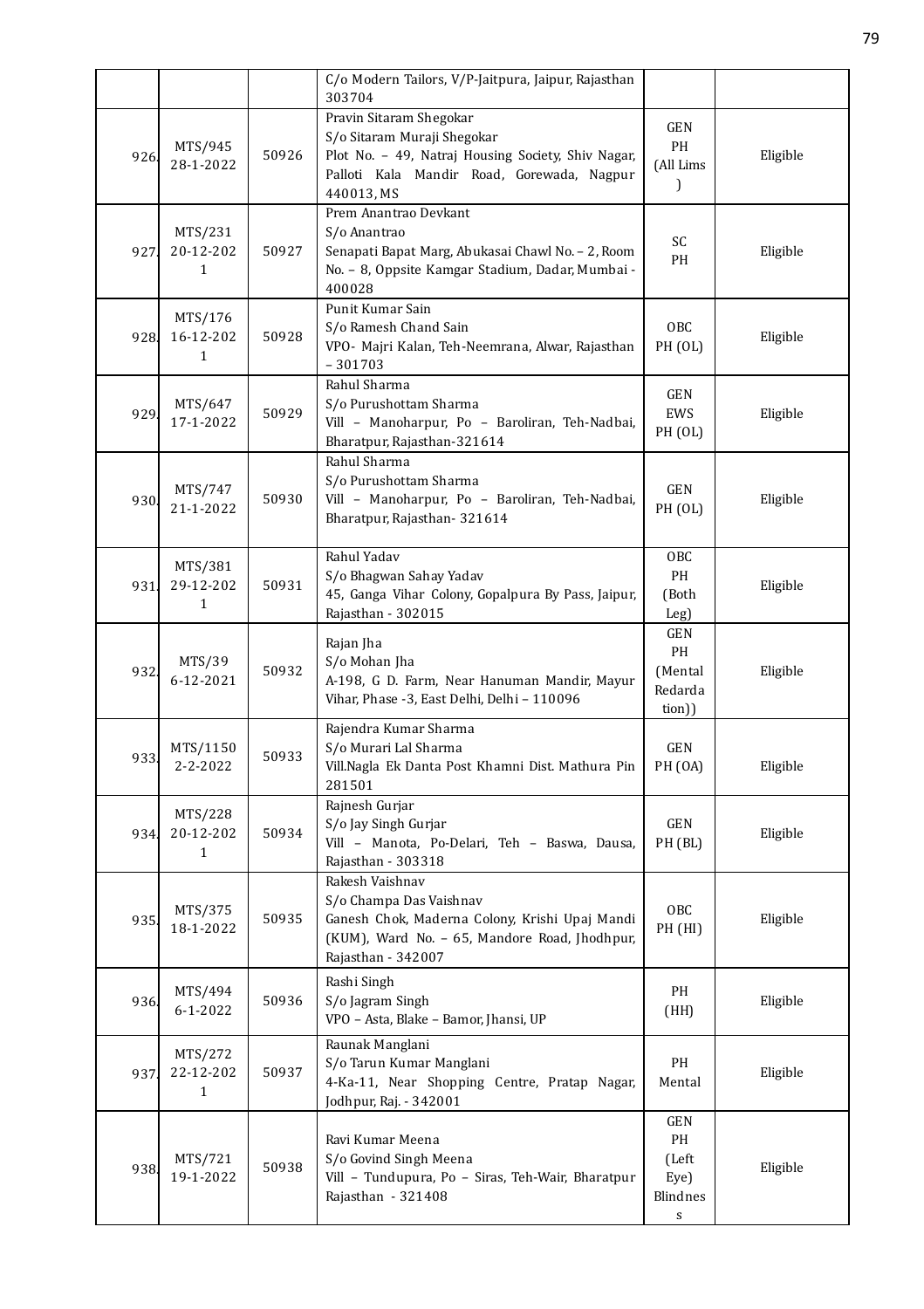| 939  | MTS/488<br>5-1-2022                  | 50939 | Reshma. R<br>S/o Radhakrishna . M<br>Mundakkal (H), Venganelldre, (Po), Chelakkara,<br>Thrissur, Kerala                                   | PH<br>(OL)                                  | Eligible |
|------|--------------------------------------|-------|-------------------------------------------------------------------------------------------------------------------------------------------|---------------------------------------------|----------|
| 940  | MTS/844<br>24-1-2022                 | 50940 | Rinalin Nongdhar<br>D/o Bi Synnah<br>Bethany Society, Lahy Veronica Lane,<br>Laithmkhrah, Shillong - 793003                               | <b>GEN</b><br>PH<br>(Both<br>Legs)          | Eligible |
| 941  | MTS/773<br>21-1-2022                 | 50941 | Sachin<br>S/o Pravesh Kumar<br>Vill - Mohalra, Po - Ratta Kalan, Mohindergarh,<br>Haryana - 123021                                        | OBC<br>PH (OL)                              | Eligible |
| 942. | MTS/570<br>11-1-2022                 | 50942 | Sachin Choudhary<br>S/o Shiv Lal Choudhary<br>75 A 3, Ridhu Nagar Main, Niwaru, Jaipur,<br>Rajasthan 302012                               | OBC<br>PH<br>(ASD)                          | Eligible |
| 943. | MTS/400<br>30-12-202<br>1            | 50943 | Sandeep Kumar Berwal<br>S/o Jagdeesh Prasad<br>VPO- Juliyasar, Teh-Laxmangarh, Sikar, Rajasthan -<br>332318                               | SC<br>PH (HH)                               | Eligible |
| 944. | MTS/866<br>24-1-2022                 | 50944 | Sanoop VS<br>S/o Sainudheen<br>Valiyakathe House, Korechal, Chembuchira -<br>680684, Kerala                                               | GEN<br>PH<br>Locomot<br>ers                 | Eligible |
| 945. | MTS/245<br>21-12-202<br>1            | 50945 | Sarafat Ali<br>S/o Rafiq Moh. Shah<br>Mehtab Ki Tal Ke Pass, Junawas, Bhilwara,<br>Rajasthan - 311001                                     | OBC<br>PH (OL)                              | Eligible |
| 946. | MTS/102<br>13-12-202<br>1            | 50946 | Saurav Kumar<br>S/o Bagvan Sahay<br>VPO-Chhonkar<br>Wara<br>Kalan, Teh-Bhusawar,<br>Bharatpur, 321407                                     | <b>GEN</b><br>PH (OL)                       | Eligible |
| 947. | MTS/406<br>31-12-202<br>$\mathbf{1}$ | 50947 | Seema Choudhary<br>D/o Madana Ram<br>35, Brij Vihar, Govindpura, Kalwar Road, Jaipur,<br>Rajasthan - 302012                               | PH<br>(Dwarfis<br>m                         | Eligible |
| 948. | MTS/181<br>17-12-202<br>1            | 50948 | Shabbbir Mohammad<br>S/o Bilal Mohammad<br>Songara Ka Tav, Ward No. - 07, Gandhi Nagar,<br>Madanganj, Kishangarh, Ajmer, Rajasthan-305801 | OBC<br>PH (OL)                              | Eligible |
| 949. | MTS/1118<br>2-2-2022                 | 50949 | Shaik Vazida<br>D/o Shaik Babu<br>Srinivas Nagar Chinnapadugupadu, Kovur Mandal<br>SPSR-Nellore Dist. 254137                              | OBC<br>PH (OL)                              | Eligible |
| 950. | MTS/180<br>17-12-202<br>1            | 50950 | Shakti Singh Rathore<br>S/o Kailash Rathore<br>2/1704, KBHB, Jodhpur, Rajasthan - 342005                                                  | GEN<br><b>PH</b> (OL)                       | Eligible |
| 951  | MTS/874<br>25-1-2022                 | 50951 | Shekhar Kaushik<br>S/o Naresh Kaushik<br>C/o Rampal Kumawat, Near Eye Hospital, Nimaz<br>Road, Jaitaran, Pali, Rajasthan - 306302         | GEN<br>$\mathbf{PH}$<br>(Mental<br>Illness) | Eligible |
| 952. | MTS/847<br>24-1-2022                 | 50952 | Shivkant<br>S/o Shital Prasad<br>Sammukh Nagar, Azizpur, Agra, UP - 283102                                                                | SC<br>PH <sub>(OA)</sub>                    | Eligible |
| 953. | MTS/135<br>13-12-202<br>1            | 50953 | Shubham Kumar Jha<br>S/o Manoj Kumar Jha<br>H. No. - 167, U - Block, Mangolpuri, North West<br>Delhi, New Delhi-110083                    | <b>GEN</b><br>PH (OL)                       | Eligible |
| 954  | MTS/476<br>4-1-2022                  | 50954 | Shyam Sundar Agarwal<br>S/o Mukti Lal Agarwal                                                                                             | GEN<br>PH<br>(Head)                         | Eligible |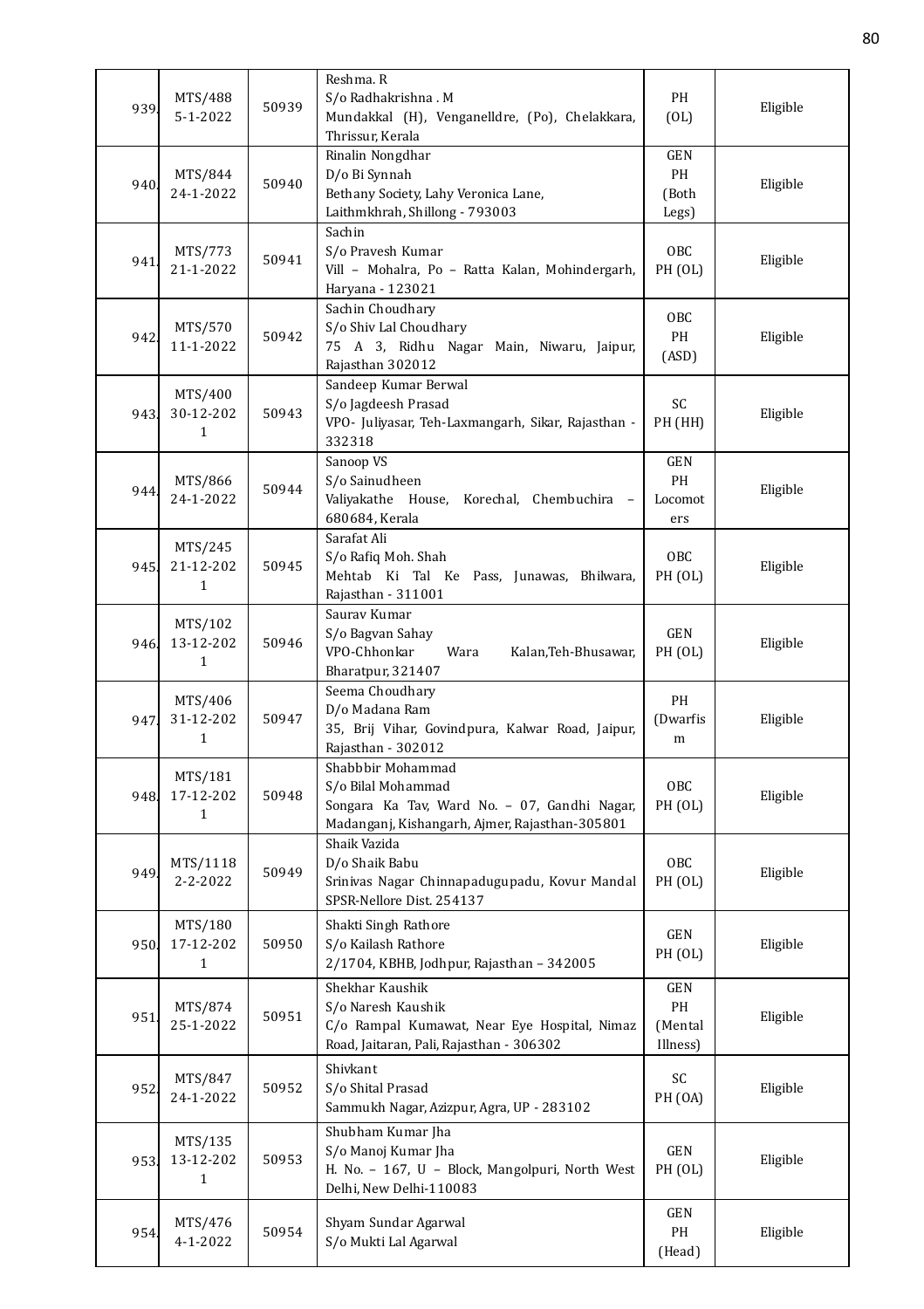|      |                                      |       | Sonu Kirana & General Store, Behind Bank Colony,<br>Gothra, Khetri Nagar, Teh-Khetri, Jhunjhunu,<br>Rajasthan - 333504                  |                                    |          |
|------|--------------------------------------|-------|-----------------------------------------------------------------------------------------------------------------------------------------|------------------------------------|----------|
| 955  | MTS/36<br>6-12-2021                  | 50955 | Sitaram Kumawat<br>S/o Ratan Lal Kumawat<br>Karagwalo Ki Dhani, Renwal Road, Jobner, Jaipur,<br>Rajasthan-303328                        | OBC<br><b>PH</b> (OL)              | Eligible |
| 956. | MTS/115<br>13-12-202<br>1            | 50956 | Sourabh Nimawat<br>S/o Banshi Lal Nimawat<br>238, Ambavgarh, Near Hotel Natural, Udaipur,<br>Rajasthan - 313001                         | SC<br>PH<br>(Mental)               | Eligible |
| 957  | MTS/733<br>20-1-2022                 | 50957 | Sumit Kumar<br>S/o Bhanwar Lal<br>VPO-Muklawa, Teh-Rai Singh Nagar, Sriganga Nagar,<br>Rajasthan-335039                                 | GEN<br>PH<br>Shoulder              | Eligible |
| 958. | MTS/1114<br>$2 - 2 - 2022$           | 50958 | Sumit Kumar Meena<br>S/o Ratast Meena<br>VPO-Jawanpura, Teh. Virat Nagar Jaipur Raj. 303119                                             | <b>ST</b><br>PH<br>(Locomo<br>ters | Eligible |
| 959. | MTS/373<br>28-12-202<br>$\mathbf{1}$ | 50959 | Sunil Kumar Gupta<br>S/o Prakash Chand Gupta<br>VPO - Lalgarh, Teh - Bassi, Jaipur, Rajasthan -<br>303301                               | GEN<br><b>PH</b> (OL)              | Eligible |
| 960  | MTS/311<br>24-12-202<br>1            | 50960 | Sunita Kumari Kumhar<br>D/o Kailash Chand Kumhar<br>- Bas Shekhawat, Po - Neemuchana,<br>Vill<br>Teh-Bansur, Alwar, Rajasthan - 301024  | OBC<br>PH<br>(Locomo<br>ter)       | Eligible |
| 961  | MTS/78<br>9-12-2021                  | 50961 | Suraj Kumar<br>S/o Hari Ram<br>Maholi Maholi, Hasanpur, Teh - Hassanpur, Palwal,<br>Haryana - 121107                                    | GEN<br>PH (HI)                     | Eligible |
| 962. | MTS/87<br>9-12-2021                  | 50962 | Surya Pratap Singh<br>S/o Rishal Singh<br>H. No. - 233, Street No. - 7, Gulabi Bagh, Rewari,<br>Haryana - 123401                        | <b>GEN</b><br>PH (OL)              | Eligible |
| 963. | MTS/386<br>29-12-202<br>1            | 50963 | Tejpal Kumawat<br>S/o Babu Lal Kumawat<br>Ward No. - 3, Dharam Kante Ke Pass, Govindgarh,<br>Teh - Chomu, Jaipur, Rajasthan - 303712    | OBC<br>PH<br>(Both<br>Leg)         | Eligible |
| 964  | MTS/489<br>$5 - 1 - 2022$            | 50964 | Udit Gupta<br>S/o Virendra Kumar Gupta<br>Near Mata Mahakali Mandir, Narmada Ji, Ward No.<br>- 3, Mandla, MP - 481661                   | GEN<br>PH<br>(Locomo<br>ters)      | Eligible |
| 965. | MTS/189<br>17-12-202<br>$\mathbf{1}$ | 50965 | Utsav Pachauri<br>S/o Dharemendra Kumar<br>Baxariya Gali, Bayana, Bharatpur, Raj. - 321401                                              | GEN<br>PH (HI)                     | Eligible |
| 966. | MTS/648<br>17-1-2022                 | 50966 | V. Logith<br>S/o V. Venhatesan<br>No. - 13/A, Bagath Singh Street, IAF Road,<br>Thruvalluvar Nagar, Pattabiram, Chennai - 600072,<br>TN | OBC<br>$\mathbf{PH}$<br>(Ortho)    | Eligible |
| 967. | MTS/403<br>30-12-202<br>1            | 50967 | Vaishali<br>D/o Ashok Kumar Mittal<br>F2 G, Nursary Circle, Near Jain Mandir, Vaishali<br>Nagar, Jaipur, Raj. - 302021                  | GEN<br>PH<br>(Locomo<br>ters       | Eligible |
| 968. | MTS/600<br>12-1-2022                 | 50968 | Vijay Kumar<br>S/o Om Prakash<br>Vill - Churiyari, Po - Fatehpur Sikri, Teh-Karaoli<br>Agra, UP - 283110                                | GEN<br>PH (OL)                     | Eligible |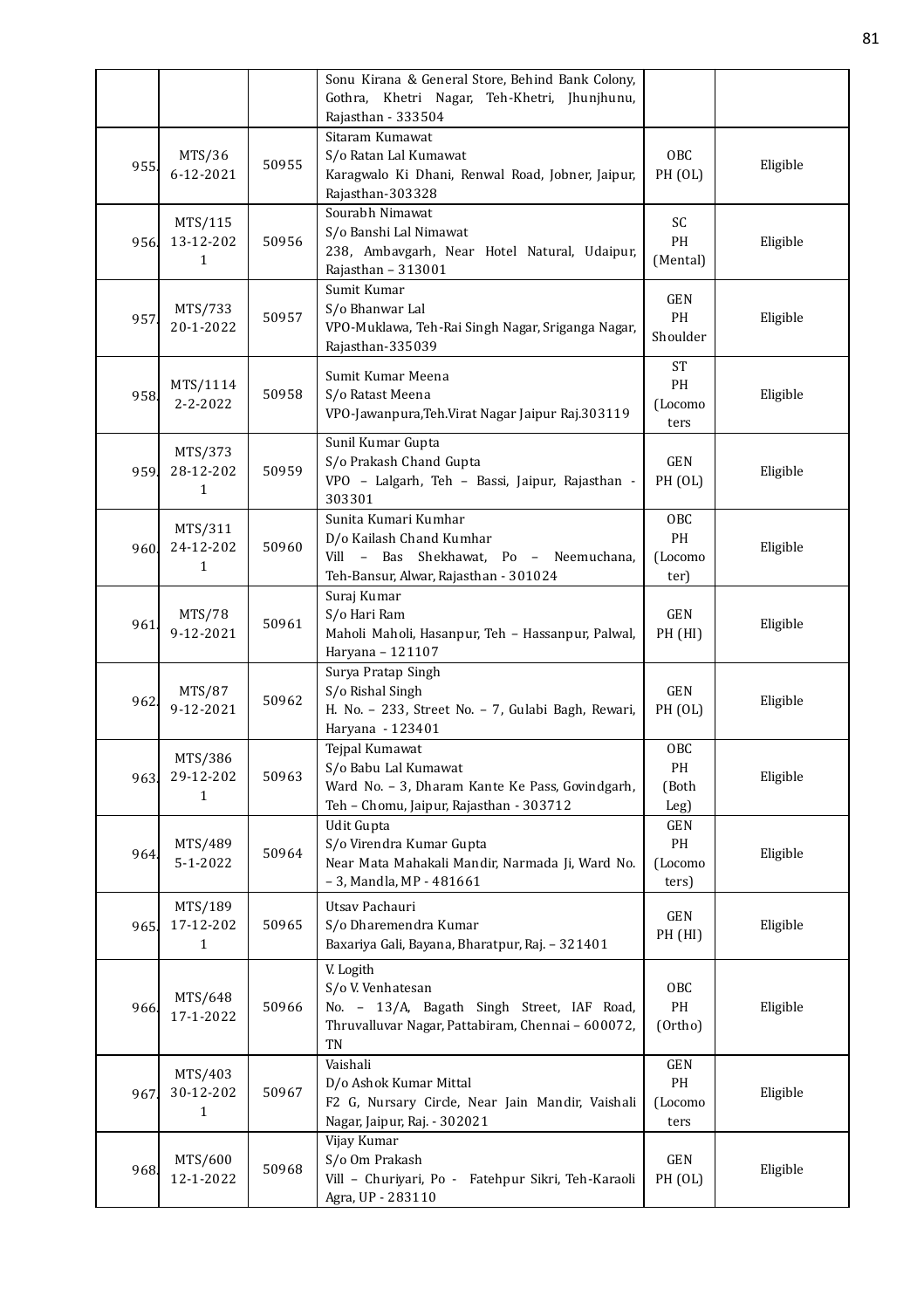| 969. | MTS/100<br>10-12-202<br>1              | 50969 | Vikash Kumar Tank<br>S/o Mahesh Tank<br>VPO- Mahar Kalan, Via - Samod, Teh-Chomu, Jaipur,<br>Rajasthan - 303806                                                                                                       | OBC<br>PH <sub>(OA)</sub> | Eligible |
|------|----------------------------------------|-------|-----------------------------------------------------------------------------------------------------------------------------------------------------------------------------------------------------------------------|---------------------------|----------|
| 970. | MTS/568<br>11-1-2022                   | 50970 | Vishnu Ojha<br>S/o Suneel Ojha<br>Vill - Udotgarh, Po - Udotgarh, Teh-Ater, Bhind MP -<br>477111                                                                                                                      | OBC<br><b>PH</b>          | Eligible |
| 971  | MTS/979<br>31-1-2022                   | 50971 | Yogesh Nimiwal<br>S/o Vijay Kumar Nimiwal<br>Ward No. - 1, Near Chuna Fatak, Anupgarh, Shri<br>Ganganagar, Rajasthan 335701                                                                                           | OBC<br>PH (HI)            | Eligible |
| 972. | MTS/851<br>24-1-2022                   | 50972 | Zala Roshirajsinh Digvijay Singh<br>S/o Zala Digvijaysinh<br>Pushirajsinh. D. Zala, B-30, Kailash Park Society, Old<br>Padara Road, Near Reliance Mega Mall, Beside Hira<br>Parvati Nagar, Vadodara, Gujarat - 390020 | GEN<br>PH<br>Locomoter    | Eligible |
| 973. | MTS/117<br>13-12-202<br>1              | 50973 | Bantu<br>S/o Hari Singh<br>VPO- Chhonkar Wara Kalan, Teh - Bhusawar,<br>Bharatpur, Raj. - 321407                                                                                                                      | SC                        | Eligible |
| 974. | MTS/293<br>23-12-202<br>1              | 50974 | <b>Bhagchand Bhil</b><br>S/o Radhakishan Bhil<br>Satawariya, Masuda, Ajmer, Rajasthan - 305623                                                                                                                        | <b>ST</b>                 | Eligible |
| 975. | MTS/477<br>$4 - 1 - 2022$              | 50975 | Kishore Kumar<br>S/o Bhagwana Ram<br>VPO-Mainsar, Teh-Nokha, Bikaner, Raj. - 334802                                                                                                                                   | SC                        | Eligible |
| 976. | MTS/429<br>$3 - 1 - 2022$              | 50976 | Manmohan Meena<br>S/o Ramchandra Meena<br>VPo-Bhadwa, Via - Jobner, Teh-Kishangarh Renwal,<br>Jaipur, Rajasthan - 303328                                                                                              | <b>ST</b>                 | Eligible |
| 977  | MTS/375<br>28-12-202<br>$\mathbf{1}$   | 50977 | Narendra Kumar Meena<br>S/o Radheshyam Meena<br>VPo-Meena<br>Baroda,<br>Teh-Wazirpur,<br>Sawai<br>Madhopur, Raj. - 322219                                                                                             | <b>ST</b>                 | Eligible |
| 978. | MTS/348<br>27-12-202<br>$\mathbf{1}$   | 50978 | Sanju Kumari<br>D/o Sugan Lal<br>Satawariya, Masuda, Ajmer, Rajasthan - 305623                                                                                                                                        | <b>ST</b>                 | Eligible |
| 979. | MTS/409<br>31-12-202<br>$\mathbf{1}$   | 50979 | Shriram Meena<br>S/o Birbal Meena<br>VPO-Bhadwa, Teh-Kishangarh Renwal, Via - Jobner,<br>Jaipur, Rajasthan - 303328                                                                                                   | <b>ST</b>                 | Eligible |
| 980. | MTS/107<br>13-12-202<br>1              | 50980 | Suraj Kumar Jugunu Gohar<br>S/o Jugunu Gohar<br>Room No. - 201, A Wing Bldg No. - 16, RNA Park,<br>Vasinaka Chembur, Mumbai - 400074                                                                                  | SC                        | Eligible |
| 981  | MTS/234<br>20-12-202<br>$\overline{2}$ | 50981 | Chaman Kumar<br>S/o Brajmohan<br>Naharganj Mohalla, Harijan Basti, Kumher, Ward<br>No. - 8, Bharatpur, Rajasthan                                                                                                      | SC                        | Eligible |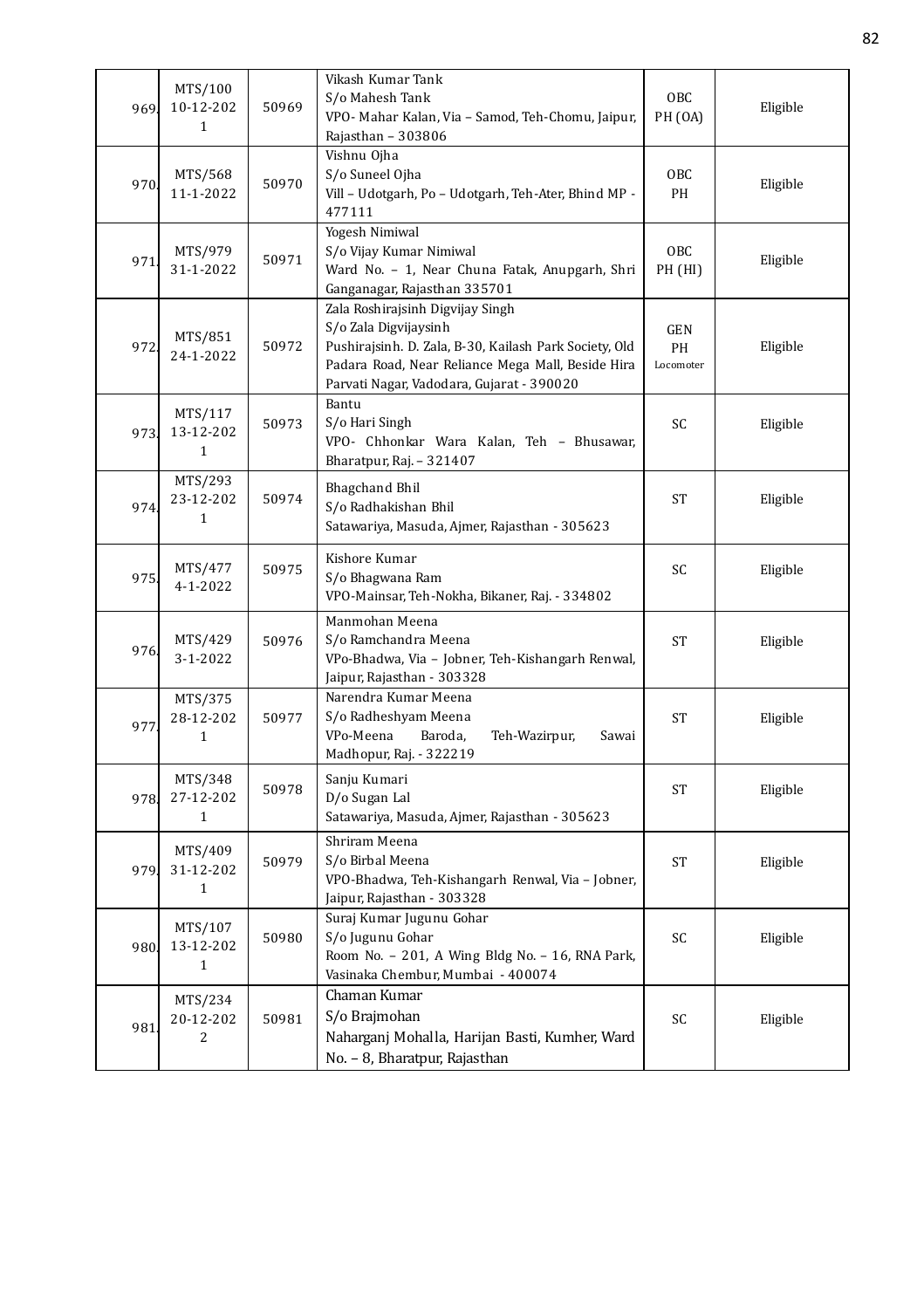## **LIST OF CANDIDATES CALLED FOR SCREEING TEST THE POST OF L D C**

|        | ON 22-5-2022 SUNDAY AT 12-00 TO 1.30 PM |          |                                                                                                                                                                            |                                   |                |  |  |  |  |
|--------|-----------------------------------------|----------|----------------------------------------------------------------------------------------------------------------------------------------------------------------------------|-----------------------------------|----------------|--|--|--|--|
| S. No. | Reg. No.                                | Roll No. | Name<br>Father's/Husband's Name<br><b>Address</b>                                                                                                                          | Category<br><b>Applied</b><br>For | <b>Remarks</b> |  |  |  |  |
| 1.     | LDC/144<br>$4 - 1 - 2022$               | 60001    | Abhinit Kumar<br>S/o Mahesh Kumar<br>C/o Birendra Pd Sinha, Gandhi Ashram,<br>Hajipur, Vaishali, Bihar                                                                     | <b>GEN</b>                        | Eligible       |  |  |  |  |
| 2.     | LDC/298<br>28-1-2022                    | 60002    | Abhishek Gupta<br>S/o Ram Gopal Gupta<br>03, Govind vatika, Nayla Road, Jaisingh<br>Pura Khor, Jaipur, Rajasthan-302027                                                    | <b>GEN</b>                        | Eligible       |  |  |  |  |
| 3.     | LDC/285<br>28-1-2022                    | 60003    | Abhishek Meena<br>S/o Rang Lal Meena<br>Vill- Tediyawala, PO- Anathpura, Teh.-<br>Bassi, Distt.- Jaipur, Rajasthan- 303302                                                 | GEN                               | Eligible       |  |  |  |  |
| 4.     | LDC/290<br>28-1-2022                    | 60004    | Abhishek Pareek<br>S/o Brajmohan Pareek<br>Chandkawari, Nagaur, Rajasthan, Near<br>Balsamand/Aarya Samaj, Nagaur-341001                                                    | GEN                               | Eligible       |  |  |  |  |
| 5.     | LDC/233<br>20-1-2022                    | 60005    | Abhishek Sharma<br>S/o Pradeep Kumar Sharma<br>VPO- Udaipuria, Teh.- Chomu, Distt. Jaipur,<br>Rajasthan-303807                                                             | <b>GEN</b>                        | Eligible       |  |  |  |  |
| 6.     | LDC/268<br>27-1-2022                    | 60006    | Achal Singh<br>S/o Prem Singh<br>Vill- Bewta, Post- Lunawas Khara, Tehsil-<br>Luni, Distt-Jodhpur, Rajasthan-342001                                                        | GEN<br><b>ESM</b>                 | Eligible       |  |  |  |  |
| 7.     | LDC/152<br>$6 - 1 - 2022$               | 60007    | Adarsh Samriya<br>S/o Madan Lal Samriya<br>81, Green Avenue Nagar, PO - Heerapura,<br>Ajmer Road, Behind Jaipur Saffron Hotel,<br>Gajsinghpura, Jaipur, Rajasthan - 302021 | <b>GEN</b>                        | Eligible       |  |  |  |  |
| 8.     | LDC/54<br>17-12-2021                    | 60008    | Aditi Kalla<br>D/o Anand Kumar Kalla<br>C-183, Near Water Tank, Murlidhar Vyas<br>Colony, Bikaner, Rajasthan-334001                                                        | <b>GEN</b>                        | Eligible       |  |  |  |  |
| 9.     | LDC/80<br>22-12-2021                    | 60009    | Aditi Khandelwal<br>D/o Ramkishan Khandelwal<br>18, Laxmi Vihar, Jagdamba Colony, Agra<br>Road, Jaipur, Rajasthan - 302031                                                 | GEN                               | Eligible       |  |  |  |  |
| 10.    | LDC/22<br>9-12-2021                     | 60010    | Aditya Choudhary<br>S/o Dhanraj Choudhary<br>N-111, Ashok Vihar B, Behind NRI Colony,<br>Jagatpura, Jaipur, Rajasthan - 302017                                             | <b>GEN</b>                        | Eligible       |  |  |  |  |
| 11.    | LDC/114<br>28-12-2021                   | 60011    | Ajay Kumar<br>S/o Rajbir Singh<br>Kohla,<br>VP <sub>o</sub> -<br>Teh-Gohana,<br>Sonipat,<br>Haryana- 131302                                                                | $\operatorname{GEN}$              | Eligible       |  |  |  |  |
| 12.    | LDC/56<br>17-12-2021                    | 60012    | Ajay Pal<br>S/o Ramashish Pal<br>233, Shiv Colony, Sushilpura, Sodala,<br>Jaipur, Rajasthan - 302006                                                                       | OBC                               | Eligible       |  |  |  |  |
| 13.    | LDC/14<br>6-12-2021                     | 60013    | Akash<br>S/o Ashok<br>Bhimgoda Bankhandi, Ashram, Haridwar,<br>UK-249401                                                                                                   | $\operatorname{GEN}$              | Eligible       |  |  |  |  |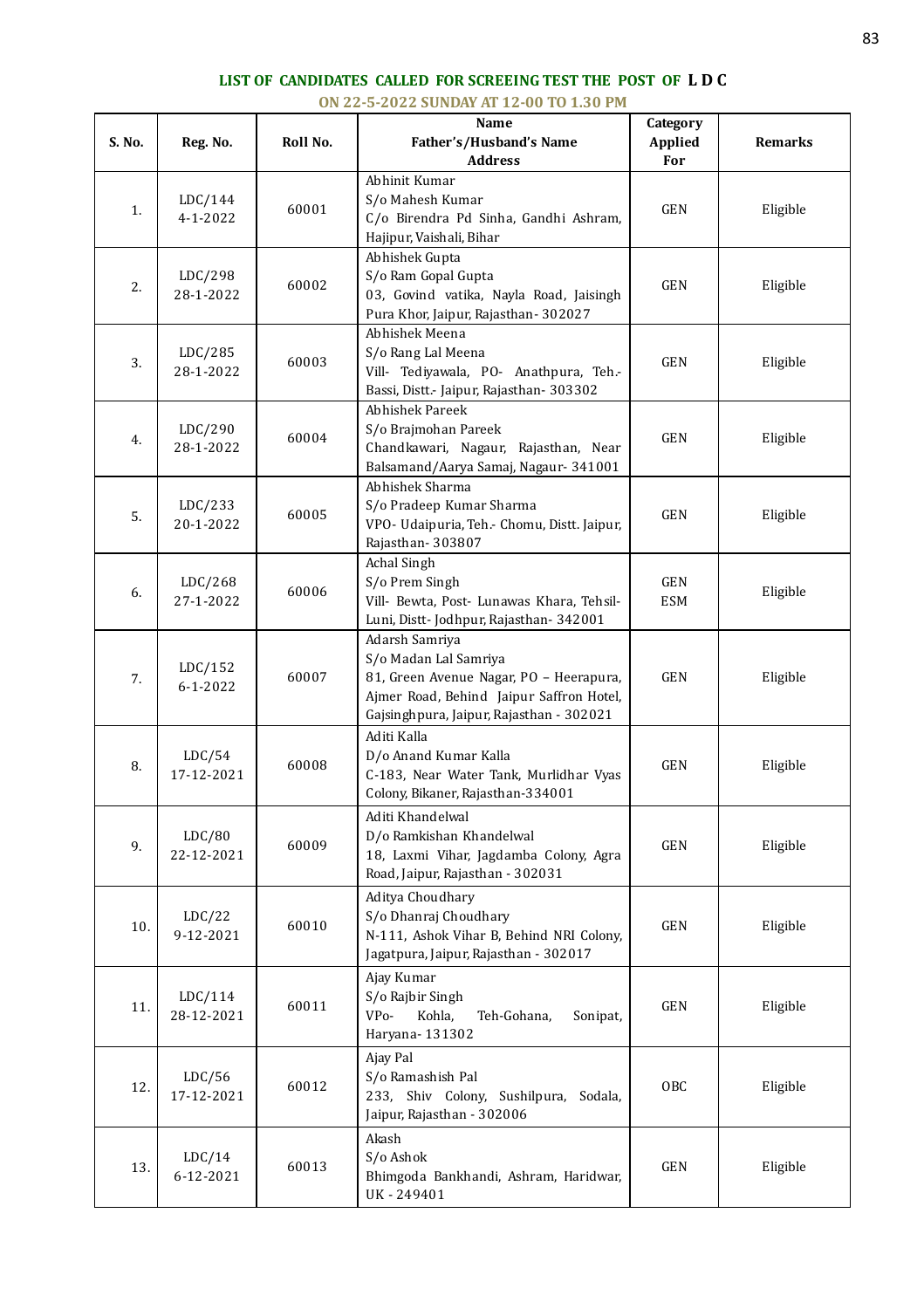| 14. | LDC/286<br>28-1-2022  | 60014 | Akash Kumar Garg<br>S/o Devi Charan Gupta<br>Jai Devi Genral Store, Infront of Naya<br>Bazzar, Parking, Gangapur City, Teh .-<br>Gangapur City, Distt.- Sawai Madhopur,<br>Rajasthan-322201 | <b>GEN</b> | Eligible |
|-----|-----------------------|-------|---------------------------------------------------------------------------------------------------------------------------------------------------------------------------------------------|------------|----------|
| 15. | LDC/332<br>1-2-2022   | 60015 | Akshara Sharma<br>D/o Pavan Kumar Sharma<br>A-13, Shri Nath Vihar, Behind Pollatry<br>Farm, Agra Road, Jaipur, Rajasthan-<br>302031                                                         | <b>GEN</b> | Eligible |
| 16. | LDC/358<br>2-2-2022   | 60016 | Akshay Sharma<br>S/o Lekhraj Sharma<br>Sarai Bavdi, Delhi By Pass, Amber, Jaipur,<br>Rajasthan-302028                                                                                       | <b>GEN</b> | Eligible |
| 17. | LDC/32<br>13-12-2021  | 60017 | Aman<br>S/o Gulab<br>Ward No. - 2, Devipura, Gohana, Sonipat,<br>Haryana - 131301                                                                                                           | <b>OBC</b> | Eligible |
| 18. | LDC/117<br>28-12-2021 | 60018 | Aman Sharma<br>S/o Jagdish Prasad Sharma<br>223 A, Kagdiwada, Madrasi Baba Ki<br>Bagichi, Mount Road, Bharampuri, Jaipur,<br>Rajasthan - 302002                                             | GEN        | Eligible |
| 19. | LDC/324<br>1-2-2022   | 60019 | Amit<br>S/o Ajmer<br>Vill.- Ramgarh, PO- Bibipur, Teh.&Dist.-Jind,<br>Haryana-126102                                                                                                        | <b>GEN</b> | Eligible |
| 20. | LDC/325<br>1-2-2022   | 60020 | Amit<br>S/o Rajender Singh<br>VPO- Nidani, Dist.&Teh.- Jind, Haryana-<br>126102                                                                                                             | <b>GEN</b> | Eligible |
| 21. | LDC/83<br>22-12-2021  | 60021 | Amit Kumar Meena<br>S/o Pooran Chand Meena<br>Vill - Akeda Dungar, Po-Akhepura,<br>Teh-Amer, Jaipur, Road No. - 17, VKIA,<br>Jaipur, Rajasthan 302013                                       | <b>GEN</b> | Eligible |
| 22. | LDC/289<br>28-1-2022  | 60022 | Anand Kumar Singh<br>S/o Mithileshwar Singh<br>Vill.- Bikaipur, PO- Ayer, Teh.- Atri, Distt.-<br>Gaya, Bihar-823311                                                                         | <b>GEN</b> | Eligible |
| 23. | LDC/236<br>20-1-2022  | 60023 | Anil Mundliya<br>S/o Chhotu Ram<br>Plot No.- 28, Kh.No.-46, Balram Nagar,<br>Banar Road, Nandri, Jodhpur, Rajasthan-<br>342015                                                              | OBC        | Eligible |
| 24. | LDC/149<br>5-1-2022   | 60024 | Ankit Kumar<br>S/o Meer Singh<br>VPO- Rajwara,<br>Teh-Mundawar,<br>Alwar,<br>Rajasthan - 301427                                                                                             | OBC        | Eligible |
| 25. | LDC/232<br>20-1-2022  | 60025 | Anup Yadav<br>S/o Rohitash Yadav<br>Ward No. 4, Village Kirarod, Post Pragpur,<br>Teh.-Kotputli, Distt.- Jaipur, Rajasthan-<br>303107                                                       | <b>GEN</b> | Eligible |
| 26. | LDC/352<br>2-2-2022   | 60026 | Anurag Mittal<br>S/o Om Prakash Mittal<br>Behind of Akashvani, Gottam Colony,<br>Bajaria, Dist. Sawai Madhopur, Rajasthan-<br>322001                                                        | <b>GEN</b> | Eligible |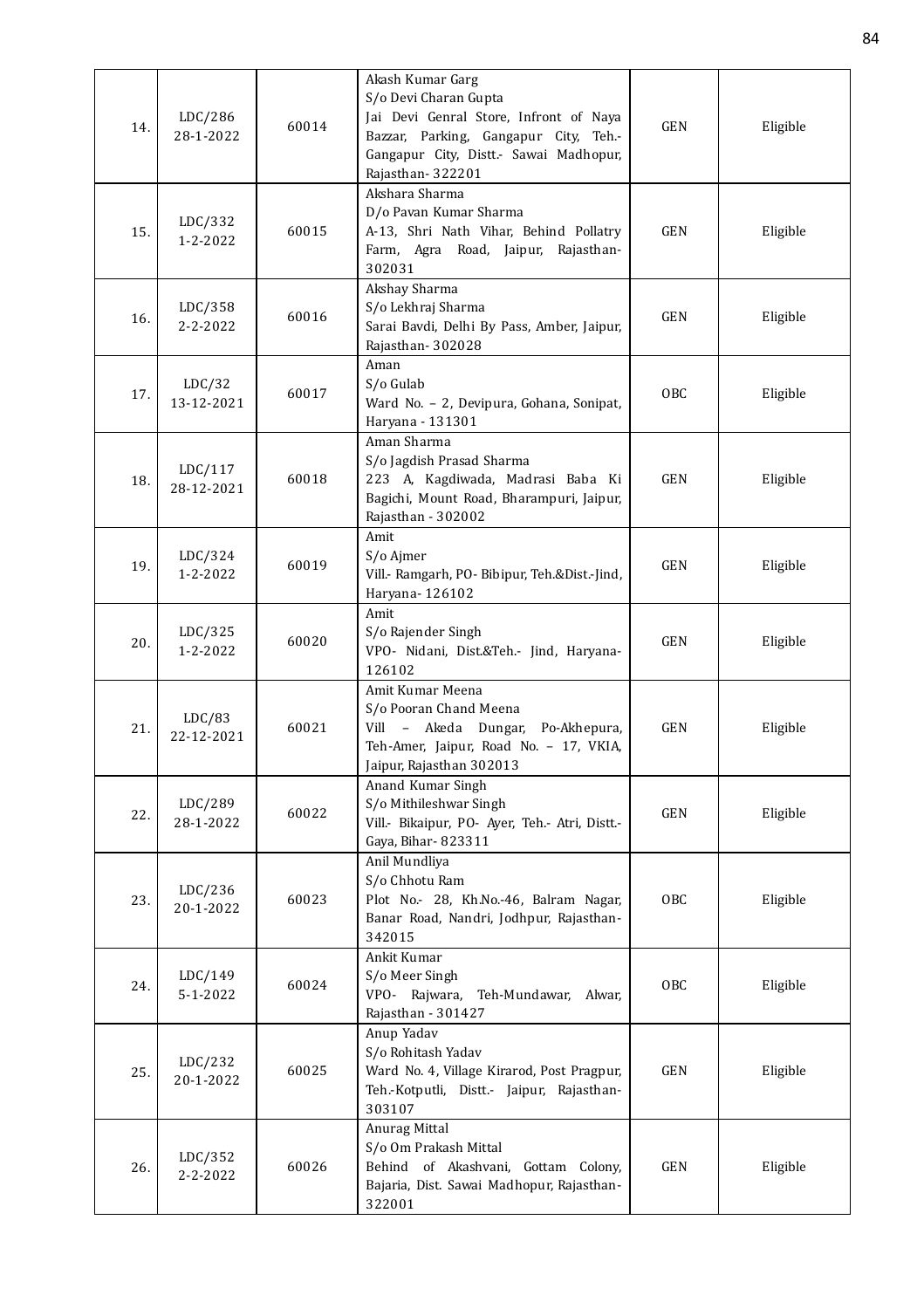| 27. | LDC/343<br>1-2-2022       | 60027 | Ashish Jain<br>S/o Ramesh Chand Jain<br>1-GHA-32, Housing Board, Shastri Nagar,<br>Jaipur, Rajasthan-302016                                                                | <b>GEN</b> | Eligible |
|-----|---------------------------|-------|----------------------------------------------------------------------------------------------------------------------------------------------------------------------------|------------|----------|
| 28. | LDC/229<br>20-1-2022      | 60028 | Ashish Sharma<br>S/o Sonu Kumar Sharma<br>V/P- Dhindhora, Teh.- Suroth, Distt.-<br>Karauli, Rajasthan-322236                                                               | <b>GEN</b> | Eligible |
| 29. | LDC/296<br>28-1-2022      | 60029 | Ashish Sharma<br>S/o Natthi Lal Sharma<br>B-74, Shiv Shakti Nagar, Jagatpura Road,<br>Malviya Nagar, Jaipur, Rajasthan- 302017                                             | <b>GEN</b> | Eligible |
| 30. | LDC/136<br>3-1-2022       | 60030 | Ashna Singh<br>D/o Dhirendra Kumar<br>Sedh Ka Madh Mohalla, Gopal Garh,<br>Bharatpur, Rajasthan - 321001                                                                   | <b>GEN</b> | Eligible |
| 31. | LDC/3<br>3-12-2021        | 60031 | Atul Bhargava<br>S/o Sharad Bhargava<br>B-163, Mahesh Nagar, 80 Feet Road, Near<br>By Water Tank, Jaipur, Raj. - 302015                                                    | <b>GEN</b> | Eligible |
| 32. | LDC/173<br>11-1-2022      | 60032 | Avinash Singh<br>S/o Jitendra Singh<br>Sarveena, Rajiwas, Ajmer, Rajasthan -<br>305925                                                                                     | <b>OBC</b> | Eligible |
| 33. | LDC/143<br>$4 - 1 - 2022$ | 60033 | Ayush Sharma<br>S/o Shiv Kumar Sharma<br>B-35, Sharma Bhawan, Gurjar Ghati, Amer<br>Road, Jaipur, Rajasthan-302002                                                         | <b>GEN</b> | Eligible |
| 34. | LDC/231<br>20-1-2022      | 60034 | <b>Bablu Thakur</b><br>S/o Sri Abadh Thakur<br>3, Upendra Krishna Mondal Lane, P.S-<br>Charu<br>Market, Distt.- Kolkata,<br>P.O.<br>Tollygunge, West Bengal- 700033        | <b>OBC</b> | Eligible |
| 35. | LDC/120<br>29-12-2021     | 60035 | Bhagwan Sahay Saini<br>S/o Ram Narayan Saini<br>Dungari Walo Ki Dhani, Shyam Dungari Ke<br>Peeche, Nangal Road, Amber, Jaipur, Raj. -<br>302028                            | <b>OBC</b> | Eligible |
| 36. | LDC/68<br>20-12-2021      | 60036 | Bhanu Priya Sankhla<br>D/o Mahendra Singh Sankhala<br>Char Thamba Bawari, Bera Magra, Punjla,<br>Anganwa, Mandore, Jodhpur, Rajasthan -<br>342304                          | <b>GEN</b> | Eligible |
| 37. | LDC/81<br>22-12-2021      | 60037 | <b>Bhaskar Dixit</b><br>S/o Banwari Lal Sharma<br>Ganga Vihar Colony, A. N. Public School Ke<br>Pichhe, Radha Swami Bag, Jaipur Road,<br>Chomu, Jaipur, Rajasthan - 303704 | <b>GEN</b> | Eligible |
| 38. | LDC/146<br>4-1-2022       | 60038 | Bhupendra Kumar<br>S/o Janardhan Prasad<br>VPO- Nadaul, Ps-Masaurhi, Patna, Bihar -<br>804454                                                                              | OBC        | Eligible |
| 39. | LDC/21<br>9-12-2021       | 60039 | Chandan Sharma<br>S/o Vinod Kumar Sharma<br>114, Sharma Sadan, Near Shiv Temple,<br>Kagdiwara, Shankar Nagar, Brahmpuri,<br>Jaipur, Raj. - 302002                          | <b>GEN</b> | Eligible |
| 40. | LDC/354<br>2-2-2022       | 60040 | Chander Shekhar<br>S/o Inderjeet Sharma<br>Village- Harjipur, P.O- Teent, Dist.- Rewari,<br>Teh.- Rewari, Haryana- 123101                                                  | <b>GEN</b> | Eligible |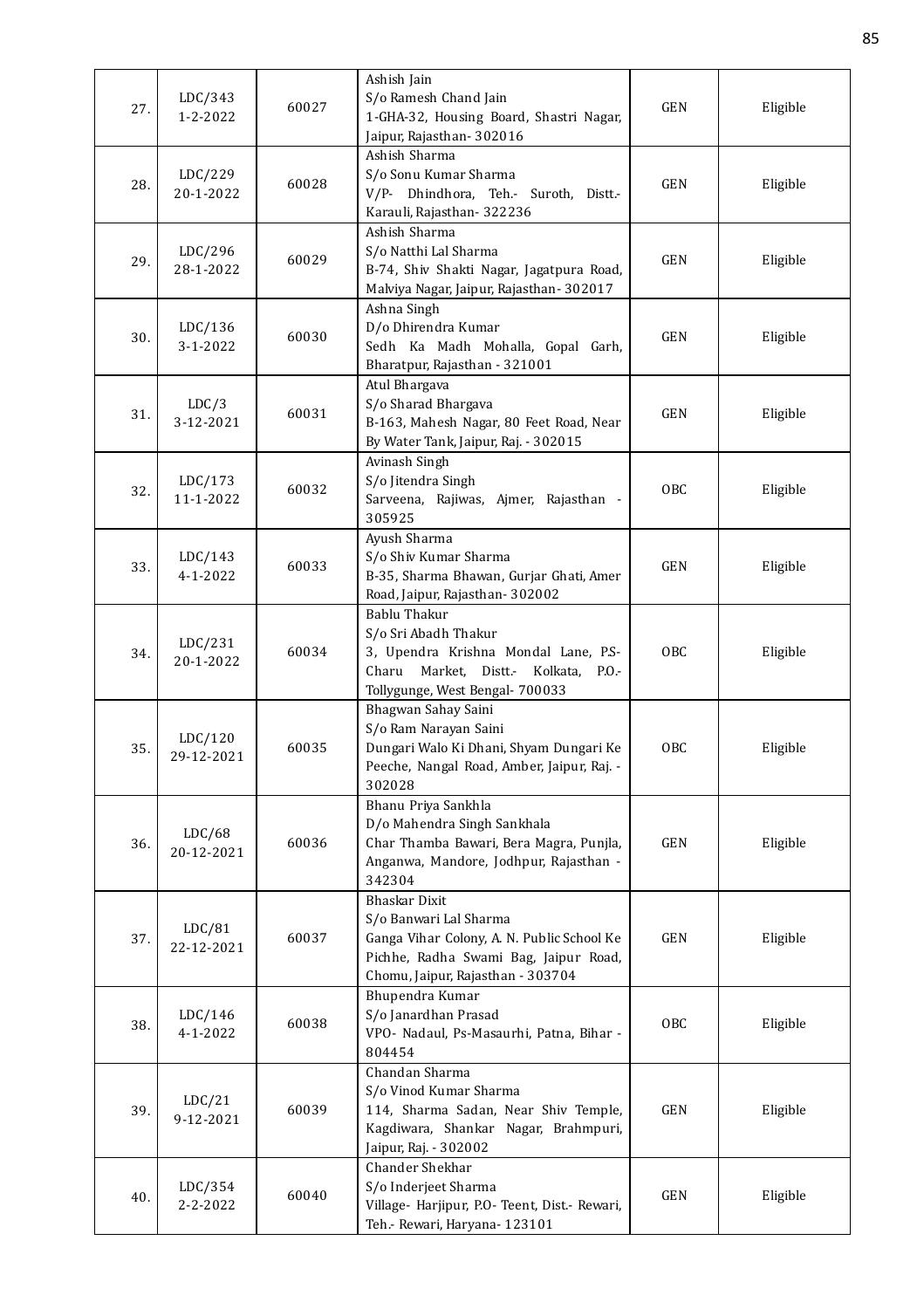|     |                     |       | Chetan Parewa                                                                       |            |          |
|-----|---------------------|-------|-------------------------------------------------------------------------------------|------------|----------|
|     | LDC/271             |       | S/o Banwari Lal Parewa                                                              |            |          |
| 41. | 27-1-2022           | 60041 | 58-B, Vijay Nagar, Vijay Pura Road, Purani<br>Chungi, Agra Road, Jaipur, Rajasthan- | <b>GEN</b> | Eligible |
|     |                     |       | 302031                                                                              |            |          |
|     |                     |       | Chetan Sharma                                                                       |            |          |
|     | LDC/338             |       | S/o Vinod Kumar Sharma                                                              |            |          |
| 42. | 1-2-2022            | 60042 | Plot No. 1437 Gangapole Gate Ke Pass,                                               | <b>GEN</b> | Eligible |
|     |                     |       | Jaipur, Rajasthan-302002                                                            |            |          |
|     |                     |       | Chitranjan Sharma                                                                   |            |          |
|     | LDC/95              |       | S/o Rakesh Sharma                                                                   |            |          |
| 43. | 24-12-2021          | 60043 | 35, Ganesh Vihar 3rd, New Loha Mandi<br>Macheda,<br>Road,                           | <b>GEN</b> | Eligible |
|     |                     |       | Harmada,<br>Jaipur,<br>Rajasthan -302013                                            |            |          |
|     |                     |       | Deepak Ramani                                                                       |            |          |
|     |                     |       | S/o Devendra Ramani                                                                 |            |          |
| 44. | LDC/248             | 60044 | P.NO.54-B, Rajhans Colony No.3, Radha                                               | <b>GEN</b> | Eligible |
|     | 24-1-2022           |       | Marg, Brahampuri Road, Jaipur, Rajasthan-                                           |            |          |
|     |                     |       | 302002                                                                              |            |          |
|     |                     |       | Deepanshi Reniwal                                                                   |            |          |
| 45. | LDC/245             | 60045 | D/o Ganesh Narayan                                                                  | OBC        | Eligible |
|     | 24-1-2022           |       | 2-A-48/49 Om Shiv Colony, Shastri Nagar,<br>Jaipur-302016                           |            |          |
|     |                     |       | Deepika                                                                             |            |          |
|     | LDC/115             |       | D/o Dalveer Singh                                                                   |            |          |
| 46. | 23-12-2021          | 60046 | $VPO -$<br>Bakhtawarpura, Teh-Chirawa,                                              | <b>GEN</b> | Eligible |
|     |                     |       | Jhunjhunu, Rajasthan - 333023                                                       |            |          |
|     |                     |       | Deshna Mishra                                                                       |            |          |
| 47. | LDC/151             | 60047 | D/o Santosh Kumar Mishra                                                            | <b>GEN</b> | Eligible |
|     | 5-1-2022            |       | Plot No. R - 31, Shakti Nagar, Gupteswar,                                           |            |          |
|     |                     |       | Jabalpur, MP - 482001<br>Devendra Kumar Saini                                       |            |          |
|     |                     |       | S/o Shankar Lal Saini                                                               |            |          |
| 48. | LDC/157             | 60048 | P. No. - B-54, Sudamapuri -2 <sup>nd</sup> Nindar                                   | OBC        | Eligible |
|     | $6 - 1 - 2022$      |       | Mode, Harmada, Jaipur, Rajasthan -                                                  |            |          |
|     |                     |       | 302013                                                                              |            |          |
|     |                     |       | Devendra Kumar Sharma                                                               |            |          |
| 49. | LDC/132<br>3-1-2022 | 60049 | S/o Ram Ratan Sharma<br>Aradhana, Brahamano Ki Dhani, Vill - Jhar,                  | <b>GEN</b> | Eligible |
|     |                     |       | Jaipur, Rajasthan - 303305                                                          |            |          |
|     |                     |       | Devesh Trivedi                                                                      |            |          |
|     | LDC/106             |       | S/o Surendra Kumar Trivedi                                                          |            |          |
| 50. | 27-12-2021          | 60050 | VPO - Kakarghata, Teh & Thana -                                                     | GEN        | Eligible |
|     |                     |       | Shahabad, Hardoi, UP - 241124                                                       |            |          |
|     |                     |       | Dharmendra Kumar Gurjar                                                             |            |          |
| 51. | LDC/224             | 60051 | S/o Kanhaiya lal Gurjar                                                             | OBC        | Eligible |
|     | 19-1-2022           |       | VPO- Shop Teh.- Uniyara, Distt.- Tonk,<br>Rajasthan-304023                          |            |          |
|     |                     |       | Dharmendra Singh Choudhary                                                          |            |          |
|     |                     |       | S/o Mansingh Choudhary                                                              |            |          |
| 52. | LDC/129             | 60052 | Choudhary Charan Singh Colony, Near                                                 | <b>OBC</b> | Eligible |
|     | 31-12-2021          |       | Meo Boarding, VPO-Laxmangarh, Alwar,                                                |            |          |
|     |                     |       | Rajasthan - 321607                                                                  |            |          |
|     |                     |       | Dhirendra Singh Shekhawat                                                           |            |          |
| 53. | LDC/5<br>6-12-2021  | 60053 | S/o Ajit Singh Shekhawat<br>VPO-<br>Dookiya,<br>Via-Palsana,<br>Sikar,              | <b>GEN</b> | Eligible |
|     |                     |       | Rajasthan-332402                                                                    |            |          |
|     |                     |       | Dhyan Lal Meena                                                                     |            |          |
|     | LDC/188             |       | S/o Ramvilas Meena                                                                  |            |          |
| 54. | 13-1-2022           | 60054 | VPO - Nagla Meena, Teh-Hindaun City,                                                | <b>GEN</b> | Eligible |
|     |                     |       | Karauli, Rajasthan - 322230                                                         |            |          |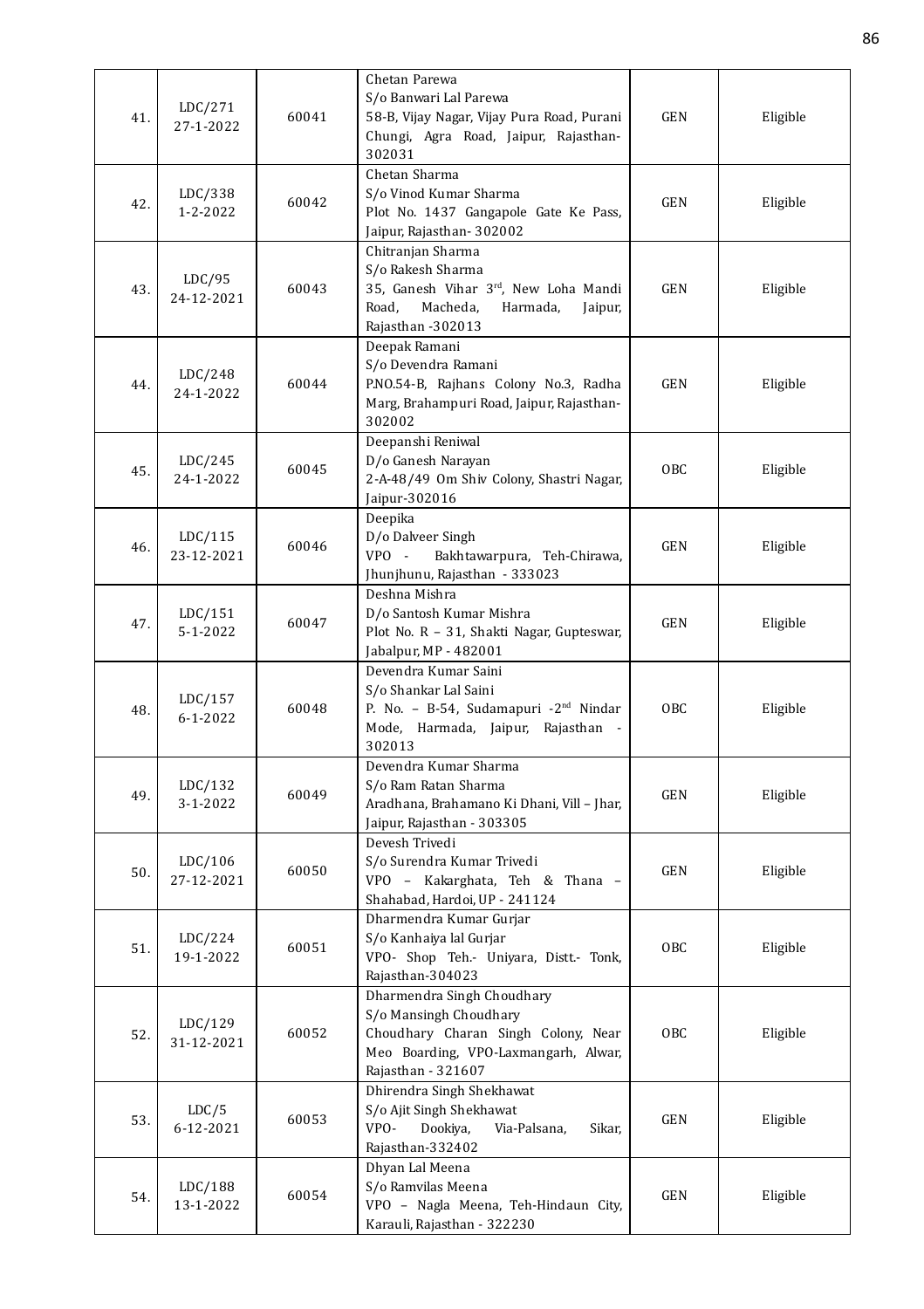|     |                           |                                | Dileep Bagadi                                                        |                                            |          |  |
|-----|---------------------------|--------------------------------|----------------------------------------------------------------------|--------------------------------------------|----------|--|
| 55. | LDC/159<br>$7 - 1 - 2022$ | 60055                          | S/o Rampal Bagadi<br>A-83, Suraj Nagar, Maharana Pratap Marg,        | <b>GEN</b>                                 | Eligible |  |
|     |                           |                                | Panchawala, Jaipur, Rajasthan - 302021                               |                                            |          |  |
|     |                           |                                | Dinesh Kumar                                                         |                                            |          |  |
| 56. | LDC/264                   | 60056                          | S/o Thakara Ram                                                      | <b>GEN</b>                                 | Eligible |  |
|     | 27-1-2022                 |                                | V. Bandhaniya, Post- Gangasara, Tehsil-                              |                                            |          |  |
|     |                           |                                | Sedwa, Distt.- Barmer, Rajasthan- 344706                             |                                            |          |  |
|     |                           |                                | Dinesh Parashar                                                      |                                            |          |  |
|     | LDC/357                   | 60057                          | S/o Shri Niwas Parashar<br>Plot No. 278 Vikas Nagar Colony, Morra    | <b>GEN</b>                                 | Eligible |  |
| 57. | $2 - 2 - 2022$            |                                | Road, Merta City, Nagaur, Rajasthan-                                 |                                            |          |  |
|     |                           |                                | 341510                                                               |                                            |          |  |
|     |                           |                                | Dinesh Sharma                                                        |                                            |          |  |
|     | LDC/191                   | 60058                          | S/o Bhanwar Lal Sharma                                               | <b>GEN</b>                                 | Eligible |  |
| 58. | 13-1-2022                 |                                | Ward No. - 4, Kheri Mohalla, Bagar,                                  |                                            |          |  |
|     |                           |                                | Jhunjhunu Rajasthan - 333023                                         |                                            |          |  |
|     |                           |                                | Dinesh Solanki                                                       |                                            |          |  |
|     | LDC/227                   |                                | S/o Dhana Ram<br>Dhana<br>Ram                                        |                                            |          |  |
| 59. | 19-1-2022                 | 60059                          | Solanki<br>Ji<br>Ramsanehi<br>Electronics, Jodhpur Road, Bhopalgarh, | OBC                                        | Eligible |  |
|     |                           |                                | Jodhpur, Rajasthan-342603                                            |                                            |          |  |
|     |                           |                                | Divesh Goyal                                                         |                                            |          |  |
|     | LDC/266                   | 60060                          | S/o Jagdish Prashad                                                  | <b>GEN</b>                                 | Eligible |  |
| 60. | 27-1-2022                 |                                |                                                                      | 52-A<br>Lekhraj<br>Nagar,<br>Kund<br>Road, |          |  |
|     |                           |                                | Jaisinghpura Khor, Jaipur, Raj. - 302027                             |                                            |          |  |
|     |                           |                                | Divya Yadav                                                          |                                            |          |  |
|     | LDC/163                   | 60061                          | D/o Anil Kumar Yadav<br>CB-92, C/o Vijaypal Tanwar, Above Uday       | OBC                                        | Eligible |  |
| 61. | $7 - 1 - 2022$            |                                | Communication, Ring Road, Naraina, New                               |                                            |          |  |
|     |                           |                                | Delhi 110028                                                         |                                            |          |  |
|     |                           |                                | Ekansh Kumar Saini                                                   |                                            |          |  |
| 62. | LDC/87<br>23-12-2021      | 60062                          | S/o Govind Panwar                                                    | <b>GEN</b>                                 | Eligible |  |
|     |                           |                                | B-9-I, Anand Puri, Adarsh Nagar, Jaipur,                             |                                            |          |  |
|     |                           |                                | Raj. - 302004                                                        |                                            |          |  |
|     |                           |                                | Gajendra Pahadiya<br>S/o Durga Sahai Pahadiya                        |                                            |          |  |
| 63. |                           | LDC/121<br>60063<br>30-12-2021 | Bunker Mohalla, VPO-Dhand, Teh- Amer,                                | GEN                                        | Eligible |  |
|     |                           |                                | Jaipur, Rajasthan - 302028                                           |                                            |          |  |
|     |                           |                                | Ganesh Kumar Bagdoliya                                               |                                            |          |  |
|     | LDC/27                    | 60064                          | S/o Shankar Lal Jat                                                  |                                            | Eligible |  |
| 64. | 10-12-2021                |                                | Gram - Panwaliya, Teh-Todaraisingh,                                  | <b>OBC</b>                                 |          |  |
|     |                           |                                | Tonk, Rajasthan - 304502                                             |                                            |          |  |
|     |                           |                                | Ganpat Lal Sharma                                                    |                                            |          |  |
| 65. | LDC/322<br>1-2-2022       | 60065                          | S/o Mool Chand Sharma<br>Vill.- Mindee, Post- Renwal, Teh.- Phulera, | <b>GEN</b>                                 | Eligible |  |
|     |                           |                                | Dist.- Jaipur, Rajasthan- 303603                                     |                                            |          |  |
|     |                           |                                | Gaurav Tiwari                                                        |                                            |          |  |
|     |                           |                                | S/o Brajendra Sharma                                                 |                                            |          |  |
| 66. | LDC/351<br>2-2-2022       | 60066                          | Vill.- Kherli Brahman Post- Mainapura,                               | <b>GEN</b>                                 | Eligible |  |
|     |                           |                                | Bhusawar,<br>Teh.-<br>Bharatpur,<br>Dist.-                           |                                            |          |  |
|     |                           |                                | Rajasthan-321409                                                     |                                            |          |  |
|     |                           |                                | Gourav Rana<br>S/o Ashok Kumar                                       |                                            |          |  |
| 67. | LDC/241                   | 60067                          | 459/1 Mandir Marg, Birla Institute of                                | <b>GEN</b>                                 | Eligible |  |
|     | 21-1-2022                 |                                | Technology & Science, Pilani, Rajasthan-                             |                                            |          |  |
|     |                           |                                | 333031                                                               |                                            |          |  |
|     |                           |                                | Govind Sharma                                                        |                                            |          |  |
| 68. | LDC/20                    | 60068                          | S/o Chandra Prakash Sharma                                           | GEN                                        | Eligible |  |
|     | 91-12-2021                |                                | 133, Sector - 3, Malviya Nagar, Jaipur, Raj. -                       |                                            |          |  |
|     |                           |                                | 302017                                                               |                                            |          |  |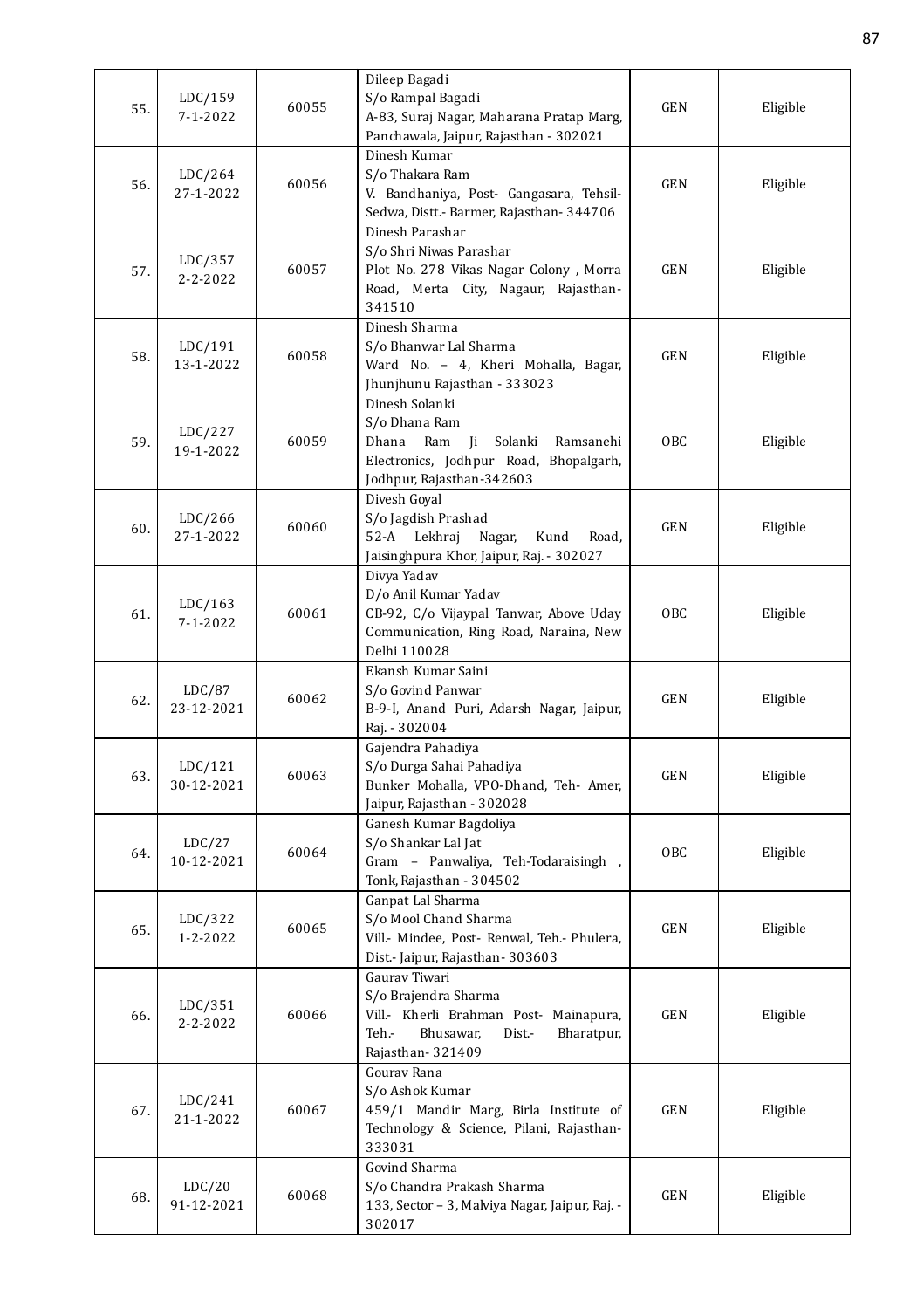| Po-Devgaon, Teh-Bassi, Jaipur, Raj 303301<br>Gunjan Saini<br>D/o Mukesh Saini<br>LDC/346<br>60070<br>263 Shri Gopal Nagar, Near Somani<br><b>OBC</b><br>Eligible<br>70.<br>1-2-2022<br>Hospital, Gopalpura By pass, Jaipur,<br>Rajasthan-302019<br>Gunjan Sharma<br>D/o Ram Gopal Sharma<br>LDC/249<br>60071<br>B-58/57, Sita Vihar, Khirni Phatak Road,<br><b>GEN</b><br>Eligible<br>71.<br>24-1-2022<br>Behind Saini Vivah Sthal, Jhotwara, Jaipur,<br>Rajasthan-302012<br>Hansraj Bajiya<br>LDC/282<br>S/o Raj Kumar Bajiya<br><b>OBC</b><br>60072<br>Eligible<br>72.<br>27-1-2022<br>VPO- Lampuwa, Via- Reengus, Distt.- Sikar,<br>Rajasthan-332404<br>Harbhajan Papatwan<br>S/o Lalchand Saini<br>LDC/228<br>60073<br>Ward No.14, Shankar Kunj, Dhoblai road,<br><b>OBC</b><br>Eligible<br>73.<br>19-1-2022<br>Itawa Bhopji, Teh. Chomu, Distt.- Jaipur,<br>Rajasthan-303804<br>Harsh Bhardwaj<br>S/o Yogesh Bhardwaj<br>LDC/131<br>60074<br>Plot No. - 26, Govindpuri East, New<br>GEN<br>Eligible<br>74.<br>31-12-2021<br>Ramgarh Mode, Amer Road, Jaipur,<br>Rajasthan - 302002<br>Harsh Vardhan Singh<br>S/o Dilip Singh<br>LDC/176<br>60075<br><b>GEN</b><br>Eligible<br>75.<br>11-1-2022<br>441, Barkat Nagar, Tonk Phatak, Jaipur,<br>Rajasthan 302015<br>Harshad Sharma<br>LDC/329<br>S/o Raj Kumar Sharma<br>60076<br><b>GEN</b><br>Eligible<br>76.<br>$1 - 2 - 2022$<br>Boharo Ka Mohalla VPO- Vatika, Teh .-<br>Sanganer, Jaipur, Rajasthan- 303905<br>Himanshu Jangid<br>S/o Ram Gopal Jangid<br>LDC/363<br><b>OBC</b><br>60077<br>Eligible<br>77.<br>2-2-2022<br>20, Chithwari Ka Bagh, Gangapole, Jaipur,<br>Rajasthan-302002<br>Himanshu Kachhwaha<br>LDC/7<br>S/o Amar Singh<br>60078<br>OBC<br>Eligible<br>78.<br>6-12-2021<br>Pitha Ram Ji Ka Bagh, Chainpura,<br>Mandore, Jodhpur, Raj. - 342304<br>Himanshu Mangal Mahar<br>S/o Mahaveer Singh Mahar<br>LDC/33<br>60079<br>Ward No. 21, Near Sharda College,<br><b>OBC</b><br>Eligible<br>79.<br>13-12-2021<br>Anupgarh, Shriganganagar, Rajasthan -<br>335701<br>Himanshu Raj<br>S/o Kamal Kumar<br>LDC/123<br>60080<br><b>OBC</b><br>Eligible<br>80.<br>Vill - Salempur, Po - Tekari, Ps - Tekari,<br>30-12-2021<br>Dist. - Gaya, Bihar - 824236<br>Himmat Singh Meena<br>S/o Lakhpat Meena<br>LDC/263<br>60081<br>Village- Kiratpura, Post- Nimod, Teh-<br><b>GEN</b><br>Eligible<br>81.<br>27-1-2022<br>Malarna Donger, Distt.- Sawai Madhopur,<br>Rajasthan<br>Ishwar Ram<br>S/o Rameshwar Lal<br>LDC/314<br>Plot No. 158, K.No. 44, Near SBI ATM,<br><b>OBC</b><br>60082<br>Eligible<br>82.<br>31-1-2022<br>Defence Colony Nandri, Banar Road,<br>Jodhpur-342015 | 69. | LDC/179   | 60069 | Govind Singh Rajawat<br>S/o Anand Singh Rajawat | <b>GEN</b> | Eligible |
|-------------------------------------------------------------------------------------------------------------------------------------------------------------------------------------------------------------------------------------------------------------------------------------------------------------------------------------------------------------------------------------------------------------------------------------------------------------------------------------------------------------------------------------------------------------------------------------------------------------------------------------------------------------------------------------------------------------------------------------------------------------------------------------------------------------------------------------------------------------------------------------------------------------------------------------------------------------------------------------------------------------------------------------------------------------------------------------------------------------------------------------------------------------------------------------------------------------------------------------------------------------------------------------------------------------------------------------------------------------------------------------------------------------------------------------------------------------------------------------------------------------------------------------------------------------------------------------------------------------------------------------------------------------------------------------------------------------------------------------------------------------------------------------------------------------------------------------------------------------------------------------------------------------------------------------------------------------------------------------------------------------------------------------------------------------------------------------------------------------------------------------------------------------------------------------------------------------------------------------------------------------------------------------------------------------------------------------------------------------------------------------------------------------------------------------------------------------------------------------------------------------------------------------------------------------------------------------------------------------------------------------------------|-----|-----------|-------|-------------------------------------------------|------------|----------|
|                                                                                                                                                                                                                                                                                                                                                                                                                                                                                                                                                                                                                                                                                                                                                                                                                                                                                                                                                                                                                                                                                                                                                                                                                                                                                                                                                                                                                                                                                                                                                                                                                                                                                                                                                                                                                                                                                                                                                                                                                                                                                                                                                                                                                                                                                                                                                                                                                                                                                                                                                                                                                                                 |     | 12-1-2022 |       | H. No. - 40, Patyali Kothi, Vill-Vimalpura,     |            |          |
|                                                                                                                                                                                                                                                                                                                                                                                                                                                                                                                                                                                                                                                                                                                                                                                                                                                                                                                                                                                                                                                                                                                                                                                                                                                                                                                                                                                                                                                                                                                                                                                                                                                                                                                                                                                                                                                                                                                                                                                                                                                                                                                                                                                                                                                                                                                                                                                                                                                                                                                                                                                                                                                 |     |           |       |                                                 |            |          |
|                                                                                                                                                                                                                                                                                                                                                                                                                                                                                                                                                                                                                                                                                                                                                                                                                                                                                                                                                                                                                                                                                                                                                                                                                                                                                                                                                                                                                                                                                                                                                                                                                                                                                                                                                                                                                                                                                                                                                                                                                                                                                                                                                                                                                                                                                                                                                                                                                                                                                                                                                                                                                                                 |     |           |       |                                                 |            |          |
|                                                                                                                                                                                                                                                                                                                                                                                                                                                                                                                                                                                                                                                                                                                                                                                                                                                                                                                                                                                                                                                                                                                                                                                                                                                                                                                                                                                                                                                                                                                                                                                                                                                                                                                                                                                                                                                                                                                                                                                                                                                                                                                                                                                                                                                                                                                                                                                                                                                                                                                                                                                                                                                 |     |           |       |                                                 |            |          |
|                                                                                                                                                                                                                                                                                                                                                                                                                                                                                                                                                                                                                                                                                                                                                                                                                                                                                                                                                                                                                                                                                                                                                                                                                                                                                                                                                                                                                                                                                                                                                                                                                                                                                                                                                                                                                                                                                                                                                                                                                                                                                                                                                                                                                                                                                                                                                                                                                                                                                                                                                                                                                                                 |     |           |       |                                                 |            |          |
|                                                                                                                                                                                                                                                                                                                                                                                                                                                                                                                                                                                                                                                                                                                                                                                                                                                                                                                                                                                                                                                                                                                                                                                                                                                                                                                                                                                                                                                                                                                                                                                                                                                                                                                                                                                                                                                                                                                                                                                                                                                                                                                                                                                                                                                                                                                                                                                                                                                                                                                                                                                                                                                 |     |           |       |                                                 |            |          |
|                                                                                                                                                                                                                                                                                                                                                                                                                                                                                                                                                                                                                                                                                                                                                                                                                                                                                                                                                                                                                                                                                                                                                                                                                                                                                                                                                                                                                                                                                                                                                                                                                                                                                                                                                                                                                                                                                                                                                                                                                                                                                                                                                                                                                                                                                                                                                                                                                                                                                                                                                                                                                                                 |     |           |       |                                                 |            |          |
|                                                                                                                                                                                                                                                                                                                                                                                                                                                                                                                                                                                                                                                                                                                                                                                                                                                                                                                                                                                                                                                                                                                                                                                                                                                                                                                                                                                                                                                                                                                                                                                                                                                                                                                                                                                                                                                                                                                                                                                                                                                                                                                                                                                                                                                                                                                                                                                                                                                                                                                                                                                                                                                 |     |           |       |                                                 |            |          |
|                                                                                                                                                                                                                                                                                                                                                                                                                                                                                                                                                                                                                                                                                                                                                                                                                                                                                                                                                                                                                                                                                                                                                                                                                                                                                                                                                                                                                                                                                                                                                                                                                                                                                                                                                                                                                                                                                                                                                                                                                                                                                                                                                                                                                                                                                                                                                                                                                                                                                                                                                                                                                                                 |     |           |       |                                                 |            |          |
|                                                                                                                                                                                                                                                                                                                                                                                                                                                                                                                                                                                                                                                                                                                                                                                                                                                                                                                                                                                                                                                                                                                                                                                                                                                                                                                                                                                                                                                                                                                                                                                                                                                                                                                                                                                                                                                                                                                                                                                                                                                                                                                                                                                                                                                                                                                                                                                                                                                                                                                                                                                                                                                 |     |           |       |                                                 |            |          |
|                                                                                                                                                                                                                                                                                                                                                                                                                                                                                                                                                                                                                                                                                                                                                                                                                                                                                                                                                                                                                                                                                                                                                                                                                                                                                                                                                                                                                                                                                                                                                                                                                                                                                                                                                                                                                                                                                                                                                                                                                                                                                                                                                                                                                                                                                                                                                                                                                                                                                                                                                                                                                                                 |     |           |       |                                                 |            |          |
|                                                                                                                                                                                                                                                                                                                                                                                                                                                                                                                                                                                                                                                                                                                                                                                                                                                                                                                                                                                                                                                                                                                                                                                                                                                                                                                                                                                                                                                                                                                                                                                                                                                                                                                                                                                                                                                                                                                                                                                                                                                                                                                                                                                                                                                                                                                                                                                                                                                                                                                                                                                                                                                 |     |           |       |                                                 |            |          |
|                                                                                                                                                                                                                                                                                                                                                                                                                                                                                                                                                                                                                                                                                                                                                                                                                                                                                                                                                                                                                                                                                                                                                                                                                                                                                                                                                                                                                                                                                                                                                                                                                                                                                                                                                                                                                                                                                                                                                                                                                                                                                                                                                                                                                                                                                                                                                                                                                                                                                                                                                                                                                                                 |     |           |       |                                                 |            |          |
|                                                                                                                                                                                                                                                                                                                                                                                                                                                                                                                                                                                                                                                                                                                                                                                                                                                                                                                                                                                                                                                                                                                                                                                                                                                                                                                                                                                                                                                                                                                                                                                                                                                                                                                                                                                                                                                                                                                                                                                                                                                                                                                                                                                                                                                                                                                                                                                                                                                                                                                                                                                                                                                 |     |           |       |                                                 |            |          |
|                                                                                                                                                                                                                                                                                                                                                                                                                                                                                                                                                                                                                                                                                                                                                                                                                                                                                                                                                                                                                                                                                                                                                                                                                                                                                                                                                                                                                                                                                                                                                                                                                                                                                                                                                                                                                                                                                                                                                                                                                                                                                                                                                                                                                                                                                                                                                                                                                                                                                                                                                                                                                                                 |     |           |       |                                                 |            |          |
|                                                                                                                                                                                                                                                                                                                                                                                                                                                                                                                                                                                                                                                                                                                                                                                                                                                                                                                                                                                                                                                                                                                                                                                                                                                                                                                                                                                                                                                                                                                                                                                                                                                                                                                                                                                                                                                                                                                                                                                                                                                                                                                                                                                                                                                                                                                                                                                                                                                                                                                                                                                                                                                 |     |           |       |                                                 |            |          |
|                                                                                                                                                                                                                                                                                                                                                                                                                                                                                                                                                                                                                                                                                                                                                                                                                                                                                                                                                                                                                                                                                                                                                                                                                                                                                                                                                                                                                                                                                                                                                                                                                                                                                                                                                                                                                                                                                                                                                                                                                                                                                                                                                                                                                                                                                                                                                                                                                                                                                                                                                                                                                                                 |     |           |       |                                                 |            |          |
|                                                                                                                                                                                                                                                                                                                                                                                                                                                                                                                                                                                                                                                                                                                                                                                                                                                                                                                                                                                                                                                                                                                                                                                                                                                                                                                                                                                                                                                                                                                                                                                                                                                                                                                                                                                                                                                                                                                                                                                                                                                                                                                                                                                                                                                                                                                                                                                                                                                                                                                                                                                                                                                 |     |           |       |                                                 |            |          |
|                                                                                                                                                                                                                                                                                                                                                                                                                                                                                                                                                                                                                                                                                                                                                                                                                                                                                                                                                                                                                                                                                                                                                                                                                                                                                                                                                                                                                                                                                                                                                                                                                                                                                                                                                                                                                                                                                                                                                                                                                                                                                                                                                                                                                                                                                                                                                                                                                                                                                                                                                                                                                                                 |     |           |       |                                                 |            |          |
|                                                                                                                                                                                                                                                                                                                                                                                                                                                                                                                                                                                                                                                                                                                                                                                                                                                                                                                                                                                                                                                                                                                                                                                                                                                                                                                                                                                                                                                                                                                                                                                                                                                                                                                                                                                                                                                                                                                                                                                                                                                                                                                                                                                                                                                                                                                                                                                                                                                                                                                                                                                                                                                 |     |           |       |                                                 |            |          |
|                                                                                                                                                                                                                                                                                                                                                                                                                                                                                                                                                                                                                                                                                                                                                                                                                                                                                                                                                                                                                                                                                                                                                                                                                                                                                                                                                                                                                                                                                                                                                                                                                                                                                                                                                                                                                                                                                                                                                                                                                                                                                                                                                                                                                                                                                                                                                                                                                                                                                                                                                                                                                                                 |     |           |       |                                                 |            |          |
|                                                                                                                                                                                                                                                                                                                                                                                                                                                                                                                                                                                                                                                                                                                                                                                                                                                                                                                                                                                                                                                                                                                                                                                                                                                                                                                                                                                                                                                                                                                                                                                                                                                                                                                                                                                                                                                                                                                                                                                                                                                                                                                                                                                                                                                                                                                                                                                                                                                                                                                                                                                                                                                 |     |           |       |                                                 |            |          |
|                                                                                                                                                                                                                                                                                                                                                                                                                                                                                                                                                                                                                                                                                                                                                                                                                                                                                                                                                                                                                                                                                                                                                                                                                                                                                                                                                                                                                                                                                                                                                                                                                                                                                                                                                                                                                                                                                                                                                                                                                                                                                                                                                                                                                                                                                                                                                                                                                                                                                                                                                                                                                                                 |     |           |       |                                                 |            |          |
|                                                                                                                                                                                                                                                                                                                                                                                                                                                                                                                                                                                                                                                                                                                                                                                                                                                                                                                                                                                                                                                                                                                                                                                                                                                                                                                                                                                                                                                                                                                                                                                                                                                                                                                                                                                                                                                                                                                                                                                                                                                                                                                                                                                                                                                                                                                                                                                                                                                                                                                                                                                                                                                 |     |           |       |                                                 |            |          |
|                                                                                                                                                                                                                                                                                                                                                                                                                                                                                                                                                                                                                                                                                                                                                                                                                                                                                                                                                                                                                                                                                                                                                                                                                                                                                                                                                                                                                                                                                                                                                                                                                                                                                                                                                                                                                                                                                                                                                                                                                                                                                                                                                                                                                                                                                                                                                                                                                                                                                                                                                                                                                                                 |     |           |       |                                                 |            |          |
|                                                                                                                                                                                                                                                                                                                                                                                                                                                                                                                                                                                                                                                                                                                                                                                                                                                                                                                                                                                                                                                                                                                                                                                                                                                                                                                                                                                                                                                                                                                                                                                                                                                                                                                                                                                                                                                                                                                                                                                                                                                                                                                                                                                                                                                                                                                                                                                                                                                                                                                                                                                                                                                 |     |           |       |                                                 |            |          |
|                                                                                                                                                                                                                                                                                                                                                                                                                                                                                                                                                                                                                                                                                                                                                                                                                                                                                                                                                                                                                                                                                                                                                                                                                                                                                                                                                                                                                                                                                                                                                                                                                                                                                                                                                                                                                                                                                                                                                                                                                                                                                                                                                                                                                                                                                                                                                                                                                                                                                                                                                                                                                                                 |     |           |       |                                                 |            |          |
|                                                                                                                                                                                                                                                                                                                                                                                                                                                                                                                                                                                                                                                                                                                                                                                                                                                                                                                                                                                                                                                                                                                                                                                                                                                                                                                                                                                                                                                                                                                                                                                                                                                                                                                                                                                                                                                                                                                                                                                                                                                                                                                                                                                                                                                                                                                                                                                                                                                                                                                                                                                                                                                 |     |           |       |                                                 |            |          |
|                                                                                                                                                                                                                                                                                                                                                                                                                                                                                                                                                                                                                                                                                                                                                                                                                                                                                                                                                                                                                                                                                                                                                                                                                                                                                                                                                                                                                                                                                                                                                                                                                                                                                                                                                                                                                                                                                                                                                                                                                                                                                                                                                                                                                                                                                                                                                                                                                                                                                                                                                                                                                                                 |     |           |       |                                                 |            |          |
|                                                                                                                                                                                                                                                                                                                                                                                                                                                                                                                                                                                                                                                                                                                                                                                                                                                                                                                                                                                                                                                                                                                                                                                                                                                                                                                                                                                                                                                                                                                                                                                                                                                                                                                                                                                                                                                                                                                                                                                                                                                                                                                                                                                                                                                                                                                                                                                                                                                                                                                                                                                                                                                 |     |           |       |                                                 |            |          |
|                                                                                                                                                                                                                                                                                                                                                                                                                                                                                                                                                                                                                                                                                                                                                                                                                                                                                                                                                                                                                                                                                                                                                                                                                                                                                                                                                                                                                                                                                                                                                                                                                                                                                                                                                                                                                                                                                                                                                                                                                                                                                                                                                                                                                                                                                                                                                                                                                                                                                                                                                                                                                                                 |     |           |       |                                                 |            |          |
|                                                                                                                                                                                                                                                                                                                                                                                                                                                                                                                                                                                                                                                                                                                                                                                                                                                                                                                                                                                                                                                                                                                                                                                                                                                                                                                                                                                                                                                                                                                                                                                                                                                                                                                                                                                                                                                                                                                                                                                                                                                                                                                                                                                                                                                                                                                                                                                                                                                                                                                                                                                                                                                 |     |           |       |                                                 |            |          |
|                                                                                                                                                                                                                                                                                                                                                                                                                                                                                                                                                                                                                                                                                                                                                                                                                                                                                                                                                                                                                                                                                                                                                                                                                                                                                                                                                                                                                                                                                                                                                                                                                                                                                                                                                                                                                                                                                                                                                                                                                                                                                                                                                                                                                                                                                                                                                                                                                                                                                                                                                                                                                                                 |     |           |       |                                                 |            |          |
|                                                                                                                                                                                                                                                                                                                                                                                                                                                                                                                                                                                                                                                                                                                                                                                                                                                                                                                                                                                                                                                                                                                                                                                                                                                                                                                                                                                                                                                                                                                                                                                                                                                                                                                                                                                                                                                                                                                                                                                                                                                                                                                                                                                                                                                                                                                                                                                                                                                                                                                                                                                                                                                 |     |           |       |                                                 |            |          |
|                                                                                                                                                                                                                                                                                                                                                                                                                                                                                                                                                                                                                                                                                                                                                                                                                                                                                                                                                                                                                                                                                                                                                                                                                                                                                                                                                                                                                                                                                                                                                                                                                                                                                                                                                                                                                                                                                                                                                                                                                                                                                                                                                                                                                                                                                                                                                                                                                                                                                                                                                                                                                                                 |     |           |       |                                                 |            |          |
|                                                                                                                                                                                                                                                                                                                                                                                                                                                                                                                                                                                                                                                                                                                                                                                                                                                                                                                                                                                                                                                                                                                                                                                                                                                                                                                                                                                                                                                                                                                                                                                                                                                                                                                                                                                                                                                                                                                                                                                                                                                                                                                                                                                                                                                                                                                                                                                                                                                                                                                                                                                                                                                 |     |           |       |                                                 |            |          |
|                                                                                                                                                                                                                                                                                                                                                                                                                                                                                                                                                                                                                                                                                                                                                                                                                                                                                                                                                                                                                                                                                                                                                                                                                                                                                                                                                                                                                                                                                                                                                                                                                                                                                                                                                                                                                                                                                                                                                                                                                                                                                                                                                                                                                                                                                                                                                                                                                                                                                                                                                                                                                                                 |     |           |       |                                                 |            |          |
|                                                                                                                                                                                                                                                                                                                                                                                                                                                                                                                                                                                                                                                                                                                                                                                                                                                                                                                                                                                                                                                                                                                                                                                                                                                                                                                                                                                                                                                                                                                                                                                                                                                                                                                                                                                                                                                                                                                                                                                                                                                                                                                                                                                                                                                                                                                                                                                                                                                                                                                                                                                                                                                 |     |           |       |                                                 |            |          |
|                                                                                                                                                                                                                                                                                                                                                                                                                                                                                                                                                                                                                                                                                                                                                                                                                                                                                                                                                                                                                                                                                                                                                                                                                                                                                                                                                                                                                                                                                                                                                                                                                                                                                                                                                                                                                                                                                                                                                                                                                                                                                                                                                                                                                                                                                                                                                                                                                                                                                                                                                                                                                                                 |     |           |       |                                                 |            |          |
|                                                                                                                                                                                                                                                                                                                                                                                                                                                                                                                                                                                                                                                                                                                                                                                                                                                                                                                                                                                                                                                                                                                                                                                                                                                                                                                                                                                                                                                                                                                                                                                                                                                                                                                                                                                                                                                                                                                                                                                                                                                                                                                                                                                                                                                                                                                                                                                                                                                                                                                                                                                                                                                 |     |           |       |                                                 |            |          |
|                                                                                                                                                                                                                                                                                                                                                                                                                                                                                                                                                                                                                                                                                                                                                                                                                                                                                                                                                                                                                                                                                                                                                                                                                                                                                                                                                                                                                                                                                                                                                                                                                                                                                                                                                                                                                                                                                                                                                                                                                                                                                                                                                                                                                                                                                                                                                                                                                                                                                                                                                                                                                                                 |     |           |       |                                                 |            |          |
|                                                                                                                                                                                                                                                                                                                                                                                                                                                                                                                                                                                                                                                                                                                                                                                                                                                                                                                                                                                                                                                                                                                                                                                                                                                                                                                                                                                                                                                                                                                                                                                                                                                                                                                                                                                                                                                                                                                                                                                                                                                                                                                                                                                                                                                                                                                                                                                                                                                                                                                                                                                                                                                 |     |           |       |                                                 |            |          |
|                                                                                                                                                                                                                                                                                                                                                                                                                                                                                                                                                                                                                                                                                                                                                                                                                                                                                                                                                                                                                                                                                                                                                                                                                                                                                                                                                                                                                                                                                                                                                                                                                                                                                                                                                                                                                                                                                                                                                                                                                                                                                                                                                                                                                                                                                                                                                                                                                                                                                                                                                                                                                                                 |     |           |       |                                                 |            |          |
|                                                                                                                                                                                                                                                                                                                                                                                                                                                                                                                                                                                                                                                                                                                                                                                                                                                                                                                                                                                                                                                                                                                                                                                                                                                                                                                                                                                                                                                                                                                                                                                                                                                                                                                                                                                                                                                                                                                                                                                                                                                                                                                                                                                                                                                                                                                                                                                                                                                                                                                                                                                                                                                 |     |           |       |                                                 |            |          |
|                                                                                                                                                                                                                                                                                                                                                                                                                                                                                                                                                                                                                                                                                                                                                                                                                                                                                                                                                                                                                                                                                                                                                                                                                                                                                                                                                                                                                                                                                                                                                                                                                                                                                                                                                                                                                                                                                                                                                                                                                                                                                                                                                                                                                                                                                                                                                                                                                                                                                                                                                                                                                                                 |     |           |       |                                                 |            |          |
|                                                                                                                                                                                                                                                                                                                                                                                                                                                                                                                                                                                                                                                                                                                                                                                                                                                                                                                                                                                                                                                                                                                                                                                                                                                                                                                                                                                                                                                                                                                                                                                                                                                                                                                                                                                                                                                                                                                                                                                                                                                                                                                                                                                                                                                                                                                                                                                                                                                                                                                                                                                                                                                 |     |           |       |                                                 |            |          |
|                                                                                                                                                                                                                                                                                                                                                                                                                                                                                                                                                                                                                                                                                                                                                                                                                                                                                                                                                                                                                                                                                                                                                                                                                                                                                                                                                                                                                                                                                                                                                                                                                                                                                                                                                                                                                                                                                                                                                                                                                                                                                                                                                                                                                                                                                                                                                                                                                                                                                                                                                                                                                                                 |     |           |       |                                                 |            |          |
|                                                                                                                                                                                                                                                                                                                                                                                                                                                                                                                                                                                                                                                                                                                                                                                                                                                                                                                                                                                                                                                                                                                                                                                                                                                                                                                                                                                                                                                                                                                                                                                                                                                                                                                                                                                                                                                                                                                                                                                                                                                                                                                                                                                                                                                                                                                                                                                                                                                                                                                                                                                                                                                 |     |           |       |                                                 |            |          |
|                                                                                                                                                                                                                                                                                                                                                                                                                                                                                                                                                                                                                                                                                                                                                                                                                                                                                                                                                                                                                                                                                                                                                                                                                                                                                                                                                                                                                                                                                                                                                                                                                                                                                                                                                                                                                                                                                                                                                                                                                                                                                                                                                                                                                                                                                                                                                                                                                                                                                                                                                                                                                                                 |     |           |       |                                                 |            |          |
|                                                                                                                                                                                                                                                                                                                                                                                                                                                                                                                                                                                                                                                                                                                                                                                                                                                                                                                                                                                                                                                                                                                                                                                                                                                                                                                                                                                                                                                                                                                                                                                                                                                                                                                                                                                                                                                                                                                                                                                                                                                                                                                                                                                                                                                                                                                                                                                                                                                                                                                                                                                                                                                 |     |           |       |                                                 |            |          |
|                                                                                                                                                                                                                                                                                                                                                                                                                                                                                                                                                                                                                                                                                                                                                                                                                                                                                                                                                                                                                                                                                                                                                                                                                                                                                                                                                                                                                                                                                                                                                                                                                                                                                                                                                                                                                                                                                                                                                                                                                                                                                                                                                                                                                                                                                                                                                                                                                                                                                                                                                                                                                                                 |     |           |       |                                                 |            |          |
|                                                                                                                                                                                                                                                                                                                                                                                                                                                                                                                                                                                                                                                                                                                                                                                                                                                                                                                                                                                                                                                                                                                                                                                                                                                                                                                                                                                                                                                                                                                                                                                                                                                                                                                                                                                                                                                                                                                                                                                                                                                                                                                                                                                                                                                                                                                                                                                                                                                                                                                                                                                                                                                 |     |           |       |                                                 |            |          |
|                                                                                                                                                                                                                                                                                                                                                                                                                                                                                                                                                                                                                                                                                                                                                                                                                                                                                                                                                                                                                                                                                                                                                                                                                                                                                                                                                                                                                                                                                                                                                                                                                                                                                                                                                                                                                                                                                                                                                                                                                                                                                                                                                                                                                                                                                                                                                                                                                                                                                                                                                                                                                                                 |     |           |       |                                                 |            |          |
|                                                                                                                                                                                                                                                                                                                                                                                                                                                                                                                                                                                                                                                                                                                                                                                                                                                                                                                                                                                                                                                                                                                                                                                                                                                                                                                                                                                                                                                                                                                                                                                                                                                                                                                                                                                                                                                                                                                                                                                                                                                                                                                                                                                                                                                                                                                                                                                                                                                                                                                                                                                                                                                 |     |           |       |                                                 |            |          |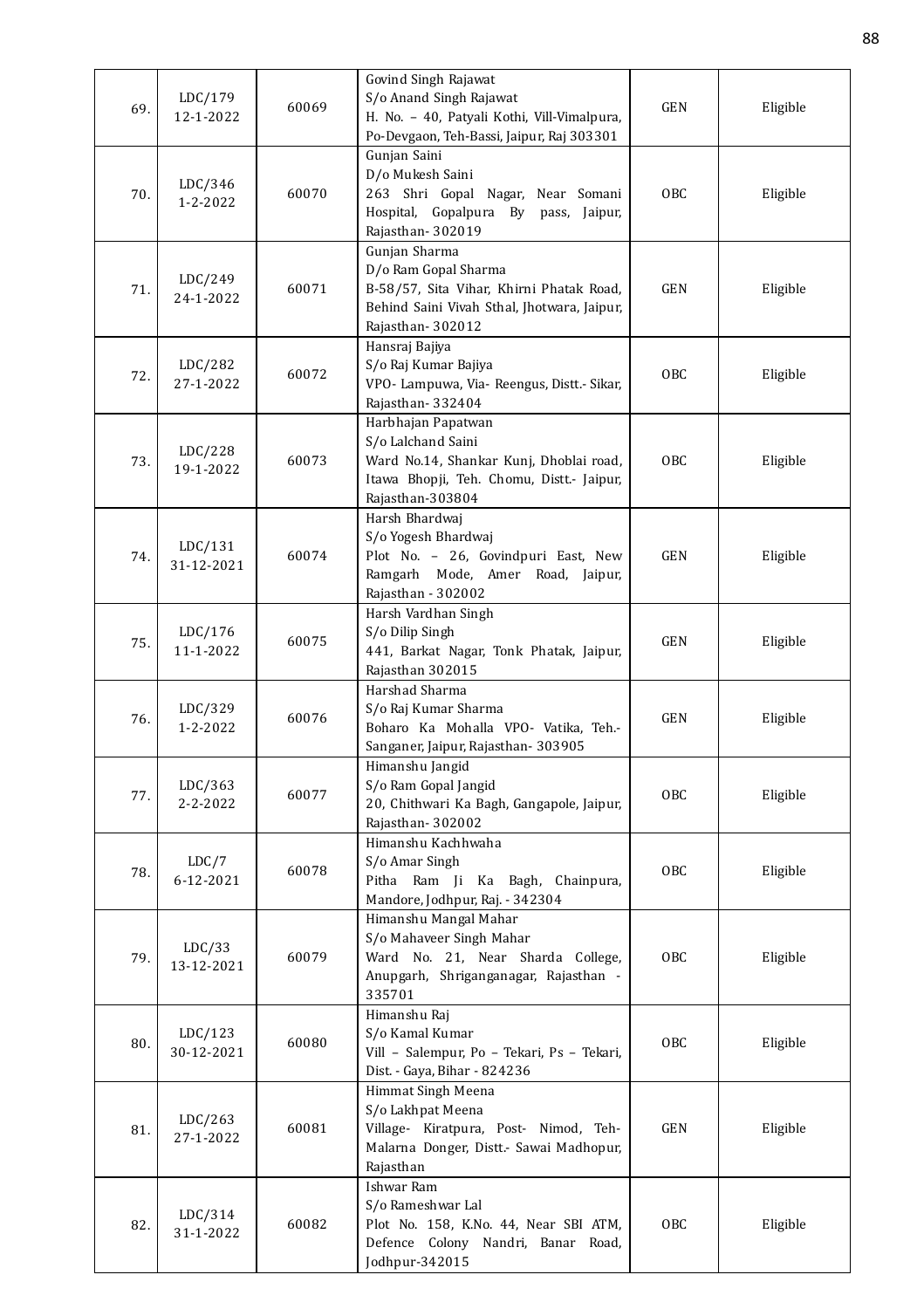| 83. | LDC/262              | 60083 | Jayesh Temani<br>S/o Nitin Temani                                     | <b>GEN</b> | Eligible |
|-----|----------------------|-------|-----------------------------------------------------------------------|------------|----------|
|     | 25-1-2022            |       | A-4, Govind Dev Colony, taal Katora Road,<br>Jaipur, Rajasthan-302002 |            |          |
|     |                      |       | Jitender Singh Yadav                                                  |            |          |
| 84. | LDC/312              | 60084 | S/o Late Jagram Yadav                                                 | OBC        | Eligible |
|     | 31-1-2022            |       | Plot No.-3, Swami Ki Bawari Old Station                               |            |          |
|     |                      |       | Road, Alwar, Rajasthan-301001<br>Kamal Vir                            |            |          |
|     |                      |       | S/o Shish Pal Chauhan                                                 |            |          |
| 85. | LDC/221              | 60085 | Kamal Vir S/o Shish Pal Chauhan V.P.O.-                               | <b>GEN</b> | Eligible |
|     | 18-1-2022            |       | Khudda Kalan, Distt.- Ambala, Haryana-                                |            |          |
|     |                      |       | 133104                                                                |            |          |
|     | LDC/175              |       | Kamesh Singh<br>S/o Vishwanath Singh                                  |            |          |
| 86. | 11-1-2022            | 60086 | Plot No,- 95, Shiv Colony, Shikargarh,                                | <b>GEN</b> | Eligible |
|     |                      |       | Jodhpur, Rajasthan - 342001                                           |            |          |
|     |                      |       | Kapil Kumar                                                           |            |          |
| 87. | LDC/348              | 60087 | S/o Surendra Kumar<br>Vill+Post- Surana, H.No.-607, Patti-tiha Ki     | <b>OBC</b> | Eligible |
|     | 1-2-2022             |       | Block- MuradNagar, Teh.- Modinagar, Dist.-                            |            |          |
|     |                      |       | Ghaziabad, UttarPradesh-201206                                        |            |          |
|     |                      |       | Kaushalya Bishnoi                                                     |            |          |
| 88. | LDC/167              | 60088 | D/o Narsi Ram Bishnoi<br>Jeevan Nath Ji Ke Bagichi Ke Pass,           | <b>GEN</b> | Eligible |
|     | 7-1-2022             |       | Jambheswar Nagar, Bikaner, Rajasthan                                  |            |          |
|     |                      |       | 334001                                                                |            |          |
|     |                      |       | Kavita Shekhu                                                         |            |          |
| 89. | LDC/150<br>5-1-2022  | 60089 | D/o Ajeet Singh Shekhu<br>II-126, AG Colony, Bajaj Nagar, Jaipur,     | OBC        | Eligible |
|     |                      |       | Rajasthan 302015                                                      |            |          |
|     |                      |       | Khemraj Meena                                                         |            |          |
| 90. | LDC/200<br>17-1-2022 | 60090 | S/o Ram Khiladi Meena<br>VPO - Jhuthaheda Kalan, PO - Baijupara,      | <b>GEN</b> | Eligible |
|     |                      |       | Dausa, Rajasthan - 303315                                             |            |          |
|     |                      |       | Khushbu Kumari                                                        |            |          |
| 91. | LDC/305              | 60091 | D/o Rakesh Saini                                                      | <b>OBC</b> | Eligible |
|     | 31-1-2022            |       | HH-101 Jhalana Gram, Malviya Nagar,<br>Jaipur, Rajasthan-302017       |            |          |
|     |                      |       | Khushi Ram Meena                                                      |            |          |
| 92. | LDC/170              | 60092 | S/o Radhey Shyam Meena                                                | GEN        | Eligible |
|     | 10-1-2022            |       | Vill - Mamchari, Po-Kalyani, Karauli,                                 |            |          |
|     |                      |       | Rajasthan 322243<br>Krishan Chandra Chura                             |            |          |
|     | LDC/254              |       | S/o Purushottam Das Chura                                             |            |          |
| 93. | 24-1-2022            | 60093 | Outside Jassusar Gate, Near Bhabhuta                                  | GEN        | Eligible |
|     |                      |       | Siddh Temple, Bikaner, Rajasthan-334004                               |            |          |
|     | LDC198               |       | Krishna Sharma<br>S/o Rajkumar Sharma                                 |            |          |
| 94. | 17-1-2022            | 60094 | Pt - 18, Vrindavan Colony, Jhotwara,                                  | GEN        | Eligible |
|     |                      |       | Jaipur, Rajasthan 302012                                              |            |          |
|     |                      |       | Kshitij Bhardwaj                                                      |            |          |
| 95. | LDC/349              | 60095 | S/o Kailash Chandra Bhardwaj<br>VPO- Rahori, Via- CRPF Camp Lalwas,   | <b>GEN</b> | Eligible |
|     | 2-2-2022             |       | Tehsil- Jamwaramgarh,<br>Dist.-<br>Jaipur,                            |            |          |
|     |                      |       | Rajasthan-302027                                                      |            |          |
|     |                      |       | Kumar Rahul<br>S/o Sanjeeb Kumar                                      |            |          |
| 96. | LDC/26               | 60096 | AT - Faridabad, Flat No. - W/303, 3rd Floor,                          | OBC        | Eligible |
|     | 10-12-2021           |       | Park Floor, First Sector. - 77, Faridabad, HR                         |            |          |
|     |                      |       | $-121004$                                                             |            |          |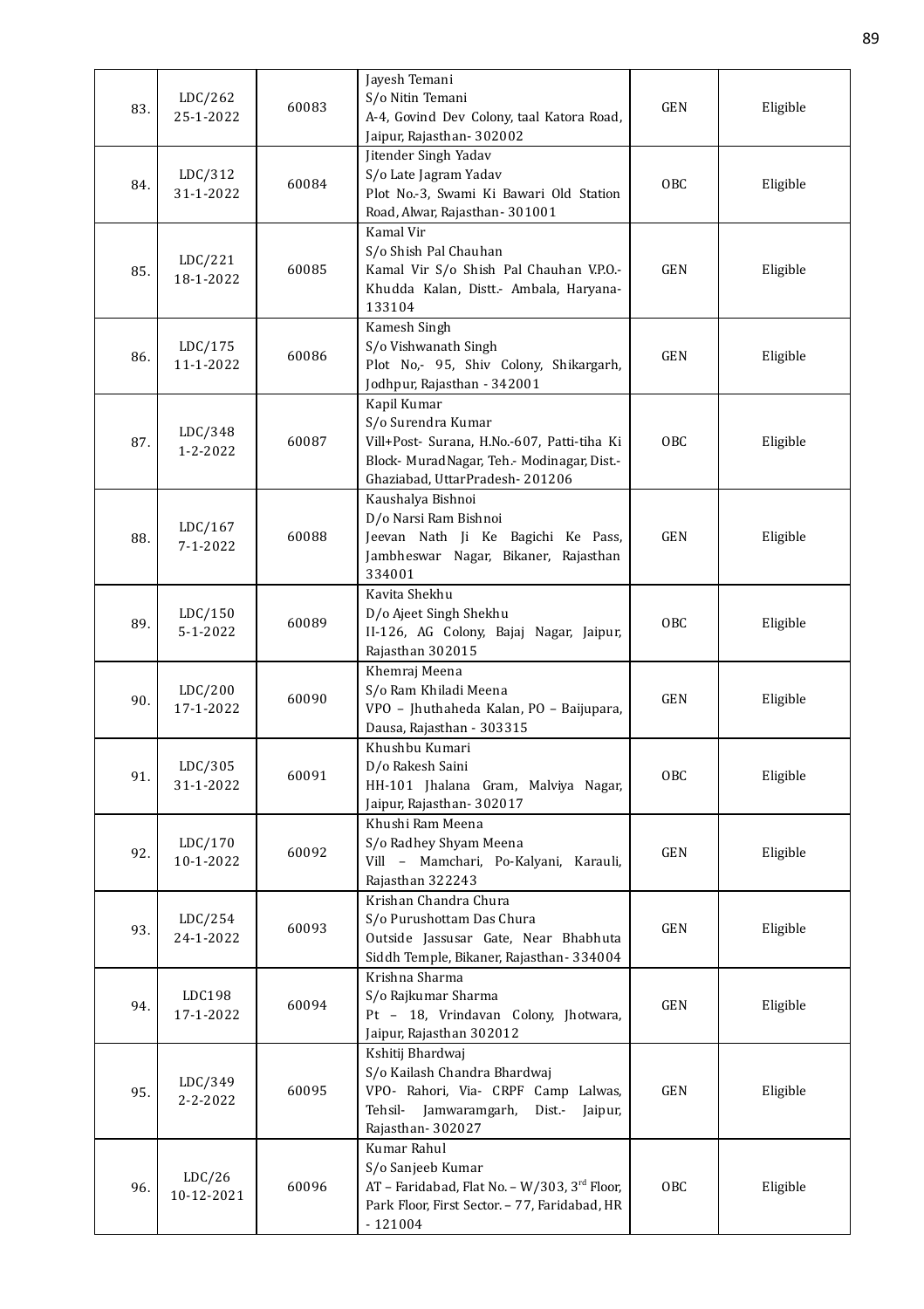|      |                      |       | Kunal                                                              |            |          |
|------|----------------------|-------|--------------------------------------------------------------------|------------|----------|
|      | LDC/122              |       | S/o Ram Niwas                                                      |            |          |
| 97.  | 30-12-2021           | 60097 | Keshav Nagar, Singhama Road, Gali No. - 3,                         | <b>GEN</b> | Eligible |
|      |                      |       | Narnaul,<br>Teh-Narnaul,<br>Mahendragarh,                          |            |          |
|      |                      |       | Haryana - 123001                                                   |            |          |
|      |                      |       | Kunal Sharma                                                       |            |          |
| 98.  | LDC/2                | 60098 | S/o Kailash Narain Sharma                                          | <b>GEN</b> | Eligible |
|      | 1-12-2021            |       | 14, Thikana Shree, Jangjeet, Hanuman                               |            |          |
|      |                      |       | Mandir, Jaleb Chowk, Jaipur, Rajasthan<br>Kusum Lata Khinchi       |            |          |
|      | LDC/104              |       | D/o Poonam Chand Khinchi                                           |            |          |
| 99.  | 27-12-2021           | 60099 | 190, Mandi Khatikan, Char Darwaja Bahar,                           | <b>GEN</b> | Eligible |
|      |                      |       | Jaipur, Rajasthan 302002                                           |            |          |
|      |                      |       | Lakhan Meena                                                       |            |          |
|      |                      |       | S/o Pooran Chand Meena                                             |            |          |
| 100. | LDC/82               | 60100 | Vill - Akeda Dungar, Po-Akhepura,                                  | <b>GEN</b> | Eligible |
|      | 22-12-2021           |       | Teh-Amer, Jaipur, Road No. - 17, VKIA,                             |            |          |
|      |                      |       | Jaipur, Rajasthan 302013                                           |            |          |
|      |                      |       | Lalit Kishore                                                      |            |          |
|      | LDC/239              |       | S/o Jagdish Prasad                                                 |            |          |
| 101. | 21-1-2022            | 60101 | Vill.- Siror Khurd, Post- Sarai Kala, Teh.-                        | <b>OBC</b> | Eligible |
|      |                      |       | Mundawar, Distt.- Alwar, Raj. - 301401                             |            |          |
|      |                      |       | Lalit Kumar Sharma                                                 |            |          |
|      | LDC/265              |       | S/o Mahaveer Prasad Sharma                                         |            |          |
| 102. | 27-1-2022            | 60102 | Plot No-16, Bhawana Nagar, Anokha Gaon                             | GEN        | Eligible |
|      |                      |       | Road, Harmada, Jaipur, Rajasthan-302013                            |            |          |
|      |                      |       | Laxmi Deva                                                         |            |          |
| 103. | LDC/165              | 60103 | S/o Vijay Bahadur                                                  | <b>GEN</b> | Eligible |
|      | $7 - 1 - 2022$       |       | 5/210, Purana Kanpur, UP 212601                                    |            |          |
|      |                      |       |                                                                    |            |          |
|      | LDC/164              |       | Laxmi Devi<br>D/o Rajjan Lal                                       |            |          |
| 104. | $7 - 1 - 2022$       | 60104 | Vill - Saray, Po - Pansari, Unnao, UP -                            | <b>GEN</b> | Eligible |
|      |                      |       | 209801                                                             |            |          |
|      |                      |       | Laxmilal                                                           |            |          |
|      | LDC/169              |       | S/o Dev Narayan                                                    |            |          |
| 105. | 10-1-2022            | 60105 | 126/22, R-Block - Govind Nagar, Kanpur,                            | <b>GEN</b> | Eligible |
|      |                      |       | UP-208006                                                          |            |          |
|      |                      |       | Lokesh Kumar                                                       |            |          |
|      | LDC/208              |       | S/o Daya Ram Yadav                                                 |            |          |
| 106. | 17-1-2022            | 60106 | VPO-Ladpur,<br>Teh-Kotkasim,<br>Alwar,                             | OBC        | Eligible |
|      |                      |       | Rajasthan - 301702                                                 |            |          |
|      |                      |       | Lokesh Meena                                                       |            |          |
| 107. | LDC/244              | 60107 | S/o Bharat Lal Meena                                               | GEN        | Eligible |
|      | 24-1-2022            |       | Aasan Ka Mohlla Ward 4, Bilota, Tonk,                              |            |          |
|      |                      |       | Rajasthan-304023                                                   |            |          |
|      |                      |       | Lovelesh Malav                                                     |            |          |
| 108  | LDC/313              | 60108 | S/o Rajmal Malav                                                   | OBC        | Eligible |
|      | 31-1-2022            |       | 716, Main Road Basant Vihar Kota,                                  |            |          |
|      |                      |       | Rajasthan                                                          |            |          |
|      |                      |       | Lucky Soni                                                         |            |          |
| 109  | LDC/238<br>21-1-2022 | 60109 | S/o Mahendra Kumar Soni<br>110, Janki Niwas, Sita<br>Ram<br>Bazar, | <b>OBC</b> | Eligible |
|      |                      |       | Brahmpuri, Jaipur, Rajasthan-302002                                |            |          |
|      |                      |       | Madhu Sharma                                                       |            |          |
|      |                      |       | S/o Suresh Chand Sharma                                            |            |          |
| 110. | LDC/317              | 60110 | 16-B, A- Block, Jagannath Puri-IInd,                               | GEN        | Eligible |
|      | 31-1-2022            |       | Triveni Nagar Gopalpura Bai Pass, Jaipur,                          |            |          |
|      |                      |       | Rajasthan-302018                                                   |            |          |
|      |                      |       | Mahendra Kumar Kaushik                                             |            |          |
|      | LDC/183              | 60111 | S/o Rameshwar Dayal Kaushik                                        | GEN        |          |
| 111  | 12-1-2022            |       | VPO - Mohanpur, Teh-Bawal, Distt. -                                | ESM        | Eligible |
|      |                      |       | Rewari, Haryana 123401                                             |            |          |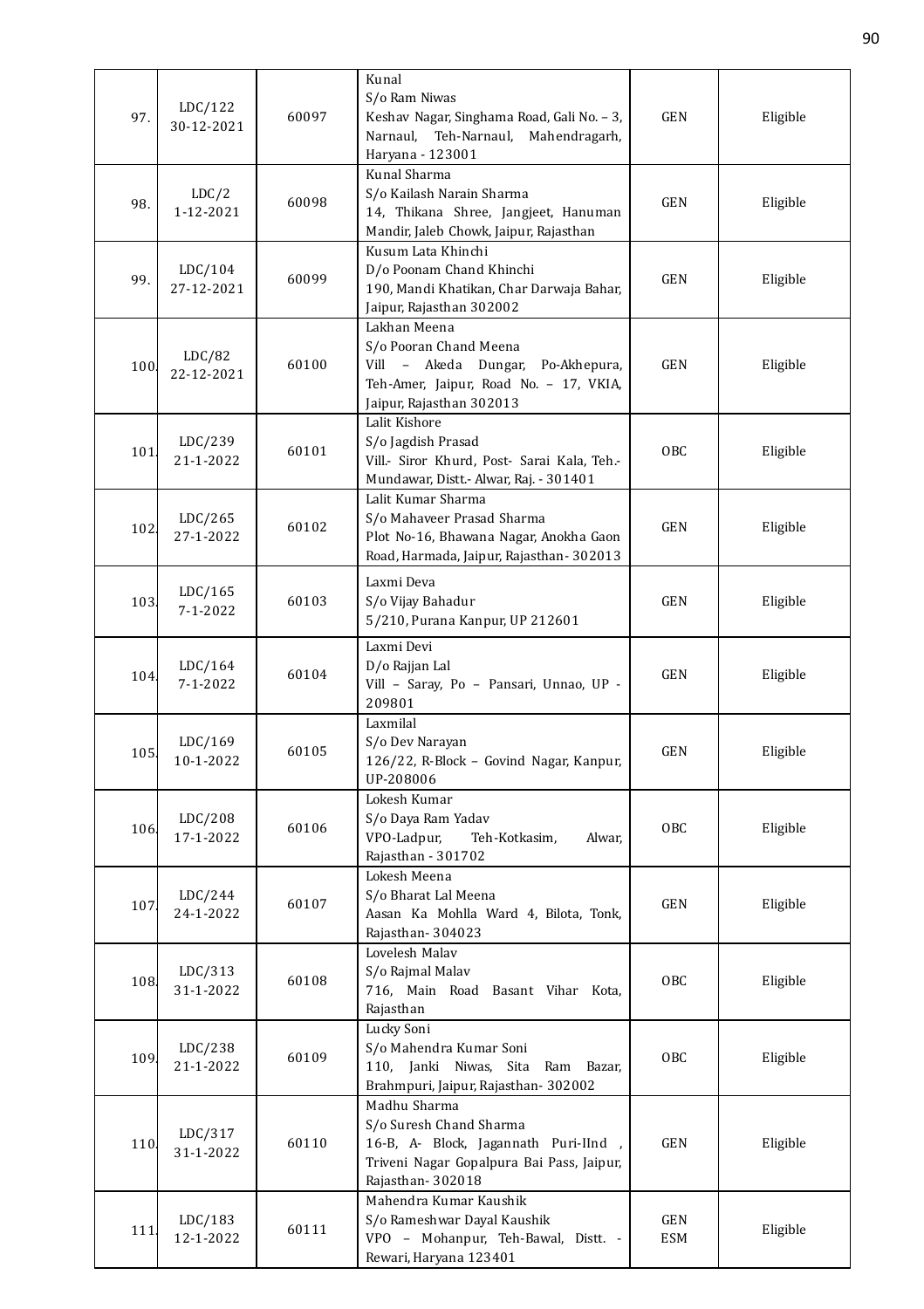| 112  | LDC/360<br>$2 - 2 - 2022$ | 60112 | Mahendra Singh Bhadana<br>S/o Shankar Lal Bhadana<br>Samred Khurd, P. Samred Kalan T.<br>JamwaRamgarh,<br>Rajasthan-<br>Jaipur,<br>303109                        | OBC               | Eligible |
|------|---------------------------|-------|------------------------------------------------------------------------------------------------------------------------------------------------------------------|-------------------|----------|
| 113  | LDC/66<br>20-12-2021      | 60113 | Maligapogu Swetha<br>D/o Maligapogu Lakshmanna<br>H. No. - 44/72-A-4-1, Roja Street, Prakash<br>Nagar, Kurnool, AP - 518004                                      | GEN               | Eligible |
| 114. | LDC/309<br>31-1-2022      | 60114 | Manish Chouhan<br>S/o Bhim Raj<br>5/21, Kums Colony, New Dhan Mandim<br>Behind<br>SBI<br>Bank,<br>Sri Ganganagar,<br>Rajasthan-335001                            | OBC               | Eligible |
| 115  | LDC/171<br>10-1-2022      | 60115 | Manish Dave<br>S/o Hemant Dave<br>Roop Nagar Colony, FCI Road, Near<br>Emmanuel<br>Sec.<br>Se.<br>School,<br>Jalore,<br>Rajasthan - 343001                       | GEN               | Eligible |
| 116. | LDC/4<br>3-12-2021        | 60116 | Manisha<br>D/o Mahendra Singh<br>Mithilapuri Colony, Near Devi Nagla,<br>Kwarsi By Pass Road, Aligarh, UP-202001                                                 | GEN               | Eligible |
| 117  | LDC/321<br>1-2-2022       | 60117 | Manju Lamba<br>D/o Mali Ram Lamba<br>Ward No. 11, Dhani- Lambawali, VPO-<br>Bhudoli,<br>Tehsil-<br>Neem-Ka-<br>Thana,<br>District-Sikar, Rajasthan-332713        | OBC               | Eligible |
| 118. | LDC/39<br>13-12-2021      | 60118 | Manoj Kumar Bharti<br>S/o Baleshwar Thakur<br>F-7, Super City Colony, Vill - Mhowgaon,<br>Polteh - Mhow, Indore, MP = - 453441                                   | OBC<br><b>ESM</b> | Eligible |
| 119  | LDC/267<br>27-1-2021      | 60119 | Manyee Sain<br>D/o Mahendra Kumar Sain<br>Manvee Sain D/o Mahendra Kumar Sain,<br>VP- Bhandarej, Gurjar Wale Balaji Ke Pass,<br>Distt.- Dausa, Rajasthan- 303501 | OBC               | Eligible |
| 120. | LDC/153<br>$6 - 1 - 2021$ | 60120 | Meenu Sharma<br>D/o Ashok Kumar Sharma<br>Patel Pada Chandrana, Chandrana, Dausa,<br>Rajasthan - 303303                                                          | GEN               | Eligible |
| 121  | LDC/344<br>1-2-2022       | 60121 | Mohan Kumar Saini<br>S/o Khairati Lal Saini<br>111, Sitaram Puri Colony, Old Ramgarh<br>Mod, Amer Road, Jaipur- 302002                                           | OBC               | Eligible |
| 122  | LDC/116<br>28-12-2021     | 60122 | Mohit<br>S/o Dayachand<br>H. No. - 706/27, Subhash Nagar, Sonipat,<br>Haryana - 131001                                                                           | OBC               | Eligible |
| 123  | LDC/105<br>27-12-2021     | 60123 | Mohit Malik<br>S/o Balraj Malik<br>H. No. - 170, Near<br>Govt. School,<br>VPO-Rajakheri,<br>Panipat,<br>Haryana<br>132103                                        | GEN               | Eligible |
| 124  | LDC/6<br>6-12-2021        | 60124 | Mohit Pal Singh<br>S/o Rajendra Singh Jodha<br>160, Friends Colony, Niwaru Link Road,<br>Govindpura, Kalwar Road, Jaipur,<br>Raj. - 302012                       | GEN               | Eligible |
| 125. | LDC/50<br>16-12-2021      | 60125 | Monika<br>D/o Virendar Kumar                                                                                                                                     | OBC               | Eligible |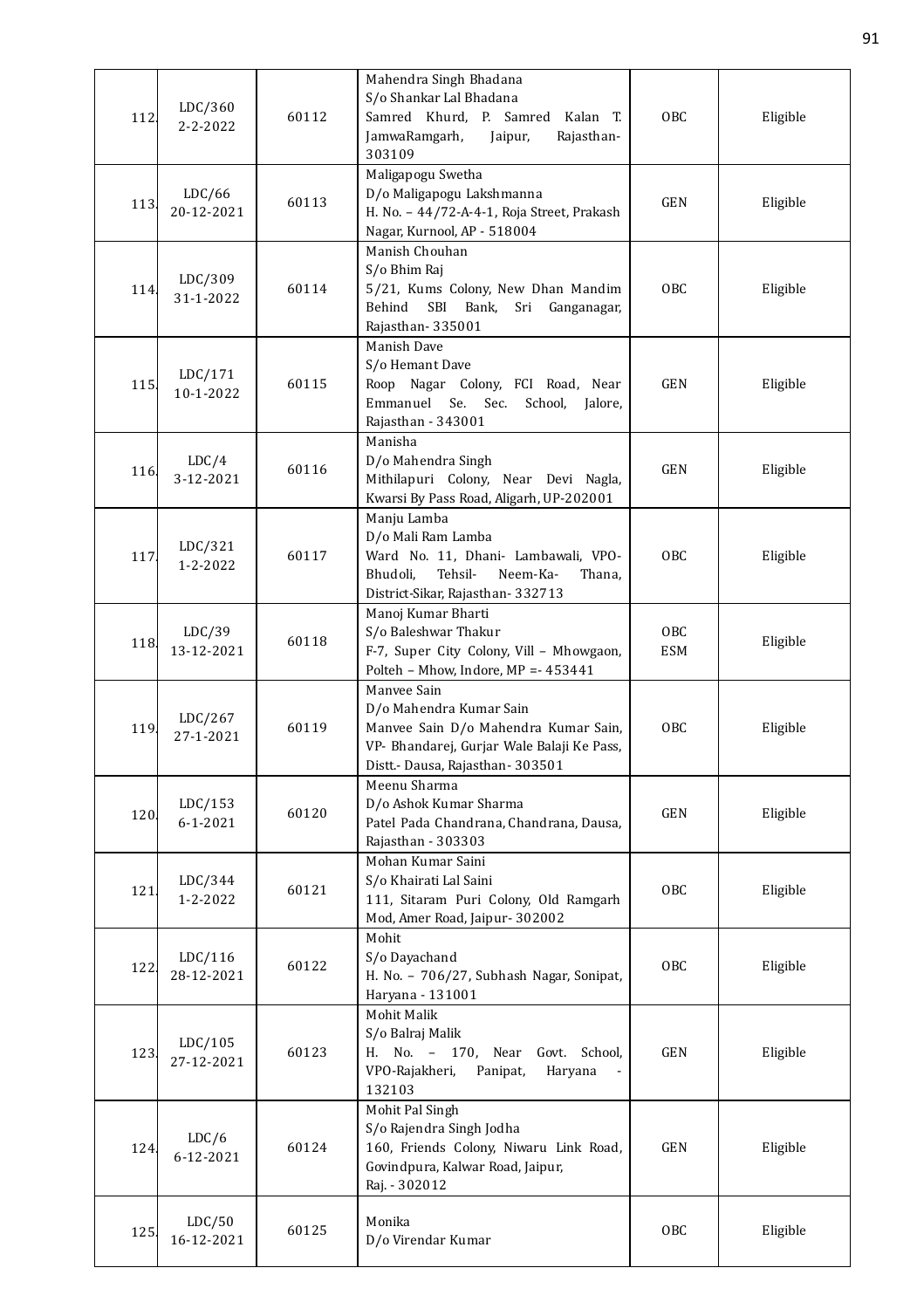|      |                           |       | S-2, 187/188, Parth Sarthi Residency,<br>Alkapuri, Niwaru Road, Jhotwara, Jaipur,                                                                |            |          |
|------|---------------------------|-------|--------------------------------------------------------------------------------------------------------------------------------------------------|------------|----------|
|      |                           |       | Rajasthan - 302012                                                                                                                               |            |          |
| 126. | LDC/339<br>1-2-2022       | 60126 | Monika Jangid<br>D/o Dev Narayan Jangid<br>73, Vrindavan Vihar Colony, Mukundpura<br>road, Bhankrota, Jaipur, Raj. - 302026                      | <b>OBC</b> | Eligible |
| 127  | LDC/225<br>19-1-2022      | 60127 | Mool Chand Kumar<br>S/o Mali Ram<br>Vill. Post- Lalasar, Teh.- Kish. Renwal, Distt.-<br>Jaipur, Rajasthan-303603                                 | OBC        | Eligible |
| 128. | LDC/91<br>24-12-2021      | 60128 | Mukesh Kumar<br>S/o Sukhdeo Saw<br>P-66/4, C/o HQ 31 WEU Airforce Station,<br>Kolshet Road, Sandoz Baugh Thane (W),<br>Maharashtra - 400607      | <b>GEN</b> | Eligible |
| 129. | LDC/306<br>31-1-2022      | 60129 | Mukesh Kumar<br>S/o Hotam Singh<br>Vill.- Dhimari, bari(Teh.) Dist.- Dholpur,<br>Rajasthan-328021                                                | <b>OBC</b> | Eligible |
| 130. | LDC/365<br>$2 - 2 - 2022$ | 60130 | Mukesh Kumar<br>S/o Bhagwana Ram<br>Vill.- Tipanya KI Dhani, Post-Banura, Teh.-<br>Dantaramgarh, Dist.- Sikar, Raj. - 332023                     | <b>OBC</b> | Eligible |
| 131. | LDC/103<br>27-12-2021     | 60131 | Mukesh Kumar Jangid<br>S/o Jagdish Prasad Jangid<br>VPo-Khanri, Via-Losal,<br>Dist. - Sikar, Raj. - 332025                                       | <b>OBC</b> | Eligible |
| 132  | LDC/288<br>28-1-2022      | 60132 | Mukesh Poonia<br>S/o Ram Chandar Poonia<br>Shyampura, Post- Balsamand,<br>Village-<br>Teh.-<br>Ladnun,<br>Distt.-<br>Nagaur,<br>Rajasthan-341304 | <b>OBC</b> | Eligible |
| 133. | LDC/310<br>31-1-2022      | 60133 | Nakul Deora<br>S/o Jagdish Deora<br>Ujiv Sagar Surpura Baandh Ke Piche<br>Mandore Jodhpur, Rajasthan-342304                                      | <b>OBC</b> | Eligible |
| 134. | LDC/330<br>1-2-2022       | 60134 | Naman Gupta<br>S/o Hari Shankar Gupta<br>Village- Pancholi Teh.- Sikrai Manpur<br>District-Dausa, Rajasthan-303509                               | <b>GEN</b> | Eligible |
| 135. | LDC/350<br>2-2-2022       | 60135 | Naman Kumar Jain<br>S/o Ashok Kumar Jain<br>Village- Sameedhi, Teh.- Nainwan, Dist.-<br>Bundi, Rajasthan-323801                                  | <b>GEN</b> | Eligible |
| 136. | LDC/341<br>1-2-2022       | 60136 | Nand Prakash Jangir<br>S/o Om Prakash Jangir<br>Vill.- Bishangarh, Via- Manoharpur, Tehsil-<br>Shahpura, Jaipur, Rajasthan-303104                | <b>OBC</b> | Eligible |
| 137  | LDC/133<br>3-1-2022       | 60137 | Narender Yadav<br>S/o Ram Kumar<br>Ward No/. - 27, Near Water Tank, Lalgarh<br>Jattan, Teh-Sadul Shahar, Sriganganagar,<br>Rajasthan - 335037    | OBC        | Eligible |
| 138. | LDC/242<br>21-1-2022      | 60138 | Narendra Kumhar<br>S/o Babu Lal Kumhar<br>Vill.- Khambal, Post- Khambal, Teh.- Sirohi,<br>Dist.- Sirohi, Rajasthan                               | <b>OBC</b> | Eligible |
| 139. | LDC/17<br>7-12-2021       | 60139 | Naveen Kumar<br>S/o Jagful                                                                                                                       | GEN        | Eligible |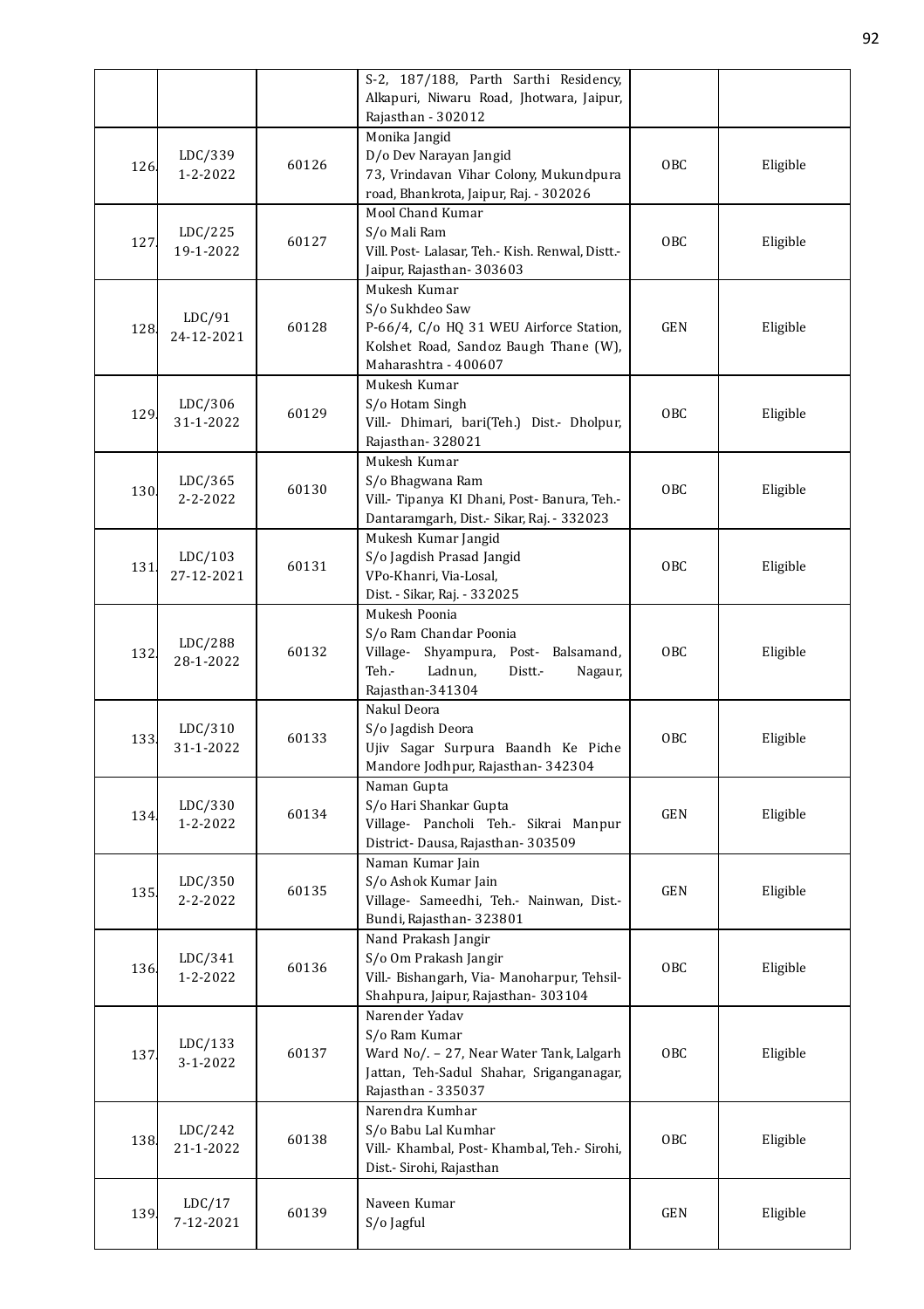|      |                           |       | Indian Colony, Gali No. - 3, Behind Indian<br>School and Near By PWD Office, Gohana<br>Road, By Pass, Sonepat, Haryana-131001                                  |            |          |
|------|---------------------------|-------|----------------------------------------------------------------------------------------------------------------------------------------------------------------|------------|----------|
| 140. | LDC/256<br>24-1-2022      | 60140 | Naveen Kumar<br>S/o Mangtu Ram<br>Ward No. 15, Heera Mandi, VPO- Kharian,<br>Teh- Rania, Distt.- Sirsa, Haryana                                                | <b>GEN</b> | Eligible |
| 141  | LDC/77<br>21-12-2021      | 60141 | Neeraj Choudhary<br>D/o Narendra Singh Choudhary<br>Plot No. - 175, Suraj Nagar, Maharana<br>Marg,<br>Panchayawala,<br>Pratap<br>Jaipur,<br>Rajasthan - 302034 | <b>OBC</b> | Eligible |
| 142  | LDC/174<br>11-1-2022      | 60142 | Neetu<br>D/o Ghyanendra Singh<br>Vill - Poth, Pahor, Etah, UP 207001                                                                                           | <b>GEN</b> | Eligible |
| 143. | LDC/196<br>13-1-2022      | 60143 | Neha<br>D/o Sandeep Saini<br>Dhani Karmari, Po-Papurana, Teh-Khetri,<br>Jhunjhunu, Raj. - 333503                                                               | <b>OBC</b> | Eligible |
| 144. | LDC/320<br>31-1-2022      | 60144 | Neha Adhikari<br>D/o Ganesh Lal Adhikari<br>70/2 Rishi Galav Nagar Galta Gate, Jaipur,<br>Rajasthan                                                            | <b>GEN</b> | Eligible |
| 145. | LDC/134<br>3-1-2022       | 60145 | Niharika Suthar<br>D/o Om Prakash Suthar<br>Ka<br>Old<br>Malliyon<br>Mohalla,<br>Line,<br>Gangashahar, Bikaner Rajasthan - 334001                              | <b>OBC</b> | Eligible |
| 146. | LDC/362<br>$2 - 2 - 2022$ | 60146 | Nikhil Basotia<br>S/o Vinod Basotia<br>Plot No. 328 Near LBS School Indira<br>Colony, Chomu, Dist.- Jaipur, Rajasthan-<br>303702                               | <b>GEN</b> | Eligible |
| 147  | LDC/345<br>1-2-2022       | 60147 | Nikita Singh Kilania<br>D/o Mahendra Singh<br>Top Floor, D-19, Manglam City, Kalwar<br>Road, Jaipur, Rajasthan-302012                                          | <b>GEN</b> | Eligible |
| 148. | LDC/76<br>21-12-2021      | 60148 | Nitesh Choudhary<br>S/o Narendra Singh<br>Plot No. - 175, Suraj Nagar, Maharana<br>Pratap<br>Marg,<br>Panchayawala,<br>Jaipur,<br>Rajasthan - 302034           | <b>OBC</b> | Eligible |
| 149. | LDC/355<br>$2 - 2 - 2022$ | 60149 | Nitish Kumar<br>S/o Satish Kumar<br>VPO- Barwas, Teh.- Loharu, Dist.- Bhiwani,<br>Haryana-127201                                                               | <b>GEN</b> | Eligible |
| 150  | LDC/323<br>1-2-2022       | 60150 | Palak Joshi<br>D/o Ashok Kumar Sharma<br>Plot No. 47, Shri Ram Nagar 'A', Jhotwara,<br>Jaipur- 302012                                                          | <b>GEN</b> | Eligible |
| 151. | LDC/101<br>27-12-2021     | 60151 | Pankaj Kumar<br>S/o Vijay Prasad<br>At - Bahadur Bigha, Po-Rewa, Ps -<br>Masaurhi, Dist Patna, Bihar-804454                                                    | OBC        | Eligible |
| 152. | LDC/270<br>27-1-2022      | 60152 | Pankaj Kumar<br>S/o Ram Naresh Mishra<br>Moh Subhash Nagar South Post-Sidhpura<br>Thana Sidhpur Distt. Kasganj, UP-207246                                      | <b>GEN</b> | Eligible |
| 153. | LDC/252<br>24-1-2022      | 60153 | Pankaj Kumar Agarwal<br>S/o Dayanand Agarwal<br>V.P.O- Kharab, Teh.- Kotputli, Distt.- Jaipur,<br>Rajasthan-303105                                             | <b>GEN</b> | Eligible |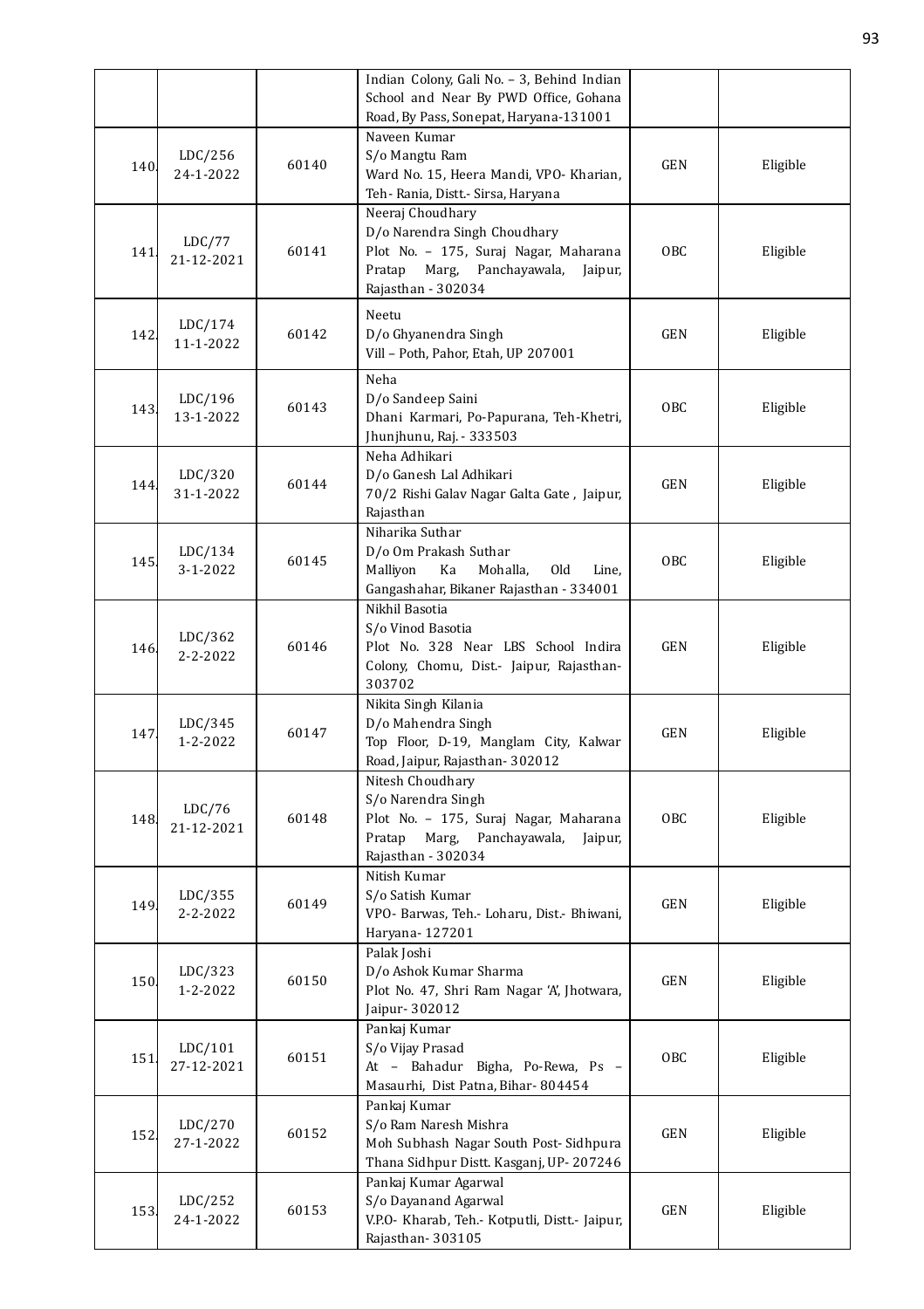| 154  | LDC/96<br>24-12-2021  | 60154 | Pankaj Kumawat<br>S/o Kailash Chand Kumawat<br>Giriraj Nagar, Patther Mandi, Kishangarh<br>Renwal, Jaipur, Rajasthan-303603                      | <b>OBC</b> | Eligible |
|------|-----------------------|-------|--------------------------------------------------------------------------------------------------------------------------------------------------|------------|----------|
| 155. | LDC/295<br>24-1-2022  | 60155 | Pappu Kumar<br>S/o Rambabu Yadav<br>S/o- Rambabu Yadav, Vill.- Kothiya, PO-<br>Pinjrawan, PS- Kinjer, Dist.- Arwal,-<br>804423                   | <b>GEN</b> | Eligible |
| 156  | LDC/125<br>31-12-2021 | 60156 | Pintu Lal<br>S/o Devaram Kulhari<br>Vill - Bawri, Po - Minda, The - Nawa,<br>Nagaur, Rajasthan - 341509                                          | OBC        | Eligible |
| 157  | LDC/102<br>27-12-2021 | 60157 | Pooja<br>D/o Dayachand<br>H. No. - 706/27, Subhash Nagar, Sonipat,<br>Haryana - 131001                                                           | <b>OBC</b> | Eligible |
| 158  | LDC/92<br>24-12-2021  | 60158 | Pooja Meena<br>D/o Mahaveer Prasad Meena<br>VPO-<br>Gulabbari,<br>Via<br>Samod,<br>Teh-Shahpura, Jaipur, Rajasthan-303806                        | <b>GEN</b> | Eligible |
| 159  | LDC/15<br>7-12-2021   | 60159 | Poonam Meena<br>D/o Ram Swaroop Meena<br>94, Surya Nagar, Taron Ki Koont, Tonk<br>Road, Jaipur, Rajasthan - 302029                               | <b>GEN</b> | Eligible |
| 160. | LDC/94<br>24-12-2021  | 60160 | Poonam Meena<br>D/o Ram Swaroop Meena<br>94, Surya Nagar, Taro Ki Koont, Tonk Road,<br>Jaipur, Rajasthan - 302029                                | <b>GEN</b> | Eligible |
| 161  | LDC/234<br>20-1-2022  | 60161 | Pradeep Yadav<br>S/o Govind Yadav<br>Village- Guwardi, Tehsil- Danta Ramgarh,<br>Distt.- Sikar, Rajasthan-332703                                 | <b>OBC</b> | Eligible |
| 162  | LDC/145<br>4-1-2022   | 60162 | Pratha Bahrdwaj<br>S/o Suresh Chandra Sharma<br>1485, Outside Gangapole, Badanpura,<br>Opposite Government School, Jaipur,<br>Rajasthan - 302002 | <b>GEN</b> | Eligible |
| 163  | LDC/197<br>13-1-2022  | 60163 | Pratibha Tank<br>W/o Naresh Tailor<br>929, Baba<br>Harish<br>Chandra<br>Marg,<br>Chandpole Bajar, Jaipur, Rajasthan -<br>302001                  | OBC        | Eligible |
| 164. | LDC/307<br>31-1-2022  | 60164 | Prem Kumar<br>S/o Ram Narayan<br>Vill. 22 PTD Teh. Rai Singh Nagar Dist.<br>Sriganganagar, Rajasthan-335021                                      | <b>GEN</b> | Eligible |
| 165. | LDC/334<br>1-2-2022   | 60165 | Prerit Mudgal<br>S/o Somesh Mudgal<br>37 A Shree Ram Nagar-B, Kalwar Road,<br>Jhotwara, Jaipur, Rajasthan-302012                                 | GEN        | Eligible |
| 166. | LDC/190<br>13-1-2022  | 60166 | Prerna Goyal<br>D/o Ashok Goyal<br>Showroom No. - A-6,<br>Sethi Colony, Jain Mandir Ki Gali, Jaipur,<br>Rajasthan 302004                         | <b>GEN</b> | Eligible |
| 167  | LDC/100<br>27-12-2021 | 60167 | Prince Kumar<br>S/o Moolchand Singh<br>Rama Enclave Colony, Near Virat Farm<br>House, Bulandshahr, UP - 203001                                   | <b>GEN</b> | Eligible |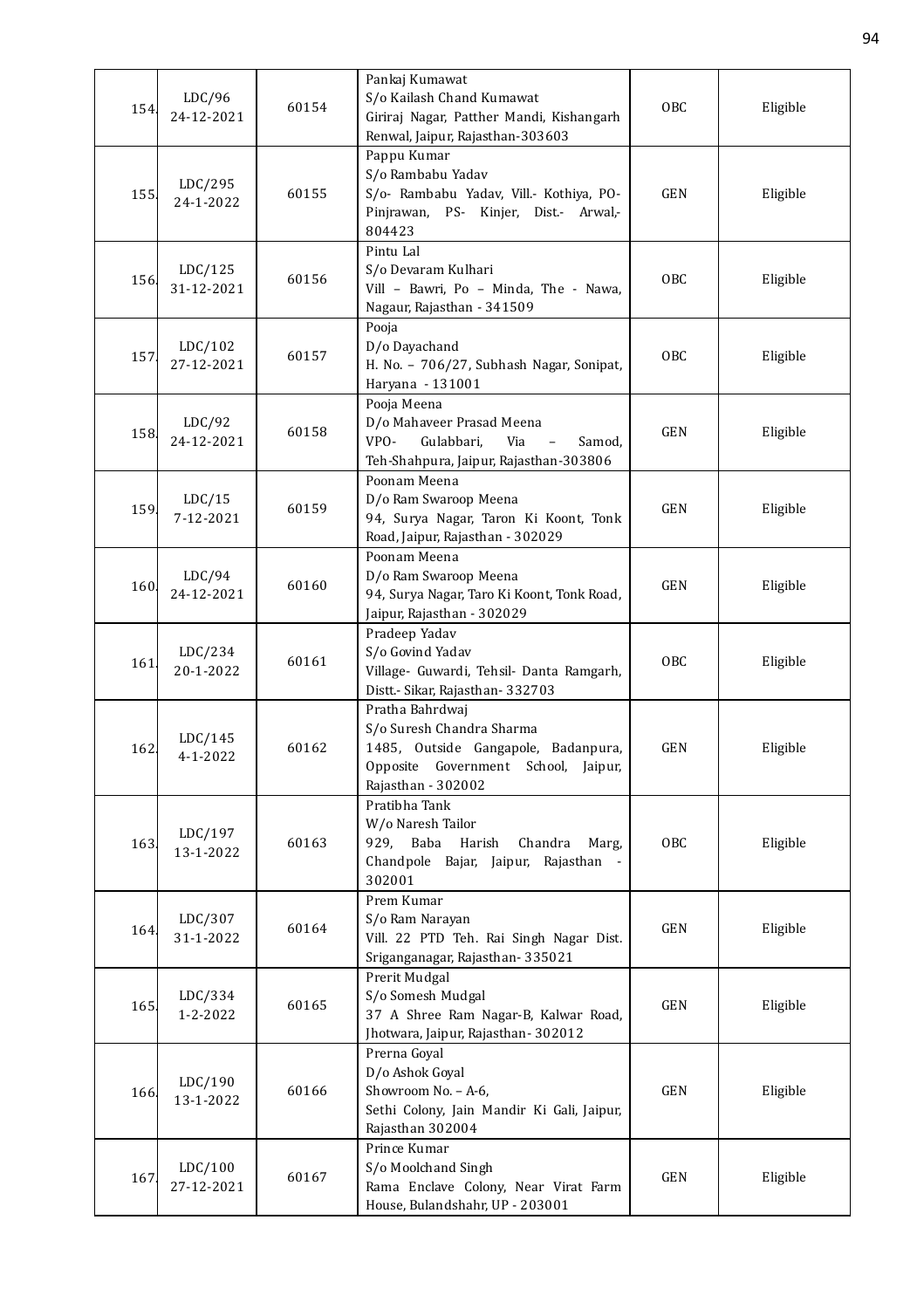| 168. | LDC/237<br>20-1-2022      | 60168 | Priyanka Tank<br>D/o Shanker Lal Tank<br>A-93, Bhagwan Nagar-27 Ward No.1, Near<br>by- Govt. School, Sikar Road, Harmada,<br>Jaipur, Rajasthan-302013    | <b>GEN</b> | Eligible |
|------|---------------------------|-------|----------------------------------------------------------------------------------------------------------------------------------------------------------|------------|----------|
| 169. | LDC/55<br>17-12-2021      | 60169 | Priyanshi Yadav<br>D/o Prakash Yadav<br>B1, Venkatesh Nagar, Gulmohar Colony,<br>Near Sweta Mandir, Trilanga Bhopal,<br>MP-462039                        | <b>OBC</b> | Eligible |
| 170. | LDC/137<br>$3 - 1 - 2022$ | 60170 | Pushpendra<br>S/o Vijay Singh<br>VPO-Jindoli, Teh-Mundawar, Distt. - Alwar,<br>Rajasthan - 301404                                                        | <b>OBC</b> | Eligible |
| 171  | LDC/154<br>$6 - 1 - 2022$ | 60171 | Rahul<br>S/o Bhagwan Singh Samota<br>Unique School, Janta<br>Near<br>Colony,<br>Nawalgarh Road, Sikar, Rajasthan-332001                                  | OBC        | Eligible |
| 172. | LDC/300<br>31-1-2022      | 60172 | Rahul Agarwal<br>S/o Nand Kishor Agarwal<br>Plot No. 41-A, S-202, Rajhans Colony-II,<br>Brahampuri, Jaipur, Rajasthan-302002                             | <b>GEN</b> | Eligible |
| 173  | LDC/58<br>17-12-2021      | 60173 | Rahul Kumar Gupta<br>S/o Lallan Prasad Gupta<br>124, Hanuman Vatika,<br>Mehra Basti,<br>Shushilpura, Sodala, Ajmer Road, Jaipur,<br>Rajasthan - 302006   | <b>GEN</b> | Eligible |
| 174. | LDC/160<br>$7 - 1 - 2022$ | 60174 | Rahul Saini<br>S/o Jhabar Mal Saini<br>Gehlot Motors Pvt. Ltd. Jaipur Road, Sikar,<br>Rajasthan - 332001                                                 | OBC        | Eligible |
| 175  | LDC/47<br>16-12-2021      | 60175 | Raj Kumar Gadhwal<br>S/o Jokhi Ram<br>Vill - Gadhwalon Ka Bas, Po - Bhorki,<br>Teh-Udaipurwati, Jhunjhunu, Rajasthan -<br>333032                         | <b>GEN</b> | Eligible |
| 176. | LDC/97<br>27-12-2021      | 60176 | Raj Kumar Meena<br>S/o Kana Ram Meena<br>Meeno Ki Dhani, Ranjeetpur, Kishangarh<br>Renwal, Jaipur, Rajasthan 303603                                      | <b>GEN</b> | Eligible |
| 177  | LDC/28<br>10-12-2021      | 60177 | Raj Kumar Yadav<br>S/o Ram Raj Yadav<br>Qtr No. - P-151/02, Abdul Hamid Lines<br>(Oppl), Topkhana Bazar, Ambala Cantt,<br>Ambala HR - 133001             | OBC        | Eligible |
| 178. | LDC/30<br>13-12-2021      | 60178 | Rajat Katewa<br>S/o Ashok Kumar<br>Ward No. - 15, Near Nagar Palika,<br>Jhunjhunu<br>RaJasthan<br>Surajgarh,<br>333029                                   | GEN        | Eligible |
| 179. | LDC/205<br>17-1-2022      | 60179 | Rajat Kumar<br>S/o Surendra Singh<br>VPO- Hantra, Teh-Nadbai, Bharatpur,<br>Raj. - 321601                                                                | <b>OBC</b> | Eligible |
| 180. | LDC/180<br>12-1-2022      | 60180 | Rajat Sharma<br>S/o Aatmaram Sharma<br>Plot No. - 118, Govind Nagar Extension Ist<br>Niwaru<br>Road,<br>Jhotwara,<br>A,<br>Jaipur,<br>Rajasthan - 302012 | GEN        | Eligible |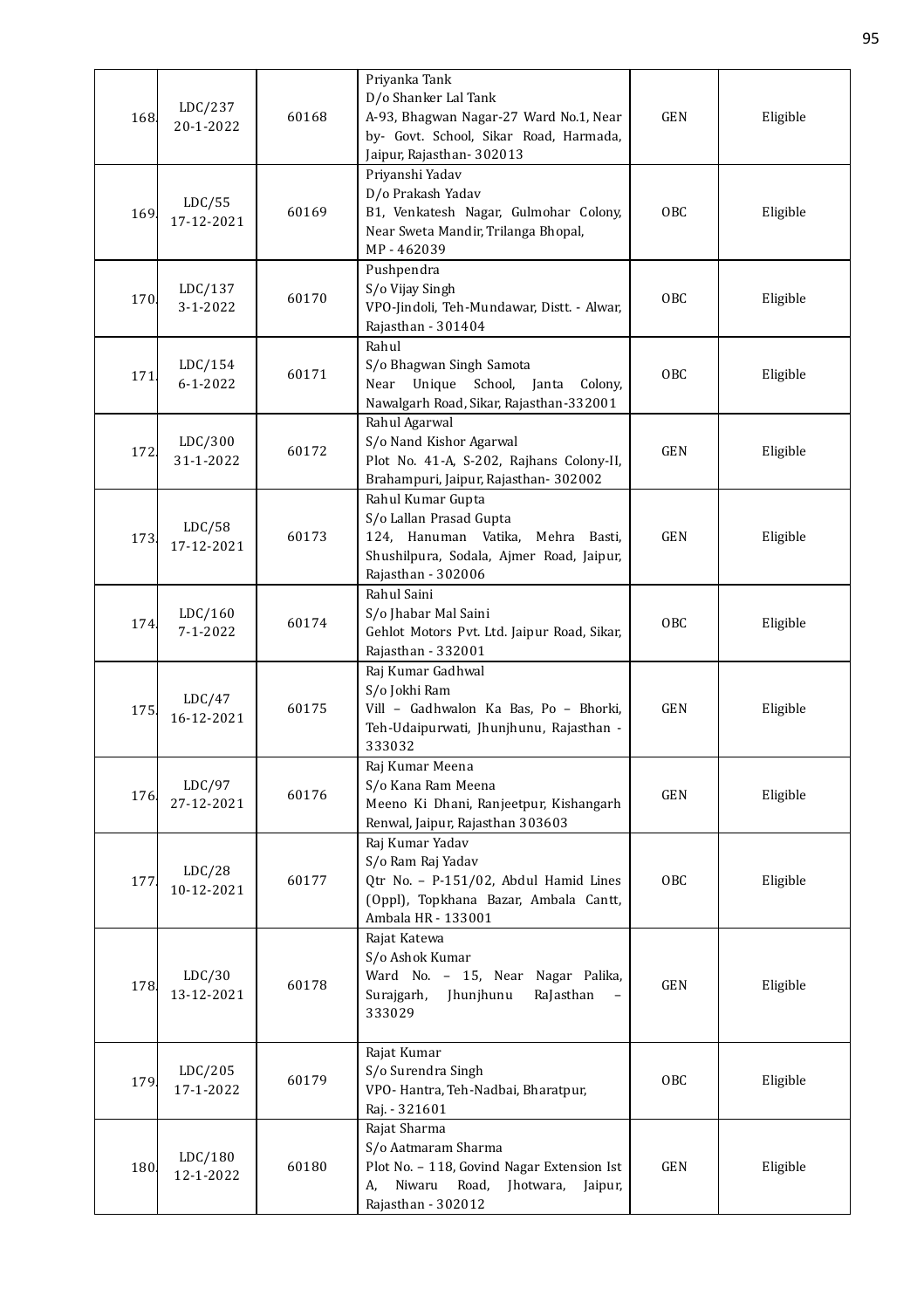| 181  | LDC/361<br>$2 - 2 - 2022$ | 60181 | Rajat Sharma<br>S/o Ramcharan Sharma<br>Brahamand Ka Mohallla, VPO- Jahota,                                                                                                                  | <b>GEN</b> | Eligible |
|------|---------------------------|-------|----------------------------------------------------------------------------------------------------------------------------------------------------------------------------------------------|------------|----------|
| 182  | LDC/65<br>20-12-2021      | 60182 | Teh.- Amer, Dist.- Jaipur, Raj- 303701<br>Rajeev Kumar<br>S/o Suresh Prasad<br>Vishwanath Mandir Lane, Near Hanuman<br>Mandir, Tea Garden, Namkum Bazar,                                     | <b>GEN</b> | Eligible |
| 183  | LDC/240<br>21-1-2022      | 60183 | Garganwa, Ranchi, Jharkhand - 834010<br>Rajendra Kumar Saini<br>S/o Nagarmal Saini<br>Vill- Dhana Tan Singhana Post- Khetri-<br>Nagar, Tehsil- Buhana, Dist.- Jhunjhunu,<br>Rajasthan-333504 | OBC        | Eligible |
| 184  | LDC/280<br>27-1-2022      | 60184 | Rajesh Choudhary<br>S/o Ganpat Lal Choudhary<br>A-2 Karni Niwas Colony, Near Jodla Power<br>House, Sikar Road, Harmada Jaipur,<br>Rajasthan-302013                                           | OBC        | Eligible |
| 185  | LDC/11<br>6-12-2021       | 60185 | Rajesh Kumar.K<br>S/o J. Karuppaiah<br>Karuppan<br>Chettiar<br>4/44,<br>Street,<br>Kamayagoundan Patty, Uthama Palayam<br>(Teh), Theni, TN - 625521                                          | <b>GEN</b> | Eligible |
| 186. | LDC/10<br>6-12-2021       | 60186 | Rajiv Lal<br>S/o Ajoy Prakash<br>Qtr. No. - 12/1/6, Road No. - 21,<br>Adityapur - 2, Po Adityapur, Ps - RIT,<br>Saraikela, Kharsawin, Jharkhand - 831013                                     | OBC        | Eligible |
| 187  | LDC/23<br>9-12-2021       | 60187 | Rajpal Bunker<br>S/o Nathu Lal Bunkar<br>Vill - Jalim Singh Ka Bas, Post - Sandarsar,<br>Via-Kaladera, Teh-Chomu, Jaipur, Raj. -<br>303801                                                   | <b>GEN</b> | Eligible |
| 188  | LDC/259<br>24-1-2022      | 60188 | Rakesh Kumar Poonia<br>S/o Ajeet Singh<br>Village- Khemana Post- Dokwa, Tehsil-<br>Rajgarh, Churu, Rajasthan-331023                                                                          | OBC        | Eligible |
| 189  | LDC/337<br>1-2-2022       | 60189 | Rakesh Meena<br>S/o Ramkya Ram Meena<br>Village- Rehadiya, Post- Chandera, Tehsil-<br>Baswa, Dist.- Dausa, Rajasthan- 303323                                                                 | <b>GEN</b> | Eligible |
| 190. | LDC/141<br>4-1-2022       | 60190 | Rakesh Swarnkar<br>S/o Murari Lal Swarnkar<br>D-320, Murlipura Scheme, Murlipura,<br>Jaipur, Rajasthan - 302039                                                                              | OBC        | Eligible |
| 191  | LDC/304<br>31-1-2022      | 60191 | Ram Babu Sharma<br>S/o Prahalad Narayan Sharma<br>Brahmano Ka Mohalla, Gram Khinwas,<br>Khemawas, Jaipur, Rajasthan-303305                                                                   | <b>GEN</b> | Eligible |
| 192. | LDC/9<br>6-12-2021        | 60192 | Ram Krishan Purohit<br>S/o Misri Lal Purohit<br>Kumharon Ki<br>Galli,<br>Nagaur,<br>Jayal,<br>Rajasthan-341023                                                                               | <b>GEN</b> | Eligible |
| 193. | LDC/46<br>16-12-2021      | 60193 | Ram Niwas Gour<br>S/o Devnarayan Gour<br>6, Veeer Tejaji Nagar, Main Salawas Road,<br>Sangaria, Near Pasu Aahar Pentrol Pump,<br>Jhodpur, Rajasthan 342013                                   | <b>GEN</b> | Eligible |
| 194. | LDC/250<br>24-1-2022      | 60194 | Ramji Lal Gurjar<br>S/o Ramswaroop Gurjar                                                                                                                                                    | OBC        | Eligible |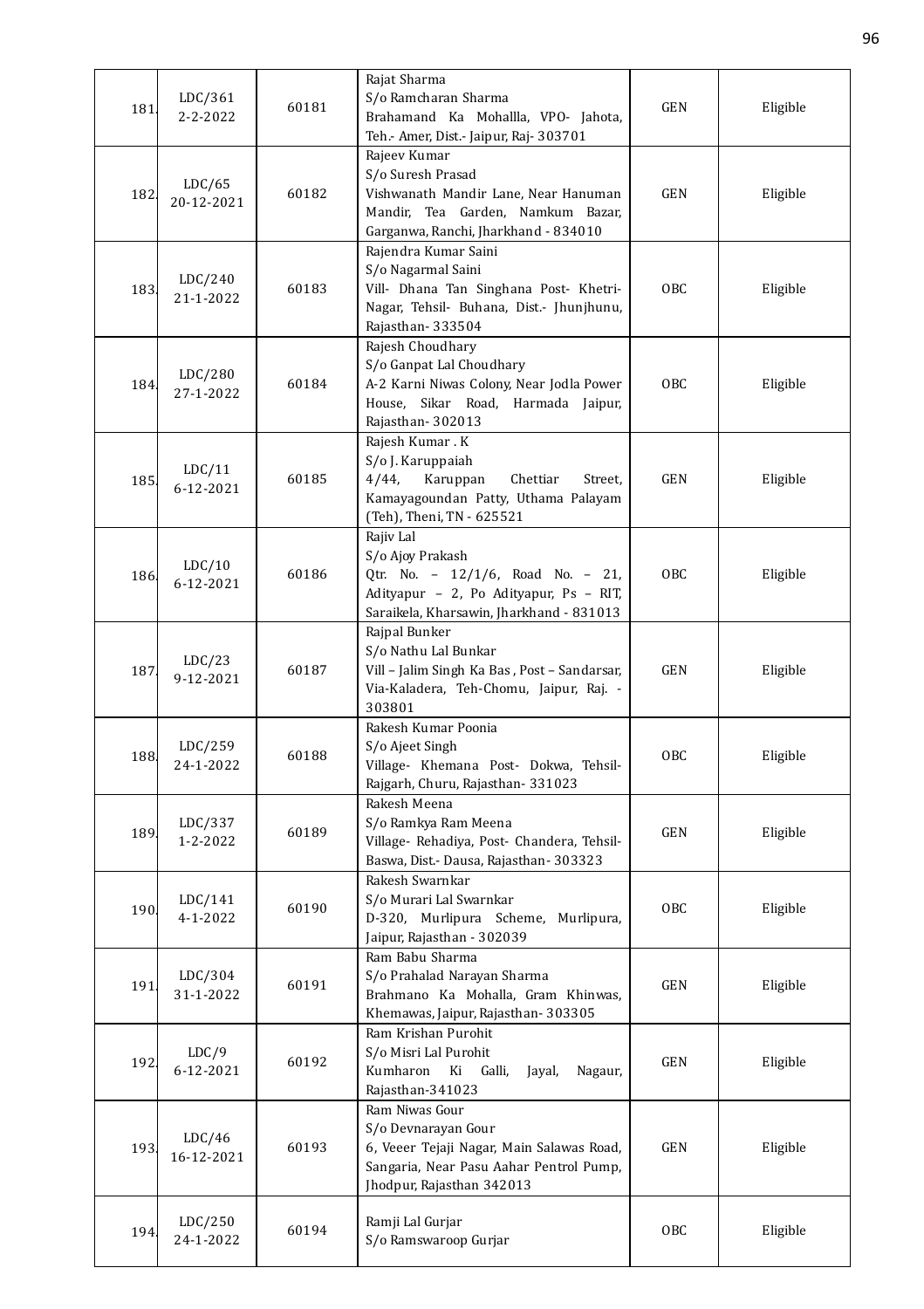|      |                           |       | House No.77, Village- Hamirpura, Post<br>Office- Amli, Tehsil- Uniyara, District- Tonk,                                                           |            |          |
|------|---------------------------|-------|---------------------------------------------------------------------------------------------------------------------------------------------------|------------|----------|
|      |                           |       | Rajasthan-304023                                                                                                                                  |            |          |
| 195. | LDC/113<br>28-12-2021     | 60195 | Ravi Kumar<br>S/o Subhash Singh<br>VPO - Dadhama, Ps - Belaganj, Dist. -<br>Gaya, Bihar 804403                                                    | <b>GEN</b> | Eligible |
| 196. | LDC/142<br>$4 - 1 - 2022$ | 60196 | Ravi Kumar Sharma<br>S/o Babu Lal Sharma<br>314, Rajivpuri Colony, Purana Amer Road,<br>Jaipur, Rajasthan - 302002                                | <b>GEN</b> | Eligible |
| 197  | LDC/57<br>17-12-2021      | 60197 | Ravi Pal<br>S/o Ramashish Pal<br>233, Shiv Colony, Sushilpura, Sodala,<br>Jaipur, Rajasthan - 302006                                              | <b>OBC</b> | Eligible |
| 198. | LDC/261<br>24-1-2022      | 60198 | Ravi Pancharia<br>S/o Rajendra Kumar Pancharia<br>Sarda Chowk, old Line Ganga Shahar,<br>Bikaner, Rajasthan-334401                                | <b>GEN</b> | Eligible |
| 199  | LDC/283<br>28-1-2022      | 60199 | Ravi Ray Atal<br>S/o Prem Chand Atal<br>115-A, Shekhawati Nagar, Road No.6, Vki<br>area, Murlipura, SIkar Road, Jaipur,<br>Rajasthan-302039       | <b>GEN</b> | Eligible |
| 200. | LDC/253<br>24-1-2022      | 60200 | Ravish Chouhan<br>S/o Vijay Singh Chouhan<br>Plot No. 171, Baraj Bawri, Street No.2, Near<br>CBI Office, Lal Sagar, Jodhpur, Rajasthan-<br>342304 | <b>OBC</b> | Eligible |
| 201. | LDC/315<br>31-1-2022      | 60201 | Rekha Gurjar<br>S/o Ram Singh Gurjar<br>Gram- Rehadiya, Po - Chandera, The -<br>Baswa,, Dausa, Sikrai, Rajasthan- 303323                          | <b>OBC</b> | Eligible |
| 202  | LDC/335<br>1-2-2022       | 60202 | Rina Sharma<br>S/o Yogesh Sharma<br>VPO- Dantiya, Teh.- Kathumar, Dist.- Alwar,<br>Rajasthan-321606                                               | <b>GEN</b> | Eligible |
| 203. | LDC/162<br>$7 - 1 - 2022$ | 60203 | Ritendra Singh Gaur<br>S/o Jenendra Singh Gaur<br>277/59, Koliyo Ke Mandir Ke Pass,<br>Chawani, Kota, Rajasthan - 324007                          | <b>GEN</b> | Eligible |
| 204. | LDC/366<br>$2 - 2 - 2021$ | 60204 | Ritu Choudhary<br>D/o Mamraj Singh<br>3 Raj Shree Vihar New Loha Mandi Road,<br>Road No.14, VKIA Jaipur, Rajasthan-<br>302013                     | <b>OBC</b> | Eligible |
| 205. | LDC/156<br>$6 - 1 - 2022$ | 60205 | Robin Singh<br>S/o Mahipal Singh<br>VPO-Sultana,<br>Teh-Chirawa,<br>Dist.<br>Jhunjhunu, Raj. - 333028                                             | <b>GEN</b> | Eligible |
| 206. | LDC/356<br>$2 - 2 - 2022$ | 60206 | Rohit Mahawar<br>S/o Durga Lal<br>3918, Fakiro Ka Tiba, Nav Grah Ka Mandir,<br>Gangauri<br>Bazar,<br>Brahmpuri,<br>Jaipur,<br>Rajasthan-302002    | <b>GEN</b> | Eligible |
| 207. | LDC/85<br>23-17-2021      | 60207 | Sachin<br>S/o Roshan Lal<br>L. No. - 12, Rabari Mohalla, Gohana,<br>Sonipat, Haryana - 131301                                                     | <b>OBC</b> | Eligible |
| 208. | LDC/72<br>20-12-2021      | 60208 | Sachin Dev Mishra<br>S/o Phool Chand Suman                                                                                                        | <b>GEN</b> | Eligible |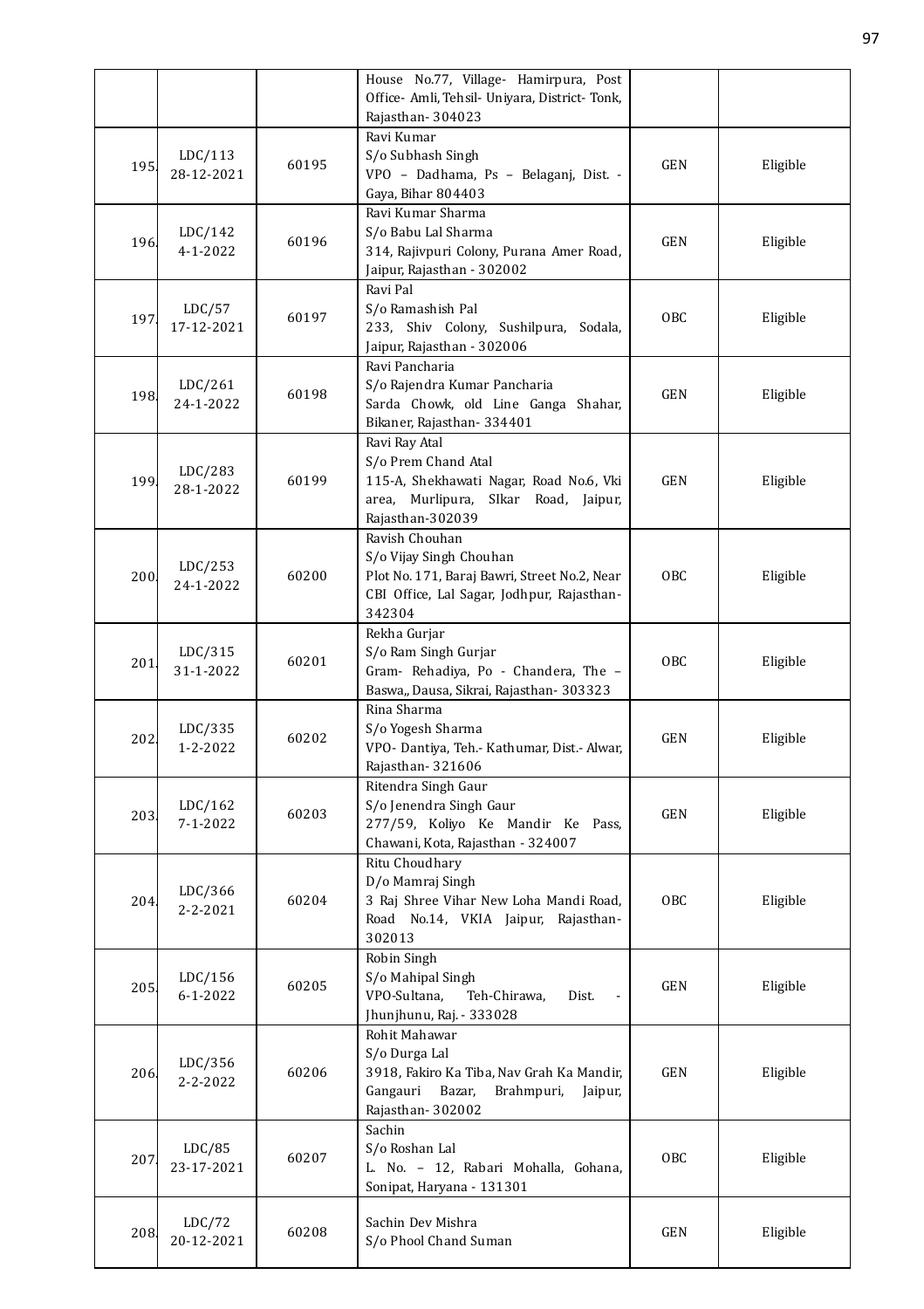|      |                           |       | House No. Rz-226/A, Gali No. - 14 A/8,<br>Railway Road, Sadh Nagar, Palam Colony,<br>Palam, New Delhi - 110045                                   |            |          |
|------|---------------------------|-------|--------------------------------------------------------------------------------------------------------------------------------------------------|------------|----------|
| 209. | LDC/255<br>24-1-2022      | 60209 | Sachin Vyas<br>S/o Rajkumar Vyas<br>Raj Kumar Vyas W.No.32, Bodia Kua Ke<br>Pass, Sardarshahar, Churu, Raj. - 331403                             | <b>GEN</b> | Eligible |
| 210. | LDC/277<br>27-1-2022      | 60210 | Saddam Ali<br>S/o Sohrab Ali<br>J-18/1 Fatehpur Village Road, P.O. and P.S.-<br>Garden Reach, District and City- Kolkata,<br>West Bengal- 700024 | <b>OBC</b> | Eligible |
| 211  | LDC/294<br>28-1-2022      | 60211 | Sajal Sharma<br>S/o Rama Kant Sharma<br>C-162, Surya Nagar, Alwar, Raj. - 301001                                                                 | <b>GEN</b> | Eligible |
| 212. | LDC/230<br>20-1-2022      | 60212 | Samiksha Agarwal<br>S/o Naresh Kumar Agarwal<br>35, Shree Shyam Villa, I Floor, Lohiya<br>Colony, Vaishali nagar, Jaipur, Rajasthan-<br>302021   | <b>GEN</b> | Eligible |
| 213. | LDC/166<br>$7 - 1 - 2022$ | 60213 | Sandeep Delu<br>S/o Sunil Kumar Delu<br>Rasisar Bas Bara, Bikaner, Raj. - 334801                                                                 | <b>GEN</b> | Eligible |
| 214  | LDC/199<br>17-1-2022      | 60214 | Sanjay Kumar Sharma<br>S/o Kailash Chand Sharma<br>Eden Garden, Rajawas Sikar Road, Jaipur,<br>Rajasthan - 302013                                | <b>GEN</b> | Eligible |
| 215. | LDC/155<br>$6 - 1 - 2022$ | 60215 | Sarthak Vashishtha<br>S/o Chandra Shekhar Vashishtha<br>Surajpole Gate, Gopalgarh, Jagriti School<br>Gali, Bharatpur, Rajasthan - 321001         | <b>GEN</b> | Eligible |
| 216. | LDC/138<br>3-1-2022       | 60216 | Satish Kumar<br>S/o Harkaran Ram<br>Ward No. - 8, Murawatiyon Ki Dhani,<br>Peelwa, Teh-Parbatsar, Nagaur, Raj. -<br>341503                       | OBC        | Eligible |
| 217. | LDC/364<br>2-2-2022       | 60217 | Saurabh Mathur<br>S/o Rajendra Prasad Mathur<br>465, Gangapole, Subhash Chowk, Jaipur,<br>Rajasthan-302002                                       | <b>GEN</b> | Eligible |
| 218. | LDC/84<br>22-12-2021      | 60218 | Shaik Khaleel<br>S/o Shaik Kareemulla<br>4-349, Opposite<br>Cinemahall<br>Street,<br>Komarolu, Prakasham AP - 523373                             | <b>GEN</b> | Eligible |
| 219. | LDC/99<br>27-12-2021      | 60219 | Sharvan Kumar Meena<br>D/o Ram Swaroop Meena<br>94, Surya Nagar, Taro Ki Koont, Tonk Road,<br>Jaipur, Rajasthan - 302029                         | <b>GEN</b> | Eligible |
| 220. | LDC/336<br>1-2-2022       | 60220 | Shashikant Sharma<br>S/o Yogesh Sharma<br>VPO- Dantiy Teh.- Kathumar, Dist.- Alwar,<br>Rajasthan-321606                                          | <b>GEN</b> | Eligible |
| 221  | LDC/187<br>13-1-2022      | 60221 | Shivali Sharma<br>D/o Ramprasad Sharma<br>VPO - Rahori, Via-CRPF Camp, Lalwas,<br>Teh-Jamwa Ramgarh, Jaipur, Raj. 302027                         | <b>GEN</b> | Eligible |
| 222. | LDC/135<br>3-1-2022       | 60222 | Shivani Gupta<br>D/o Dinesh Chand Gupta<br>$31/445$ , Sector - 3, Pratap<br>Nagar,<br>Sanganer, Jaipur, Rajasthan                                | <b>GEN</b> | Eligible |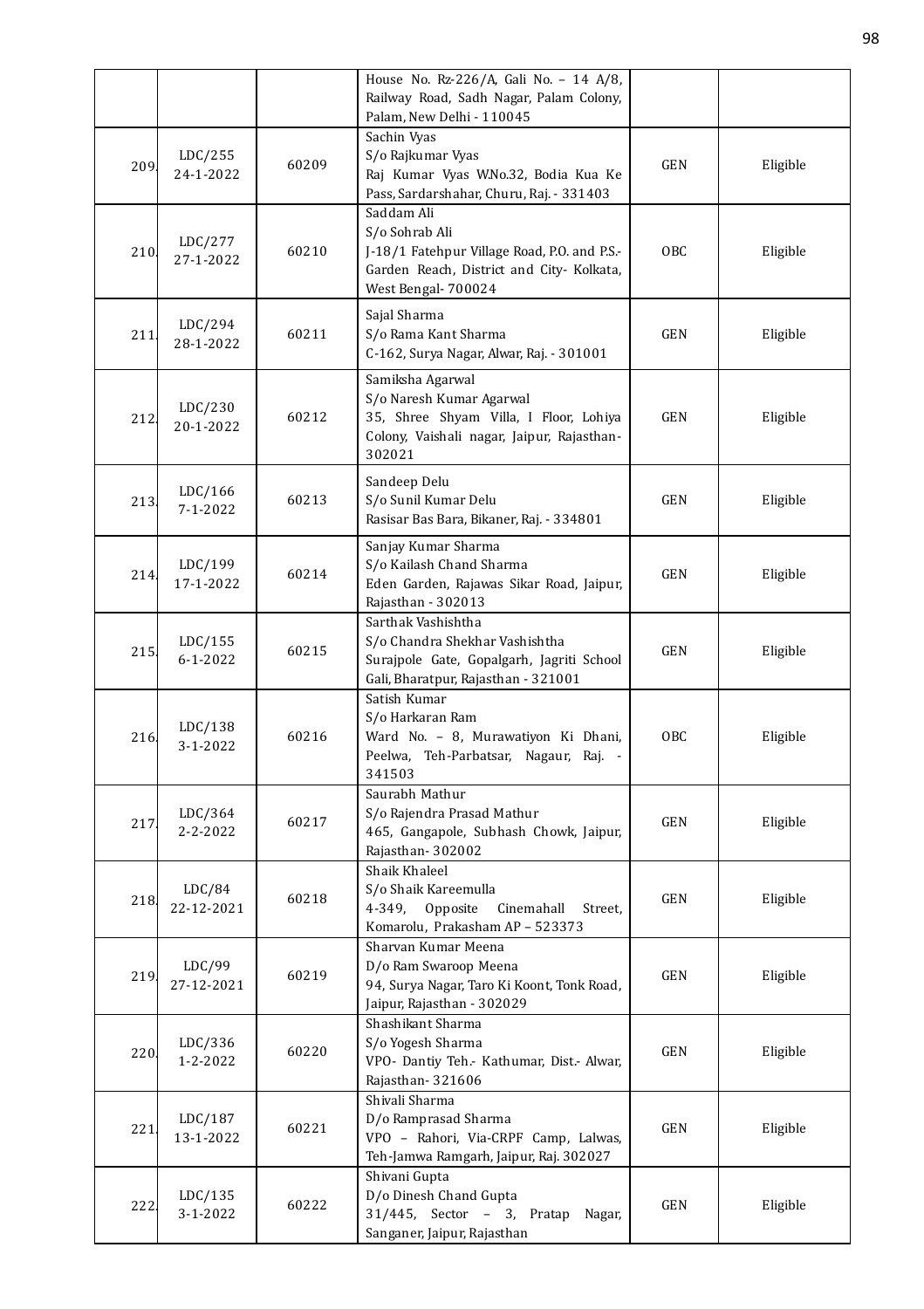| 223  | LDC/299<br>31-1-2022      | 60223 | Shivansh Joshi<br>S/o Purushottam Joshi<br>C/o Dr. P.K. Joshi, 26, Gopalpura, Gaon,<br>(Behind Sitaram Temple), Near Triveni<br>Chauraha, Gopalpura<br>Bypass,<br>Jaipur,<br>Rajasthan-302018 | <b>GEN</b> | Eligible |
|------|---------------------------|-------|-----------------------------------------------------------------------------------------------------------------------------------------------------------------------------------------------|------------|----------|
| 224  | LDC/182<br>12-1-2022      | 60224 | Shobhit Vyas<br>S/o Brijendra Vyas<br>Hindaun Road, Bhusawar, Bharatpur, Raj. -<br>321406                                                                                                     | <b>GEN</b> | Eligible |
| 225. | LDC/202<br>17-1-2022      | 60225 | Shruti Singh<br>D/o Arvind Singh<br>14/76, J, Civil Lines, Kanpur, UP - 208001                                                                                                                | <b>GEN</b> | Eligible |
| 226. | LDC/147<br>$4 - 1 - 2022$ | 60226 | Shubham Jakhar<br>S/o Hanuman Jakhar<br>31, Shiv Vihar Colony, Sambhar Lake,<br>Jaipur, Rajasthan - 303604                                                                                    | <b>OBC</b> | Eligible |
| 227  | LDC/269<br>27-1-2022      | 60227 | Shubham Suwalka<br>S/o Ghanshyam Suwalka<br>V/P- Pech Ki Baori, Hindoli, Bundi,<br>Rajasthan-323025                                                                                           | OBC        | Eligible |
| 228. | LDC/206<br>17-1-2022      | 60228 | Shuraj Singh<br>S/o Braj Mohan Singh<br>5/210, Purana Kanpur, UP - 208002                                                                                                                     | <b>GEN</b> | Eligible |
| 229. | LDC/161<br>$7 - 1 - 2022$ | 60229 | Smrithika .M<br>D/o G. Manikandan<br>No. - 23, 3 <sup>rd</sup> Street, Brindhavan Nagar,<br>Avadi, Channai - 600065                                                                           | <b>GEN</b> | Eligible |
| 230  | LDC/281<br>27-1-2022      | 60230 | Som Prakash Bajiya<br>S/o Chandra Prakash Bajiya<br>VPO- Lampuwa, Via- Reengus, Distt.- Sikar,<br>Teh-Shrimadhopur, Rajasthan-332404                                                          | <b>OBC</b> | Eligible |
| 231  | LDC/326<br>1-2-2022       | 60231 | Sonu<br>S/o Jora Singh<br>Vill.- Nidani, Dist.&Teh.- Jind, HR - 126102                                                                                                                        | <b>GEN</b> | Eligible |
| 232. | LDC/327<br>1-2-2022       | 60232 | Sonu<br>S/o Mahender Singh<br>VPO- Nidani, Dist.&Teh.- Jind, HR - 126102                                                                                                                      | <b>OBC</b> | Eligible |
| 233. | LDC/328<br>1-2-2022       | 60233 | Sonu<br>S/o Dalbir<br>VPO- Nidani, Dist.&Teh.- Jind, HR- 126102                                                                                                                               | OBC        | Eligible |
| 234. | LDC/301<br>31-1-2022      | 60234 | Sonu Sharma<br>S/o Jagdish Sharma<br>Plot No.123, Om Vatika Kalwar Road, Nau<br>Dukan, Jaipur, Rajasthan-302012                                                                               | GEM        | Eligible |
| 235. | LDC/8<br>6-12-2021        | 60235 | Sri Hari Saran . S<br>S/o Saravanan . J<br>No. - 681, Kagithapuram, 2 <sup>nd</sup> Street, TNPL<br>Colony, S. Kolathur, Chennai - 600117                                                     | <b>OBC</b> | Eligible |
| 236. | LDC/31<br>13-12-2021      | 60236 | Subashini J. M.<br>D/o Mariappan K.<br>No. 121, Type - I Bharathi Nagar, Tuticorin<br>Harbour Estate, Thoothukkudi,<br>Tamilnadu - 628004                                                     | <b>GEN</b> | Eligible |
| 237. | LDC/284<br>28-1-2022      | 60237 | Subey Singh Yadav<br>S/o Mahaveer Singh<br>C-140, Tara<br>Nagar,<br>Khirni<br>Phatak,<br>Jhotwara, Jaipur, Rajasthan-302012                                                                   | <b>OBC</b> | Eligible |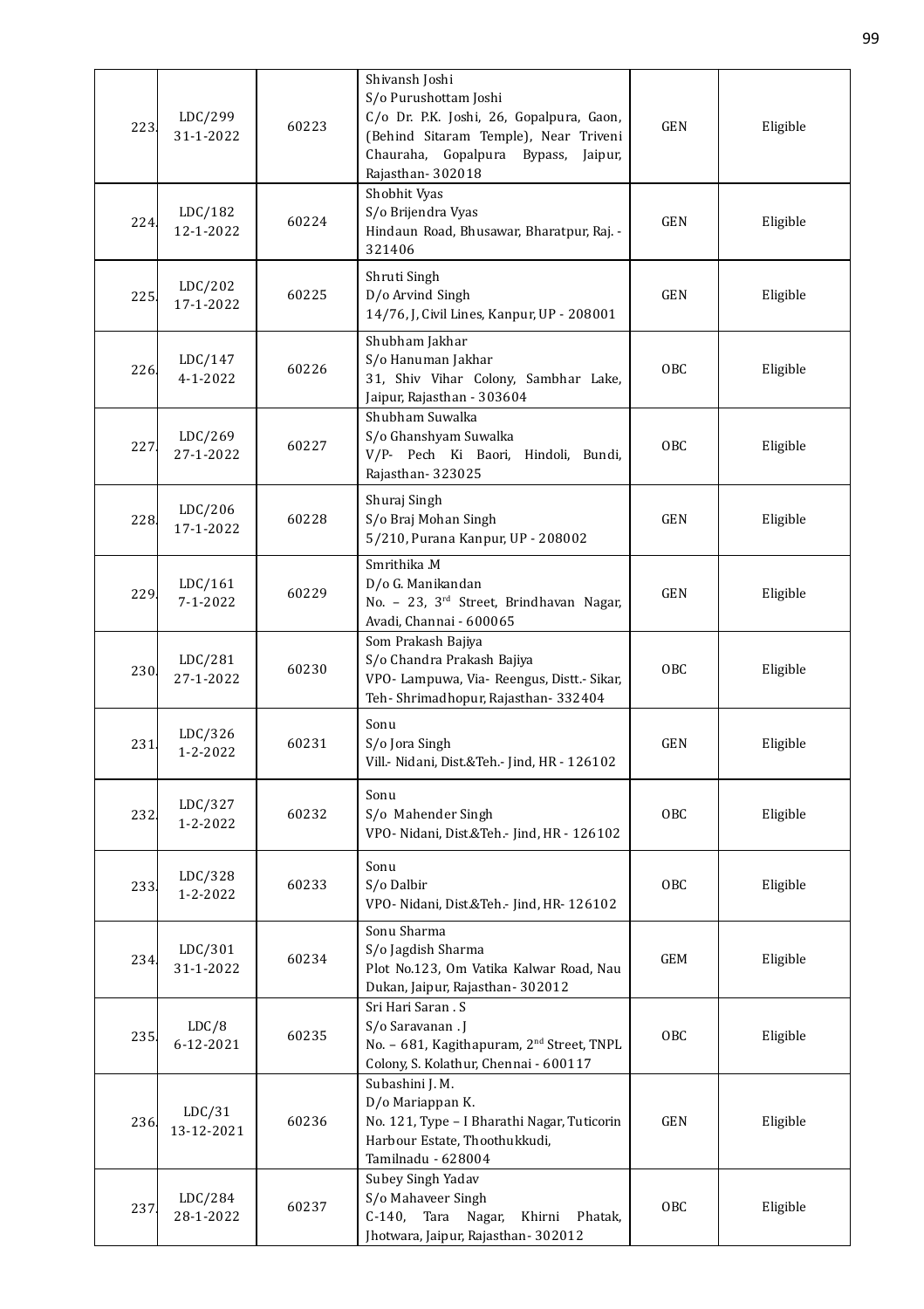| 238. | LDC/201<br>17-1-2022 | 60238 | Subham Singh<br>S/o Kushalpal Singh<br>VPO - Murwara, Bharatpur Raj. - 321026                                                                                 | <b>GEN</b> | Eligible |
|------|----------------------|-------|---------------------------------------------------------------------------------------------------------------------------------------------------------------|------------|----------|
| 239. | LDC/246<br>24-1-2022 | 60239 | Sudhanshu Pareek<br>S/o Raj Kumar Pareek<br>"Rama-Bhawan" Opp. Unda Mhadev<br>Temple Gopal Ji Near Nehru Gyan School<br>Beriya, Shastri Nagar, Jaipur- 302016 | <b>GEN</b> | Eligible |
| 240. | LDC/98<br>27-12-2021 | 60240 | Sumit Ranjan<br>S/o Rakesh Kumar Sharma<br>VPO - Ghusiya Kala, Ps - Bikramganj,<br>Rohtas, Bihar 802212                                                       | <b>OBC</b> | Eligible |
| 241  | LDC/1<br>29-11-2021  | 60241 | Sumit Sharma<br>S/o Suresh Sharma<br>VPO-Rahori, Jamwa<br>Ramgarh, Jaipur,<br>Rajasthan - 302027                                                              | <b>GEN</b> | Eligible |
| 242  | LDC/217<br>17-1-2022 | 60242 | Sunil Kumar Garhwal<br>S/o Bhagwana Ram Garhwal<br>Vill.- Samarthpura, Post- Dookiya, Via-<br>Palsana, Distt.- Sikar, Rajasthan-332402                        | OBC        | Eligible |
| 243  | LDC/90<br>24-12-2021 | 60243 | Sunil Kumar Harit<br>S/o Ram Sharan Sharma<br>Flat No. - 401/19, Shantam Khand,<br>Vasundhra, Ghaziabad, UP - 201012                                          | <b>GEN</b> | Eligible |
| 244  | LDC/235<br>20-1-2022 | 60244 | Sunil Vishnoi<br>S/o Ammi Lal<br>Vill.- Hudiya, Via- borawar, Teh.- Makrana,<br>Distt.- Nagaur, Rajasthan- 341502                                             | <b>GEN</b> | Eligible |
| 245  | LDC/359<br>2-2-2022  | 60245 | Surajbhan Gathala<br>S/o Dulichand Gathala<br>Village- Kalyanpura, Post- Markhi Via-<br>Amarsar, Tehsil- Shahpura, Dist.- Jaipur,<br>Rajasthan-303601         | OBC        | Eligible |
| 246. | LDC/260<br>24-1-2022 | 60246 | Sushil<br>S/o Suresh<br>V.P.O- Shahpur, Distt.- Jind, Teh.- Alewa,<br>Haryana, 126125                                                                         | <b>GEN</b> | Eligible |
| 247  | LDC/223<br>18-1-2022 | 60247 | Sweta Visht<br>D/o Chandan Singh Visht<br>5/26, high Court Colony, Gandhi Nagar, Lal<br>Kothi, Jaipur, Rajasthan-302015                                       | <b>GEN</b> | Eligible |
| 248  | LDC/203<br>17-1-2022 | 60248 | Tanuj Soni<br>S/o Khem Chand Soni<br>Diwan Mohalla, Ward No. - 17, Near Shiv Ji<br>Mandir, Chandani Chowk, Behror, Alwar,<br>Rajasthan - 301701               | OBC        | Eligible |
| 249. | LDC/59<br>20-12-2021 | 60249 | Tanveer<br>S/o Mohd. Anwar<br>/8/11, Jiyauddin Colony, Mandi Khatikan,<br>Char Darwaja, Jaipur, Rajasthan - 302002                                            | OBC        | Eligible |
| 250. | LDC/181<br>12-1-2022 | 60250 | Teetu Singh<br>S/o Ranjeet Singh<br>VPO - Gunti, Teh-Behror, Alwar,<br>Rajasthan - 301701                                                                     | <b>GEN</b> | Eligible |
| 251  | LDC/331<br>1-2-2022  | 60251 | Tejaswani Sharma<br>S/o Pawan Kumar Sharma<br>A-13, Shri Nath Vihar, Behind Pollatry<br>Farm, Agra Road, Jaipur,<br>Rajasthan-<br>302031                      | <b>GEN</b> | Eligible |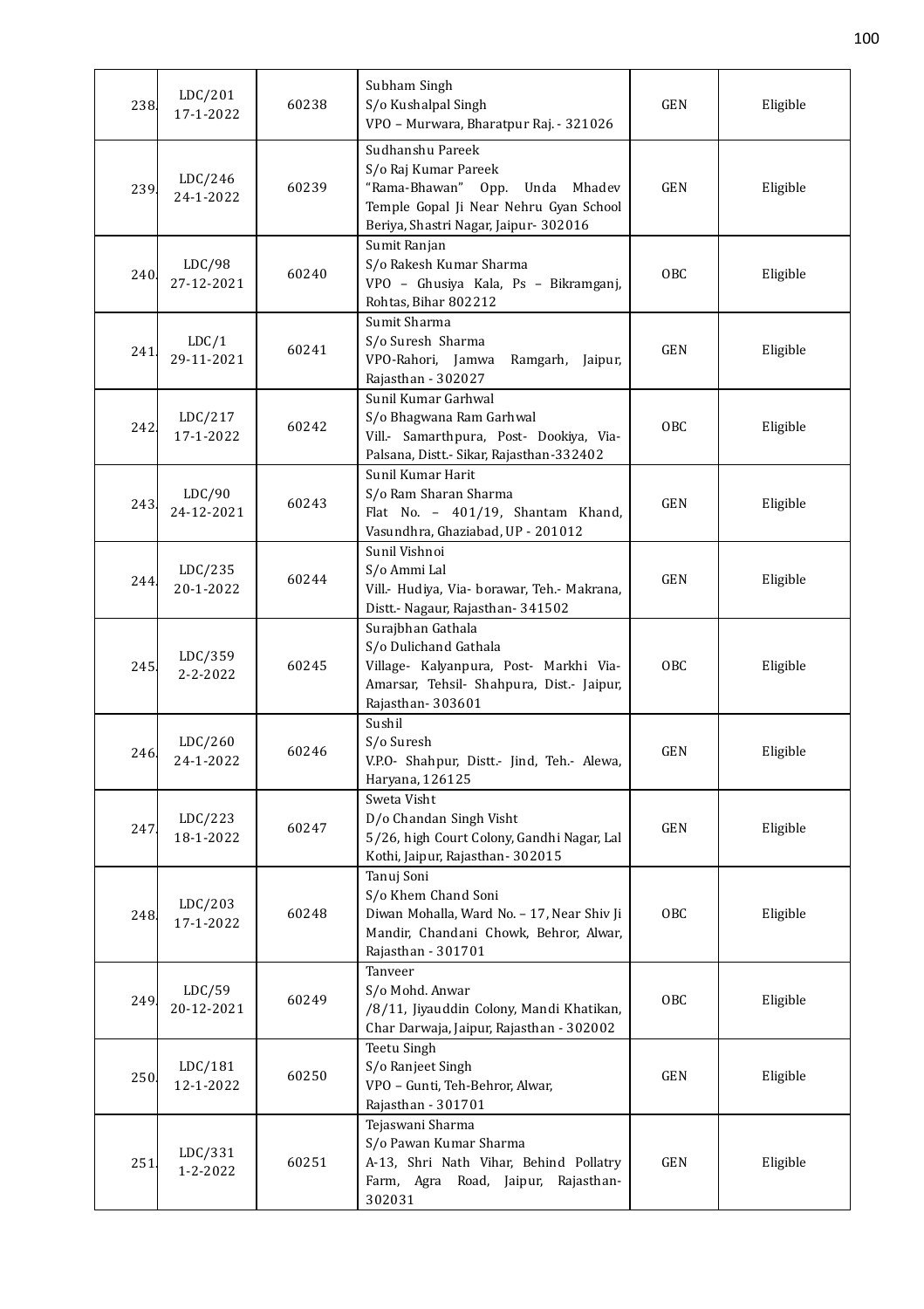| 252  | LDC/210<br>17-1-2022  | 60252 | Tejeshwar Singh<br>S/o Umed Singh<br>165/3, Navdurga Nagar, Jhalamand Circle,<br>Jodhpur, Rajasthan - 342005                                        | <b>OBC</b> | Eligible |
|------|-----------------------|-------|-----------------------------------------------------------------------------------------------------------------------------------------------------|------------|----------|
| 253  | LDC/186<br>13-1-2022  | 60253 | Usha Kanwar<br>D/o Rajendra Singh<br>76, Kalyanpuri Colony, Kalyanpura, Jaipur,<br>Rajasthan - 302020                                               | <b>GEN</b> | Eligible |
| 254  | LDC/60<br>20-12-2021  | 60254 | Uttakalla Mahendra<br>S/o Uttakalla Madhava Swamy<br>H. No. - 44/72-A-4-1, Roja Street, Prakash<br>Nagar, Kurnool, AP - 518004                      | <b>GEN</b> | Eligible |
| 255  | LDC/297<br>28-1-2022  | 60255 | Vaibhav Gurjar<br>S/o Jagdish Singh<br>1, Shankar Nagar, Mount Road, Amer Road,<br>Jaipur, Rajasthan - 302002                                       | <b>OBC</b> | Eligible |
| 256. | LDC/168<br>10-1-2021  | 60256 | Vaibhav Sharma<br>S/o Vijay Kumar Sharma<br>113-A, Shiv Goraksh Nagar, Model Town,<br>Malviya Nagar, Jaipur, Rajasthan 302017                       | GEN        | Eligible |
| 257  | LDC/287<br>28-1-2022  | 60257 | Vaishali Sharma<br>D/o Vijay Sharma<br>1209, Niwai Mahent Ka Rasta Ramgunj<br>Bazar, Jaipur Rajasthan-302003                                        | <b>GEN</b> | Eligible |
| 258  | LDC/342<br>1-2-2022   | 60258 | Vardhan Jain<br>S/o Mahaveer Kumar Jain<br>3-Kha-1, Housing Board Shastri Nagar<br>Jaipur, Rajasthan-302016                                         | <b>GEN</b> | Eligible |
| 259  | LDC/172<br>10-1-2022  | 60259 | Varsha Waswani<br>D/o Chandra Prakash Waswani<br>A-1, Agarsen Colony, Brahmpuri Khurra,<br>Jaipur, Rajasthan - 302002                               | <b>GEN</b> | Eligible |
| 260  | LDC/130<br>31-12-2021 | 60260 | Varshita Jain<br>D/o Rajkumar Jain<br>P. No. - 16, Sitarampuri, Amer Road, Jaipur,<br>Rajasthan - 302002                                            | <b>GEN</b> | Eligible |
| 261  | LDC/340<br>1-2-2022   | 60261 | Ved Prakash Jangid<br>S/o Shambhu Dayal Jangid<br>Vill.- Bishanfarh, Via- Manoharpur, Tehsil-<br>Shahpura, Jaipur, Rajasthan-303104                 | <b>OBC</b> | Eligible |
| 262  | LDC/303<br>31-1-2022  | 60262 | Veerendra Singh<br>S/o Mohan Singh<br>61-A, Kamal Niwas, Shankar Nagar, Mount<br>Road, Amer Road, Jaipur, Rajasthan-<br>302002                      | <b>OBC</b> | Eligible |
| 263. | LDC/278<br>27-1-2022  | 60263 | Vijendra Singh<br>S/o Mahendra Singh<br>Plot No.60, Khasra No. 101 and 119 Near<br>Goushala Road, Virat Nagar, Nandri,<br>Jodhpur, Rajasthan-342027 | <b>GEN</b> | Eligible |
| 264  | LDC/302<br>31-1-2022  | 60264 | <b>Vikas</b><br>S/o Amrit Lal<br>Vill.- 1.K.S.R, PO.- Ramsara Jakhran, Teh.-<br>Surat Garh, Dist.- Ganganagar, Rajasthan-<br>335804                 | <b>OBC</b> | Eligible |
| 265. | LDC/226<br>19-1-2022  | 60265 | Vikas Aggarwal<br>S/o Shiv Kumar<br>12/397, Mukta Prasad Nagar, Bikaner,<br>Rajasthan-334004                                                        | <b>GEN</b> | Eligible |
| 266. | LDC/257<br>24-1-2022  | 60266 | Vikas Bajiya<br>S/o Birbal Singh                                                                                                                    | OBC        | Eligible |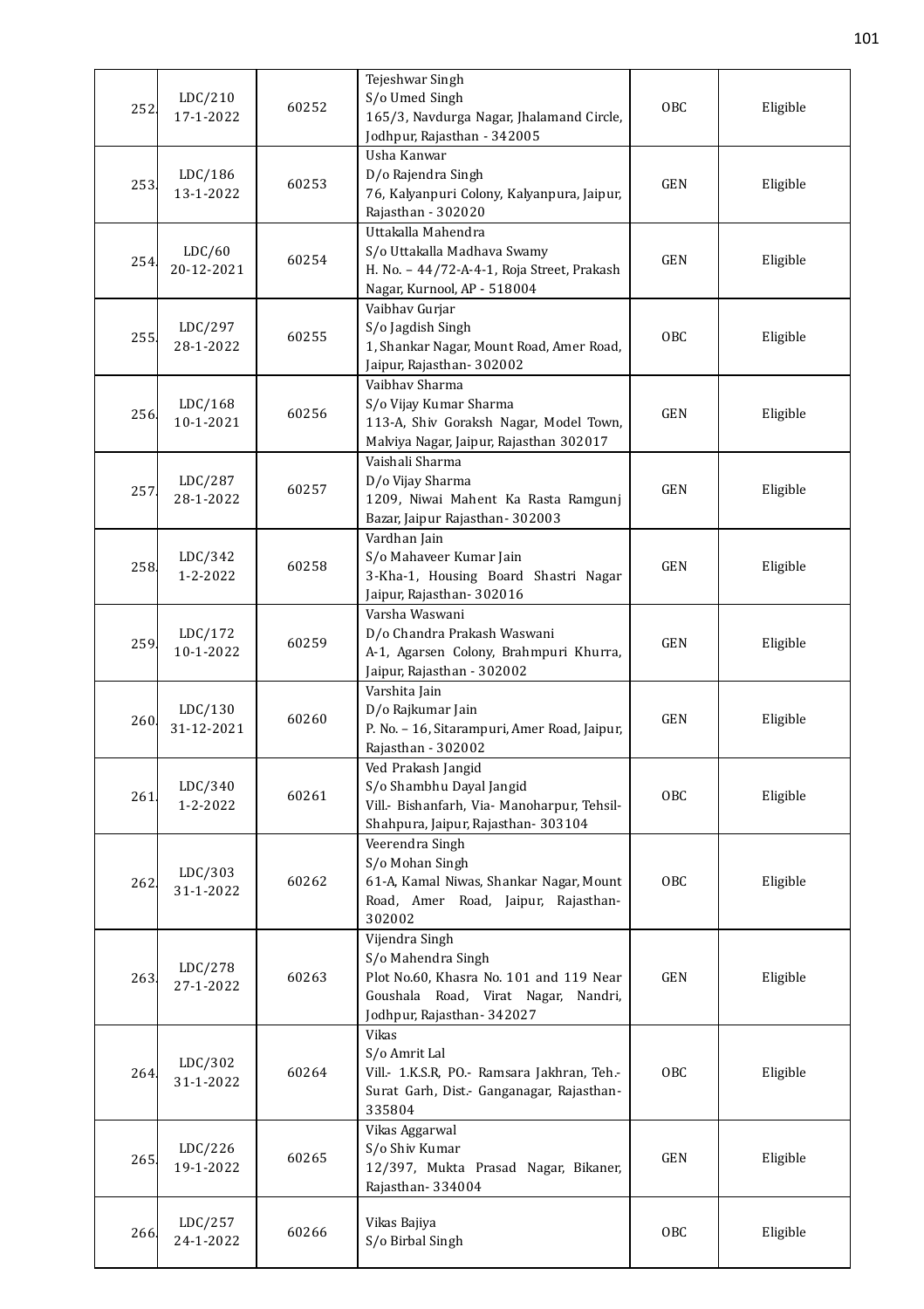|      |                           |       | Village- Lampuwa, Via- Reengus, Tehsil-                         |            |          |
|------|---------------------------|-------|-----------------------------------------------------------------|------------|----------|
|      |                           |       | Khandela, Distt.- Sikar, Rajasthan- 332404                      |            |          |
|      | LDC/70                    |       | <b>Vikas Porwal</b><br>S/o Rajesh Kuamr Porwal                  |            |          |
| 267  | 20-12-2021                | 60267 | Railway Station Choraha, Ward No. - 1,                          | <b>GEN</b> | Eligible |
|      |                           |       | Bhawani Mandi, Jhalawad, Raj. - 326502                          |            |          |
|      |                           |       | Vikash Kumar                                                    |            |          |
|      | LDC/43                    |       | S/o Ashok Kumar Nehara                                          |            |          |
| 268. | 14-12-2021                | 60268 | VPo- Kanwarpura, Ward No. - 08, Teh -                           | OBC        | Eligible |
|      |                           |       | Dhod, Sikar, Rajasthan - 332001                                 |            |          |
|      |                           |       | Vikash Kumar                                                    |            |          |
| 269. | LDC/189                   | 60269 | S/o Sadan Prasad                                                | <b>OBC</b> | Eligible |
|      | 13-1-2022                 |       | VPO - Nadaul, Ps-Msaurhi, Patna,                                |            |          |
|      |                           |       | Bihar - 804454                                                  |            |          |
|      | LDC/207                   |       | Vinay Kumar                                                     |            |          |
| 270. | 17-1-2022                 | 60270 | S/o Devnarayan Mahto                                            | <b>GEN</b> | Eligible |
|      |                           |       | 5/210, Purana Kanpur, UP - 208002                               |            |          |
|      |                           |       | Vinay Kumar                                                     |            |          |
| 271  | LDC/209                   | 60271 | S/o Kishan Pal                                                  | <b>GEN</b> | Eligible |
|      | 17-1-2022                 |       | 11/116 (8), Krishna Nagar, Kanpur, UP -                         |            |          |
|      |                           |       | 208007                                                          |            |          |
|      |                           |       | Vinod Kumar Sharma                                              |            |          |
| 272  | LDC/347<br>$1 - 2 - 2022$ | 60272 | S/o Lal Chand Sharma<br>Der Ki Dhani, Khanni Pura, Sandarsar,   | <b>GEN</b> | Eligible |
|      |                           |       | Jaipur, Rajasthan - 303801                                      |            |          |
|      |                           |       | Vinod Swami                                                     |            |          |
|      | LDC/279                   |       | S/o Ramesh Chand Swami                                          |            |          |
| 273. | 27-1-2022                 | 60273 | 128-A Siyaram Colony, Pratap Nagar,                             | OBC        | Eligible |
|      |                           |       | Sanganer, Jaipur, Rajasthan- 302033                             |            |          |
|      |                           |       | Vipin Ray Mishra                                                |            |          |
|      | LDC/333                   |       | S/o Lt. Maan Ray Mishra                                         |            |          |
| 274. | $1 - 2 - 2022$            | 60274 | H.No.1408, Baba Harish Chandra Marg,                            | <b>GEN</b> | Eligible |
|      |                           |       | Chandpole<br>Bazar,<br>Jaipur,<br>Rajasthan-                    |            |          |
|      |                           |       | 302001                                                          |            |          |
|      |                           |       | Yamini Sharma<br>D/o Suryanarayan Sharma                        |            |          |
| 275  | LDC/204<br>17-1-2022      | 60275 | Master Colony, Ward No. - 20, Nainwan,                          | <b>GEN</b> | Eligible |
|      |                           |       | Bundi, Rajasthan - 323801                                       |            |          |
|      |                           |       | Yashpal Solanki                                                 |            |          |
|      |                           |       | S/o Naina Ram                                                   |            |          |
| 276. | LDC/275<br>27-1-2022      | 60276 | Euro School Opposite Officer Mess Sher                          | OBC        | Eligible |
|      |                           |       | Airforce<br>Ratanada,<br>Vilas<br>Jodhpur,                      |            |          |
|      |                           |       | Rajasthan-342001                                                |            |          |
|      |                           |       | Yogesh Kumar Soni                                               |            |          |
|      | LDC/53                    |       | S/o Mahaveer Prasad Soni<br>Ward No. - 8/, Kot Ka Mohalla, Near | OBC        |          |
| 277  | 14-12-2021                | 60277 | Satsang Bhawan, Chaksu, Jaipur, Rajasthan                       |            | Eligible |
|      |                           |       | $-303901$                                                       |            |          |
|      |                           |       | Yunit Kumar                                                     |            |          |
|      |                           |       | S/o Amar Singh                                                  |            |          |
| 278  | LDC/293                   | 60278 | 110, Main<br>Market Kalsara, Tehsil-                            | GEN        | Eligible |
|      | 28-1-2022                 |       | Malakhera, District- Alwar, Rajasthan-                          |            |          |
|      |                           |       | 301406                                                          |            |          |
|      |                           |       | Aditya Singh                                                    |            |          |
| 279. | LDC/24                    | 60279 | S/o Rakesh Kumar Singh                                          | GEN        | Eligible |
|      | 9-12-2021                 |       | 121, 1st Block, Shri Krishna Apartment,                         | PH (LV)    |          |
|      |                           |       | Sector - 16, Rohini, Delhi - 110089<br>Aman Singh Shekhawat     |            |          |
|      | LDC/52                    |       | S/o Vikram Singh                                                | EWS        |          |
| 280. | 17-12-2021                | 60280 | 26, Thakuro Ki Kotdi, Pando Bhamod,                             | PH (Lower  | Eligible |
|      |                           |       | Virat Nagar, Jaipur, Raj. - 303003                              | Lims)      |          |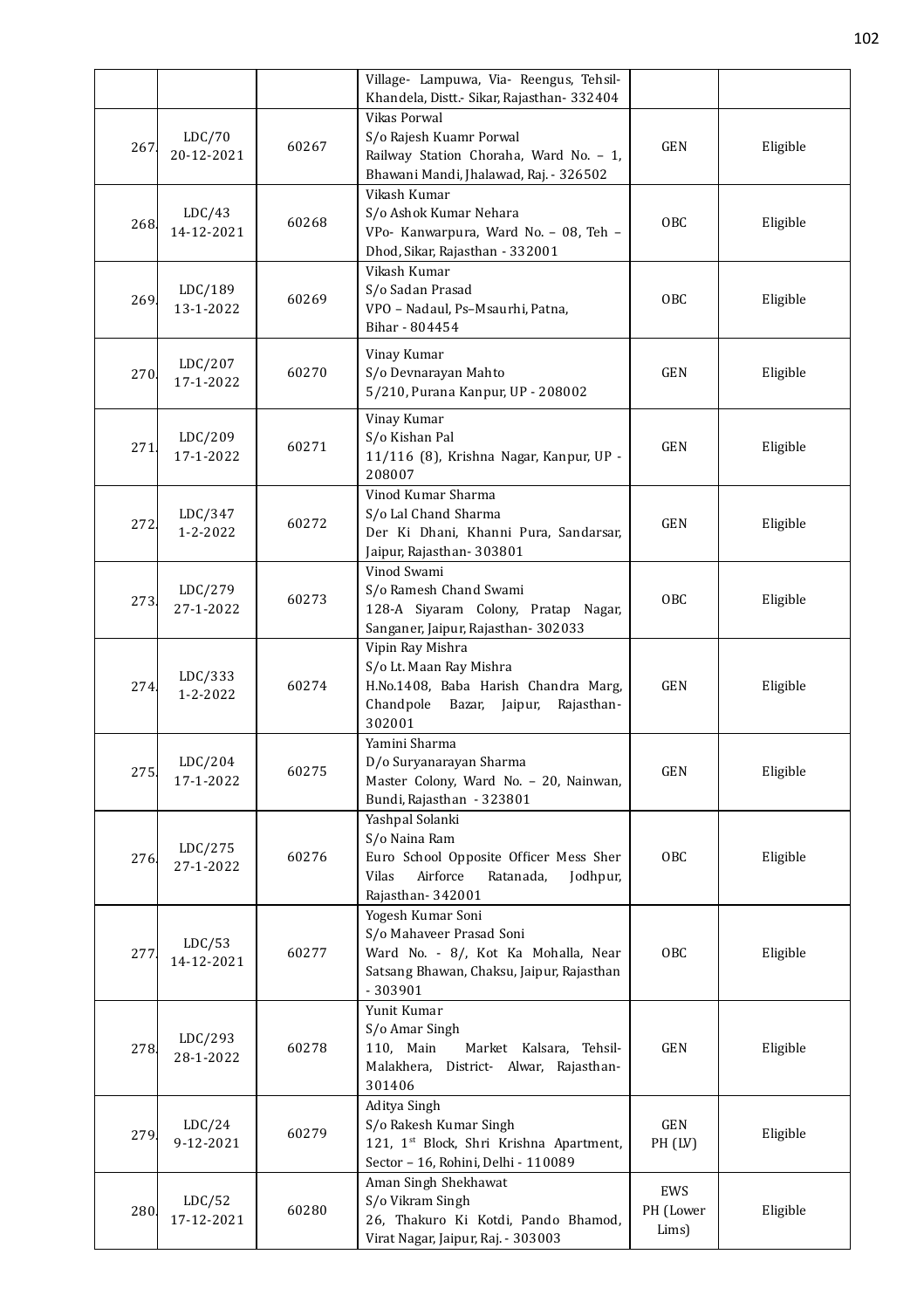| 281  | LDC/353<br>2-2-2022       | 60281 | Ayush Pal<br>S/o Raj Kumar Pal<br>149 G Patel Nagar Harjendra Nagar,                                                                                                   | OBC<br>PH                     | Eligible |
|------|---------------------------|-------|------------------------------------------------------------------------------------------------------------------------------------------------------------------------|-------------------------------|----------|
|      |                           |       | Kanpur, UP-208007                                                                                                                                                      |                               |          |
| 282  | LDC/158<br>$6 - 1 - 2022$ | 60282 | Balram<br>S/o Shimbhu Ram<br>VPO-Meghana, Teh-Nohar, Hanumangarh,<br>Rajasthan 335523                                                                                  | OBC<br>PH (HH)                | Eligible |
| 283  | LDC/12<br>6-12-2021       | 60283 | Devendra Yashwant Channe<br>S/o Yashwant V. Channe<br>Vaidya Nagar, Ward No. - 1, Tupkar<br>Layout, Ram Mandir, Nearest Tukum,<br>Chandrapur, MS-442401                | OBC<br>PH (HH)                | Eligible |
| 284. | LDC/71<br>20-12-2021      | 60284 | Farukh Mohammad<br>S/o Mohammad Hussain Shorgar<br>Out Side of Maru Darwaj, Near Shani<br>Temple, Amet, Teh-Amet, Rajsamand,<br>Rajasthan - 313332                     | OBC<br>PH (BL)                | Eligible |
| 285. | LDC/128<br>31-12-2021     | 60285 | Gurditta Singh<br>S/o Varinder Singh<br>955/8, Govindpuri, Kalkaji, New Delhi -<br>110019                                                                              | <b>GEN</b><br>PH              | Eligible |
| 286. | LDC/318<br>31-1-2022      | 60286 | Indrjeet Kumar<br>S/o Umashankar Prasad<br>Mohalla-<br>Old<br>G.T Road,<br>danibigha,<br>PO+PS+DIST. Aurangabad, Bihar-824101                                          | OBC<br>PH(OH)                 | Eligible |
| 287  | LDC/62<br>20-12-2021      | 60287 | Jaspreet Singh<br>S/o Amar Singh<br>Ward No. - 7, Near Pitter Ji Madri, Front of<br>Raju<br>Kiryana<br>Store,<br>Suratgarh,<br>Sriganganagar Rajasthan - 335804        | OBC<br>PH (OL)                | Eligible |
| 288  | LDC/61<br>20-12-2021      | 60288 | Jitendra Kumar<br>S/o Oba Ram<br>VP - Bhetala, Via - Siyana, Teh - Jalore,<br>Jalore, Rajasthan - 343024                                                               | <b>GEN</b><br>PH (OL)         | Eligible |
| 289. | LDC/16<br>7-12-2021       | 60289 | Kosetti Lovaraju<br>S/o Kosetti Suryanarayan<br>C/o Plika Ramana, D. No. - 1-156, Krishna<br>Temple Street, Valasapakala, Kakinada<br>Rural East Godavari, AP - 533005 | OBC<br>PH                     | Eligible |
| 290. | LDC/247<br>24-1-2022      | 60290 | Manish Meena<br>W/o Abhishek Rawat<br>S-4 Pushpanjali Coloney Mahesh Nager<br>Phatak Ka Pass Jaipur, Rajasthan-302015                                                  | GEN<br>PH(HI)                 | Eligible |
| 291. | LDC/19<br>8-12-2021       | 60291 | Manish Sharma<br>S/o Satyanarayan Sharma<br>Joshiyo Ka Mohalla, Bansur, Teh-Bansur,<br>Alwar, Rajasthan - 301402                                                       | GEN<br>PH (LV)                | Eligible |
| 292  | LDC/89<br>24-12-2021      | 60292 | Mohammad Arif<br>S/o Mohammad Shafi<br>Oppsite Madarsa, Near Nagina Masjid,<br>Qureshi<br>Mohalla,<br>Sojat<br>Road,<br>Pali,<br>Rajasthan - 306103                    | OBC<br>PH<br>(Locomoter<br>s) | Eligible |
| 293. | LDC/64<br>30-12-2021      | 60293 | Mohammad Idrish<br>S/o Mohammad Hussain<br>Out Side of Maru Darwaja, Near Shani<br>Temple, Amet, Teh-Amet,<br>Rajsamand,<br>Rajasthan - 313332                         | OBC<br>PH (BL)                | Eligible |
| 294. | LDC/13<br>6-12-2021       | 60294 | Mohd. Shahnawaz Ansari<br>S/o Mohd. Ayub Ansari<br>VPO-<br>Barsara<br>Kaptanganj,<br>Aima,<br>Azamgarh, UP - 276141                                                    | OBC<br>PH (VI)                | Eligible |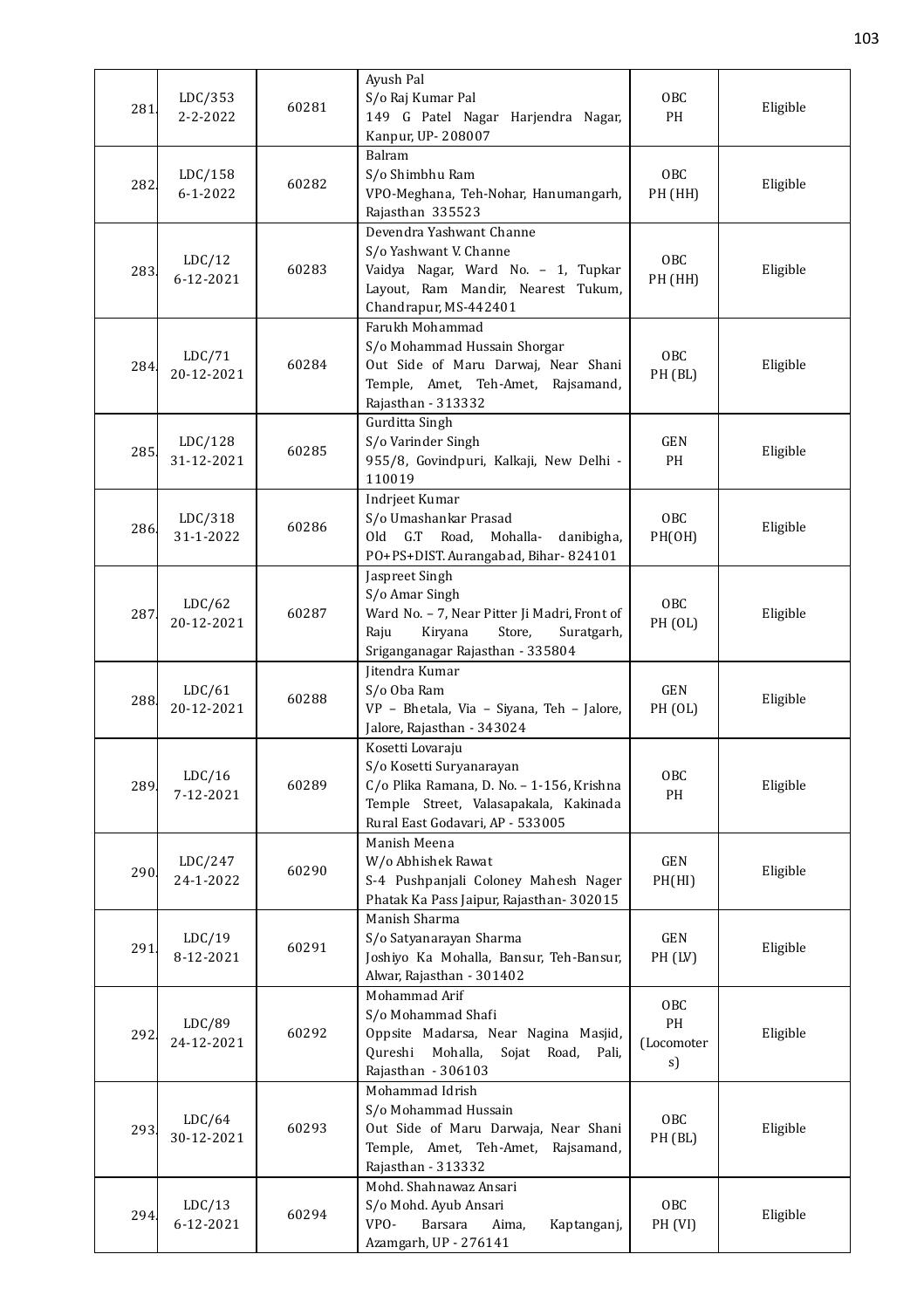| 295. | LDC/41<br>13-12-2021  | 60295 | Pawan Seju<br>S/o Satyanarayan<br>Madina Masjid Ke Pass, Shankar Colony,<br>Ward No, - 6, Madanganj, Kishanagarh,<br>Ajmer, Rajasthan - 305801      | <b>GEN</b><br>PH (OL)     | Eligible |
|------|-----------------------|-------|-----------------------------------------------------------------------------------------------------------------------------------------------------|---------------------------|----------|
| 296. | LDC/292<br>28-1-2022  | 60296 | Pradeep Singh Rathore<br>S/o Datar Singh Rathore<br>P.No.- 64, Village Husenpura, Teh.- Ladnu,<br>Dist.- Nagaur, Rajasthan- 341303                  | GEN<br>PH                 | Eligible |
| 297  | LDC/69<br>20-12-2021  | 60297 | Praveen Singh<br>S/o Ishwar Singh<br>Anop Swami, Jhundi Wali Gali, Ratan Sagar,<br>Posaliya, Teh - Shivganj, Sirohi, Rajasthan -<br>307028          | OBC<br>PH (OL)            | Eligible |
| 298. | LDC/48<br>16-12-2021  | 60298 | Punit Kumar Sain<br>S/o Ramesh Chand Sain<br>VPo- Majri Kalan, Teh-Neemrana, Alwar,<br>Rajasthan - 301703                                           | OBC<br>PH (OL)            | Eligible |
| 299. | LDC/139<br>3-1-2022   | 60299 | Pushpendra Kumar<br>S/o Kalwa Singh<br>VPO - Nangal Sofi, Bijnor, UP - 246732                                                                       | OBC<br>PH (Blind)         | Eligible |
| 300  | LDC/34<br>13-12-2021  | 60300 | Savari Raj I<br>S/o Innaci Muthu A<br>6/351, South Street, Ilayarasananendel,<br>Po-Kovil<br>Patti<br>(Taluk),<br>Tuticourin,<br>Tamilnadu - 627713 | OBC<br><b>PH</b> (OA)     | Eligible |
| 301  | LDC/42<br>13-12-2021  | 60301 | Shabbir Mohammad<br>S/o Bilal Mohammad<br>Songara Ka Jav, Ward No. - 7, Gandhi<br>Nagar, Madanganj, Kishangarh, Ajmer,<br>Rajasthan - 305801        | OBC<br>PH <sub>(OA)</sub> | Eligible |
| 302. | LDC/177<br>11-1-2022  | 60302 | Shailoo<br>S/o Rohitash<br>Ankholi, Teh-Deeg, Januthar, Bharatpur,<br>Rajasthan - 321206                                                            | <b>GEN</b>                | Eligible |
| 303  | LDC/51<br>16-12-2021  | 60303 | Shakti Singh Rathore<br>S/o Kailash Rathore<br>2/1704, KBHB, Jodhpur, Rajasthan -<br>342005                                                         | GEN<br>PH (OL)            | Eligible |
| 304. | LDC/40<br>13-12-2021  | 60304 | Shubham Kumar Jha<br>S/o Manoj Kumar Jha<br>H. No. - 167, U-Block, Mangolpuri, North<br>West Delhi, New Delhi - 110083                              | GEN<br>PH (OL)            | Eligible |
| 305. | LDC/38<br>13-12-2021  | 60305 | Sourabh Nimawat<br>S/o Bansi Lal Nimawat<br>238, Ambavgarh, Near Hotel Natural,<br>Udaipur, Rajasthan - 313001                                      | GEN<br>PH<br>(Mental)     | Eligible |
| 306. | LDC/308<br>31-1-2022  | 60306 | Suraj Saini<br>S/o Shyam Sundar Saini<br>Super Market Ke Samne Natthi Mali Ka<br>Mohalla<br>B-Narayan<br>Gate<br>Bharatpur,<br>Rajasthan-321001     | OBC<br>PH                 | Eligible |
| 307. | LDC/29<br>10-12-2021  | 60307 | Vikash Kumar Tank<br>S/o Mahesh Tank<br>Mahar<br>VPO-<br>Kalan,<br>Via-Samod,<br>Teh-Chomu, Jaipur, Rajasthan - 303806                              | OBC<br><b>PH</b> (OA)     | Eligible |
| 308. | LDC/112<br>28-12-2021 | 60308 | Vineethkrishnan Nair N.V.<br>S/o Vijayakumaran Nair N.V.<br>Nechalu (H), Kozha Po, Kuravilangad,<br>Kottayam (Dist), Kerala - 686633                | GEN<br>PH<br>(Locomotor)  | Eligible |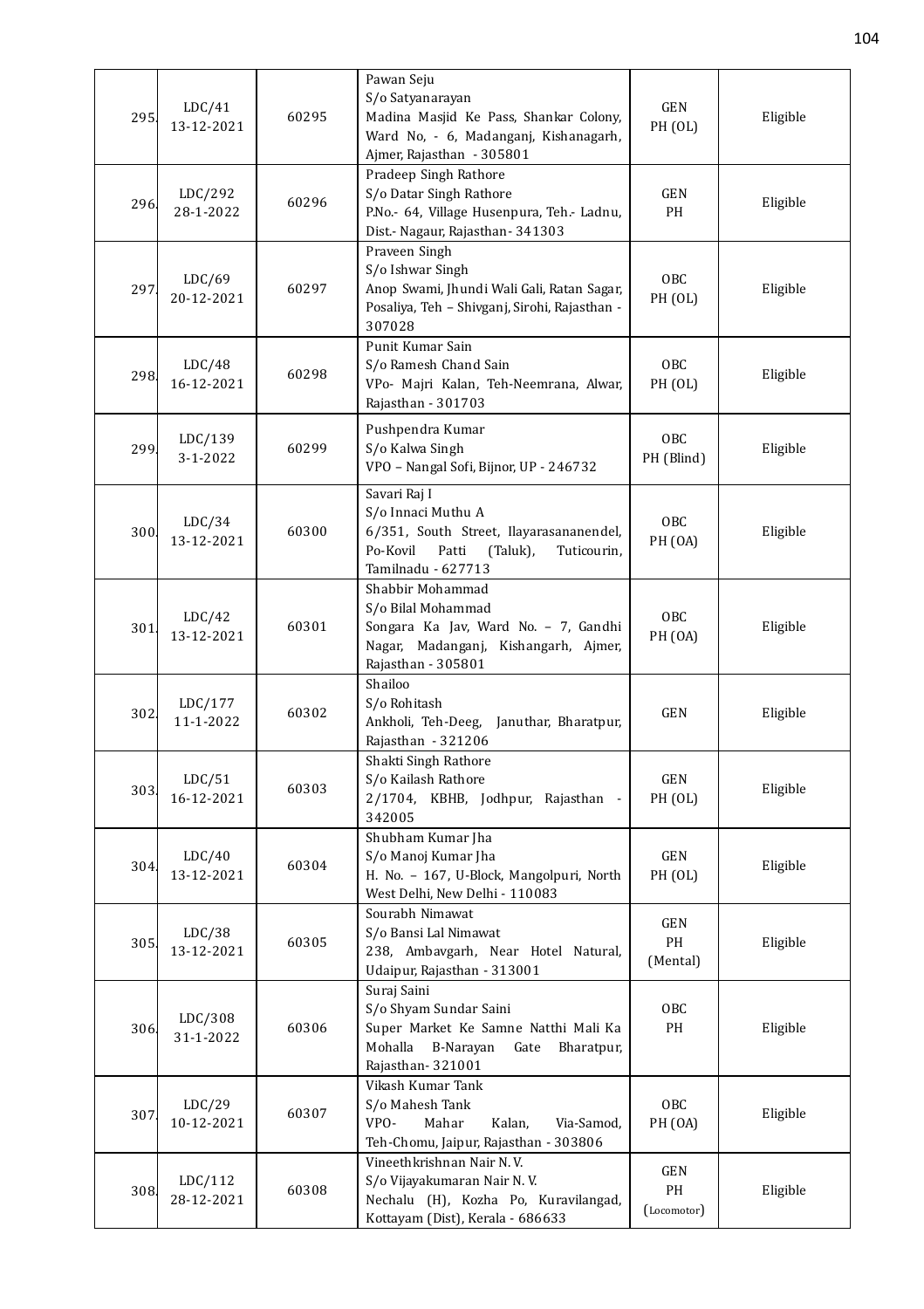## **LIST OF CANDIDATES CALLED FOR SCREEING TEST THE POST OF JR. STENOGRAPHER HINDI (UR) ON 22-5-2022 SUNDAY AT 3-00 TO 4-30 PM**

| S.No.        | Reg.<br>No.                        | Roll<br><b>Number</b> | Name                                                                                                                                                                            | Cat.              | <b>Remarks</b> |
|--------------|------------------------------------|-----------------------|---------------------------------------------------------------------------------------------------------------------------------------------------------------------------------|-------------------|----------------|
| $\mathbf{1}$ | JS/77<br>25-1-2022                 | 70001                 | Aayush Khinchi<br>S/o Mangi Lal Khinchi<br>D B - 163, Siddharth Nagar, Gatore, Jagatpura,<br>Jaipur, Rajasthan - 302017                                                         | <b>SC</b>         | Eligible       |
| 2            | JS/19<br>24-12-202<br>$\mathbf{1}$ | 70002                 | Ajay Joshi<br>S/o Giriraj Prasad Joshi<br>Meera Gate, Holi Ka Khunt, Bundi, Raj - 323001                                                                                        | <b>GEN</b>        | Eligible       |
| 3            | JS/3<br>8-12-2021                  | 70003                 | Ajay Kumar Meena<br>S/o Bhairu Ram Meena<br>Vill - Gunawata, Po-Labana,<br>Via - Achrol, Teh - Amer, Jaipur, Rajasthan -<br>303002                                              | <b>ST</b>         | Eligible       |
| 4            | JS/53<br>13-1-2022                 | 70004                 | Akansha Khandelwal<br>D/o Ashok Khandelwal<br>B-40, Amer Road, Brahmpuri, Tripoliya Bazaar,<br>Jaipur, Rajasthan - 302002                                                       | GEN               | Eligible       |
| 5            | JS/100<br>$1 - 2 - 2022$           | 70005                 | Ameeta Kumawat<br>S/o Nirmal Kumar Kumawat<br>Bhomiya Ji Colony, Railwa Station Road, Chomu,<br>Jaipur, Rajasthan 303702                                                        | OBC               | Eligible       |
| 6            | JS/7<br>13-12-202<br>$\mathbf{1}$  | 70006                 | Anita Sharma<br>D/o Bheem Raj Sharma<br>H. No. - 1028, Bhgaru Walo Ka Rasta, Chandpole<br>Bazar, Jaipur, Rajasthan - 302001                                                     | GEN               | Eligible       |
| 7            | JS/30<br>29-12-202<br>1            | 70007                 | Ankit Soni<br>S/o Mahesh Chand Soni<br>Plot No. - 13, Flat No. 101, Radhakrishan<br>Residency, Jagriti Marg, Path No. - 7, Murlipura,<br>Sikar Road, Jaipur, Rajasthan - 302029 | OBC               | Eligible       |
| 8            | JS/89<br>31-1-2022                 | 70008                 | Anuradha Sharma<br>D/o Ramesh Chand Sharma<br>Plot No. - 14, Triveni Vihar, Rampura Road,<br>Sanganer, Jaipur, Rajasthan - 302029                                               | <b>GEN</b><br>EWS | Eligible       |
| 9            | JS/8<br>13-12-202<br>$\mathbf{1}$  | 70009                 | Anushka Sharma<br>D/o Sanjeev Sharma<br>123/26, Agarwal Farm, Mansarovar, Jaipur,<br>Rajasthan - 302020                                                                         | GEN               | Eligible       |
| 10           | JS/93<br>31-1-2022                 | 70010                 | Arshad Aman Khan<br>S/o Amzad Khan<br>Pathan Pada Bayana, Bharatpur, Bharatpur,<br>Rajasthan - 321401                                                                           | <b>GEN</b>        | Eligible       |
| 11           | JS/74<br>25-1-2022                 | 70011                 | Arun Kumar<br>S/o Motiram<br>Vill - Halalpur, Po - Niwarsi, Teh-Ladwa,<br>Kurukshetra, HR - 136132                                                                              | <b>GEN</b>        | Eligible       |
| 12           | JS/65<br>21-1-2022                 | 70012                 | Arun Kumar Dahiya<br>S/o Krishan Kumar Dahiya<br>Vill - Kalyanpura, Po - Bheepur, Teh-Malpura,<br>Tonk, Rajasthan 304504                                                        | <b>GEN</b>        | Eligible       |
| 13           | JS/95<br>31-1-2022                 | 70013                 | Arvind Kumar Jha<br>S/o Subhash Chandra Jha<br>B-4, Govind Bari, Sitaram Bazar, Bramhpuri, Japur,<br>Rajasthan 302002                                                           | <b>GEN</b>        | Eligible       |
| 14           | JS/22                              | 70014                 | Ashwant Kumar Purohit<br>S/o Suraj Ratan Purohit                                                                                                                                | <b>GEN</b>        | Eligible       |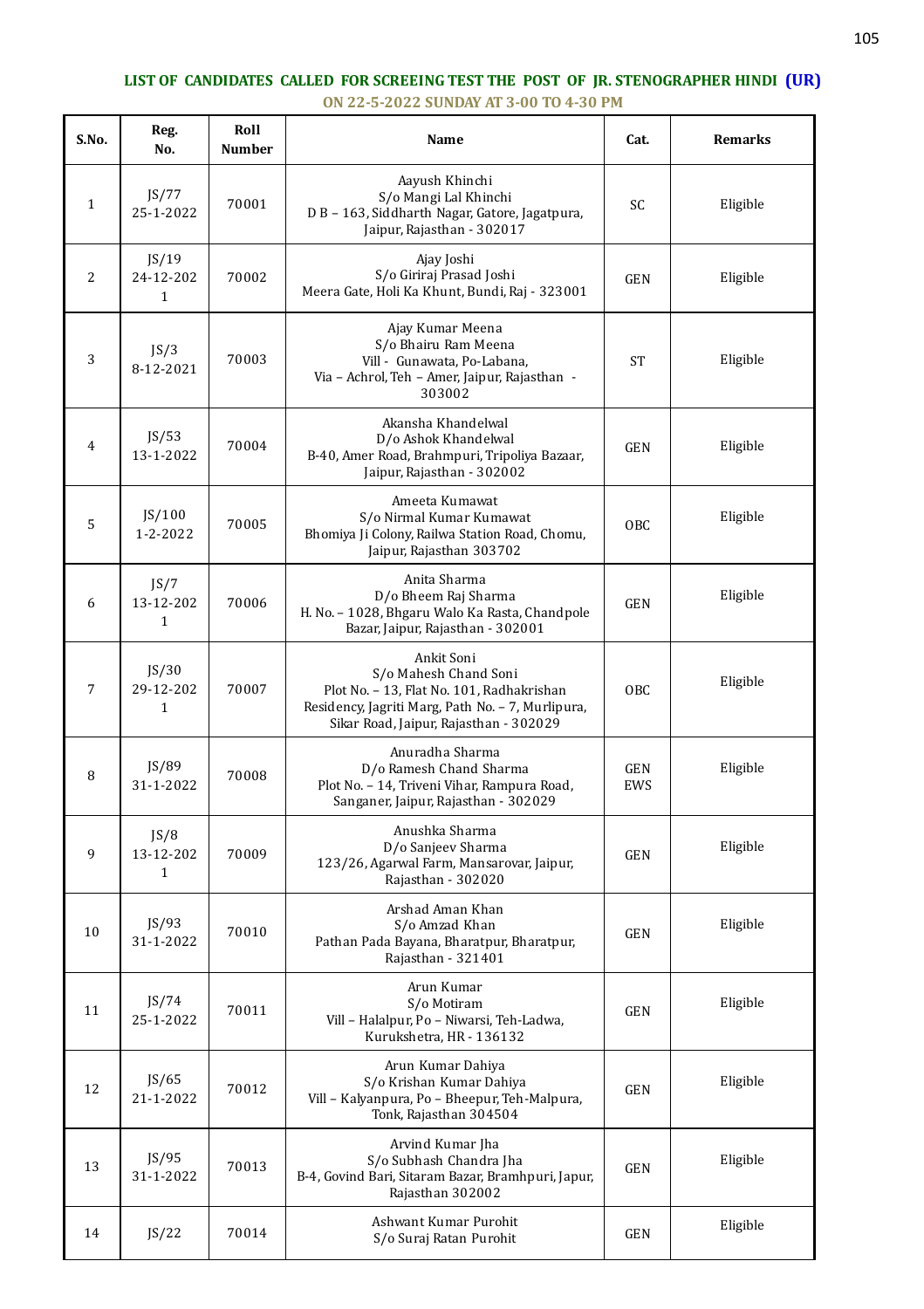|    | 24-12-202<br>$\mathbf{1}$          |       | Dammani Chowk, Bada Gopal Ji Mandir Ke<br>Sammne, Bikaner, Rajasthan - 334001                                                                     |            |          |
|----|------------------------------------|-------|---------------------------------------------------------------------------------------------------------------------------------------------------|------------|----------|
| 15 | JS/94<br>30-1-1992                 | 70015 | Avdesh Kumar Sharma<br>S/o Mahesh Chandra Sharma<br>77-A, Basant Vihar - I, Prem Nagar Pulia, Agra<br>Road, Jamdoli, Jaipur, Rajasthan - 302031   | <b>GEN</b> | Eligible |
| 16 | JS/13<br>16-12-202<br>1            | 70016 | Bhawana Joshi<br>D/o Girdhari Joshi<br>Ward No. - 4, R - Block, Near Hariram Mandir,<br>Po-Raisingh Nagar, Sri Ganganagar, Rajasthan<br>335051    | <b>GEN</b> | Eligible |
| 17 | JS/24<br>27-12-202<br>$\mathbf{1}$ | 70017 | Brajdeepak Agarwal<br>S/o Sushil Kumar Agarwal<br>Pratibha Nagar, Near Soti Bhawan Ward No. - 53,<br>Churu, Rajasthan 331001                      | GEN        | Eligible |
| 18 | JS/26<br>28-12-202<br>$\mathbf{1}$ | 70018 | Chanchal Pandey<br>D/o Ayush Kumar Pandey<br>Vankhandeshwar Road, Near Gaughat, Bhind, MP -<br>477001                                             | <b>GEN</b> | Eligible |
| 19 | JS/16<br>22-12-202<br>$\mathbf{1}$ | 70019 | Chandarshekhar Yadav<br>S/o Suresh Kumar<br>B-37, Kayanpuri, Kalwar Road, Govindpura,<br>Jhotwara, Jaipur, Rajasthan - 302012                     | OBC        | Eligible |
| 20 | JS/101<br>$2 - 2 - 2022$           | 70020 | Chandra Prakash Purohit<br>S/o Vijay Shanakar Purohit<br>Jeevan Nath Ji Ki Bagichi Ke Pass, Bikaner,<br>Rajasthan - 334001                        | <b>GEN</b> | Eligible |
| 21 | JS/4<br>8-12-2021                  | 70021 | Chandrakant Sharma<br>S/o Jagadeesh Sharma<br>S-1, Love Kush Nagar -II, Barkat Nagar, Tonk<br>Phatak, Jaipur, Rajasthan - 302015                  | <b>GEN</b> | Eligible |
| 22 | JS/98<br>1-2-2022                  | 70022 | Chetan Sharma<br>S/o Vinod Kumar Sharma<br>Plot No. - 1437, Near Gangapole Gate, Jaipur,<br>Rajasthan-302002                                      | <b>GEN</b> | Eligible |
| 23 | JS/41<br>$6 - 1 - 2022$            | 70023 | Divesh Kumar Nayak<br>S/o Hari Shankar Nayak<br>Raghuvansi Medical, Near Govindam Lab, House<br>No. - 47, Punjabi Mohalla, Bundi, Raj. - 323001   |            | Eligible |
| 24 | JS/61<br>19-1-2022                 | 70024 | Dimpal Sharma<br>D/o Umashankar Sharma<br>Near Jagdish Mandir, VPO - Lawan, Dausa, Raj. -<br>303004                                               | GEN        | Eligible |
| 25 | JS/54<br>18-1-2022                 | 70025 | Druv Narayan Kumawat<br>S/o Dev Karan Kumawat<br>A-22, Shri Ram Nagara, Janta Girls Sr. Sec. School<br>Road, Jhotwara, Jaipur, Rajasthan - 302012 | OBC        | Eligible |
| 26 | JS/32<br>31-12-202<br>1            | 70026 | Dwarika Deesh Sharma<br>S/o Mukut Bihari Sharma<br>48 - Man Sagar Colony, Near Sector - 63, Pratap<br>Nagar, Sanganer, Jaipur, Raj. - 302033      | GEN        | Eligible |
| 27 | JS/71<br>24-1-2022                 | 70027 | Ekta Kankar<br>D/o Uday Singh<br>Ward No. - 16, Near Vishaw Karma Mandir,<br>Anupgarh, Sriganganagar, Raj. - 335701                               | OBC        | Eligible |
| 28 | JS/52<br>12-1-2022                 | 70028 | Gajendra Singh Shekhawat<br>S/o Gokul Singh Shekhawat<br>Ward No. - 8, VPo-Loona, Via - Dhanuri,<br>Teh-Malsisar, Jhunjhunu Rajasthan - 333011    | GEN        | Eligible |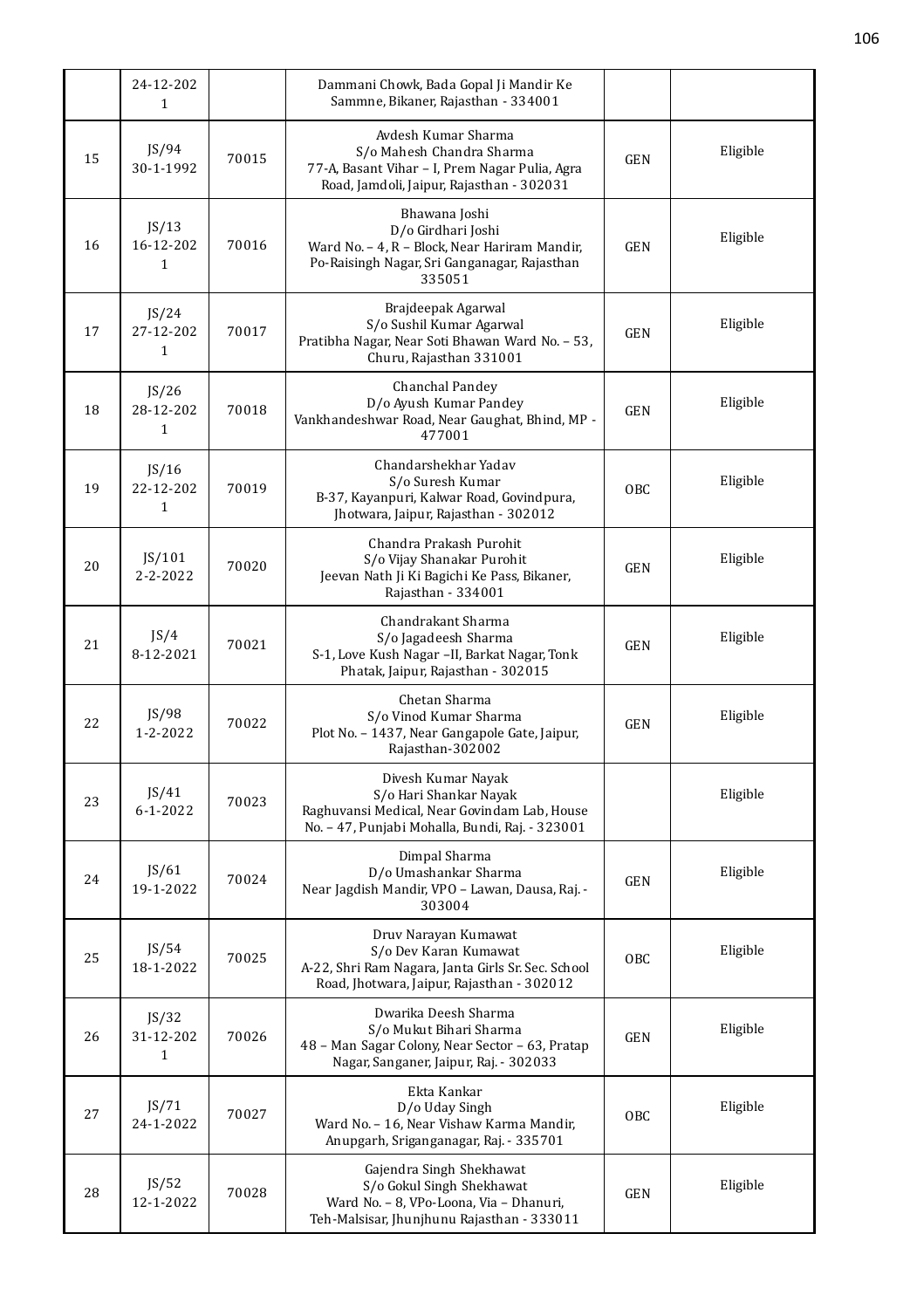| 29 | JS/102<br>$2 - 2 - 2022$           | 70029 | Gauray Tiwari<br>S/o Brajnendra Sharma<br>Vill - Kherli Brahman, Po - Mainapura,<br>Teh-Bhusawar, Bharatpur, Raj. - 321409                        | <b>GEN</b>        | Eligible |
|----|------------------------------------|-------|---------------------------------------------------------------------------------------------------------------------------------------------------|-------------------|----------|
| 30 | JS/63<br>20-1-2022                 | 70030 | Govind Bariya<br>S/o Gopal Lal Bariya<br>A-35, Sunder Vihar Colony, Swej Farm, Ram Nagar,<br>Sodala, Jaipur, Rajasthan - 302019                   | SC                | Eligible |
| 31 | JS/64<br>20-1-2022                 | 70031 | Hari Om Beniwal<br>S/o Kishana Ram Beniwal<br>C-115, Flat No. - 202, Savitri Path, Bapu Nagar,<br>Jaipur, Rajasthan 302015                        | <b>OBC</b>        | Eligible |
| 32 | JS/75<br>25-1-2022                 | 70032 | Harshita Gupta<br>D/o Avneesh Gupta<br>2/98, Jawahar Nagar Housing Board, Bharatpur,<br>Raj. - 321001                                             | <b>GEN</b><br>EWS | Eligible |
| 33 | JS/11<br>13-12-202<br>$\mathbf{1}$ | 70033 | Hemant Sharma<br>S/o Gopal Lal Sharma<br>Brahmano Ki Dhani, Tiwariwala, Dhankya,<br>Jhotwara, Jaipur, Rajasthan - 302012                          | <b>GEN</b>        | Eligible |
| 34 | JS/1<br>3-12-2021                  | 70034 | Himanshu Bhardwaj<br>S/o Shiv Shankar Bhardwaj<br>Plot No. - 2, Chithwadi Ka Bagh,<br>Gangapole, Jaipur, Rajasthan 302002                         | <b>GEN</b><br>EWS | Eligible |
| 35 | JS/9<br>13-12-202<br>$\mathbf{1}$  | 70035 | Himanshu Mangal Mahar<br>S/o Mahaveer Singh Mahar<br>Ward No. - 21, Near Sharda College, Anupgarh,<br>Shri Ganganagar, Rajasthan -335701          | <b>GEN</b>        | Eligible |
| 36 | JS/66<br>24-1-2022                 | 70036 | Himanshu Pareek<br>S/o Kailash Pareek<br>25, Shiv Vihar 2 <sup>nd</sup> , Gokulpura, Jhotwara, Jaipur,<br>Rajasthan 302012                        | <b>GEN</b>        | Eligible |
| 37 | JS/84<br>28-1-2022                 | 70037 | Himanshu Sharma<br>S/o Ashok Kumar Sharma<br>Plot No. - 175, Indra Prasth Colony, Front of Bank<br>of Baroda, Agra Road, Jaipur, Rajasthan 302031 | <b>GEN</b>        | Eligible |
| 38 | JS/79<br>27-1-2022                 | 70038 | Hitesh Manglani<br>S/o Bhagwan Das Manglani<br>D-356, 57, Sector - 8, Old Vidhyadhar Nagar,<br>Jaipur, Rajasthan - 302039                         | <b>GEN</b>        | Eligible |
| 39 | JS/68<br>24-1-2022                 | 70039 | Israr Khan<br>S/o Mohammed Usman Khan<br>Plot No. - 49, Madina Nagar, Jhotwara, Jaipur,<br>Rajasthan 302012                                       | <b>GEN</b>        | Eligible |
| 40 | JS/72<br>25-1-2022                 | 70040 | Jayesh Temani<br>S/o Nitin Temani<br>A-4, Govind Dev Colony, Taal Katora Road, Jaipur,<br>Rajasthan 302002                                        | <b>GEN</b>        | Eligible |
| 41 | JS/35<br>$3 - 1 - 2022$            | 70041 | Kalyan Badgurjar<br>S/o Bhanwar Singh Badgurjar<br>VPO - Ghatwa, Teh-Nawa, Block - Kuchaman City,<br>Nagaur, Rajasthan - 341509                   | <b>OBC</b>        | Eligible |
| 42 | JS/47<br>10-1-2022                 | 70042 | Kamlesh Godara<br>S/o Dinesh Chandra Godara<br>Godaro Ka Bas, Po - Dhehari, Teh-Jayal, Nagaur,<br>Raj. - 341030                                   | <b>OBC</b>        | Eligible |
| 43 | JS/25<br>27-12-202<br>$\mathbf{1}$ | 70043 | Karishma Dahiya<br>D/o Jeetram<br>Jhadaka Road, Harsauli, Alwar, Rajasthan -<br>301403                                                            | <b>OBC</b>        | Eligible |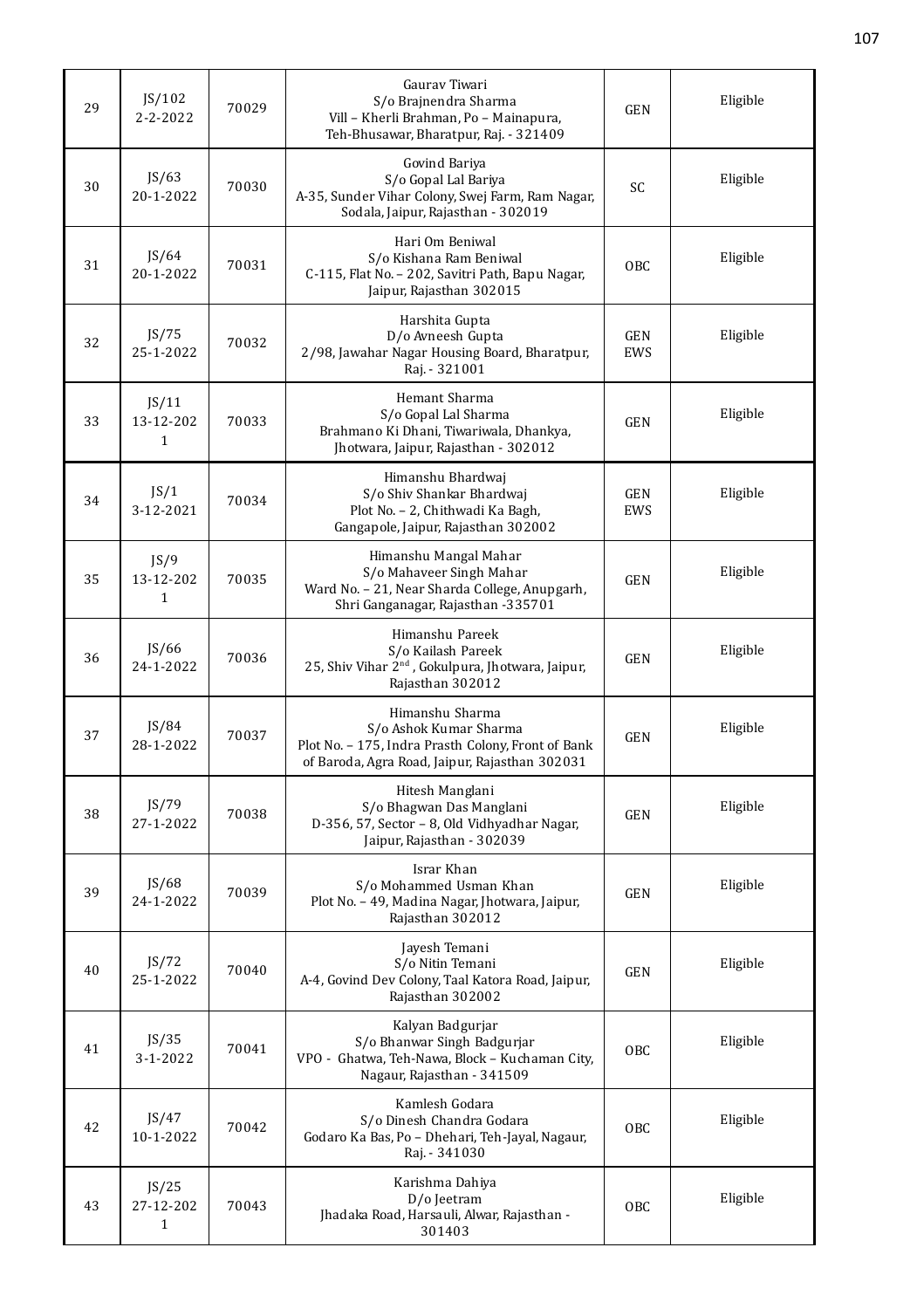| 44 | JS/59<br>19-1-2022                 | 70044 | Kishan Telwani<br>S/o Girdhari Lal Telwani<br>36, Sitaram Bazar, Brahmpuri, Jaipur, Raj -<br>302002                                                    | <b>GEN</b>        | Eligible |
|----|------------------------------------|-------|--------------------------------------------------------------------------------------------------------------------------------------------------------|-------------------|----------|
| 45 | JS/105<br>$2 - 2 - 2022$           | 70045 | Komal Sharma<br>D/o Lekhraj Sharma<br>Saray Bavdi, Amer, Amber, Jaipur, Raj. - 302028                                                                  | <b>GEN</b>        | Eligible |
| 46 | JS/70<br>24-1-2022                 | 70046 | Krishan Chandra Chura<br>S/o Purushottam Das Chura<br>Outside Jassusar Gate, Near Bhabhuta Siddh<br>Temple, Bikaner Rajasthan - 334004                 | <b>GEN</b>        | Eligible |
| 47 | JS/86<br>28-1-2022                 | 70047 | Leela Dadhich<br>D/o Rajendra Kumar Dadhich<br>31, Dhuleshwar Garden, C-Scheme, Jaipur,<br>Rajasthan - 302001                                          | <b>GEN</b>        | Eligible |
| 48 | JS/39<br>$4 - 1 - 2022$            | 70048 | Lokesh Rathore<br>S/o Om Prakash Rathore<br>Purana Tanga Adda, Police Line Road, Uphar<br>Market Ke Samne, Mangalpura, Jhalawar,<br>Rajasthan - 326001 | OBC               | Eligible |
| 49 | JS/43<br>$6 - 1 - 2022$            | 70049 | Love Kumar Sharma<br>S/o Mahesh Chand Sharma<br>Kala-Gora Mandir Ke Pass, Bharu Darwaza,<br>Sawai Madhopur, Rajasthan - 322021                         | <b>GEN</b><br>EWS | Eligible |
| 50 | JS/51<br>12-1-2022                 | 70050 | Lucky<br>S/o Ishwar Das<br>Ward No. - 25, Near Modern School, Anand Nagar<br>Colony, Khairthal, Alwar, Raj. - 301404                                   | <b>GEN</b>        | Eligible |
| 51 | JS/14<br>20-12-202<br>$\mathbf{1}$ | 70051 | Mahi Ram<br>S/o Bhanwara Ram<br>V/p - Banwarla, Via - Banar,<br>Teh - Jodhpur, Raj. - 342027                                                           | <b>GEN</b>        | Eligible |
| 52 | JS/21<br>24-12-202<br>$\mathbf{1}$ | 70052 | Mahima Dadhich<br>D/o Gopal Dutt Sharma<br>Behind Ganesh Temple, Shivaji Nagar, Madanganj,<br>Kishangarh, Ajmer, Rajasthan - 305801                    | <b>GEN</b>        | Eligible |
| 53 | JS/88<br>31-1-2022                 | 70053 | Manish Kumar Nimiwal<br>S/o Roshan Lal Nimiwal<br>Ward No. - 1, Near Chuna Fatak, Anupgarh, Shri<br>Ganganagar, Rajasthan - 335701                     | OBC               | Eligible |
| 54 | JS/91<br>31-1-2022                 | 70054 | Manish Kumar Sharma<br>S/o Jagdish Prasad<br>VPO - Baldevgarh, Teh-Rajgarh, Alwar,<br>Rajasthan - 301410                                               | <b>GEN</b>        | Eligible |
| 55 | JS/97<br>1-2-2022                  | 70055 | Mohit<br>S/o Phool Kumar<br>VPO-Nidani, Jind, Haryana 126102                                                                                           | <b>GEN</b>        | Eligible |
| 56 | JS/50<br>11-1-2022                 | 70056 | Mohit Bissa<br>S/o Surendra Kumar Bissa<br>2 <sup>nd</sup> D - 371, Murlidhar Vyas Colony, Bikaner,<br>Raj. - 334001                                   | <b>GEN</b>        | Eligible |
| 57 | JS/62<br>19-1-2022                 | 70057 | Mohit Sharma<br>S/o Mahendra Kumar Sharama<br>R-14 A, Hariyana Colony, Dadu Marg, Tonk Phatak,<br>Jaipur, Rajasthan - 302015                           | <b>GEN</b>        | Eligible |
| 58 | JS/20<br>24-12-202<br>$\mathbf{1}$ | 70058 | Mrityunjaya Sain<br>S/o Rajesh Kumar Sain<br>120-121, UIT Quarter, Mukta Prasad Nagar,<br>Bikaner, Rajasthan 334004                                    | <b>GEN</b>        | Eligible |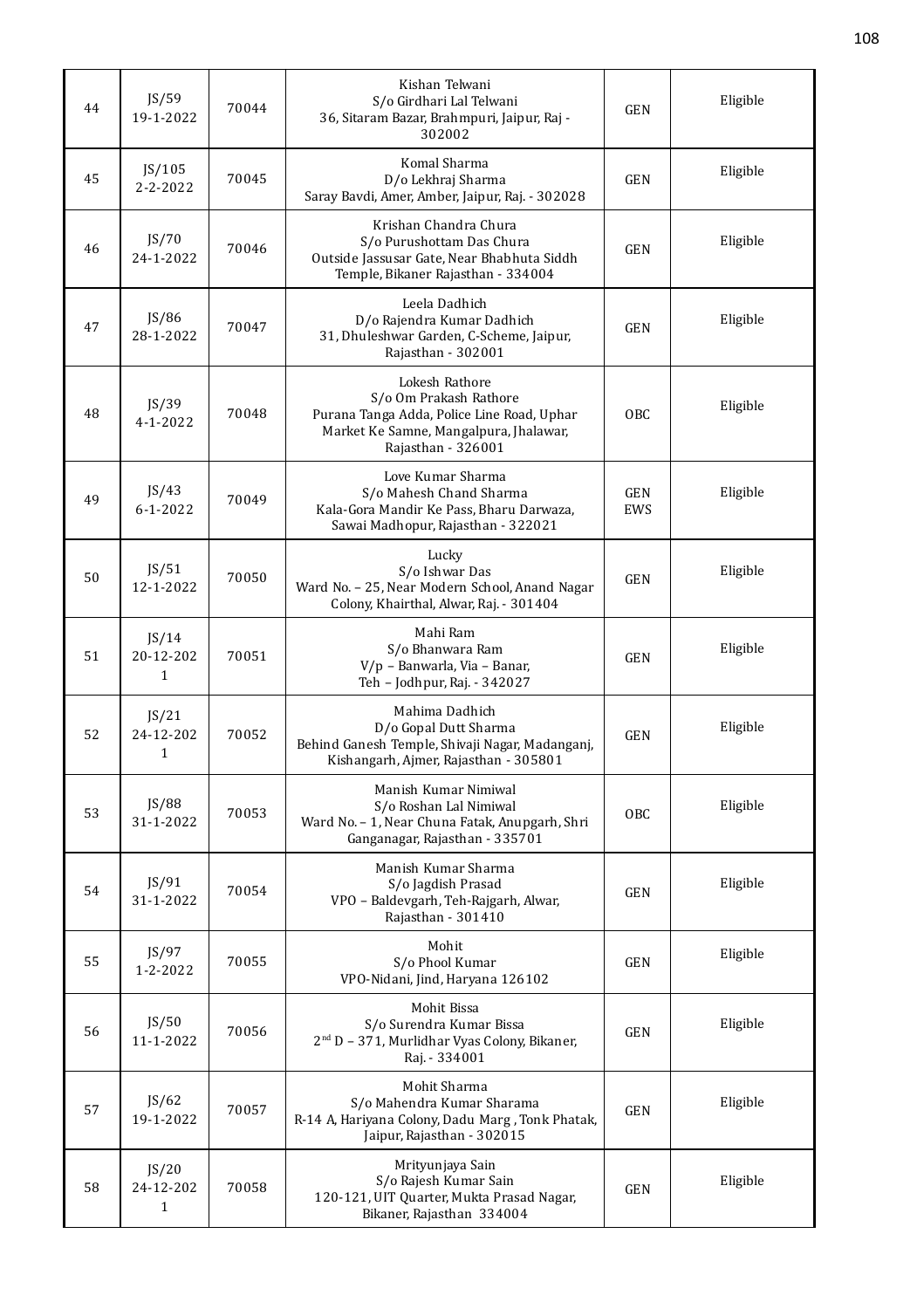| 59 | JS/38<br>$4 - 1 - 2022$            | 70059 | Nasreen Bano<br>D/o Enam Mohammad<br>Vill - Umrach Po-Ramganj, Bundi, Raj- 323001                                                                                    | OBC               | Eligible |
|----|------------------------------------|-------|----------------------------------------------------------------------------------------------------------------------------------------------------------------------|-------------------|----------|
| 60 | JS/44<br>$7 - 1 - 2022$            | 70060 | Neha Kanwar<br>D/o Gopal Singh Narooka<br>S-24, Rasal Vatika, Oppsite Panchayat Samiti,<br>Niwaru, Jhotwara, Jaipur, Raj. - 302012                                   | <b>GEN</b>        | Eligible |
| 61 | JS/12<br>13-12-202<br>$\mathbf{1}$ | 70061 | Neha Rajoriya<br>D/o Rajkumar Rajoriaya<br>1191, Mandi Khatikhan, Main Road, Ramganj,<br>Jaipur, Raj.-302002                                                         | <b>GEN</b>        | Eligible |
| 62 | JS/83<br>28-1-2022                 | 70062 | Nikhil Gupta<br>S/o Pappu Ram Gupta<br>75, Gali No. - 2, Laxmi Nagar, Brahampuri, Jaipur,<br>Rajasthan 302002                                                        | <b>GEN</b>        | Eligible |
| 63 | JS/69<br>24-1-2022                 | 70063 | Nishant Tiwari<br>S/o Suresh Chand Sharma<br>261/37, Sector - 26, Pratap Nagar, Sanganer,<br>Jaipur, Rajasthan - 302033                                              | <b>GEN</b>        | Eligible |
| 64 | JS/15<br>21-12-202<br>$\mathbf{1}$ | 70064 | Nitesh Choudhary<br>S/o Narendra Singh<br>Plot No. - 175, Suraj Nagar, Maharana Pratap<br>Marg, Panchyawala, Jaipur, Rajasthan 302034                                | OBC               | Eligible |
| 65 | JS/80<br>27-1-2022                 | 70065 | Palak Pareek<br>D/o Shyam Sunder Pareek<br>A-40, SWO Colony, Green Triveni, Sikar Road,<br>Jaipur, Rajasthan 302013                                                  | <b>GEN</b>        | Eligible |
| 66 | JS/56<br>17-1-2022                 | 70066 | Pooja Rathor<br>D/o Vishal Singh Rathor<br>525, Near Satellite Office Street, Sarveshver<br>Mahadev Temple, Suthala, Jodhpur, Raj. - 342001                          | GEN<br>EWS        | Eligible |
| 67 | JS/58<br>19-1-2022                 | 70067 | Praveen Kumar<br>S/o Ashok Kumar<br>146/4, Jhalana Gram, Malviya Nagar, Jaipur,<br>Rajasthan -302017                                                                 | <b>GEN</b>        | Eligible |
| 68 | JS/85<br>28-1-2022                 | 70068 | Priyanshi Pareek<br>D/o Pawan Pareek<br>G-70, Green Treveni, Sikar Road, Badpeepli,<br>Mandar, Jaipur, Rajasthan - 302013                                            | <b>GEN</b>        | Eligible |
| 69 | JS/87<br>31-1-2022                 | 70069 | Rahul Agarwal<br>S/o Nand Kishor Agarwal<br>Plot No. - 41-A, S-202, Rajhans Colony - II,<br>Brahampuri, Jaipur, Rajasthan - 302002                                   | <b>GEN</b>        | Eligible |
| 70 | JS/2<br>3-12-2021                  | 70070 | Rahul Bhardwaj<br>S/o Shiv Shankar Bhardwaj<br>Plot No. - 2, Chithwadi Ka Bagh,<br>Gangapole, Jaipur, Rajasthan 302002                                               | <b>GEN</b><br>EWS | Eligible |
| 71 | JS/103<br>2-2-2022                 | 70071 | Rahul Mahawar<br>S/o Durga Lal Mahawar<br>Nav Grah Ka Mandir, Gangori Bazar, Brahampuri,<br>Jaipur, Rajasthan - 302002                                               | SC                | Eligible |
| 72 | JS/28<br>29-12-202<br>1            | 70072 | Rahul Pareek<br>S/o Bhanwar Lal Pareek<br>Plot No. - 52, Bhagwan Nagar, Harmara Ghati,<br>Sikar Road, Jaipur, Rajasthan - 302013, (Near<br>Radha Swami Satsang Vyas) | <b>GEN</b>        | Eligible |
| 73 | JS/106<br>2-2-2022                 | 70073 | Rajat Sharma<br>S/o Ramcharan Sharma<br>Brahamano Ka Mohalla, VPO-Jahota, Teh-Amer,<br>Jaipur, Rajasthan - 303701                                                    | <b>GEN</b><br>EWS | Eligible |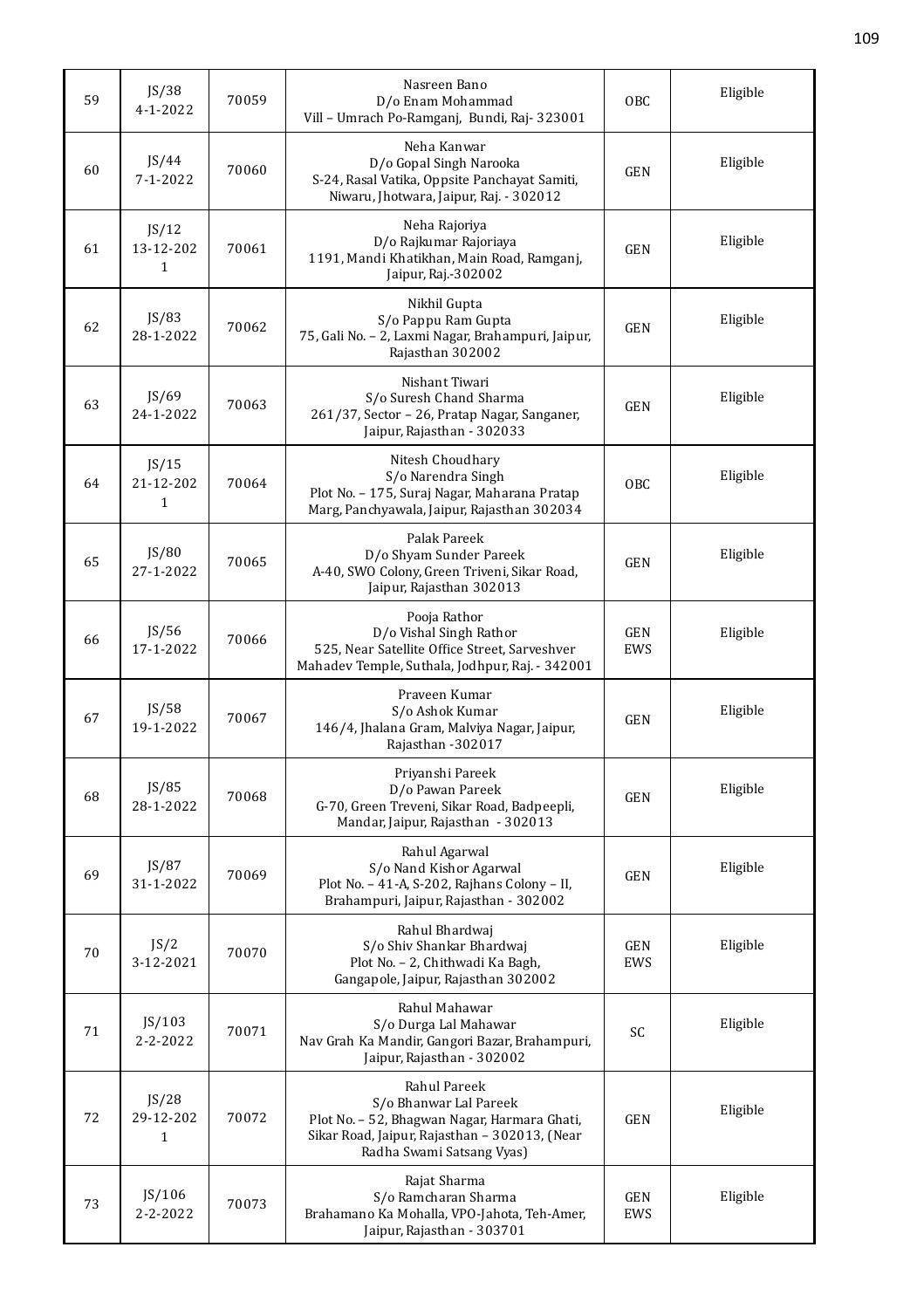| 74 | JS/6<br>10-12-202<br>1             | 70074 | Rajeshwari Mina<br>D/o Damodar Lal Mina<br>29636, Amarnath Mahadev Ke Pass, Anaj Mandi<br>Road, Surajpole Gate, Jaipur, Rajasthan - 302003                                   | <b>ST</b>  | Eligible |
|----|------------------------------------|-------|------------------------------------------------------------------------------------------------------------------------------------------------------------------------------|------------|----------|
| 75 | JS/92<br>31-1-2022                 | 70075 | Rajiv Goyal<br>S/o Vijay Raj Goyal<br>Plot No. - 21/663, Chopasni Housing Board, Near<br>by Sabji Mandi, Jodhpur, Rajasthan 342008                                           | SC         | Eligible |
| 76 | JS/5<br>9-12-2021                  | 70076 | Rajpal Bunker<br>S/o Nathu Lal Bunkar<br>Vill - Jalim Singh Ka Bas, Po-Sandarsar,<br>Via-Kaladera, Teh-Chomu, Jaipur, Raj. - 303801                                          | SC         | Eligible |
| 77 | JS/81<br>27-1-2022                 | 70077 | Rakesh Kumar Chejara<br>S/o Narayan Lal<br>M-5, Near Sports Board, University of Rajasthan,<br>Jaipur, Rajasthan - 302004                                                    | <b>GEN</b> | Eligible |
| 78 | JS/46<br>10-1-2022                 | 70078 | Rakesh Saran<br>S/o Pusha Ram Saran<br>Vill - Udaipura, Po-Jiliya, Teh-Kuchaman City,<br>Nagaur, Rajasthan - 341508                                                          | <b>OBC</b> | Eligible |
| 79 | JS/37<br>4-1-2022                  | 70079 | Rakesh Swarnkar<br>S/o Murari Lal Swarnkar<br>D-320, Murlipura Scheme,<br>Murlipura, Jaipur, Rajasthan - 302039                                                              | <b>OBC</b> | Eligible |
| 80 | JS/31<br>30-12-202<br>$\mathbf{1}$ | 70080 | Rashmi Sharma<br>D/o Dalip Sharma<br>20, First Block, Purani, Abadi, JCT Mill, Gate No. -<br>03, Sriganganagar, Rajasthan - 335001                                           | GEN        | Eligible |
| 81 | JS/73<br>25-1-2022                 | 70081 | Ravindra Mathur<br>S/o Mahesh Mathur<br>Salasar Bus Stand, Pikal Brothers Building, Ward<br>No. - 31, Sikar, Rajasthan - 332001                                              | <b>GEN</b> | Eligible |
| 82 | JS/29<br>29-12-202<br>1            | 70082 | Romanchika Sharma<br>D/o Mukesh Kumar Sharma<br>Plot No. - 31 B, Sitarampuri 2 <sup>nd</sup> ,<br>Saraswati Vidhyapeeth Ke Pass, Ramgarh Mode,<br>Jaipur, Rajasthan - 302002 | <b>GEN</b> | Eligible |
| 83 | JS/45<br>$7 - 1 - 2022$            | 70083 | Saiyad Altaf Ali<br>S/o Saiyad Mozzam Ali<br>Room No. - D-8, AJM Court, District Court<br>Complex, Kota Road, Baran, Rajasthan-325205                                        | GEN        | Eligible |
| 84 | JS/49<br>11-1-2022                 | 70084 | Saransh Sharma<br>S/o Madhu Sudan Sharma<br>A-56, Mahesh Nagar, 80 Feet Road, Near Jain<br>Temple, Jaipur, Rajasthan - 302015                                                | <b>GEN</b> | Eligible |
| 85 | JS/10<br>13-12-202<br>1            | 70085 | Saraswati Rani<br>D/o Prem Prakash Panwar<br>H. No. - 114/3, Ex. MC. Tony Bhatiya House, Near<br>Golkothi, Hansi, Hisar, Haryana - 125033                                    | <b>GEN</b> | Eligible |
| 86 | JS/90<br>31-1-2022                 | 70086 | Satish Sharma<br>S/o Jagdish Prasad<br>VPO - Baldevgarh, Teh-Rajgarh, Alwar, Rajasthan -<br>301410                                                                           | <b>GEN</b> | Eligible |
| 87 | JS/36<br>3-12022                   | 70087 | Shailendra Kumar Devanda<br>S/o Girdhari Lal Devanda<br>Vill - Jajod, Teh-Khandela, Via-Shrimadhopur,<br>Sikar, Rajasthan 332722                                             | 0BC        | Eligible |
| 88 | JS/60<br>19-1-2022                 | 70088 | Shikha Gaur<br>W/o Shubham Gaur<br>35, Kumawat Bari, Khatipura, Jaipur, Rajasthan -<br>302012                                                                                | <b>GEN</b> | Eligible |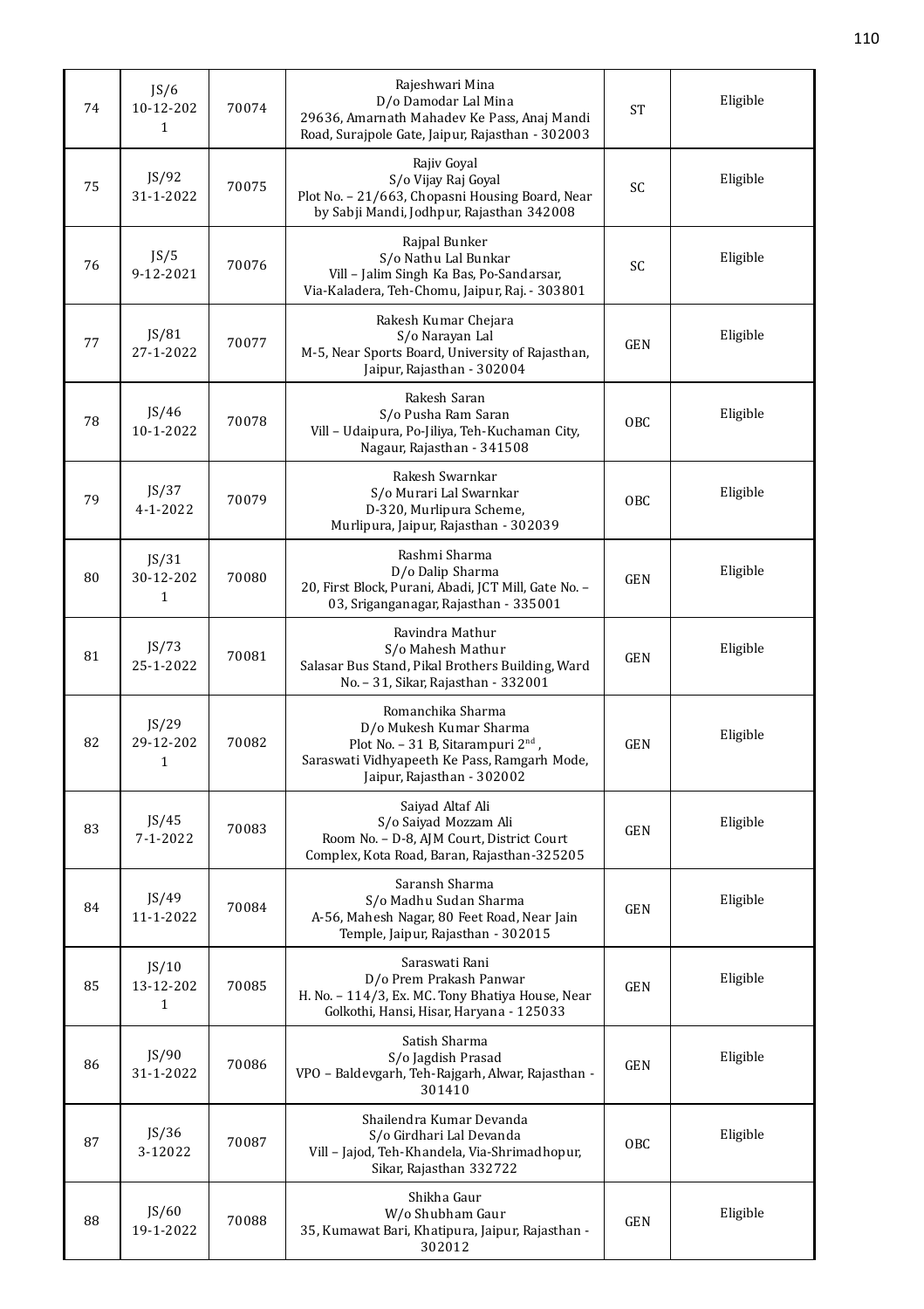| 89  | JS/96<br>31-1-2022                 | 70089 | Shiyam Kumar Sharma<br>S/o Rameshwar Sharma<br>1412, Baba Harischandra Marg, Chandpole Bazar,<br>Jaipur, Rajasthan - 302001                      | <b>GEN</b>        | Eligible |
|-----|------------------------------------|-------|--------------------------------------------------------------------------------------------------------------------------------------------------|-------------------|----------|
| 90  | JS/67<br>24-1-2022                 | 70090 | Shivam Shukla<br>S/o Ram Krishan Shukla<br>H. No. - 84, Sita Ram Bazar, Brahmpuri, Jaipur,<br>Rajasthan 302002                                   | <b>GEN</b>        | Eligible |
| 91  | JS/76<br>25-1-2022                 | 70091 | Shubham Kumar Sharma<br>S/o Mahesh Kumar Sharma<br>D-99, Riddhika Colony, Babji Nagar Road, Baran,<br>Rajasthan 325205                           | <b>GEN</b>        | Eligible |
| 92  | JS/78<br>27-1-2022                 | 70092 | Somendra Sharma<br>S/o Shankar Lal Sharma<br>R-51/180, Govind Nagar West, Near Shivam<br>Public School, Amer Road, Jaipur, Rajasthan -<br>302002 | <b>GEN</b>        | Eligible |
| 93  | JS/23<br>27-12-202<br>1            | 70093 | Suman Meena<br>D/o Hari Narayan Meena<br>Plot No. 56, JDA Colony, Swai Getor, Malviya Ngar,<br>Jaipur, Rajasthan - 302017                        | <b>GEN</b>        | Eligible |
| 94  | JS/17<br>22-12-202<br>$\mathbf{1}$ | 70094 | Tanuj Khandelwal<br>S/o Kailash Khandelwal<br>3-B, Galta Walo Ki Bagichi, Gangapole, Jaipur, Raj. -<br>302002                                    | <b>GEN</b>        | Eligible |
| 95  | JS/104<br>2-2-2022                 | 70095 | Tarun Nimiwal<br>S/o Vijay Kumar Nimiwal<br>Ward No. - 1, Near Chuna Fatak, Annupgarh, Shri<br>Ganganagar, Rajasthan - 335701                    | OBC               | Eligible |
| 96  | JS/34<br>$3 - 1 - 2022$            | 70096 | Ujjawal<br>S/o Surendra Kumar<br>Right Bank Tenughat, Po - Tenughat, Thana -<br>Patarwar, Bokaro, Jharkhand                                      | <b>GEN</b>        | Eligible |
| 97  | JS/18<br>23-12-202<br>$1\,$        | 70097 | Utarankshi<br>D/o Hukum Singh Rathore<br>2/29, Indraprasath, Karni Nagar, Near<br>Ramkrishan Ashram, Bikaner, Rajasthan - 334001                 | <b>GEN</b>        | Eligible |
| 98  | JS/99<br>1-2-2022                  | 70098 | Vinod Kumar Sharma<br>S/o Lal Chand Sharma<br>Der Ki Dhani, Khannipura, Sandarsar, Jaipur,<br>Rajasthan 303801                                   | <b>GEN</b><br>EWS | Eligible |
| 99  | JS/48<br>10-1-2022                 | 70099 | Yanshika<br>D/o Rajender Kumar<br>3-E-Choti Gali No. - 1, SSB Road, House No. - 78,<br>Sriganganagar, Rajasthan - 335001                         | <b>GEN</b>        | Eligible |
| 100 | JS/82<br>27-1-2022                 | 70100 | Yashpal Solanki<br>S/o Naina Ram<br>Euro School, Opposite Officer Mess, Sher Vilas<br>Airforce, Ratanada, Jodhpur, Rajasthan 342001              | <b>GEN</b>        | Eligible |
| 101 | JS/55<br>17-1-2022                 | 70101 | Yashwant Sen<br>S/o Munna Lal Sen<br>Near Ganesh Temple, Shivaji Nagar, Madanganj,<br>Kishangarh, Ajmer, Rajasthan - 305801                      | OBC               | Eligible |
| 102 | JS/107<br>2-2-2022                 | 70102 | Yugal Kishor Sharma<br>S/o Hari Narayan Sharma<br>234, Rameshwar Dham, Murlipura Scheme, Jaipur,<br>Rajasthan - 302039                           | <b>GEN</b>        | Eligible |
| 103 | JS/42<br>$6 - 1 - 2022$            | 70103 | Manorma Bhadkariya<br>D/o Makkhan Bhadkariya<br>Shinde Ki Chawani, Khatik Mohalla, Near of CB<br>Place, Lashkar, Gwalior, MP - 474001            | SC<br>PH<br>(OL)  | Eligible |